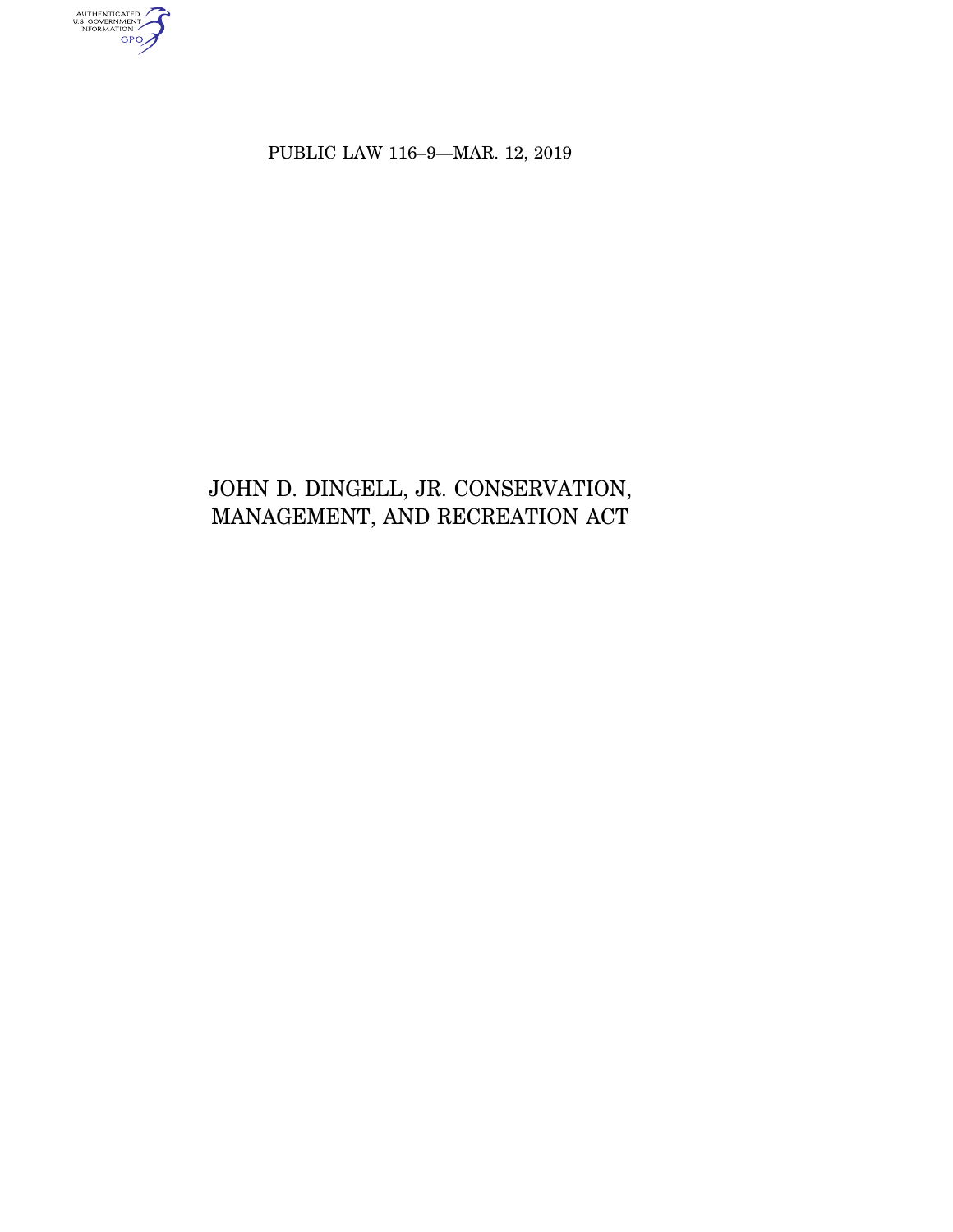# Public Law 116–9 116th Congress

# An Act

Mar. 12, 2019

[S. 47]

To provide for the management of the natural resources of the United States, and for other purposes.

*Be it enacted by the Senate and House of Representatives of the United States of America in Congress assembled,* 

John D. Dingell, Jr. Conservation, Management, and Recreation Act. 16 USC 1 note.

# **SECTION 1. SHORT TITLE; TABLE OF CONTENTS.**

(a) SHORT TITLE.—This Act may be cited as the ''John D. Dingell, Jr. Conservation, Management, and Recreation Act''.

(b) TABLE OF CONTENTS.—The table of contents for this Act is as follows:

- Sec. 1. Short title; table of contents.
- Sec. 2. Definition of Secretary.

# TITLE I—PUBLIC LAND AND FORESTS

# Subtitle A—Land Exchanges and Conveyances

- Sec. 1001. Crags land exchange, Colorado.
- Sec. 1002. Arapaho National Forest boundary adjustment.
- Sec. 1003. Santa Ana River Wash Plan land exchange.
- Sec. 1004. Udall Park land exchange.
- Sec. 1005. Confirmation of State land grants.
- Sec. 1006. Custer County Airport conveyance.
- 
- Sec. 1007. Pascua Yaqui Tribe land conveyance.
- Sec. 1008. La Paz County land conveyance.
- Sec. 1009. Lake Bistineau land title stability.
- Sec. 1010. Lake Fannin land conveyance.
- Sec. 1011. Land conveyance and utility right-of-way, Henry's Lake Wilderness Study Area, Idaho.
- Sec. 1012. Conveyance to Ukpeagvik Inupiat Corporation.
- Sec. 1013. Public purpose conveyance to City of Hyde Park, Utah.
- Sec. 1014. Juab County conveyance.
- Sec. 1015. Black Mountain Range and Bullhead City land exchange.
- Sec. 1016. Cottonwood land exchange.
- Sec. 1017. Embry-Riddle Tri-City land exchange.

#### Subtitle B—Public Land and National Forest System Management

- Sec. 1101. Bolts Ditch access.
- Sec. 1102. Clarification relating to a certain land description under the Northern Arizona Land Exchange and Verde River Basin Partnership Act of 2005.
- Sec. 1103. Frank and Jeanne Moore Wild Steelhead Special Management Area.
- Sec. 1104. Maintenance or replacement of facilities and structures at Smith Gulch.
- Sec. 1105. Repeal of provision limiting the export of timber harvested from certain Kake Tribal Corporation land.
- Sec. 1106. Designation of Fowler and Boskoff Peaks.
- Sec. 1107. Coronado National Forest land conveyance.
- Sec. 1108. Deschutes Canyon-Steelhead Falls Wilderness Study Area boundary adjustment, Oregon.
- Sec. 1109. Maintenance of Federal mineral leases based on extraction of helium.
- Sec. 1110. Small miner waivers to claim maintenance fees.
- Sec. 1111. Saint Francis Dam Disaster National Memorial and National Monument.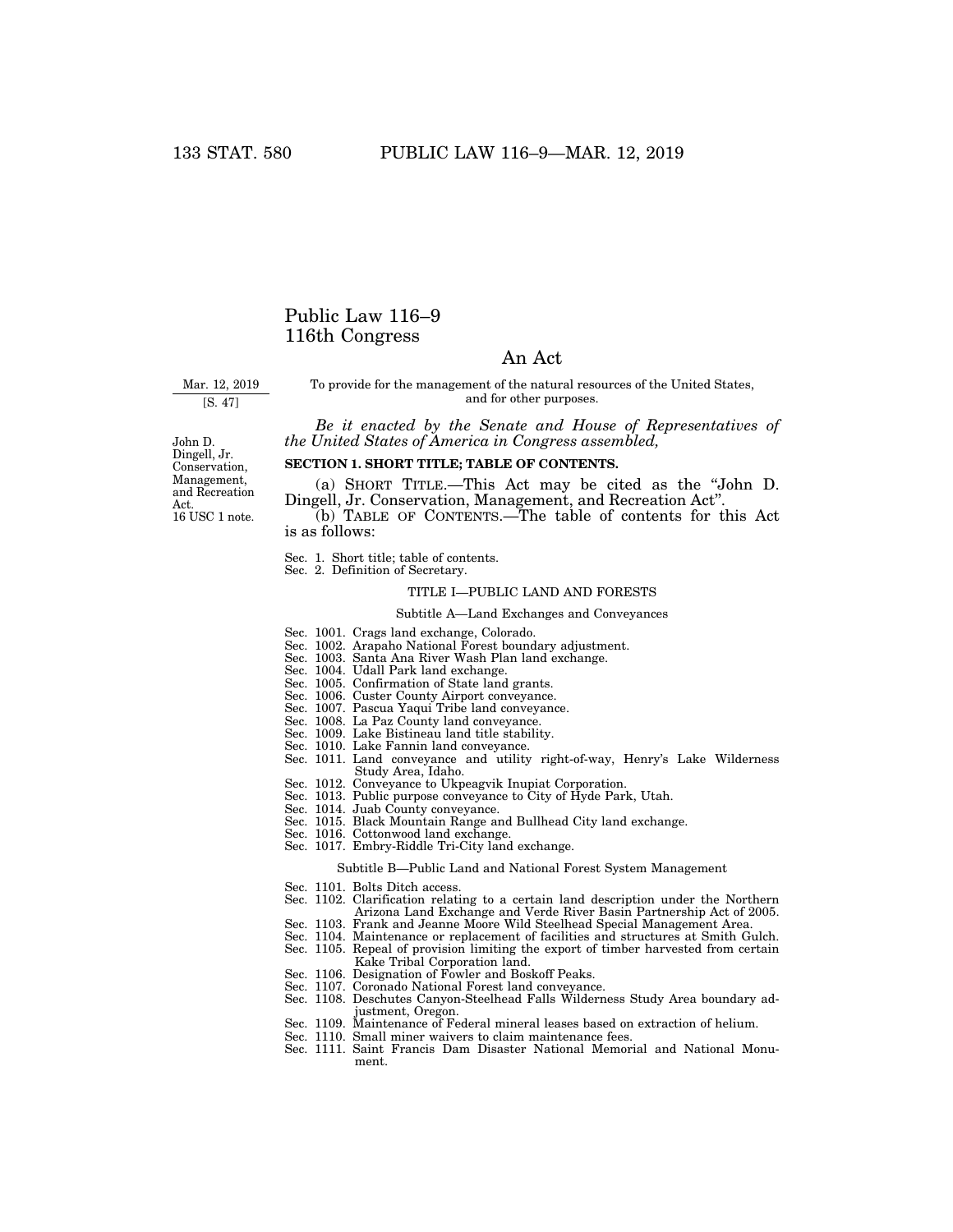- Sec. 1112. Owyhee Wilderness Areas boundary modifications.
- Sec. 1113. Chugach Region land study. Sec. 1114. Wildfire technology modernization.
- 
- 
- Sec. 1115. McCoy Flats Trail System. Sec. 1116. Technical corrections to certain laws relating to Federal land in the State of Nevada.
- Sec. 1117. Ashley Karst National Recreation and Geologic Area.
- 
- Sec. 1118. John Wesley Powell National Conservation Area. Sec. 1119. Alaska Native Vietnam era veterans land allotment.
- 
- Sec. 1120. Red River gradient boundary survey. Sec. 1121. San Juan County settlement implementation.
- Sec. 1122. Rio Puerco Watershed management program.
- Sec. 1123. Ashley Springs land conveyance.

#### Subtitle C—Wilderness Designations and Withdrawals

### PART I—GENERAL PROVISIONS

- Sec. 1201. Organ Mountains-Desert Peaks conservation.
- Sec. 1202. Cerro del Yuta and Río San Antonio Wilderness Areas.
- Sec. 1203. Methow Valley, Washington, Federal land withdrawal.
- Sec. 1204. Emigrant Crevice withdrawal.
- Sec. 1205. Oregon Wildlands.

# PART II—EMERY COUNTY PUBLIC LAND MANAGEMENT

- Sec. 1211. Definitions.
- Sec. 1212. Administration. Sec. 1213. Effect on water rights.
- 
- Sec. 1214. Savings clause.

#### SUBPART A—SAN RAFAEL SWELL RECREATION AREA

- Sec. 1221. Establishment of Recreation Area.
- Sec. 1222. Management of Recreation Area.
- Sec. 1223. San Rafael Swell Recreation Area Advisory Council.

#### SUBPART B—WILDERNESS AREAS

- Sec. 1231. Additions to the National Wilderness Preservation System.
- Sec. 1232. Administration.
- Sec. 1233. Fish and wildlife management.
- Sec. 1234. Release.

#### SUBPART C—WILD AND SCENIC RIVER DESIGNATION

Sec. 1241. Green River wild and scenic river designation.

#### SUBPART D—LAND MANAGEMENT AND CONVEYANCES

- Sec. 1251. Goblin Valley State Park.
- Sec. 1252. Jurassic National Monument.
- Sec. 1253. Public land disposal and acquisition.
- Sec. 1254. Public purpose conveyances.
- Sec. 1255. Exchange of BLM and School and Institutional Trust Lands Administration land.

#### Subtitle D—Wild and Scenic Rivers

- Sec. 1301. Lower Farmington River and Salmon Brook wild and scenic river.
- Sec. 1302. Wood-Pawcatuck watershed wild and scenic river segments.
- Sec. 1303. Nashua wild and scenic rivers, Massachusetts and New Hampshire.

#### Subtitle E—California Desert Protection and Recreation

Sec. 1401. Definitions.

#### PART I—DESIGNATION OF WILDERNESS IN THE CALIFORNIA DESERT CONSERVATION

# AREA

#### Sec. 1411. California desert conservation and recreation.

#### PART II—DESIGNATION OF SPECIAL MANAGEMENT AREA

Sec. 1421. Vinagre Wash Special Management Area.

#### PART III—NATIONAL PARK SYSTEM ADDITIONS

- Sec. 1431. Death Valley National Park boundary revision.
- Sec. 1432. Mojave National Preserve.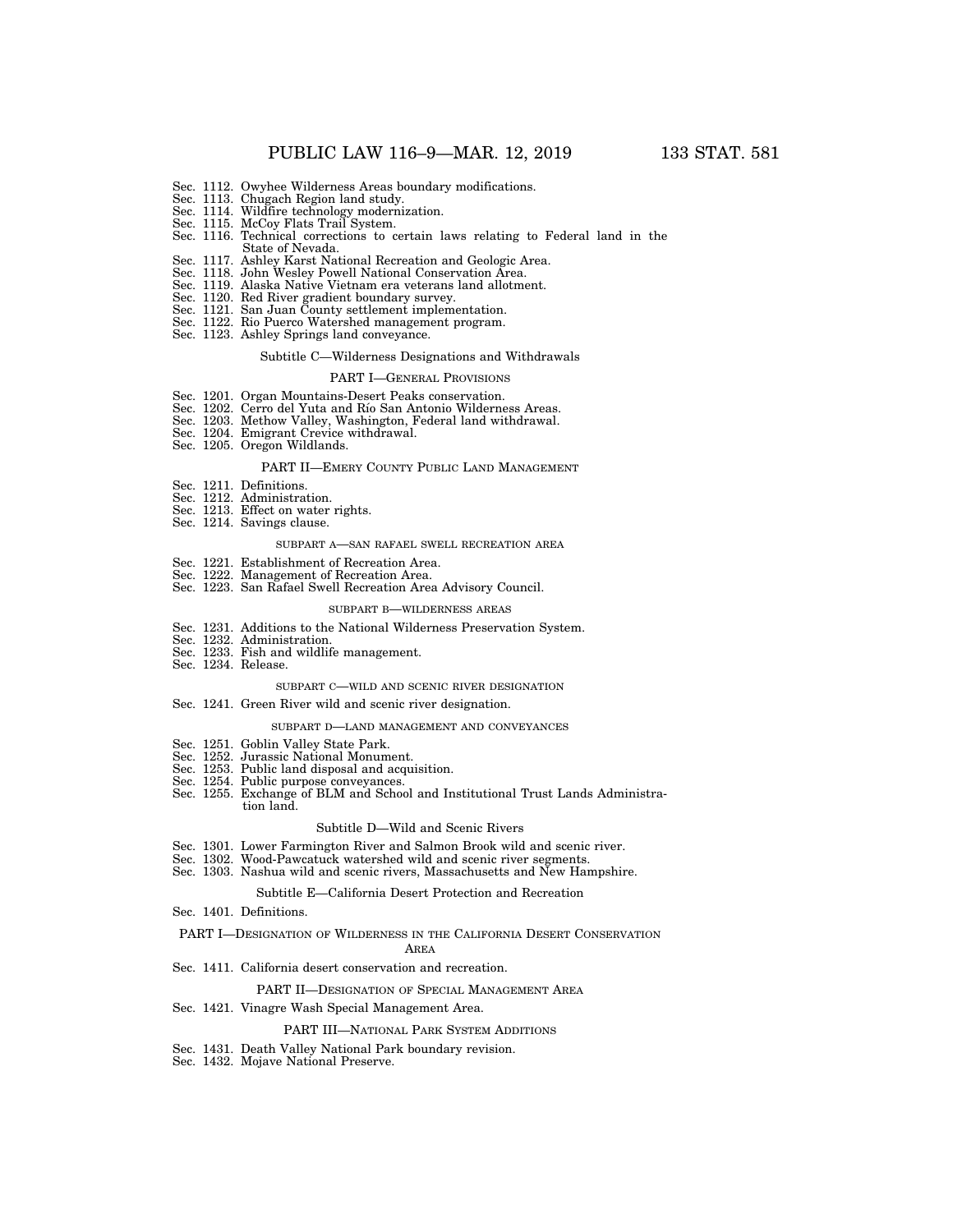#### Sec. 1433. Joshua Tree National Park.

### PART IV—OFF-HIGHWAY VEHICLE RECREATION AREAS

# Sec. 1441. Off-highway vehicle recreation areas.

#### PART V—MISCELLANEOUS

- Sec. 1451. Transfer of land to Anza-Borrego Desert State Park.<br>Sec. 1452. Wildlife corridors.
- Wildlife corridors.
- Sec. 1453. Prohibited uses of acquired, donated, and conservation land.
- Sec. 1454. Tribal uses and interests. Sec. 1455. Release of Federal reversionary land interests.
- Sec. 1456. California State school land.
- Sec. 1457. Designation of wild and scenic rivers.
- Sec. 1458. Conforming amendments.
- Sec. 1459. Juniper Flats.
- Sec. 1460. Conforming amendments to California Military Lands Withdrawal and Overflights Act of 1994.
- Sec. 1461. Desert tortoise conservation center.

#### TITLE II—NATIONAL PARKS

#### Subtitle A—Special Resource Studies

- Sec. 2001. Special resource study of James K. Polk presidential home. Sec. 2002. Special resource study of Thurgood Marshall school.
- 
- Sec. 2003. Special resource study of President Street Station.
- Sec. 2004. Amache special resource study.
- Sec. 2005. Special resource study of George W. Bush Childhood Home.

#### Subtitle B—National Park System Boundary Adjustments and Related Matters

- Sec. 2101. Shiloh National Military Park boundary adjustment.
- Sec. 2102. Ocmulgee Mounds National Historical Park boundary
- Sec. 2103. Kennesaw Mountain National Battlefield Park boundary.
- Sec. 2104. Fort Frederica National Monument, Georgia.
- Sec. 2105. Fort Scott National Historic Site boundary.
- Sec. 2106. Florissant Fossil Beds National Monument boundary.
- Sec. 2107. Voyageurs National Park boundary adjustment.
- Sec. 2108. Acadia National Park boundary.

souri.

- Sec. 2109. Authority of Secretary of the Interior to accept certain properties, Mis-
- Sec. 2110. Home of Franklin D. Roosevelt National Historic Site.

#### Subtitle C—National Park System Redesignations

- Sec. 2201. Designation of Saint-Gaudens National Historical Park.
- Sec. 2202. Redesignation of Robert Emmet Park.
- Sec. 2203. Fort Sumter and Fort Moultrie National Historical Park.
- Sec. 2204. Reconstruction Era National Historical Park and Reconstruction Era National Historic Network.
- Sec. 2205. Golden Spike National Historical Park.
- Sec. 2206. World War II Pacific sites.

#### Subtitle D—New Units of the National Park System

- Sec. 2301. Medgar and Myrlie Evers Home National Monument.
- Sec. 2302. Mill Springs Battlefield National Monument.
- Sec. 2303. Camp Nelson Heritage National Monument.

#### Subtitle E—National Park System Management

- Sec. 2401. Denali National Park and Preserve natural gas pipeline.
- Sec. 2402. Historically Black Colleges and Universities Historic Preservation program reauthorized.
- Sec. 2402A. John H. Chafee Coastal Barrier Resources System.
- Sec. 2403. Authorizing cooperative management agreements between the District of Columbia and the Secretary of the Interior.
- Sec. 2404. Fees for Medical Services.
- Sec. 2405. Authority to grant easements and rights-of-way over Federal lands within Gateway National Recreation Area.
- Sec. 2406. Adams Memorial Commission.
- Sec. 2407. Technical corrections to references to the African American Civil Rights Network.
- Sec. 2408. Transfer of the James J. Howard Marine Sciences Laboratory.
- Sec. 2409. Bows in parks.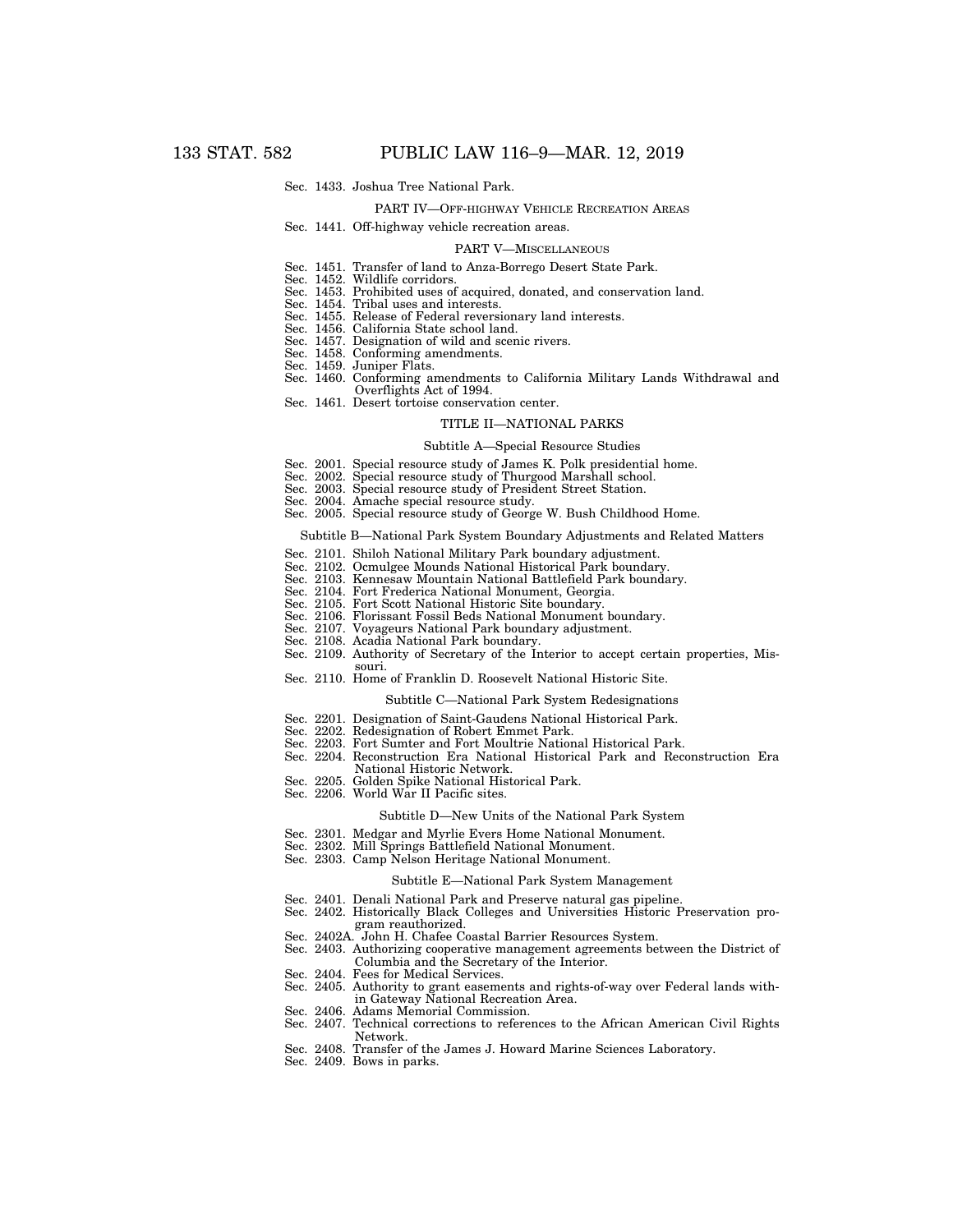- 
- Sec. 2410. Wildlife management in parks. Sec. 2411. Pottawattamie County reversionary interest. Sec. 2412. Designation of Dean Stone Bridge.
- 

#### Subtitle F—National Trails and Related Matters

- Sec. 2501. North Country Scenic Trail Route adjustment.
- Sec. 2502. Extension of Lewis and Clark National Historic Trail.
- Sec. 2503. American Discovery Trail signage. Sec. 2504. Pike National Historic Trail study.
	- TITLE III—CONSERVATION AUTHORIZATIONS
- Sec. 3001. Reauthorization of Land and Water Conservation Fund.
- Sec. 3002. Conservation incentives landowner education program.

#### TITLE IV—SPORTSMEN'S ACCESS AND RELATED MATTERS

#### Subtitle A—National Policy

#### Sec. 4001. Congressional declaration of national policy.

#### Subtitle B—Sportsmen's Access to Federal Land

- Sec. 4101. Definitions.
- Sec. 4102. Federal land open to hunting, fishing, and recreational shooting.
- Sec. 4103. Closure of Federal land to hunting, fishing, and recreational shooting.
- Sec. 4104. Shooting ranges.
- Sec. 4105. Identifying opportunities for recreation, hunting, and fishing on Federal land.

#### Subtitle C—Open Book on Equal Access to Justice

- Sec. 4201. Federal action transparency.
- Subtitle D—Migratory Bird Framework and Hunting Opportunities for Veterans
- Sec. 4301. Federal closing date for hunting of ducks, mergansers, and coots.

# Subtitle E—Miscellaneous

- Sec. 4401. Respect for treaties and rights. Sec. 4402. No priority.
- 
- Sec. 4403. State authority for fish and wildlife.

#### TITLE V—HAZARDS AND MAPPING

- Sec. 5001. National Volcano Early Warning and Monitoring System. Sec. 5002. Reauthorization of National Geologic Mapping Act of 1992.
- 

#### TITLE VI—NATIONAL HERITAGE AREAS

- Sec. 6001. National Heritage Area designations.
- Sec. 6002. Adjustment of boundaries of Lincoln National Heritage Area.
- Sec. 6003. Finger Lakes National Heritage Area study.
- Sec. 6004. National Heritage Area amendments.

# TITLE VII—WILDLIFE HABITAT AND CONSERVATION

- Sec. 7001. Wildlife habitat and conservation.
- Sec. 7002. Reauthorization of Neotropical Migratory Bird Conservation Act. Sec. 7003. John H. Chafee Coastal Barrier Resources System.
- 

#### TITLE VIII—WATER AND POWER

#### Subtitle A—Reclamation Title Transfer

- Sec. 8001. Purpose.
- Sec. 8002. Definitions.
- Sec. 8003. Authorization of transfers of title to eligible facilities.
- Sec. 8004. Eligibility criteria. Sec. 8005. Liability.
- 
- Sec. 8006. Benefits.
- Sec. 8007. Compliance with other laws.

#### Subtitle B—Endangered Fish Recovery Programs

- Sec. 8101. Extension of authorization for annual base funding of fish recovery pro-
- grams; removal of certain reporting requirement. Sec. 8102. Report on recovery implementation programs.

#### Subtitle C—Yakima River Basin Water Enhancement Project

Sec. 8201. Authorization of phase III.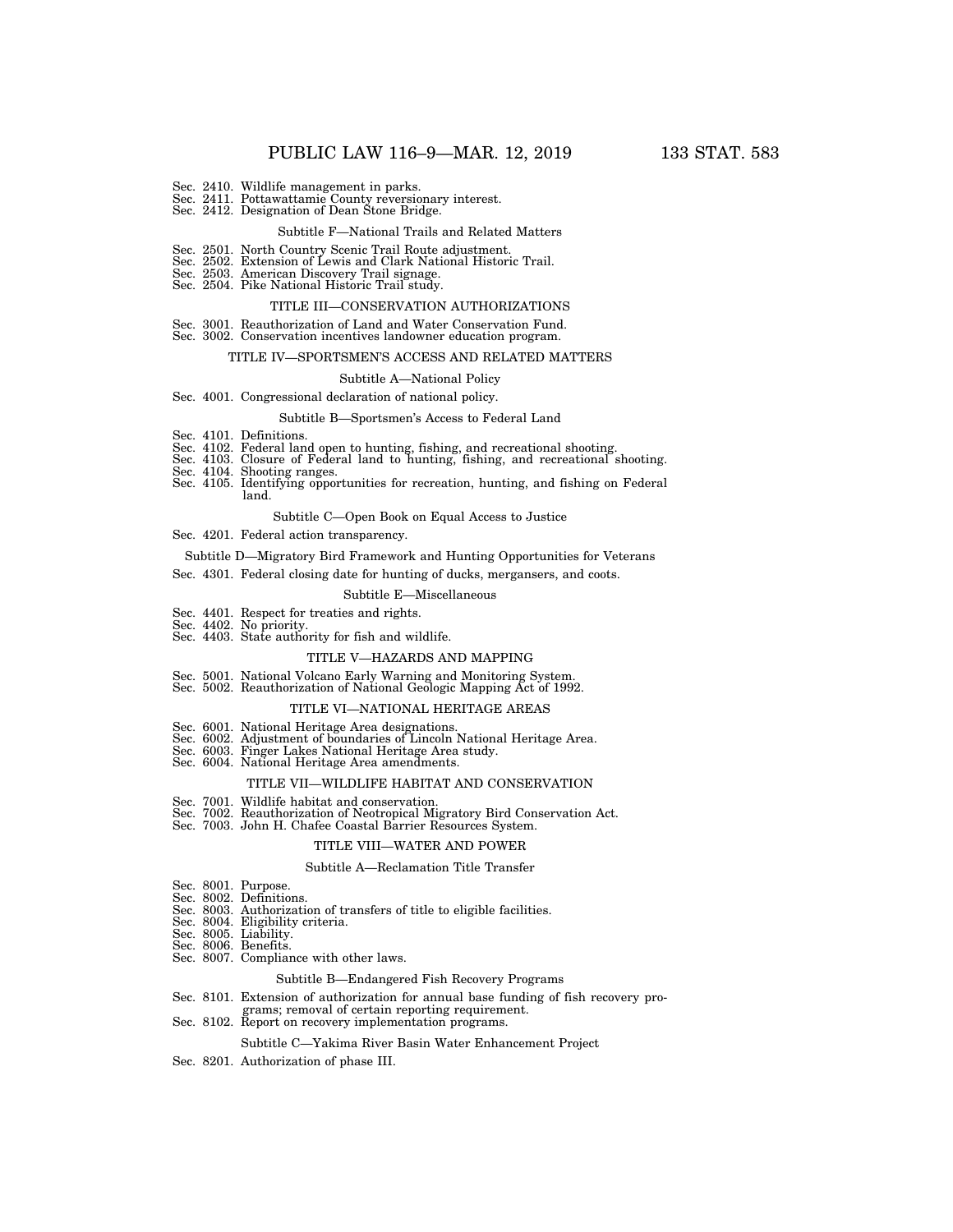- Sec. 8202. Modification of purposes and definitions.
- Sec. 8203. Yakima River Basin Water Conservation Program.
- Sec. 8204. Yakima Basin water projects, operations, and authorizations.

#### Subtitle D—Bureau of Reclamation Facility Conveyances

- Sec. 8301. Conveyance of Maintenance Complex and District Office of the Arbuckle Project, Oklahoma.
- Sec. 8302. Contra Costa Canal transfer.

# Subtitle E—Project Authorizations

Sec. 8401. Extension of Equus Beds Division of the Wichita Project.

#### Subtitle F—Modifications of Existing Programs

Sec. 8501. Watersmart.

### Subtitle G—Bureau of Reclamation Transparency

- Sec. 8601. Definitions.
- Sec. 8602. Asset Management Report enhancements for reserved works.
- Sec. 8603. Asset Management Report enhancements for transferred works.

#### TITLE IX—MISCELLANEOUS

Sec. 9001. Every Kid Outdoors Act.

- Sec. 9002. Good Samaritan Search and Recovery Act.
- Sec. 9003. John S. McCain III 21st Century Conservation Service Corps Act.
- Sec. 9004. National Nordic Museum Act.
- Sec. 9005. Designation of National George C. Marshall Museum and Library.
- Sec. 9006. 21st Century Respect Act.
- Sec. 9007. American World War II Heritage Cities.
- Sec. 9008. Quindaro Townsite National Commemorative Site.
- Sec. 9009. Designation of National Comedy Center in Jamestown, New York.
- Sec. 9010. John H. Chafee Coastal Barrier Resources System.

16 USC 1 note.

### **SEC. 2. DEFINITION OF SECRETARY.**

In this Act, the term ''Secretary'' means the Secretary of the Interior.

# **TITLE I—PUBLIC LAND AND FORESTS**

# **Subtitle A—Land Exchanges and Conveyances**

#### **SEC. 1001. CRAGS LAND EXCHANGE, COLORADO.**

(a) PURPOSES.—The purposes of this section are—

(1) to authorize, direct, expedite and facilitate the land exchange set forth herein; and

(2) to promote enhanced public outdoor recreational and natural resource conservation opportunities in the Pike National Forest near Pikes Peak, Colorado, via acquisition of the non-Federal land and trail easement.

(b) DEFINITIONS.—In this section:

(1) BHI.—The term ''BHI'' means Broadmoor Hotel, Inc., a Colorado corporation.

(2) FEDERAL LAND.—The term ''Federal land'' means all right, title, and interest of the United States in and to approximately 83 acres of land within the Pike National Forest, El Paso County, Colorado, together with a nonexclusive perpetual access easement to BHI to and from such land on Forest Service Road 371, as generally depicted on the map entitled ''Proposed Crags Land Exchange–Federal Parcel–Emerald Valley Ranch'' and dated March 2015.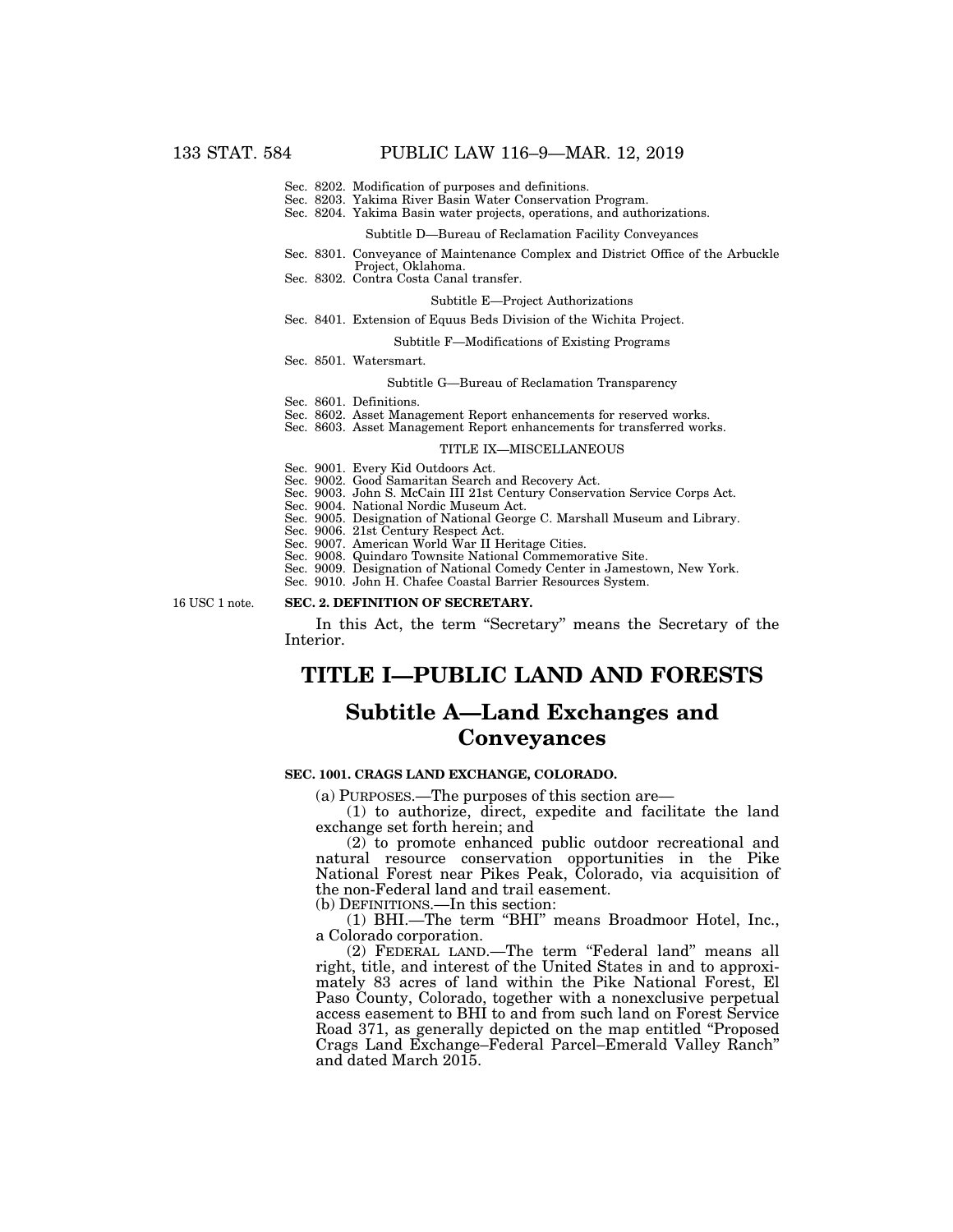(3) NON-FEDERAL LAND.—The term ''non-Federal land'' means the land and trail easement to be conveyed to the Secretary by BHI in the exchange and is—

(A) approximately 320 acres of land within the Pike National Forest, Teller County, Colorado, as generally depicted on the map entitled ''Proposed Crags Land Exchange–Non-Federal Parcel–Crags Property'' and dated March 2015; and

(B) a permanent trail easement for the Barr Trail in El Paso County, Colorado, as generally depicted on the map entitled ''Proposed Crags Land Exchange–Barr Trail Easement to United States'' and dated March 2015, and which shall be considered as a voluntary donation to the United States by BHI for all purposes of law.

(4) SECRETARY.—The term ''Secretary'' means the Secretary of Agriculture, unless otherwise specified.

(c) LAND EXCHANGE.—

(1) IN GENERAL.—If BHI offers to convey to the Secretary all right, title, and interest of BHI in and to the non-Federal land, the Secretary shall accept the offer and simultaneously convey to BHI the Federal land.

(2) LAND TITLE.—Title to the non-Federal land conveyed and donated to the Secretary under this section shall be acceptable to the Secretary and shall conform to the title approval standards of the Attorney General of the United States applicable to land acquisitions by the Federal Government.

(3) PERPETUAL ACCESS EASEMENT TO BHI.—The nonexclusive perpetual access easement to be granted to BHI as shown on the map referred to in subsection  $(b)(2)$  shall allow-

 $(A)$  BHI to fully maintain, at BHI's expense, and use Forest Service Road 371 from its junction with Forest Service Road 368 in accordance with historic use and maintenance patterns by BHI; and

(B) full and continued public and administrative access and use of Forest Service Road 371 in accordance with the existing Forest Service travel management plan, or as such plan may be revised by the Secretary.

(4) ROUTE AND CONDITION OF ROAD.—BHI and the Secretary may mutually agree to improve, relocate, reconstruct, or otherwise alter the route and condition of all or portions of such road as the Secretary, in close consultation with BHI, may determine advisable.

(5) EXCHANGE COSTS.—BHI shall pay for all land survey, appraisal, and other costs to the Secretary as may be necessary to process and consummate the exchange directed by this section, including reimbursement to the Secretary, if the Secretary so requests, for staff time spent in such processing and consummation.

(d) EQUAL VALUE EXCHANGE AND APPRAISALS.—

(1) APPRAISALS.—The values of the lands to be exchanged under this section shall be determined by the Secretary through appraisals performed—

 $(A)$  in accordance with—

(i) the Uniform Appraisal Standards for Federal Land Acquisitions;<br>(ii) the Uniform

Standards of Professional Appraisal Practice; and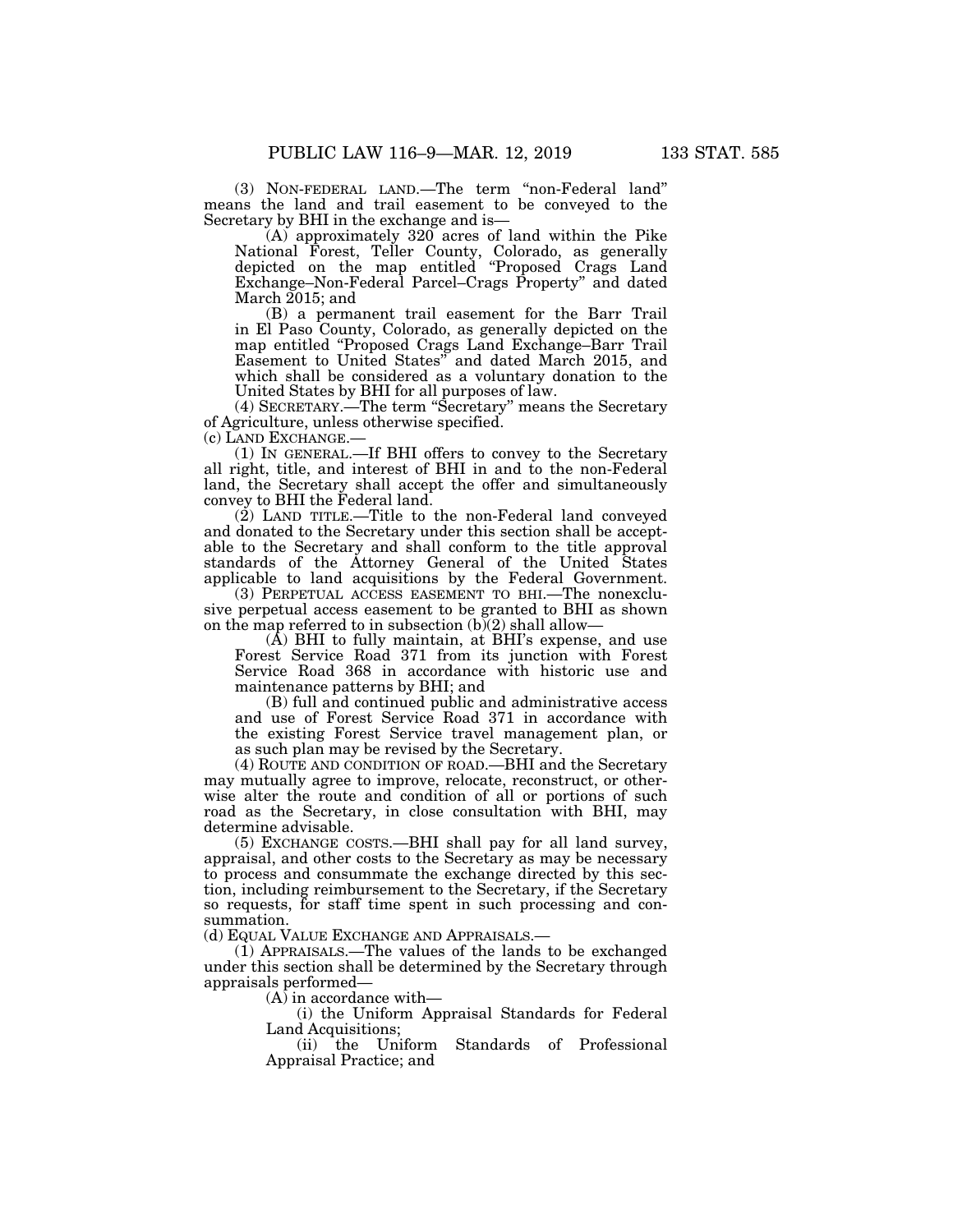(iii) appraisal instructions issued by the Secretary; and

(B) by an appraiser mutually agreed to by the Secretary and BHI.

(2) EQUAL VALUE EXCHANGE.—The values of the Federal land and non-Federal land parcels exchanged shall be equal, or if they are not equal, shall be equalized as follows:

(A) SURPLUS OF FEDERAL LAND VALUE.—If the final appraised value of the Federal land exceeds the final appraised value of the non-Federal land parcel identified in subsection (b)(3)(A), BHI shall make a cash equalization payment to the United States as necessary to achieve equal value, including, if necessary, an amount in excess of that authorized pursuant to section 206(b) of the Federal Land Policy and Management Act of l976 (43 U.S.C. 1716(b)).

(B) USE OF FUNDS.—Any cash equalization moneys received by the Secretary under subparagraph (A) shall be—

(i) deposited in the fund established under Public Law  $90-171$  (commonly known as the "Sisk Act"; 16 U.S.C. 484a); and

(ii) made available to the Secretary for the acquisition of land or interests in land in Region 2 of the Forest Service.

(C) SURPLUS OF NON-FEDERAL LAND VALUE.—If the final appraised value of the non-Federal land parcel identified in subsection  $(b)(3)(A)$  exceeds the final appraised value of the Federal land, the United States shall not make a cash equalization payment to BHI, and surplus value of the non-Federal land shall be considered a donation by BHI to the United States for all purposes of law.

(3) APPRAISAL EXCLUSIONS.—

(A) SPECIAL USE PERMIT.—The appraised value of the Federal land parcel shall not reflect any increase or diminution in value due to the special use permit existing on the date of enactment of this Act to BHI on the parcel and improvements thereunder.

(B) BARR TRAIL EASEMENT.—The Barr Trail easement donation identified in subsection (b)(3)(B) shall not be appraised for purposes of this section.

(e) MISCELLANEOUS PROVISIONS.—

(1) WITHDRAWAL PROVISIONS.—

(A) WITHDRAWAL.—Lands acquired by the Secretary under this section shall, without further action by the Secretary, be permanently withdrawn from all forms of appropriation and disposal under the public land laws (including the mining and mineral leasing laws) and the Geothermal Steam Act of 1930 (30 U.S.C. 1001 et seq.).

(B) WITHDRAWAL REVOCATION.—Any public land order that withdraws the Federal land from appropriation or disposal under a public land law shall be revoked to the extent necessary to permit disposal of the Federal land parcel to BHI.

(C) WITHDRAWAL OF FEDERAL LAND.—All Federal land authorized to be exchanged under this section, if not already withdrawn or segregated from appropriation or disposal under the public lands laws upon enactment of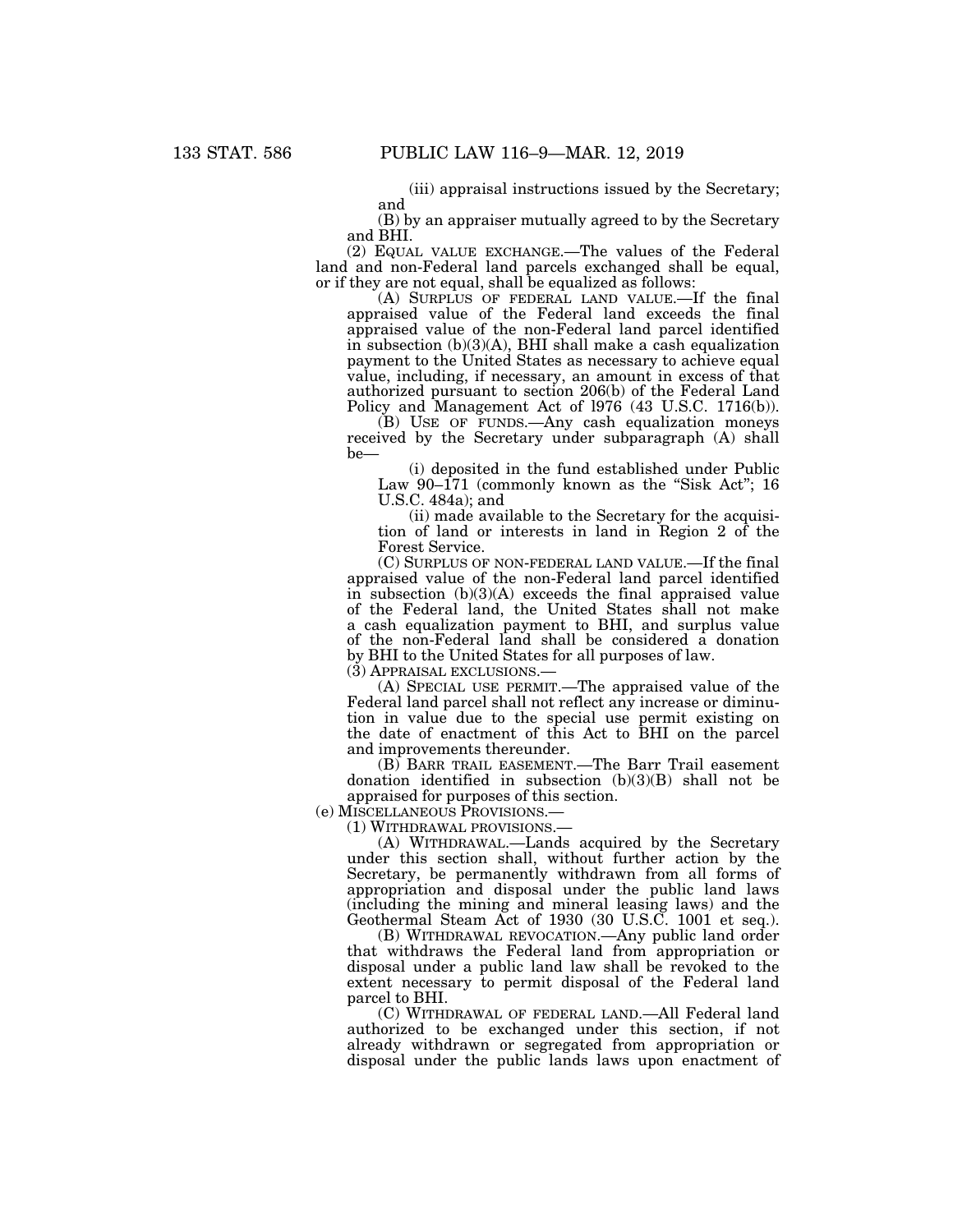this Act, is hereby so withdrawn, subject to valid existing rights, until the date of conveyance of the Federal land to BHI.

(2) POSTEXCHANGE LAND MANAGEMENT.—Land acquired by the Secretary under this section shall become part of the Pike-San Isabel National Forest and be managed in accordance with the laws, rules, and regulations applicable to the National Forest System.

(3) EXCHANGE TIMETABLE.—It is the intent of Congress that the land exchange directed by this section be consummated no later than 1 year after the date of enactment of this Act.

(4) MAPS, ESTIMATES, AND DESCRIPTIONS.— (A) MINOR ERRORS.—The Secretary and BHI may by mutual agreement make minor boundary adjustments to the Federal and non-Federal lands involved in the exchange, and may correct any minor errors in any map, acreage estimate, or description of any land to be exchanged.

(B) CONFLICT.—If there is a conflict between a map, an acreage estimate, or a description of land under this section, the map shall control unless the Secretary and BHI mutually agree otherwise.

(C) AVAILABILITY.—Upon enactment of this Act, the Secretary shall file and make available for public inspection in the headquarters of the Pike-San Isabel National Forest a copy of all maps referred to in this section.

#### **SEC. 1002. ARAPAHO NATIONAL FOREST BOUNDARY ADJUSTMENT.**

16 USC 539j note.

(a) IN GENERAL.—The boundary of the Arapaho National Forest in the State of Colorado is adjusted to incorporate the approximately 92.95 acres of land generally depicted as ''The Wedge'' on the map entitled ''Arapaho National Forest Boundary Adjustment'' and dated November 6, 2013, and described as lots three, four, eight, and nine of section 13, Township 4 North, Range 76 West, Sixth Principal Meridian, Colorado. A lot described in this subsection may be included in the boundary adjustment only after the Secretary of Agriculture obtains written permission for such action from the lot owner or owners.

(b) BOWEN GULCH PROTECTION AREA.—The Secretary of Agriculture shall include all Federal land within the boundary described in subsection (a) in the Bowen Gulch Protection Area established under section 6 of the Colorado Wilderness Act of 1993 (16 U.S.C. 539j).

(c) LAND AND WATER CONSERVATION FUND.—For purposes of section  $200306(a)(2)(B)(i)$  of title 54, United States Code, the boundaries of the Arapaho National Forest, as modified under subsection (a), shall be considered to be the boundaries of the Arapaho National Forest as in existence on January 1, 1965.

(d) PUBLIC MOTORIZED USE.—Nothing in this section opens privately owned lands within the boundary described in subsection (a) to public motorized use.

(e) ACCESS TO NON-FEDERAL LANDS.—Notwithstanding the provisions of section 6(f) of the Colorado Wilderness Act of 1993  $(16 \text{ U.S.C. } 539j(f))$  regarding motorized travel, the owners of any non-Federal lands within the boundary described in subsection (a) who historically have accessed their lands through lands now or hereafter owned by the United States within the boundary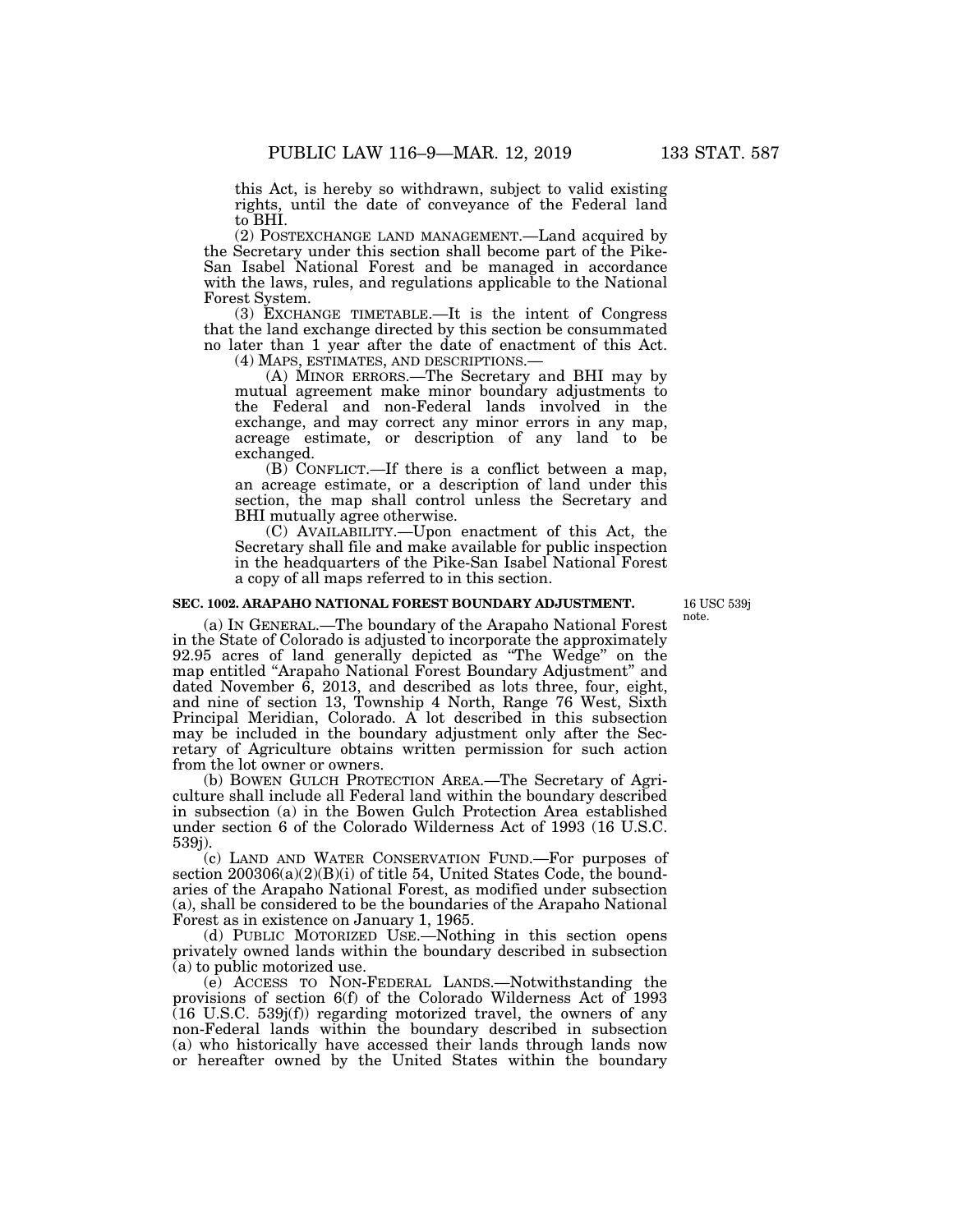described in subsection (a) shall have the continued right of motorized access to their lands across the existing roadway.

# **SEC. 1003. SANTA ANA RIVER WASH PLAN LAND EXCHANGE.**

(a) DEFINITIONS.—In this section:

(1) CONSERVATION DISTRICT.—The term ''Conservation District'' means the San Bernardino Valley Water Conservation District, a political subdivision of the State of California.

(2) FEDERAL EXCHANGE PARCEL.—The term ''Federal exchange parcel'' means the approximately 90 acres of Federal land administered by the Bureau of Land Management generally depicted as ''BLM Equalization Land to SBVWCD'' on the Map and is to be conveyed to the Conservation District if necessary to equalize the fair market values of the lands otherwise to be exchanged.

(3) FEDERAL LAND.—The term ''Federal land'' means the approximately 327 acres of Federal land administered by the Bureau of Land Management generally depicted as ''BLM Land to SBVWCD'' on the Map.

(4) MAP.—The term ''Map'' means the map entitled ''Santa Ana River Wash Land Exchange'' and dated September 3, 2015.

(5) NON-FEDERAL EXCHANGE PARCEL.—The term ''non-Federal exchange parcel'' means the approximately 59 acres of land owned by the Conservation District generally depicted as ''SBVWCD Equalization Land'' on the Map and is to be conveyed to the United States if necessary to equalize the fair market values of the lands otherwise to be exchanged.

(6) NON-FEDERAL LAND.—The term ''non-Federal Land'' means the approximately 310 acres of land owned by the Conservation District generally depicted as ''SBVWCD to BLM'' on the Map.

(b) EXCHANGE OF LAND; EQUALIZATION OF VALUE.—

(1) EXCHANGE AUTHORIZED.—Notwithstanding the land use planning requirements of sections 202, 210, and 211 of the Federal Land Policy and Management Act of 1976 (43 U.S.C. 1712, 1720, 1721), subject to valid existing rights, and conditioned upon any equalization payment necessary under section 206(b) of the Federal Land Policy and Management Act of 1976 (43 U.S.C. 1716(b)), and paragraph (2), as soon as practicable, but not later than 2 years after the date of enactment of this Act, if the Conservation District offers to convey the exchange land to the United States, the Secretary shall—

(A) convey to the Conservation District all right, title, and interest of the United States in and to the Federal land, and any such portion of the Federal exchange parcel as may be required to equalize the values of the lands exchanged; and

(B) accept from the Conservation District a conveyance of all right, title, and interest of the Conservation District in and to the non-Federal land, and any such portion of the non-Federal exchange parcel as may be required to equalize the values of the lands exchanged.

(2) EQUALIZATION PAYMENT.—To the extent an equalization payment is necessary under section 206(b) of the Federal Land Policy and Management Act of 1976 (43 U.S.C. 1716(b)), the amount of such equalization payment shall first be made by way of in-kind transfer of such portion of the Federal exchange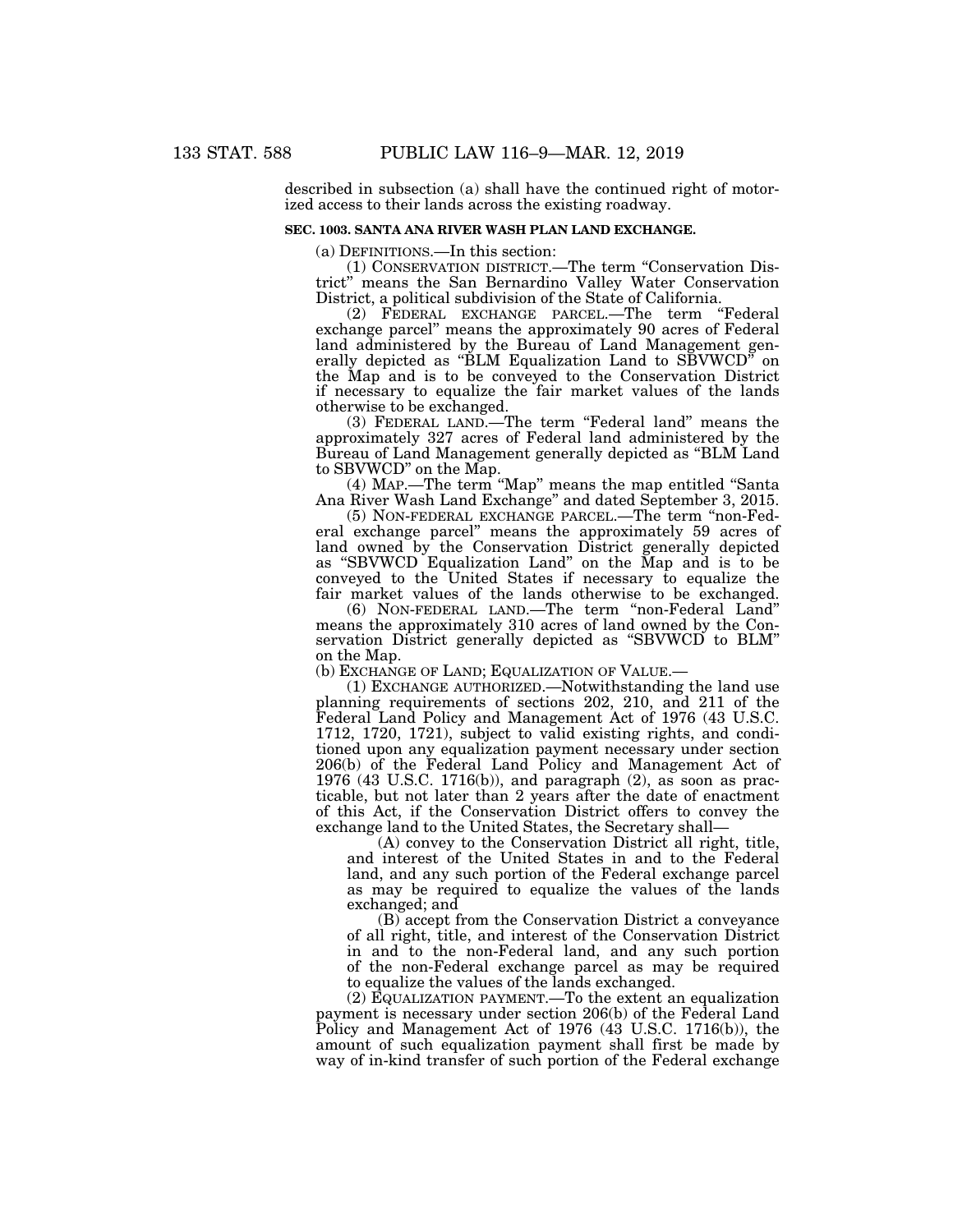parcel to the Conservation District, or transfer of such portion of the non-Federal exchange parcel to the United States, as the case may be, as may be necessary to equalize the fair market values of the exchanged properties. The fair market value of the Federal exchange parcel or non-Federal exchange parcel, as the case may be, shall be credited against any required equalization payment. To the extent such credit is not sufficient to offset the entire amount of equalization payment so indicated, any remaining amount of equalization payment shall be treated as follows:

(A) If the equalization payment is to equalize values by which the Federal land exceeds the non-Federal land and the credited value of the non-Federal exchange parcel, Conservation District may make the equalization payment to the United States, notwithstanding any limitation regarding the amount of the equalization payment under section 206(b) of the Federal Land Policy and Management Act of 1976 (43 U.S.C. 1716(b)). In the event Conservation District opts not to make the indicated equalization payment, the exchange shall not proceed.

(B) If the equalization payment is to equalize values by which the non-Federal land exceeds the Federal land and the credited value of the Federal exchange parcel, the Secretary shall order the exchange without requirement of any additional equalization payment by the United States to the Conservation District.

(3) APPRAISALS.—

(A) The value of the land to be exchanged under this section shall be determined by appraisals conducted by one or more independent and qualified appraisers.

(B) The appraisals shall be conducted in accordance with nationally recognized appraisal standards, including, as appropriate, the Uniform Appraisal Standards for Federal Land Acquisitions and the Uniform Standards of Professional Appraisal Practice.

(4) TITLE APPROVAL.—Title to the land to be exchanged under this section shall be in a format acceptable to the Secretary and the Conservation District.

(5) MAP AND LEGAL DESCRIPTIONS.—As soon as practicable after the date of enactment of this Act, the Secretary shall finalize a map and legal descriptions of all land to be conveyed under this section. The Secretary may correct any minor errors in the map or in the legal descriptions. The map and legal descriptions shall be on file and available for public inspection in appropriate offices of the Bureau of Land Management.

(6) COSTS OF CONVEYANCE.—As a condition of conveyance, any costs related to the conveyance under this section shall be paid by the Conservation District.

(c) APPLICABLE LAW.—

(1) ACT OF FEBRUARY 20, 1909.—

(A) The Act of February 20, 1909 (35 Stat. 641), shall not apply to the Federal land and any public exchange land transferred under this section.

(B) The exchange of lands under this section shall be subject to continuing rights of the Conservation District under the Act of February 20, 1909 (35 Stat. 641), on the non-Federal land and any exchanged portion of the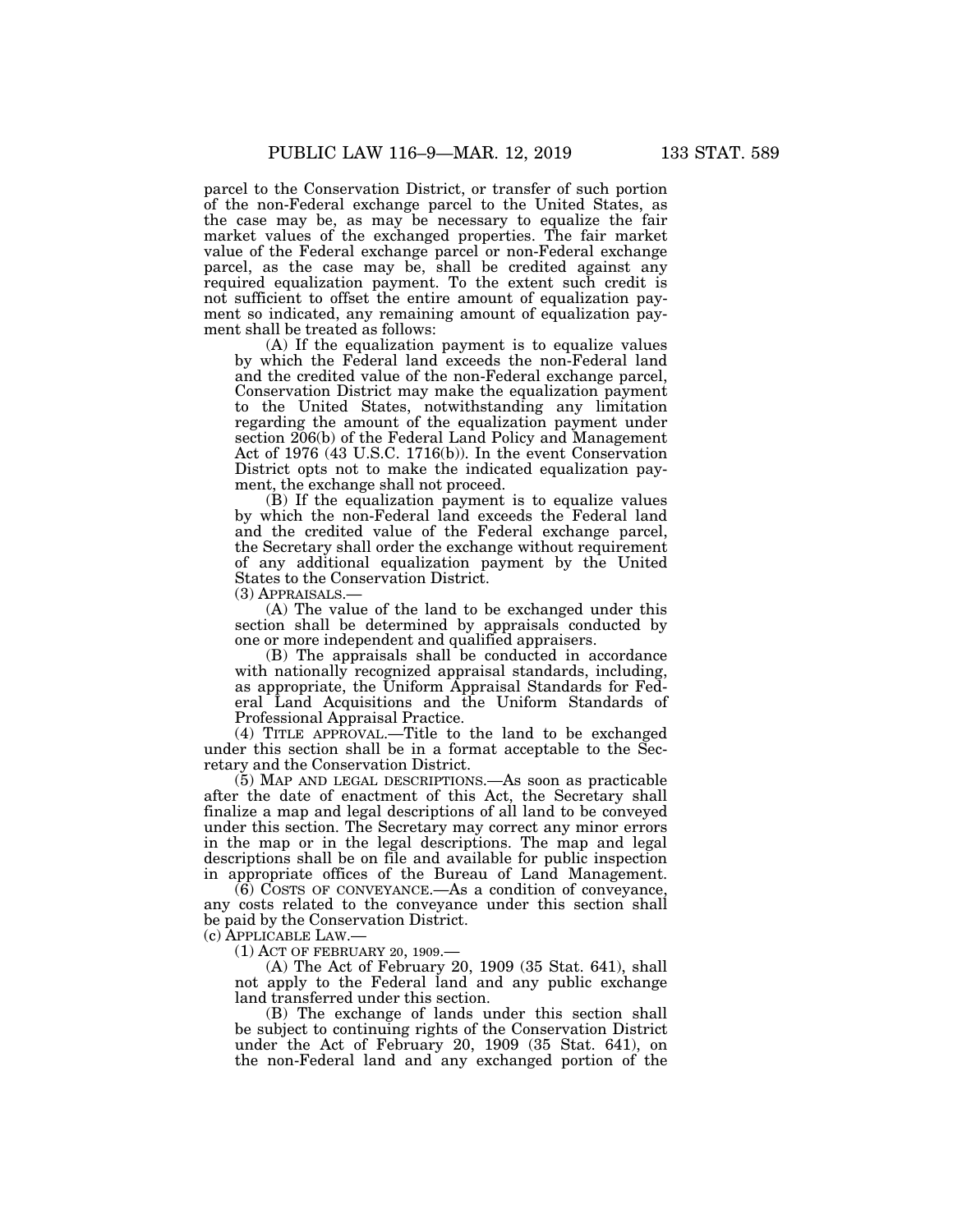non-Federal exchange parcel for the continued use, maintenance, operation, construction, or relocation of, or expansion of, groundwater recharge facilities on the non-Federal land, to accommodate groundwater recharge of the Bunker Hill Basin to the extent that such activities are not in conflict with any Habitat Conservation Plan or Habitat Management Plan under which such non-Federal land or non-Federal exchange parcel may be held or managed.

(2) FLPMA.—Except as otherwise provided in this section, the Federal Land Policy and Management Act of 1976 (43 U.S.C. 1701 et seq.), shall apply to the exchange of land under this section.

(d) CANCELLATION OF SECRETARIAL ORDER 241.—Secretarial Order 241, dated November 11, 1929 (withdrawing a portion of the Federal land for an unconstructed transmission line), is terminated and the withdrawal thereby effected is revoked.

# **SEC. 1004. UDALL PARK LAND EXCHANGE.**

(a) DEFINITIONS.—In this section:

(1) CITY.—The term ''City'' means the city of Tucson, Arizona.

(2) NON-FEDERAL LAND.—The term ''non-Federal land'' means the approximately 172.8-acre parcel of City land identified in the patent numbered 02–90–0001 and dated October 4, 1989, and more particularly described as lots 3 and 4,  $S<sup>1</sup>⁄<sub>2</sub>NW<sup>1</sup>⁄<sub>4</sub>$ , sec. 5, T.14 S., R.15 E., Gila and Salt River Meridian, Arizona.

(b) CONVEYANCE OF FEDERAL REVERSIONARY INTEREST IN LAND LOCATED IN TUCSON, ARIZONA.—

LOCATED IN TUCSON, ARIZONA.—<br>(1) IN GENERAL.—Notwithstanding any other provision of law, the Secretary shall convey to the City, without consideration, the reversionary interests of the United States in and to the non-Federal land for the purpose of unencumbering the title to the non-Federal land to enable economic development of the non-Federal land.

(2) LEGAL DESCRIPTIONS.—As soon as practicable after the date of enactment of this Act, the exact legal descriptions of the non-Federal land shall be determined in a manner satisfactory to the Secretary.

(3) ADDITIONAL TERMS AND CONDITIONS.—The Secretary may require such additional terms and conditions to the conveyance under paragraph (1), consistent with that paragraph, as the Secretary considers appropriate to protect the interests of the United States.

(4) COSTS.—The City shall pay all costs associated with the conveyance under paragraph  $(1)$ , consistent with that paragraph, including the costs of any surveys, recording costs, and other reasonable costs.

### **SEC. 1005. CONFIRMATION OF STATE LAND GRANTS.**

(a) IN GENERAL.—Subject to valid existing rights, the State of Utah may select any lands in T. 6 S. and T. 7 S., R. 1 W., Salt Lake Base and Meridian, that are owned by the United States, under the administrative jurisdiction of the Bureau of Land Management, and identified as available for disposal by land exchange in the Record of Decision for the Pony Express Resource Management Plan and Rangeland Program Summary for Utah County (January 1990), as amended by the Pony Express Plan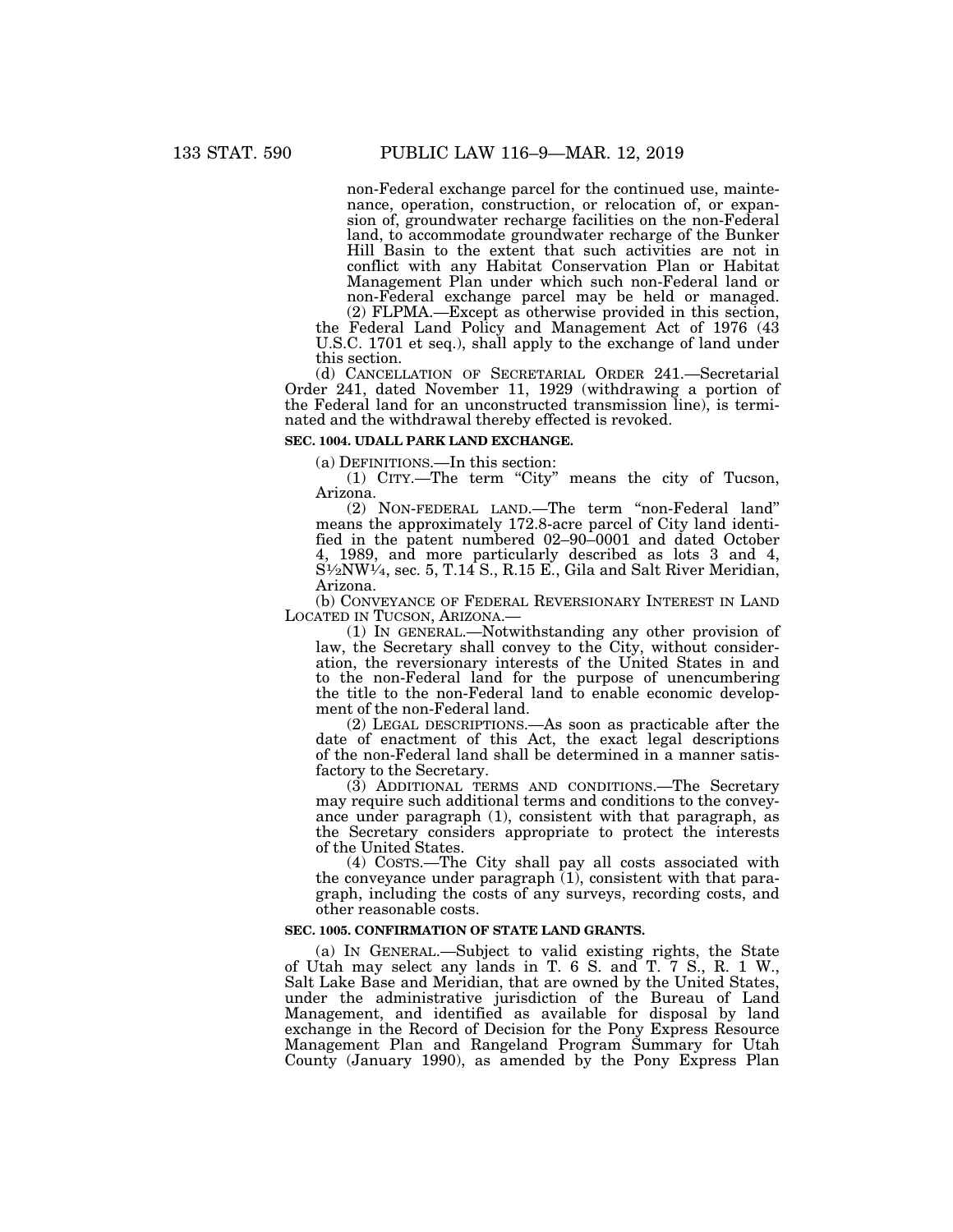Amendment (November 1997), in fulfillment of the land grants made in sections 6, 8, and 12 of the Act of July 16, 1894 (28 Stat. 107) as generally depicted on the map entitled ''Proposed Utah County Quantity Grants'' and dated June 27, 2017, to further the purposes of the State of Utah School and Institutional Trust Lands Administration, without further land use planning action by the Bureau of Land Management.

(b) APPLICATION.—The criteria listed in Decision 3 of the Lands Program of the resource management plan described in subsection (a) shall not apply to any land selected under that subsection.

(c) EFFECT ON LIMITATION.—Nothing in this section affects the limitation established under section 2815(d) of the National Defense Authorization Act for Fiscal Year 2000 (Public Law 106– 65).

# **SEC. 1006. CUSTER COUNTY AIRPORT CONVEYANCE.**

(a) DEFINITIONS.—In this section:

(1) COUNTY.—The term ''County'' means Custer County, South Dakota.

(2) FEDERAL LAND.—The term ''Federal land'' means all right, title, and interest of the United States in and to approximately 65.7 acres of National Forest System land, as generally depicted on the map.

(3) MAP.—The term "map" means the map entitled "Custer County Airport Conveyance'' and dated October 19, 2017.

(4) SECRETARY.—The term ''Secretary'' means the Secretary of Agriculture, acting through the Chief of the Forest Service. (b) LAND CONVEYANCE.—

(1) IN GENERAL.—Subject to the terms and conditions described in paragraph (2), if the County submits to the Secretary an offer to acquire the Federal land for the market value, as determined by the appraisal under paragraph (3), the Secretary shall convey the Federal land to the County.

(2) TERMS AND CONDITIONS.—The conveyance under paragraph (1) shall be—

(A) subject to valid existing rights;

(B) made by quitclaim deed; and

(C) subject to any other terms and conditions as the Secretary considers appropriate to protect the interests of the United States.

(3) APPRAISAL.—

(A) IN GENERAL.—Not later than 60 days after the date of enactment of this Act, the Secretary shall complete an appraisal to determine the market value of the Federal land.

(B) STANDARDS.—The appraisal under subparagraph (A) shall be conducted in accordance with—

(i) the Uniform Appraisal Standards for Federal Land Acquisitions; and

(ii) the Uniform Standards of Professional Appraisal Practice.

 $(4)$  MAP.

(A) AVAILABILITY OF MAP.—The map shall be kept on file and available for public inspection in the appropriate office of the Forest Service.

(B) CORRECTION OF ERRORS.—The Secretary may correct any errors in the map.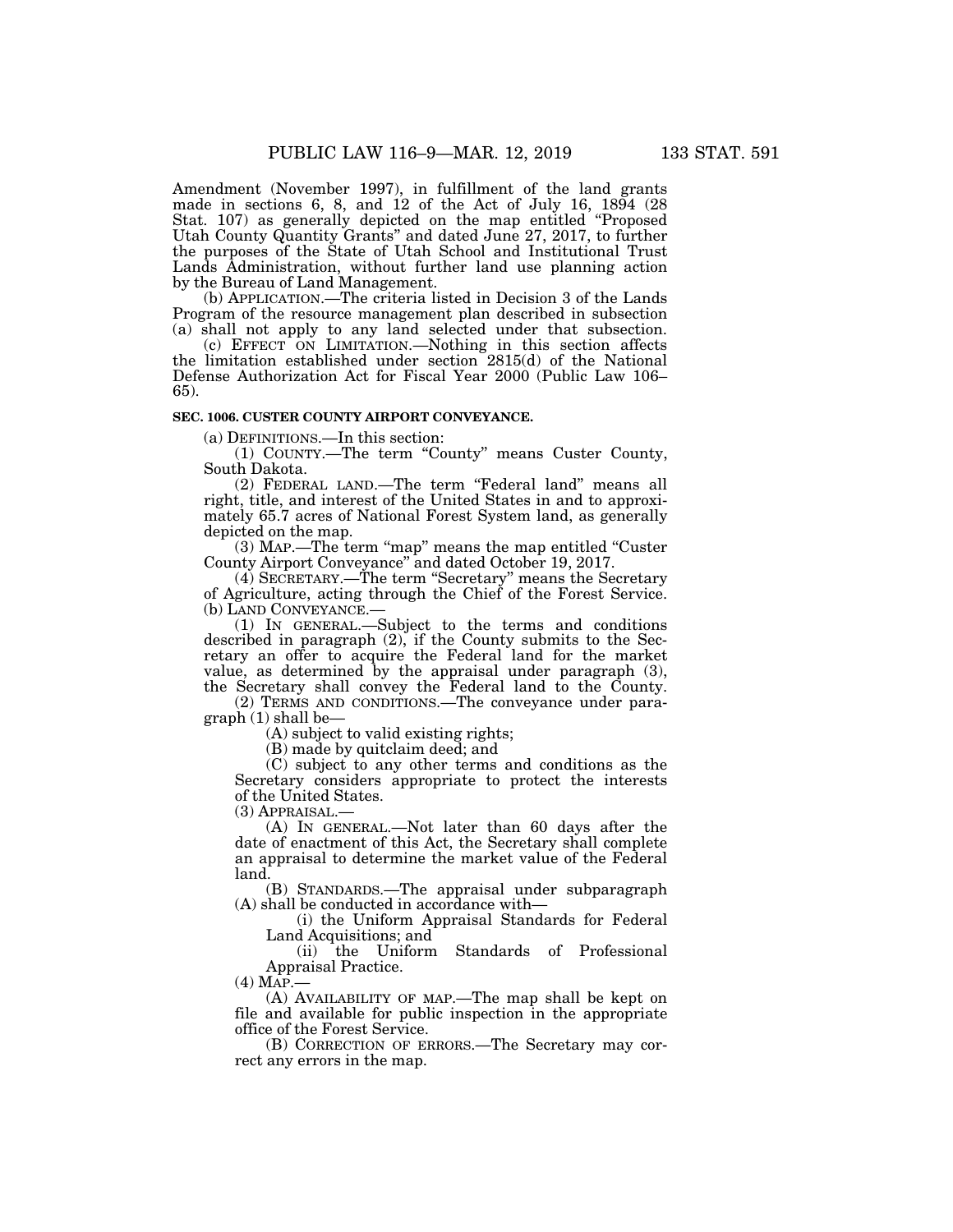(5) CONSIDERATION.—As consideration for the conveyance under paragraph (1), the County shall pay to the Secretary an amount equal to the market value of the Federal land, as determined by the appraisal under paragraph (3).

(6) SURVEY.—The exact acreage and legal description of the Federal land to be conveyed under paragraph (1) shall be determined by a survey satisfactory to the Secretary.

(7) COSTS OF CONVEYANCE.—As a condition on the conveyance under paragraph (1), the County shall pay to the Secretary all costs associated with the conveyance, including the cost of—

(A) the appraisal under paragraph (3); and

(B) the survey under paragraph (6).

(8) PROCEEDS FROM THE SALE OF LAND.—Any proceeds received by the Secretary from the conveyance under paragraph  $(1)$  shall be-

(A) deposited in the fund established under Public Law  $90-171$  (commonly known as the "Sisk Act") (16 U.S.C. 484a); and

(B) available to the Secretary until expended, without further appropriation, for the acquisition of inholdings in units of the National Forest System in the State of South Dakota.

# **SEC. 1007. PASCUA YAQUI TRIBE LAND CONVEYANCE.**

(a) DEFINITIONS.—In this section:

(1) DISTRICT.—The term ''District'' means the Tucson Unified School District No. 1, a school district recognized as such under the laws of the State of Arizona.

(2) MAP.—The term ''Map'' means the map entitled '' 'Pascua Yaqui Tribe Land Conveyance Act'', dated March 14, 2016, and on file and available for public inspection in the local office of the Bureau of Land Management.

(3) RECREATION AND PUBLIC PURPOSES ACT.—The term "Recreation and Public Purposes Act" means the Act of June 14, 1926 (43 U.S.C. 869 et seq.).

(4) TRIBE.—The term ''Tribe'' means the Pascua Yaqui Tribe of Arizona, a federally recognized Indian Tribe.

(b) LAND TO BE HELD IN TRUST.—

(1) PARCEL A.—Subject to paragraph (2) and to valid existing rights, all right, title, and interest of the United States in and to the approximately 39.65 acres of Federal lands generally depicted on the map as "Parcel A" are declared to be held in trust by the United States for the benefit of the Tribe.

(2) EFFECTIVE DATE.—Paragraph (1) shall take effect on the day after the date on which the District relinquishes all right, title, and interest of the District in and to the approximately 39.65 acres of land described in paragraph (1).

(c) LANDS TO BE CONVEYED TO THE DISTRICT.—

(1) PARCEL B.—

(A) IN GENERAL.—Subject to valid existing rights and payment to the United States of the fair market value, the United States shall convey to the District all right, title, and interest of the United States in and to the approximately 13.24 acres of Federal lands generally depicted on the map as "Parcel B".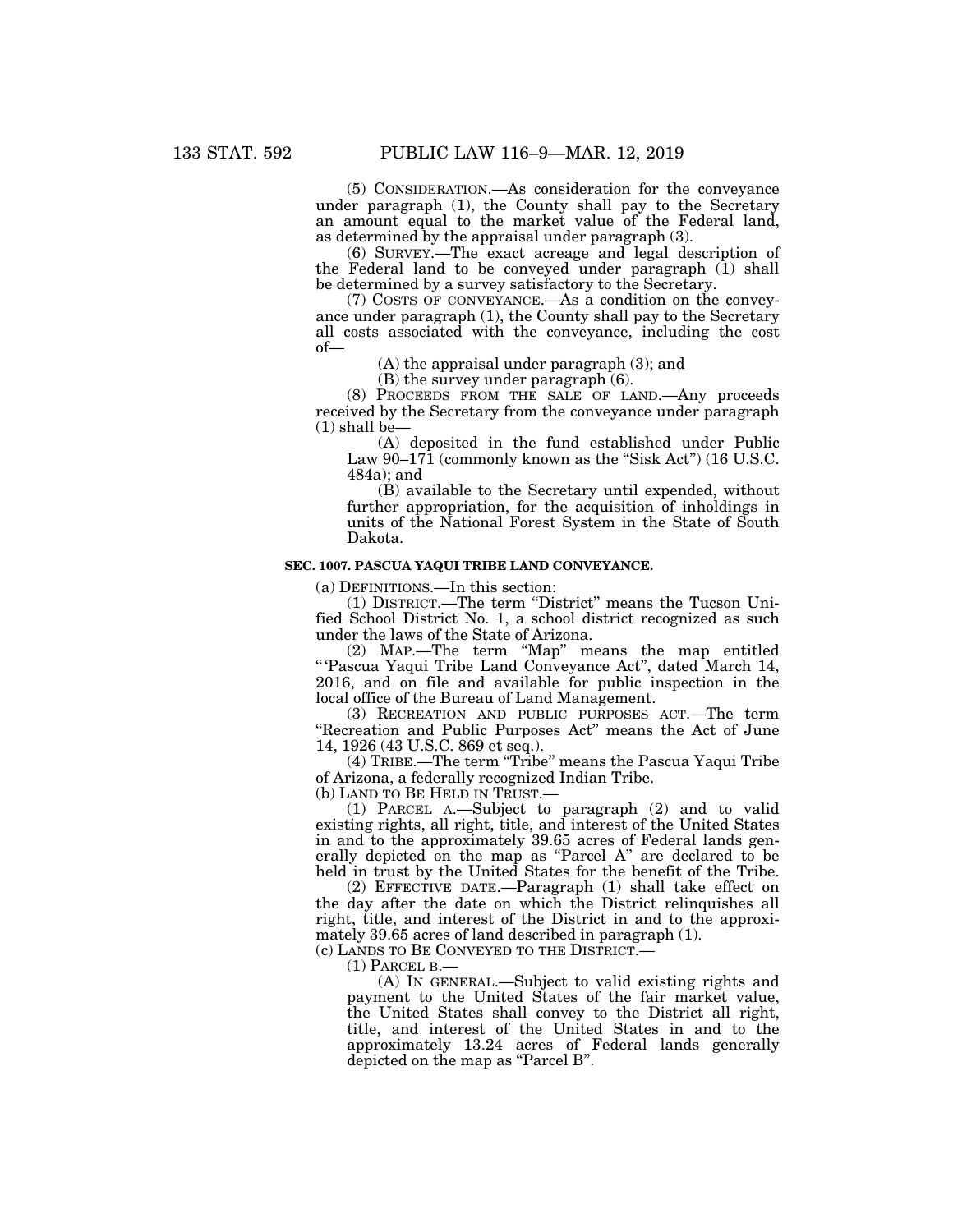(B) DETERMINATION OF FAIR MARKET VALUE.—The fair market value of the property to be conveyed under subparagraph (A) shall be determined by the Secretary in accordance with the Uniform Appraisal Standards for Federal Land Acquisitions and the Uniform Standards of Professional Appraisal Practice.

(C) COSTS OF CONVEYANCE.—As a condition of the conveyance under this paragraph, all costs associated with the conveyance shall be paid by the District.

(2) PARCEL C.—

(A) IN GENERAL.—If, not later than 1 year after the completion of the appraisal required by subparagraph (C), the District submits to the Secretary an offer to acquire the Federal reversionary interest in all of the approximately 27.5 acres of land conveyed to the District under Recreation and Public Purposes Act and generally depicted on the map as ''Parcel C'', the Secretary shall convey to the District such reversionary interest in the lands covered by the offer. The Secretary shall complete the conveyance not later than 30 days after the date of the offer.

(B) SURVEY.—Not later than 90 days after the date of enactment of this Act, the Secretary shall complete a survey of the lands described in this paragraph to determine the precise boundaries and acreage of the lands subject to the Federal reversionary interest.

(C) APPRAISAL.—Not later than 180 days after the date of enactment of this Act, the Secretary shall complete an appraisal of the Federal reversionary interest in the lands identified by the survey required by subparagraph (B). The appraisal shall be completed in accordance with the Uniform Appraisal Standards for Federal Land Acquisitions and the Uniform Standards of Professional Appraisal Practice.

(D) CONSIDERATION.—As consideration for the conveyance of the Federal reversionary interest under this paragraph, the District shall pay to the Secretary an amount equal to the appraised value of the Federal interest, as determined under subparagraph (C). The consideration shall be paid not later than 30 days after the date of the conveyance.

(E) COSTS OF CONVEYANCE.—As a condition of the conveyance under this paragraph, all costs associated with the conveyance, including the cost of the survey required by subparagraph (B) and the appraisal required by subparagraph  $(\tilde{C})$ , shall be paid by the District.

(d) GAMING PROHIBITION.—The Tribe may not conduct gaming activities on lands taken into trust pursuant to this section, either as a matter of claimed inherent authority, under the authority of any Federal law, including the Indian Gaming Regulatory Act (25 U.S.C. 2701 et seq.), or under regulations promulgated by the Secretary or the National Indian Gaming Commission.

(e) WATER RIGHTS.—

(1) IN GENERAL.—There shall be no Federal reserved right to surface water or groundwater for any land taken into trust by the United States for the benefit of the Tribe under this section.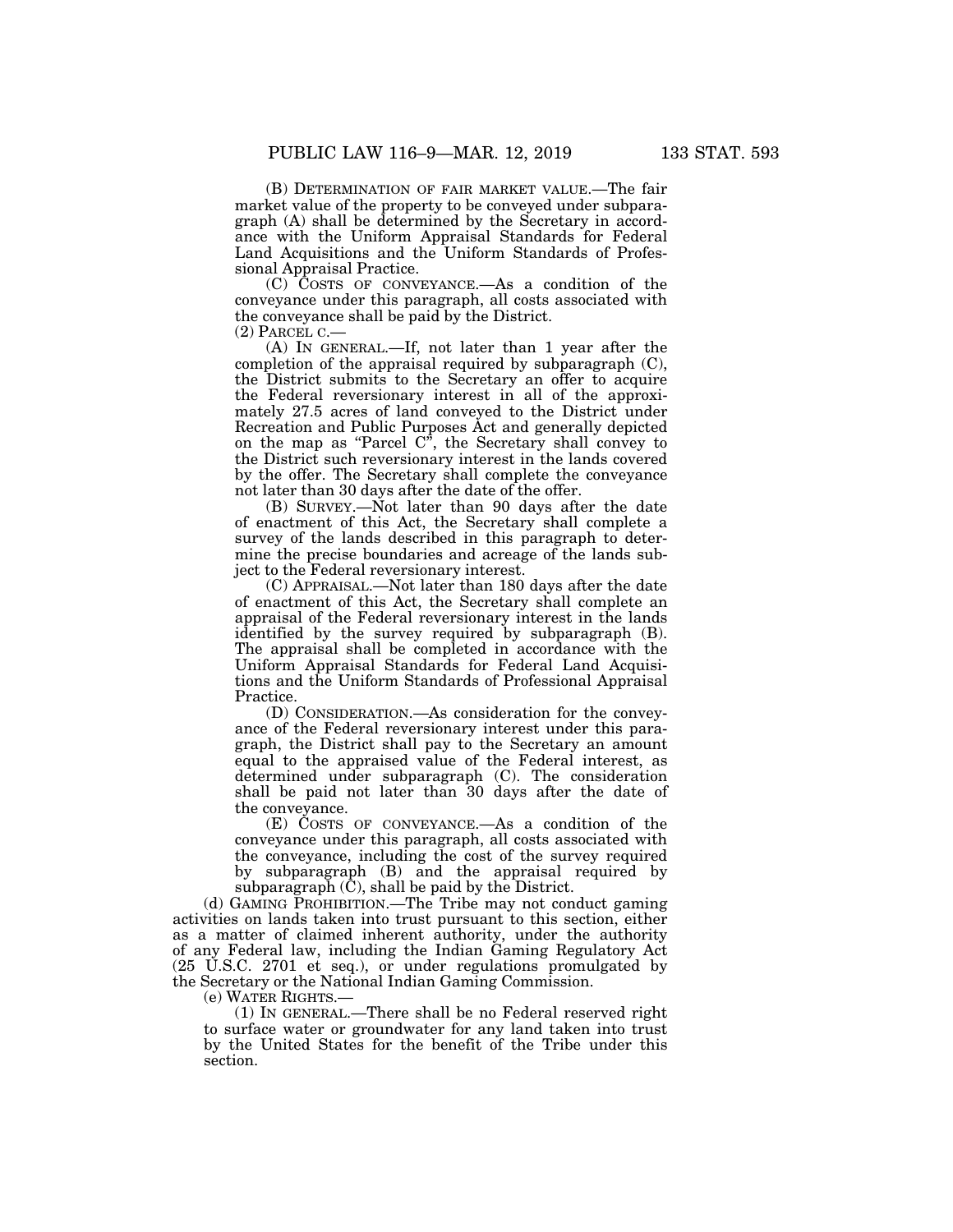(2) STATE WATER RIGHTS.—The Tribe retains any right or claim to water under State law for any land taken into trust by the United States for the benefit of the Tribe under this section.

(3) FORFEITURE OR ABANDONMENT.—Any water rights that are appurtenant to land taken into trust by the United States for the benefit of the Tribe under this section may not be forfeited or abandoned.

(4) ADMINISTRATION.—Nothing in this section affects or modifies any right of the Tribe or any obligation of the United States under Public Law 95–375.

# **SEC. 1008. LA PAZ COUNTY LAND CONVEYANCE.**

(a) DEFINITIONS.—In this section:

(1) COUNTY.—The term ''County'' means La Paz County, Arizona.

(2) FEDERAL LAND.—The term ''Federal land'' means the approximately 5,935 acres of land managed by the Bureau of Land Management and designated as ''Federal land to be conveyed'' on the map.

(3) MAP.—The term ''map'' means the map prepared by the Bureau of Land Management entitled ''Proposed La Paz County Land Conveyance'' and dated October 1, 2018. (b) CONVEYANCE TO LA PAZ COUNTY, ARIZONA.—

(1) IN GENERAL.—Notwithstanding the planning requirement of sections 202 and 203 of the Federal Land Policy and Management Act of 1976 (43 U.S.C. 1712, 1713) and in accordance with this section and other applicable law, as soon as practicable after receiving a request from the County to convey the Federal land, the Secretary shall convey the Federal land to the County.

(2) RESTRICTIONS ON CONVEYANCE.—

(A) IN GENERAL.—The conveyance under paragraph (1) shall be subject to—

(i) valid existing rights; and

(ii) such terms and conditions as the Secretary determines to be necessary.

(B) EXCLUSION.—The Secretary shall exclude from the conveyance under paragraph (1) any Federal land that contains significant cultural, environmental, wildlife, or recreational resources.

(3) PAYMENT OF FAIR MARKET VALUE.—The conveyance under paragraph (1) shall be for the fair market value of the Federal land to be conveyed, as determined—

(A) in accordance with the Federal Land Policy and Management Act of 1976 (43 U.S.C. 1701 et seq.); and

(B) based on an appraisal that is conducted in accordance with—

(i) the Uniform Appraisal Standards for Federal Land Acquisitions; and

(ii) the Uniform Standards of Professional Appraisal Practice.

(4) PROTECTION OF TRIBAL CULTURAL ARTIFACTS.—As a condition of the conveyance under paragraph (1), the County shall, and as a condition of any subsequent conveyance, any subsequent owner shall—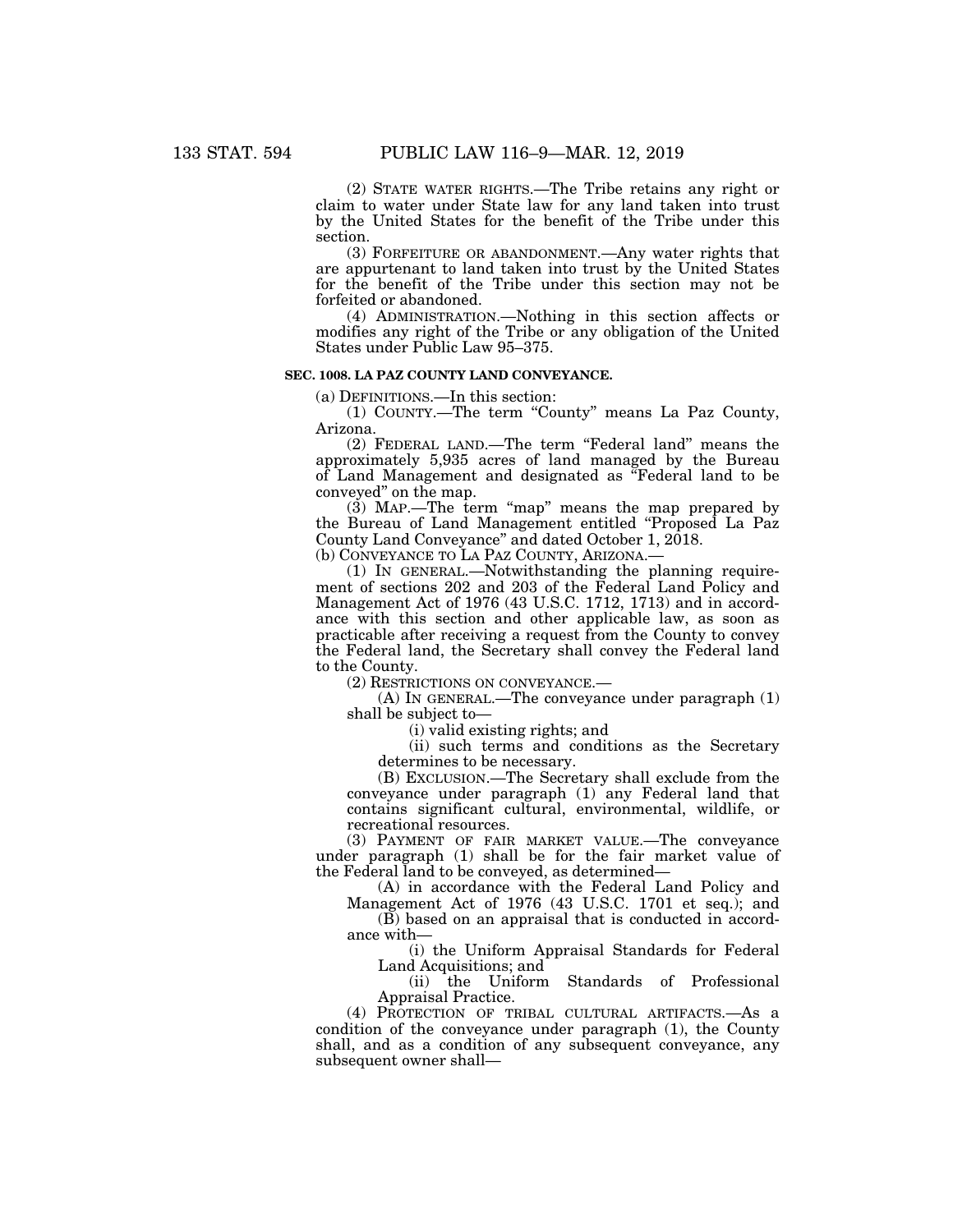(A) make good faith efforts to avoid disturbing Tribal artifacts;

(B) minimize impacts on Tribal artifacts if they are disturbed;

(C) coordinate with the Colorado River Indian Tribes Tribal Historic Preservation Office to identify artifacts of cultural and historic significance; and

(D) allow Tribal representatives to rebury unearthed artifacts at or near where they were discovered.<br>(5) AVAILABILITY OF MAP.—

 $(A)$  In GENERAL.—The map shall be on file and available for public inspection in the appropriate offices of the Bureau of Land Management.

(B) CORRECTIONS.—The Secretary and the County may, by mutual agreement—

(i) make minor boundary adjustments to the Fed-

eral land to be conveyed under paragraph (1); and (ii) correct any minor errors in the map, an acreage estimate, or the description of the Federal land.

(6) WITHDRAWAL.—The Federal land is withdrawn from the operation of the mining and mineral leasing laws of the United States.

(7) COSTS.—As a condition of the conveyance of the Federal land under paragraph (1), the County shall pay-

(A) an amount equal to the appraised value determined in accordance with paragraph (3)(B); and

(B) all costs related to the conveyance, including all surveys, appraisals, and other administrative costs associated with the conveyance of the Federal land to the County under paragraph (1).

(8) PROCEEDS FROM THE SALE OF LAND.—The proceeds from the sale of land under this subsection shall be—

(A) deposited in the Federal Land Disposal Account established by section 206(a) of the Federal Land Transaction Facilitation Act (43 U.S.C. 2305(a)); and

(B) used in accordance with that Act (43 U.S.C. 2301 et seq.).

### **SEC. 1009. LAKE BISTINEAU LAND TITLE STABILITY.**

(a) DEFINITIONS.—In this section:

(1) CLAIMANT.—The term "claimant" means any individual, group, or corporation authorized to hold title to land or mineral interests in land in the State of Louisiana with a valid claim to the omitted land, including any mineral interests.

(2) MAP.—The term ''Map'' means the map entitled ''Lands as Delineated by Original Survey December 18, 1842 showing the 1969 Meander Line at the 148.6 Elevation Line'' and dated January 30, 2018.

(3) OMITTED LAND.—

(A) In GENERAL.—The term "omitted land" means the land in lots 6, 7, 8, 9, 10, 11, 12, and 13 of sec. 30, T. 16 N., R. 10 W., Louisiana Meridian, comprising a total of approximately 229.72 acres, as depicted on the Map, that—

> (i) was in place during the Original Survey; but (ii) was not included in the Original Survey.

(B) INCLUSION.—The term ''omitted land'' includes—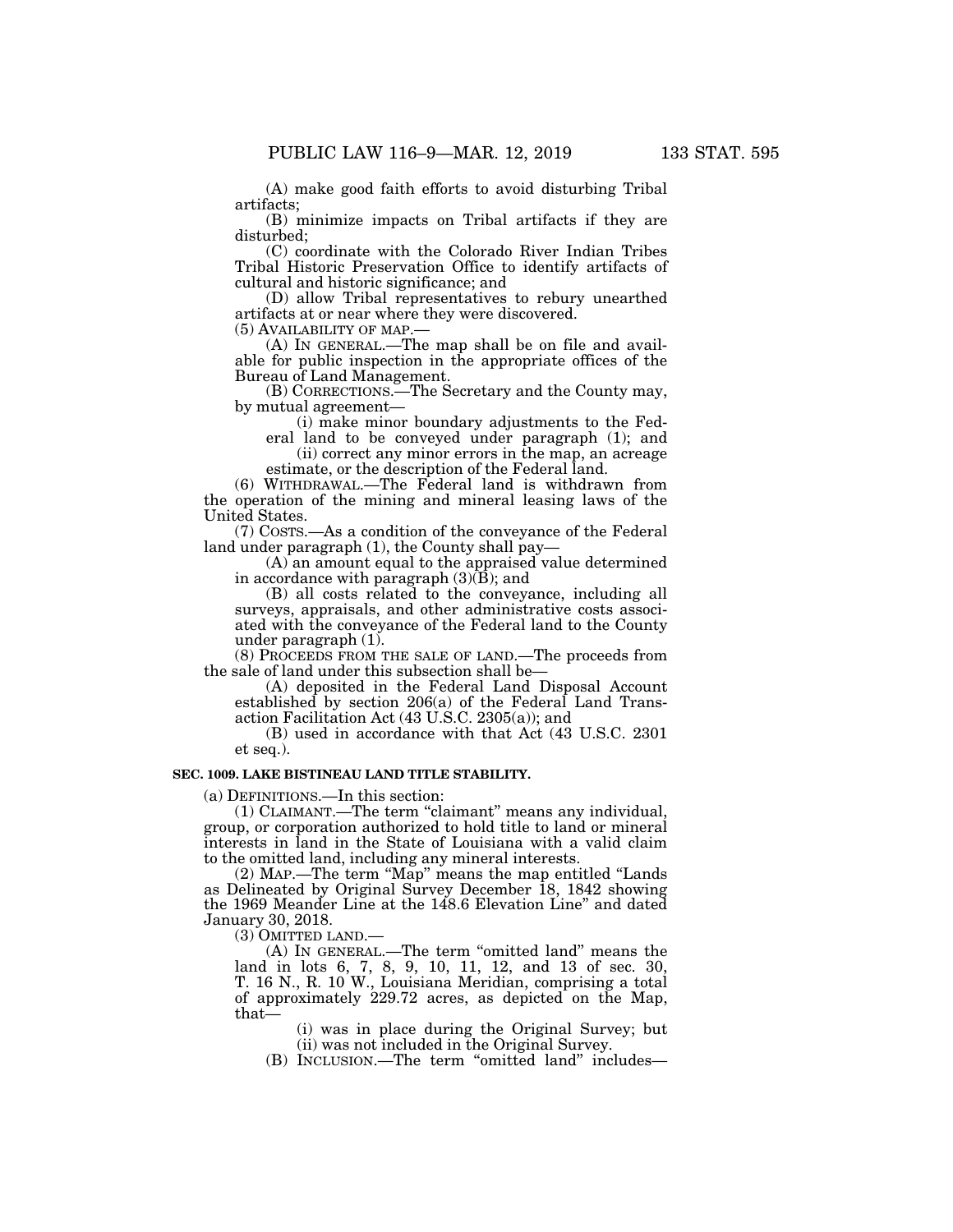(i) Peggy's Island in lot 1 of sec. 17, T. 16 N., R. 10 W., Louisiana Meridian; and

(ii) Hog Island in lot 1 of sec. 29, T. 16 N., R. 10 W., Louisiana Meridian.

(4) ORIGINAL SURVEY.—The term ''Original Survey'' means the survey of land surrounding Lake Bistineau, Louisiana, conducted by the General Land Office in 1838 and approved by the Surveyor General on December 8, 1842.

(b) CONVEYANCES.— (1) IN GENERAL.—Consistent with the first section of the Act of December 22, 1928 (commonly known as the "Color of Title Act'') (45 Stat. 1069, chapter 47; 43 U.S.C. 1068), except as provided by this section, the Secretary shall convey to the claimant the omitted land, including any mineral interests, that has been held in good faith and in peaceful, adverse possession by a claimant or an ancestor or grantor of the claimant, under claim or color of title, based on the Original Survey.

(2) CONFIRMATION OF TITLE.—The conveyance or patent of omitted land to a claimant under paragraph (1) shall have the effect of confirming title to the surface and minerals in the claimant and shall not serve as any admission by a claimant.

(c) PAYMENT OF COSTS.—

(1) IN GENERAL.—Except as provided in paragraph (2), the conveyance required under subsection (b) shall be without consideration.

(2) CONDITION.—As a condition of the conveyance of the omitted land under subsection (b), before making the conveyance, the Secretary shall recover from the State of Louisiana any costs incurred by the Secretary relating to any survey, platting, legal description, or associated activities required to prepare and issue a patent under that subsection.

(d) MAP AND LEGAL DESCRIPTION.—As soon as practicable after the date of enactment of this Act, the Secretary shall file, and make available for public inspection in the appropriate offices of the Bureau of Land and Management, the Map and legal descriptions of the omitted land to be conveyed under subsection (b).

### **SEC. 1010. LAKE FANNIN LAND CONVEYANCE.**

(a) DEFINITIONS.—In this section:

(1) COUNTY.—The term ''County'' means Fannin County, Texas.

(2) MAP.—The term ''map'' means the map entitled ''Lake Fannin Conveyance'' and dated November 21, 2013.

(3) NATIONAL FOREST SYSTEM LAND.—The term ''National Forest System land'' means the approximately 2,025 acres of National Forest System land generally depicted on the map.

(4) SECRETARY.—The term ''Secretary'' means the Secretary of Agriculture, acting through the Chief of the Forest Service.

(b) LAND CONVEYANCE.— (1) IN GENERAL.—Subject to the terms and conditions described in paragraph (2), if the County submits to the Secretary an offer to acquire the National Forest System land for the fair market value, as determined by the appraisal under paragraph (3), the Secretary shall convey the National Forest System land to the County.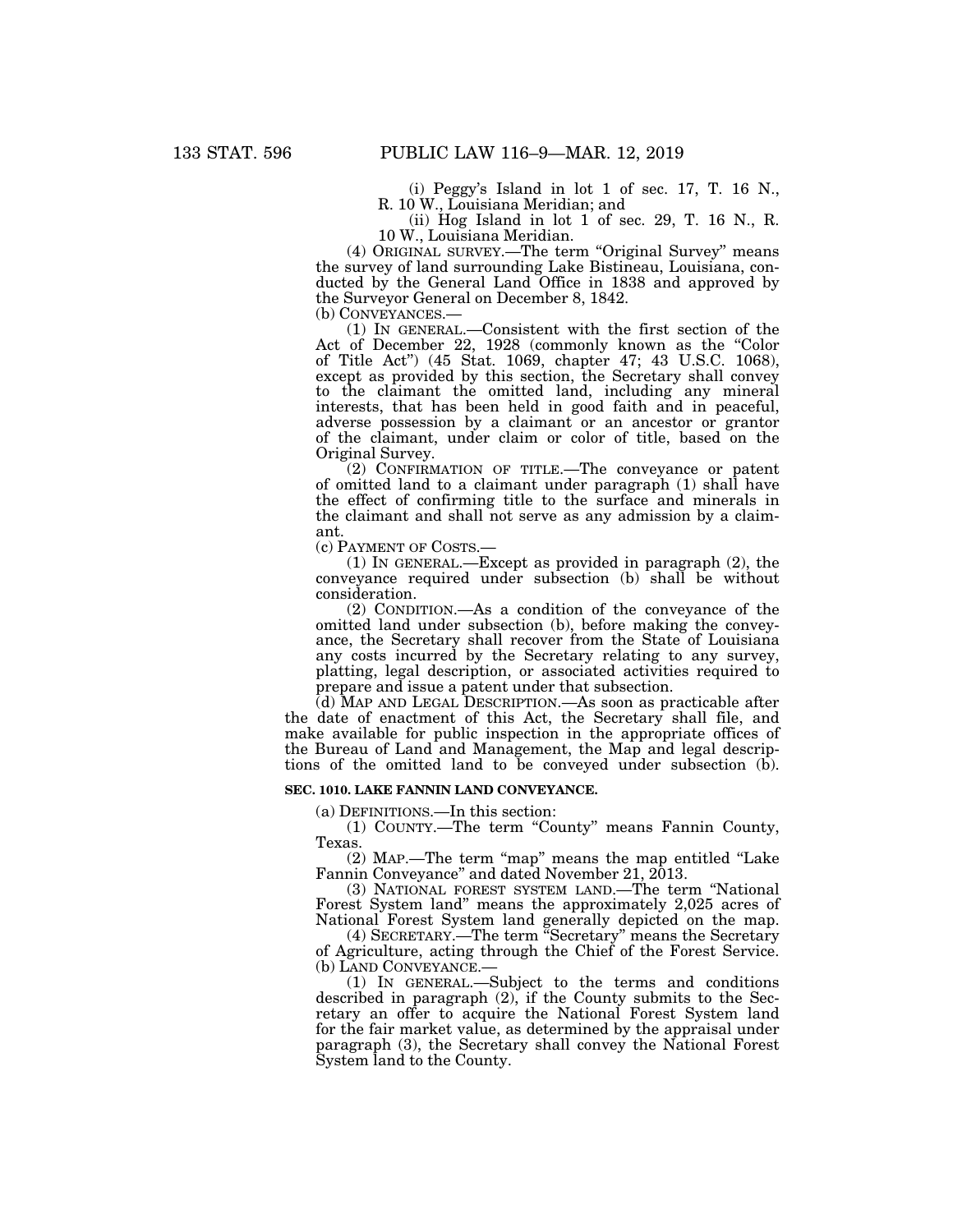(2) TERMS AND CONDITIONS.—The conveyance under paragraph (1) shall be—

(A) subject to valid existing rights;

(B) made by quitclaim deed; and

(C) subject to any other terms and conditions as the Secretary considers appropriate to protect the interests of the United States.

(3) APPRAISAL.—

(A) IN GENERAL.—Not later than 180 days after the date of enactment of this Act, the Secretary shall complete an appraisal to determine the fair market value of the National Forest System land.

(B) STANDARDS.—The appraisal under subparagraph (A) shall be conducted in accordance with—

(i) the Uniform Appraisal Standards for Federal Land Acquisitions; and

(ii) the Uniform Standards of Professional Appraisal Practice.

 $(4)$  MAP. $-$ 

(A) AVAILABILITY OF MAP.—The map shall be kept on file and available for public inspection in the appropriate office of the Forest Service.

(B) CORRECTION OF ERRORS.—The Secretary may correct minor errors in the map.

(5) CONSIDERATION.—As consideration for the conveyance under paragraph (1), the County shall pay to the Secretary an amount equal to the fair market value of the National Forest System land, as determined by the appraisal under paragraph (3).

(6) SURVEY.—The exact acreage and legal description of the National Forest System land to be conveyed under paragraph (1) shall be determined by a survey satisfactory to the Secretary and the County.

(7) USE.—As a condition of the conveyance under paragraph (1), the County shall agree to manage the land conveyed under that subsection for public recreational purposes.

(8) COSTS OF CONVEYANCE.—As a condition on the conveyance under paragraph (1), the County shall pay to the Secretary all costs associated with the conveyance, including the cost of—

(A) the appraisal under paragraph (3); and

(B) the survey under paragraph (6).

# **SEC. 1011. LAND CONVEYANCE AND UTILITY RIGHT-OF-WAY, HENRY'S LAKE WILDERNESS STUDY AREA, IDAHO.**

(a) CONVEYANCE AND RIGHT-OF-WAY AUTHORIZED.—Notwithstanding section 603(c) of the Federal Land Policy and Management Act of 1976 (43 U.S.C. 1782(c)), the Secretary may—

(1) convey to the owner of a private residence located at 3787 Valhalla Road in Island Park, Idaho (in this section referred to as the "owner"), all right, title, and interest of the United States in and to the approximately 0.5 acres of Federal land in the Henry's Lake Wilderness Study Area described as lot 14, section 33, Township 16 North, Range 43 East, Boise Meridian, Fremont County, Idaho; and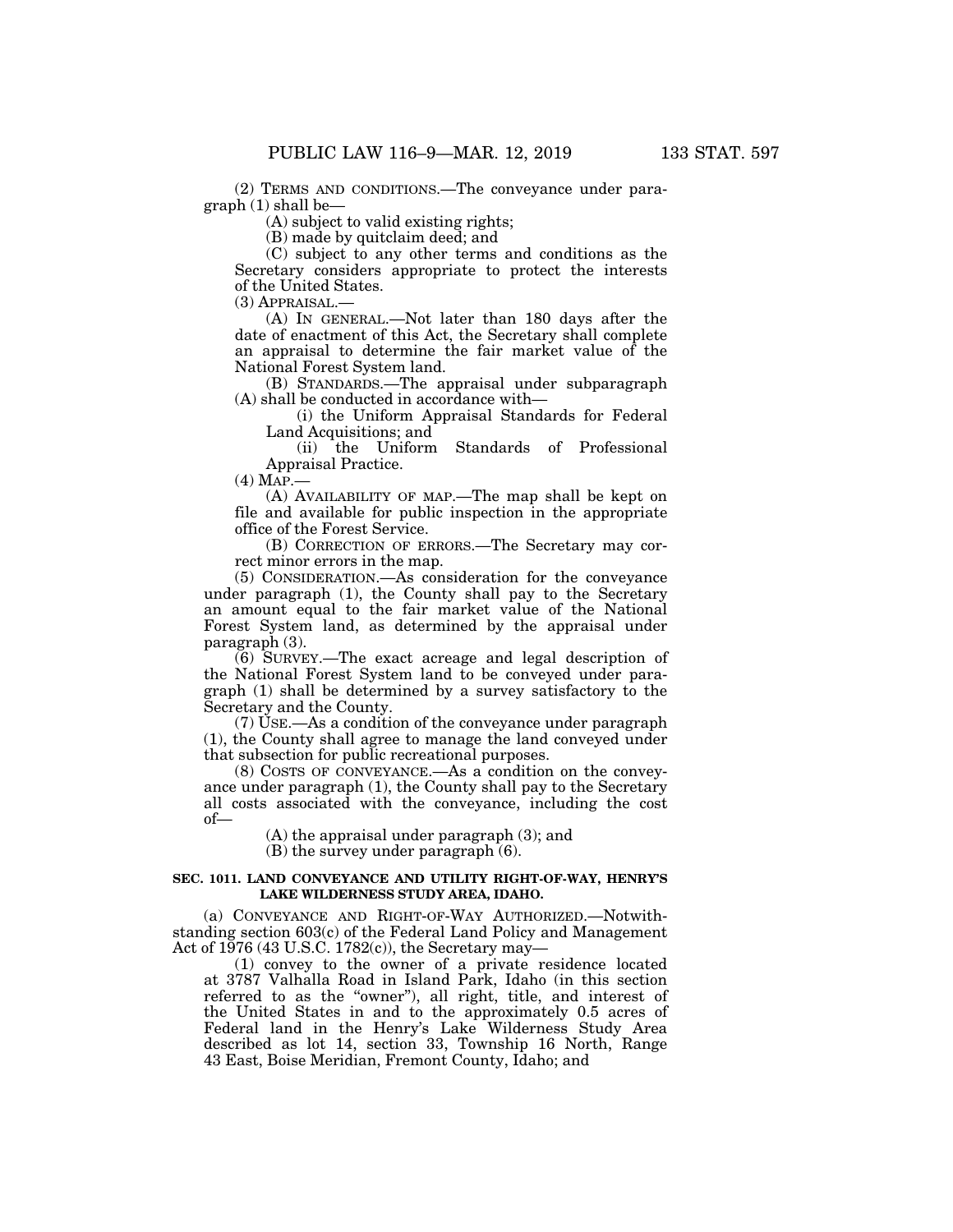(2) grant Fall River Electric in Ashton, Idaho, the right to operate, maintain, and rehabilitate a right-of-way encumbering approximately 0.4 acres of Federal land in the Henry's Lake Wilderness Study Area described as lot 15, section 33, Township 16 North, Range 43 East, Boise Meridian, Fremont County, Idaho, which includes an electric distribution line and access road, 850′ in length, 20′ in width.

(1) LAND DISPOSAL.—The Secretary shall convey the land under subsection  $(a)(1)$  in accordance with section 203 of the Federal Land Policy and Management Act of 1976 (43 U.S.C. 1713) and part 2711.3–3 of title 43, Code of Federal Regulations. As consideration for the conveyance the owner shall pay to the Secretary an amount equal to the fair market value as valued by a qualified land appraisal and approved by the Appraisal and Valuation Services Office.

(2) RIGHT-OF-WAY.—The Secretary shall grant the rightof-way granted under subsection (a)(2) in accordance with section 205 of the Federal Land Policy and Management Act of 1976 (43 U.S.C. 1715), and part 2800 of title 43, Code of Federal Regulations.

(c) ADDITIONAL TERMS AND CONDITIONS.—The Secretary may require such additional terms and conditions in connection with the conveyance of the land and the grant of the right-of-way under this section as the Secretary considers appropriate to protect the interests of the United States.

### **SEC. 1012. CONVEYANCE TO UKPEAGVIK INUPIAT CORPORATION.**

(a) IN GENERAL.—Not later than 1 year after the date of enactment of this Act, subject to valid existing rights, the Secretary shall convey to the Ukpeagvik Inupiat Corporation all right, title, and interest held by the United States in and to sand and gravel deposits underlying the surface estate owned by the Ukpeagvik Inupiat Corporation within and contiguous to the Barrow gas fields, and more particularly described as follows:

(1) T. 21 N. R. 16 W., secs. 7, 17–18, 19–21, and 28– 29, of the Umiat Meridian.

(2) T. 21 N. R. 17 W., secs. 1–2 and 11–14, of the Umiat Meridian.

(3) T. 22 N. R. 18 W., secs. 4, 9, and 29–32, of the Umiat Meridian.

(4) T. 22 N. R. 19 W., secs. 25 and 36, of the Umiat Meridian.

(b) ENTITLEMENT FULFILLED.—The conveyance under this section shall fulfill the entitlement granted to the Ukpeagvik Inupiat Corporation under section 12(a) of the Alaska Native Claims Settlement Act (43 U.S.C. 1611(a)).

(c) COMPLIANCE WITH ENDANGERED SPECIES ACT OF 1973.— Nothing in this section affects any requirement, prohibition, or exception under the Endangered Species Act of 1973 (16 U.S.C.  $1531$  et seq.).

# **SEC. 1013. PUBLIC PURPOSE CONVEYANCE TO CITY OF HYDE PARK, UTAH.**

(a) IN GENERAL.—Notwithstanding the land use planning requirement of sections 202 and 203 of the Federal Land Policy and Management Act of 1976 (43 U.S.C. 1712, 1713), on written request by the City of Hyde Park, Utah (referred to in this section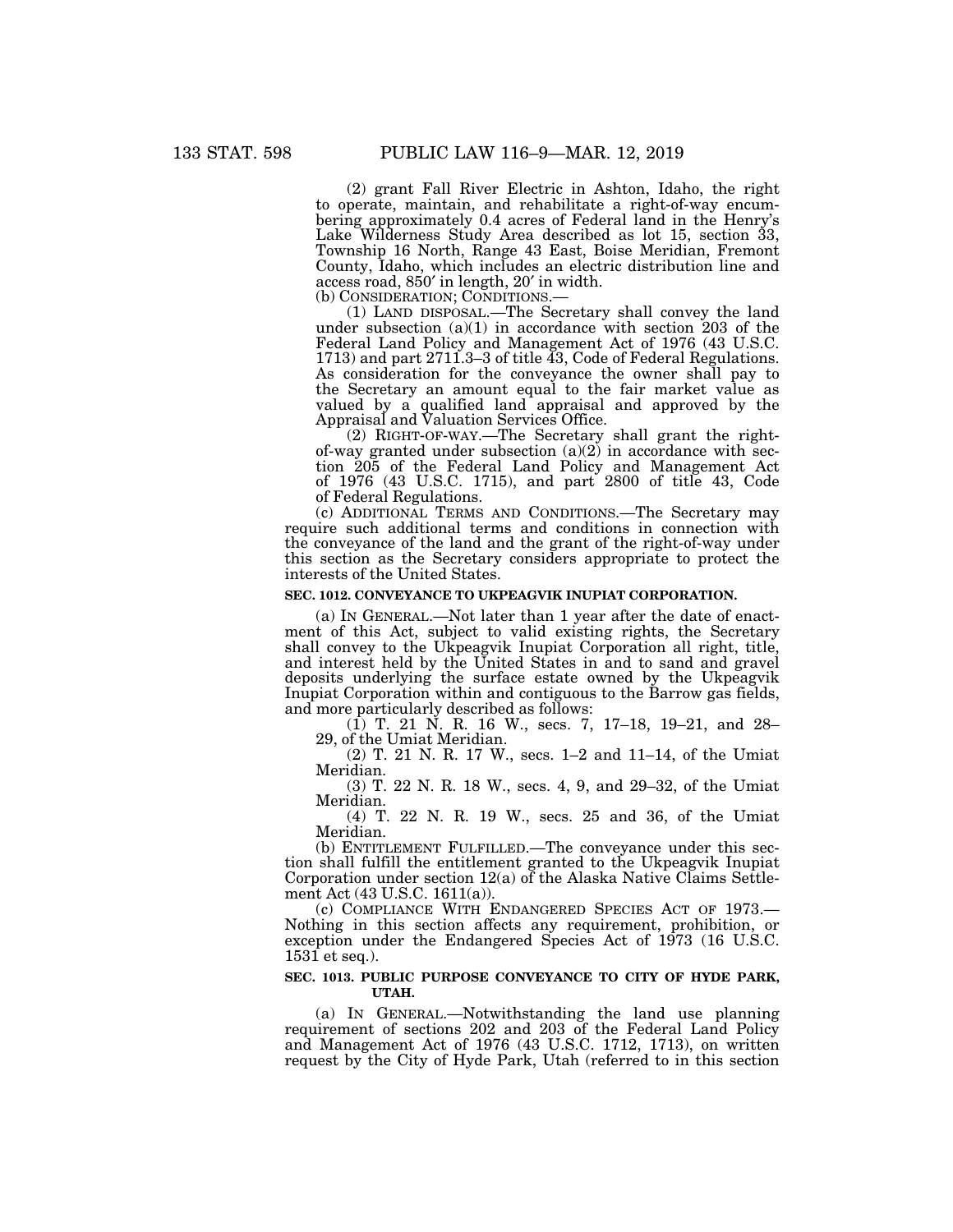as the "City"), the Secretary shall convey, without consideration, to the City the parcel of public land described in subsection (b)(1) for public recreation or other public purposes consistent with uses allowed under the Act of June 14, 1926 (commonly known as the "Recreation and Public Purposes Act") (43 U.S.C. 869 et seq.).<br>(b) DESCRIPTION OF LAND.—

(b) DESCRIPTION OF LAND.— (1) IN GENERAL.—The parcel of public land referred to in subsection (a) is the approximately 80-acre parcel identified on the map entitled ''Hyde Park Land Conveyance Act'' and dated October 23, 2017.

(2) AVAILABILITY OF MAP.—The map referred to in paragraph (1) shall be on file and available for public inspection in appropriate offices of the Bureau of Land Management.

(c) SURVEY.—The exact acreage and legal description of the land to be conveyed under this section shall be determined by a survey satisfactory to the Secretary.

(d) CONVEYANCE COSTS.—As a condition for the conveyance under this section, all costs associated with the conveyance shall be paid by the City.

# **SEC. 1014. JUAB COUNTY CONVEYANCE.**

(a) DEFINITIONS.—In this section:

(1) COUNTY.—The term ''County'' means Juab County, Utah.

(2) SECRETARY.—The term ''Secretary'' means the Secretary of Agriculture, acting through the Chief of the Forest Service.

(3) NEPHI WORK CENTER CONVEYANCE PARCEL.—The term "Nephi Work Center conveyance parcel" means the parcel of approximately 2.17 acres of National Forest System land in the County, located at 740 South Main Street, Nephi, Utah, as depicted as Tax Lot Numbers #XA00–0545–1111 and #XA00– 0545–2 on the map entitled ''Nephi Plat B'' and dated May 6, 1981.

(b) CONVEYANCE OF NEPHI WORK CENTER CONVEYANCE PARCEL, JUAB COUNTY, UTAH.— (1) IN GENERAL.—Not later than 1 year after the date

on which the Secretary receives a request from the County and subject to valid existing rights and such terms and conditions as are mutually satisfactory to the Secretary and the County, including such additional terms as the Secretary determines to be necessary, the Secretary shall convey to the County without consideration all right, title, and interest of the United States in and to the Nephi Work Center conveyance parcel.

(2) COSTS.—Any costs relating to the conveyance under paragraph (1), including processing and transaction costs, shall be paid by the County.

 $(3)$  USE OF LAND.—The land conveyed to the County under paragraph (1) shall be used by the County—

(A) to house fire suppression and fuels mitigation personnel;

(B) to facilitate fire suppression and fuels mitigation activities; and

(C) for infrastructure and equipment necessary to carry out subparagraphs (A) and (B).

# **SEC. 1015. BLACK MOUNTAIN RANGE AND BULLHEAD CITY LAND EXCHANGE.**

(a) DEFINITIONS.—In this section: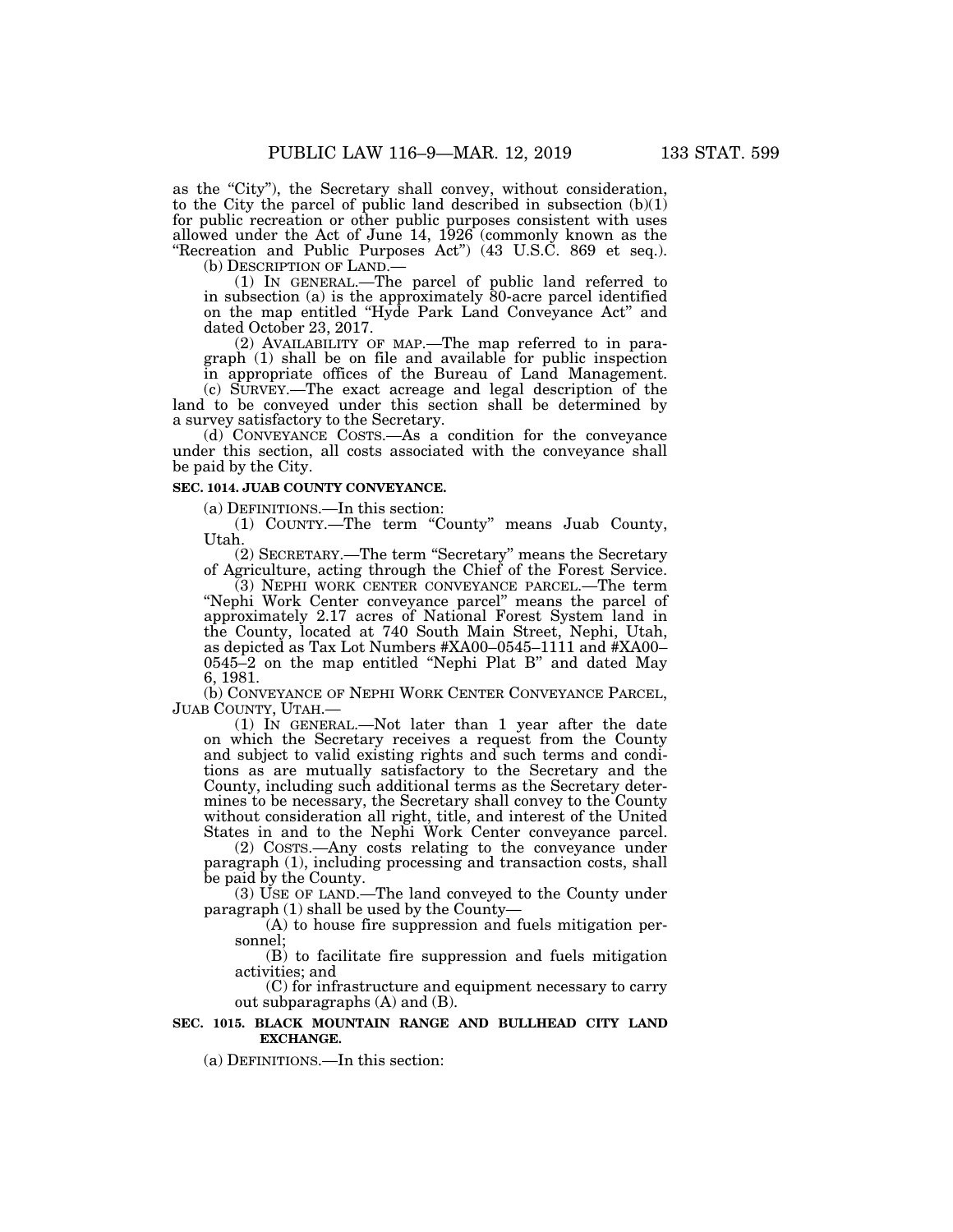(1) CITY.—The term ''City'' means Bullhead City, Arizona.

(2) NON-FEDERAL LAND.—The term ''non-Federal Land'' means the approximately 1,100 acres of land owned by Bullhead City in the Black Mountain Range generally depicted as ''Bullhead City Land to be Exchanged to BLM" on the Map.

(3) MAP.—The term ''Map'' means the map entitled ''Bullhead City Land Exchange'' and dated August 24, 2018.

(4) FEDERAL LAND.—The term ''Federal land'' means the approximately 345.2 acres of land in Bullhead City, Arizona, generally depicted as ''Federal Land to be exchanged to Bullhead City'' on the Map.

(b) LAND EXCHANGE.—

(1) IN GENERAL.—If after December 15, 2020, the City offers to convey to the Secretary all right, title, and interest of the City in and to the non-Federal land, the Secretary shall accept the offer and simultaneously convey to the City all right, title, and interest of the United States in and to the Federal land.

(2) LAND TITLE.—Title to the non-Federal land conveyed to the Secretary under this section shall be in a form acceptable to the Secretary and shall conform to the title approval standards of the Attorney General of the United States applicable to land acquisitions by the Federal Government.

(3) EXCHANGE COSTS.—The City shall pay for all land survey, appraisal, and other costs to the Secretary as may be necessary to process and consummate the exchange under this section.

(c) EQUAL VALUE EXCHANGE AND APPRAISALS.—

(1) APPRAISALS.—The values of the lands to be exchanged under this section shall be determined by the Secretary through appraisals performed—

(A) in accordance with—

(i) the Uniform Appraisal Standards for Federal Land Acquisitions;

(ii) the Uniform Standards of Professional Appraisal Practice; and

(iii) appraisal instructions issued by the Secretary; and

(B) by an appraiser mutually agreed to by the Secretary and the City.

(2) EQUAL VALUE EXCHANGE.—The values of the Federal and non-Federal land parcels exchanged shall be equal, or if they are not equal, shall be equalized as follows:

(A) SURPLUS OF FEDERAL LAND VALUE.—If the final appraised value of the Federal land exceeds the final appraised value of the non-Federal land, the City shall reduce the amount of land it is requesting from the Federal Government in order to create an equal value in accordance with section 206(b) of the Federal Land Policy and Management Act of 1976 (43 U.S.C. 1716(b)). Land that is not exchanged because of equalization under this subparagraph shall remain subject to lease under the Act of June 14, 1926 (commonly known as the ''Recreation and Public Purposes Act'') (44 Stat. 741, chapter 578; 43 U.S.C. 869 et seq.).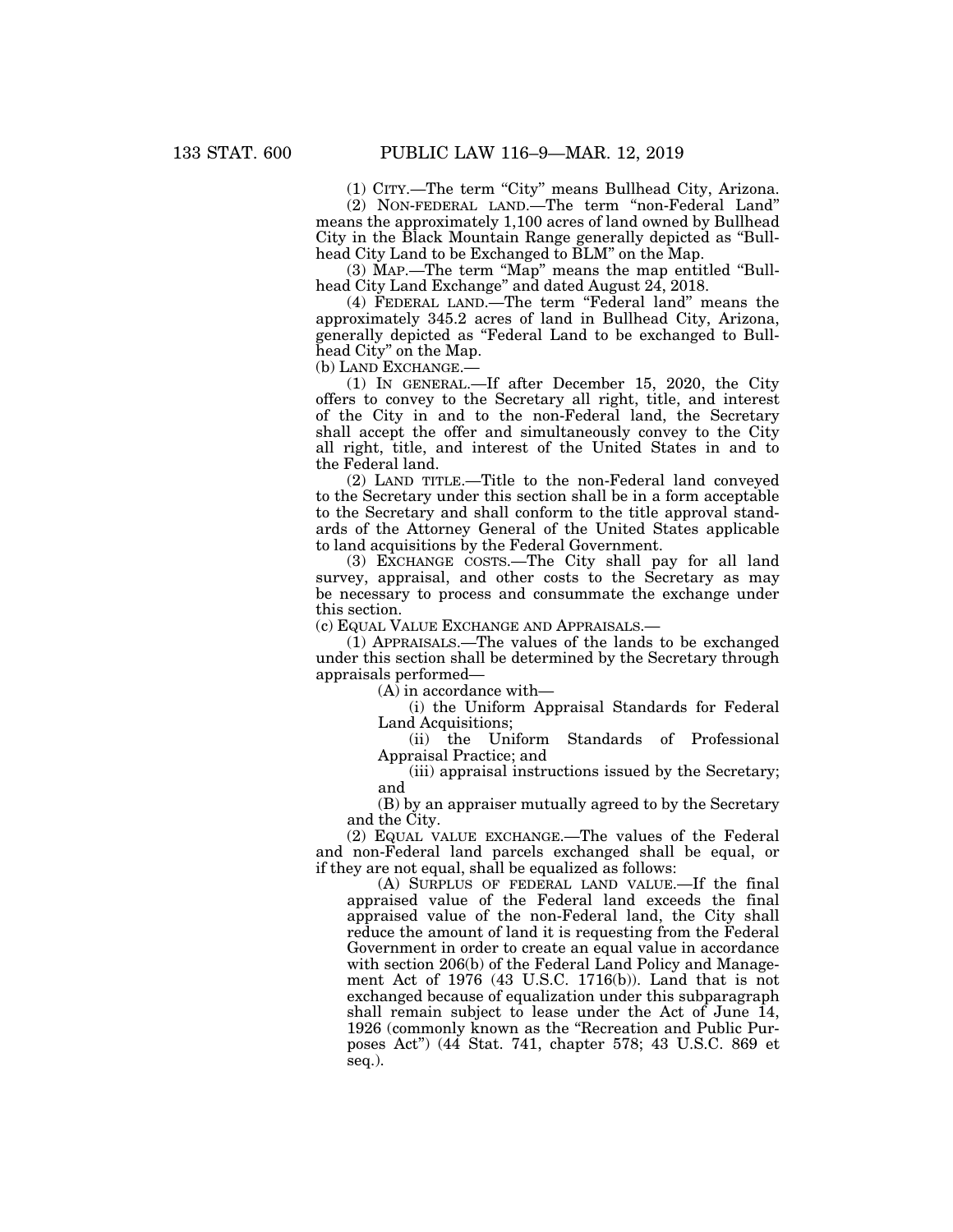(B) USE OF FUNDS.—Any cash equalization moneys received by the Secretary under subparagraph (A) shall be—

(i) deposited in the Federal Land Disposal Account established by section 206(a) of the Federal Land Transaction Facilitation Act (43 U.S.C. 2305(a)); and

(ii) used in accordance with that Act (43 U.S.C. 2301 et seq.).

(C) SURPLUS OF NON-FEDERAL LAND VALUE.—If the final appraised value of the non-Federal land exceeds the final appraised value of the Federal land, the United States shall not make a cash equalization payment to the City, and surplus value of the non-Federal land shall be considered a donation by the City to the United States for all purposes of law.

(d) WITHDRAWAL PROVISIONS.—Lands acquired by the Secretary under this section are, upon such acquisition, automatically and permanently withdrawn from all forms of appropriation and disposal under the public land laws (including the mining and mineral leasing laws) and the Geothermal Steam Act of 1930 (30 U.S.C. 1001 et seq.).

(e) MAPS, ESTIMATES, AND DESCRIPTIONS.—

(1) MINOR ERRORS.—The Secretary and the City may, by mutual agreement—

(A) make minor boundary adjustments to the Federal and non-Federal lands involved in the exchange; and

(B) correct any minor errors in any map, acreage estimate, or description of any land to be exchanged.

(2) CONFLICT.—If there is a conflict between a map, an acreage estimate, or a description of land under this section, the map shall control unless the Secretary and the City mutually agree otherwise.

(3) AVAILABILITY.—The Secretary shall file and make available for public inspection in the Arizona headquarters of the Bureau of Land Management a copy of all maps referred to in this section.

# **SEC. 1016. COTTONWOOD LAND EXCHANGE.**

(a) DEFINITIONS.—In this section:

(1) COUNTY.—The term ''County'' means Yavapai County, Arizona.

(2) FEDERAL LAND.—The term ''Federal land'' means all right, title, and interest of the United States in and to approximately 80 acres of land within the Coconino National Forest, in Yavapai County, Arizona, generally depicted as ''Coconino National Forest Parcels 'Federal Land' '' on the map.

(3) MAP.—The term "map" means the map entitled "Cottonwood Land Exchange'', with the revision date July 5, 2018\Version 1.

(4) NON-FEDERAL LAND.—The term ''non-Federal land'' means the approximately 369 acres of land in Yavapai County, Arizona, generally depicted as ''Yavapai County Parcels 'Non-Federal Land'" on the map.

(5) SECRETARY.—The term ''Secretary'' means the Secretary of Agriculture, unless otherwise specified.

(b) LAND EXCHANGE.—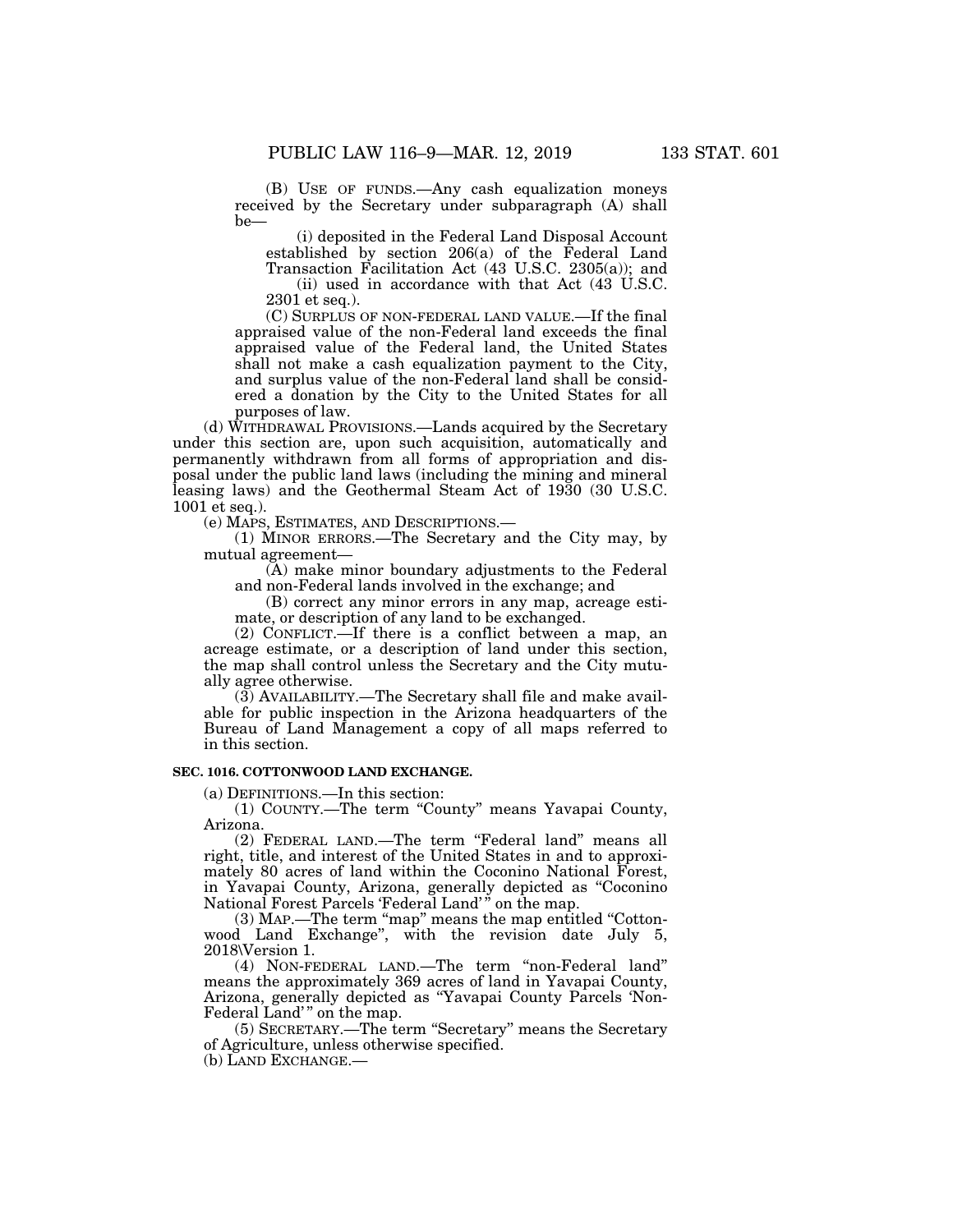(1) IN GENERAL.—If the County offers to convey to the Secretary all right, title, and interest of the County in and to the non-Federal land, the Secretary shall accept the offer and simultaneously convey to the County all right, title, and interest of the United States to the Federal land.

(2) LAND TITLE.—Title to the non-Federal land conveyed to the Secretary under this section shall be acceptable to the Secretary and shall conform to the title approval standards of the Attorney General of the United States applicable to land acquisitions by the Federal Government.

(3) EXCHANGE COSTS.—The County shall pay for all land survey, appraisal, and other costs to the Secretary as may be necessary to process and consummate the exchange under this section, including reimbursement to the Secretary, if the Secretary so requests, for staff time spent in such processing and consummation.

(c) EQUAL VALUE EXCHANGE AND APPRAISALS.—

(1) APPRAISALS.—The values of the lands to be exchanged under this section shall be determined by the Secretary through appraisals performed—

(A) in accordance with—

(i) the Uniform Appraisal Standards for Federal Land Acquisitions;

(ii) the Uniform Standards of Professional Appraisal Practice; and

(iii) appraisal instructions issued by the Secretary; and

(B) by an appraiser mutually agreed to by the Secretary and the County.

(2) EQUAL VALUE EXCHANGE.—The values of the Federal and non-Federal land parcels exchanged shall be equal, or if they are not equal, shall be equalized as follows:

(A) SURPLUS OF FEDERAL LAND VALUE.—If the final appraised value of the Federal land exceeds the final appraised value of the non-Federal land, the County shall make a cash equalization payment to the United States as necessary to achieve equal value, including, if necessary, an amount in excess of that authorized pursuant to section 206(b) of the Federal Land Policy and Management Act of 1976 (43 U.S.C. 1716(b)).

(B) USE OF FUNDS.—Any cash equalization moneys received by the Secretary under subparagraph (A) shall be—

(i) deposited in the fund established under Public Law  $90-171$  (commonly known as the "Sisk Act"; 16 U.S.C. 484a); and

(ii) made available to the Secretary for the acquisition of land or interests in land in Region 3 of the Forest Service.

(C) SURPLUS OF NON-FEDERAL LAND VALUE.—If the final appraised value of the non-Federal land exceeds the final appraised value of the Federal land, the United States shall not make a cash equalization payment to the County, and surplus value of the non-Federal land shall be considered a donation by the County to the United States for all purposes of law.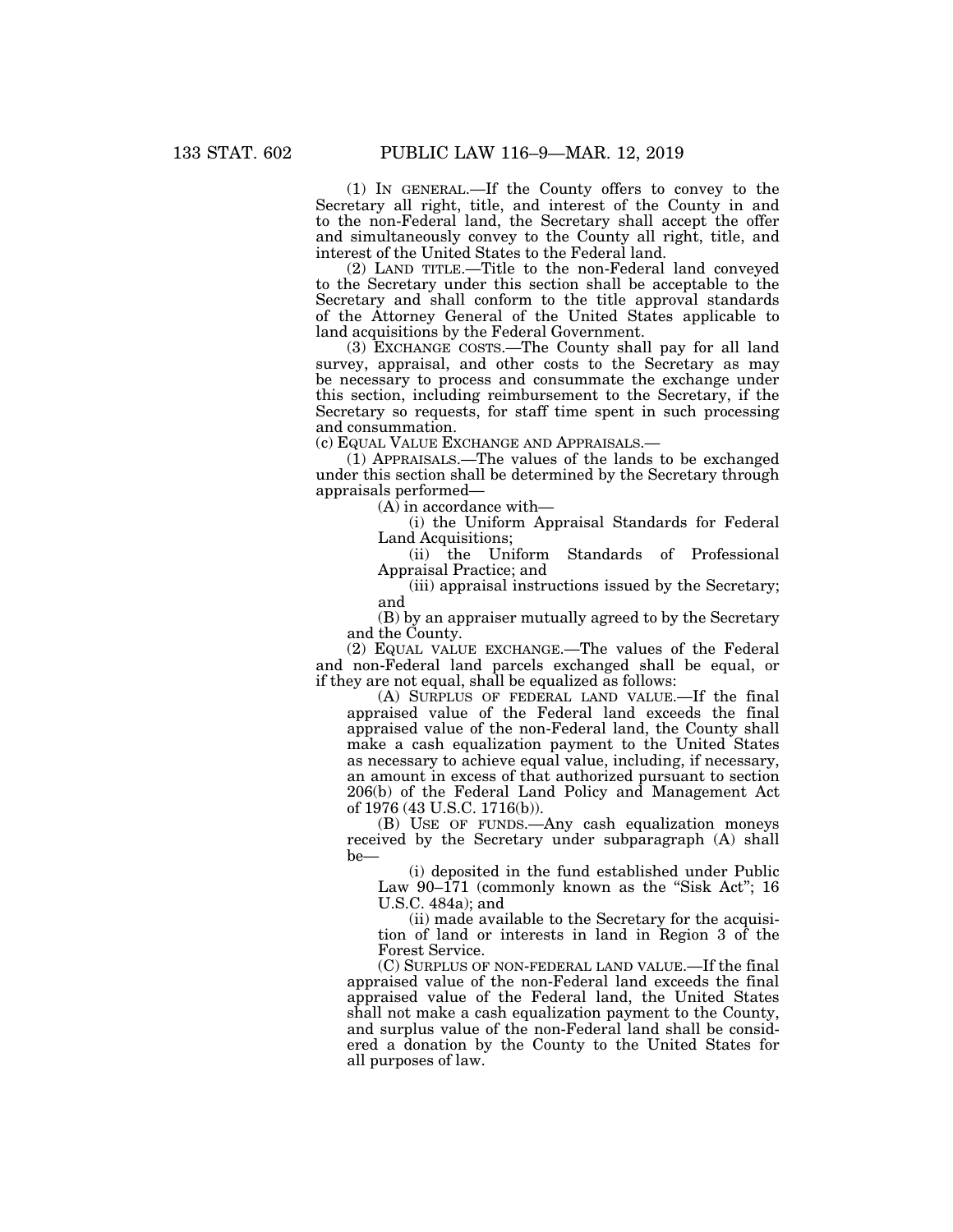(d) WITHDRAWAL PROVISIONS.—Lands acquired by the Secretary under this section are, upon such acquisition, automatically and permanently withdrawn from all forms of appropriation and disposal under the public land laws (including the mining and mineral leasing laws) and the Geothermal Steam Act of 1930 (30 U.S.C. 1001 et seq.).

(e) MANAGEMENT OF LAND.—Land acquired by the Secretary under this section shall become part of the Coconino National Forest and be managed in accordance with the laws, rules, and regulations applicable to the National Forest System.

 $(1)$  MINOR ERRORS.—The Secretary and the County may, by mutual agreement—

(A) make minor boundary adjustments to the Federal and non-Federal lands involved in the exchange; and

(B) correct any minor errors in any map, acreage estimate, or description of any land to be exchanged.

(2) CONFLICT.—If there is a conflict between a map, an acreage estimate, or a description of land under this section, the map shall control unless the Secretary and the County mutually agree otherwise.

(3) AVAILABILITY.—The Secretary shall file and make available for public inspection in the headquarters of the Coconino National Forest a copy of all maps referred to in this section.

# **SEC. 1017. EMBRY-RIDDLE TRI-CITY LAND EXCHANGE.**

(a) DEFINITIONS.—In this section:

(1) NON-FEDERAL LAND.—The term ''non-Federal land'' means the approximately 16-acre parcel of University land identified in section 3(a) of Public Law 105–363 (112 Stat. 3297).

(2) UNIVERSITY.—The term ''University'' means Embry-Riddle Aeronautical University, Florida.

(b) CONVEYANCE OF FEDERAL REVERSIONARY INTEREST IN LAND LOCATED IN THE COUNTY OF YAVAPAI, ARIZONA.—

(1) IN GENERAL.—Notwithstanding any other provision of law, if after the completion of the appraisal required under subsection (c), the University submits to the Secretary an offer to acquire the reversionary interests of the United States in and to the non-Federal land, the Secretary shall convey to the University the reversionary interests of the United States in and to the non-Federal land for the purpose of unencumbering the title to the non-Federal land to enable economic development of the non-Federal land.

(2) LEGAL DESCRIPTIONS.—As soon as practicable after the date of enactment of this Act, the exact legal description of the non-Federal land shall be determined in a manner satisfactory to the Secretary.

(3) ADDITIONAL TERMS AND CONDITIONS.—The Secretary may require such additional terms and conditions to the conveyance under paragraph (1), consistent with this section, as the Secretary considers appropriate to protect the interests of the United States.

(4) COSTS.—The University shall pay all costs associated with the conveyance under paragraph  $(1)$ , including the costs of the appraisal required under subsection (c), the costs of any surveys, recording costs, and other reasonable costs.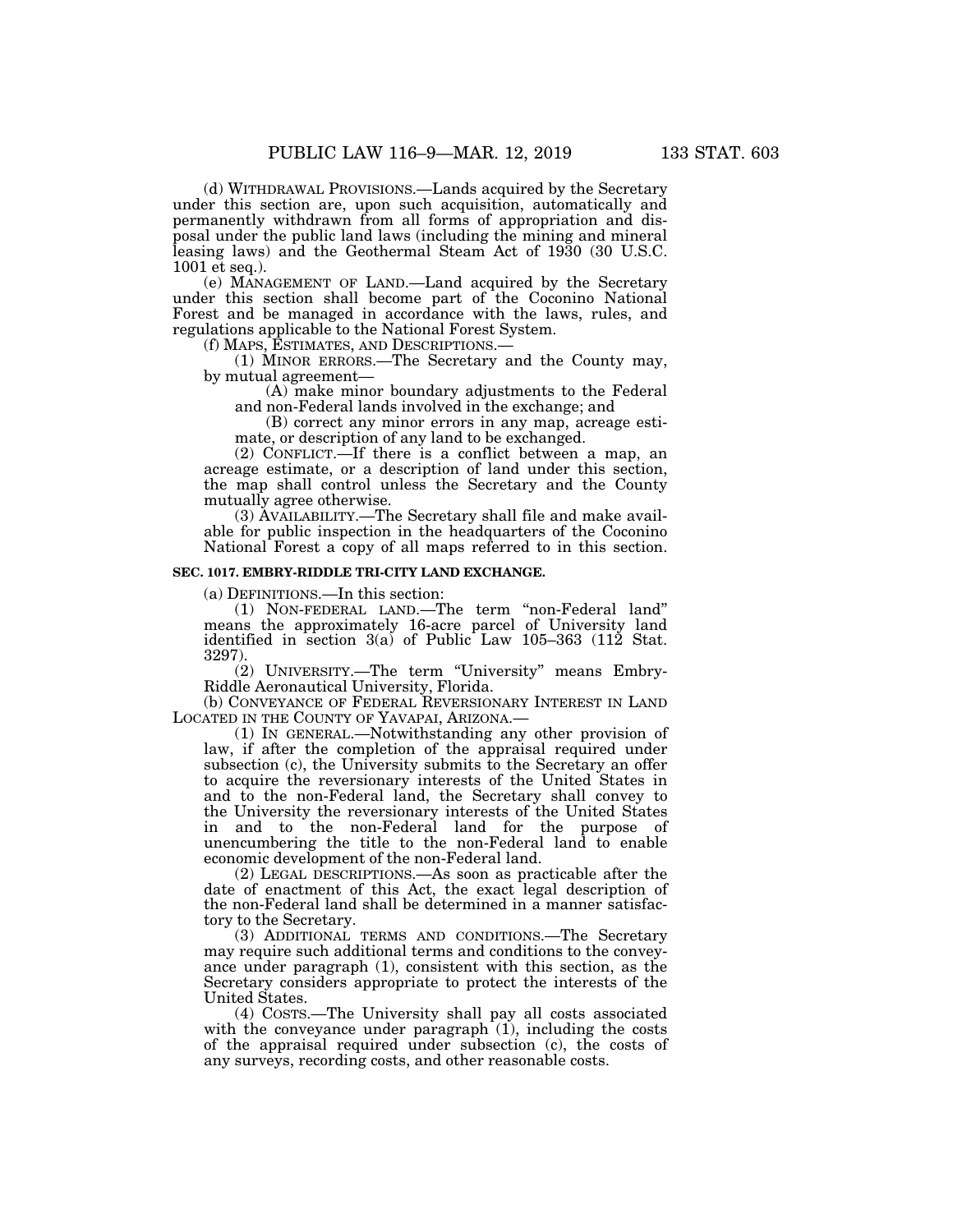(c) APPRAISAL.—

(1) IN GENERAL.—Not later than 180 days after the date of enactment of this Act, the Secretary shall complete an appraisal of the reversionary interests of the United States in and to the non-Federal land.

(2) APPLICABLE LAW.—The appraisal shall be completed in accordance with—

(A) the Uniform Appraisal Standards for Federal Land Acquisitions; and

(B) the Uniform Standards of Professional Appraisal Practice.

(d) CONSIDERATION.—

(1) IN GENERAL.—As consideration for the conveyance of the reversionary interests of the United States in and to the non-Federal land under this section, the University shall pay to the Secretary an amount equal to the appraised value of the interests of the United States, as determined under subsection (c).

(2) DEPOSIT; USE.—Amounts received under paragraph (1) shall be—

(A) deposited in the Federal Land Disposal Account established by section 206(a) of the Federal Land Transaction Facilitation Act (43 U.S.C. 2305(a)); and

(B) used in accordance with that Act (43 U.S.C. 2301 et seq.).

# **Subtitle B—Public Land and National Forest System Management**

# **SEC. 1101. BOLTS DITCH ACCESS.**

(a) ACCESS GRANTED.—The Secretary of Agriculture shall permit by special use authorization nonmotorized access and use, in accordance with section 293.6 of title 36, Code of Federal Regulations, of the Bolts Ditch Headgate and the Bolts Ditch within the Holy Cross Wilderness, Colorado, as designated by Public Law 96–560 (94 Stat. 3265), for the purposes of the diversion of water and use, maintenance, and repair of such ditch and headgate by the Town of Minturn, Colorado, a Colorado Home Rule Municipality.

(b) LOCATION OF FACILITIES.—The Bolts Ditch headgate and ditch segment referenced in subsection (a) are as generally depicted on the map entitled ''Bolts Ditch headgate and Ditch Segment'' and dated November 2015.

#### **SEC. 1102. CLARIFICATION RELATING TO A CERTAIN LAND DESCRIP-TION UNDER THE NORTHERN ARIZONA LAND EXCHANGE AND VERDE RIVER BASIN PARTNERSHIP ACT OF 2005.**

Section 104(a)(5) of the Northern Arizona Land Exchange and Verde River Basin Partnership Act of 2005 (Public Law 109–110; 119 Stat. 2356) is amended by inserting before the period at the end ", which, notwithstanding section  $102(a)(4)(B)$ , includes the  $N^{1/2}$  NE<sup>1/4</sup> SW<sup>1/4</sup> SW<sup>1/4</sup>, the  $N^{1/2}$  N<sup>1/2</sup> SE<sup>1/4</sup> SW<sup>1/4</sup>, and the N<sup>1</sup>/<sub>2</sub> N1⁄2 SW1⁄4 SE1⁄4, sec. 34, Township 22 North, Range 2 East, Gila and Salt River Meridian, Coconino County, Arizona, comprising approximately 25 acres''.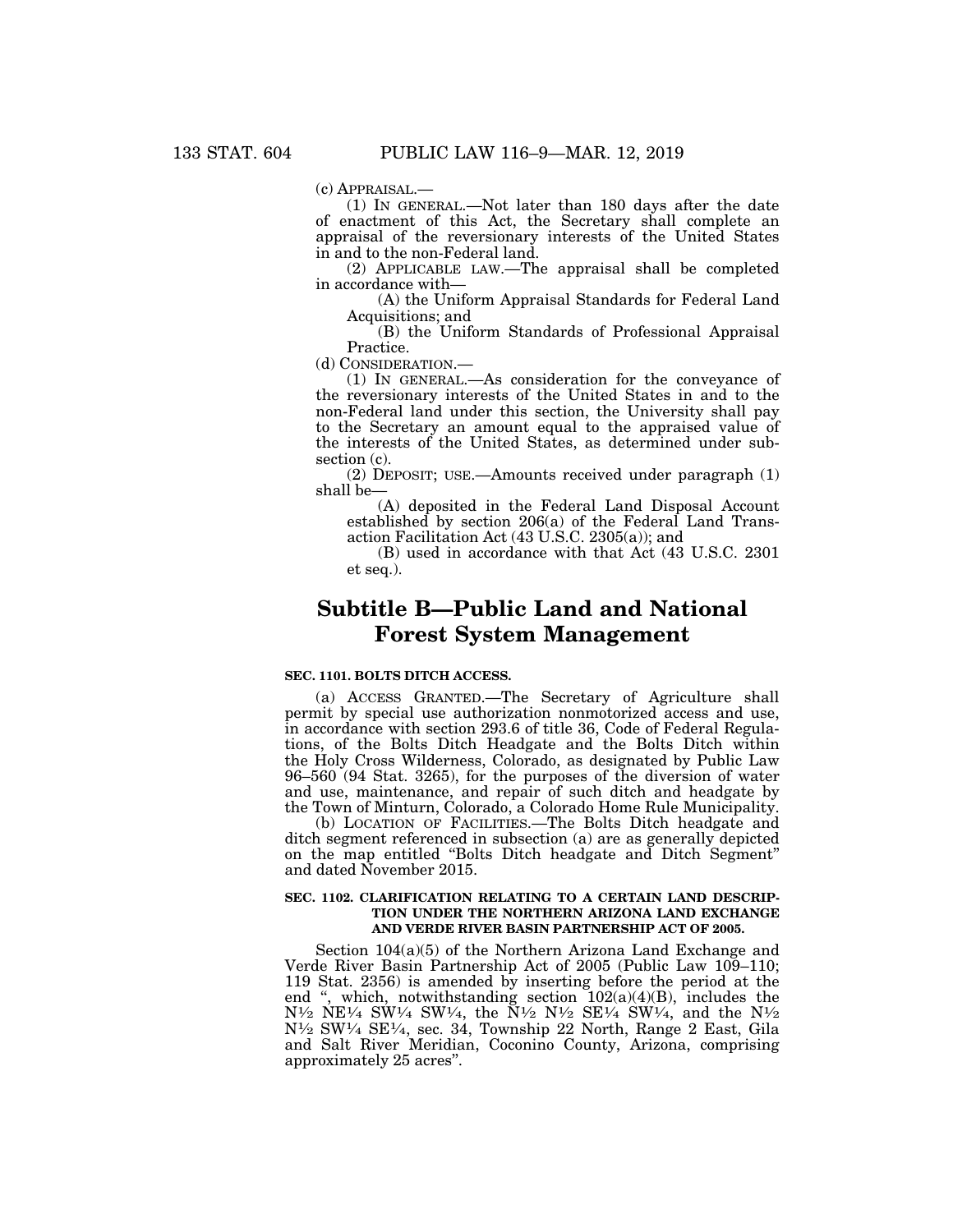(a) FINDINGS.—Congress finds that—

(1) Frank Moore has committed his life to family, friends, his country, and fly fishing;

(2) Frank Moore is a World War II veteran who stormed the beaches of Normandy along with 150,000 troops during the D-Day Allied invasion and was awarded the Chevalier of the French Legion of Honor for his bravery;

(3) Frank Moore returned home after the war, started a family, and pursued his passion of fishing on the winding rivers in Oregon;

(4) as the proprietor of the Steamboat Inn along the North Umpqua River in Oregon for nearly 20 years, Frank Moore, along with his wife Jeanne, shared his love of fishing, the flowing river, and the great outdoors, with visitors from all over the United States and the world;

(5) Frank Moore has spent most of his life fishing the vast rivers of Oregon, during which time he has contributed significantly to efforts to conserve fish habitats and protect river health, including serving on the State of Oregon Fish and Wildlife Commission;

(6) Frank Moore has been recognized for his conservation work with the National Wildlife Federation Conservationist of the Year award, the Wild Steelhead Coalition Conservation Award, and his 2010 induction into the Fresh Water Fishing Hall of Fame; and

(7) in honor of the many accomplishments of Frank Moore, both on and off the river, approximately 99,653 acres of Forest Service land in the State of Oregon should be designated as the ''Frank and Jeanne Moore Wild Steelhead Special Management Area''.

(b) DEFINITIONS.—In this section:

(1) MAP.—The term ''Map'' means the map entitled ''Frank Moore Wild Steelhead Special Management Area Designation Act'' and dated June 23, 2016.

(2) SECRETARY.—The term ''Secretary'' means the Secretary of Agriculture, acting through the Chief of the Forest Service.

(3) SPECIAL MANAGEMENT AREA.—The term ''Special Management Area'' means the Frank and Jeanne Moore Wild Steelhead Special Management Area designated by subsection  $(c)(1)$ .

(4) STATE.—The term ''State'' means the State of Oregon. (c) FRANK AND JEANNE MOORE WILD STEELHEAD SPECIAL MANAGEMENT AREA, OREGON.—

(1) DESIGNATION.—The approximately 99,653 acres of Forest Service land in the State, as generally depicted on the Map, is designated as the ''Frank and Jeanne Moore Wild Steelhead Special Management Area''.

(2) MAP; LEGAL DESCRIPTION.—

(A) IN GENERAL.—As soon as practicable after the date of enactment of this Act, the Secretary shall prepare a map and legal description of the Special Management Area.

(B) FORCE OF LAW.—The map and legal description prepared under subparagraph (A) shall have the same force and effect as if included in this section, except that the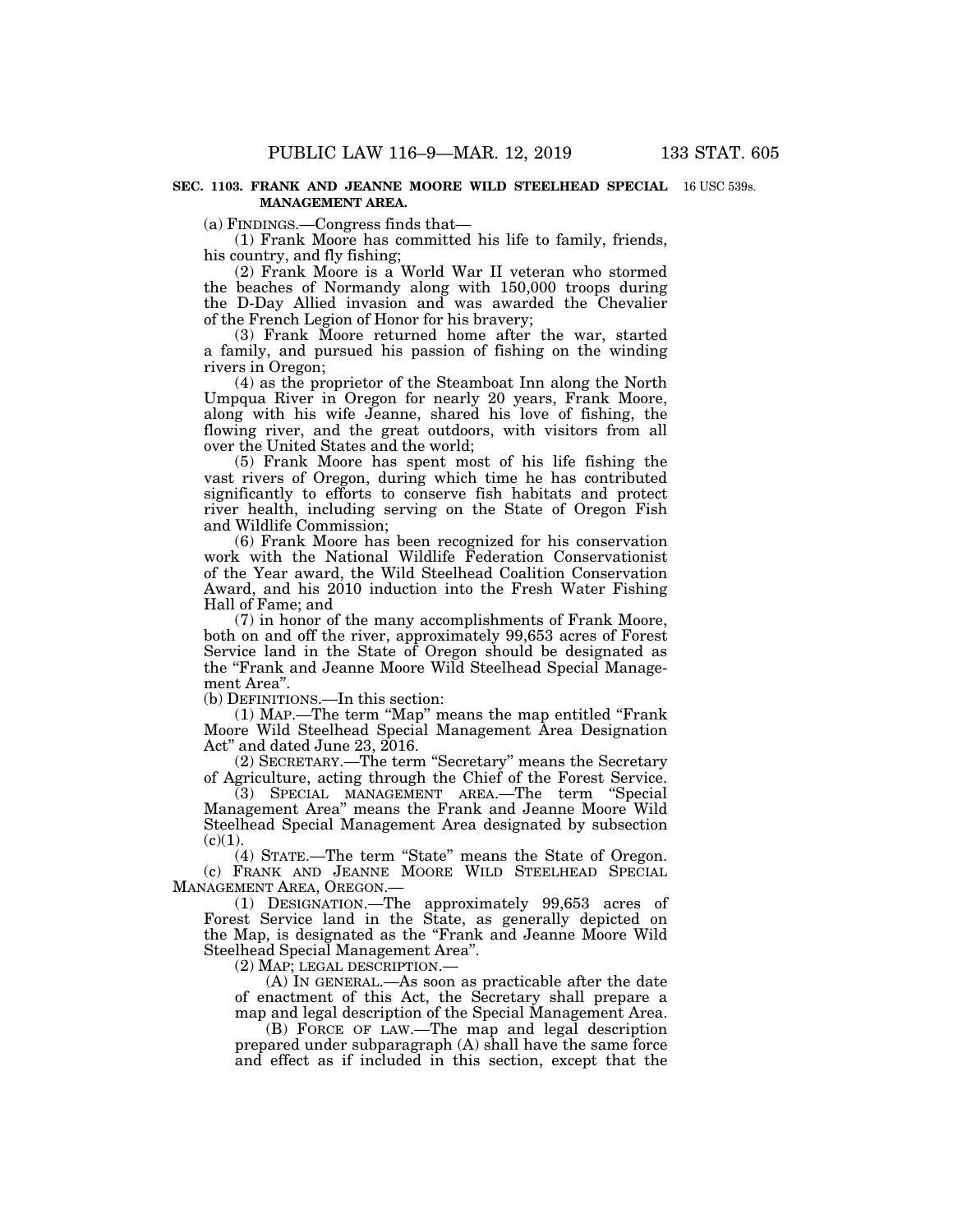Secretary may correct clerical and typographical errors in the map and legal description.

(C) AVAILABILITY.—The map and legal description prepared under subparagraph (A) shall be on file and available for public inspection in the appropriate offices of the Forest Service.

(3) ADMINISTRATION.—Subject to valid existing rights, the Special Management Area shall be administered by the Secretary—

(A) in accordance with all laws (including regulations) applicable to the National Forest System; and

(B) in a manner that—

(i) conserves and enhances the natural character, scientific use, and the botanical, recreational, ecological, fish and wildlife, scenic, drinking water, and cultural values of the Special Management Area;

(ii) maintains and seeks to enhance the wild salmonid habitat of the Special Management Area;

(iii) maintains or enhances the watershed as a thermal refuge for wild salmonids; and<br>(iv) preserves opportunities

opportunities for recreation, including primitive recreation.

(4) FISH AND WILDLIFE.—Nothing in this section affects the jurisdiction or responsibilities of the State with respect to fish and wildlife in the State.

(5) ADJACENT MANAGEMENT.—Nothing in this section—

(A) creates any protective perimeter or buffer zone around the Special Management Area; or

(B) modifies the applicable travel management plan for the Special Management Area.

(6) WILDFIRE MANAGEMENT.—Nothing in this section prohibits the Secretary, in cooperation with other Federal, State, and local agencies, as appropriate, from conducting wildland fire operations in the Special Management Area, consistent with the purposes of this section, including the use of aircraft, machinery, mechanized equipment, fire breaks, backfires, and retardant.

(7) VEGETATION MANAGEMENT.—Nothing in this section prohibits the Secretary from conducting vegetation management projects within the Special Management Area in a manner consistent with—

(A) the purposes described in paragraph (3); and

(B) the applicable forest plan.

(8) PROTECTION OF TRIBAL RIGHTS.—Nothing in this section diminishes any treaty rights of an Indian Tribe.

(9) WITHDRAWAL.—Subject to valid existing rights, the Federal land within the boundaries of the Special Management Area river segments designated by paragraph (1) is withdrawn from all forms of—

(A) entry, appropriation, or disposal under the public land laws;

(B) location, entry, and patent under the mining laws; and

(C) disposition under all laws relating to mineral and geothermal leasing or mineral materials.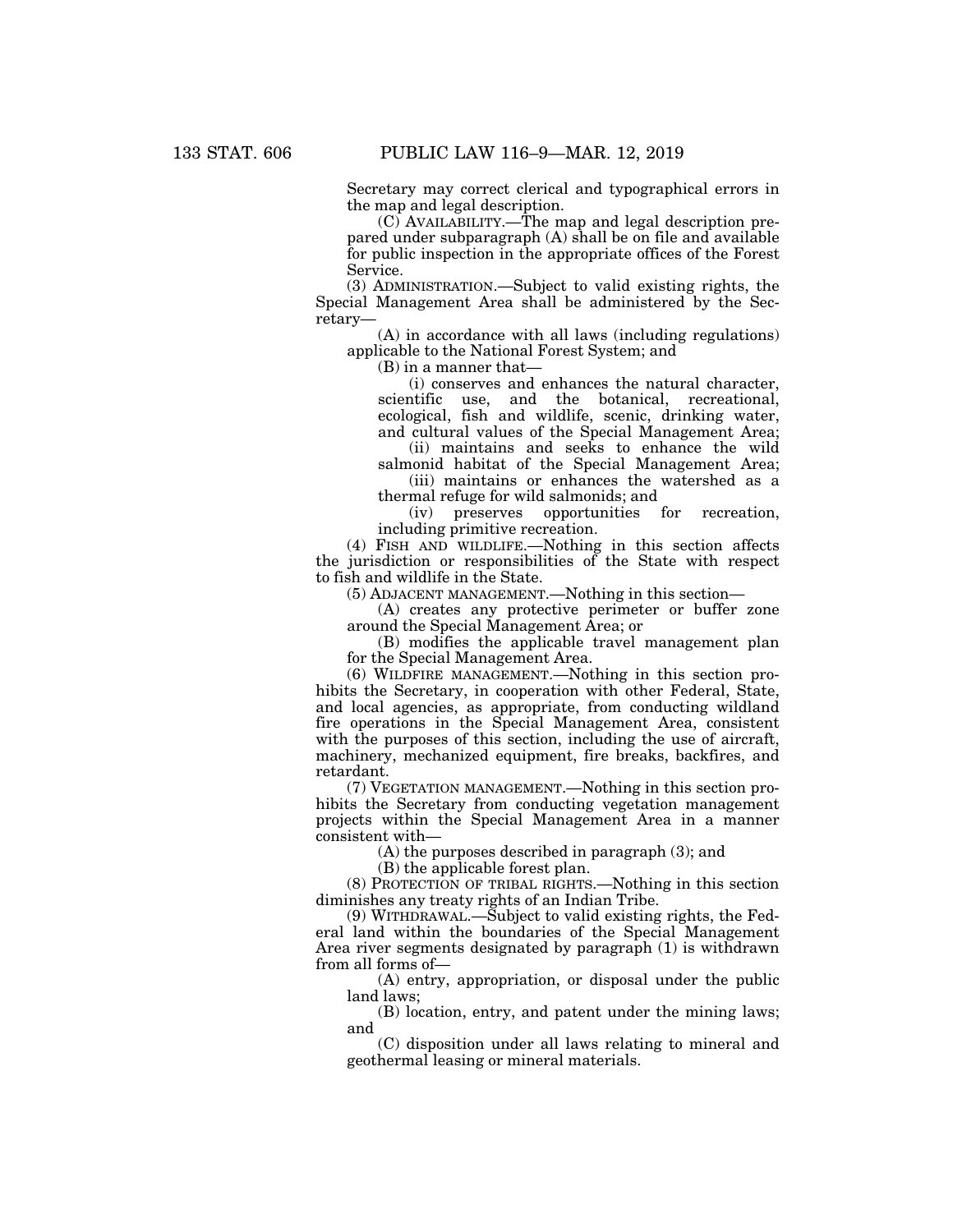#### **SEC. 1104. MAINTENANCE OR REPLACEMENT OF FACILITIES AND**  16 USC 1274 **STRUCTURES AT SMITH GULCH.**

The authorization of the Secretary of Agriculture to maintain or replace facilities or structures for commercial recreation services at Smith Gulch under section 3(a)(24)(D) of the Wild and Scenic Rivers Act (16 U.S.C. 1274(a)(24)(D))—

(1) may include improvements or replacements that the Secretary of Agriculture determines—

(A) are consistent with section 9(b) of the Central Idaho Wilderness Act of 1980 (16 U.S.C. 1281 note; Public Law 96–312); and

(B) would reduce the impact of the commercial recreation facilities or services on wilderness or wild and scenic river resources and values; and

(2) authorizes the Secretary of Agriculture to consider including, as appropriate—

(A) hydroelectric generators and associated electrical transmission facilities;

(B) water pumps for fire suppression;

(C) transitions from propane to electrical lighting;

(D) solar energy systems;

 $(E)$  6-volt or  $\overline{12}$ -volt battery banks for power storage; and

(F) other improvements or replacements which are consistent with this section that the Secretary of Agriculture determines appropriate.

### **SEC. 1105. REPEAL OF PROVISION LIMITING THE EXPORT OF TIMBER HARVESTED FROM CERTAIN KAKE TRIBAL CORPORATION LAND.**

Section 42 of the Alaska Native Claims Settlement Act (43 U.S.C. 1629h) is amended—

(1) by striking subsection (h);

(2) by redesignating subsection (i) as subsection (h); and

 $(3)$  in subsection  $(h)$  (as so redesignated), in the first sentence, by striking ''and to provide'' and all that follows through ''subsection (h)''.

# **SEC. 1106. DESIGNATION OF FOWLER AND BOSKOFF PEAKS.**

16 USC 1132 note.

(a) DESIGNATION OF FOWLER PEAK.—

(1) IN GENERAL.—The 13,498-foot mountain peak, located at  $37.8569°$  N, by  $-108.0117°$  W, in the Uncompangre National Forest in the State of Colorado, shall be known and designated as ''Fowler Peak''.

(2) REFERENCES.—Any reference in a law, map, regulation, document, paper, or other record of the United States to the peak described in paragraph (1) shall be deemed to be a reference to "Fowler Peak".

(b) DESIGNATION OF BOSKOFF PEAK.—

(1) IN GENERAL.—The 13,123-foot mountain peak, located at  $37.85549^{\circ}$ N, by  $-108.03112^{\circ}$ W, in the Uncompahgre National Forest in the State of Colorado, shall be known and designated as ''Boskoff Peak''.

(2) REFERENCES.—Any reference in a law, map, regulation, document, paper, or other record of the United States to the peak described in paragraph (1) shall be deemed to be a reference to "Boskoff Peak".

note.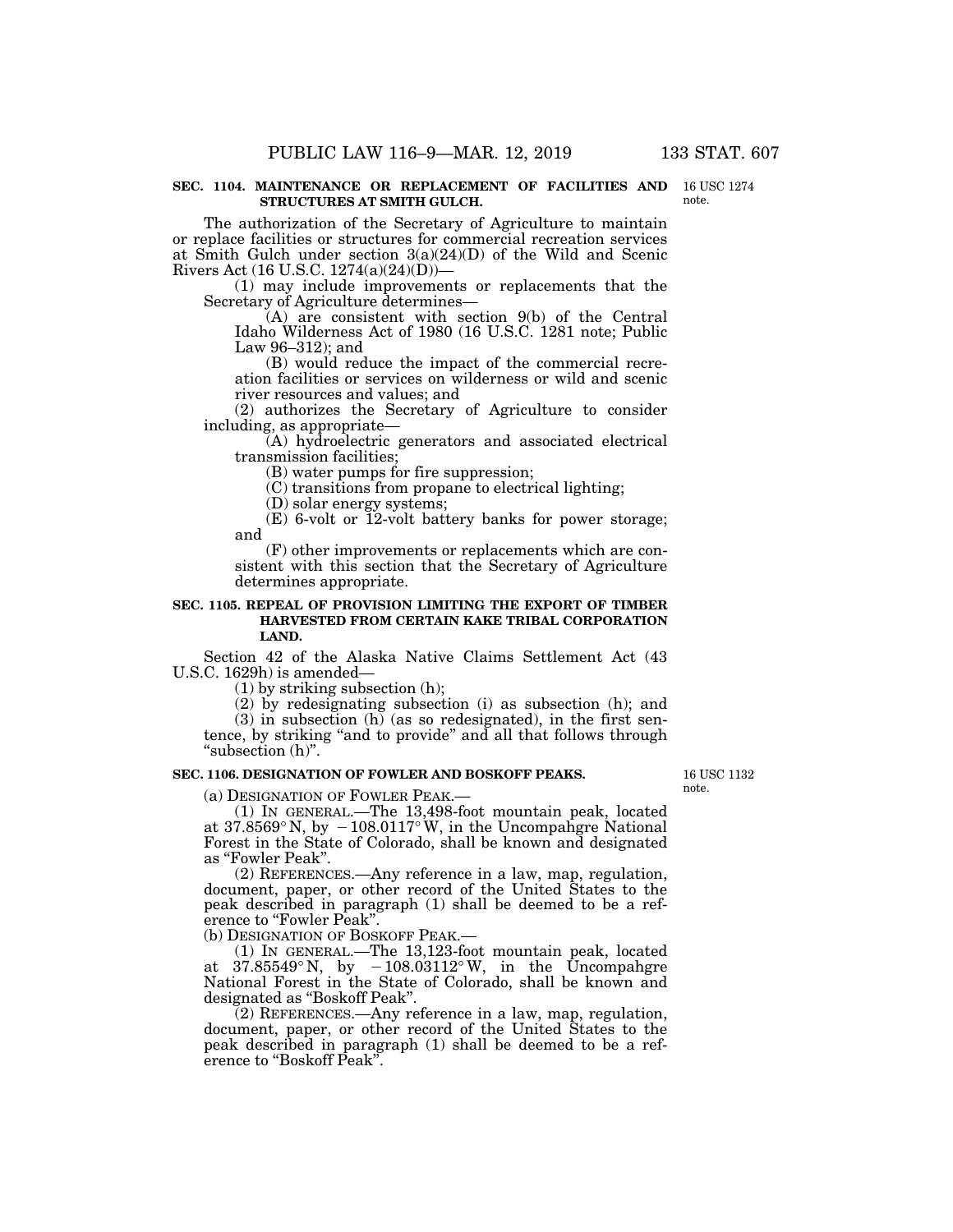# **SEC. 1107. CORONADO NATIONAL FOREST LAND CONVEYANCE.**

(a) DEFINITIONS.—In this section:

(1) PERMITTEE.—

(A) IN GENERAL.—The term ''permittee'' means a person who, on the date of enactment of this Act, holds a valid permit for use of a property.

(B) INCLUSIONS.—The term ''permittee'' includes any heirs, executors, and assigns of the permittee or interest of the permittee.

(2) PROPERTY.—The term ''property'' means—

(A) the approximately 1.1 acres of National Forest System land in sec. 8, T. 10 S., R. 16 E., Gila and Salt River Meridian, as generally depicted on the map entitled ''Coronado National Forest Land Conveyance Act of 2017'', special use permit numbered SAN5005–03, and dated October 2017;

(B) the approximately 4.5 acres of National Forest System land in sec. 8, T. 10 S., R. 16 E., Gila and Salt River Meridian, as generally depicted on the map entitled "Coronado National Forest Land Conveyance Act of 2017" special use permit numbered SAN5116–03, and dated October 2017; and

(C) the approximately 3.9 acres of National Forest System land in NW $\frac{1}{4}$ , sec. 1, T. 10 S., R. 15 E., Gila and Salt River Meridian, as generally depicted on the map entitled ''Coronado National Forest Land Conveyance Act of 2017'', special use permit numbered SAN5039–02, and dated October 2017.

(3) SECRETARY.—The term ''Secretary'' means the Secretary of Agriculture.

(b) SALE.—

(1) IN GENERAL.—Subject to valid existing rights, during the period described in paragraph (2), not later than 90 days after the date on which a permittee submits a request to the Secretary, the Secretary shall—

(A) accept tender of consideration from that permittee; and

(B) sell and quitclaim to that permittee all right, title, and interest of the United States in and to the property for which the permittee holds a permit.

(2) PERIOD DESCRIBED.—The period referred to in paragraph (1) is the period beginning on the date of enactment of this Act and ending on the date of expiration of the applicable permit.

(c) TERMS AND CONDITIONS.—The Secretary may establish such terms and conditions on the sales of the properties under this section as the Secretary determines to be in the public interest.

(d) CONSIDERATION.—A sale of a property under this section shall be for cash consideration equal to the market value of the property, as determined by the appraisal described in subsection  $(e).$ 

(e) APPRAISAL.—

(1) IN GENERAL.—The Secretary shall complete an appraisal of each property, which shall—

(A) include the value of any appurtenant easements; and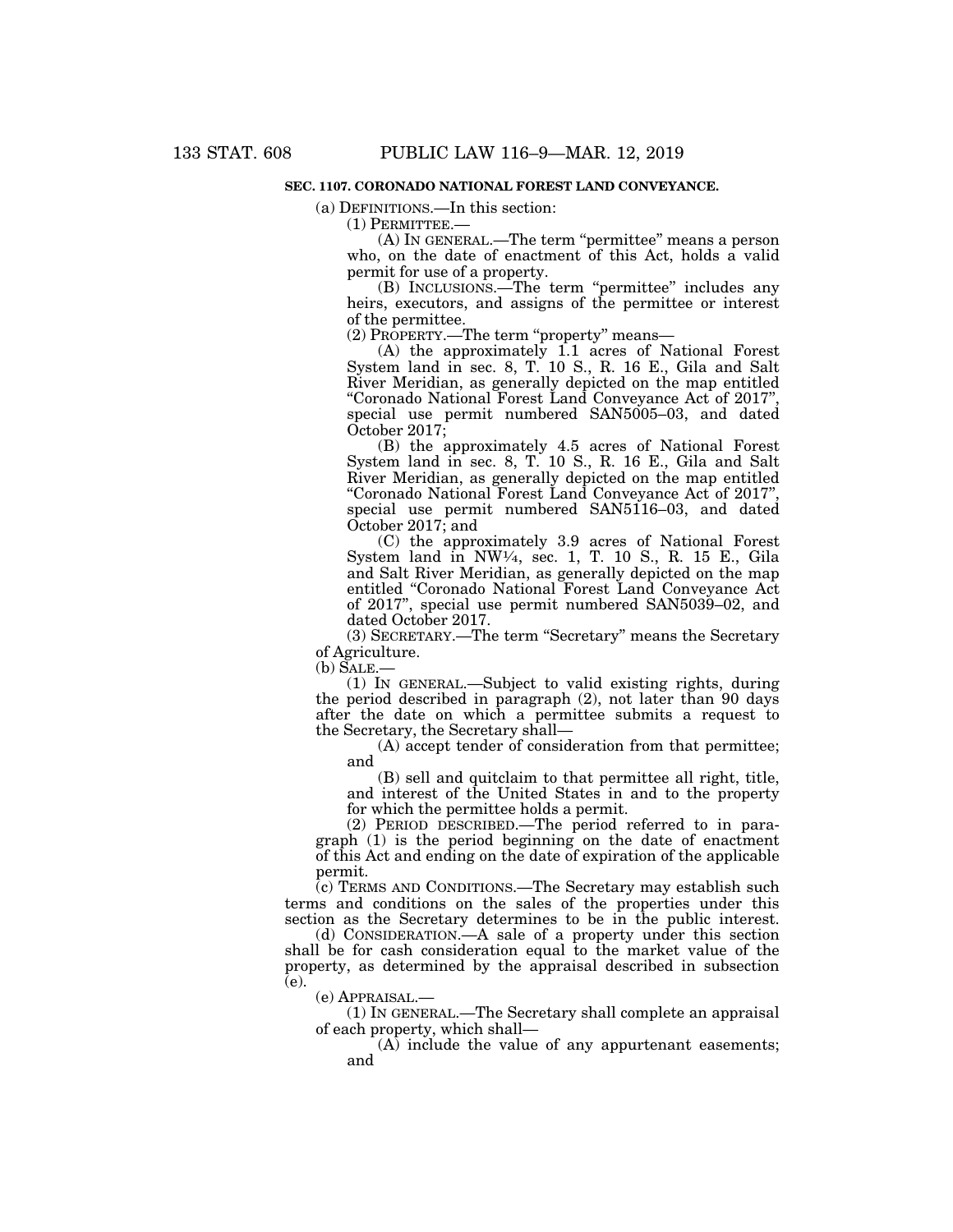(B) exclude the value of any private improvements made by a permittee of the property before the date of appraisal.

(2) STANDARDS.—An appraisal under paragraph (1) shall be conducted in accordance with—

(A) the Uniform Appraisal Standards for Federal Land Acquisitions, established in accordance with the Uniform Relocation Assistance and Real Property Acquisition Policies Act of 1970 (42 U.S.C. 4601 et seq.); and

(B) the Uniform Standards of Professional Appraisal Practice.

(f) COSTS.—The Secretary shall pay—

(1) the cost of a conveyance of a property under this section; and

(2) the cost of an appraisal under subsection (e).

(g) PROCEEDS FROM THE SALE OF LAND.—Any payment received by the Secretary from the sale of property under this section shall be deposited in the fund established under Public Law 90–171 (commonly known as the "Sisk Act") (16 U.S.C. 484a) and shall be available to the Secretary until expended for the acquisition of inholdings in national forests in the State of Arizona.

(h) MAPS AND LEGAL DESCRIPTIONS.—

(1) IN GENERAL.—As soon as practicable after the date of enactment of this Act, the Secretary shall file maps and legal descriptions of each property.

(2) FORCE OF LAW.—The maps and legal descriptions filed under paragraph (1) shall have the same force and effect as if included in this section, except that the Secretary may correct typographical errors in the maps and legal descriptions.

 $(3)$  PUBLIC AVAILABILITY.—The maps and legal descriptions filed under paragraph (1) shall be on file and available for public inspection in the office of the Supervisor of the Coronado National Forest.

# **SEC. 1108. DESCHUTES CANYON-STEELHEAD FALLS WILDERNESS STUDY AREA BOUNDARY ADJUSTMENT, OREGON.**

(a) BOUNDARY ADJUSTMENT.—The boundary of the Deschutes Canyon-Steelhead Falls Wilderness Study Area is modified to exclude approximately 688 acres of public land, as depicted on the map entitled ''Deschutes Canyon-Steelhead Falls Wilderness Study Area (WSA) Proposed Boundary Adjustment'' and dated September 26, 2018.

(b) EFFECT OF EXCLUSION.—

(1) IN GENERAL.—The public land excluded from the Deschutes Canyon-Steelhead Falls Wilderness Study Area under subsection (a)—

(A) is no longer subject to section 603(c) of the Federal Land Policy and Management Act of 1976 (43 U.S.C. 1782(c)); and

(B) shall be managed in accordance with—

(i) this section;

(ii) the Federal Land Policy and Management Act of 1976 (43 U.S.C. 1701 et seq.); and

(iii) any applicable resource management plan.

(2) MANAGEMENT.—The Secretary shall manage the land excluded from the Deschutes Canyon-Steelhead Falls Wilderness Study Area under subsection (a) to improve fire resiliency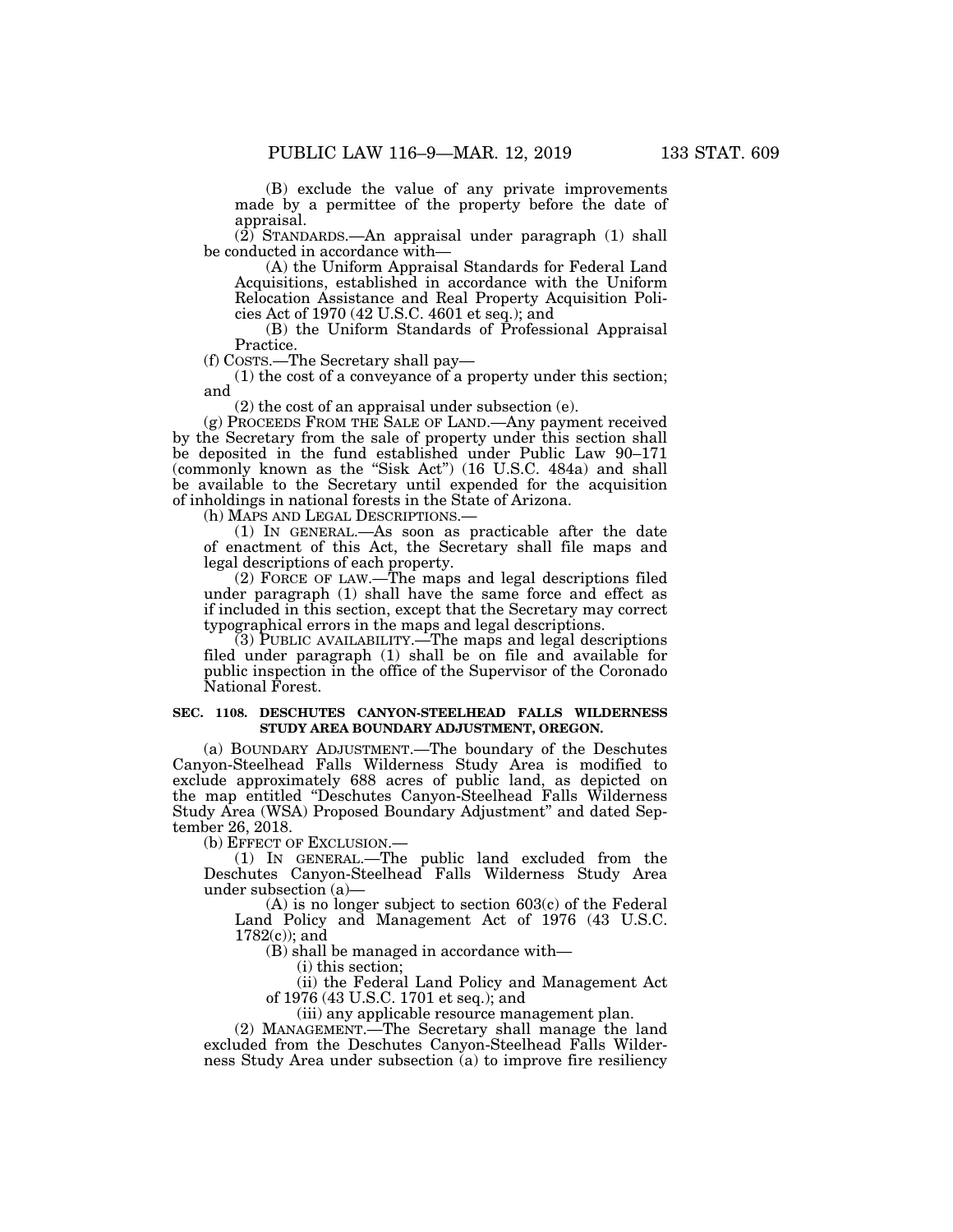and forest health, including the conduct of wildfire prevention and response activities, as appropriate.

(3) OFF-ROAD RECREATIONAL MOTORIZED USE.—The Secretary shall not permit off-road recreational motorized use on the public land excluded from the Deschutes Canyon-Steelhead Falls Wilderness Study Area under subsection (a).

#### **SEC. 1109. MAINTENANCE OF FEDERAL MINERAL LEASES BASED ON EXTRACTION OF HELIUM.**

The first section of the Mineral Leasing Act (30 U.S.C. 181) is amended in the fifth paragraph by inserting after ''purchaser thereof'' the following: '', and that extraction of helium from gas produced from such lands shall maintain the lease as if the extracted helium were oil and gas''.

# **SEC. 1110. SMALL MINER WAIVERS TO CLAIM MAINTENANCE FEES.**

(a) DEFINITIONS.—In this section:<br>(1) COVERED CLAIMHOL

(1) COVERED CLAIMHOLDER.—The term ''covered claimholder'' means—

(A) the claimholder of the claims in the State numbered AA023149, AA023163, AA047913, AA047914, AA047915, AA047916, AA047917, AA047918, and AA047919 (as of December 29, 2004);

(B) the claimholder of the claim in the State numbered FF–059315 (as of December 29, 2004);

(C) the claimholder of the claims in the State numbered FF–58607, FF–58608, FF–58609, FF–58610, FF–58611, FF–58613, FF–58615, FF–58616, FF–58617, and FF–58618 (as of December 31, 2003); and

(D) the claimholder of the claims in the State numbered FF–53988, FF–53989, and FF–53990 (as of December 31, 1987).

(2) DEFECT.—The term ''defect'' includes a failure—

(A) to timely file—

(i) a small miner maintenance fee waiver application;

(ii) an affidavit of annual labor associated with a small miner maintenance fee waiver application; or

(iii) an instrument required under section  $314(a)$ of the Federal Land Policy and Management Act of 1976 (43 U.S.C. 1744(a)); and

(B) to pay the required application fee for a small maintenance fee waiver application.

(3) STATE.—The term ''State'' means the State of Alaska. (b) TREATMENT OF COVERED CLAIMHOLDERS.—Notwithstanding section 10101(d) of the Omnibus Budget Reconciliation Act of 1993 (30 U.S.C. 28f(d)) and section 314(c) of the Federal Land Policy and Management Act of 1976 (43 U.S.C. 1744(c)), each covered claimholder shall, during the 60-day period beginning on the date on which the covered claimholder receives written notification from the Bureau of Land Management by registered mail of the opportunity, have the opportunity—

 $(1)(A)$  to cure any defect in a small miner maintenance fee waiver application (including the failure to timely file a small miner maintenance fee waiver application) for any prior period during which the defect existed; or

(B) to pay any claim maintenance fees due for any prior period during which the defect existed; and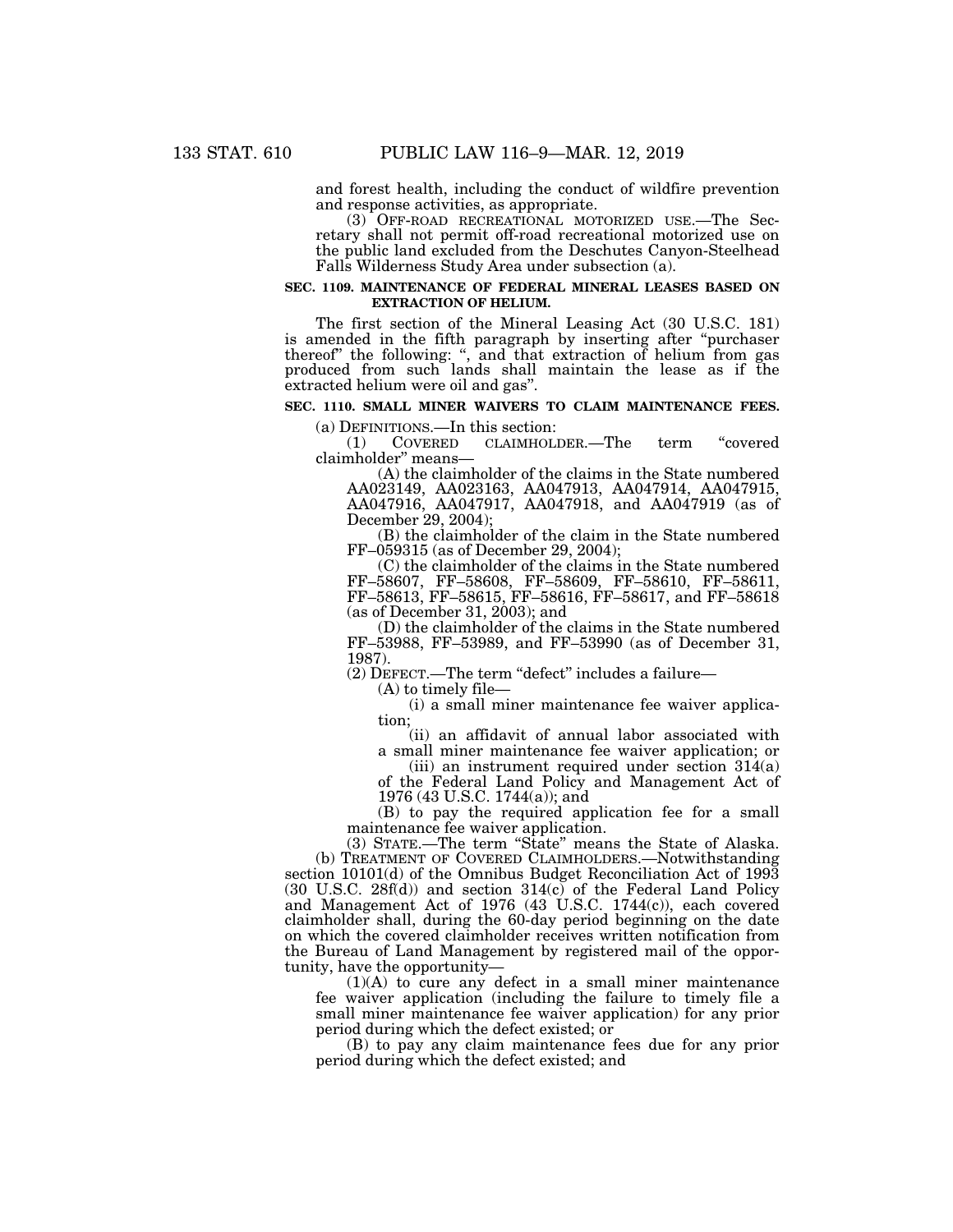(2) to cure any defect in the filing of any instrument required under section 314(a) of the Federal Land Policy and Management Act of 1976 (43 U.S.C. 1744(a)) (including the failure to timely file any required instrument) for any prior period during which the defect existed.

(c) REINSTATEMENT OF CLAIMS DEEMED FORFEITED.—The Secretary shall reinstate any claim of a covered claimholder as of the date declared forfeited and void—

(1) under section 10104 of the Omnibus Budget Reconciliation Act of 1993 (30 U.S.C. 28i) for failure to pay the claim maintenance fee or obtain a valid waiver under section 10101 of the Omnibus Budget Reconciliation Act of 1993 (30 U.S.C. 28f); or

(2) under section 314(c) of the Federal Land Policy and Management Act of 1976 (43 U.S.C. 1744(c)) for failure to file any instrument required under section 314(a) of that Act (43 U.S.C. 1744(a)) for any prior period during which the defect existed if the covered claimholder—

(A) cures the defect; or

(B) pays the claim maintenance fee under subsection  $(b)(1)(B)$ .

# **SEC. 1111. SAINT FRANCIS DAM DISASTER NATIONAL MEMORIAL AND NATIONAL MONUMENT.**

54 USC 320301 notes.

(a) DEFINITIONS.—In this section:

(1) MEMORIAL.—The term ''Memorial'' means the Saint Francis Dam Disaster National Memorial authorized under subsection  $(b)(1)$ .

(2) MONUMENT.—The term ''Monument'' means the Saint Francis Dam Disaster National Monument established by subsection  $(d)(1)$ .

(3) SECRETARY.—The term ''Secretary'' means the Secretary of Agriculture.

(4) STATE.—The term ''State'' means the State of California.

 $(1)$  ESTABLISHMENT.—The Secretary may establish a memorial at the Saint Francis Dam site in the county of Los Angeles, California, for the purpose of honoring the victims of the Saint Francis Dam disaster of March 12, 1928.

(2) REQUIREMENTS.—The Memorial shall be—

(A) known as the ''Saint Francis Dam Disaster National Memorial''; and

(B) managed by the Forest Service.

(3) DONATIONS.—The Secretary may accept, hold, administer, invest, and spend any gift, devise, or bequest of real or personal property made to the Secretary for purposes of developing, designing, constructing, and managing the Memorial.

(c) RECOMMENDATIONS FOR MEMORIAL.—

(1) IN GENERAL.—Not later than 3 years after the date of enactment of this Act, the Secretary shall submit to Congress recommendations regarding—

(A) the planning, design, construction, and long-term management of the Memorial;

(B) the proposed boundaries of the Memorial;

(C) a visitor center and educational facilities at the Memorial; and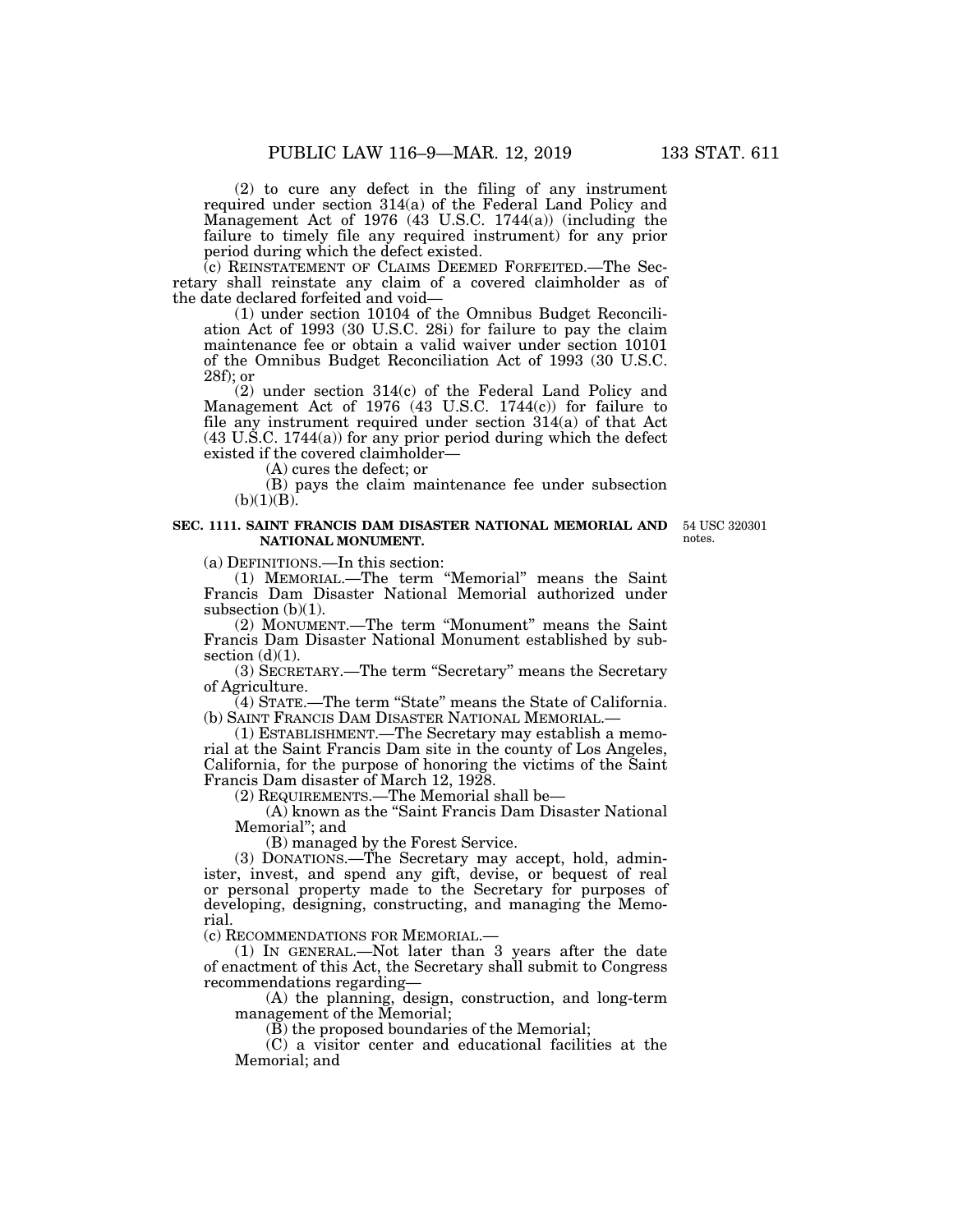(D) ensuring public access to the Memorial.

(2) CONSULTATION.—In preparing the recommendations required under paragraph (1), the Secretary shall consult with—

(A) appropriate Federal agencies;

(B) State, Tribal, and local governments, including the Santa Clarita City Council; and

(C) the public.

(d) ESTABLISHMENT OF SAINT FRANCIS DAM DISASTER NATIONAL MONUMENT.— MONUMENT.— (1) ESTABLISHMENT.—There is established as a national

monument in the State certain National Forest System land administered by the Secretary in the county of Los Angeles, California, comprising approximately 353 acres, as generally depicted on the map entitled ''Proposed Saint Francis Dam Disaster National Monument'' and dated September 12, 2018, to be known as the ''Saint Francis Dam Disaster National Monument''.

(2) PURPOSE.—The purpose of the Monument is to conserve and enhance for the benefit and enjoyment of the public the cultural, archaeological, historical, watershed, educational, and recreational resources and values of the Monument.

(e) DUTIES OF THE SECRETARY WITH RESPECT TO MONUMENT.— (1) MANAGEMENT PLAN.—

(A) IN GENERAL.—Not later than 4 years after the date of enactment of this Act, the Secretary shall develop a management plan for the Monument.

(B) CONSULTATION.—The management plan shall be developed in consultation with—

(i) appropriate Federal agencies;

(ii) State, Tribal, and local governments; and

(iii) the public.

(C) CONSIDERATIONS.—In developing and implementing the management plan, the Secretary shall, with respect to methods of protecting and providing access to the Monument, consider the recommendations of the Saint Francis Disaster National Memorial Foundation, the Santa Clarita Valley Historical Society, and the Community Hiking Club of Santa Clarita.

(2) MANAGEMENT.—The Secretary shall manage the Monument—

(A) in a manner that conserves and enhances the cultural and historic resources of the Monument; and

(B) in accordance with—

(i) the Forest and Rangeland Renewable Resources Planning Act of 1974 (16 U.S.C. 1600 et seq.);

(ii) the laws generally applicable to the National Forest System;

(iii) this section; and

(iv) any other applicable laws.<br>(3) USES.—

 $(A)$  USE OF MOTORIZED VEHICLES.—The use of motorized vehicles within the Monument may be permitted only—

(i) on roads designated for use by motorized vehicles in the management plan required under paragraph (1);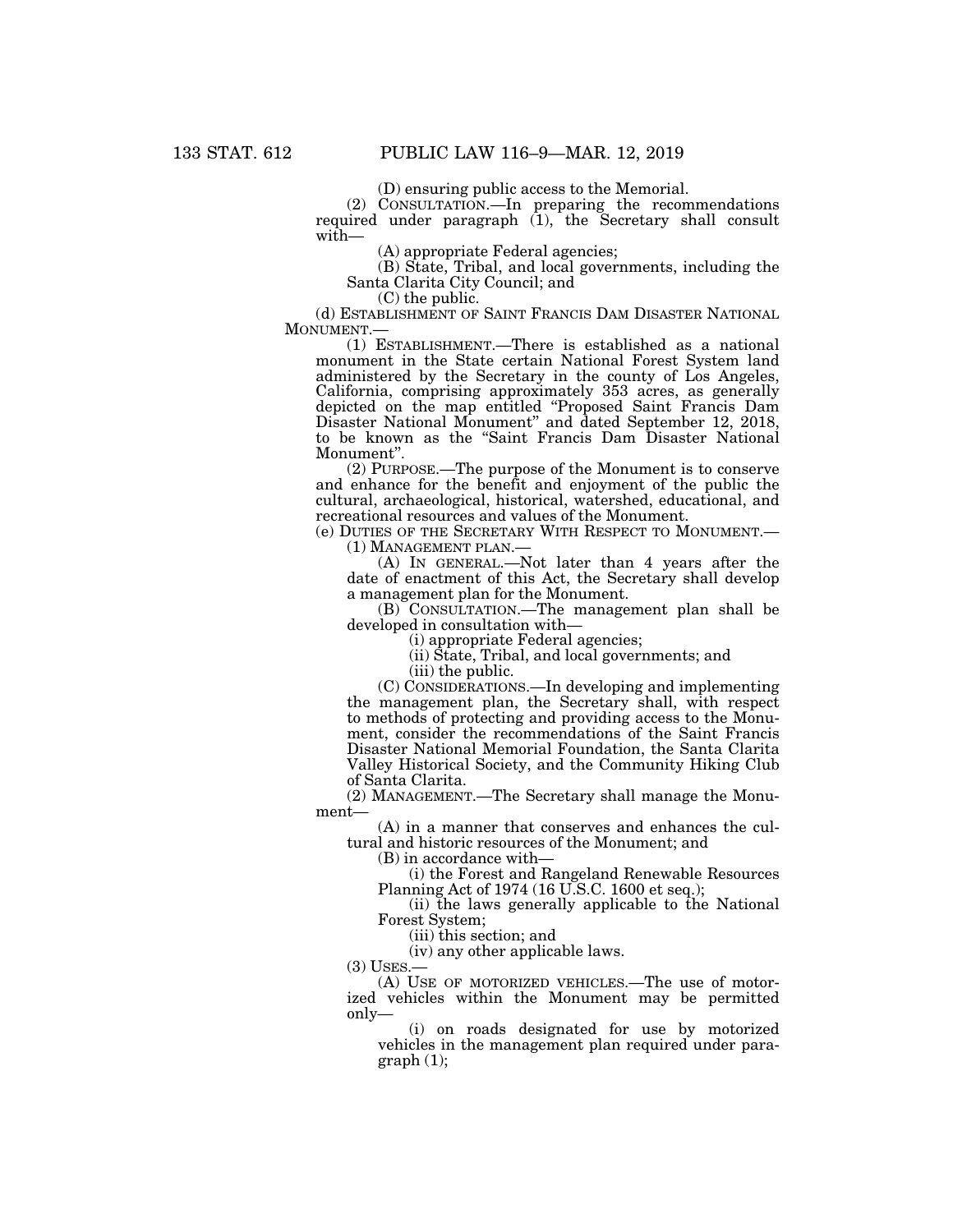(ii) for administrative purposes; or

(iii) for emergency responses.

(B) GRAZING.—The Secretary shall permit grazing within the Monument, where established before the date of enactment of this Act—

(i) subject to all applicable laws (including regulations and Executive orders); and

(ii) consistent with the purpose described in subsection  $(d)(2)$ .

(4) NO BUFFER ZONES.—

(A) IN GENERAL.—Nothing in this section creates a protective perimeter or buffer zone around the Monument.

(B) ACTIVITIES OUTSIDE NATIONAL MONUMENT.—The fact that an activity or use on land outside the Monument can be seen or heard within the Monument shall not preclude the activity or use outside the boundary of the Monument.

(f) CLARIFICATION ON FUNDING.—

(1) USE OF EXISTING FUNDS.—This section shall be carried out using amounts otherwise made available to the Secretary.

 $(2)$  NO ADDITIONAL FUNDS.—No additional funds are authorized to be appropriated to carry out this section.

(g) EFFECT.—Nothing in this section affects the operation, maintenance, replacement, or modification of existing water resource, flood control, utility, pipeline, or telecommunications facilities that are located outside the boundary of the Monument, subject to the special use authorities of the Secretary of Agriculture and other applicable laws.

# **SEC. 1112. OWYHEE WILDERNESS AREAS BOUNDARY MODIFICATIONS.**

(a) BOUNDARY MODIFICATIONS.—

note.

(1) NORTH FORK OWYHEE WILDERNESS.—The boundary of 16 USC 1132 the North Fork Owyhee Wilderness established by section 1503(a)(1)(D) of the Omnibus Public Land Management Act of 2009 (Public Law 111–11; 123 Stat. 1033) is modified to exclude certain land, as depicted on—

(A) the Bureau of Land Management map entitled ''North Fork Owyhee and Pole Creek Wilderness Aerial'' and dated July 19, 2016; and

(B) the Bureau of Land Management map entitled ''North Fork Owyhee River Wilderness Big Springs Camp Zoom Aerial'' and dated July 19, 2016.

note.

(2) OWYHEE RIVER WILDERNESS.—The boundary of the 16 USC 1132 Owyhee River Wilderness established by section  $150\overline{3}(a)(1)(E)$ of the Omnibus Public Land Management Act of 2009 (Public Law 111–11; 123 Stat. 1033) is modified to exclude certain land, as depicted on—

(A) the Bureau of Land Management map entitled ''North Fork Owyhee, Pole Creek, and Owyhee River Wilderness Aerial'' and dated July 19, 2016;

(B) the Bureau of Land Management map entitled ''Owyhee River Wilderness Kincaid Reservoir Zoom Aerial'' and dated July 19, 2016; and

(C) the Bureau of Land Management map entitled ''Owyhee River Wilderness Dickshooter Road Zoom Aerial'' and dated July 19, 2016.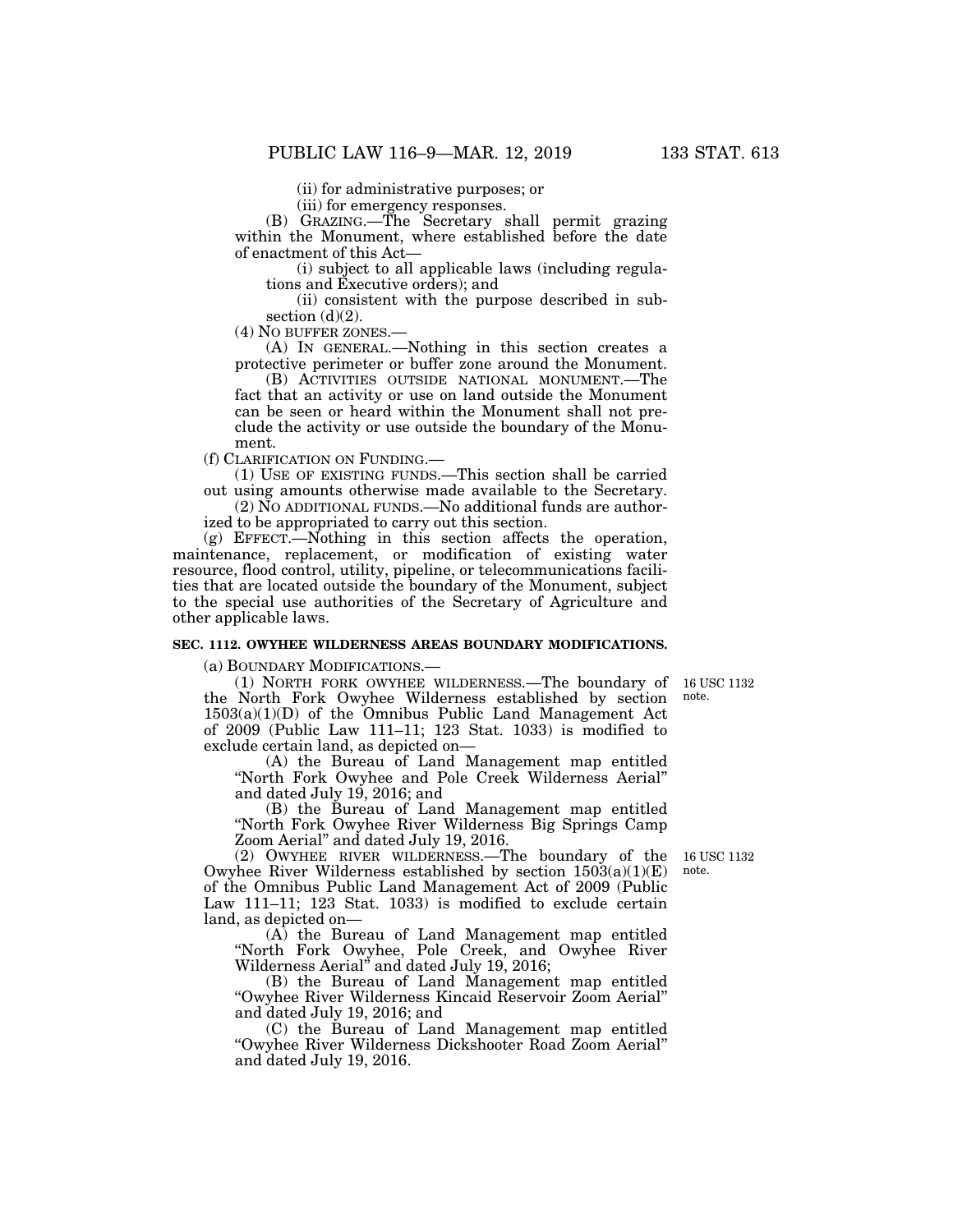16 USC 1132 note.

(3) POLE CREEK WILDERNESS.—The boundary of the Pole Creek Wilderness established by section  $1503(a)(1)(F)$  of the Omnibus Public Land Management Act of 2009 (Public Law 111–11; 123 Stat. 1033) is modified to exclude certain land, as depicted on—

(A) the Bureau of Land Management map entitled ''North Fork Owyhee, Pole Creek, and Owyhee River Wilderness Aerial'' and dated July 19, 2016; and

(B) the Bureau of Land Management map entitled ''Pole Creek Wilderness Pullout Zoom Aerial'' and dated July 19, 2016.

(b) MAPS.— (1) EFFECT.—The maps referred to in subsection (a) shall have the same force and effect as if included in this Act, except that the Secretary may correct minor errors in the maps.

(2) AVAILABILITY.—The maps referred to in subsection (a) shall be available in the appropriate offices of the Bureau of Land Management.

# **SEC. 1113. CHUGACH REGION LAND STUDY.**

(a) DEFINITIONS.—In this section:

(1) CAC.—The term ''CAC'' means the Chugach Alaska Corporation.

(2) CAC LAND.—The term ''CAC land'' means land conveyed to CAC pursuant to the Alaska Native Claims Settlement Act (43 U.S.C. 1601 et seq.) under which—

(A) both the surface estate and the subsurface estate were conveyed to CAC; or

(B)(i) the subsurface estate was conveyed to CAC; and

(ii) the surface estate or a conservation easement in the surface estate was acquired by the State or by the United States as part of the program.

(3) PROGRAM.—The term  $\alpha$  program" means the Habitat Protection and Acquisition Program of the Exxon Valdez Oil Spill Trustee Council.

(4) REGION.—The term ''Region'' means the Chugach Region, Alaska.

(5) STUDY.—The term ''study'' means the study conducted under subsection (b)(1).

(b) CHUGACH REGION LAND EXCHANGE STUDY.—

(1) IN GENERAL.—Not later than 1 year after the date of enactment of this Act, the Secretary, in coordination with the Secretary of Agriculture and in consultation with CAC, shall conduct a study of land ownership and use patterns in the Region.

(2) STUDY REQUIREMENTS.—The study shall—

(A) assess the social and economic impacts of the program, including impacts caused by split estate ownership patterns created by Federal acquisitions under the program, on—

(i) the Region; and

(ii) CAC and CAC land;

(B) identify sufficient acres of accessible and economically viable Federal land that can be offered in exchange for CAC land identified by CAC as available for exchange; and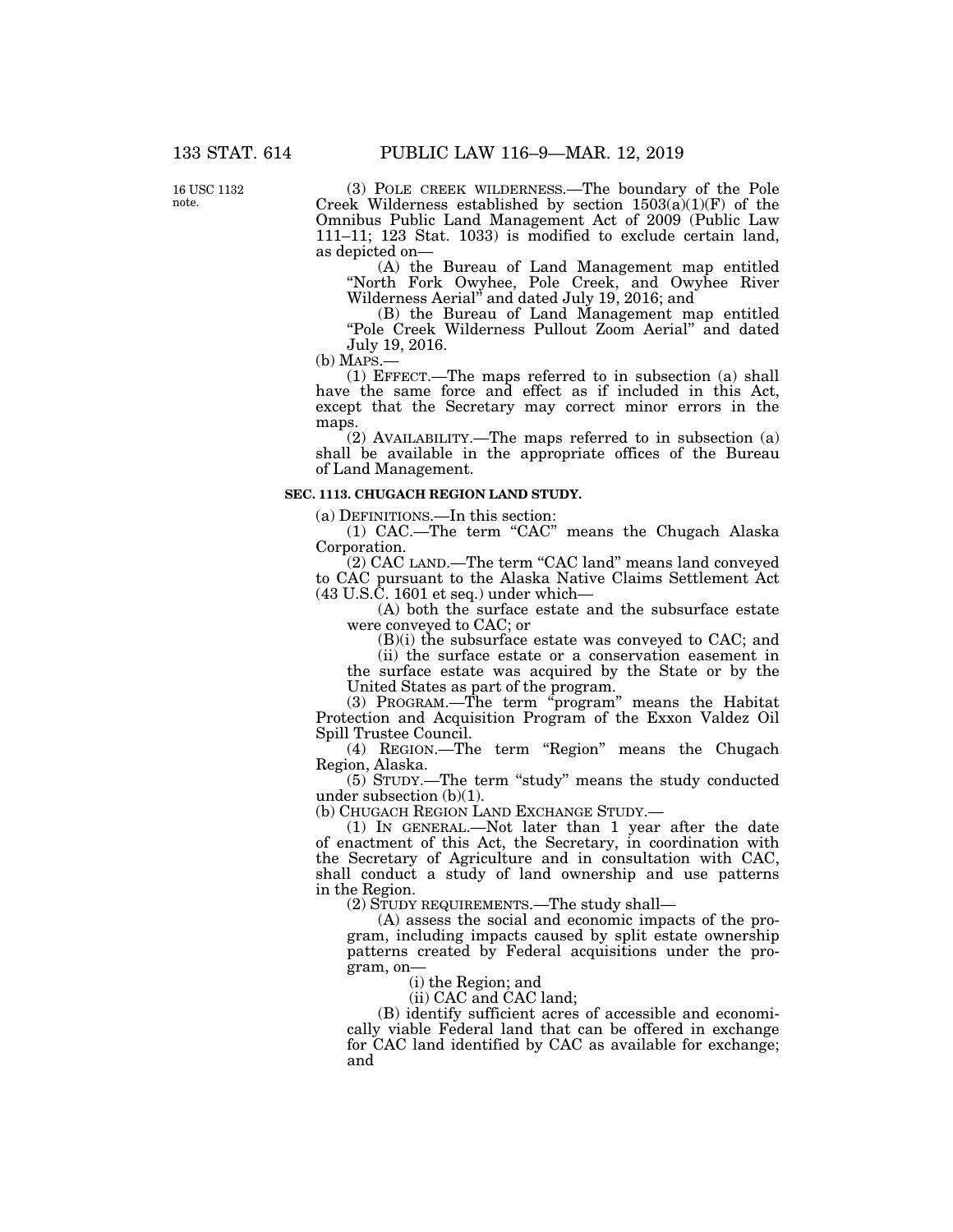(C) provide recommendations for land exchange options with CAC that would—

(i) consolidate ownership of the surface and min-

eral estate of Federal land under the program; and (ii) convey to CAC Federal land identified under subparagraph (B).

(c) REPORT.—Not later than 18 months after the date of enactment of this Act, the Secretary shall submit to the Committee on Energy and Natural Resources of the Senate and the Committee on Natural Resources of the House of Representatives a report describing the results of the study, including—

(1) a recommendation on options for 1 or more land exchanges; and

(2) detailed information on—

(A) the acres of Federal land identified for exchange; and

(B) any other recommendations provided by the Secretary.

#### **SEC. 1114. WILDFIRE TECHNOLOGY MODERNIZATION.**

43 USC 1748b–1.

(a) PURPOSE.—The purpose of this section is to promote the use of the best available technology to enhance the effective and cost-efficient response to wildfires—

(1) to meet applicable protection objectives; and

(2) to increase the safety of—

(A) firefighters; and

(B) the public.

(b) DEFINITIONS.—In this section:

(1) SECRETARIES.—The term ''Secretaries'' means—

(A) the Secretary of Agriculture; and

(B) the Secretary.

(2) SECRETARY CONCERNED.—The term ''Secretary concerned'' means—

(A) the Secretary of Agriculture, with respect to activities under the Department of Agriculture; and

(B) the Secretary, with respect to activities under the Department of the Interior.

(c) UNMANNED AIRCRAFT SYSTEMS.—

(1) DEFINITIONS.—In this subsection, the terms ''unmanned aircraft'' and ''unmanned aircraft system'' have the meanings given those terms in section 44801 of title 49, United States Code.

(2) ESTABLISHMENT OF PROGRAM.—Not later than 180 days after the date of enactment of this Act, the Secretary, in consultation with the Secretary of Agriculture, shall establish a research, development, and testing program, or expand an applicable existing program, to assess unmanned aircraft system technologies, including optionally piloted aircraft, across the full range of wildland fire management operations in order to accelerate the deployment and integration of those technologies into the operations of the Secretaries.

(3) EXPANDING USE OF UNMANNED AIRCRAFT SYSTEMS ON WILDFIRES.—In carrying out the program established under paragraph (2), the Secretaries, in coordination with the Federal Aviation Administration, State wildland firefighting agencies, and other relevant Federal agencies, shall enter into an agreement under which the Secretaries shall develop consistent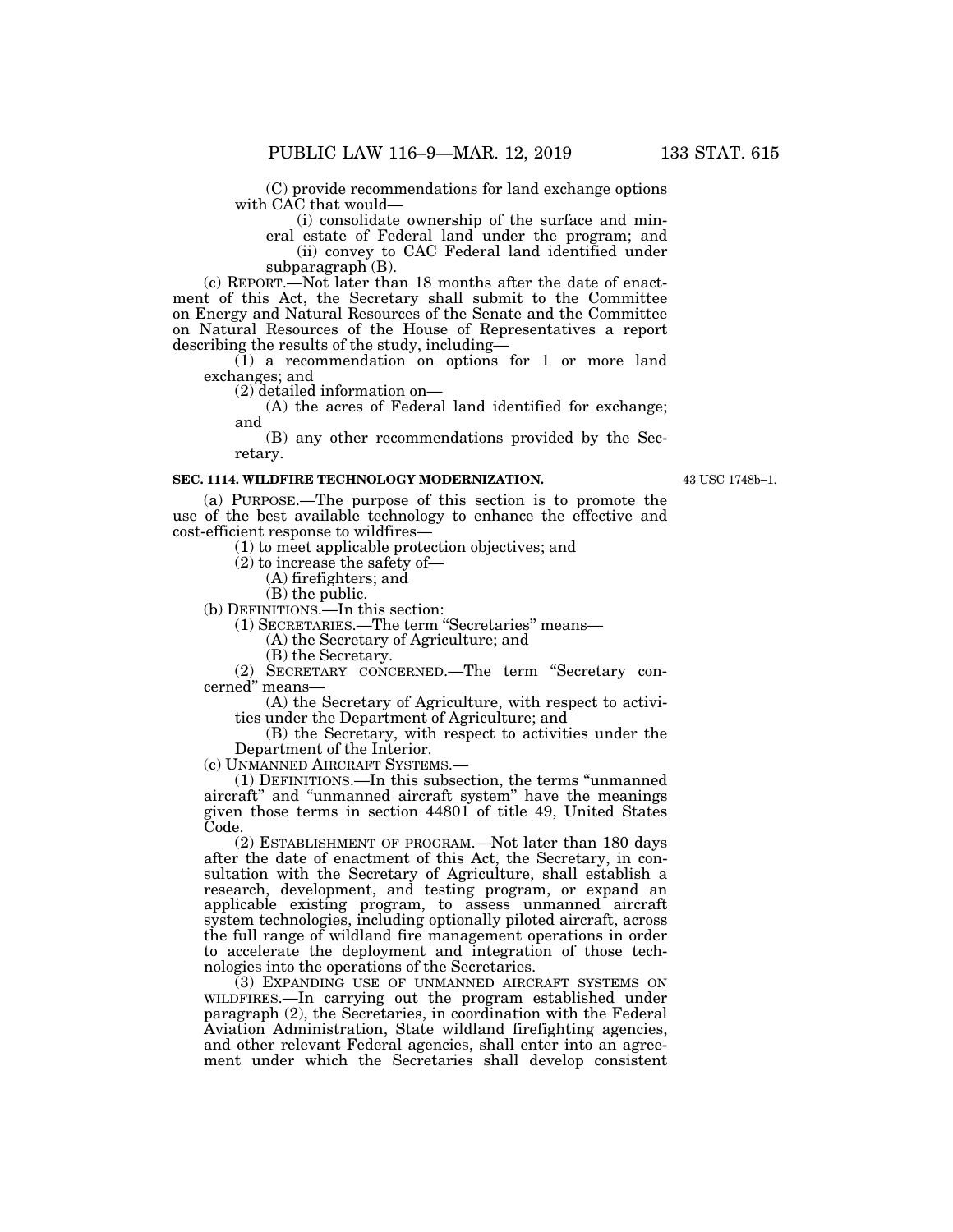protocols and plans for the use on wildland fires of unmanned aircraft system technologies, including for the development of real-time maps of the location of wildland fires.<br>(d) LOCATION SYSTEMS FOR WILDLAND FIREFIGHTERS.

(1) IN GENERAL.—Not later than 2 years after the date of enactment of this Act, subject to the availability of appropriations, the Secretaries, in coordination with State wildland firefighting agencies, shall jointly develop and operate a tracking system (referred to in this subsection as the "system") to remotely locate the positions of fire resources for use by wildland firefighters, including, at a minimum, any fire resources assigned to Federal type 1 wildland fire incident management teams.

(2) REQUIREMENTS.—The system shall—

(A) use the most practical and effective technology available to the Secretaries to remotely track the location of an active resource, such as a Global Positioning System;

(B) depict the location of each fire resource on the applicable maps developed under subsection (c)(3);

(C) operate continuously during the period for which any firefighting personnel are assigned to the applicable Federal wildland fire; and

(D) be subject to such terms and conditions as the Secretary concerned determines necessary for the effective implementation of the system.

(3) OPERATION.—The Secretary concerned shall—

(A) before commencing operation of the system—

(i) conduct not fewer than 2 pilot projects relating to the operation, management, and effectiveness of the system; and

(ii) review the results of those pilot projects;

(B) conduct training, and maintain a culture, such that an employee, officer, or contractor shall not rely on the system for safety; and

(C) establish procedures for the collection, storage, and transfer of data collected under this subsection to ensure—

(i) data security; and

(ii) the privacy of wildland fire personnel.

(e) WILDLAND FIRE DECISION SUPPORT.—

(1) PROTOCOL.—To the maximum extent practicable, the Secretaries shall ensure that wildland fire management activities conducted by the Secretaries, or conducted jointly by the Secretaries and State wildland firefighting agencies, achieve compliance with applicable incident management objectives in a manner that—

(A) minimizes firefighter exposure to the lowest level necessary; and

(B) reduces overall costs of wildfire incidents.

(2) WILDFIRE DECISION SUPPORT SYSTEM.—

(A) IN GENERAL.—The Secretaries, in coordination with State wildland firefighting agencies, shall establish a system or expand an existing system to track and monitor decisions made by the Secretaries or State wildland firefighting agencies in managing wildfires.

(B) COMPONENTS.—The system established or expanded under subparagraph  $(A)$  shall be able to alert the Secretaries if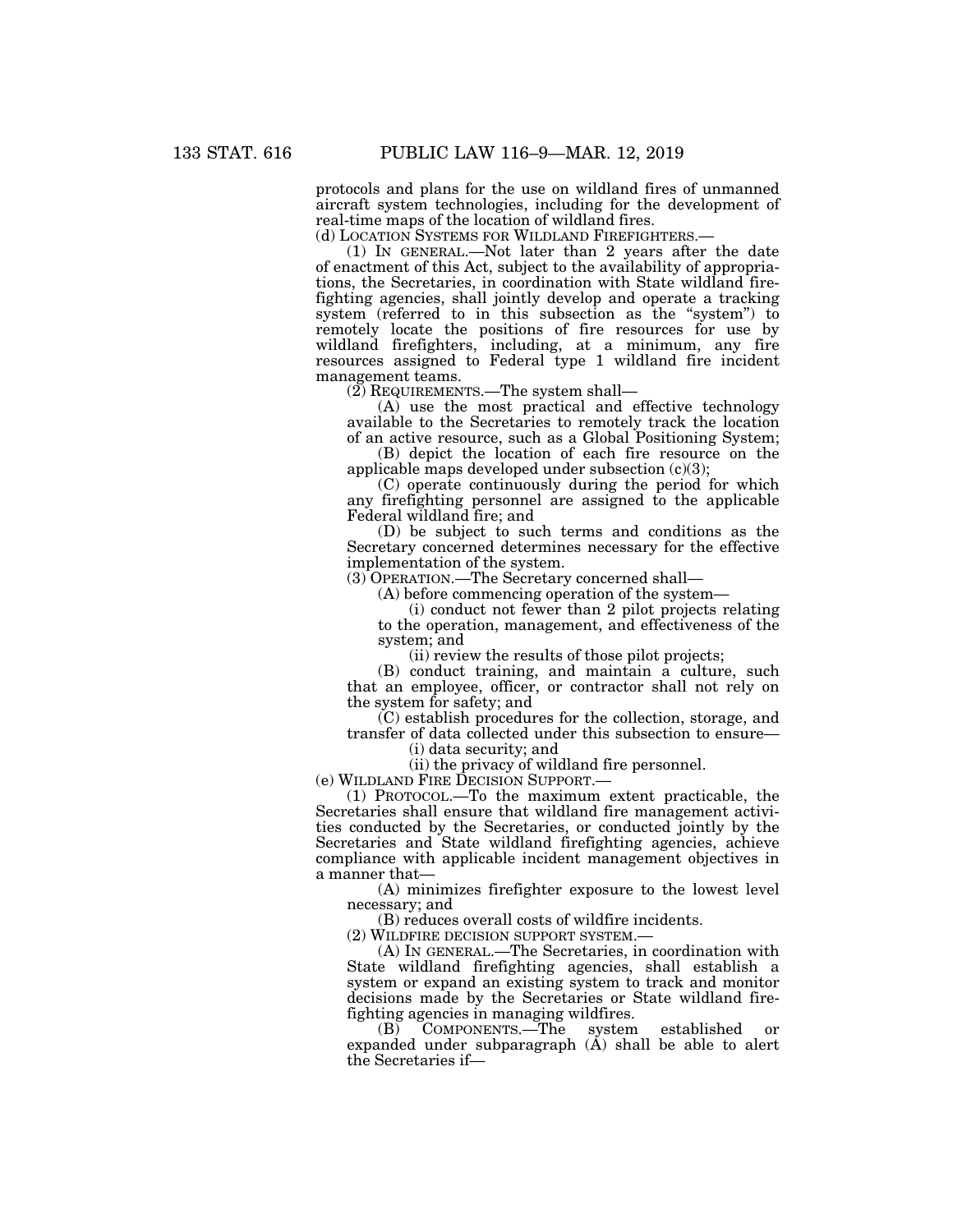(i) unusual costs are incurred;

(ii) an action to be carried out would likely—

(I) endanger the safety of a firefighter; or

(II) be ineffective in meeting an applicable suppression or protection goal; or

(iii) a decision regarding the management of a wildfire deviates from—

(I) an applicable protocol established by the Secretaries, including the requirement under para $graph(1);$  or

(II) an applicable spatial fire management plan or fire management plan of the Secretary concerned.

(f) SMOKE PROJECTIONS FROM ACTIVE WILDLAND FIRES.—The Secretaries shall establish a program, to be known as the ''Interagency Wildland Fire Air Quality Response Program'', under which the Secretary concerned—

(1) to the maximum extent practicable, shall assign 1 or more air resource advisors to a type 1 incident management team managing a Federal wildland fire; and

(2) may assign 1 or more air resource advisors to a type 2 incident management team managing a wildland fire.

(g) FIREFIGHTER INJURIES DATABASE.—

(1) IN GENERAL.—Section 9(a) of the Federal Fire Prevention and Control Act of 1974 (15 U.S.C. 2208(a)) is amended—

(A) in paragraph (2), by inserting '', categorized by

the type of fire'' after ''such injuries and deaths''; and  $(B)$  in paragraph  $(3)$ , by striking "activities;" and inserting the following: "activities, including—

''(A) all injuries sustained by a firefighter and treated by a doctor, categorized by the type of firefighter;

''(B) all deaths sustained while undergoing a pack test or preparing for a work capacity;

''(C) all injuries or deaths resulting from vehicle accidents; and

''(D) all injuries or deaths resulting from aircraft crashes;''.

(2) USE OF EXISTING DATA GATHERING AND ANALYSIS ORGANIZATIONS.—Section 9(b)(3) of the Federal Fire Prevention and Control Act of 1974 (15 U.S.C. 2208(b)(3)) is amended by inserting '', including the Center for Firefighter Injury Research and Safety Trends'' after ''public and private''.

(3) MEDICAL PRIVACY OF FIREFIGHTERS.—Section 9 of the Federal Fire Prevention and Control Act of 1974 (15 U.S.C. 2208) is amended by adding at the end the following:

''(e) MEDICAL PRIVACY OF FIREFIGHTERS.—The collection, storage, and transfer of any medical data collected under this section shall be conducted in accordance with—

"(1) the privacy regulations promulgated under section 264(c) of the Health Insurance Portability and Accountability Act of 1996 (42 U.S.C. 1320d–2 note; Public Law 104–191); and

 $\degree$ (2) other applicable regulations, including parts 160, 162, and 164 of title 45, Code of Federal Regulations (as in effect on the date of enactment of this subsection).''.

(h) RAPID RESPONSE EROSION DATABASE.—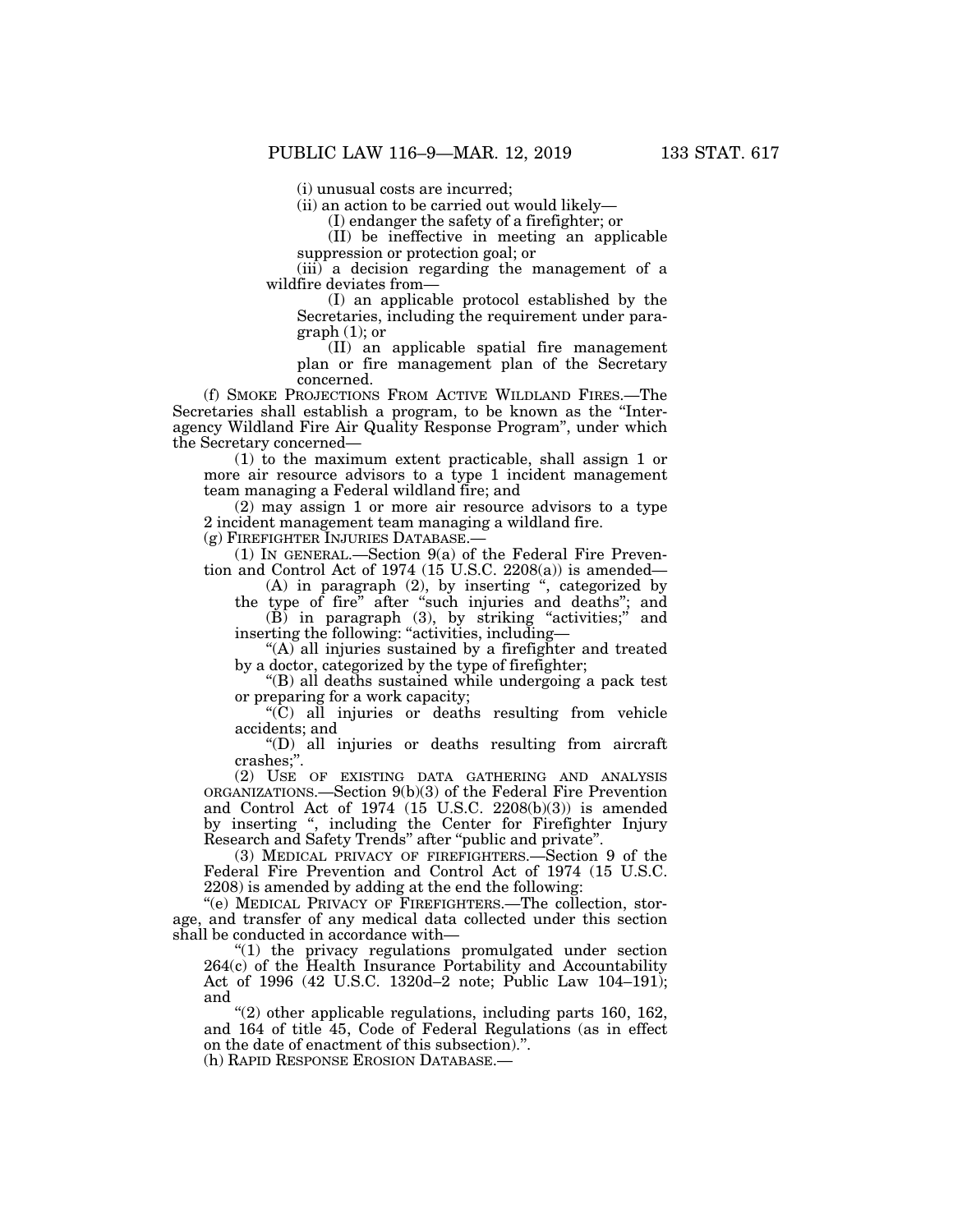(1) IN GENERAL.—The Secretaries, in consultation with the Administrator of the National Aeronautics and Space Administration and the Secretary of Commerce, shall establish and maintain a database, to be known as the "Rapid Response Erosion Database'' (referred to in this subsection as the ''Database'').

(2) OPEN-SOURCE DATABASE.—

(A) AVAILABILITY.—The Secretaries shall make the Database (including the original source code)—

(i) web-based; and

(ii) available without charge.

(B) COMPONENTS.—To the maximum extent practicable, the Database shall provide for—

(i) the automatic incorporation of spatial data relating to vegetation, soils, and elevation into an applicable map created by the Secretary concerned that depicts the changes in land-cover and soil properties caused by a wildland fire; and

(ii) the generation of a composite map that can be used by the Secretary concerned to model the effectiveness of treatments in the burned area to prevent flooding, erosion, and landslides under a range of weather scenarios.

(3) USE.—The Secretary concerned shall use the Database, as applicable, in developing recommendations for emergency stabilization treatments or modifications to drainage structures to protect values-at-risk following a wildland fire.

(4) COORDINATION.—The Secretaries may share the Database, and any results generated in using the Database, with any State or unit of local government.

(i) PREDICTING WHERE WILDFIRES WILL START.—

(1) IN GENERAL.—The Secretaries, in consultation with the Administrator of the National Aeronautics and Space Administration, the Secretary of Energy, and the Secretary of Commerce, through the capabilities and assets located at the National Laboratories, shall establish and maintain a system to predict the locations of future wildfires for fire-prone areas of the United States.

(2) COOPERATION; COMPONENTS.—The system established under paragraph (1) shall be based on, and seek to enhance, similar systems in existence on the date of enactment of this Act, including the Fire Danger Assessment System.

(3) USE IN FORECASTS.—Not later than 1 year after the date of enactment of this Act, the Secretaries shall use the system established under paragraph (1), to the maximum extent practicable, for purposes of developing any wildland fire potential forecasts.

(4) COORDINATION.—The Secretaries may share the system established under paragraph (1), and any results generated in using the system, with any State or unit of local government.

(j) TERMINATION OF AUTHORITY.—The authority provided by this section terminates on the date that is 10 years after the date of enactment of this Act.

(k) SAVINGS CLAUSE.—Nothing in this section—

(1) requires the Secretary concerned to establish a new program, system, or database to replace an existing program,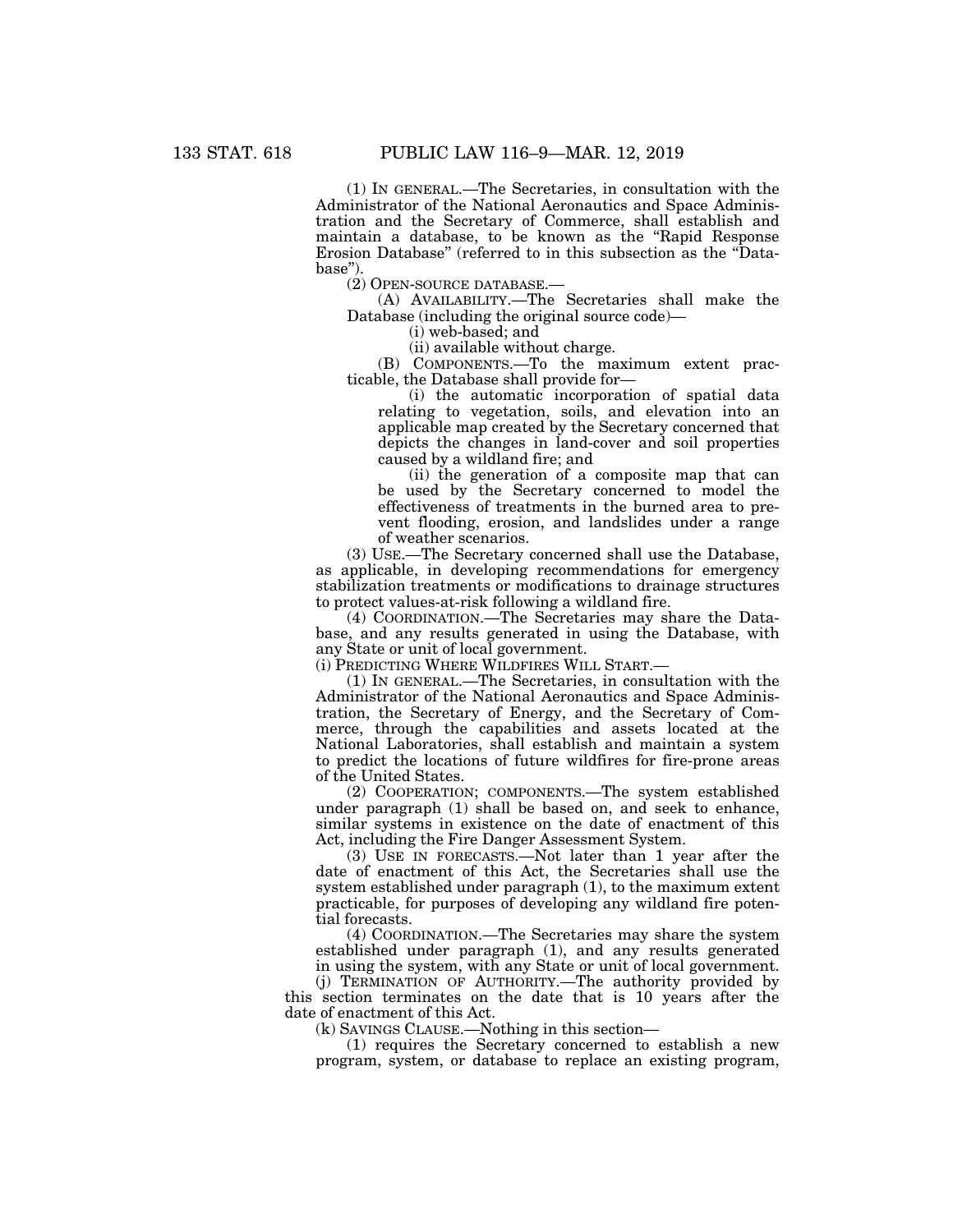system, or database that meets the objectives of this section; or

(2) precludes the Secretary concerned from using existing or future technology that—

(A) is more efficient, safer, or better meets the needs of firefighters, other personnel, or the public; and

(B) meets the objectives of this section.

### **SEC. 1115. MCCOY FLATS TRAIL SYSTEM.**

(a) DEFINITIONS.—In this section:

(1) COUNTY.—The term ''County'' means Uintah County, Utah.

(2) DECISION RECORD.—The term ''Decision Record'' means the Decision Record prepared by the Bureau of Land Management for the Environmental Assessment for the McCoy Flats Trail System numbered DOI–BLM–G010–2012–0057 and dated October 2012.

(3) STATE.—The term ''State'' means the State of Utah. (4) TRAIL SYSTEM.—The term ''Trail System'' means the

McCoy Flats Trail System established by subsection (b)(1). (b) ESTABLISHMENT.—

(1) IN GENERAL.—Subject to valid existing rights, there is established the McCoy Flats Trail System in the State.

(2) AREA INCLUDED.—The Trail System shall include public land administered by the Bureau of Land Management in the County, as described in the Decision Record.

(c) MAP AND LEGAL DESCRIPTION.—

(1) IN GENERAL.—As soon as practicable after the date of enactment of this Act, the Secretary shall prepare a map and legal description of the Trail System.

(2) AVAILABILITY; TRANSMITTAL TO CONGRESS.—The map and legal description prepared under paragraph (1) shall be—

(A) available in appropriate offices of the Bureau of Land Management; and

(B) transmitted by the Secretary to—

(i) the Committee on Natural Resources of the House of Representatives; and

(ii) the Committee on Energy and Natural Resources of the Senate.

(3) FORCE AND EFFECT.—The map and legal description prepared under paragraph (1) shall have the same force and effect as if included in this section, except that the Secretary may correct any clerical or typographical errors in the map and legal description.

(d) ADMINISTRATION.—The Secretary shall administer the Trail System in accordance with—

(1) the Federal Land Policy and Management Act of 1976 (43 U.S.C. 1701 et seq.);

(2) this section; and

(3) other applicable law.<br>(e) MANAGEMENT PLAN.—

(1) IN GENERAL.—Not later than 2 years after the date of enactment of this Act, the Secretary, in consultation and coordination with the County and affected Indian Tribes, shall prepare a management plan for the Trail System.

(2) PUBLIC COMMENT.—The management plan shall be developed with opportunities for public comment.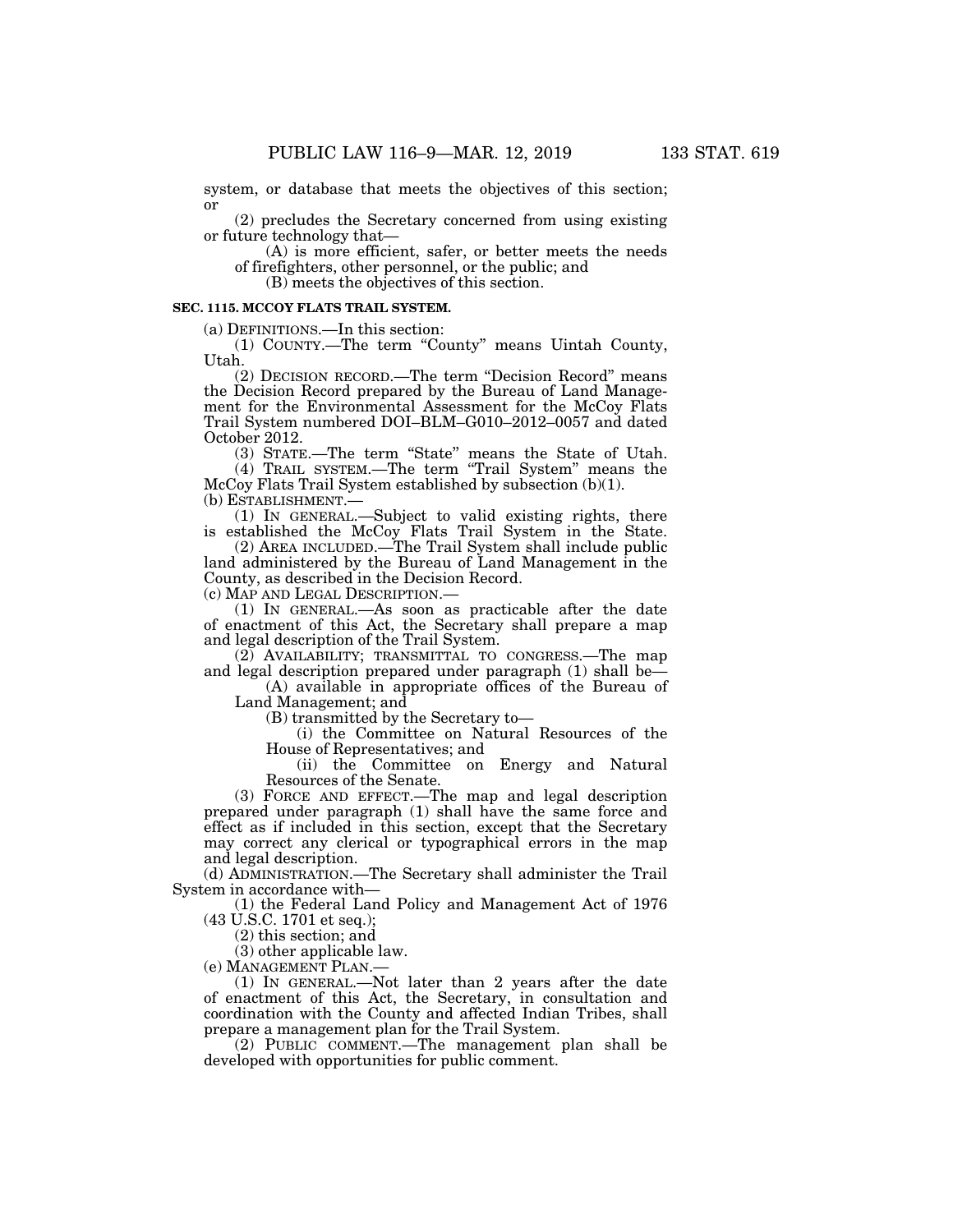(3) INTERIM MANAGEMENT.—Until the completion of the management plan, the Trail System shall be administered in accordance with the Decision Record.

(4) RECREATIONAL OPPORTUNITIES.—In developing the management plan, the Secretary shall seek to provide for new mountain bike route and trail construction to increase recreational opportunities within the Trail System, consistent with this section.

(f) USES.—The Trail System shall be used for nonmotorized mountain bike recreation, as described in the Decision Record.

(g) ACQUISITION.— (1) IN GENERAL.—On the request of the State, the Secretary shall seek to acquire State land, or interests in State land, located within the Trail System by purchase from a willing seller or exchange.

(2) ADMINISTRATION OF ACQUIRED LAND.—Any land acquired under this subsection shall be administered as part of the Trail System.

(h) FEES.—No fees shall be charged for access to, or use of, the Trail System and associated parking areas.

#### **SEC. 1116. TECHNICAL CORRECTIONS TO CERTAIN LAWS RELATING TO FEDERAL LAND IN THE STATE OF NEVADA.**

(a) AMENDMENT TO CONVEYANCE OF FEDERAL LAND IN STOREY COUNTY, NEVADA.—Section 3009(d) of the Carl Levin and Howard P. ''Buck'' McKeon National Defense Authorization Act for Fiscal Year 2015 (Public Law 113–291; 128 Stat. 3751) is amended—

 $(1)$  in paragraph  $(1)$ —

(A) by striking subparagraphs (B) through (D) and redesignating subparagraph (E) as subparagraph (D); and

(B) by inserting after subparagraph (A) the following:

''(B) FEDERAL LAND.—The term 'Federal land' means the land generally depicted as 'Federal land' on the map.

''(C) MAP.—The term 'map' means the map entitled 'Storey County Land Conveyance' and dated June 6, 2018.''.  $(2)$  in paragraph  $(3)$ —

 $(A)$  in subparagraph  $(A)(i)$ , by striking "after completing the mining claim validity review under paragraph  $(2)(B)$ , if requested by the County,"; and

(B) in subparagraph (B)—

 $(i)$  in clause  $(i)$ —

(I) in the matter preceding subclause (I), by striking ''each parcel of land located in a mining townsite" and inserting "any Federal land";

 $(II)$  in subclause  $(I)$ , by striking "mining townsite'' and inserting ''Federal land''; and

(III) in subclause (II), by striking ''mining townsite (including improvements to the mining townsite), as identified for conveyance on the map'' and inserting "Federal land (including improvements)'';

(ii) by striking clause (ii);

(iii) by striking the subparagraph designation and heading and all that follows through ''With respect'' in the matter preceding subclause  $(I)$  of clause  $(i)$  and inserting the following:

''(B) VALID MINING CLAIMS.—With respect''; and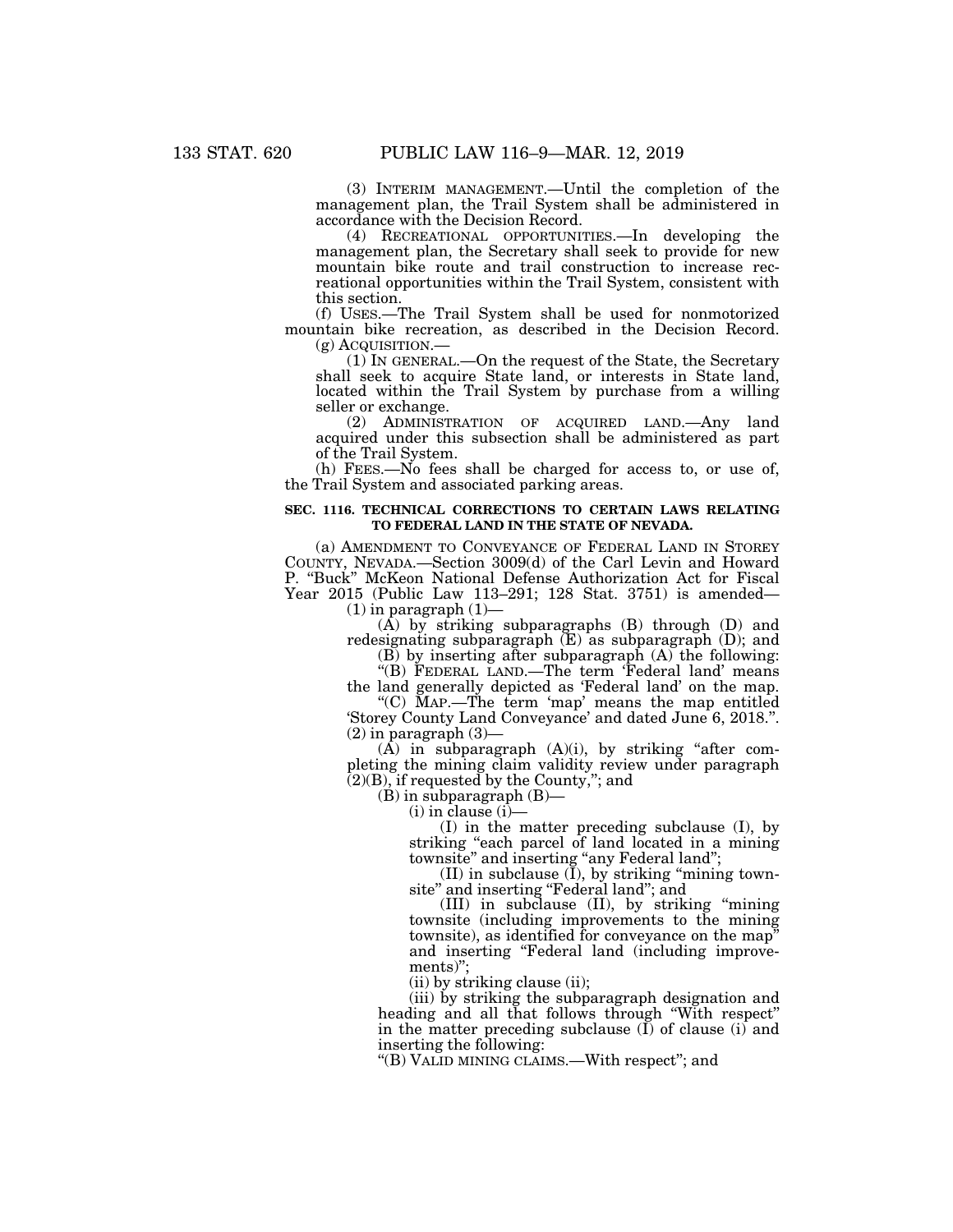(iv) by redesignating subclauses (I) and (II) as clauses (i) and (ii), respectively, and indenting appropriately;

 $(3)$  in paragraph  $(4)(A)$ , by striking "a mining townsite conveyed under paragraph  $(3)(\dot{B})(i)(II)'$  and inserting "Federal land conveyed under paragraph (2)(B)(ii)'';

 $(4)$  in paragraph  $(5)$ , by striking "a mining townsite under paragraph (3)" and inserting "Federal land under paragraph  $(2)$ ";

(5) in paragraph (6), in the matter preceding subparagraph (A), by striking "mining townsite" and inserting "Federal land";

(6) in paragraph (7), by striking ''A mining townsite to be conveyed by the United States under paragraph (3)'' and inserting ''The exterior boundary of the Federal land to be conveyed by the United States under paragraph (2)'';

 $(7)$  in paragraph  $(9)$ —

(A) by striking ''a mining townsite under paragraph  $(3)$ " and inserting "the Federal land under paragraph  $(2)$ "; and

(B) by striking ''the mining townsite'' and inserting ''the Federal land'';

(8) in paragraph (10), by striking ''the examination'' and all that follows through the period at the end and inserting ''the conveyance under paragraph (2) should be completed by not later than 18 months after the date of enactment of the John D. Dingell, Jr. Conservation, Management, and Recreation Act.'';

(9) by striking paragraphs (2) and (8);

(10) by redesignating paragraphs (3) through (7) and (9) and  $(10)$  as paragraphs  $(2)$  through  $(6)$  and  $(7)$  and  $(8)$  respectively; and

(11) by adding at the end the following:

"(9) AVAILABILITY OF MAP.—The map shall be on file and available for public inspection in the appropriate offices of the Bureau of Land Management.''.

(b) MODIFICATION OF UTILITY CORRIDOR.—The Secretary shall realign the utility corridor established by section 301(a) of the Lincoln County Conservation, Recreation, and Development Act of 2004 (Public Law 108–424; 118 Stat. 2412) to be aligned as generally depicted on the map entitled ''Proposed LCCRDA Utility Corridor Realignment'' and dated March 14, 2017, by modifying the map entitled ''Lincoln County Conservation, Recreation, and Development Act" (referred to in this subsection as the "Map") and dated October 1, 2004, by—

(1) removing the utility corridor from sections 5, 6, 7, 8, 9, 10, 11, 14, and 15, T. 7 N., R. 68 E., of the Map; and

(2) redesignating the utility corridor so as to appear on the Map in—

(A) sections 31, 32, and 33, T. 8 N., R. 68 E.;

(B) sections 4, 5, 6, and 7, T. 7 N., R. 68 E.; and (C) sections 1 and 12, T. 7 N., 67 E.

(c) FINAL CORRECTIVE PATENT IN CLARK COUNTY, NEVADA.—

(1) VALIDATION OF PATENT.—Patent number 27–2005–0081, issued by the Bureau of Land Management on February 18, 2005, is affirmed and validated as having been issued pursuant to, and in compliance with, the Nevada-Florida Land Exchange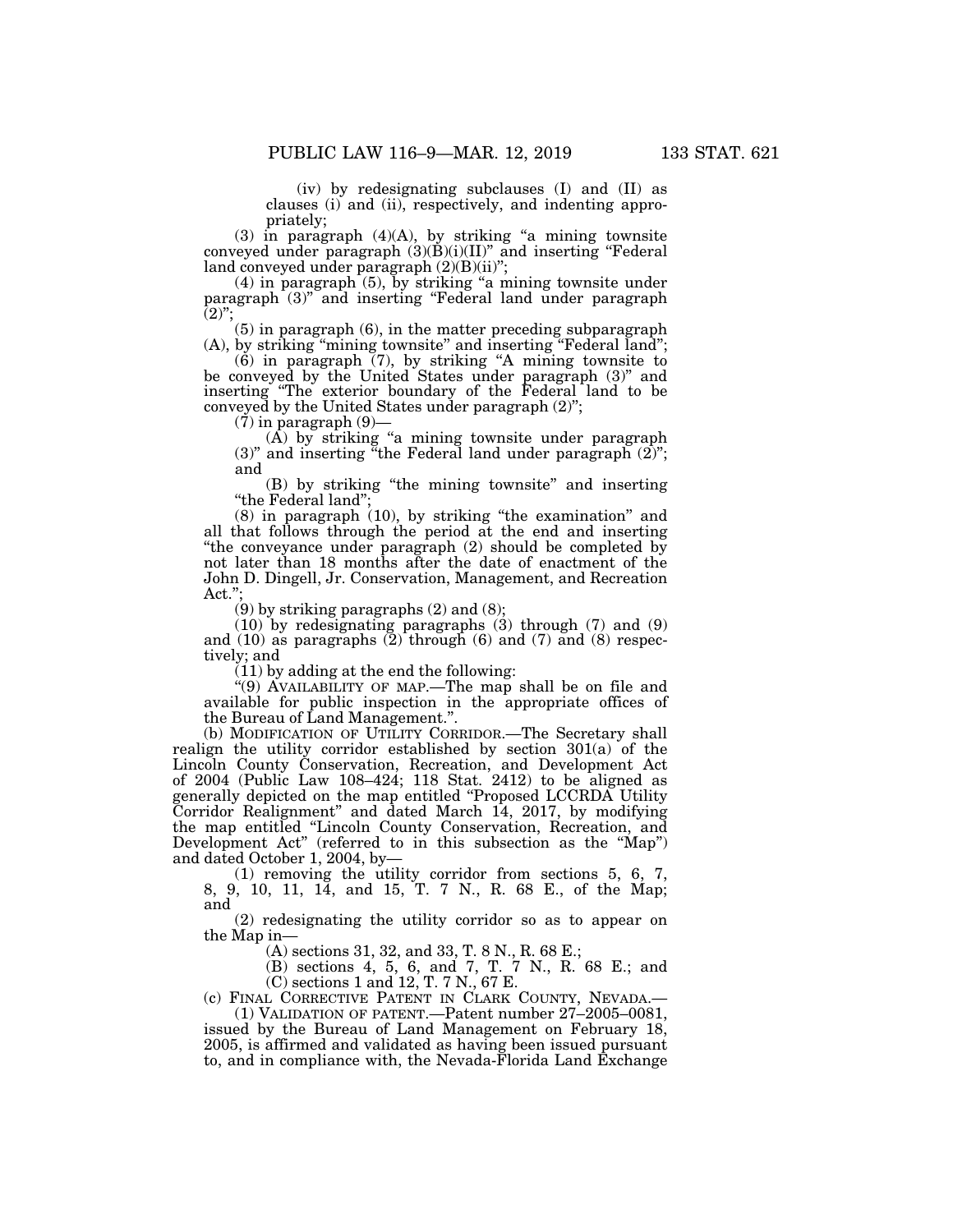Authorization Act of 1988 (Public Law 100–275; 102 Stat. 52), the National Environmental Policy Act of 1969 (42 U.S.C. 4321 et seq.), and the Federal Land Policy and Management Act of 1976 (43 U.S.C. 1701 et seq.) for the benefit of the desert tortoise, other species, and the habitat of the desert tortoise and other species to increase the likelihood of the recovery of the desert tortoise and other species.

(2) RATIFICATION OF RECONFIGURATION.—The process used by the United States Fish and Wildlife Service and the Bureau of Land Management in reconfiguring the land described in paragraph  $(1)$ , as depicted on Exhibit  $1-4$  of the Final Environmental Impact Statement for the Planned Development Project MSHCP, Lincoln County, NV (FWS–R8–ES–2008–N0136), and the reconfiguration provided for in special condition 10 of the Corps of Engineers Permit No. 000005042, are ratified.

(d) ISSUANCE OF CORRECTIVE PATENT IN LINCOLN COUNTY, NEVADA.—

(1) IN GENERAL.—The Secretary, acting through the Director of the Bureau of Land Management, may issue a corrective patent for the 7,548 acres of land in Lincoln County, Nevada, depicted on the map prepared by the Bureau of Land Management entitled ''Proposed Lincoln County Land Reconfiguration'' and dated January 28, 2016.

(2) APPLICABLE LAW.—A corrective patent issued under paragraph (1) shall be treated as issued pursuant to, and in compliance with, the Nevada-Florida Land Exchange Authorization Act of 1988 (Public Law 100–275; 102 Stat. 52).

(e) CONVEYANCE TO LINCOLN COUNTY, NEVADA, TO SUPPORT A LANDFILL.—

(1) IN GENERAL.—As soon as practicable after the date of enactment of this Act, and subject to valid existing rights, at the request of Lincoln County, Nevada, the Secretary shall convey without consideration under the Act of June 14, 1926 (commonly known as the ''Recreation and Public Purposes Act'') (44 Stat. 741, chapter 578; 43 U.S.C. 869 et seq.), to Lincoln County all right, title and interest of the United States in and to approximately 400 acres of land in Lincoln County, Nevada, more particularly described as follows: T. 11 S., R. 62, E., Section 25 E 1⁄2 of W 1⁄2; and W 1⁄2 of E 1⁄2; and E  $\frac{1}{2}$  of SE  $\frac{1}{4}$ .

(2) RESERVATION.—The Secretary shall reserve to the United States the mineral estate in any land conveyed under paragraph (1).

(3) USE OF CONVEYED LAND.—The land conveyed under paragraph (1) shall be used by Lincoln County, Nevada, to provide a suitable location for the establishment of a centralized landfill and to provide a designated area and authorized facilities to discourage unauthorized dumping and trash disposal on environmentally-sensitive public land. Lincoln County may not dispose of the land conveyed under paragraph (1).

(4) REVERSION.—If Lincoln County, Nevada, ceases to use any parcel of land conveyed under paragraph (1) for the purposes described in paragraph (3)—

(A) title to the parcel shall revert to the Secretary, at the option of the Secretary; and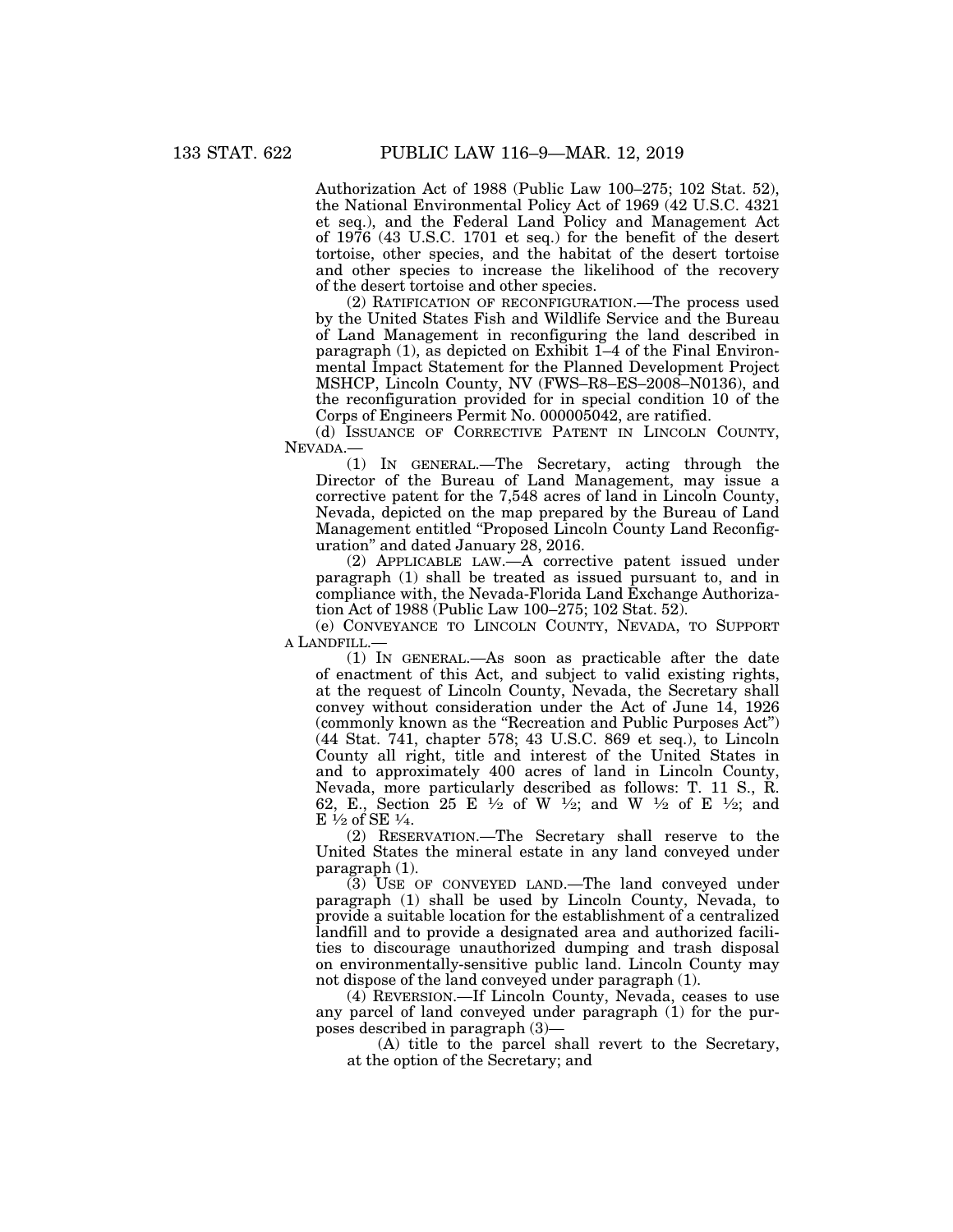(B) Lincoln County shall be responsible for any reclamation necessary to restore the parcel to a condition acceptable to the Secretary.

(f) MT. MORIAH WILDERNESS, HIGH SCHELLS WILDERNESS, AND ARC DOME WILDERNESS BOUNDARY ADJUSTMENTS.

(1) AMENDMENTS TO THE PAM WHITE WILDERNESS ACT OF 2006.—Section 323 of the Pam White Wilderness Act of 2006 (16 U.S.C. 1132 note; 120 Stat. 3031) is amended by striking subsection (e) and inserting the following:

''(e) MT. MORIAH WILDERNESS ADJUSTMENT.—The boundary of the Mt. Moriah Wilderness established under section 2(13) of the Nevada Wilderness Protection Act of 1989 (16 U.S.C. 1132 note) is adjusted to include—

''(1) the land identified as the 'Mount Moriah Wilderness Area' and 'Mount Moriah Additions' on the map entitled 'Eastern White Pine County' and dated November 29, 2006; and

"(2) the land identified as 'NFS Lands' on the map entitled 'Proposed Wilderness Boundary Adjustment Mt. Moriah Wilderness Area' and dated January 19, 2017.

''(f) HIGH SCHELLS WILDERNESS ADJUSTMENT.—The boundary of the High Schells Wilderness established under subsection  $(a)(11)$ is adjusted—

 $''(1)$  to include the land identified as 'Include as Wilderness' on the map entitled 'McCoy Creek Adjustment' and dated November 3, 2014; and

" $(2)$  to exclude the land identified as 'NFS Lands' on the map entitled 'Proposed Wilderness Boundary Adjustment High Schells Wilderness Area' and dated January 19, 2017.''.

(2) AMENDMENTS TO THE NEVADA WILDERNESS PROTECTION ACT OF 1989.—The Nevada Wilderness Protection Act of 1989 (Public Law 101–195; 16 U.S.C. 1132 note) is amended by adding at the end the following:

#### **''SEC. 12. ARC DOME BOUNDARY ADJUSTMENT.**

''The boundary of the Arc Dome Wilderness established under section 2(2) is adjusted to exclude the land identified as 'Exclude from Wilderness' on the map entitled 'Arc Dome Adjustment' and dated November 3, 2014.''.

#### **SEC. 1117. ASHLEY KARST NATIONAL RECREATION AND GEOLOGIC**  16 USC 460bbbb. **AREA.**

(a) DEFINITIONS.—In this section:

(1) MANAGEMENT PLAN.—The term ''Management Plan'' means the management plan for the Recreation Area prepared under subsection  $(e)(2)(A)$ .

(2) MAP.—The term ''Map'' means the map entitled ''Northern Utah Lands Management Act-Overview'' and dated February 4, 2019.

(3) RECREATION AREA.—The term ''Recreation Area'' means the Ashley Karst National Recreation and Geologic Area established by subsection (b)(1).

(4) SECRETARY.—The term ''Secretary'' means the Secretary of Agriculture.

(5) STATE.—The term ''State'' means the State of Utah. (b) ESTABLISHMENT.—

16 USC 1132 note.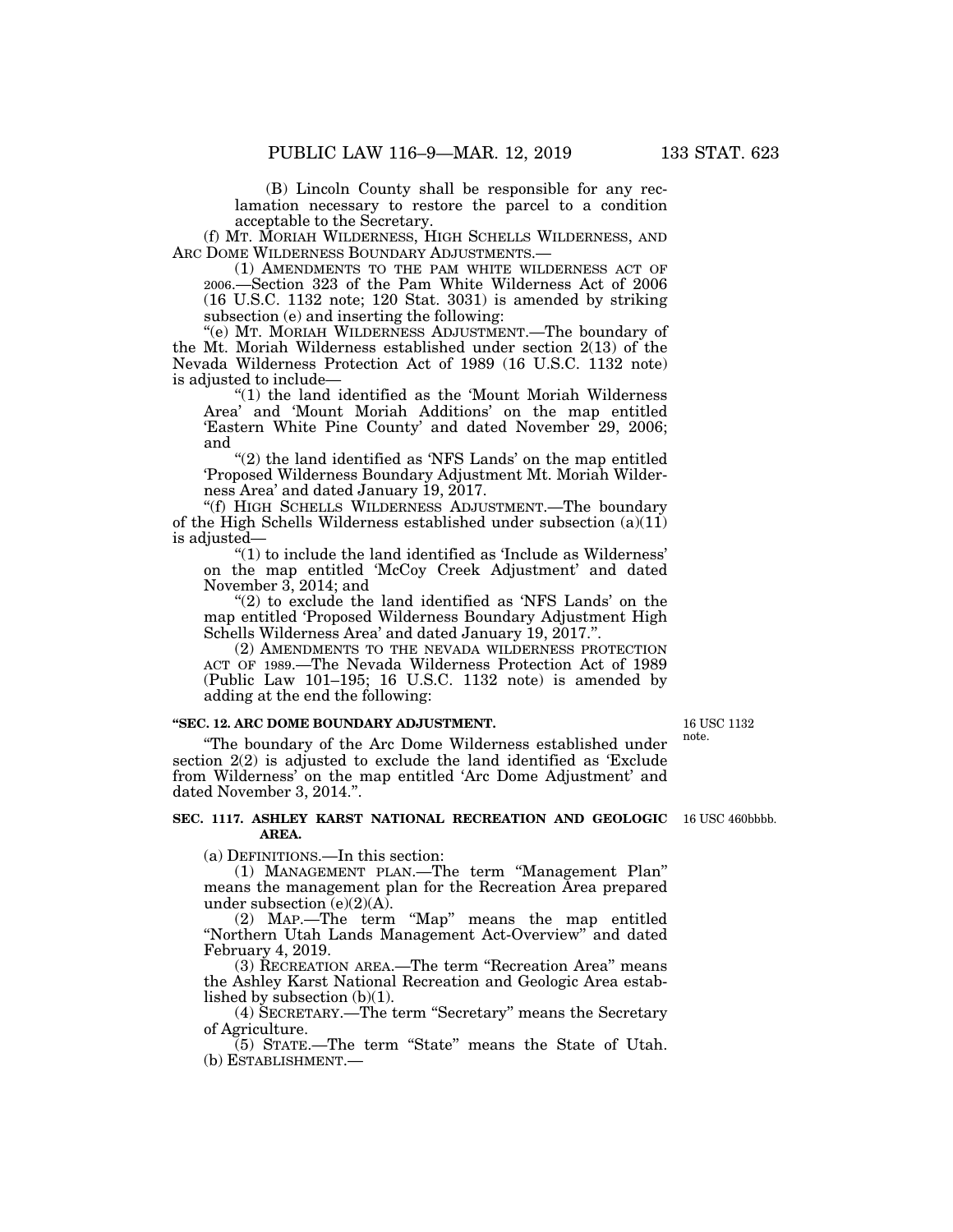(1) IN GENERAL.—Subject to valid existing rights, there is established the Ashley Karst National Recreation and Geologic Area in the State.

(2) AREA INCLUDED.—The Recreation Area shall consist of approximately 173,475 acres of land in the Ashley National Forest, as generally depicted on the Map.

(c) PURPOSES.—The purposes of the Recreation Area are to conserve and protect the watershed, geological, recreational, wildlife, scenic, natural, cultural, and historic resources of the Recreation Area.

(d) MAP AND LEGAL DESCRIPTION.—

(1) IN GENERAL.—As soon as practicable after the date of enactment of this Act, the Secretary shall prepare and submit to the Committee on Natural Resources and the Committee on Agriculture of the House of Representatives and the Committee on Energy and Natural Resources of the Senate a map and legal description of the Recreation Area.

(2) EFFECT.—The map and legal description prepared under paragraph (1) shall have the same force and effect as if included in this section, except that the Secretary may correct minor errors in the map or legal description.

(3) AVAILABILITY.—A copy of the map and legal description prepared under paragraph  $(1)$  shall be on file and available for public inspection in the appropriate offices of the Forest Service.

(e) ADMINISTRATION.—

(1) IN GENERAL.—The Secretary shall administer the Recreation Area in accordance with—

(A) the laws generally applicable to the National Forest System, including the Forest and Rangeland Renewable Resources Planning Act of 1974 (16 U.S.C. 1600 et seq.);

(B) this section; and

(C) any other applicable law.

(2) MANAGEMENT PLAN.—

(A) IN GENERAL.—Not later than 2 years after the date of enactment of this Act, the Secretary shall prepare a management plan for the Recreation Area.

(B) CONSULTATION.—The Secretary shall—

(i) prepare the management plan in consultation and coordination with Uintah County, Utah, and affected Indian Tribes; and

(ii) provide for public input in the preparation of the management plan.

(f) USES.—The Secretary shall only allow such uses of the Recreation Area that would—

(1) further the purposes for which the Recreation Area is established; and

(2) promote the long-term protection and management of the watershed and underground karst system of the Recreation Area.

(g) MOTORIZED VEHICLES.—

(1) IN GENERAL.—Except as needed for emergency response or administrative purposes, the use of motorized vehicles in the Recreation Area shall be permitted only on roads and motorized routes designated in the Management Plan for the use of motorized vehicles.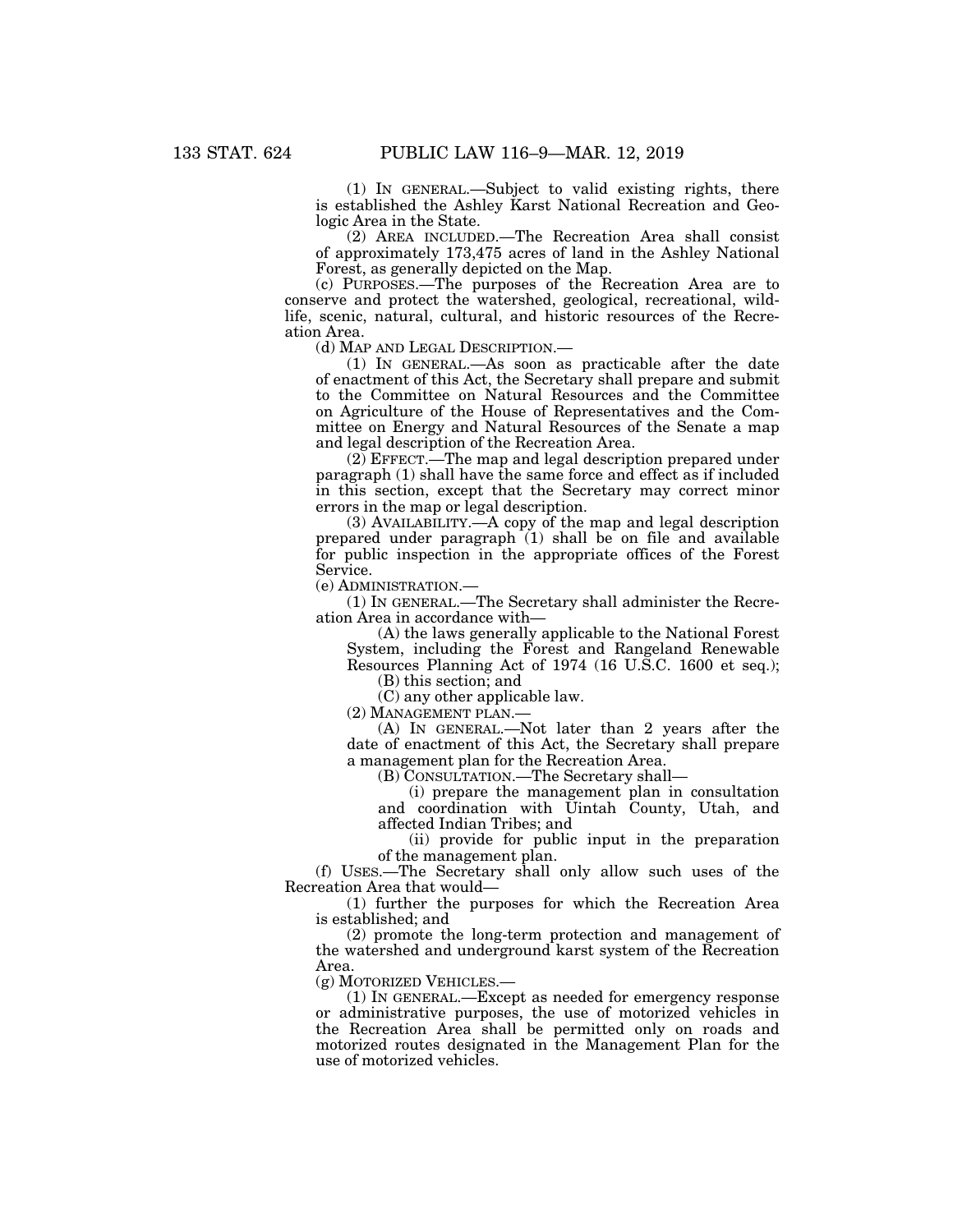(2) NEW ROADS.—No new permanent or temporary roads or other motorized vehicle routes shall be constructed within the Recreation Area after the date of enactment of this Act.

(3) EXISTING ROADS.—<br>(A) IN GENERAL.—Necessary maintenance or repairs to existing roads designated in the Management Plan for the use of motorized vehicles, including necessary repairs to keep existing roads free of debris or other safety hazards, shall be permitted after the date of enactment of this Act, consistent with the requirements of this section.

(B) REROUTING.—Nothing in this subsection prevents the Secretary from rerouting an existing road or trail to protect Recreation Area resources from degradation, or to protect public safety, as determined to be appropriate by the Secretary.<br>(4) OVER SNOW VEHICLES.—

 $(A)$  In GENERAL.—Nothing in this section prohibits the use of snowmobiles and other over snow vehicles within the Recreation Area.

(B) WINTER RECREATION USE PLAN.—Not later than 2 years after the date of enactment of this Act, the Secretary shall undertake a winter recreation use planning process, which shall include opportunities for use by snowmobiles or other over snow vehicles in appropriate areas of the Recreation Area.

(5) APPLICABLE LAW.—Activities authorized under this subsection shall be consistent with the applicable forest plan and travel management plan for, and any law (including regulations) applicable to, the Ashley National Forest.

(h) WATER INFRASTRUCTURE.—

(1) EXISTING ACCESS.—The designation of the Recreation Area shall not affect the ability of authorized users to access, operate, and maintain water infrastructure facilities within the Recreation Area in accordance with applicable authorizations and permits.

(2) COOPERATIVE AGREEMENTS.—

(A) IN GENERAL.—The Secretary shall offer to enter into a cooperative agreement with authorized users and local governmental entities to provide, in accordance with any applicable law (including regulations)—

(i) access, including motorized access, for repair and maintenance to water infrastructure facilities within the Recreation Area, including Whiterocks Reservoir, subject to such terms and conditions as the Secretary determines to be necessary; and

(ii) access and maintenance by authorized users and local governmental entities for the continued delivery of water to the Ashley Valley if water flows cease or become diminished due to impairment of the karst system, subject to such terms and conditions as the Secretary determines to be necessary.

(i) GRAZING.—The grazing of livestock in the Recreation Area, where established before the date of enactment of this Act, shall be allowed to continue, subject to such reasonable regulations, policies, and practices as the Secretary considers to be necessary in accordance with—

(1) applicable law (including regulations);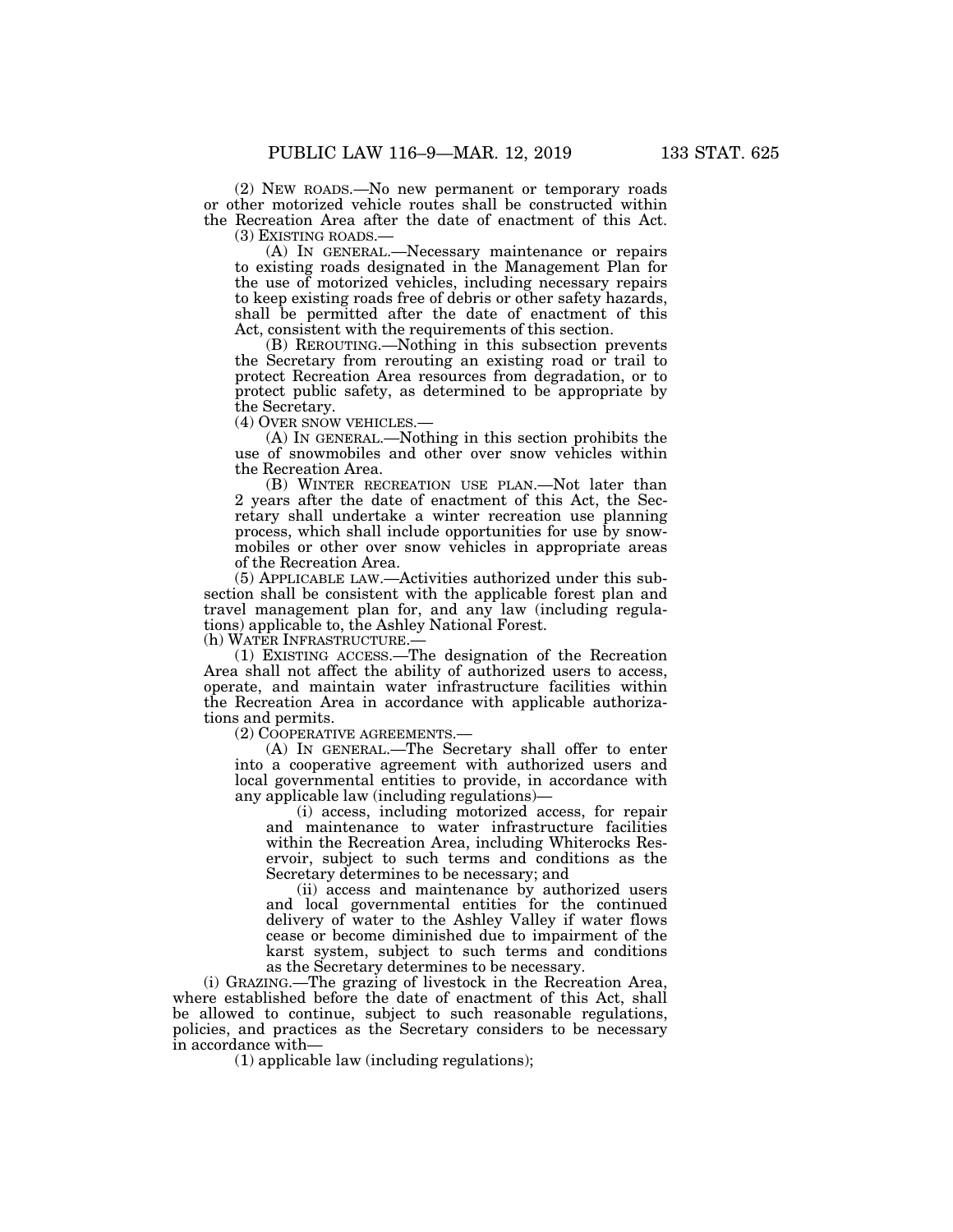(2) the purposes of the Recreation Area; and

(3) the guidelines set forth in the report of the Committee on Interior and Insular Affairs of the House of Representatives accompanying H.R. 5487 of the 96th Congress (H. Rept. 96– 617).

(j) FISH AND WILDLIFE.—Nothing in this section affects the jurisdiction of the State with respect to the management of fish and wildlife on Federal land in the State.

(k) WILDLIFE WATER PROJECTS.—The Secretary, in consultation with the State, may authorize wildlife water projects (including guzzlers) within the Recreation Area.

(l) WATER RIGHTS.—Nothing in this section—

(1) constitutes an express or implied reservation by the United States of any water rights with respect to the Recreation Area;

(2) affects any water rights in the State;

(3) affects the use or allocation, in existence on the date of enactment of this Act, of any water, water right, or interest in water;

(4) affects any vested absolute or decreed conditional water right in existence on the date of enactment of this Act, including any water right held by the United States;

(5) affects any interstate water compact in existence on the date of enactment of this Act; or

(6) shall be considered to be a relinquishment or reduction of any water rights reserved or appropriated by the United States in the State on or before the date of enactment of this Act.

(m) WITHDRAWAL.—Subject to valid existing rights, all Federal land in the Recreation Area is withdrawn from—

(1) all forms of entry, appropriation, and disposal under the public land laws;

 $(2)$  location, entry, and patent under the mining laws; and

(3) operation of the mineral leasing, mineral materials, and geothermal leasing laws.

(n) VEGETATION MANAGEMENT.—Nothing in this section prevents the Secretary from conducting vegetation management projects, including fuels reduction activities, within the Recreation Area for the purposes of improving water quality and reducing risks from wildfire.

(o) WILDLAND FIRE OPERATIONS.—Nothing in this section prohibits the Secretary, in consultation with other Federal, State, local, and Tribal agencies, as appropriate, from conducting wildland fire treatment operations or restoration operations in the Recreation Area, consistent with the purposes of this section.

(p) RECREATION FEES.—Except for fees for improved campgrounds, the Secretary is prohibited from collecting recreation entrance or recreation use fees within the Recreation Area.

(q) COMMUNICATION INFRASTRUCTURE.—Nothing in this section affects the continued use of, and access to, communication infrastructure (including necessary upgrades) within the Recreation Area, in accordance with applicable authorizations and permits.

(r) NON-FEDERAL LAND.—

(1) IN GENERAL.—Nothing in this section affects non-Federal land or interests in non-Federal land within the Recreation Area.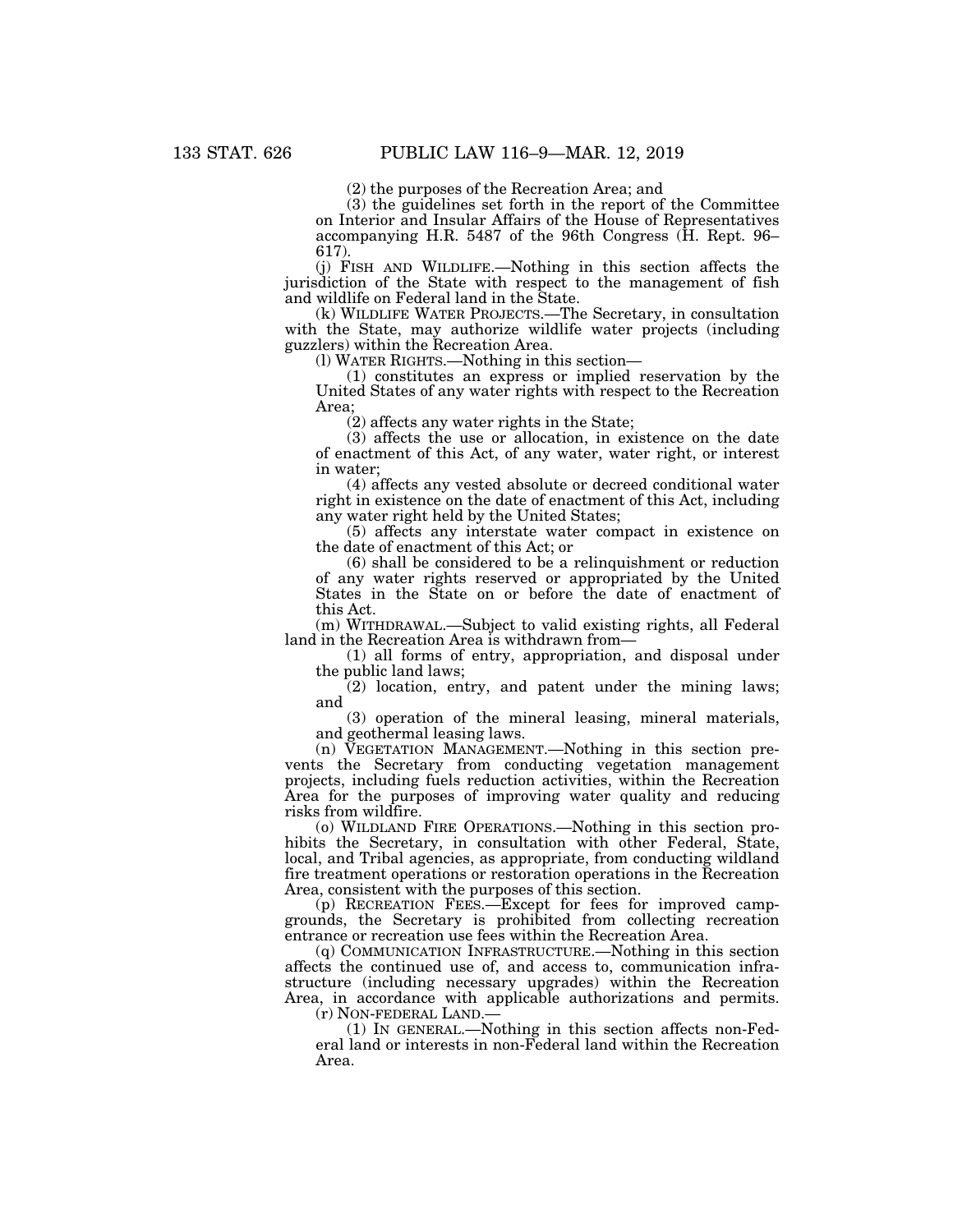(2) ACCESS.—The Secretary shall provide reasonable access to non-Federal land or interests in non-Federal land within the Recreation Area.

(s) OUTFITTING AND GUIDE ACTIVITIES.—Outfitting and guide services within the Recreation Area, including commercial outfitting and guide services, are authorized in accordance with this section and other applicable law (including regulations).

#### **SEC. 1118. JOHN WESLEY POWELL NATIONAL CONSERVATION AREA.**  16 USC 460cccc.

(a) DEFINITIONS.—In this section:

(1) MAP.—The term ''Map'' means the Bureau of Land Management map entitled ''Proposed John Wesley Powell National Conservation Area'' and dated December 10, 2018.

(2) NATIONAL CONSERVATION AREA.—The term ''National Conservation Area'' means the John Wesley Powell National Conservation Area established by subsection (b)(1). (b) ESTABLISHMENT.—

(1) IN GENERAL.—Subject to valid existing rights, there is established the John Wesley Powell National Conservation Area in the State of Utah.

(2) AREA INCLUDED.—The National Conservation Area shall consist of approximately 29,868 acres of public land administered by the Bureau of Land Management as generally depicted on the Map.

(c) PURPOSES.—The purposes of the National Conservation Area are to conserve, protect, and enhance for the benefit of present and future generations the nationally significant historic, cultural, natural, scientific, scenic, recreational, archaeological, educational, and wildlife resources of the National Conservation Area.

(d) MAP AND LEGAL DESCRIPTION.—

(1) IN GENERAL.—As soon as practicable after the date of enactment of this Act, the Secretary shall prepare and file a map and legal description of the National Conservation Area with the Committee on Energy and Natural Resources of the Senate and the Committee on Natural Resources of the House of Representatives.

(2) EFFECT.—The map and legal description prepared under paragraph (1) shall have the same force and effect as if included in this section, except that the Secretary may correct minor errors in the map or legal description.

(3) AVAILABILITY.—A copy of the map and legal description shall be on file and available for public inspection in the appropriate offices of the Bureau of Land Management.

(e) MANAGEMENT.—The Secretary shall manage the National Conservation Area—

(1) in a manner that conserves, protects, and enhances the resources of the National Conservation Area;

(2) in accordance with—

(A) the Federal Land Policy and Management Act of 1976 (43 U.S.C. 1701 et seq.);

(B) this section; and

(C) any other applicable law; and

(3) as a component of the National Landscape Conservation System.

(4) MANAGEMENT PLAN.—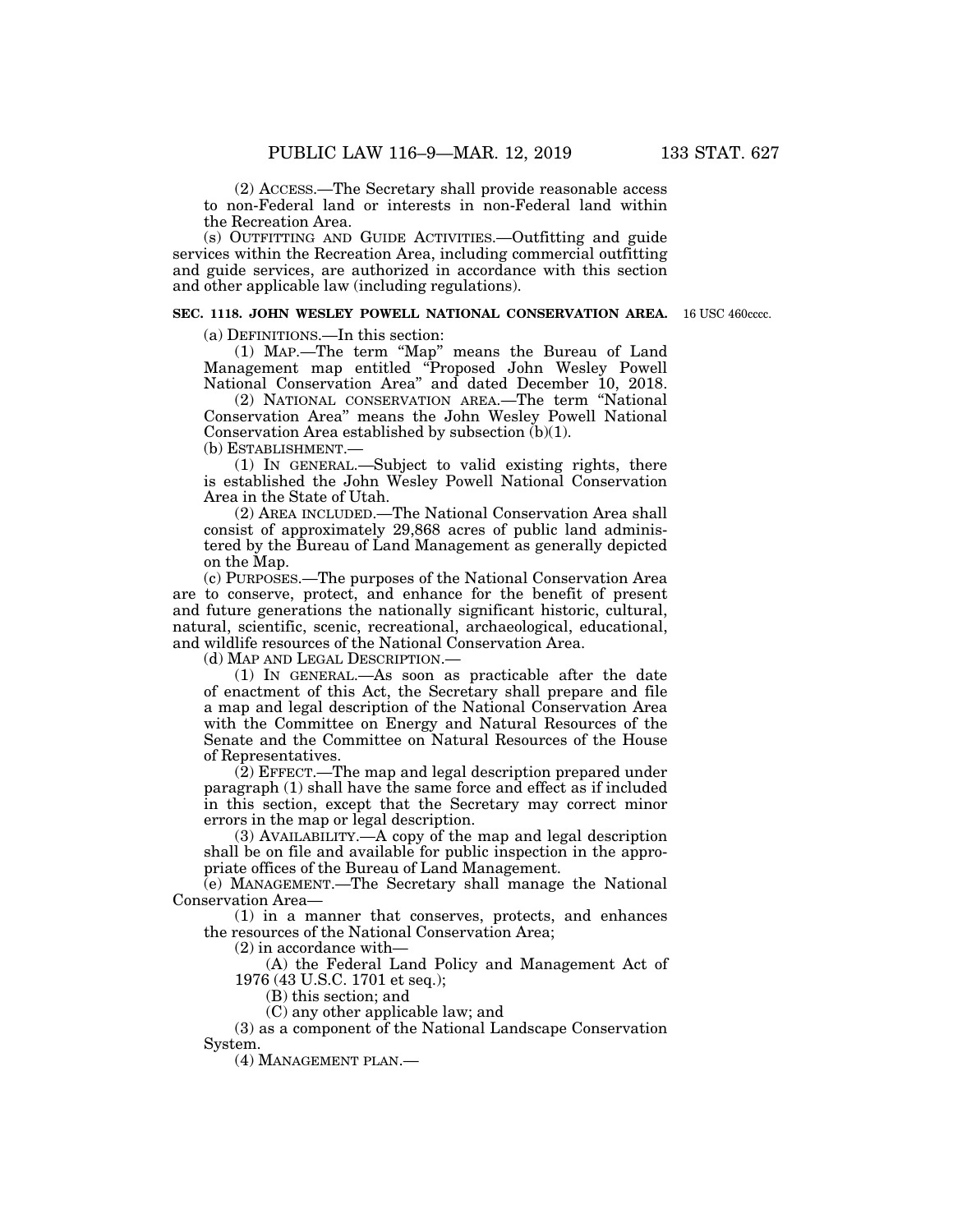(A) IN GENERAL.—Not later than 2 years after the date of enactment of this Act, the Secretary shall develop a management plan for the National Conservation Area.

(B) CONSULTATION.—The Secretary shall prepare the management plan—

(i) in consultation and coordination with the State of Utah, Uintah County, and affected Indian Tribes; and

(ii) after providing for public input.

(f) USES.—The Secretary shall only allow such uses of the National Conservation Area as the Secretary determines would further the purposes for which the National Conservation is established.

(g) ACQUISITION.—

(1) IN GENERAL.—The Secretary may acquire land or interests in land within the boundaries of the National Conservation Area by purchase from a willing seller, donation, or exchange.

(2) INCORPORATION IN NATIONAL CONSERVATION AREA.—Any land or interest in land located inside the boundary of the National Conservation Area that is acquired by the United States after the date of enactment of this Act shall be added to and administered as part of the National Conservation Area.

(3) STATE LAND.—On request of the Utah School and Institutional Trust Lands Administration and, if practicable, not later than 5 years after the date of enactment of this Act, the Secretary shall seek to acquire all State-owned land within the boundaries of the National Conservation Area by exchange or purchase, subject to the appropriation of necessary funds.

(h) MOTORIZED VEHICLES.—

(1) IN GENERAL.—Subject to paragraph (2), except in cases in which motorized vehicles are needed for administrative purposes or to respond to an emergency, the use of motorized vehicles in the National Conservation Area shall be permitted only on roads designated in the management plan.

(2) USE OF MOTORIZED VEHICLES PRIOR TO COMPLETION OF MANAGEMENT PLAN.—Prior to completion of the management plan, the use of motorized vehicles within the National Conservation Area shall be permitted in accordance with the applicable Bureau of Land Management resource management plan.

(i) GRAZING.—The grazing of livestock in the National Conservation Area, where established before the date of enactment of this Act, shall be allowed to continue, subject to such reasonable regulations, policies, and practices as the Secretary considers to be necessary in accordance with—

(1) applicable law (including regulations);

(2) the purposes of the National Conservation Area; and

(3) the guidelines set forth in Appendix A of the report of the Committee on Interior and Insular Affairs of the House of Representatives accompanying H.R. 2570 of the 101st Congress (House Report 101–405).

(j) FISH AND WILDLIFE.—Nothing in this section affects the jurisdiction of the State of Utah with respect to the management of fish and wildlife on Federal land in the State.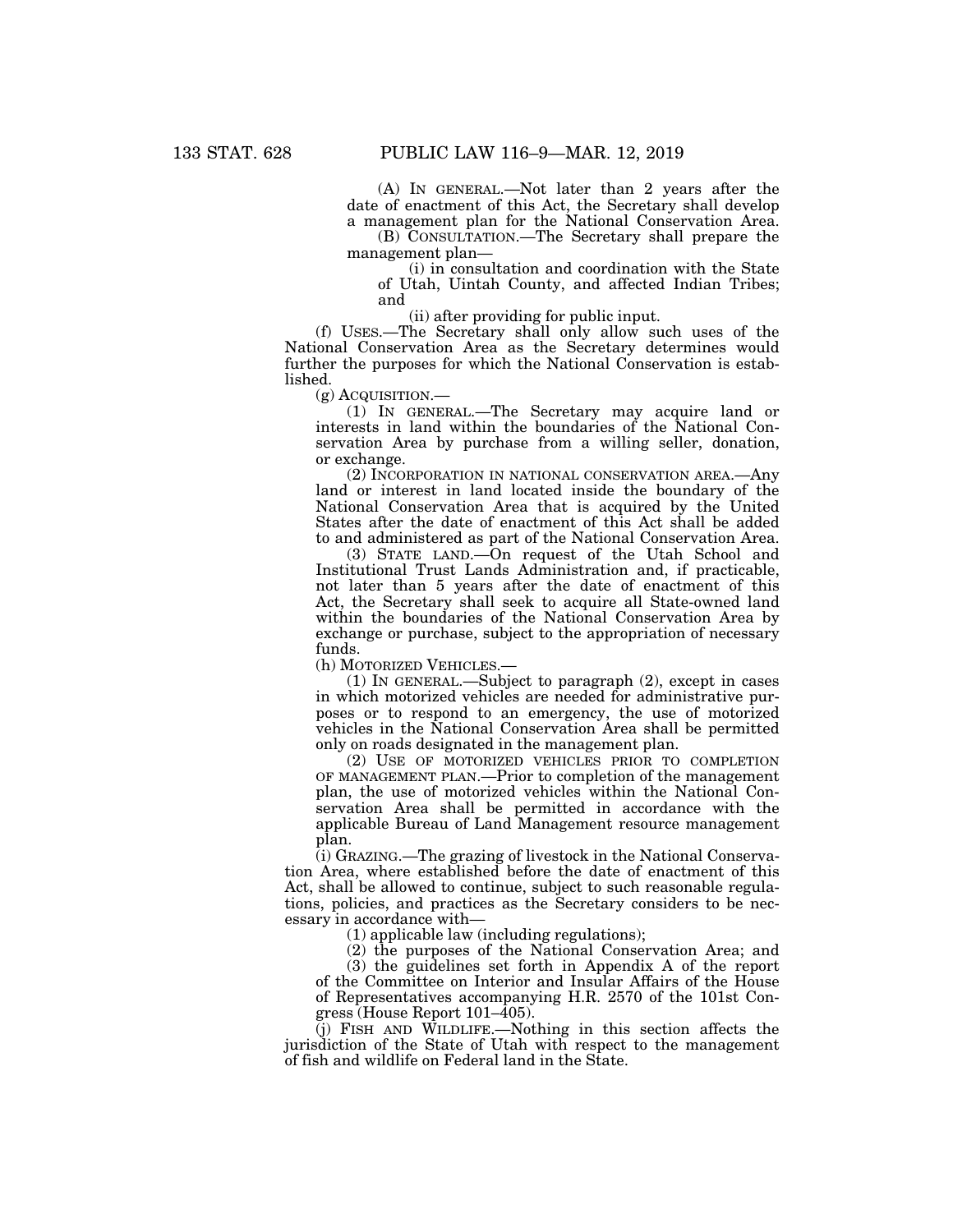(k) WILDLIFE WATER PROJECTS.—The Secretary, in consultation with the State of Utah, may authorize wildlife water projects (including guzzlers) within the National Conservation Area.

(l) GREATER SAGE-GROUSE CONSERVATION PROJECTS.—Nothing in this section affects the authority of the Secretary to undertake Greater sage-grouse (Centrocercus urophasianus) conservation projects to maintain and improve Greater sage-grouse habitat, including the management of vegetation through mechanical means, to further the purposes of the National Conservation Area.

(m) WATER RIGHTS.—Nothing in this section—

(1) constitutes an express or implied reservation by the United States of any water rights with respect to the National Conservation Area;

(2) affects any water rights in the State;

(3) affects the use or allocation, in existence on the date of enactment of this Act, of any water, water right, or interest in water;

(4) affects any vested absolute or decreed conditional water right in existence on the date of enactment of this Act, including any water right held by the United States;

(5) affects any interstate water compact in existence on the date of enactment of this Act; or

(6) shall be considered to be a relinquishment or reduction of any water rights reserved or appropriated by the United States in the State on or before the date of enactment of this Act.

(n) NO BUFFER ZONES.—

(1) IN GENERAL.—Nothing in this section creates a protective perimeter or buffer zone around the National Conservation Area.

(2) ACTIVITIES OUTSIDE NATIONAL CONSERVATION AREA.— The fact that an authorized activity or use on land outside the National Conservation Area can be seen or heard within the National Conservation Area shall not preclude the activity or use outside the boundary of the Area.

(o) WITHDRAWAL.—

(1) IN GENERAL.—Subject to valid existing rights, all Federal land in the National Conservation Area (including any land acquired after the date of enactment of this Act) is withdrawn from—

(A) all forms of entry, appropriation, and disposal under the public land laws;

(B) location, entry, and patent under the mining laws; and

(C) operation of the mineral leasing, mineral materials, and geothermal leasing laws.

(p) VEGETATION MANAGEMENT.—Nothing in this section prevents the Secretary from conducting vegetation management projects, including fuels reduction activities, within the National Conservation Area that are consistent with this section and that further the purposes of the National Conservation Area.

(q) WILDLAND FIRE OPERATIONS.—Nothing in this section prohibits the Secretary, in consultation with other Federal, State, local, and Tribal agencies, as appropriate, from conducting wildland fire prevention and restoration operations in the National Conservation Area, consistent with the purposes of this section.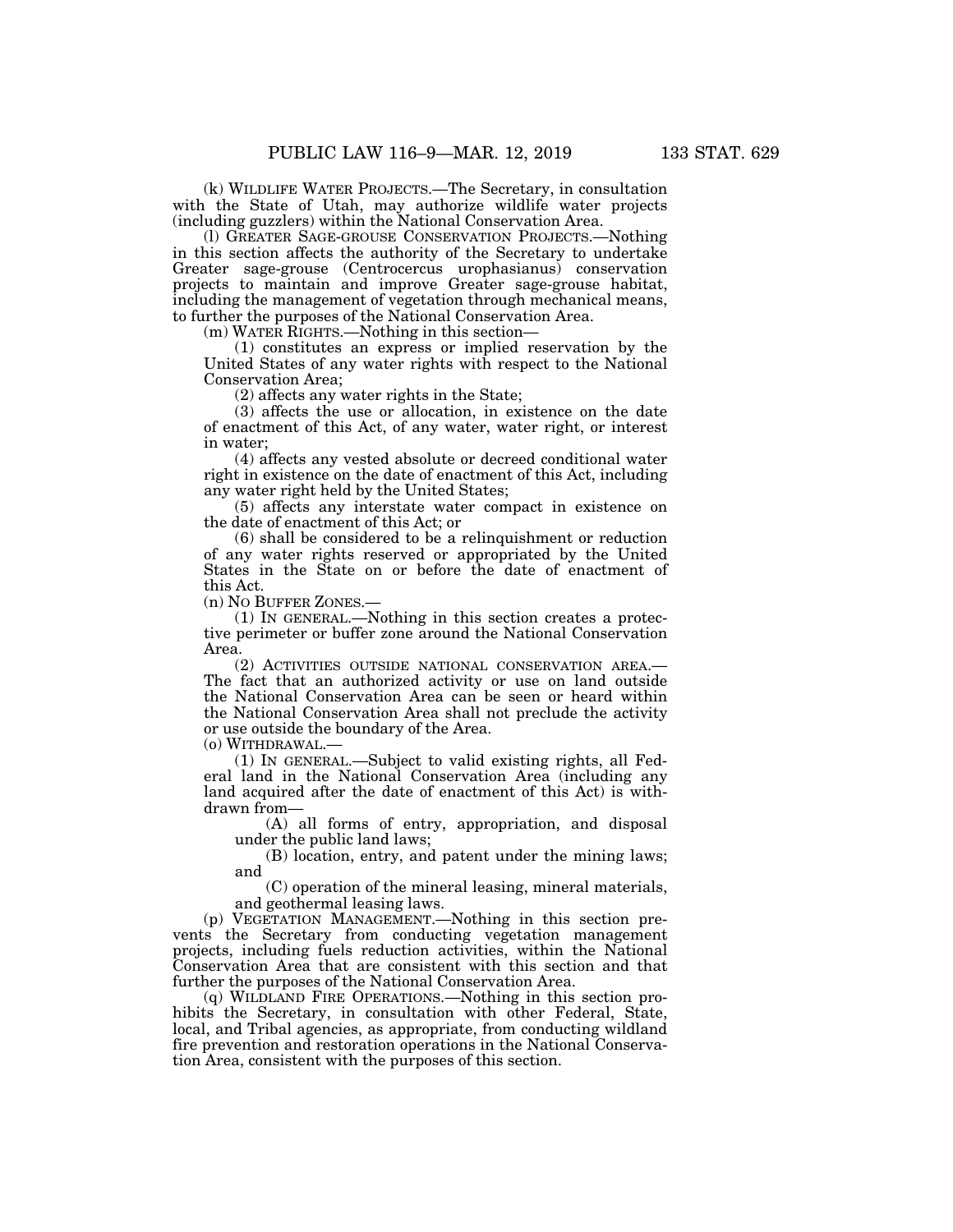(r) RECREATION FEES.—Except for improved campgrounds, the Secretary is prohibited from collecting recreation entrance or use fees within the National Conservation Area.

(s) OUTFITTING AND GUIDE ACTIVITIES.—Outfitting and guide services within the National Conservation Area, including commercial outfitting and guide services, are authorized in accordance with this section and other applicable law (including regulations).

(t) NON-FEDERAL LAND.—

(1) IN GENERAL.—Nothing in this section affects non-Federal land or interests in non-Federal land within the National Conservation Area.

(2) REASONABLE ACCESS.—The Secretary shall provide reasonable access to non-Federal land or interests in non-Federal land within the National Conservation Area.

(u) RESEARCH AND INTERPRETIVE MANAGEMENT.—The Secretary may establish programs and projects for the conduct of scientific, historical, cultural, archeological, and natural studies through the use of public and private partnerships that further the purposes of the National Conservation Area.

43 USC 1629g–1.

## **SEC. 1119. ALASKA NATIVE VIETNAM ERA VETERANS LAND ALLOT-MENT.**

(a) DEFINITIONS.—In this section:

(1) AVAILABLE FEDERAL LAND.—

(A) IN GENERAL.—The term ''available Federal land'' means Federal land in the State that—

(i) is vacant, unappropriated, and unreserved and is identified as available for selection under subsection  $(b)(5)$ ; or

(ii) has been selected by, but not yet conveyed to—

(I) the State, if the State agrees to voluntarily relinquish the selection of the Federal land for selection by an eligible individual; or

(II) a Regional Corporation or a Village Corporation, if the Regional Corporation or Village Corporation agrees to voluntarily relinquish the selection of the Federal land for selection by an eligible individual.

(B) EXCLUSIONS.—The term ''available Federal land'' does not include any Federal land in the State that is—

 $(i)(I)$  a right-of-way of the TransAlaska Pipeline; or

(II) an inner or outer corridor of such a rightof-way;

(ii) withdrawn or acquired for purposes of the Armed Forces;

(iii) under review for a pending right-of-way for a natural gas corridor;

(iv) within the Arctic National Wildlife Refuge; (v) within a unit of the National Forest System;

(vi) designated as wilderness by Congress;

(vii) within a unit of the National Park System, a National Preserve, or a National Monument;

(viii) within a component of the National Trails System;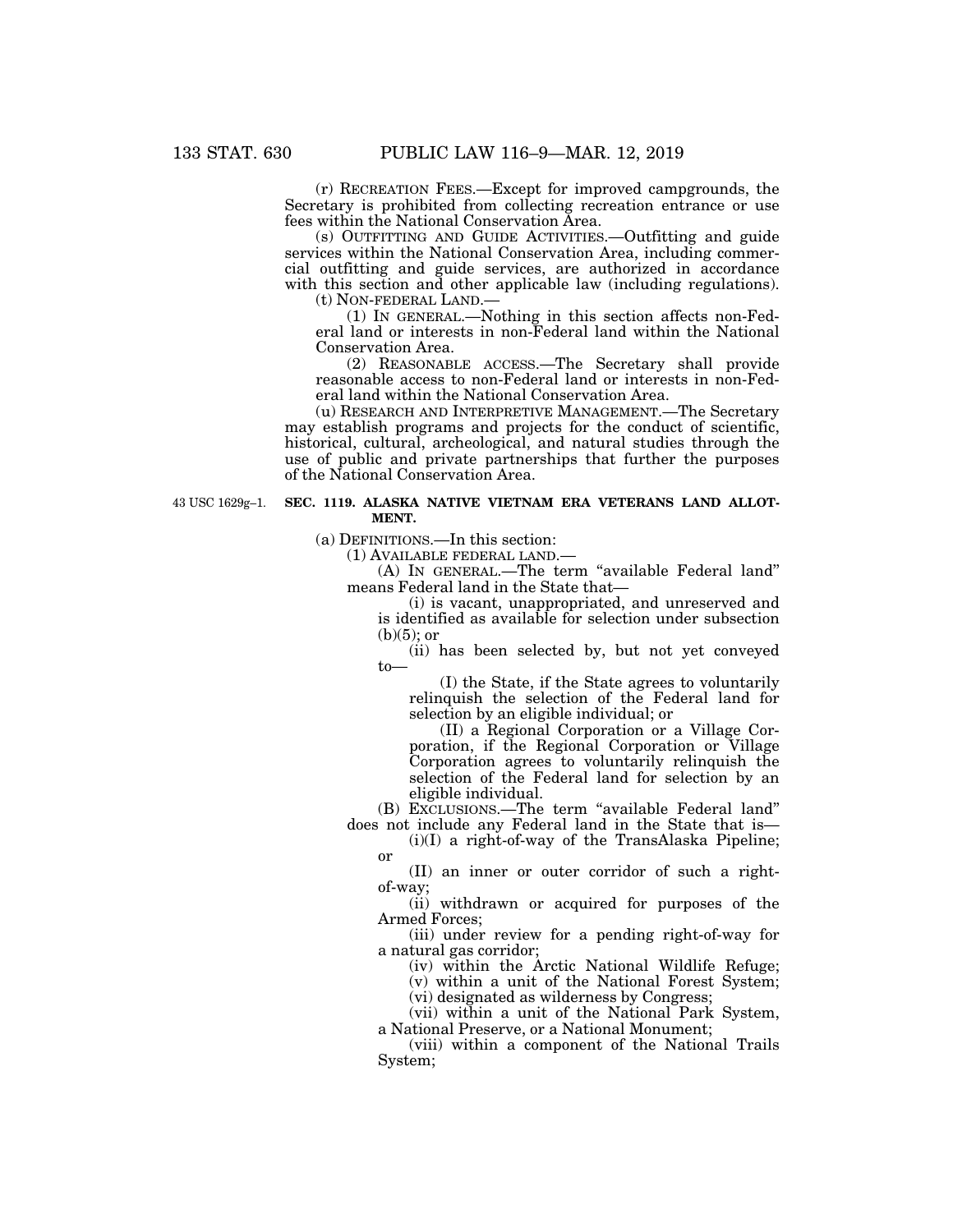(ix) within a component of the National Wild and Scenic Rivers System; or

(x) within the National Petroleum Reserve–Alaska. (2) ELIGIBLE INDIVIDUAL.—The term ''eligible individual'' means an individual who, as determined by the Secretary in accordance with subsection  $(c)(1)$ , is—

(A) a Native veteran—

(i) who served in the Armed Forces during the period between August 5, 1964, and December 31, 1971; and

(ii) has not received an allotment made pursuant to—

(I) the Act of May 17, 1906 (34 Stat. 197, chapter 2469) (as in effect on December 17, 1971);

(II) section 14(h)(5) of the Alaska Native Claims Settlement Act (43 U.S.C. 1613(h)(5)); or

(III) section 41 of the Alaska Native Claims Settlement Act (43 U.S.C. 1629g); or

(B) is the personal representative of the estate of a deceased eligible individual described in subparagraph (A), who has been duly appointed in the appropriate Alaska State court or a registrar has qualified, acting for the benefit of the heirs of the estate of a deceased eligible individual described in subparagraph (A).

(3) NATIVE; REGIONAL CORPORATION; VILLAGE CORPORA-TION.—The terms ''Native'', ''Regional Corporation'', and ''Village Corporation'' have the meanings given those terms in section 3 of the Alaska Native Claims Settlement Act (43 U.S.C. 1602).

(4) STATE.—The term ''State'' means the State of Alaska. (5) VETERAN.—The term ''veteran'' has the meaning given

the term in section 101 of title 38, United States Code. (b) ALLOTMENTS FOR ELIGIBLE INDIVIDUALS.—

(1) INFORMATION TO DETERMINE ELIGIBILITY.—

(A) IN GENERAL.—Not later than 180 days after the date of enactment of this Act, the Secretary of Defense, in coordination with the Secretary of Veterans Affairs, shall provide to the Secretary a list of all members of the Armed Forces who served during the period between August 5, 1964, and December 31, 1971.

(B) USE.—The Secretary shall use the information provided under subparagraph (A) to determine whether an individual meets the military service requirements under subsection  $(a)(2)(A)(i)$ .

(C) OUTREACH AND ASSISTANCE.—The Secretary, in coordination with the Secretary of Veterans Affairs, shall conduct outreach, and provide assistance in applying for allotments, to eligible individuals.

(2) REGULATIONS.—Not later than 18 months after the date of enactment of this section, the Secretary shall promulgate regulations to carry out this subsection.

(3) SELECTION BY ELIGIBLE INDIVIDUALS.—

(A) IN GENERAL.—An eligible individual—

(i) may select 1 parcel of not less than 2.5 acres and not more than 160 acres of available Federal land; and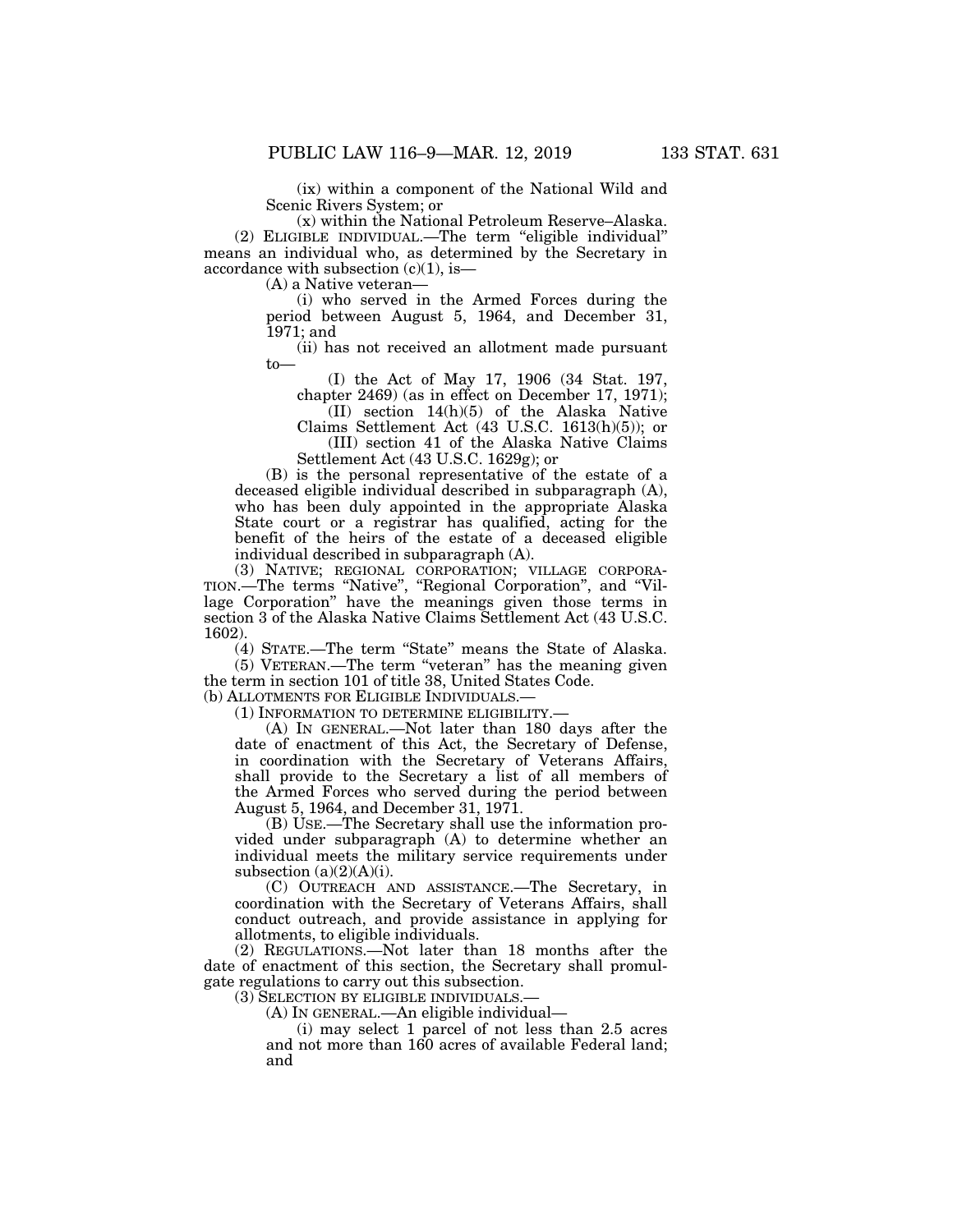(ii) on making a selection pursuant to clause (i), shall submit to the Secretary an allotment selection application for the applicable parcel of available Federal land.

(B) SELECTION PERIOD.—An eligible individual may apply for an allotment during the 5-year period beginning on the effective date of the final regulations issued under paragraph (2).

(4) CONFLICTING SELECTIONS.—If 2 or more eligible individuals submit to the Secretary an allotment selection application under paragraph  $(3)(A)(ii)$  for the same parcel of available Federal land, the Secretary shall—

(A) give preference to the selection application received on the earliest date; and

(B) provide to each eligible individual the selection application of whom is rejected under subparagraph (A) an opportunity to select a substitute parcel of available Federal land.

(5) IDENTIFICATION OF AVAILABLE FEDERAL LAND ADMINIS-TERED BY THE BUREAU OF LAND MANAGEMENT.—

(A) IN GENERAL.—Not later than 1 year after the date of enactment of this Act, the Secretary, in consultation with the State, Regional Corporations, and Village Corporations, shall identify Federal land administered by the Bureau of Land Management as available Federal land for allotment selection in the State by eligible individuals.

(B) CERTIFICATION; SURVEY.—The Secretary shall—

(i) certify that the available Federal land identified under subparagraph (A) is free of known contamination; and

(ii) survey the available Federal land identified under subparagraph (A) into aliquot parts and lots, segregating all navigable and meanderable waters and land not available for allotment selection.

(C) MAPS.—As soon as practicable after the date on which available Federal land is identified under subparagraph (A), the Secretary shall submit to Congress, and publish in the Federal Register, 1 or more maps depicting the identified available Federal land.

(D) CONVEYANCES.—Any available Federal land conveyed to an eligible individual under this paragraph shall be subject to—

(i) valid existing rights; and

(ii) the reservation of minerals to the United States.

(E) INTENT OF CONGRESS.—It is the intent of Congress that not later than 1 year after the date on which an eligible individual submits an allotment selection application for available Federal land that meets the requirements of this section, as determined by the Secretary, the Secretary shall issue to the eligible individual a certificate of allotment with respect to the available Federal land covered by the allotment selection application, subject to the requirements of subparagraph (D).

(c) IDENTIFICATION OF AVAILABLE FEDERAL LAND IN UNITS OF THE NATIONAL WILDLIFE REFUGE SYSTEM.—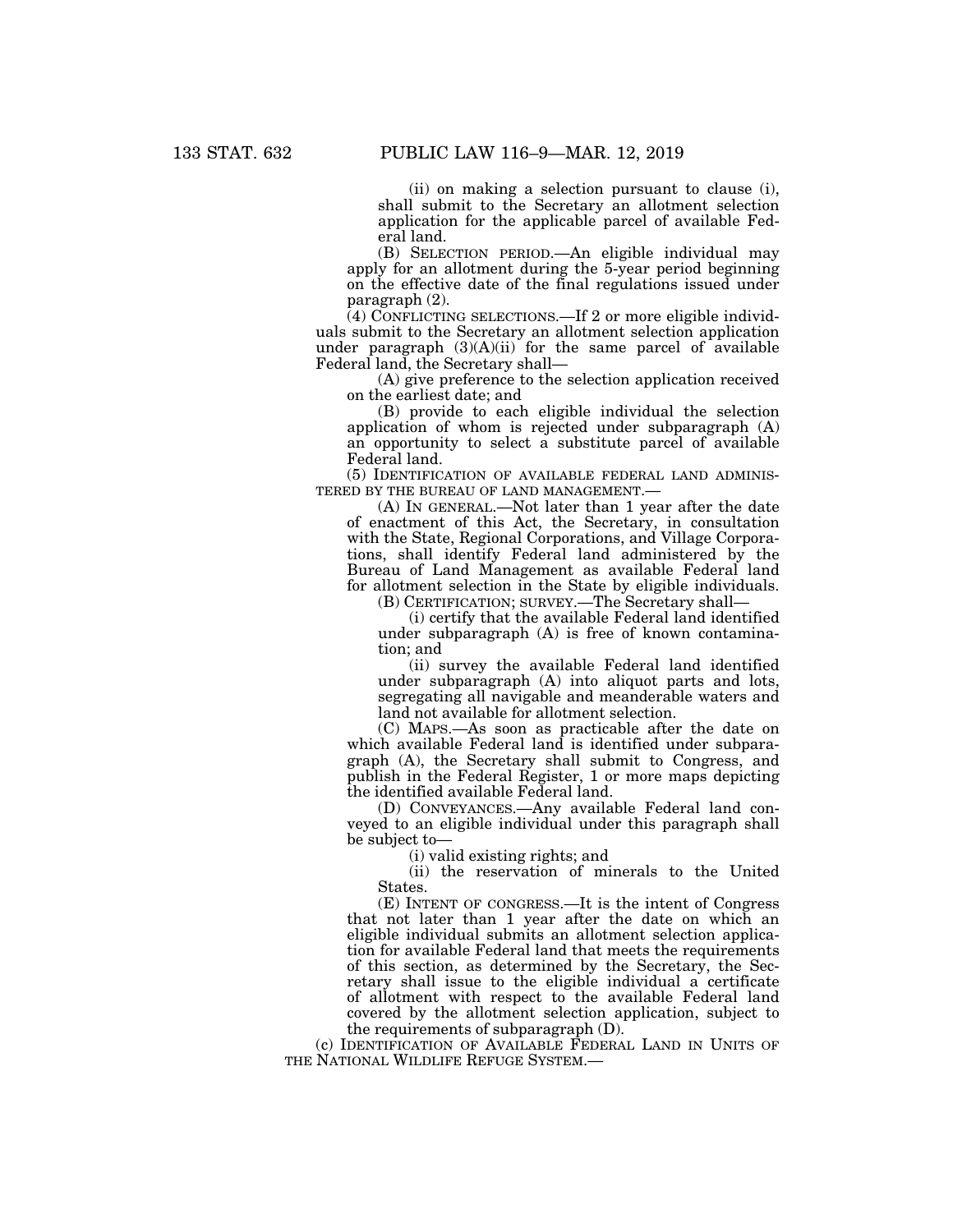(1) REPORT.—Not later than 1 year after the date of enactment of this Act, the Secretary shall—

(A) conduct a study to determine whether any additional Federal lands within units of the National Wildlife Refuge System in the State should be made available for allotment selection; and

(B) report the findings and conclusions of the study to Congress.

(2) CONTENT OF THE REPORT.—The Secretary shall include in the report required under paragraph (1)—

(A) the Secretary's determination whether Federal lands within units of the National Wildlife Refuge System in the State should be made available for allotment selection by eligible individuals; and

(B) identification of the specific areas (including maps) within units of the National Wildlife Refuge System in the State that the Secretary determines should be made available, consistent with the mission of the National Wildlife Refuge System and the specific purposes for which the unit was established, and this subsection.

(3) FACTORS TO BE CONSIDERED.—In determining whether Federal lands within units of the National Wildlife Refuge System in the State should be made available under paragraph  $(1)(A)$ , the Secretary shall take into account—

(A) the proximity of the Federal land made available for allotment selection under subsection (b)(5) to eligible individuals;

(B) the proximity of the units of the National Wildlife Refuge System in the State to eligible individuals; and

(C) the amount of additional Federal land within units of the National Wildlife Refuge System in the State that the Secretary estimates would be necessary to make allotments available for selection by eligible individuals.

(4) IDENTIFYING FEDERAL LAND IN UNITS OF THE NATIONAL WILDLIFE REFUGE SYSTEM.—In identifying whether Federal lands within units of the National Wildlife Refuge System in the State should be made available for allotment under paragraph (2)(B), the Secretary shall not identify any Federal land in a unit of the National Wildlife Refuge System—

(A) the conveyance of which, independently or as part of a group of allotments—

(i) could significantly interfere with biological, physical, cultural, scenic, recreational, natural quiet, or subsistence values of the unit of the National Wildlife Refuge System;

(ii) could obstruct access by the public or the Fish and Wildlife Service to the resource values of the unit;

(iii) could trigger development or future uses in an area that would adversely affect resource values of the surrounding National Wildlife Refuge System land;

(iv) could open an area of a unit to new access and uses that adversely affect resources values of the unit; or

(v) could interfere with the management plan of the unit;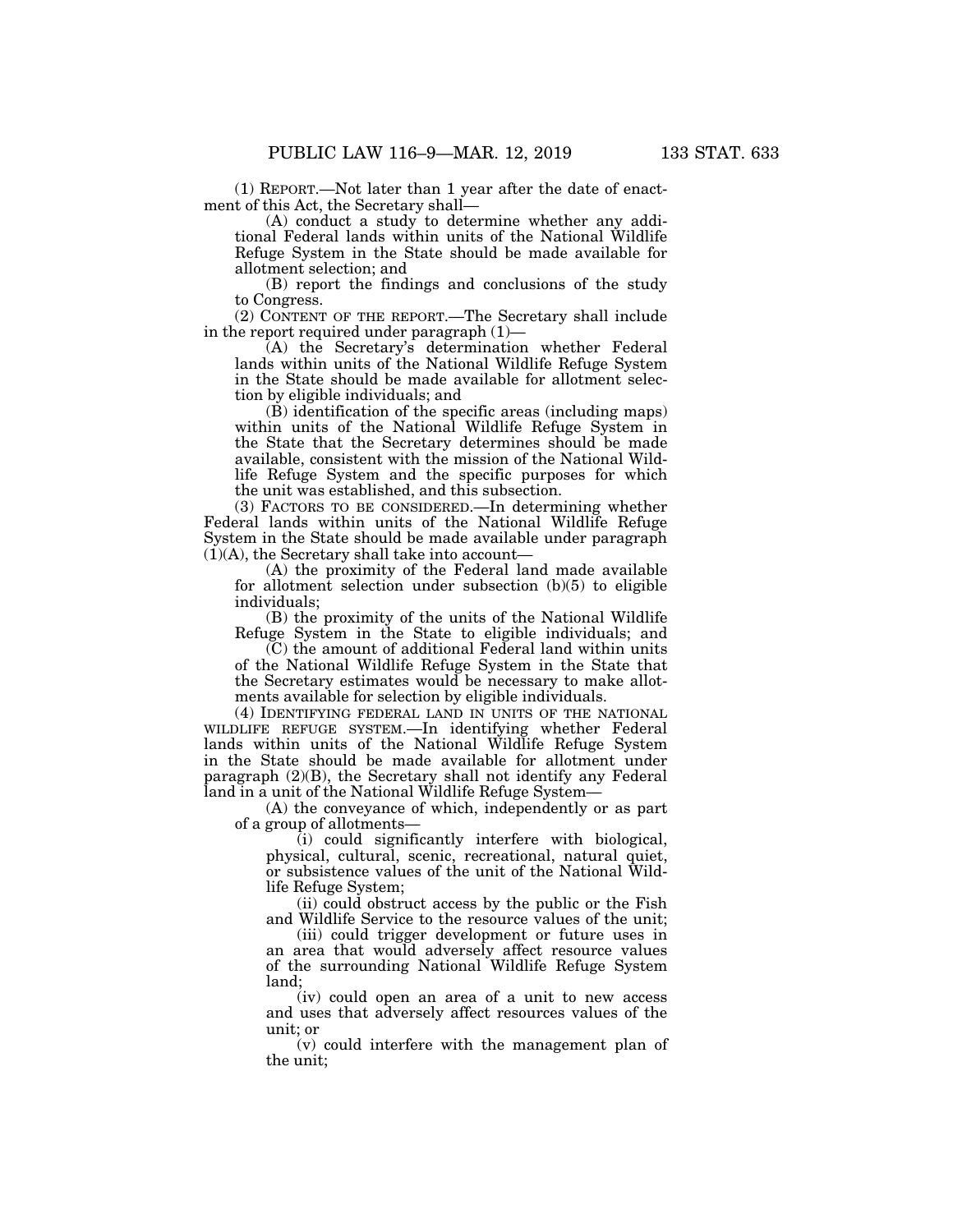(B) that is located within 300 feet from the shore of a navigable water body;

(C) that is not consistent with the purposes for which the unit of the National Wildlife Refuge System was established;

(D) that is designated as wilderness by Congress; or (E) that is within the Arctic National Wildlife Refuge.

(d) LIMITATION.—No Federal land may be identified for selection or made available for allotment within a unit of the National Wildlife Refuge System unless it has been authorized by an Act of Congress subsequent to the date of enactment of this Act. Further, any proposed conveyance of land within a unit of the National Wildlife Refuge System must have been identified by the Secretary in accordance with subsection  $(c)(4)$  in the report to Congress required by subsection (c) and include patent provisions that the land remains subject to the laws and regulations governing the use and development of the Refuge.

## **SEC. 1120. RED RIVER GRADIENT BOUNDARY SURVEY.**

(a) DEFINITIONS.—In this section:

(1) AFFECTED AREA.—

(A) IN GENERAL.—The term "affected area" means land along the approximately 116-mile stretch of the Red River, from its confluence with the north fork of the Red River on the west to the 98th meridian on the east.

(B) EXCLUSIONS.—The term ''affected area'' does not include the portion of the Red River within the boundary depicted on the survey prepared by the Bureau of Land Management entitled ''Township 5 South, Range 14 West, of the Indian Meridian, Oklahoma, Dependent Resurvey and Survey'' and dated February 28, 2006.

(2) GRADIENT BOUNDARY SURVEY METHOD.—The term ''gradient boundary survey method'' means the measurement technique used to locate the South Bank boundary line in accordance with the methodology established in Oklahoma v. Texas, 261 U.S. 340 (1923) (recognizing that the boundary line along the Red River is subject to change due to erosion and accretion).

(3) LANDOWNER.—The term "landowner" means any individual, group, association, corporation, federally recognized Indian tribe or member of such an Indian tribe, or other private or governmental legal entity that owns an interest in land in the affected area.

(4) SECRETARY.—The term ''Secretary'' means the Secretary, acting through the Director of the Bureau of Land Management.

(5) SOUTH BANK.—The term ''South Bank'' means the waterwashed and relatively permanent elevation or acclivity (commonly known as a "cut bank") along the southerly or right side of the Red River that—

(A) separates the bed of that river from the adjacent upland, whether valley or hill; and

(B) usually serves, as specified in the fifth paragraph of Oklahoma v. Texas, 261 U.S. 340 (1923)—

(i) to confine the waters within the bed; and

(ii) to preserve the course of the river.

(6) SOUTH BANK BOUNDARY LINE.—The term ''South Bank boundary line'' means the boundary, with respect to title and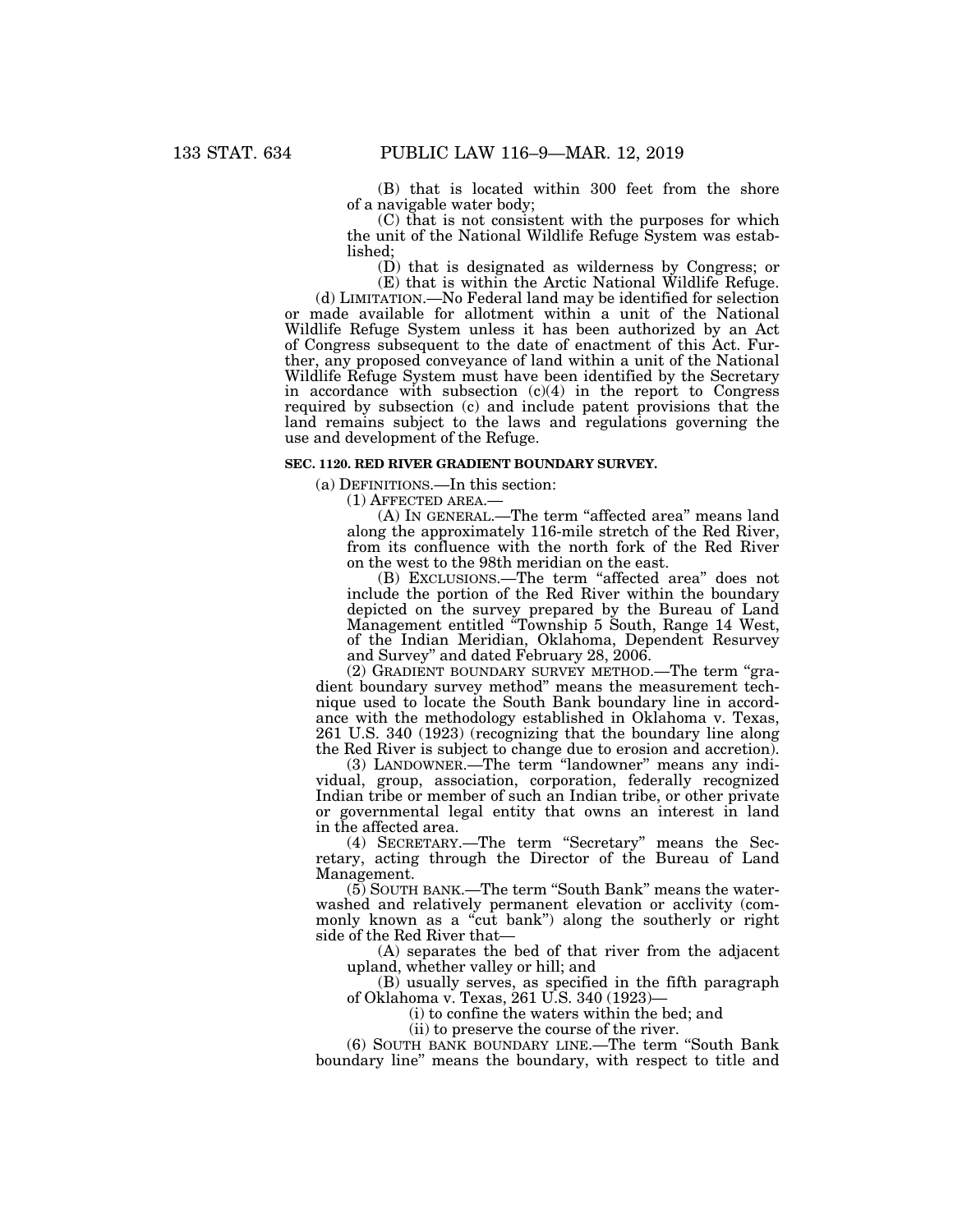ownership, between the States of Oklahoma and Texas identified through the gradient boundary survey method that does not impact or alter the permanent political boundary line between the States along the Red River, as outlined under article II, section B of the Red River Boundary Compact enacted by the States and consented to by Congress pursuant to Public Law 106–288 (114 Stat. 919).

(b) SURVEY OF SOUTH BANK BOUNDARY LINE.—

(1) SURVEY REQUIRED.—

(A) IN GENERAL.—The Secretary shall commission a survey to identify the South Bank boundary line in the affected area.

(B) REQUIREMENTS.—The survey shall—

(i) adhere to the gradient boundary survey method; (ii) span the length of the affected area;

(iii) be conducted by 1 or more independent thirdparty surveyors that are—

(I) licensed and qualified to conduct official gradient boundary surveys; and

(II) selected by the Secretary, in consultation with—

(aa) the Texas General Land Office;

(bb) the Oklahoma Commissioners of the Land Office, in consultation with the attorney general of the State of Oklahoma; and

(cc) each affected federally recognized Indian Tribe; and

(iv) subject to the availability of appropriations, be completed not later than 2 years after the date of enactment of this Act.

(2) APPROVAL OF THE BOUNDARY SURVEY.—

(A) IN GENERAL.—Not later than 60 days after the date on which the survey or a portion of the survey under paragraph  $(1)(A)$  is completed, the Secretary shall submit the survey for approval to—

(i) the Texas General Land Office;

(ii) the Oklahoma Commissioners of the Land Office, in consultation with the attorney general of the State of Oklahoma; and

(iii) each affected federally recognized Indian Tribe.

(B) TIMING OF APPROVAL.—Not later than 60 days after the date on which each of the Texas General Land Office, the Oklahoma Commissioners of the Land Office, in consultation with the attorney general of the State of Oklahoma, and each affected federally recognized Indian Tribe notify the Secretary of the approval of the boundary survey or a portion of the survey by the applicable office or federally recognized Indian Tribe, the Secretary shall determine whether to approve the survey or portion of the survey, subject to subparagraph (D).

(C) SUBMISSION OF PORTIONS OF SURVEY FOR APPROVAL.—As portions of the survey are completed, the Secretary may submit the completed portions of the survey for approval under subparagraph (A).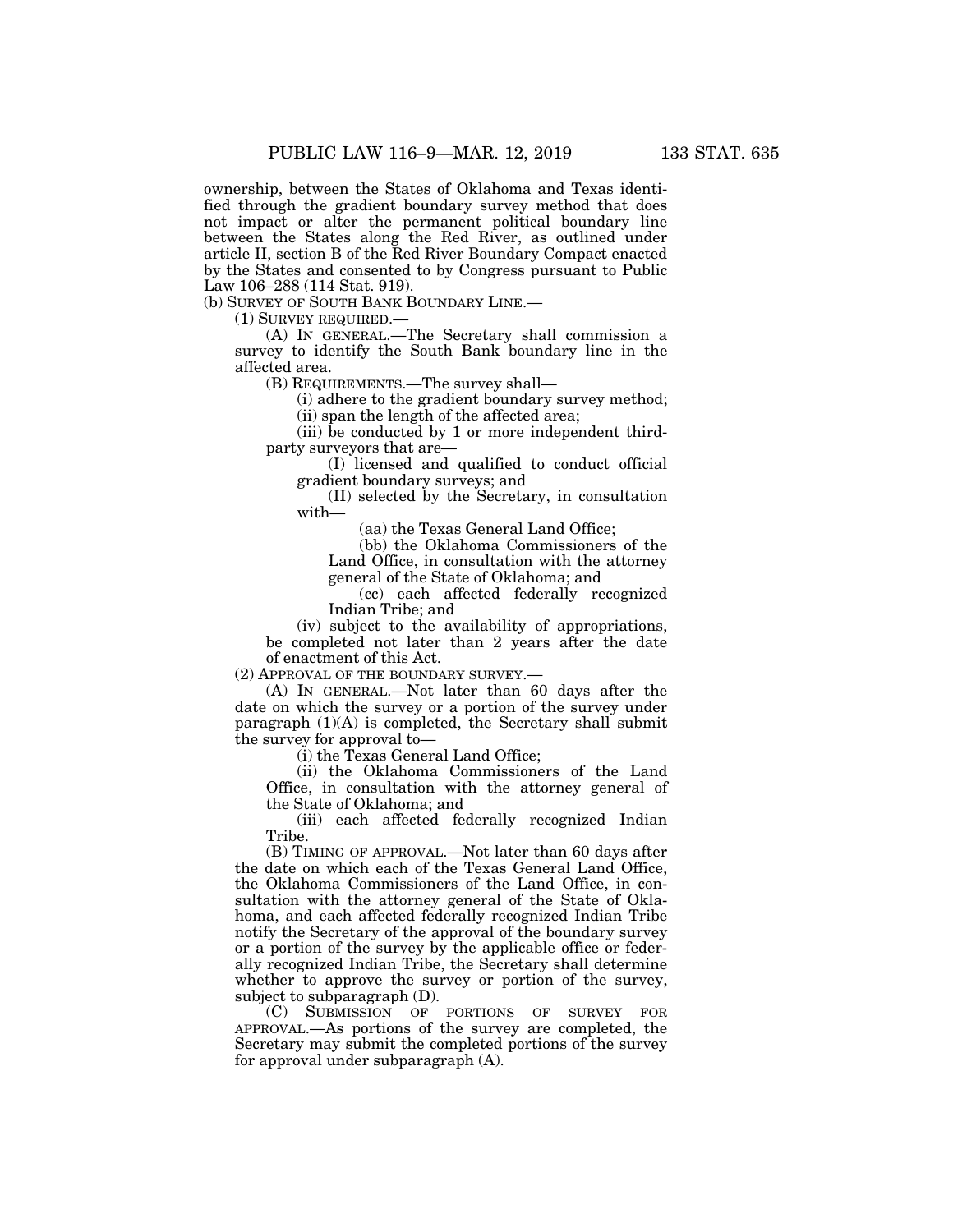(D) WRITTEN APPROVAL.—The Secretary shall only approve the survey, or a portion of the survey, that has the written approval of each of—

(i) the Texas General Land Office;

(ii) the Oklahoma Commissioners of the Land Office, in consultation with the attorney general of the State of Oklahoma; and

(iii) each affected federally recognized Indian Tribe.

(c) SURVEY OF INDIVIDUAL PARCELS.—Surveys of individual parcels in the affected area shall be conducted in accordance with the boundary survey approved under subsection (b)(2).

(d) NOTICE AND AVAILABILITY OF SURVEY.—Not later than 60 days after the date on which the boundary survey is approved under subsection (b)(2), the Secretary shall—

(1) publish notice of the approval of the survey in—

(A) the Federal Register; and

(B) 1 or more local newspapers; and

(2) on request, furnish to any landowner a copy of—

(A) the survey; and

(B) any field notes relating to—

(i) the individual parcel of the landowner; or

(ii) any individual parcel adjacent to the individual parcel of the landowner.

(e) EFFECT OF SECTION.—Nothing in this section—

(1) modifies any interest of the State of Oklahoma or Texas, or the sovereignty, property, or trust rights of any federally recognized Indian Tribe, relating to land located north of the South Bank boundary line, as established by the survey;

(2) modifies any land patented under the Act of December 22, 1928 (45 Stat. 1069, chapter 47; 43 U.S.C. 1068) (commonly known as the "Color of Title Act"), before the date of enactment of this Act;

(3) modifies or supersedes the Red River Boundary Compact enacted by the States of Oklahoma and Texas and consented to by Congress pursuant to Public Law 106–288 (114 Stat. 919);

(4) creates or reinstates any Indian reservation or any portion of such a reservation;

(5) modifies any interest or any property or trust rights of any individual Indian allottee; or

 $(6)$  alters any valid right of the State of Oklahoma or the Kiowa, Comanche, or Apache Indian tribes to the mineral interest trust fund established under the Act of June 12, 1926 (44 Stat. 740, chapter 572).

(f) AUTHORIZATION OF APPROPRIATIONS.—There is authorized to be appropriated to the Secretary to carry out this section  $$1,000,000.$ 

30 USC 201 note.

### **SEC. 1121. SAN JUAN COUNTY SETTLEMENT IMPLEMENTATION.**

(a) EXCHANGE OF COAL PREFERENCE RIGHT LEASE APPLICA-TIONS.—

(1) DEFINITION OF BIDDING RIGHT.—In this subsection, the term ''bidding right'' means an appropriate legal instrument or other written documentation, including an entry in an account managed by the Secretary, issued or created under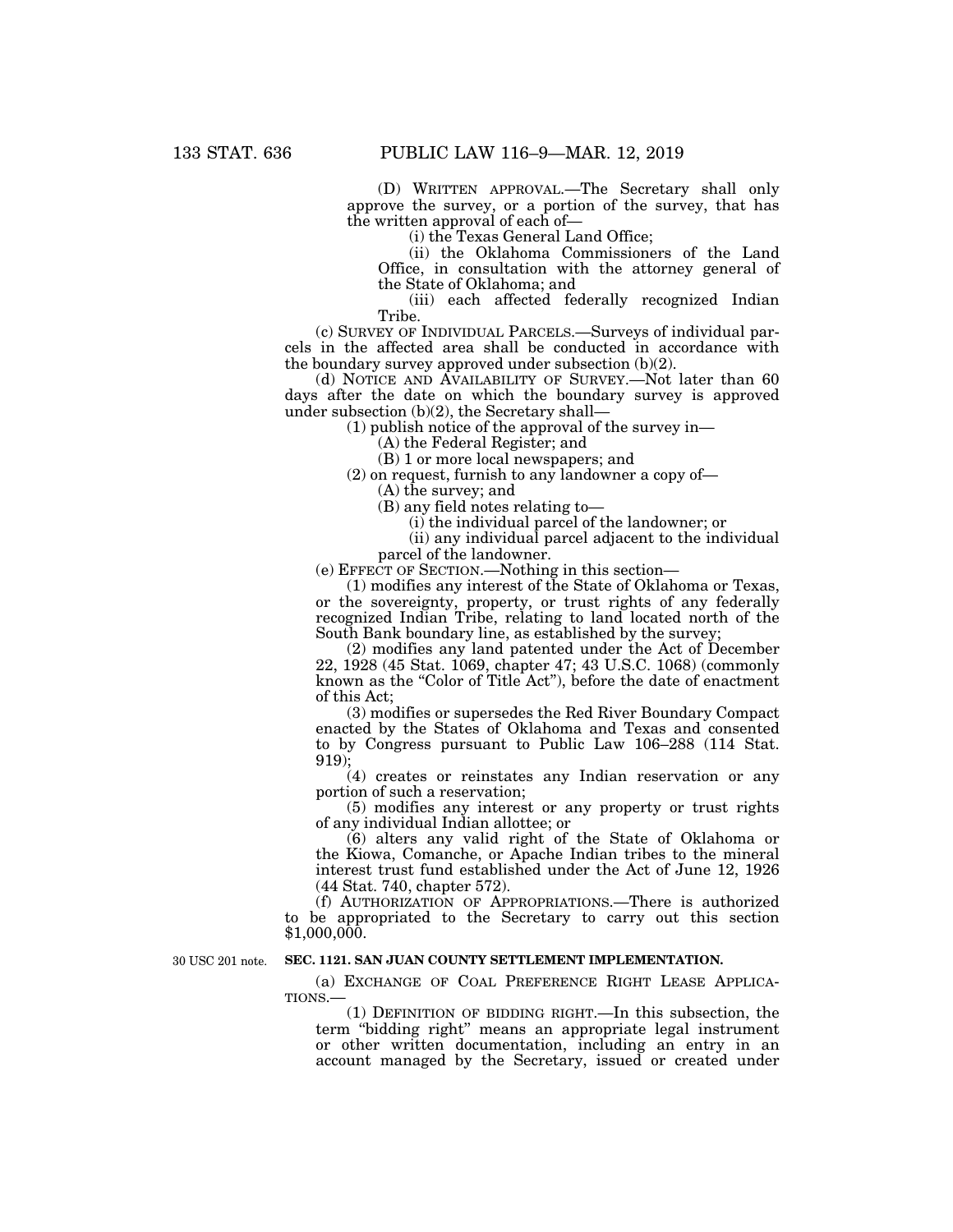subpart 3435 of title 43, Code of Federal Regulations, that may be used—

(A) in lieu of a monetary payment for 50 percent of a bonus bid for a coal lease sale under the Mineral Leasing Act (30 U.S.C. 181 et seq.); or

(B) as a monetary credit against 50 percent of any rental or royalty payments due under any Federal coal lease.<br>(2) USE OF BIDDING RIGHT.—

(A) IN GENERAL.—If the Secretary retires a coal preference right lease application under the Mineral Leasing Act  $(30 \text{ U.S.C. } 181 \text{ et seq.})$  by issuing a bidding right in exchange for the relinquishment of the coal preference right lease application, the bidding right subsequently may be used in lieu of 50 percent of the amount owed for any monetary payment of—

(i) a bonus in a coal lease sale; or

(ii) rental or royalty under a Federal coal lease. (B) PAYMENT CALCULATION.—

(i) IN GENERAL.—The Secretary shall calculate a payment of amounts owed to a relevant State under section 35(a) of the Mineral Leasing Act (30 U.S.C.  $191(a)$ ) based on the combined value of the bidding rights and amounts received.

(ii) AMOUNTS RECEIVED.—Except as provided in this paragraph, for purposes of calculating the payment of amounts owed to a relevant State under clause (i) only, a bidding right shall be considered amounts received.

(C) REQUIREMENT.—The total number of bidding rights issued by the Secretary under subparagraph (A) before October 1, 2029, shall not exceed the number of bidding rights that reflect a value equivalent to \$67,000,000.

(3) SOURCE OF PAYMENTS.—The Secretary shall make payments to the relevant State under paragraph (2) from monetary payments received by the Secretary when bidding rights are exercised under this section.

(4) TREATMENT OF PAYMENTS.—A payment to a State under this subsection shall be treated as a payment under section  $35(a)$  of the Mineral Leasing Act  $(30 \text{ U.S.C. } 191(a))$ .

(5) TRANSFERABILITY; LIMITATION.—

(A) TRANSFERABILITY.—A bidding right issued for a coal preference right lease application under the Mineral Leasing Act (30 U.S.C. 181 et seq.) shall be fully transferable to any other person.

(B) NOTIFICATION OF SECRETARY.—A person who transfers a bidding right shall notify the Secretary of the transfer by any method determined to be appropriate by the Secretary.

(C) EFFECTIVE PERIOD.—

(i) IN GENERAL.—A bidding right issued under the Mineral Leasing Act (30 U.S.C. 181 et seq.) shall terminate on the expiration of the 7-year period beginning on the date the bidding right is issued.

(ii) TOLLING OF PERIOD.—The 7-year period described in clause (i) shall be tolled during any period in which exercise of the bidding right is precluded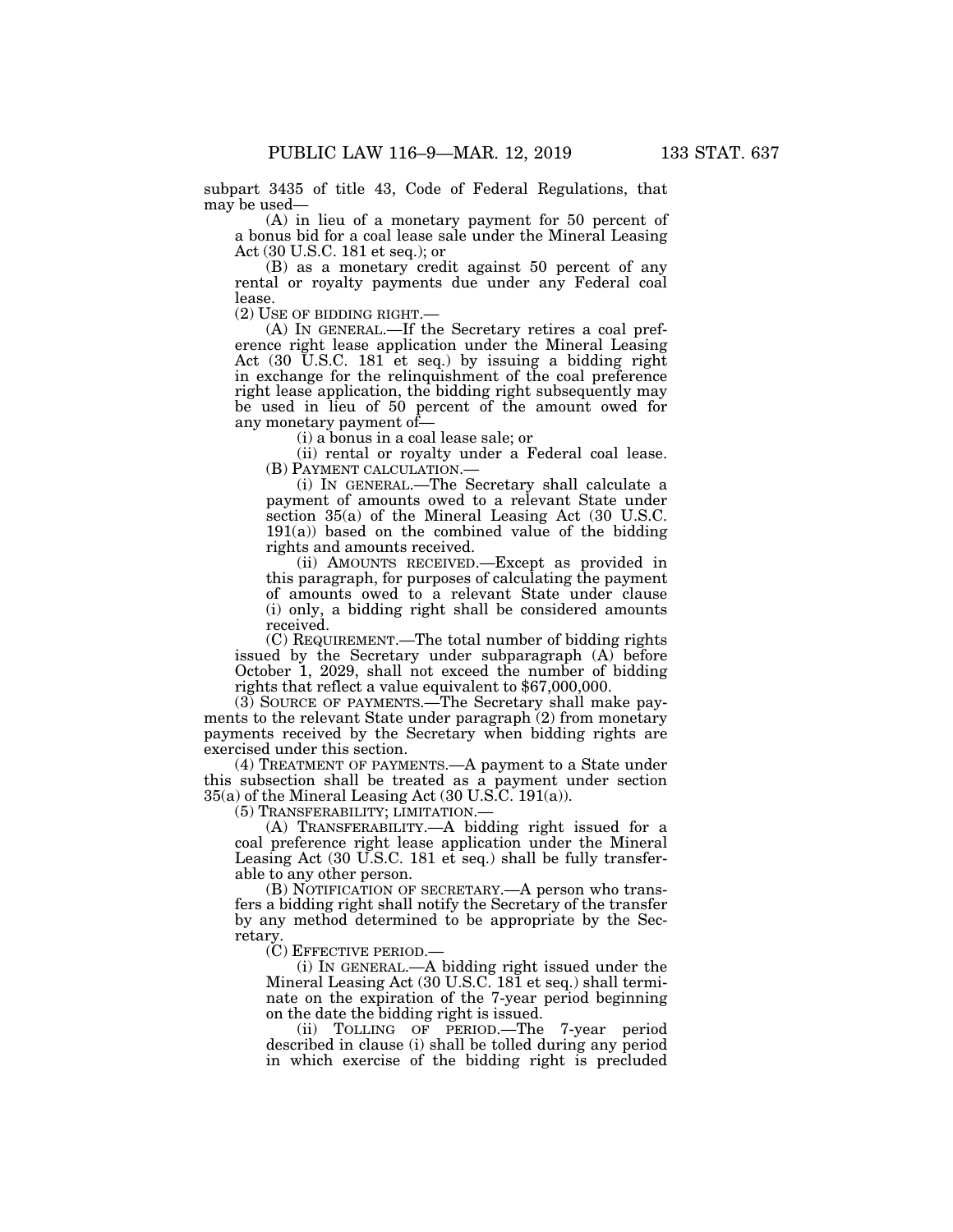by temporary injunctive relief granted under, or administrative, legislative, or judicial suspension of, the Federal coal leasing program.<br>(6) DEADLINE.—

 $(A)$  In GENERAL.—If an existing settlement of a coal preference right lease application has not been implemented as of the date of enactment of this Act, not later than 180 days after that date of enactment, the Secretary shall complete the bidding rights valuation process in accordance with the terms of the settlement.

(B) DATE OF VALUATION.—For purposes of the valuation process under subparagraph (A), the market price of coal shall be determined as of the date of the settlement.

(b) CERTAIN LAND SELECTIONS OF THE NAVAJO NATION.— (1) CANCELLATION OF CERTAIN SELECTIONS.—The land

selections made by the Navajo Nation pursuant to Public Law 93–531 (commonly known as the ''Navajo-Hopi Land Settlement Act of 1974'') (88 Stat. 1712) that are depicted on the map entitled ''Navajo-Hopi Land Settlement Act Selected Lands'' and dated April 2, 2015, are cancelled.

(2) AUTHORIZATION FOR NEW SELECTION.—

(A) IN GENERAL.—Subject to subparagraphs (B), (C), and (D) and paragraph (3), the Navajo Nation may make new land selections in accordance with the Act referred to in paragraph (1) to replace the land selections cancelled under that paragraph.

(B) ACREAGE CAP.—The total acreage of land selected under subparagraph (A) shall not exceed 15,000 acres of land.

(C) EXCLUSIONS.—The following land shall not be eligible for selection under subparagraph (A):

(i) Land within a unit of the National Landscape Conservation System.

(ii) Land within—

(I) the Glade Run Recreation Area;

(II) the Fossil Forest Research Natural Area; or

(III) a special management area or area of critical environmental concern identified in a land use plan developed under section 202 of the Federal Land Policy and Management Act of 1976 (43 U.S.C. 1712) that is in effect on the date of enactment of this Act.

(iii) Any land subject to a lease or contract under the Mineral Leasing Act (30 U.S.C. 181 et seq.) or the Act of July 31, 1947 (commonly known as the "Materials Act of  $1947$ ") (30 U.S.C. 601 et seq.) as of the date of the selection.

(iv) Land not under the jurisdiction of the Bureau of Land Management.

(v) Land identified as ''Parcels Excluded from Selection'' on the map entitled ''Parcels excluded for selection under the San Juan County Settlement Implementation Act'' and dated December 14, 2018.

(D) DEADLINE.—Not later than 7 years after the date of enactment of this Act, the Navajo Nation shall make all selections under subparagraph (A).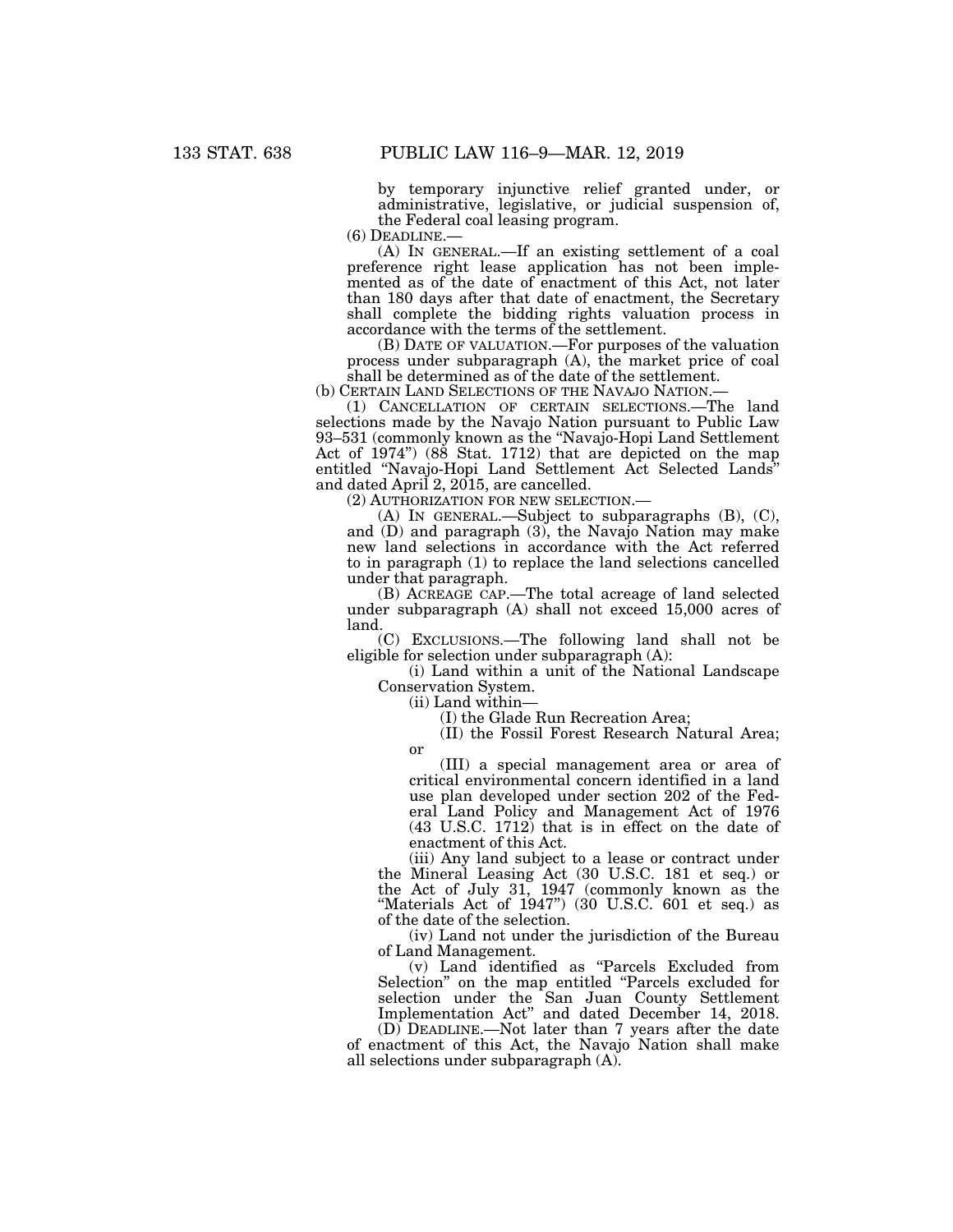(E) WITHDRAWAL.—Any land selected by the Navajo Nation under subparagraph (A) shall be withdrawn from disposal, leasing, and development until the date on which the selected land is placed into trust for the Navajo Nation.

(3) EQUAL VALUE.— $(A)$  In GENERAL.—Notwithstanding the acreage limitation in the second proviso of section 11(c) of Public Law 93–531 (commonly known as the ''Navajo-Hopi Land Settlement Act of  $1974$ ") (25 U.S.C. 640d– $10(c)$ ) and subject to paragraph (2)(B), the value of the land selected under paragraph  $(2)(A)$  and the land subject to selections cancellation under paragraph (1) shall be equal, based on appraisals conducted under subparagraph (B).<br>(B) APPRAISALS.—

(i) IN GENERAL.—The value of the land selected under paragraph  $(2)(A)$  and the land subject to selections cancelled under paragraph (1) shall be determined by appraisals conducted in accordance with—

(I) the Uniform Appraisal Standards for Federal Land Acquisitions; and

(II) the Uniform Standards of Professional Appraisal Practice.

(ii) TIMING.—

(I) LAND SUBJECT TO SELECTIONS CAN-CELLED.—Not later than 18 months after the date of enactment of this Act, the appraisal under clause (i) of the land subject to selections cancelled under paragraph (1) shall be completed.

(II) NEW SELECTIONS.—The appraisals under clause (i) of the land selected under paragraph (2)(A) shall be completed as the Navajo Nation finalizes those land selections.

(4) BOUNDARY.—For purposes of this subsection and the Act referred to in paragraph  $(1)$ , the present boundary of the Navajo Reservation is depicted on the map entitled ''Navajo Nation Boundary'' and dated November 16, 2015.

(c) DESIGNATION OF AH-SHI-SLE-PAH WILDERNESS.—

16 USC 1132 note.

(1) IN GENERAL.—In accordance with the Wilderness Act (16 U.S.C. 1131 et seq.), the approximately 7,242 acres of land as generally depicted on the map entitled ''San Juan County Wilderness Designations'' and dated April 2, 2015, is designated as wilderness and as a component of the National Wilderness Preservation System, which shall be known as the "Ah-shi-sle-pah Wilderness" (referred to in this subsection as the ''Wilderness'').

(2) MANAGEMENT.—

(A) IN GENERAL.—Subject to valid existing rights, the Wilderness shall be administered by the Director of the Bureau of Land Management in accordance with this subsection and the Wilderness Act (16 U.S.C. 1131 et seq.), except that any reference in that Act to the effective date of that Act shall be considered to be a reference to the date of enactment of this Act.

(B) ADJACENT MANAGEMENT.—

(i) IN GENERAL.—Congress does not intend for the designation of the Wilderness to create a protective perimeter or buffer zone around the Wilderness.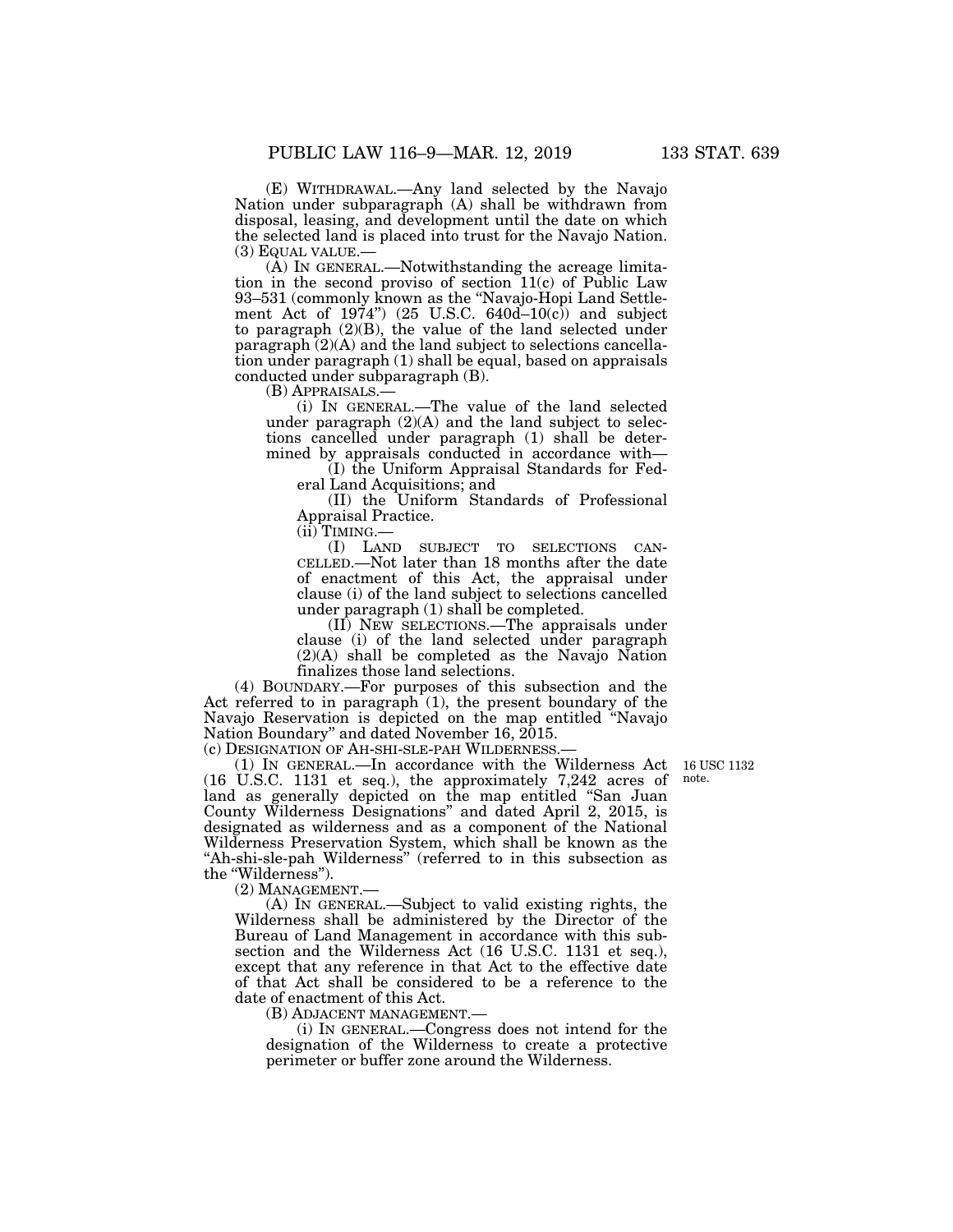(ii) NONWILDERNESS ACTIVITIES.—The fact that nonwilderness activities or uses can be seen or heard from areas within the Wilderness shall not preclude the conduct of the activities or uses outside the boundary of the Wilderness.

(C) INCORPORATION OF ACQUIRED LAND AND INTERESTS IN LAND.—Any land or interest in land that is within the boundary of the Wilderness that is acquired by the United States shall—

(i) become part of the Wilderness; and

(ii) be managed in accordance with—

(I) the Wilderness Act (16 U.S.C. 1131 et seq.);

(II) this subsection; and

(III) any other applicable laws.

(D) GRAZING.—Grazing of livestock in the Wilderness, where established before the date of enactment of this Act, shall be allowed to continue in accordance with—

(i) section  $4(d)(4)$  of the Wilderness Act (16 U.S.C.  $1133(d)(4)$ ; and

(ii) the guidelines set forth in the report of the Committee on Interior and Insular Affairs of the House of Representatives accompanying H.R. 5487 of the 96th Congress (H. Rept. 96–617).

(3) RELEASE OF WILDERNESS STUDY AREAS.—Congress finds that, for the purposes of section 603(c) of the Federal Land Policy and Management Act of 1976 (43 U.S.C. 1782(c)), the land within the Ah-shi-sle-pah Wilderness Study Area not designated as wilderness by this subsection has been adequately studied for wilderness designation and is no longer subject to section 603(c) of the Federal Land Policy and Management Act of 1976 (43 U.S.C. 1782(c)).

(d) EXPANSION OF BISTI/DE-NA-ZIN WILDERNESS.—

(1) IN GENERAL.—There is designated as wilderness and as a component of the National Wilderness Preservation System certain Federal land comprising approximately 2,250 acres, as generally depicted on the map entitled ''San Juan County Wilderness Designations'' and dated April 2, 2015, which is incorporated in and shall be considered to be a part of the Bisti/De-Na-Zin Wilderness.

(2) ADMINISTRATION.—Subject to valid existing rights, the land designated as wilderness by paragraph (1) shall be administered by the Director of the Bureau of Land Management (referred to in this subsection as the "Director"), in accordance with—

(A) the Wilderness Act (16 U.S.C. 1131 et seq.), except that any reference in that Act to the effective date of that Act shall be considered to be a reference to the date of enactment of this Act; and

(B) the San Juan Basin Wilderness Protection Act of 1984 (Public Law 98–603; 98 Stat. 3155; 110 Stat. 4211).

(A) IN GENERAL.—Congress does not intend for the designation of the land as wilderness by paragraph (1) to create a protective perimeter or buffer zone around that land.

(B) NONWILDERNESS ACTIVITIES.—The fact that nonwilderness activities or uses can be seen or heard from

16 USC 1132 note.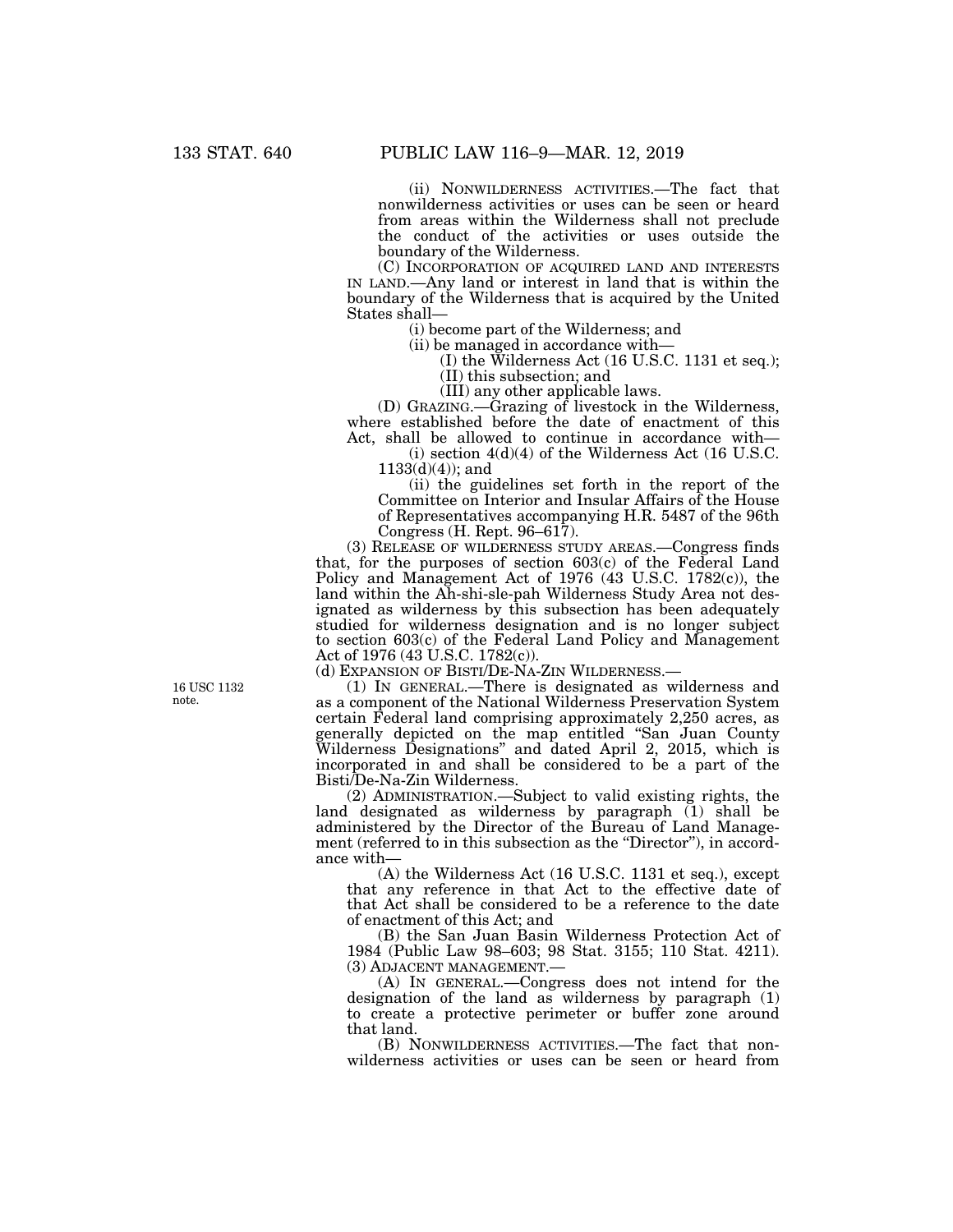areas within the land designated as wilderness by paragraph (1) shall not preclude the conduct of the activities or uses outside the boundary of that land.

(4) INCORPORATION OF ACQUIRED LAND AND INTERESTS IN LAND.—Any land or interest in land that is within the boundary of the land designated as wilderness by paragraph (1) that is acquired by the United States shall—

(A) become part of the Bisti/De-Na-Zin Wilderness; and

(B) be managed in accordance with—

(i) the Wilderness Act (16 U.S.C. 1131 et seq.);

(ii) the San Juan Basin Wilderness Protection Act of 1984 (Public Law 98–603; 98 Stat. 3155; 110 Stat. 4211);

(iii) this subsection; and

(iv) any other applicable laws.

(5) GRAZING.—Grazing of livestock in the land designated as wilderness by paragraph (1), where established before the date of enactment of this Act, shall be allowed to continue in accordance with—

(A) section 4(d)(4) of the Wilderness Act (16 U.S.C.  $1133(d)(4)$ ; and

(B) the guidelines set forth in the report of the Committee on Interior and Insular Affairs of the House of Representatives accompanying H.R. 5487 of the 96th Congress (H. Rept. 96–617).

(e) ROAD MAINTENANCE.—

(1) IN GENERAL.—Subject to paragraph (2), the Secretary, acting through the Director of the Bureau of Indian Affairs, shall ensure that L–54 between I–40 and Alamo, New Mexico, is maintained in a condition that is safe for motorized use.

(2) USE OF FUNDS.—In carrying out paragraph (1), the Secretary and the Director of the Bureau of Indian Affairs may not require any Indian Tribe to use any funds—

(A) owned by the Indian Tribe; or

(B) provided to the Indian Tribe pursuant to a contract under the Indian Self-Determination and Education Assistance Act (25 U.S.C. 5304 et seq.).

(3) ROAD UPGRADE.—

(A) IN GENERAL.—Nothing in this subsection requires the Secretary or any Indian Tribe to upgrade the condition of L–54 as of the date of enactment of this Act.

(B) WRITTEN AGREEMENT.—An upgrade to L–54 may not be made without the written agreement of the Pueblo of Laguna.

(4) INVENTORY.—Nothing in this subsection requires L– 54 to be placed on the National Tribal Transportation Facility Inventory.

#### **SEC. 1122. RIO PUERCO WATERSHED MANAGEMENT PROGRAM.**

(a) REAUTHORIZATION OF THE RIO PUERCO MANAGEMENT COM-MITTEE.—Section  $401(b)(4)$  of division I of the Omnibus Parks and Public Lands Management Act of 1996 (Public Law 104–333; 110 Stat. 4147; 123 Stat. 1108) is amended by striking ''Omnibus Public Land Management Act of 2009" and inserting "John D. Dingell, Jr. Conservation, Management, and Recreation Act''.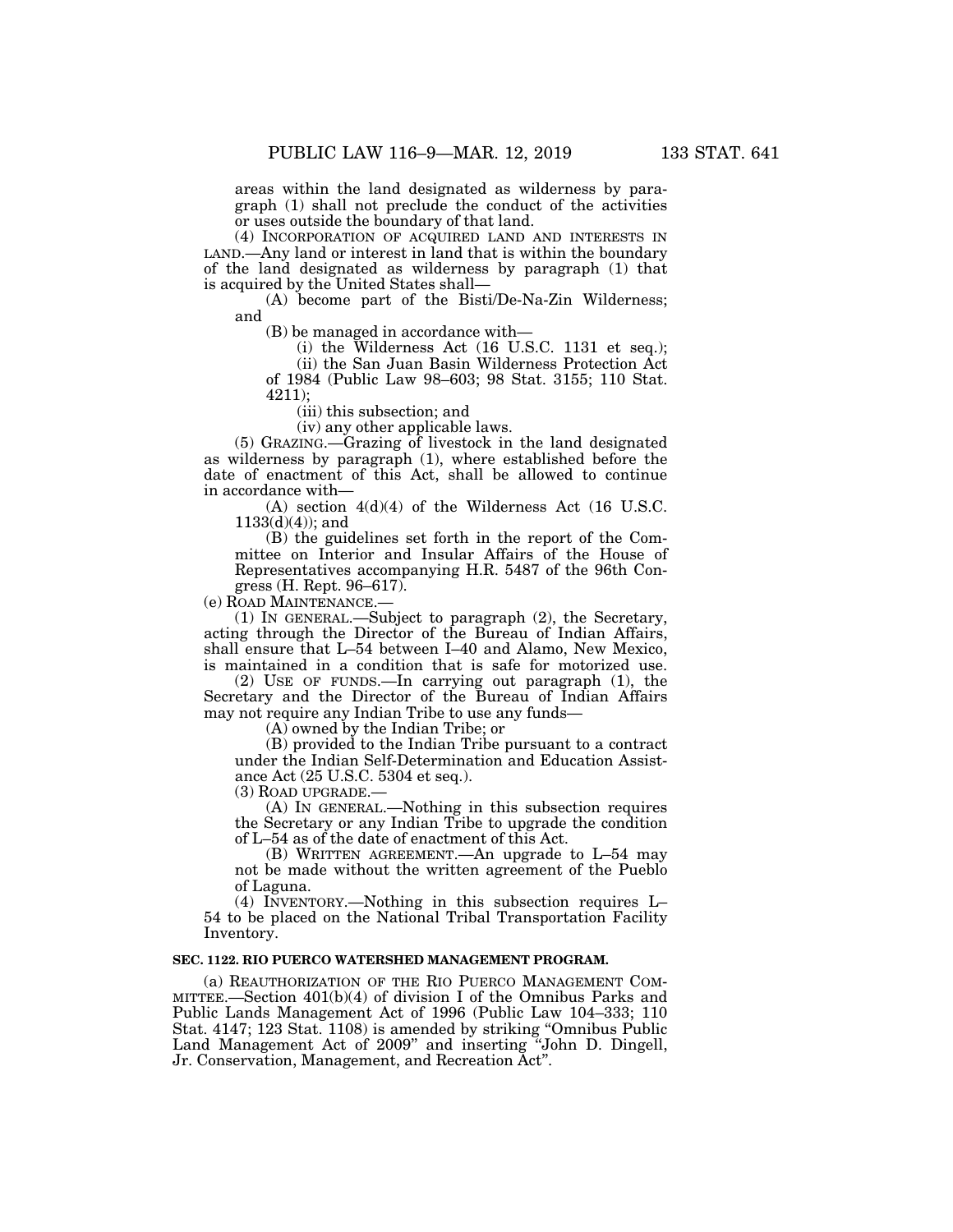(b) REAUTHORIZATION OF THE RIO PUERCO WATERSHED MANAGE- MENT PROGRAM.—Section 401(e) of division I of the Omnibus Parks and Public Lands Management Act of 1996 (Public Law 104–333; 110 Stat. 4148; 123 Stat. 1108) is amended by striking ''Omnibus Public Land Management Act of 2009'' and inserting ''John D. Dingell, Jr. Conservation, Management, and Recreation Act''.

## **SEC. 1123. ASHLEY SPRINGS LAND CONVEYANCE.**

(a) CONVEYANCE.—Subject to valid existing rights, at the request of Uintah County, Utah (referred to in this section as the ''County''), the Secretary shall convey to the County, without consideration, the approximately 791 acres of public land administered by the Bureau of Land Management, as generally depicted on the map entitled ''Ashley Springs Property'' and dated February 4, 2019, subject to the following restrictions:

(1) The conveyed land shall be managed as open space to protect the watershed and underground karst system and aquifer.

(2) Mining or any form of mineral development on the conveyed land is prohibited.

(3) The County shall allow for non-motorized public recreation access on the conveyed land.

(4) No new roads may be constructed on the conveyed land.

(b) REVERSION.—A conveyance under subsection (a) shall include a reversionary clause to ensure that management of the land described in that subsection shall revert to the Secretary if the land is no longer being managed in accordance with that subsection.

# **Subtitle C—Wilderness Designations and Withdrawals**

## **PART I—GENERAL PROVISIONS**

## **SEC. 1201. ORGAN MOUNTAINS-DESERT PEAKS CONSERVATION.**

54 USC 320301 note.

(a) DEFINITIONS.—In this section:

(1) MONUMENT.—The term ''Monument'' means the Organ Mountains-Desert Peaks National Monument established by Presidential Proclamation 9131 (79 Fed. Reg. 30431).

(2) STATE.—The term ''State'' means the State of New Mexico.

(3) WILDERNESS AREA.—The term ''wilderness area'' means a wilderness area designated by subsection (b)(1).

(b) DESIGNATION OF WILDERNESS AREAS.—

(1) IN GENERAL.—In accordance with the Wilderness Act (16 U.S.C. 1131 et seq.), the following areas in the State are designated as wilderness and as components of the National Wilderness Preservation System:

(A) ADEN LAVA FLOW WILDERNESS.—Certain land administered by the Bureau of Land Management in Doña Ana County comprising approximately 27,673 acres, as generally depicted on the map entitled ''Potrillo Mountains Complex'' and dated September 27, 2018, which shall be known as the ''Aden Lava Flow Wilderness''.

16 USC 1132 note.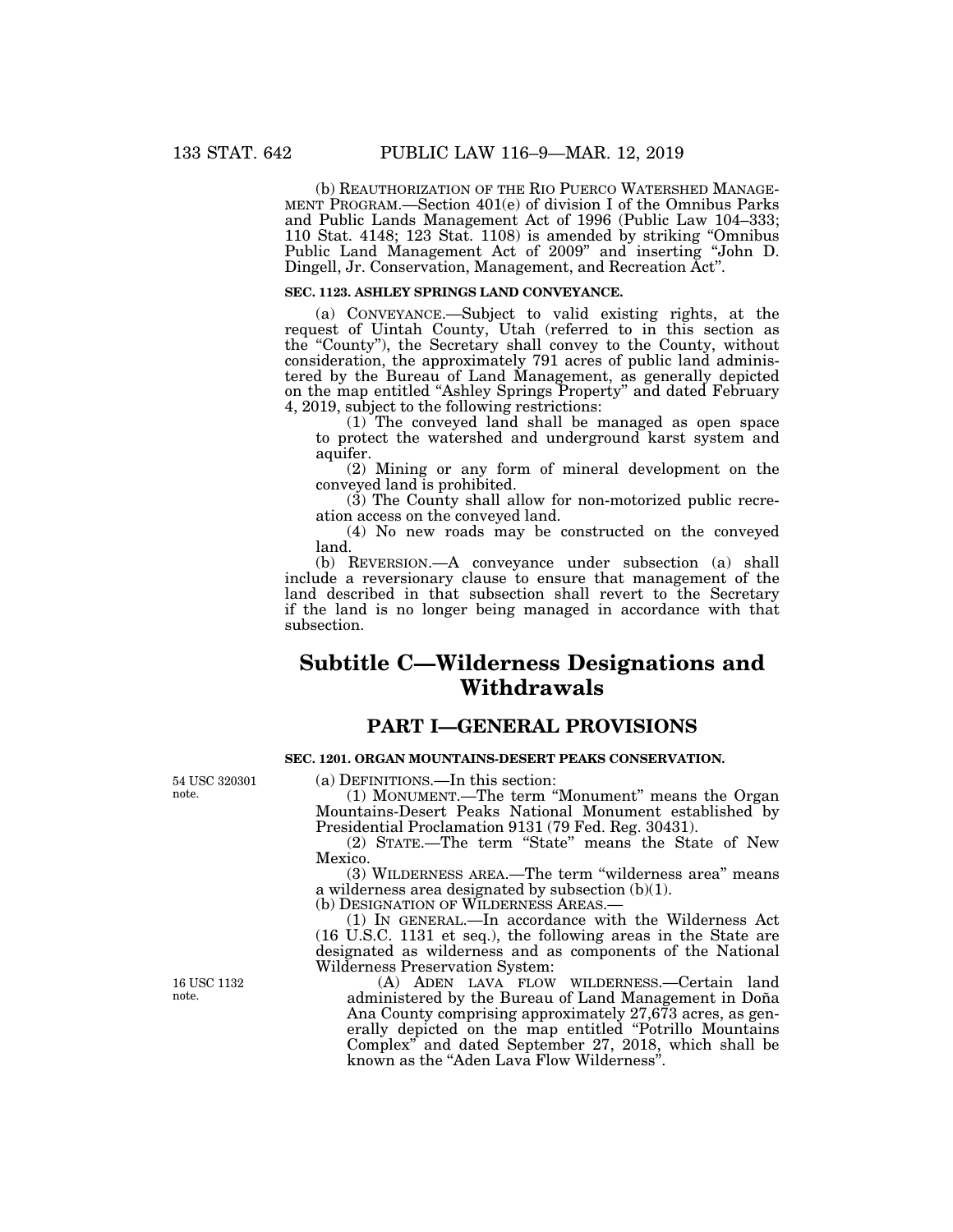(B) BROAD CANYON WILDERNESS.—Certain land 16 USC 1132 administered by the Bureau of Land Management in Doña Ana County comprising approximately 13,902 acres, as generally depicted on the map entitled ''Desert Peaks Complex'' and dated October 1, 2018, which shall be known as the ''Broad Canyon Wilderness''.

(C) CINDER CONE WILDERNESS.—Certain land administered by the Bureau of Land Management in Doña Ana County comprising approximately 16,935 acres, as generally depicted on the map entitled ''Potrillo Mountains Complex'' and dated September 27, 2018, which shall be known as the ''Cinder Cone Wilderness''.

(D) EAST POTRILLO MOUNTAINS WILDERNESS.—Certain land administered by the Bureau of Land Management in Doña Ana and Luna counties comprising approximately 12,155 acres, as generally depicted on the map entitled ''Potrillo Mountains Complex'' and dated September 27, 2018, which shall be known as the "East Potrillo Mountains" Wilderness''.

(E) MOUNT RILEY WILDERNESS.—Certain land administered by the Bureau of Land Management in Doña Ana and Luna counties comprising approximately 8,382 acres, as generally depicted on the map entitled ''Potrillo Mountains Complex'' and dated September 27, 2018, which shall be known as the ''Mount Riley Wilderness''.

(F) ORGAN MOUNTAINS WILDERNESS.—Certain land 16 USC 1132 administered by the Bureau of Land Management in Doña Ana County comprising approximately 19,916 acres, as generally depicted on the map entitled ''Organ Mountains Area" and dated September 21, 2016, which shall be known as the ''Organ Mountains Wilderness'', the boundary of which shall be offset 400 feet from the centerline of Dripping Springs Road in T. 23 S., R. 04 E., sec. 7, New Mexico Principal Meridian.

(G) POTRILLO MOUNTAINS WILDERNESS.—Certain land administered by the Bureau of Land Management in Doña Ana and Luna counties comprising approximately 105,085 acres, as generally depicted on the map entitled ''Potrillo Mountains Complex'' and dated September 27, 2018, which shall be known as the ''Potrillo Mountains Wilderness''.

(H) ROBLEDO MOUNTAINS WILDERNESS.—Certain land administered by the Bureau of Land Management in Doña Ana County comprising approximately 16,776 acres, as generally depicted on the map entitled ''Desert Peaks Complex'' and dated October 1, 2018, which shall be known as the ''Robledo Mountains Wilderness''.

(I) SIERRA DE LAS UVAS WILDERNESS.—Certain land administered by the Bureau of Land Management in Doña Ana County comprising approximately 11,114 acres, as generally depicted on the map entitled ''Desert Peaks Complex'' and dated October 1, 2018, which shall be known as the ''Sierra de las Uvas Wilderness''.

(J) WHITETHORN WILDERNESS.—Certain land administered by the Bureau of Land Management in Doña Ana and Luna counties comprising approximately 9,616 acres,

note.

16 USC 1132 note.

16 USC 1132 note.

16 USC 1132 note.

note.

16 USC 1132 note.

16 USC 1132 note.

16 USC 1132 note.

16 USC 1132 note.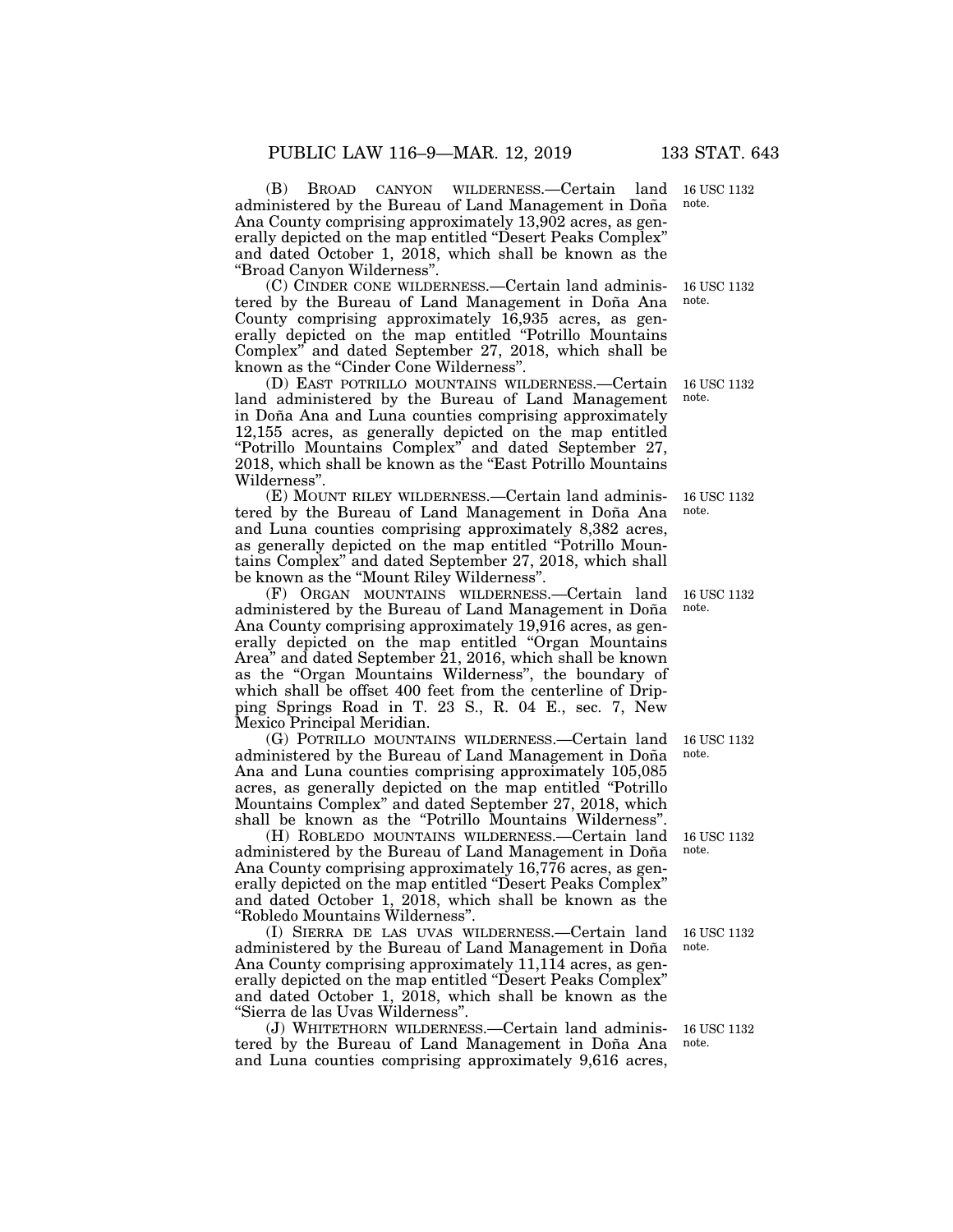as generally depicted on the map entitled ''Potrillo Mountains Complex'' and dated September 27, 2018, which shall be known as the ''Whitethorn Wilderness''.

(2) MAPS AND LEGAL DESCRIPTIONS.—

(A) IN GENERAL.—As soon as practicable after the date of enactment of this Act, the Secretary shall file maps and legal descriptions of the wilderness areas with—

(i) the Committee on Energy and Natural Resources of the Senate; and

(ii) the Committee on Natural Resources of the House of Representatives.

(B) FORCE OF LAW.—The maps and legal descriptions filed under subparagraph (A) shall have the same force and effect as if included in this section, except that the Secretary may correct errors in the maps and legal descriptions.

(C) PUBLIC AVAILABILITY.—The maps and legal descriptions filed under subparagraph (A) shall be on file and available for public inspection in the appropriate offices of the Bureau of Land Management.

(3) MANAGEMENT.—Subject to valid existing rights, the wilderness areas shall be administered by the Secretary—

(A) as components of the National Landscape Conservation System; and

(B) in accordance with—

(i) this section; and

(ii) the Wilderness Act (16 U.S.C. 1131 et seq.), except that—

(I) any reference in the Wilderness Act to the effective date of that Act shall be considered to be a reference to the date of enactment of this Act; and

(II) any reference in the Wilderness Act to the Secretary of Agriculture shall be considered to be a reference to the Secretary.

(4) INCORPORATION OF ACQUIRED LAND AND INTERESTS IN LAND.—Any land or interest in land that is within the boundary of a wilderness area that is acquired by the United States shall—

(A) become part of the wilderness area within the boundaries of which the land is located; and

(B) be managed in accordance with—

(i) the Wilderness Act (16 U.S.C. 1131 et seq.); (ii) this section; and

(iii) any other applicable laws.

(5) GRAZING.—Grazing of livestock in the wilderness areas,

where established before the date of enactment of this Act, shall be administered in accordance with—

 $(A)$  section  $4(d)(4)$  of the Wilderness Act (16 U.S.C.)  $1133(d)(4)$ ; and

(B) the guidelines set forth in Appendix A of the Report of the Committee on Interior and Insular Affairs to accompany H.R. 2570 of the 101st Congress (H. Rept. 101–405).

(6) MILITARY OVERFLIGHTS.—Nothing in this subsection restricts or precludes—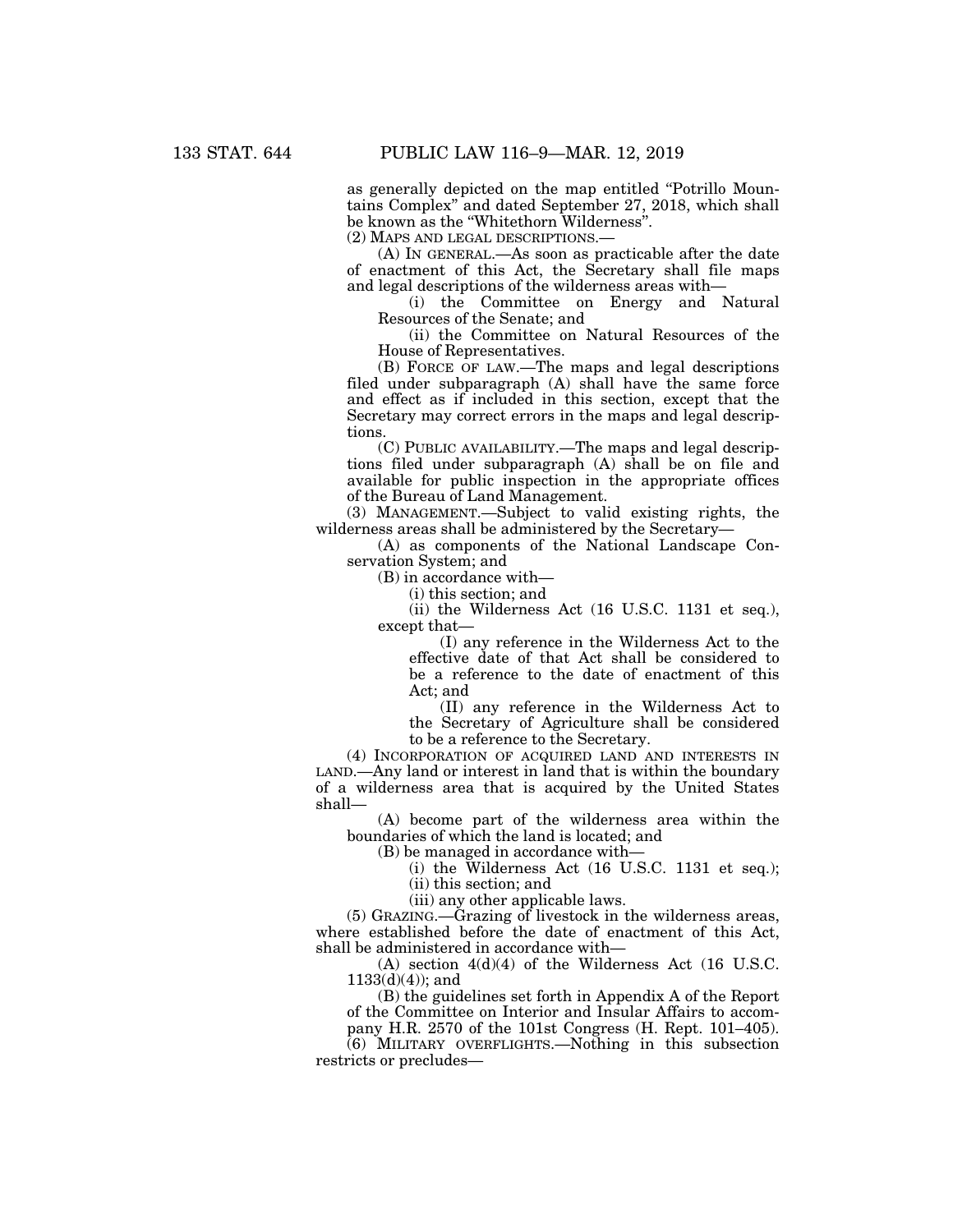(A) low-level overflights of military aircraft over the wilderness areas, including military overflights that can be seen or heard within the wilderness areas;

(B) the designation of new units of special airspace over the wilderness areas; or

(C) the use or establishment of military flight training routes over the wilderness areas.

(7) BUFFER ZONES.—

(A) IN GENERAL.—Nothing in this subsection creates a protective perimeter or buffer zone around any wilderness area.

(B) ACTIVITIES OUTSIDE WILDERNESS AREAS.—The fact that an activity or use on land outside any wilderness area can be seen or heard within the wilderness area shall not preclude the activity or use outside the boundary of the wilderness area.

(8) PARAGLIDING.—The use of paragliding within areas of the East Potrillo Mountains Wilderness designated by paragraph (1)(D) in which the use has been established before the date of enactment of this Act, shall be allowed to continue in accordance with section  $4(d)(1)$  of the Wilderness Act (16) U.S.C.  $1133(d)(1)$ , subject to any terms and conditions that the Secretary determines to be necessary.

(9) CLIMATOLOGIC DATA COLLECTION.—Subject to such terms and conditions as the Secretary may prescribe, nothing in this section precludes the installation and maintenance of hydrologic, meteorologic, or climatologic collection devices in wilderness areas if the facilities and access to the facilities are essential to flood warning, flood control, or water reservoir operation activities.

(10) FISH AND WILDLIFE.—Nothing in this section affects the jurisdiction of the State with respect to fish and wildlife located on public land in the State, except that the Secretary, after consultation with the New Mexico Department of Game and Fish, may designate zones where, and establish periods during which, no hunting or fishing shall be permitted for reasons of public safety, administration, or compliance with applicable law.

(11) WITHDRAWALS.—

(A) IN GENERAL.—Subject to valid existing rights, the Federal land within the wilderness areas and any land or interest in land that is acquired by the United States in the wilderness areas after the date of enactment of this Act is withdrawn from—

(i) entry, appropriation, or disposal under the public land laws;

(ii) location, entry, and patent under the mining laws; and

(iii) operation of the mineral leasing, mineral materials, and geothermal leasing laws.

(B) PARCEL B.—The approximately 6,498 acres of land generally depicted as ''Parcel B'' on the map entitled ''Organ Mountains Area'' and dated September 21, 2016, is withdrawn in accordance with subparagraph (A), except that the land is not withdrawn for purposes of the issuance of oil and gas pipeline or road rights-of-way.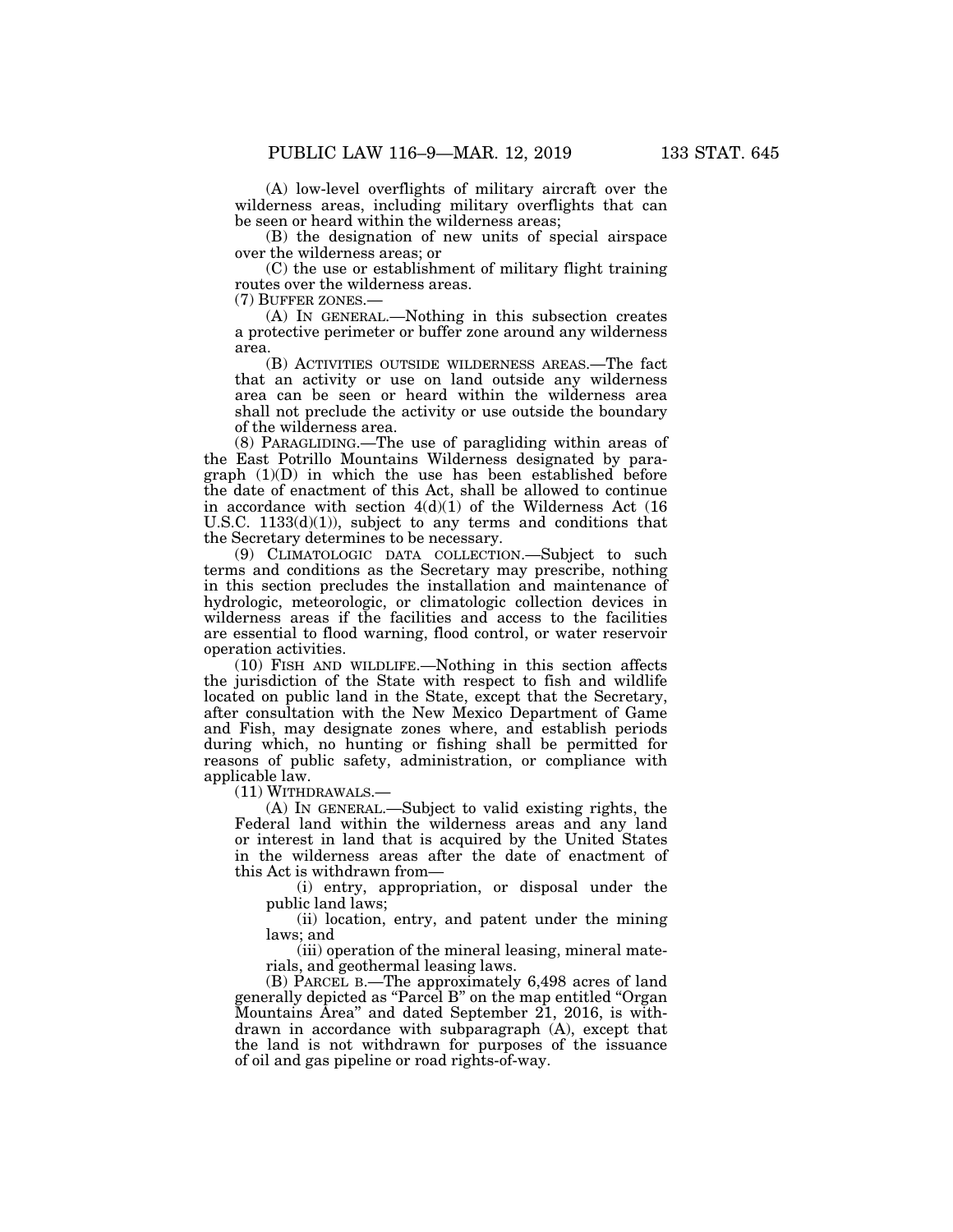(C) PARCEL C.—The approximately 1,297 acres of land generally depicted as ''Parcel C'' on the map entitled ''Organ Mountains Area'' and dated September 21, 2016, is withdrawn in accordance with subparagraph (A), except that the land is not withdrawn from disposal under the Act of June 14, 1926 (commonly known as the ''Recreation and Public Purposes Act") (43 U.S.C. 869 et seq.).<br>(D) PARCEL D.—

(i) IN GENERAL.—The Secretary of the Army shall allow for the conduct of certain recreational activities on the approximately 2,035 acres of land generally depicted as ''Parcel D'' on the map entitled ''Organ Mountains Area'' and dated September 21, 2016 (referred to in this paragraph as the ''parcel''), which is a portion of the public land withdrawn and reserved for military purposes by Public Land Order 833 dated May 21, 1952 (17 Fed. Reg. 4822).

(ii) OUTDOOR RECREATION PLAN.—

(I) IN GENERAL.—The Secretary of the Army shall develop a plan for public outdoor recreation on the parcel that is consistent with the primary military mission of the parcel.

(II) REQUIREMENT.—In developing the plan under subclause (I), the Secretary of the Army shall ensure, to the maximum extent practicable, that outdoor recreation activities may be conducted on the parcel, including hunting, hiking, wildlife viewing, and camping.

(iii) CLOSURES.—The Secretary of the Army may close the parcel or any portion of the parcel to the public as the Secretary of the Army determines to be necessary to protect—

(I) public safety; or

(II) the safety of the military members training on the parcel.

(iv) TRANSFER OF ADMINISTRATIVE JURISDICTION; WITHDRAWAL.—

(I) IN GENERAL.—On a determination by the Secretary of the Army that military training capabilities, personnel safety, and installation security would not be hindered as a result of the transfer to the Secretary of administrative jurisdiction over the parcel, the Secretary of the Army shall transfer to the Secretary administrative jurisdiction over the parcel.

(II) WITHDRAWAL.—On transfer of the parcel under subclause (I), the parcel shall be—

(aa) under the jurisdiction of the Director of the Bureau of Land Management; and

(bb) withdrawn from—

(AA) entry, appropriation, or disposal under the public land laws;

(BB) location, entry, and patent under the mining laws; and

(CC) operation of the mineral leasing, mineral materials, and geothermal leasing laws.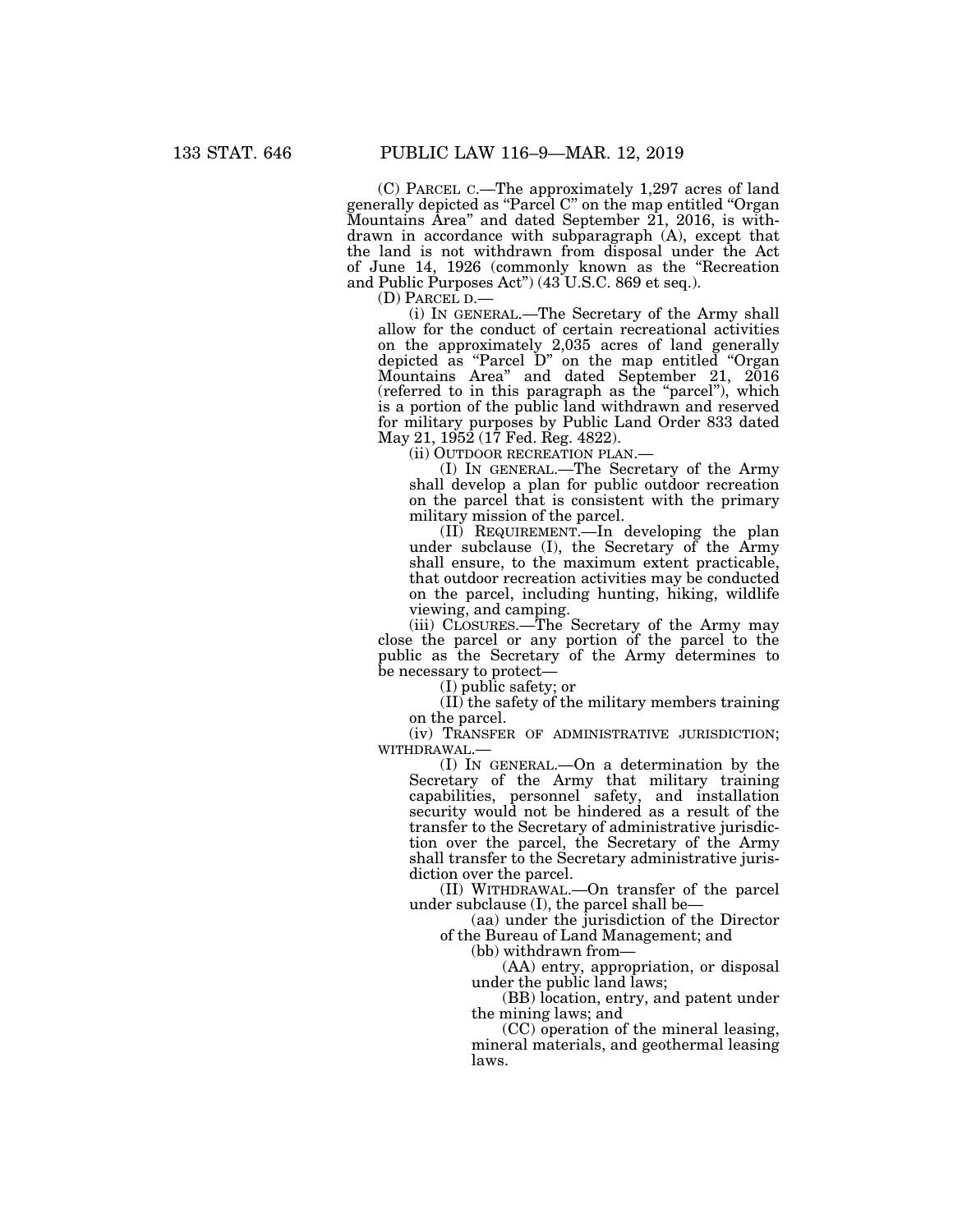(III) RESERVATION.—On transfer under subclause (I), the parcel shall be reserved for management of the resources of, and military training conducted on, the parcel in accordance with a memorandum of understanding entered into under clause (v).

(v) MEMORANDUM OF UNDERSTANDING RELATING TO

MILITARY TRAINING.— (I) IN GENERAL.—If, after the transfer of the parcel under clause (iv)(I), the Secretary of the Army requests that the Secretary enter into a memorandum of understanding, the Secretary shall enter into a memorandum of understanding with the Secretary of the Army providing for the conduct of military training on the parcel.

(II) REQUIREMENTS.—The memorandum of understanding entered into under subclause (I) shall—

(aa) address the location, frequency, and type of training activities to be conducted on the parcel;

(bb) provide to the Secretary of the Army access to the parcel for the conduct of military training;

(cc) authorize the Secretary or the Secretary of the Army to close the parcel or a portion of the parcel to the public as the Secretary or the Secretary of the Army determines to be necessary to protect—

(AA) public safety; or

(BB) the safety of the military members training; and

(dd) to the maximum extent practicable, provide for the protection of natural, historic, and cultural resources in the area of the parcel.

(vi) MILITARY OVERFLIGHTS.—Nothing in this subparagraph restricts or precludes—

(I) low-level overflights of military aircraft over the parcel, including military overflights that can be seen or heard within the parcel;

(II) the designation of new units of special airspace over the parcel; or

(III) the use or establishment of military flight training routes over the parcel.

(12) ROBLEDO MOUNTAINS.—

(A) IN GENERAL.—The Secretary shall manage the Federal land described in subparagraph (B) in a manner that preserves the character of the land for the future inclusion of the land in the National Wilderness Preservation System.

(B) LAND DESCRIPTION.—The land referred to in subparagraph (A) is certain land administered by the Bureau of Land Management, comprising approximately 100 acres as generally depicted as ''Lookout Peak Communication Site'' on the map entitled ''Desert Peaks Complex'' and dated October 1, 2018.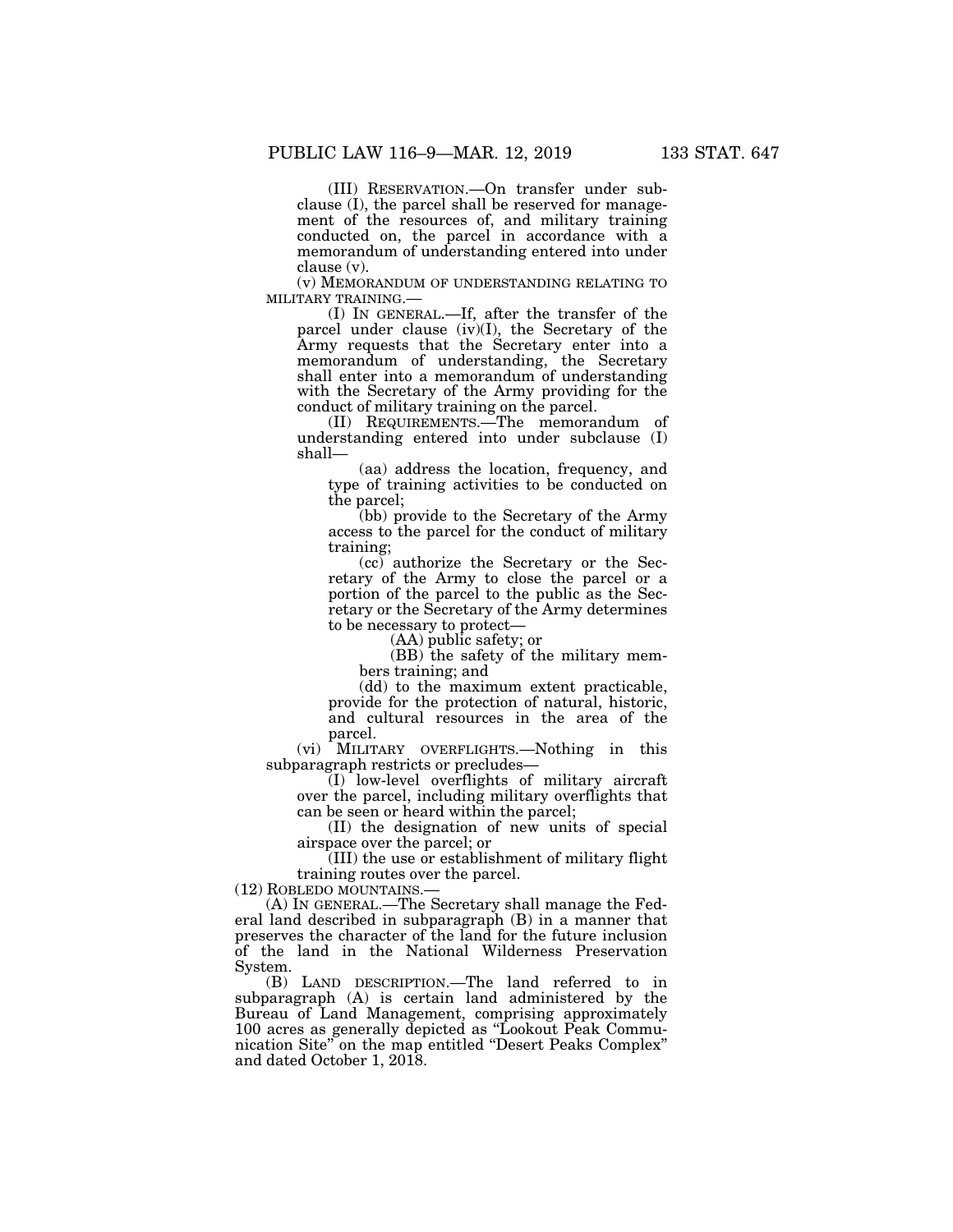(C) USES.—The Secretary shall permit only such uses on the land described in subparagraph (B) as were permitted on the date of enactment of this Act.

(13) RELEASE OF WILDERNESS STUDY AREAS.—Congress finds that, for purposes of section 603(c) of the Federal Land Policy and Management Act of 1976 (43 U.S.C. 1782(c)), the public land in Doña Ana County administered by the Bureau of Land Management not designated as wilderness by paragraph (1) or described in paragraph (12)—

(A) has been adequately studied for wilderness designation;

(B) is no longer subject to section 603(c) of the Federal Land Policy and Management Act of 1976 (43 U.S.C. 1782(c)); and

(C) shall be managed in accordance with—

(i) the Federal Land Policy and Management Act of 1976 (43 U.S.C. 1701 et seq.);

(ii) this section; and

(iii) any other applicable laws.

(14) PRIVATE LAND.—In accordance with section 5 of the Wilderness Act (16 U.S.C. 1134), the Secretary shall ensure adequate access to non-Federal land located within the boundary of a wilderness area.

(c) BORDER SECURITY.—

(1) IN GENERAL.—Nothing in this section—

(A) prevents the Secretary of Homeland Security from undertaking law enforcement and border security activities, in accordance with section 4(c) of the Wilderness Act (16 U.S.C. 1133(c)), within the wilderness areas, including the ability to use motorized access within a wilderness area while in pursuit of a suspect;

(B) affects the 2006 Memorandum of Understanding among the Department of Homeland Security, the Department of the Interior, and the Department of Agriculture regarding cooperative national security and counterterrorism efforts on Federal land along the borders of the United States; or

(C) prevents the Secretary of Homeland Security from conducting any low-level overflights over the wilderness areas that may be necessary for law enforcement and border security purposes.

(2) WITHDRAWAL AND ADMINISTRATION OF CERTAIN AREA.—

(A) WITHDRAWAL.—The area identified as ''Parcel A'' on the map entitled ''Potrillo Mountains Complex'' and dated September 27, 2018, is withdrawn in accordance with subsection  $(b)(11)(A)$ .

(B) ADMINISTRATION.—Except as provided in subparagraphs (C) and (D), the Secretary shall administer the area described in subparagraph (A) in a manner that, to the maximum extent practicable, protects the wilderness character of the area.

(C) USE OF MOTOR VEHICLES.—The use of motor vehicles, motorized equipment, and mechanical transport shall be prohibited in the area described in subparagraph (A) except as necessary for—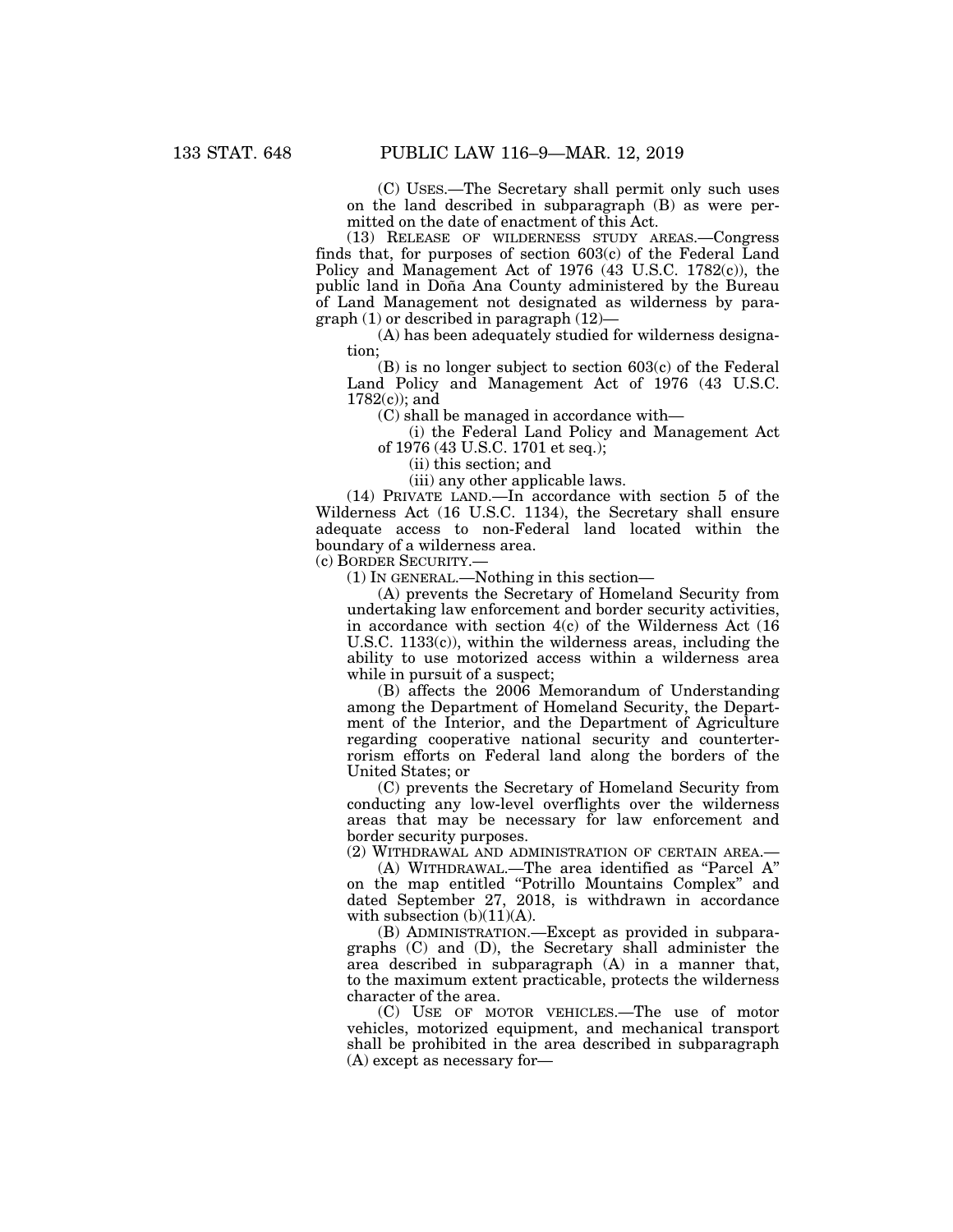(i) the administration of the area (including the conduct of law enforcement and border security activities in the area); or

(ii) grazing uses by authorized permittees.

(D) EFFECT OF SUBSECTION.—Nothing in this paragraph precludes the Secretary from allowing within the area described in subparagraph (A) the installation and maintenance of communication or surveillance infrastructure necessary for law enforcement or border security activities.

(3) RESTRICTED ROUTE.—The route excluded from the Potrillo Mountains Wilderness identified as ''Restricted— Administrative Access'' on the map entitled ''Potrillo Mountains Complex'' and dated September 27, 2018, shall be—

(A) closed to public access; but

(B) available for administrative and law enforcement uses, including border security activities.

54 USC 320301 note.

(d) ORGAN MOUNTAINS-DESERT PEAKS NATIONAL MONUMENT.— (1) MANAGEMENT PLAN.—In preparing and implementing the management plan for the Monument, the Secretary shall include a watershed health assessment to identify opportunities for watershed restoration.

(2) INCORPORATION OF ACQUIRED STATE TRUST LAND AND INTERESTS IN STATE TRUST LAND.—

(A) IN GENERAL.—Any land or interest in land that is within the State trust land described in subparagraph (B) that is acquired by the United States shall—

(i) become part of the Monument; and

(ii) be managed in accordance with—

(I) Presidential Proclamation 9131 (79 Fed. Reg. 30431);

(II) this section; and

(III) any other applicable laws.

(B) DESCRIPTION OF STATE TRUST LAND.—The State trust land referred to in subparagraph (A) is the State trust land in T. 22 S., R 01 W., New Mexico Principal Meridian and T. 22 S., R. 02 W., New Mexico Principal Meridian.

(3) LAND EXCHANGES.—

(A) IN GENERAL.—Subject to subparagraphs (C) through (F), the Secretary shall attempt to enter into an agreement to initiate an exchange under section 2201.1 of title 43, Code of Federal Regulations (or successor regulations), with the Commissioner of Public Lands of New Mexico, by the date that is 18 months after the date of enactment of this Act, to provide for a conveyance to the State of all right, title, and interest of the United States in and to Bureau of Land Management land in the State identified under subparagraph (B) in exchange for the conveyance by the State to the Secretary of all right, title, and interest of the State in and to parcels of State trust land within the boundary of the Monument identified under that subparagraph or described in paragraph  $(2)(B)$ .

(B) IDENTIFICATION OF LAND FOR EXCHANGE.—The Secretary and the Commissioner of Public Lands of New Mexico shall jointly identify the Bureau of Land Management land and State trust land eligible for exchange under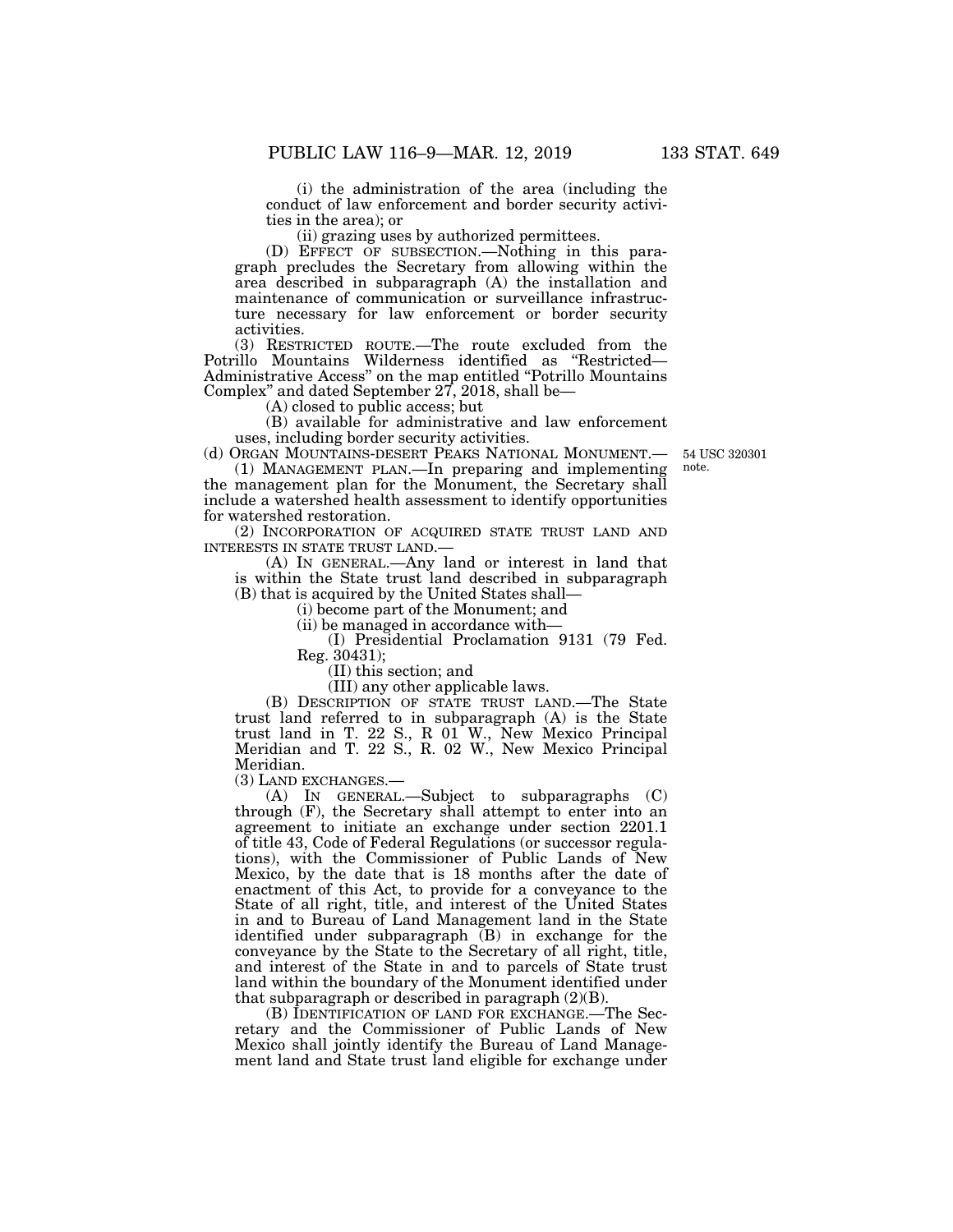this paragraph, the exact acreage and legal description of which shall be determined by surveys approved by the Secretary and the New Mexico State Land Office.

(C) APPLICABLE LAW.—A land exchange under subparagraph (A) shall be carried out in accordance with section 206 of the Federal Land Policy and Management Act of 1976 (43 U.S.C. 1716).

(D) CONDITIONS.—A land exchange under subparagraph (A) shall be subject to—

(i) valid existing rights; and

(ii) such terms as the Secretary and the State shall establish.<br>(E) VALUATION, APPRAISALS, AND EQUALIZATION.–

(i) IN GENERAL.—The value of the Bureau of Land Management land and the State trust land to be conveyed in a land exchange under this paragraph—

(I) shall be equal, as determined by appraisals conducted in accordance with clause (ii); or

(II) if not equal, shall be equalized in accordance with clause (iii).

(ii) APPRAISALS.—

(I) IN GENERAL.—The Bureau of Land Management land and State trust land to be exchanged under this paragraph shall be appraised by an independent, qualified appraiser that is agreed to by the Secretary and the State.

(II) REQUIREMENTS.—An appraisal under subclause (I) shall be conducted in accordance with—

(aa) the Uniform Appraisal Standards for Federal Land Acquisitions; and

(bb) the Uniform Standards of Professional Appraisal Practice.

(iii) EQUALIZATION.—

(I) IN GENERAL.—If the value of the Bureau of Land Management land and the State trust land to be conveyed in a land exchange under this paragraph is not equal, the value may be equalized by—

(aa) making a cash equalization payment to the Secretary or to the State, as appropriate, in accordance with section 206(b) of the Federal Land Policy and Management Act of 1976 (43 U.S.C. 1716(b)); or

(bb) reducing the acreage of the Bureau of Land Management land or State trust land to be exchanged, as appropriate.

(II) CASH EQUALIZATION PAYMENTS.—Any cash equalization payments received by the Secretary under subclause (I)(aa) shall be—

(aa) deposited in the Federal Land Disposal Account established by section 206(a) of the Federal Land Transaction Facilitation Act (43 U.S.C. 2305(a)); and

(bb) used in accordance with that Act.

(F) LIMITATION.—No exchange of land shall be conducted under this paragraph unless mutually agreed to by the Secretary and the State.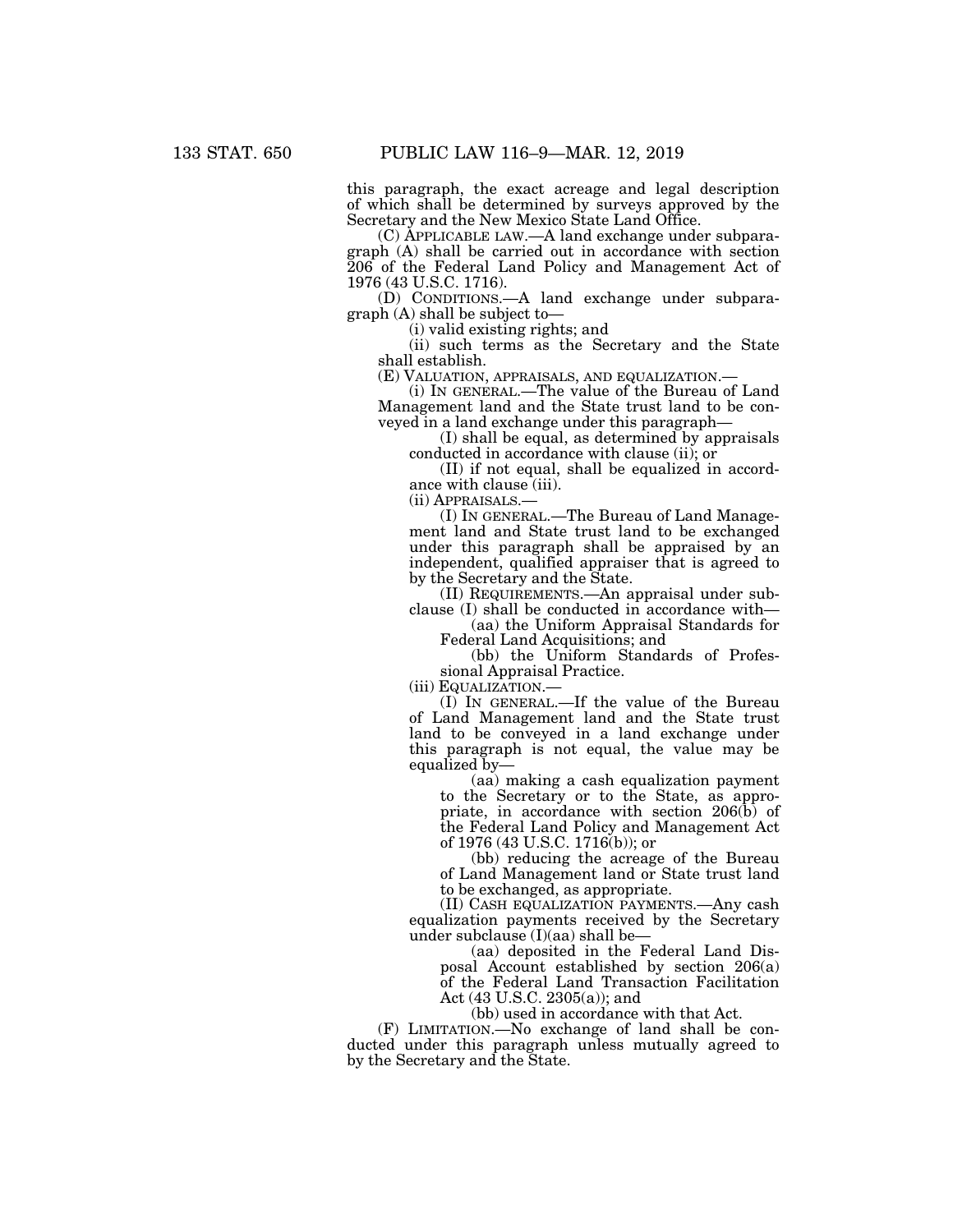#### **SEC. 1202. CERRO DEL YUTA AND RI´O SAN ANTONIO WILDERNESS AREAS.**

(a) DEFINITIONS.—In this section:

(1) MAP.—The term ''map'' means the map entitled ''Rı´o Grande del Norte National Monument Proposed Wilderness Areas'' and dated July 28, 2015.

(2) WILDERNESS AREA.—The term ''wilderness area'' means a wilderness area designated by subsection (b)(1).

(b) DESIGNATION OF CERRO DEL YUTA AND RÍO SAN ANTONIO WILDERNESS AREAS.—

(1) IN GENERAL.—In accordance with the Wilderness Act (16 U.S.C. 1131 et seq.), the following areas in the Rı´o Grande del Norte National Monument are designated as wilderness and as components of the National Wilderness Preservation System:

(A) CERRO DEL YUTA WILDERNESS.—Certain land administered by the Bureau of Land Management in Taos County, New Mexico, comprising approximately 13,420 acres as generally depicted on the map, which shall be known as the ''Cerro del Yuta Wilderness''.

(B) RÍO SAN ANTONIO WILDERNESS.-Certain land administered by the Bureau of Land Management in Río Arriba County, New Mexico, comprising approximately 8,120 acres, as generally depicted on the map, which shall be known as the "Río San Antonio Wilderness"

(2) MANAGEMENT OF WILDERNESS AREAS.—Subject to valid existing rights, the wilderness areas shall be administered in accordance with the Wilderness Act (16 U.S.C. 1131 et seq.) and this section, except that with respect to the wilderness areas designated by this section—

(A) any reference to the effective date of the Wilderness Act shall be considered to be a reference to the date of enactment of this Act; and

(B) any reference in the Wilderness Act to the Secretary of Agriculture shall be considered to be a reference to the Secretary.

(3) INCORPORATION OF ACQUIRED LAND AND INTERESTS IN LAND.—Any land or interest in land within the boundary of the wilderness areas that is acquired by the United States shall—

(A) become part of the wilderness area in which the land is located; and

(B) be managed in accordance with—

(i) the Wilderness Act (16 U.S.C. 1131 et seq.); (ii) this section; and

(iii) any other applicable laws.

(4) GRAZING.—Grazing of livestock in the wilderness areas, where established before the date of enactment of this Act, shall be administered in accordance with—

 $(A)$  section  $4(d)(4)$  of the Wilderness Act (16 U.S.C.)  $1133(d)(4)$ ; and

(B) the guidelines set forth in appendix A of the Report of the Committee on Interior and Insular Affairs to accompany H.R. 2570 of the 101st Congress (H. Rept. 101–405). (5) BUFFER ZONES.—

16 USC 1132 note.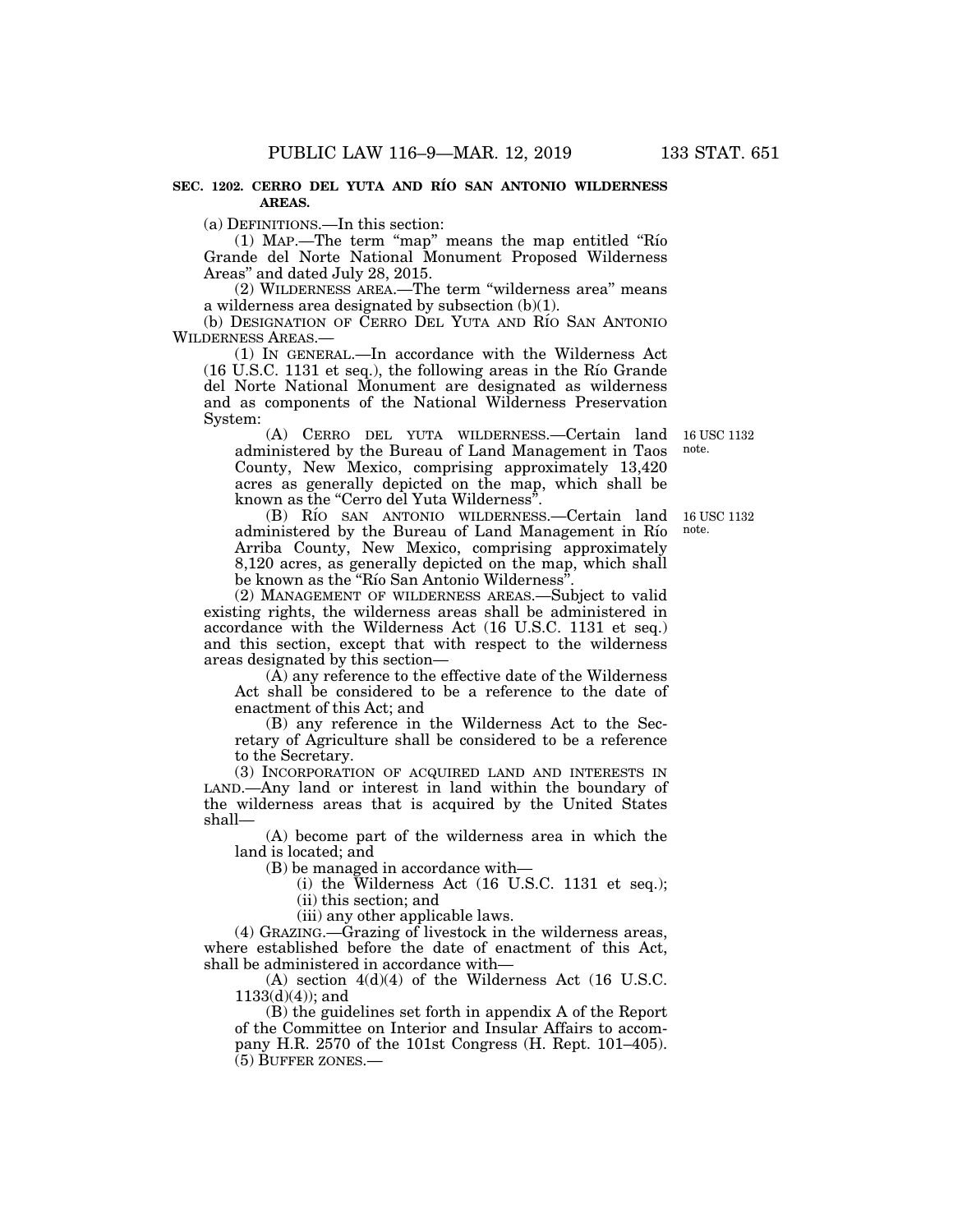(A) IN GENERAL.—Nothing in this section creates a protective perimeter or buffer zone around the wilderness areas.

(B) ACTIVITIES OUTSIDE WILDERNESS AREAS.—The fact that an activity or use on land outside a wilderness area can be seen or heard within the wilderness area shall not preclude the activity or use outside the boundary of the wilderness area.

(6) RELEASE OF WILDERNESS STUDY AREAS.—Congress finds that, for purposes of section 603(c) of the Federal Land Policy and Management Act of 1976 (43 U.S.C. 1782(c)), the public land within the San Antonio Wilderness Study Area not designated as wilderness by this section—

(A) has been adequately studied for wilderness designation;

(B) is no longer subject to section 603(c) of the Federal Land Policy and Management Act of 1976 (43 U.S.C. 1782(c)); and

(C) shall be managed in accordance with this section. (7) MAPS AND LEGAL DESCRIPTIONS.—

(A) IN GENERAL.—As soon as practicable after the date of enactment of this Act, the Secretary shall file the map and legal descriptions of the wilderness areas with—

(i) the Committee on Energy and Natural Resources of the Senate; and

(ii) the Committee on Natural Resources of the House of Representatives.

(B) FORCE OF LAW.—The map and legal descriptions filed under subparagraph (A) shall have the same force and effect as if included in this section, except that the Secretary may correct errors in the legal description and map

(C) PUBLIC AVAILABILITY.—The map and legal descriptions filed under subparagraph (A) shall be on file and available for public inspection in the appropriate offices of the Bureau of Land Management.

(8) NATIONAL LANDSCAPE CONSERVATION SYSTEM.—The wilderness areas shall be administered as components of the National Landscape Conservation System.

(9) FISH AND WILDLIFE.—Nothing in this section affects the jurisdiction of the State of New Mexico with respect to fish and wildlife located on public land in the State.

(10) WITHDRAWALS.—Subject to valid existing rights, any Federal land within the wilderness areas designated by paragraph (1), including any land or interest in land that is acquired by the United States after the date of enactment of this Act, is withdrawn from—

(A) entry, appropriation, or disposal under the public land laws;

(B) location, entry, and patent under the mining laws; and

(C) operation of the mineral leasing, mineral materials, and geothermal leasing laws.

(11) TREATY RIGHTS.—Nothing in this section enlarges, diminishes, or otherwise modifies any treaty rights.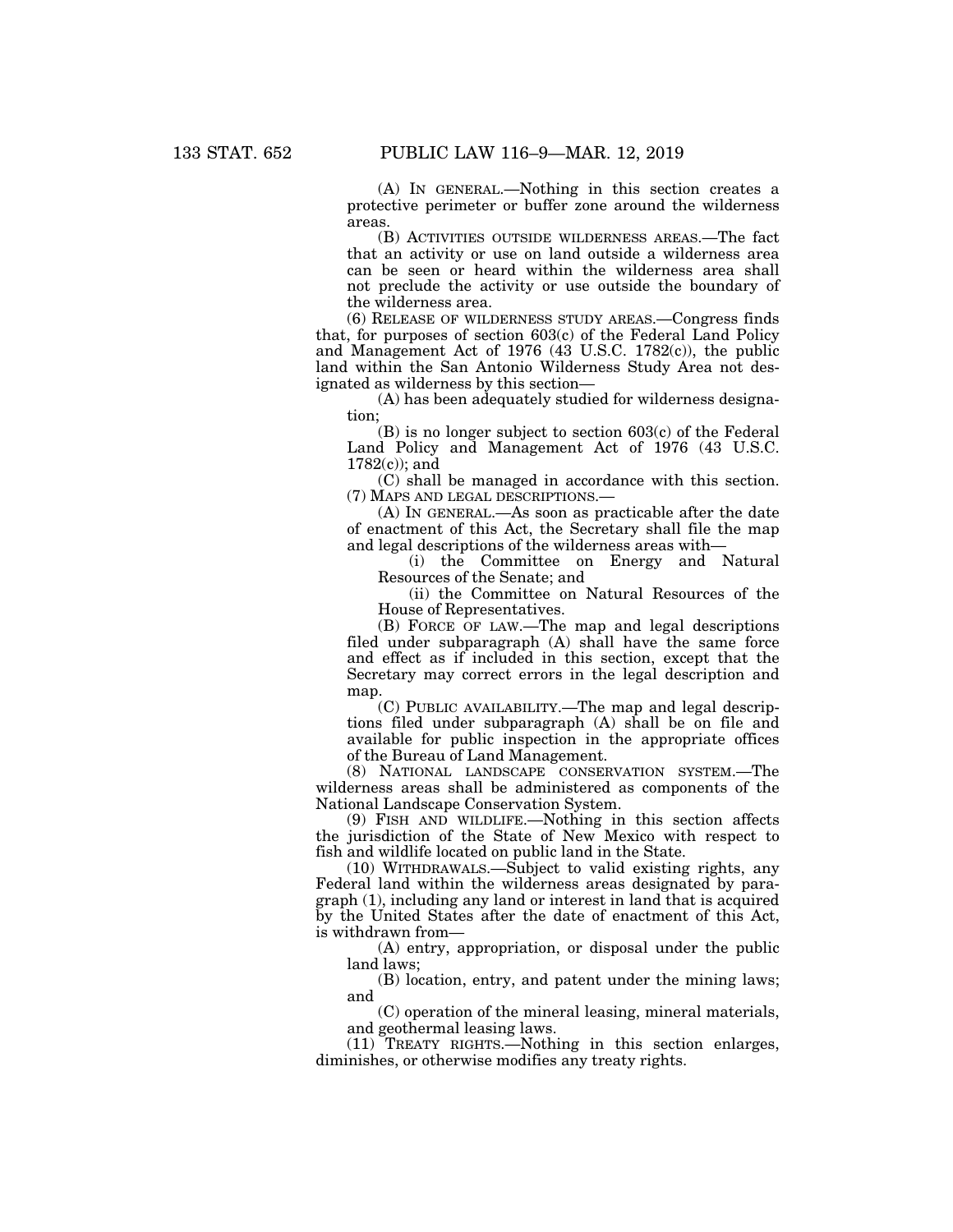### **SEC. 1203. METHOW VALLEY, WASHINGTON, FEDERAL LAND WITH-DRAWAL.**

(a) DEFINITION OF MAP.—In this section, the term ''Map'' means the Forest Service map entitled ''Methow Headwaters Withdrawal Proposal Legislative Map'' and dated May 24, 2016.

(b) WITHDRAWAL.—Subject to valid existing rights, the approximately 340,079 acres of Federal land and interests in the land located in the Okanogan-Wenatchee National Forest within the area depicted on the Map as ''Proposed Withdrawal'' is withdrawn from all forms of—

(1) entry, appropriation, or disposal under the public land laws;

(2) location, entry, and patent under the mining laws; and

(3) disposition under the mineral leasing and geothermal leasing laws.

(c) ACQUIRED LAND.—Any land or interest in land within the area depicted on the Map as ''Proposed Withdrawal'' that is acquired by the United States after the date of enactment of this Act shall, on acquisition, be immediately withdrawn in accordance with this section.

(d) AVAILABILITY OF MAP.—The Map shall be kept on file and made available for public inspection in the appropriate offices of the Forest Service and the Bureau of Land Management.

#### **SEC. 1204. EMIGRANT CREVICE WITHDRAWAL.**

(a) DEFINITION OF MAP.—In this section, the term ''map'' means the map entitled ''Emigrant Crevice Proposed Withdrawal Area'' and dated November 10, 2016.

(b) WITHDRAWAL.—Subject to valid existing rights in existence on the date of enactment of this Act, the National Forest System land and interests in the National Forest System land, as depicted on the map, is withdrawn from—

(1) location, entry, and patent under the mining laws; and

(2) disposition under all laws pertaining to mineral and geothermal leasing.

(c) ACQUIRED LAND.—Any land or interest in land within the area depicted on the map that is acquired by the United States after the date of enactment of this Act shall, on acquisition, be immediately withdrawn in accordance with this section.

 $(d)$  MAP. $-$ 

(1) SUBMISSION OF MAP.—As soon as practicable after the date of enactment of this Act, the Secretary of Agriculture shall file the map with—

(A) the Committee on Energy and Natural Resources of the Senate; and

(B) the Committee on Natural Resources of the House of Representatives.

(2) FORCE OF LAW.—The map filed under paragraph (1) shall have the same force and effect as if included in this section, except that the Secretary of Agriculture may correct clerical and typographical errors in the map.

(3) PUBLIC AVAILABILITY.—The map filed under paragraph (1) shall be on file and available for public inspection in the appropriate offices of the Forest Service and the Bureau of Land Management.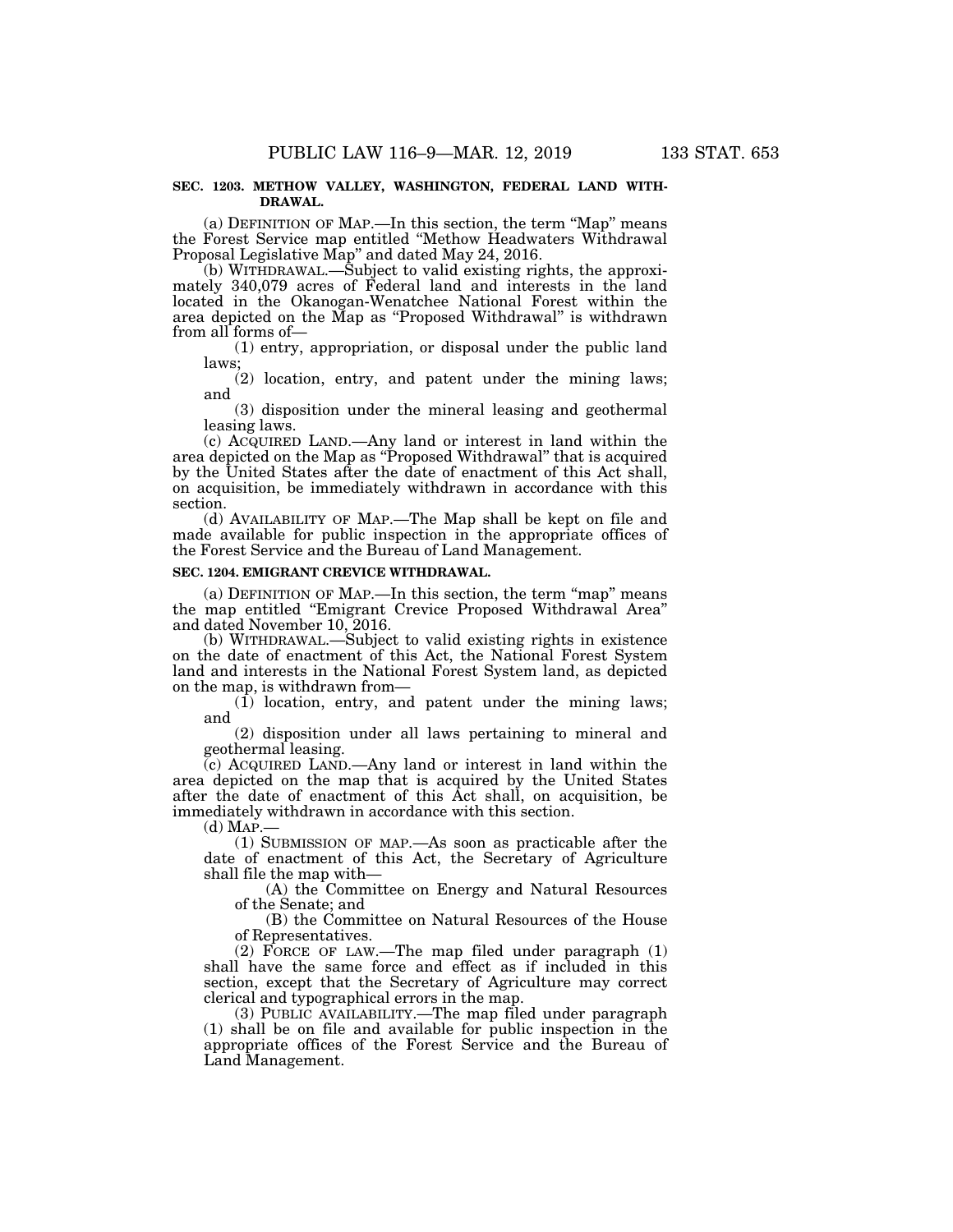(e) EFFECT.—Nothing in this section affects any recreational use, including hunting or fishing, that is authorized on land within the area depicted on the map under applicable law as of the date of enactment of this Act.

#### **SEC. 1205. OREGON WILDLANDS.**

(a) WILD AND SCENIC RIVER ADDITIONS, DESIGNATIONS AND TECHNICAL CORRECTIONS.— (1) ADDITIONS TO ROGUE WILD AND SCENIC RIVER.— (A) IN GENERAL.—Section 3(a) of the Wild and Scenic

Rivers Act (16 U.S.C. 1274(a)) is amended by striking paragraph  $(5)$  and inserting the following:<br>" $(5)$  ROGUE, OREGON.—

"(A) IN GENERAL.—The segment of the river extending from the mouth of the Applegate River downstream to the Lobster Creek Bridge, to be administered by the Secretary of the Interior or the Secretary of Agriculture, as agreed to by the Secretaries of the Interior and Agriculture or as directed by the President.

''(B) ADDITIONS.—In addition to the segment described in subparagraph (A), there are designated the following segments in the Rogue River:

''(i) KELSEY CREEK.—The approximately 6.8-mile segment of Kelsey Creek from the Wild Rogue Wilderness boundary in T. 32 S., R. 9 W., sec. 25, Willamette Meridian, to the confluence with the Rogue River, as a wild river.

''(ii) EAST FORK KELSEY CREEK.—

''(I) SCENIC RIVER.—The approximately 0.2 mile segment of East Fork Kelsey Creek from headwaters downstream to the Wild Rogue Wilderness boundary in T. 33 S., R. 8 W., sec. 5, Willamette Meridian, as a scenic river.

''(II) WILD RIVER.—The approximately 4.6-mile segment of East Fork Kelsey Creek from the Wild Rogue Wilderness boundary in T. 33 S., R. 8 W., sec. 5, Willamette Meridian, to the confluence with Kelsey Creek, as a wild river.

''(iii) WHISKY CREEK.—

''(I) RECREATIONAL RIVER.—The approximately 1.6-mile segment of Whisky Creek from the confluence of the East Fork and West Fork to the south boundary of the non-Federal land in T. 33 S., R. 8 W., sec. 17, Willamette Meridian, as a recreational river.

''(II) WILD RIVER.—The approximately 1.2-mile segment of Whisky Creek from road 33–8–23 to the confluence with the Rogue River, as a wild river.

''(iv) EAST FORK WHISKY CREEK.—

''(I) SCENIC RIVER.—The approximately 0.9 mile segment of East Fork Whisky Creek from its headwaters to Wild Rogue Wilderness boundary in T. 33 S., R. 8 W., sec.  $\overline{1}1$ , Willamette Meridian, as a scenic river.

''(II) WILD RIVER.—The approximately 2.6-mile segment of East Fork Whisky Creek from the Wild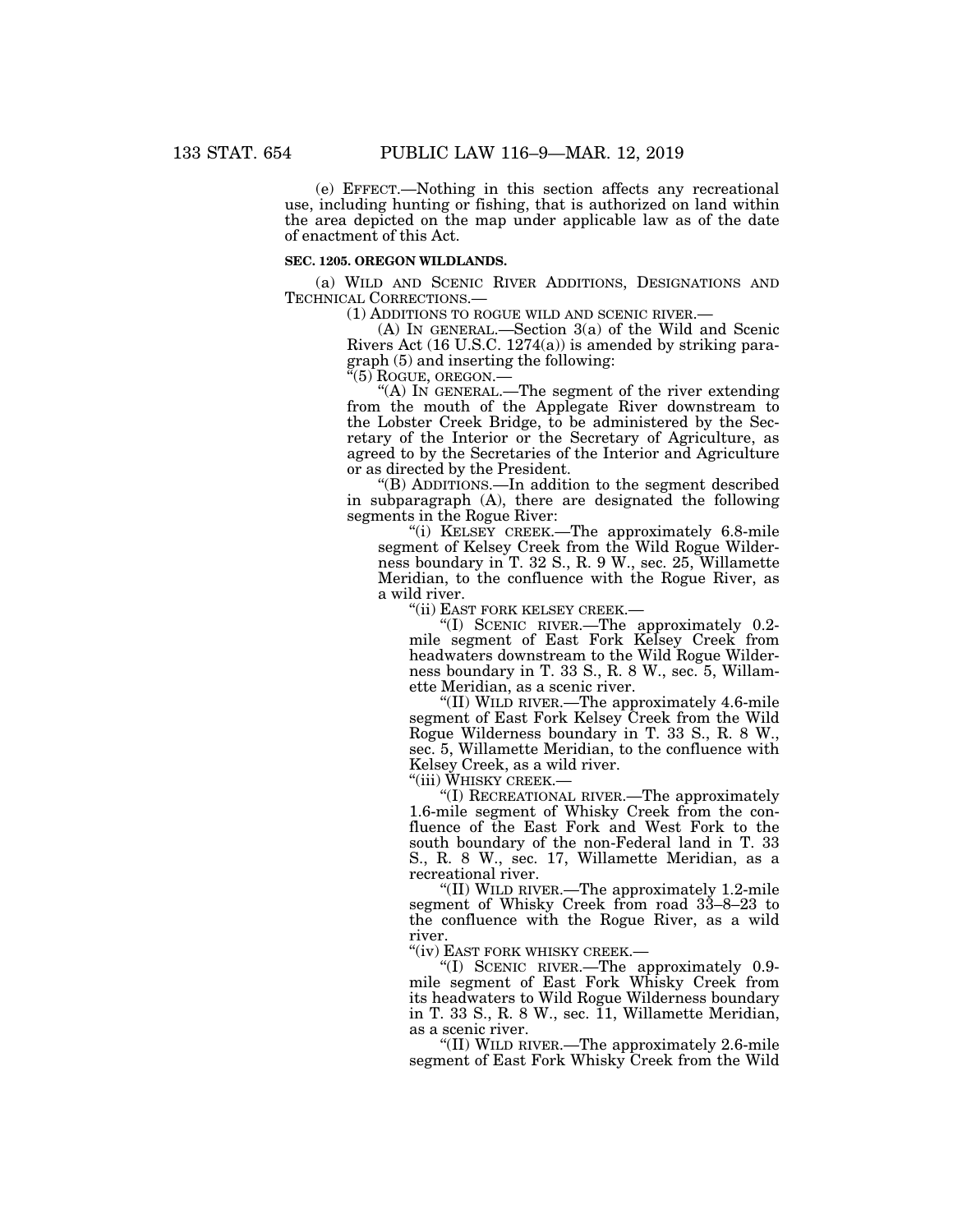Rogue Wilderness boundary in T. 33 S., R. 8 W., sec. 11, Willamette Meridian, downstream to road 33–8–26 crossing, as a wild river.

''(III) RECREATIONAL RIVER.—The approximately 0.3-mile segment of East Fork Whisky Creek from road 33–8–26 to the confluence with Whisky Creek, as a recreational river.

" $(v)$  WEST FORK WHISKY CREEK.—The approximately 4.8-mile segment of West Fork Whisky Creek from its headwaters to the confluence with the East Fork Whisky Creek, as a wild river.<br>"(vi) BIG WINDY CREEK.—

''(vi) BIG WINDY CREEK.— ''(I) SCENIC RIVER.—The approximately 1.5 mile segment of Big Windy Creek from its headwaters to road  $34-9-17.1$ , as a scenic river.

''(II) WILD RIVER.—The approximately 5.8-mile segment of Big Windy Creek from road 34–9–17.1 to the confluence with the Rogue River, as a wild river.

''(vii) EAST FORK BIG WINDY CREEK.—

''(I) SCENIC RIVER.—The approximately 0.2 mile segment of East Fork Big Windy Creek from its headwaters to road 34–8–36, as a scenic river.

''(II) WILD RIVER.—The approximately 3.7-mile segment of East Fork Big Windy Creek from road 34–8–36 to the confluence with Big Windy Creek, as a wild river.

''(viii) LITTLE WINDY CREEK.—

''(I) SCENIC RIVER.—The approximately 1.2 mile segment of Little Windy Creek from its headwaters to the Wild Rogue Wilderness boundary in T. 33 S., R. 9 W., sec. 33, Willamette Meridian, as a scenic river.

''(II) WILD RIVER.—The approximately 1.9-mile segment of Little Windy Creek from the Wild Rogue Wilderness boundary in T. 33 S., R. 9 W., sec. 34, Willamette Meridian, to the confluence with the Rogue River, as a wild river.

''(ix) HOWARD CREEK.—

''(I) SCENIC RIVER.—The approximately 3.5 mile segment of Howard Creek from its headwaters to road 34–9–34, as a scenic river.

''(II) WILD RIVER.—The approximately 6.9-mile segment of Howard Creek from 0.1 miles downstream of road 34–9–34 to the confluence with the Rogue River, as a wild river.

''(III) WILD RIVER.—The approximately 3.5 mile segment of Anna Creek from its headwaters to the confluence with Howard Creek, as a wild river.<br>"(x) MULE CREEK.—

"(I) SCENIC RIVER.— The approximately 3.5mile segment of Mule Creek from its headwaters downstream to the Wild Rogue Wilderness boundary as a scenic river.

''(II) WILD RIVER.—The approximately 7.8-mile segment of Mule Creek from the Wild Rogue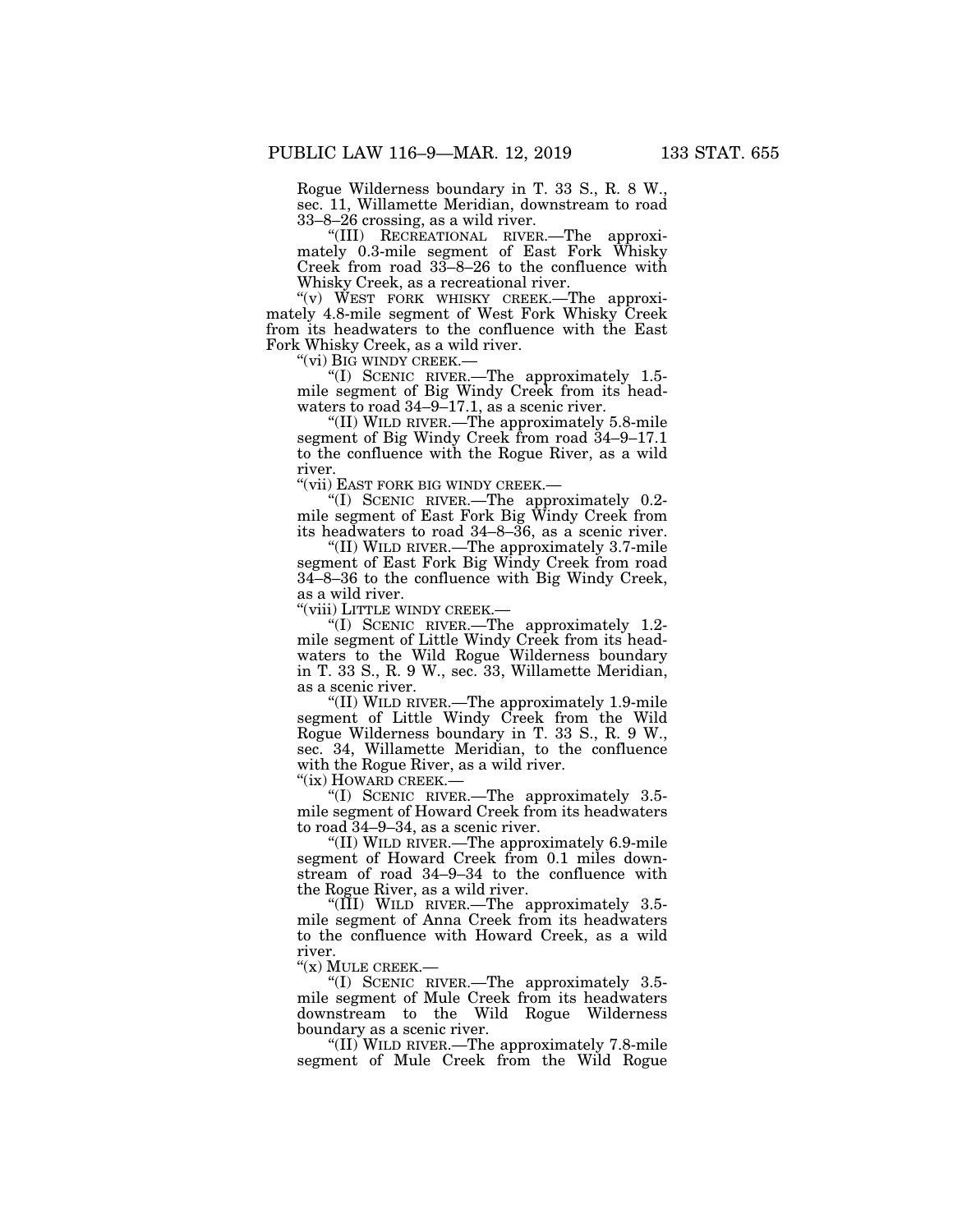Wilderness boundary in T. 32 S., R. 9 W., sec. 29, Willamette Meridian, to the confluence with the Rogue River, as a wild river.

''(xi) MISSOURI CREEK.—

''(I) SCENIC RIVER.—The approximately 3.1 mile segment of Missouri Creek from its headwaters downstream to the Wild Rogue Wilderness boundary in T. 33 S., R. 10 W., sec. 24, Willamette Meridian, as a scenic river.

''(II) WILD RIVER.—The approximately 1.6-mile segment of Missouri Creek from the Wild Rogue Wilderness boundary in T. 33 S., R. 10 W., sec. 24, Willamette Meridian, to the confluence with the Rogue River, as a wild river.

''(xii) JENNY CREEK.—

''(I) SCENIC RIVER.—The approximately 3.1 mile segment of Jenny Creek from its headwaters downstream to the Wild Rogue Wilderness boundary in T. 33 S., R. 9 W., sec. 28, Willamette Meridian, as a scenic river.

''(II) WILD RIVER.—The approximately 1.8-mile segment of Jenny Creek from the Wild Rogue Wilderness boundary in T. 33 S., R. 9 W., sec. 28, Willamette Meridian, to the confluence with the Rogue River, as a wild river.

''(xiii) RUM CREEK.—

''(I) SCENIC RIVER.—The approximately 2.2 mile segment of Rum Creek from its headwaters to the Wild Rogue Wilderness boundary in T. 34 S., R. 8 W., sec. 9, Willamette Meridian, as a scenic river.

''(II) WILD RIVER.—The approximately 2.2-mile segment of Rum Creek from the Wild Rogue Wilderness boundary in T. 34 S., R. 8 W., sec. 9, Willamette Meridian, to the confluence with the Rogue River, as a wild river.

''(xiv) EAST FORK RUM CREEK.—

''(I) SCENIC RIVER.—The approximately 0.8 mile segment of East Fork Rum Creek from its headwaters to the Wild Rogue Wilderness boundary in T. 34 S., R. 8 W., sec. 10, Willamette Meridian, as a scenic river.

''(II) WILD RIVER.—The approximately 1.3-mile segment of East Fork Rum Creek from the Wild Rogue Wilderness boundary in T. 34 S., R. 8 W., sec. 10, Willamette Meridian, to the confluence with Rum Creek, as a wild river.

"(xv) WILDCAT CREEK.—The approximately 1.7mile segment of Wildcat Creek from its headwaters downstream to the confluence with the Rogue River, as a wild river.

"(xvi) MONTGOMERY CREEK.—The approximately 1.8-mile segment of Montgomery Creek from its headwaters downstream to the confluence with the Rogue River, as a wild river.

"(xvii) HEWITT CREEK.—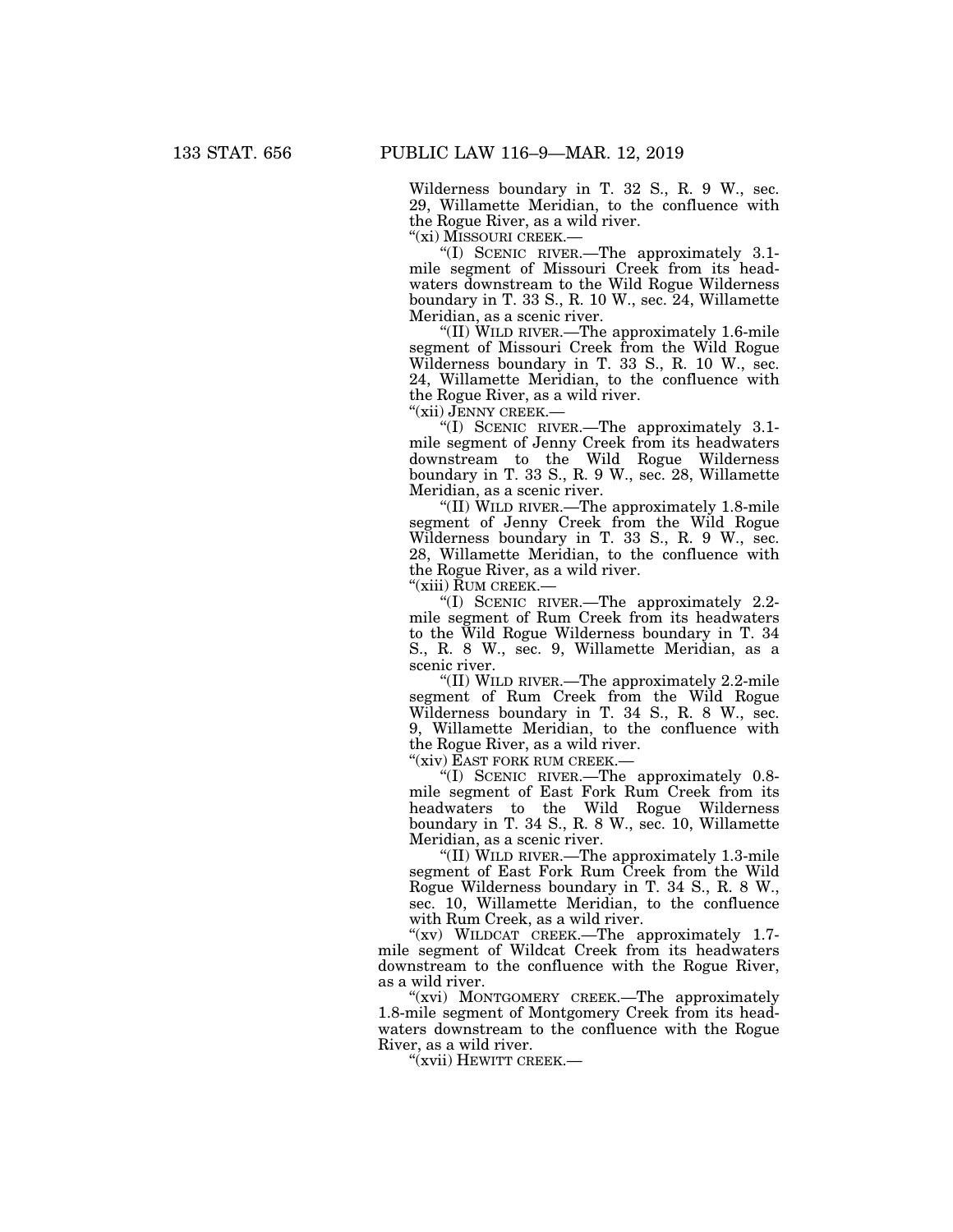''(I) SCENIC RIVER.—The approximately 1.4 mile segment of Hewitt Creek from its headwaters to the Wild Rogue Wilderness boundary in T. 33 S., R. 9 W., sec. 19, Willamette Meridian, as a scenic river.

''(II) WILD RIVER.—The approximately 1.2-mile segment of Hewitt Creek from the Wild Rogue Wilderness boundary in T. 33 S., R. 9 W., sec. 19, Willamette Meridian, to the confluence with the Rogue River, as a wild river.

''(xviii) BUNKER CREEK.—The approximately 6.6 mile segment of Bunker Creek from its headwaters to the confluence with the Rogue River, as a wild river.

''(xix) DULOG CREEK.—

''(I) SCENIC RIVER.—The approximately 0.8 mile segment of Dulog Creek from its headwaters to 0.1 miles downstream of road 34–8–36, as a scenic river.

''(II) WILD RIVER.—The approximately 1.0-mile segment of Dulog Creek from road 34–8–36 to the confluence with the Rogue River, as a wild river.

" $(xx)$  QUAIL CREEK.—The approximately 1.7-mile segment of Quail Creek from the Wild Rogue Wilderness boundary in T. 33 S., R. 10 W., sec. 1, Willamette Meridian, to the confluence with the Rogue River, as a wild river.

'(xxi) MEADOW CREEK.—The approximately 4.1mile segment of Meadow Creek from its headwaters to the confluence with the Rogue River, as a wild river.

"(xxii) RUSSIAN CREEK.—The approximately  $2.5$ mile segment of Russian Creek from the Wild Rogue Wilderness boundary in T. 33 S., R. 8 W., sec. 20, Willamette Meridian, to the confluence with the Rogue River, as a wild river.

"(xxiii) ALDER CREEK.—The approximately 1.2-mile segment of Alder Creek from its headwaters to the confluence with the Rogue River, as a wild river.

"(xxiv) BOOZE CREEK.—The approximately 1.5-mile segment of Booze Creek from its headwaters to the confluence with the Rogue River, as a wild river.

"(xxv) BRONCO CREEK.—The approximately 1.8mile segment of Bronco Creek from its headwaters to the confluence with the Rogue River, as a wild river.

"(xxvi) COPSEY CREEK.—The approximately 1.5mile segment of Copsey Creek from its headwaters to the confluence with the Rogue River, as a wild river.

''(xxvii) CORRAL CREEK.—The approximately 0.5 mile segment of Corral Creek from its headwaters to the confluence with the Rogue River, as a wild river.

"(xxviii) COWLEY CREEK.—The approximately 0.9mile segment of Cowley Creek from its headwaters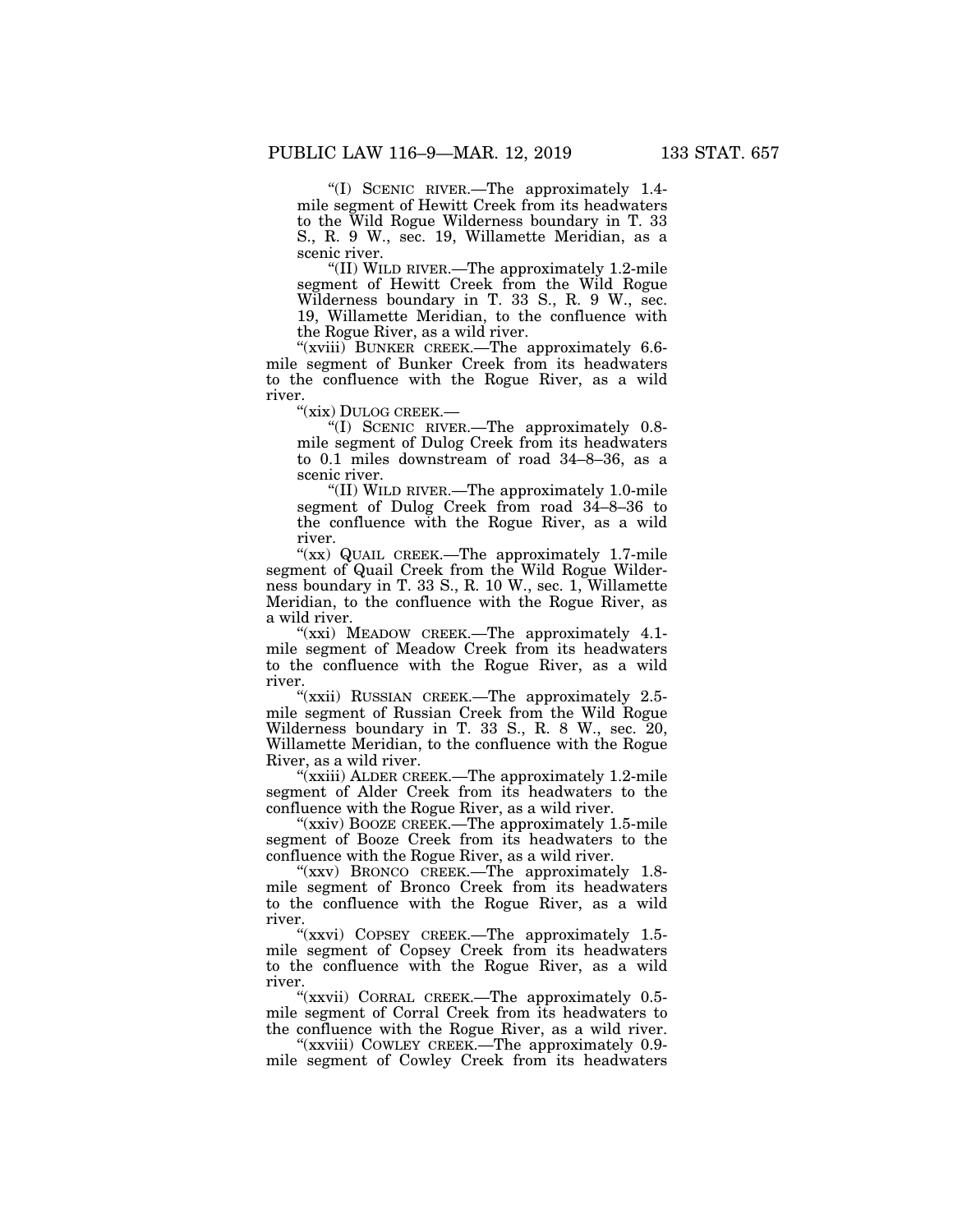to the confluence with the Rogue River, as a wild river.

"(xxix) DITCH CREEK.—The approximately 1.8-mile segment of Ditch Creek from the Wild Rogue Wilderness boundary in T. 33 S., R. 9 W., sec. 5, Willamette Meridian, to its confluence with the Rogue River, as a wild river.

"(xxx) FRANCIS CREEK.—The approximately 0.9mile segment of Francis Creek from its headwaters to the confluence with the Rogue River, as a wild river.<br>"(xxxi) LONG GULCH.—

"(I) SCENIC RIVER.— The approximately 1.4mile segment of Long Gulch from its headwaters to the Wild Rogue Wilderness boundary in T. 33 S., R. 10 W., sec. 23, Willamette Meridian, as a scenic river.

''(II) WILD RIVER.—The approximately 1.1-mile segment of Long Gulch from the Wild Rogue Wilderness boundary in T. 33 S., R. 10 W., sec. 23, Willamette Meridian, to the confluence with the Rogue River, as a wild river.

''(xxxii) BAILEY CREEK.—

''(I) SCENIC RIVER.—The approximately 1.4 mile segment of Bailey Creek from its headwaters to the Wild Rogue Wilderness boundary on the west section line of T. 34 S., R. 8 W., sec. 14, Willamette Meridian, as a scenic river.

''(II) WILD RIVER.—The approximately 1.7-mile segment of Bailey Creek from the west section line of T. 34 S., R.8 W., sec. 14, Willamette Meridian, to the confluence of the Rogue River, as a wild river.

"(xxxiii) SHADY CREEK.—The approximately 0.7mile segment of Shady Creek from its headwaters to the confluence with the Rogue River, as a wild river. ''(xxxiv) SLIDE CREEK.—

''(I) SCENIC RIVER.—The approximately 0.5 mile segment of Slide Creek from its headwaters to road 33–9–6, as a scenic river.

''(II) WILD RIVER.—The approximately 0.7-mile section of Slide Creek from road 33–9–6 to the confluence with the Rogue River, as a wild river.''.

(B) MANAGEMENT.—Each river segment designated by subparagraph  $(B)$  of section  $3(a)(5)$  of the Wild and Scenic Rivers Act  $(16 \text{ U.S.C. } 1274(a)(5))$  (as added by subparagraph (A)) shall be managed as part of the Rogue Wild and Scenic River.

(C) WITHDRAWAL.—Subject to valid existing rights, the Federal land within the boundaries of the river segments designated by subparagraph  $(B)$  of section  $3(a)(5)$  of the Wild and Scenic Rivers Act (16 U.S.C. 1274(a)(5)) (as added by subparagraph (A)) is withdrawn from all forms of—

(i) entry, appropriation, or disposal under the public land laws;

(ii) location, entry, and patent under the mining laws; and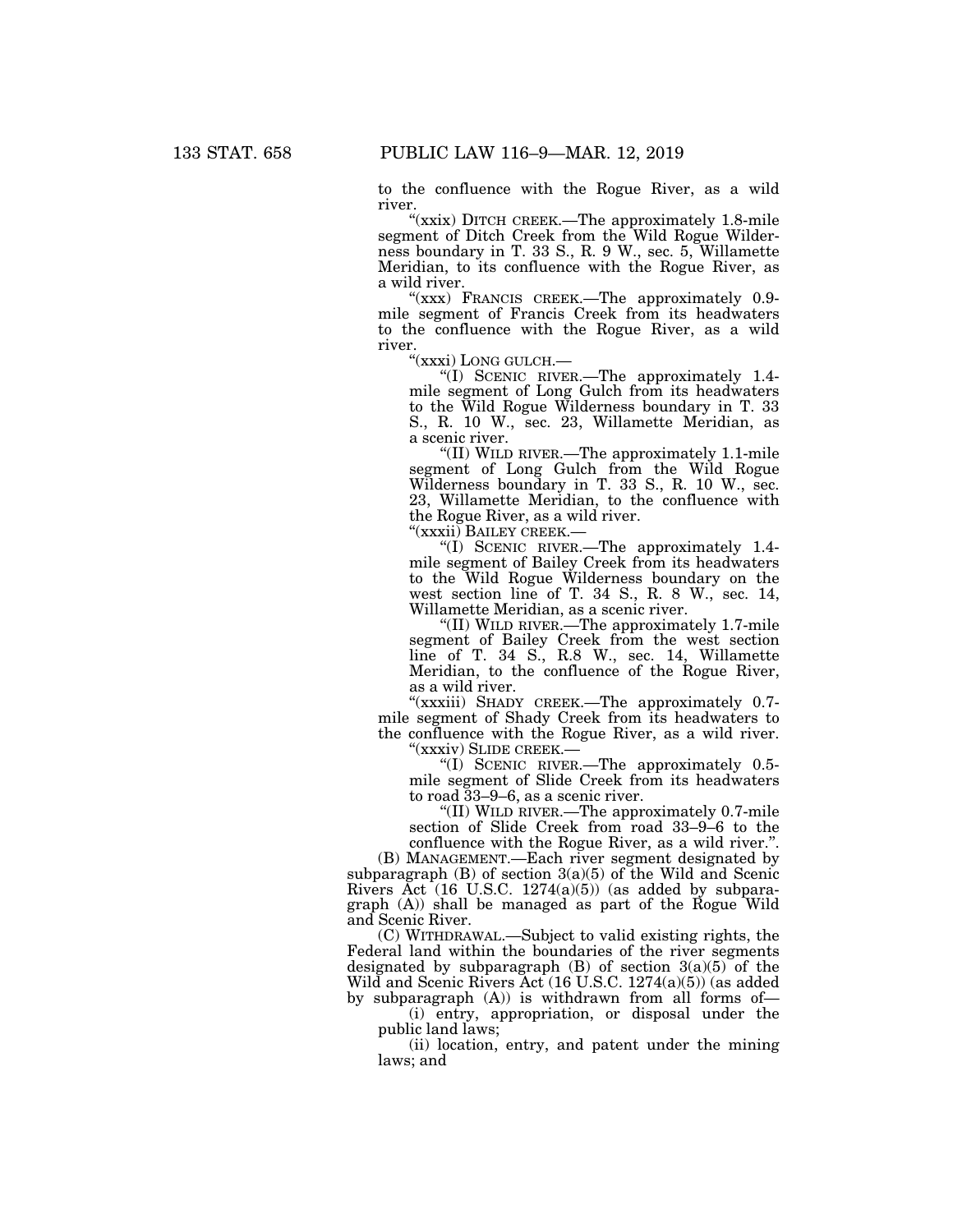(iii) disposition under all laws pertaining to mineral and geothermal leasing or mineral materials.

(D) ADDITIONAL PROTECTIONS FOR ROGUE RIVER TRIBU-TARIES.—

(i) LICENSING BY COMMISSION.—The Federal Energy Regulatory Commission shall not license the construction of any dam, water conduit, reservoir, powerhouse, transmission line, or other project works on or directly affecting any stream described in clause

(iv).<br>(ii) OTHER AGENCIES.-

 $(I)$  In GENERAL.—No department or agency of the United States shall assist by loan, grant, license, or otherwise in the construction of any water resources project on or directly affecting any stream segment that is described in clause (iv), except to maintain or repair water resources projects in existence on the date of enactment of this Act.

(II) EFFECT.—Nothing in this clause prohibits any department or agency of the United States in assisting by loan, grant, license, or otherwise, a water resources project—

(aa) the primary purpose of which is ecological or aquatic restoration;

(bb) that provides a net benefit to water quality and aquatic resources; and

(cc) that is consistent with protecting and enhancing the values for which the river was designated.

(iii) WITHDRAWAL.—Subject to valid existing rights, the Federal land located within  $\frac{1}{4}$  mile on either side of the stream segments described in clause (iv) is withdrawn from all forms of—

(I) entry, appropriation, or disposal under the public land laws;

(II) location, entry, and patent under the mining laws; and

(III) disposition under all laws pertaining to mineral and geothermal leasing or mineral materials.

(iv) DESCRIPTION OF STREAM SEGMENTS.—The following are the stream segments referred to in clause (i):

(I) KELSEY CREEK.—The approximately 2.5 mile segment of Kelsey Creek from its headwaters to the Wild Rogue Wilderness boundary in T. 32 S., R. 9 W., sec. 25, Willamette Meridian.

(II) GRAVE CREEK.—The approximately 10.2 mile segment of Grave Creek from the east boundary of T. 34 S., R. 7 W., sec. 1, Willamette Meridian, downstream to the confluence with the Rogue River.

(III) CENTENNIAL GULCH.—The approximately 2.2-mile segment of Centennial Gulch from its headwaters to its confluence with the Rogue River in T. 34 S., R. 7, W., sec. 18, Willamette Meridian.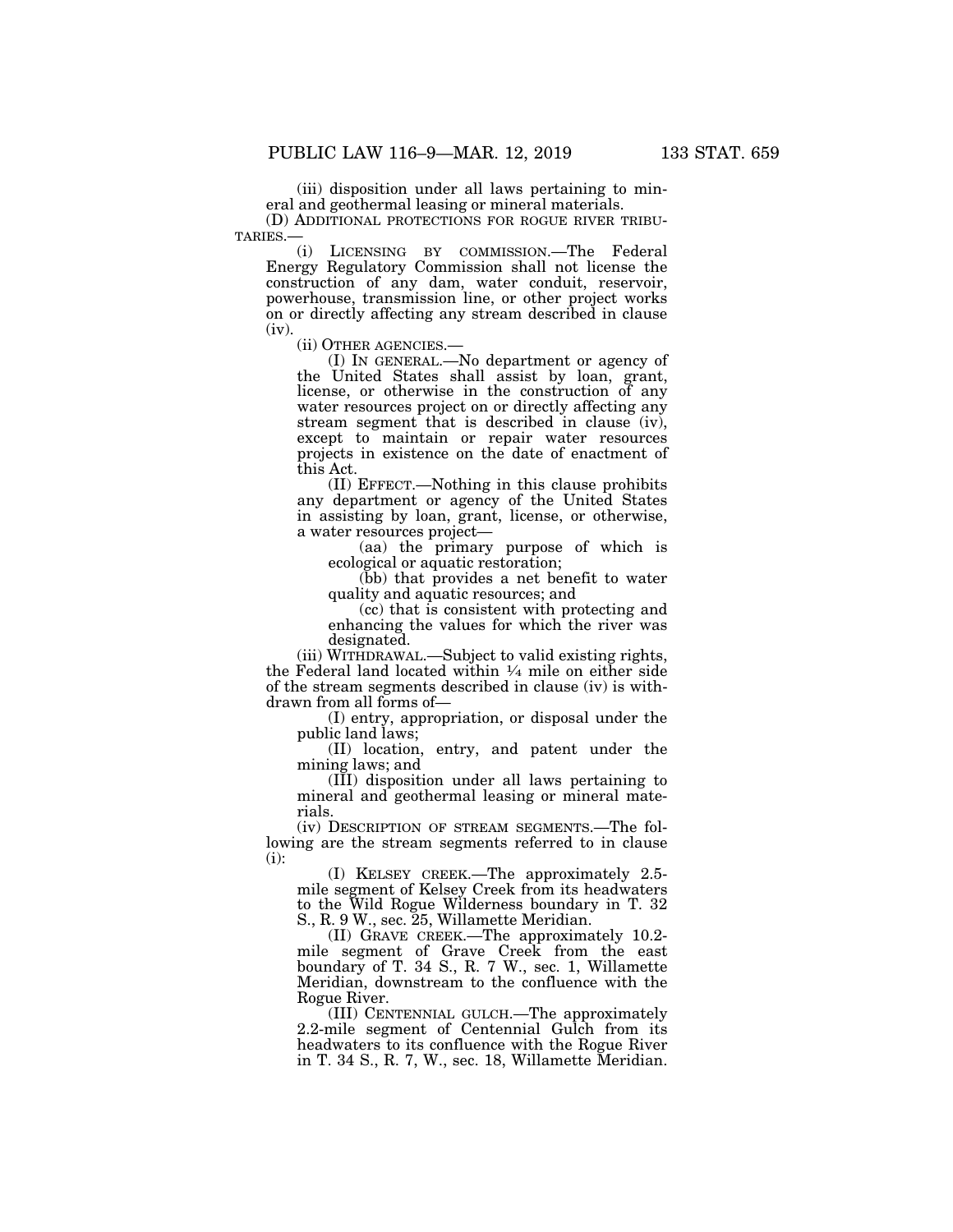(IV) QUAIL CREEK.—The approximately 0.8 mile segment of Quail Creek from its headwaters to the Wild Rogue Wilderness boundary in T. 33 S., R. 10 W., sec. 1, Willamette Meridian.

(V) DITCH CREEK.—The approximately 0.7-mile segment of Ditch Creek from its headwaters to the Wild Rogue Wilderness boundary in T. 33 S., R. 9 W., sec. 5, Willamette Meridian.

(VI) GALICE CREEK.—The approximately 2.2 mile segment of Galice Creek from the confluence with the North Fork Galice Creek downstream to the confluence with the Rogue River in T. 34 S., R. 8 W., sec. 36, Willamette Meridian.

(VII) QUARTZ CREEK.—The approximately 3.3 mile segment of Quartz Creek from its headwaters to its confluence with the North Fork Galice Creek in T. 35 S., R. 8 W., sec. 4, Willamette Meridian.

(VIII) NORTH FORK GALICE CREEK.—The approximately 5.7-mile segment of the North Fork Galice Creek from its headwaters to its confluence with the South Fork Galice Creek in T. 35 S., R. 8 W., sec. 3, Willamette Meridian.

(2) TECHNICAL CORRECTIONS TO THE WILD AND SCENIC RIVERS ACT.—

(A) CHETCO, OREGON.—Section 3(a)(69) of the Wild and Scenic Rivers Act  $(16 \text{ U.S.C. } 1274(a)(69))$  is amended—

(i) by redesignating subparagraphs (A), (B), and (C) as clauses (i), (ii), and (iii), respectively, and indenting appropriately;

(ii) in the matter preceding clause (i) (as so redesignated), by striking ''The 44.5-mile'' and inserting the following:

''(A) DESIGNATIONS.—The 44.5-mile'';

 $(iii)$  in clause  $(i)$  (as so redesignated)—

(I) by striking "25.5-mile" and inserting "27.5mile''; and

(II) by striking ''Boulder Creek at the Kalmiopsis Wilderness boundary'' and inserting ''Mislatnah Creek'';

(iv) in clause (ii) (as so redesignated)—

(I) by striking "8-mile" and inserting "7.5mile''; and

(II) by striking ''Boulder Creek to Steel Bridge'' and inserting ''Mislatnah Creek to Eagle Creek'';  $(v)$  in clause (iii) (as so redesignated)—

(I) by striking "11-mile" and inserting "9.5mile''; and

(II) by striking ''Steel Bridge'' and inserting "Eagle Creek"; and

(vi) by adding at the end the following:

''(B) WITHDRAWAL.—Subject to valid rights, the Federal land within the boundaries of the river segments designated by subparagraph (A) is withdrawn from all forms of—

''(i) entry, appropriation, or disposal under the public land laws;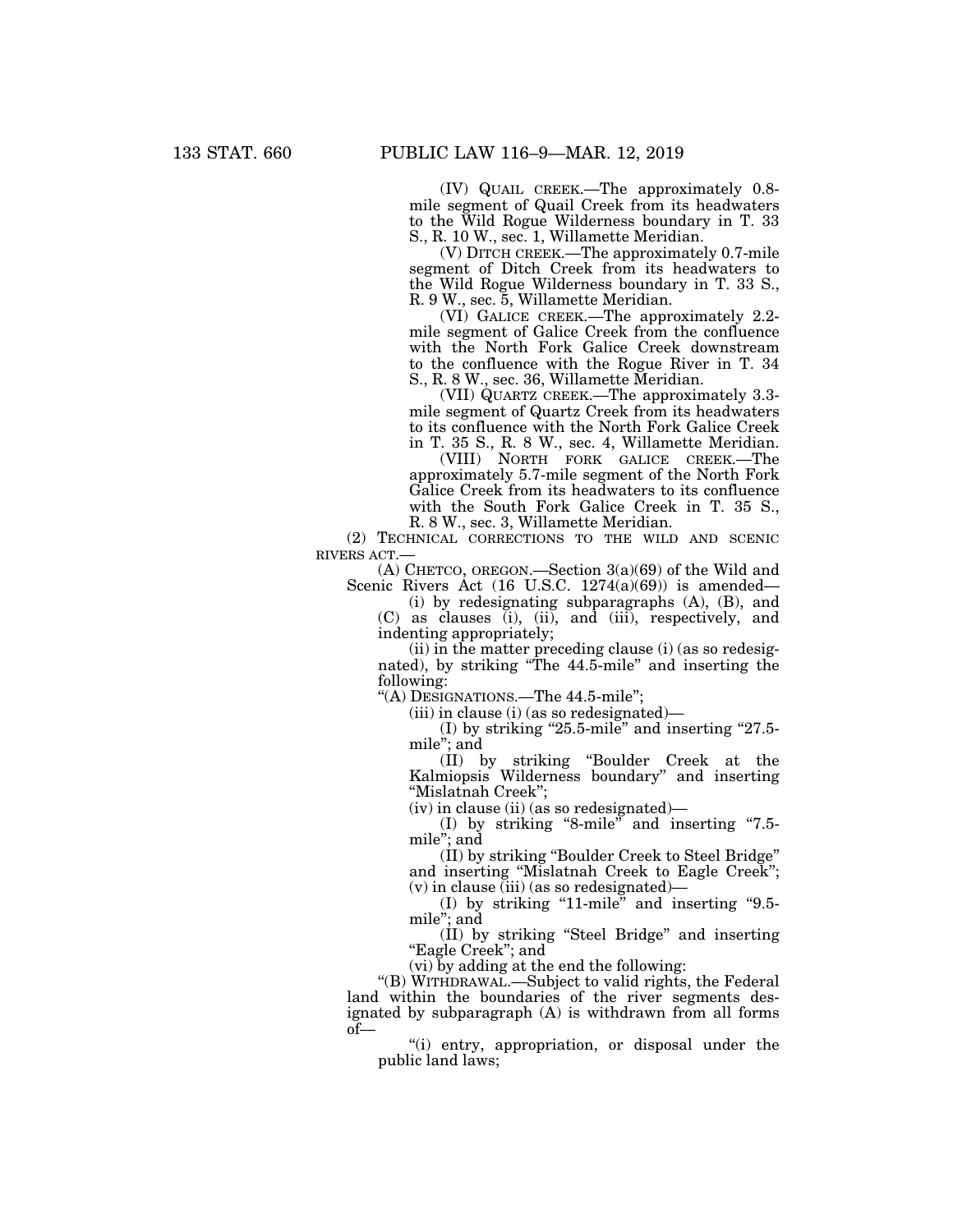''(ii) location, entry, and patent under the mining laws; and

"(iii) disposition under all laws pertaining to mineral and geothermal leasing or mineral materials.''. (B) WHYCHUS CREEK, OREGON.—Section 3(a)(102) of the Wild and Scenic Rivers Act (16 U.S.C. 1274(a)(102)) is

amended—

(i) in the paragraph heading, by striking ''SQUAW CREEK'' and inserting ''WHYCHUS CREEK'';

(ii) by redesignating subparagraphs (A) and (B) as clauses (i) and (ii), respectively, and indenting appropriately;

(iii) in the matter preceding clause (i) (as so redesignated)—

(I) by striking ''The 15.4-mile'' and inserting the following:

''(A) DESIGNATIONS.—The 15.4-mile''; and

(II) by striking ''McAllister Ditch, including the Soap Fork Squaw Creek, the North Fork, the South Fork, the East and West Forks of Park Creek, and Park Creek Fork'' and inserting ''Plainview Ditch, including the Soap Creek, the North and South Forks of Whychus Creek, the East and West Forks of Park Creek, and Park Creek'';

(iv) in clause (ii) (as so redesignated), by striking ''McAllister Ditch'' and inserting ''Plainview Ditch''; and (v) by adding at the end the following:

''(B) WITHDRAWAL.—Subject to valid existing rights, the Federal land within the boundaries of the river segments designated by subparagraph (A) is withdrawn from all forms of—

''(i) entry, appropriation, or disposal under the public land laws;

''(ii) location, entry, and patent under the mining laws; and

''(iii) disposition under all laws relating to mineral and geothermal leasing or mineral materials.''.

(3) WILD AND SCENIC RIVER DESIGNATIONS, WASSON CREEK AND FRANKLIN CREEK, OREGON.—Section 3(a) of the Wild and Scenic Rivers Act (16 U.S.C. 1274(a)) is amended by adding at the end the following:

"(214) FRANKLIN CREEK, OREGON.—The 4.5-mile segment from its headwaters to the private land boundary in sec. 8, to be administered by the Secretary of Agriculture as a wild river.

"(215) WASSON CREEK, OREGON.—The 10.1-mile segment in the following classes:

"(A) The 4.2-mile segment from the eastern boundary of T. 21 S., R. 9 W., sec. 17, downstream to the western boundary of T. 21 S., R. 10 W., sec. 12, to be administered by the Secretary of the Interior as a wild river.

''(B) The 5.9-mile segment from the western boundary of T. 21 S., R. 10 W., sec. 12, downstream to the eastern boundary of the northwest quarter of T. 21 S., R. 10 W., sec. 22, to be administered by the Secretary of Agriculture as a wild river.''.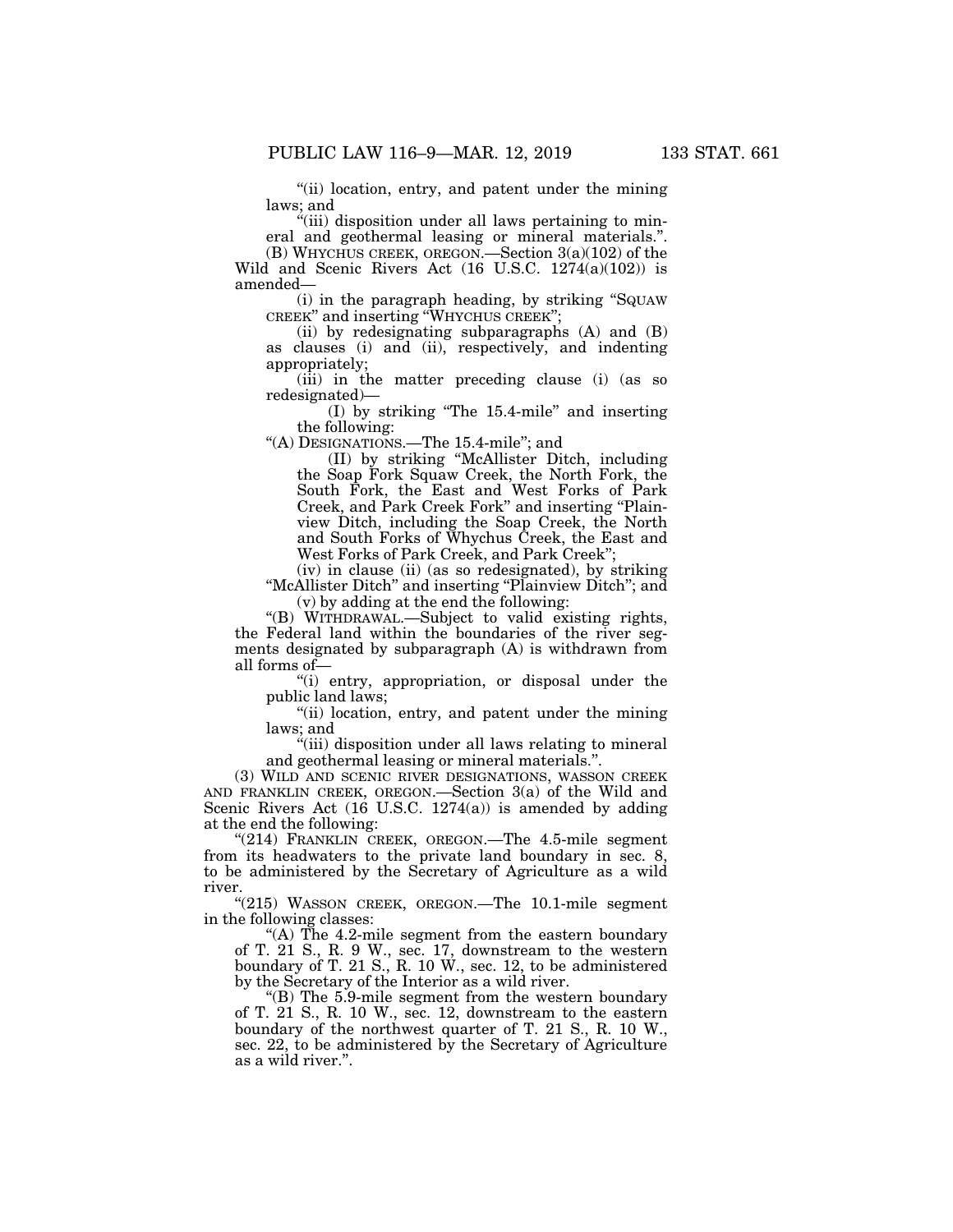(4) WILD AND SCENIC RIVER DESIGNATIONS, MOLALLA RIVER, OREGON.—Section 3(a) of the Wild and Scenic Rivers Act (16 U.S.C. 1274(a)) (as amended by paragraph (3)) is amended by adding at the end the following:

 $"({\bf 21\bar{6}})$  MOLALLA RIVER, OREGON.—

''(A) IN GENERAL.—The following segments in the State of Oregon, to be administered by the Secretary of the Interior as a recreational river:

''(i) MOLALLA RIVER.—The approximately 15.1-mile segment from the southern boundary line of T. 7 S., R. 4 E., sec. 19, downstream to the edge of the Bureau of Land Management boundary in T. 6 S., R. 3 E., sec. 7.

"(ii) TABLE ROCK FORK MOLALLA RIVER.-The approximately 6.2-mile segment from the easternmost Bureau of Land Management boundary line in the  $NE<sup>1</sup>/<sub>4</sub>$  sec. 4, T. 7 S., R. 4 E., downstream to the confluence with the Molalla River.

''(B) WITHDRAWAL.—Subject to valid existing rights, the Federal land within the boundaries of the river segments designated by subparagraph (A) is withdrawn from all forms of—

''(i) entry, appropriation, or disposal under the public land laws;

''(ii) location, entry, and patent under the mining laws; and

"(iii) disposition under all laws relating to mineral and geothermal leasing or mineral materials.''.

(5) DESIGNATION OF ADDITIONAL WILD AND SCENIC RIVERS.— (A) ELK RIVER, OREGON.—

(i) IN GENERAL.—Section 3(a) of the Wild and Scenic Rivers Act (16 U.S.C. 1274(a)) is amended by striking paragraph (76) and inserting the following:

"(76) ELK, OREGON.—The 69.2-mile segment to be administered by the Secretary of Agriculture in the following classes:

"(A) MAINSTEM.—The 17-mile segment from the confluence of the North and South Forks of the Elk to Anvil Creek as a recreational river.

''(B) NORTH FORK.—

''(i) SCENIC RIVER.—The approximately 0.6-mile segment of the North Fork Elk from its source in T. 33 S., R. 12 W., sec. 21, Willamette Meridian, downstream to 0.01 miles below Forest Service Road 3353, as a scenic river.

"(ii) WILD RIVER.—The approximately 5.5-mile segment of the North Fork Elk from 0.01 miles below Forest Service Road 3353 to its confluence with the South Fork Elk, as a wild river.

"(C) SOUTH FORK.-

''(i) SCENIC RIVER.—The approximately 0.9-mile segment of the South Fork Elk from its source in the southeast quarter of T. 33 S., R. 12 W., sec. 32, Willamette Meridian, Forest Service Road 3353, as a scenic river.

''(ii) WILD RIVER.—The approximately 4.2-mile segment of the South Fork Elk from 0.01 miles below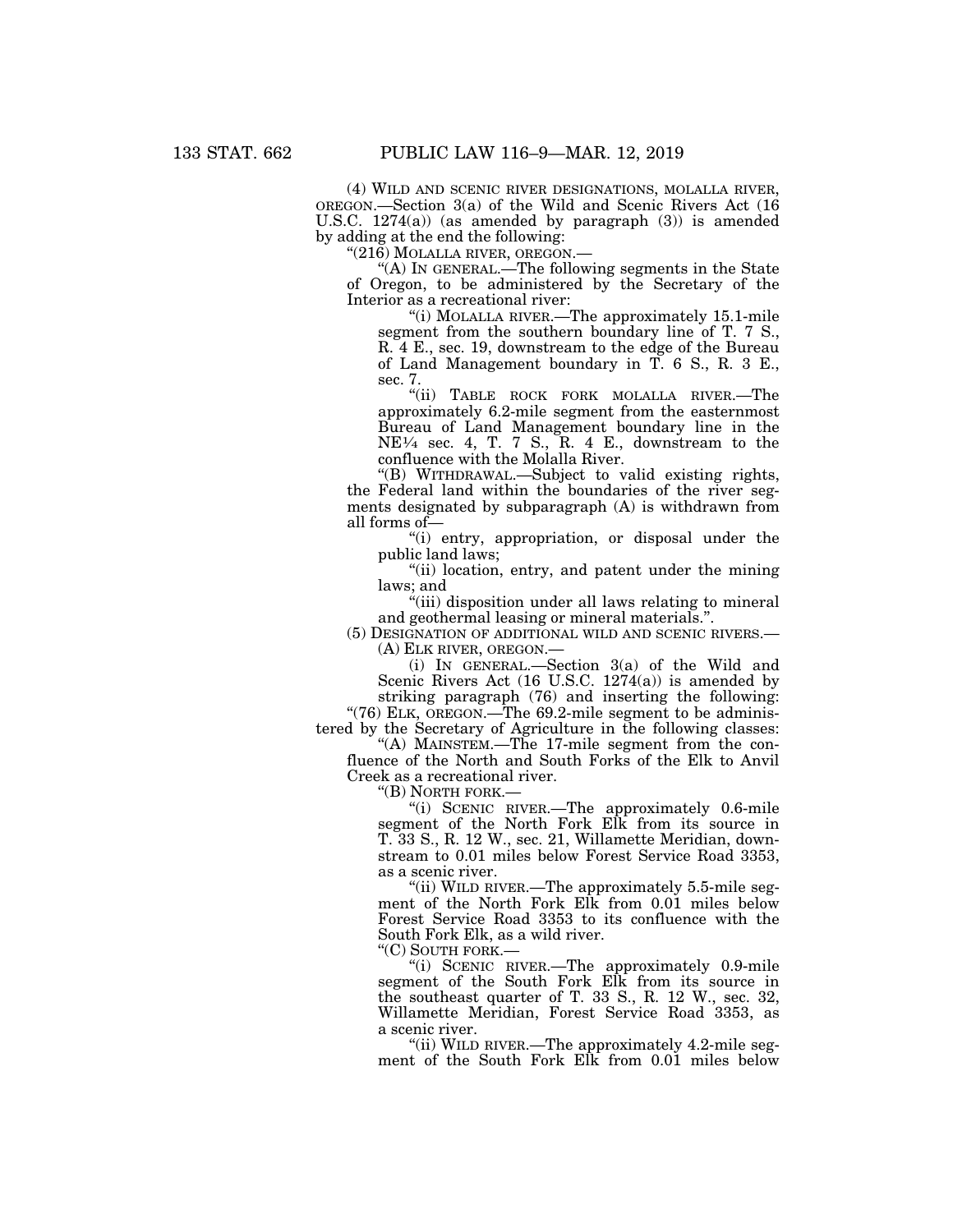Forest Service Road 3353 to its confluence with the North Fork Elk, as a wild river.

''(D) OTHER TRIBUTARIES.—

''(i) ROCK CREEK.—The approximately 1.7-mile segment of Rock Creek from its headwaters to the west boundary of T. 32 S., R. 14 W., sec. 30, Willamette Meridian, as a wild river.

"(ii) BALD MOUNTAIN CREEK.—The approximately 8-mile segment of Bald Mountain Creek from its headwaters, including Salal Spring to its confluence with Elk River, as a recreational river.

"(iii) SOUTH FORK BALD MOUNTAIN CREEK.—The approximately 3.5-mile segment of South Fork Bald Mountain Creek from its headwaters to its confluence with Bald Mountain Creek, as a scenic river.

''(iv) PLATINUM CREEK.—The approximately 1-mile segment of Platinum Creek from—

''(I) its headwaters to Forest Service Road 5325, as a wild river; and

''(II) Forest Service Road 5325 to its confluence with Elk River, as a scenic river.

"(v) PANTHER CREEK.—The approximately  $5.0$ -mile segment of Panther Creek from—

''(I) its headwaters, including Mountain Well,

to Forest Service Road 5325, as a wild river; and ''(II) Forest Service Road 5325 to its confluence

with Elk River, as a scenic river.

"(vi) EAST FORK PANTHER CREEK.-The approximately 3.0-mile segment of East Fork Panther Creek from it headwaters, to the confluence with Panther Creek, as a wild river.

''(vii) WEST FORK PANTHER CREEK.—The approximately 3.0-mile segment of West Fork Panther Creek from its headwaters to the confluence with Panther Creek as a wild river.

''(viii) LOST CREEK.—The approximately 1.0-mile segment of Lost Creek from—

''(I) its headwaters to Forest Service Road 5325, as a wild river; and

''(II) Forest Service Road 5325 to its confluence with the Elk River, as a scenic river.

"(ix) MILBURY CREEK.—The approximately 1.5-mile segment of Milbury Creek from—

''(I) its headwaters to Forest Service Road 5325, as a wild river; and

''(II) Forest Service Road 5325 to its confluence with the Elk River, as a scenic river.

" $(x)$  BLACKBERRY CREEK.—The approximately 5.0mile segment of Blackberry Creek from—

''(I) its headwaters to Forest Service Road 5325, as a wild river; and

''(II) Forest Service Road 5325 to its confluence with the Elk River, as a scenic river.

" $(xi)$  EAST FORK BLACKBERRY CREEK.—The approximately 2.0-mile segment of the unnamed tributary locally known as 'East Fork Blackberry Creek' from its headwaters in T. 33 S., R. 13 W., sec. 26, Willamette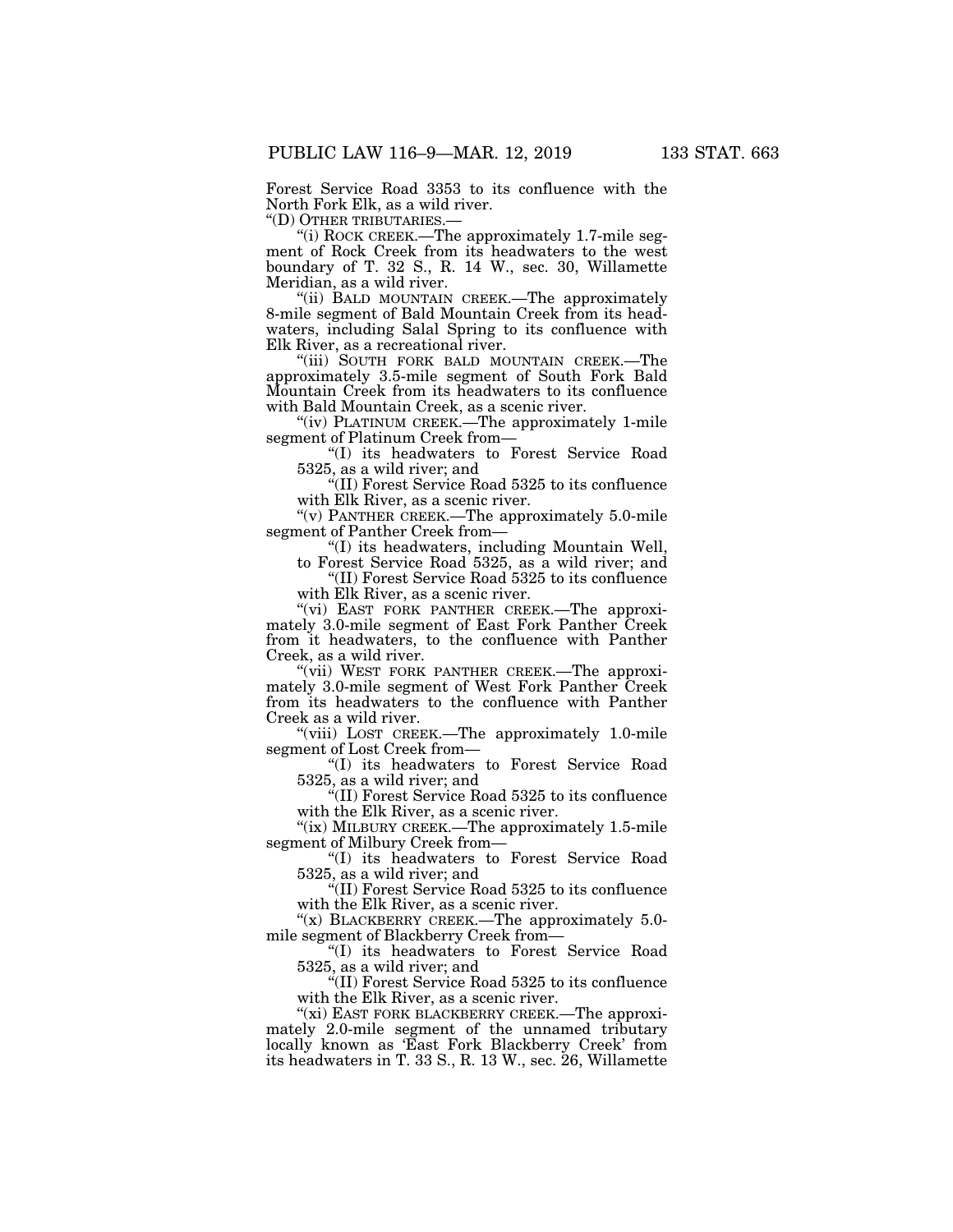Meridian, to its confluence with Blackberry Creek, as a wild river.

"(xii) MCCURDY CREEK.—The approximately 1.0mile segment of McCurdy Creek from-

''(I) its headwaters to Forest Service Road 5325, as a wild river; and

''(II) Forest Service Road 5325 to its confluence with the Elk River, as a scenic river.

"(xiii) BEAR CREEK.—The approximately 1.5-mile segment of Bear Creek from headwaters to the confluence with Bald Mountain Creek, as a recreational river.

"(xiv) BUTLER CREEK.-The approximately 4-mile segment of Butler Creek from—

''(I) its headwaters to the south boundary of T. 33 S., R. 13 W., sec. 8, Willamette Meridian, as a wild river; and

"(II) from the south boundary of T. 33 S., R. 13 W., sec. 8, Willamette Meridian, to its confluence with Elk River, as a scenic river.

"(xv) EAST FORK BUTLER CREEK.-The approximately 2.8-mile segment locally known as the 'East Fork of Butler Creek' from its headwaters on Mount Butler in T. 32 S., R. 13 W., sec. 29, Willamette Meridian, to its confluence with Butler Creek, as a scenic river.

"(xvi) PURPLE MOUNTAIN CREEK.—The approximately 2.0-mile segment locally known as 'Purple Mountain Creek' from—

 $\degree$ (I) its headwaters in secs. 35 and 36, T. 33 S., R. 14 W., Willamette Meridian, to 0.01 miles above Forest Service Road 5325, as a wild river; and

''(II) 0.01 miles above Forest Service Road 5325 to its confluence with the Elk River, as a scenic river.''.

(ii) WITHDRAWAL.—Subject to valid existing rights, the Federal land within the boundaries of the river segments designated by paragraph  $(76)$  of section  $3(a)$ of the Wild and Scenic Rivers Act (16 U.S.C. 1274(a)) (as amended by clause (i)) is withdrawn from all forms of—

(I) entry, appropriation, or disposal under the public land laws;

(II) location, entry, and patent under the mining laws; and

(III) disposition under all laws relating to mineral and geothermal leasing or mineral materials.

(B) DESIGNATION OF WILD AND SCENIC RIVER SEG-MENTS.—

(i) IN GENERAL.—Section 3(a) of the Wild and Scenic Rivers Act (16 U.S.C. 1274(a)) (as amended by paragraph (4)) is amended by adding at the end the following:

" $(217)$  NESTUCCA RIVER, OREGON.—The approximately 15.5mile segment from its confluence with Ginger Creek downstream until it crosses the western edge of T. 4 S., R. 7 W.,

16 USC 1274 note.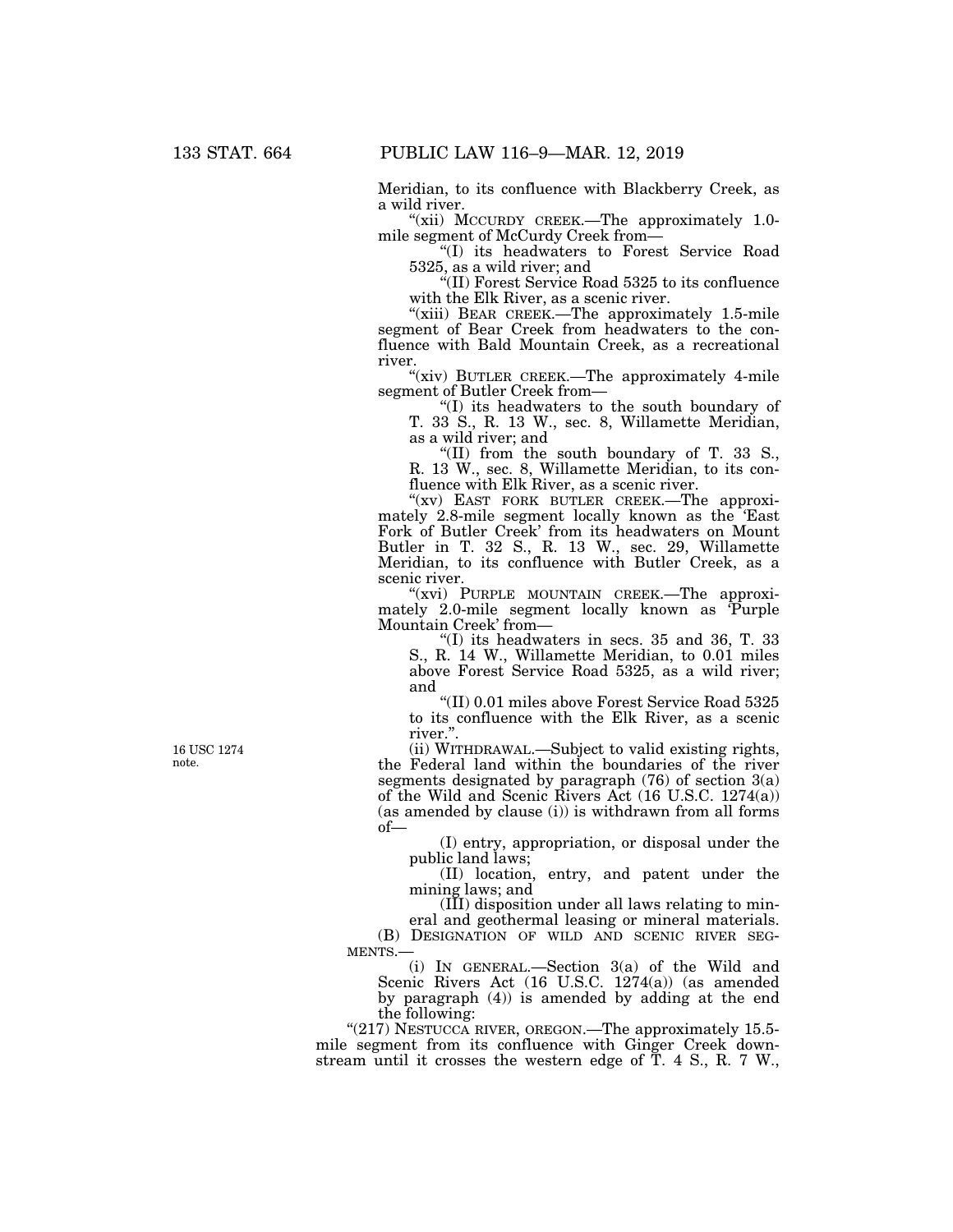sec. 7, Willamette Meridian, to be administered by the Secretary of the Interior as a recreational river.

"(218) WALKER CREEK, OREGON.—The approximately 2.9mile segment from the headwaters in T. 3 S., R. 6 W., sec. 20 downstream to the confluence with the Nestucca River in T. 3 S., R. 6 W., sec. 15, Willamette Meridian, to be administered by the Secretary of the Interior as a recreational river.

"(219) NORTH FORK SILVER CREEK, OREGON.—The approximately 6-mile segment from the headwaters in T. 35 S., R. 9 W., sec. 1 downstream to the western edge of the Bureau of Land Management boundary in T. 35 S., R. 9 W., sec. 17, Willamette Meridian, to be administered by the Secretary of the Interior as a recreational river.

"(220) JENNY CREEK, OREGON.—The approximately 17.6mile segment from the Bureau of Land Management boundary located at the north boundary of the southwest quarter of the southeast quarter of T. 38 S., R. 4 E., sec. 34, Willamette Meridian, downstream to the Oregon State border, to be administered by the Secretary of the Interior as a scenic river.

''(221) SPRING CREEK, OREGON.—The approximately 1.1 mile segment from its source at Shoat Springs in T. 40 S., R. 4 E., sec. 34, Willamette Meridian, downstream to the confluence with Jenny Creek in T. 41 S., R. 4 E., sec. 3, Willamette Meridian, to be administered by the Secretary of the Interior as a scenic river.

"(222) LOBSTER CREEK, OREGON.—The approximately 5-mile segment from T. 15 S., R. 8 W., sec. 35, Willamette Meridian, downstream to the northern edge of the Bureau of Land Management boundary in T. 15 S., R. 8 W., sec. 15, Willamette Meridian, to be administered by the Secretary of the Interior as a recreational river.

"(223) ELK CREEK, OREGON.—The approximately 7.3-mile segment from its confluence with Flat Creek near river mile 9, to the southern edge of the Army Corps of Engineers boundary in T. 33 S., R. 1 E., sec. 30, Willamette Meridian, near river mile 1.7, to be administered by the Secretary of the Interior as a scenic river.''.

(ii) ADMINISTRATION OF ELK CREEK.—

(I) LATERAL BOUNDARIES OF ELK CREEK.—The lateral boundaries of the river segment designated by paragraph (223) of section 3(a) of the Wild and Scenic Rivers Act (16 U.S.C. 1274(a)) (as added by clause (i)) shall include an average of not more than 640 acres per mile measured from the ordinary high water mark on both sides of the river segment.

(II) DEAUTHORIZATION.—The Elk Creek Project authorized under the Flood Control Act of 1962 (Public Law 87–874; 76 Stat. 1192) is deauthorized.

(iii) WITHDRAWAL.—Subject to valid existing rights, the Federal land within the boundaries of the river segments designated by paragraphs (217) through (223) of section 3(a) of the Wild and Scenic Rivers Act (16 U.S.C.  $1274(a)$  (as added by clause (i)) is withdrawn from all forms of—

(I) entry, appropriation, or disposal under the public land laws;

16 USC 1274 note.

16 USC 1274 note.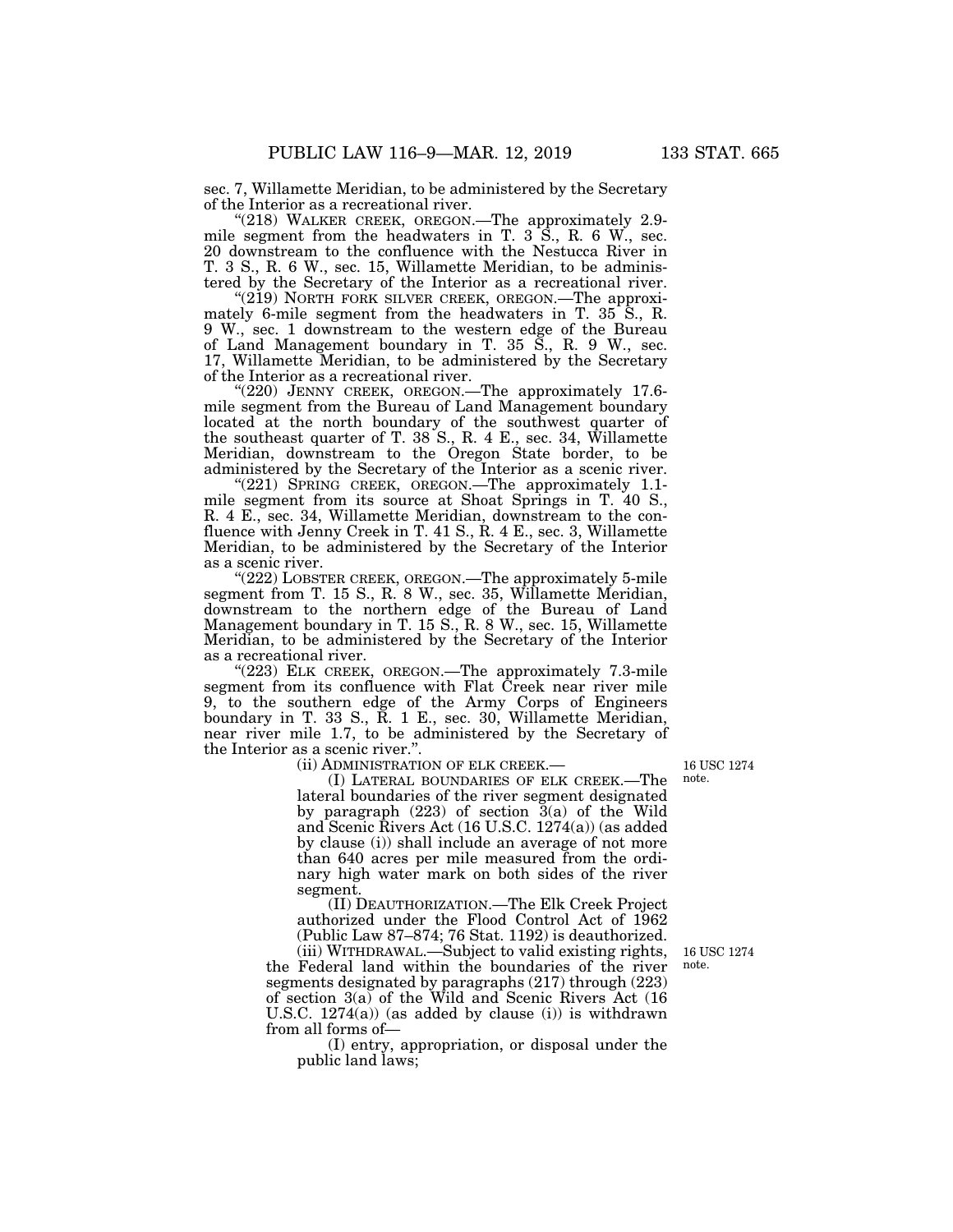(II) location, entry, and patent under the mining laws; and

(III) disposition under all laws relating to mineral and geothermal leasing or mineral materials.

(b) DEVIL'S STAIRCASE WILDERNESS.—

(1) DEFINITIONS.—In this subsection:

(A) MAP.—The term ''map'' means the map entitled "Devil's Staircase Wilderness Proposal" and dated July 26, 2018.

(B) SECRETARY.—The term "Secretary" means—

(i) the Secretary, with respect to public land administered by the Secretary; or

(ii) the Secretary of Agriculture, with respect to National Forest System land.

(C) STATE.—The term ''State'' means the State of Oregon.

(D) WILDERNESS.—The term ''Wilderness'' means the Devil's Staircase Wilderness designated by paragraph (2).

(2) DESIGNATION.—In accordance with the Wilderness Act (16 U.S.C. 1131 et seq.), the approximately 30,621 acres of Forest Service land and Bureau of Land Management land in the State, as generally depicted on the map, is designated as wilderness and as a component of the National Wilderness Preservation System, to be known as the "Devil's Staircase" Wilderness''.

(3) MAP; LEGAL DESCRIPTION.—

(A) IN GENERAL.—As soon as practicable after the date of enactment of this Act, the Secretary shall prepare a map and legal description of the Wilderness.

(B) FORCE OF LAW.—The map and legal description prepared under subparagraph (A) shall have the same force and effect as if included in this subsection, except that the Secretary may correct clerical and typographical errors in the map and legal description.

(C) AVAILABILITY.—The map and legal description prepared under subparagraph (A) shall be on file and available for public inspection in the appropriate offices of the Forest Service and Bureau of Land Management.

(4) ADMINISTRATION.—Subject to valid existing rights, the area designated as wilderness by this subsection shall be administered by the Secretary in accordance with the Wilderness Act (16 U.S.C. 1131 et seq.), except that—

(A) any reference in that Act to the effective date shall be considered to be a reference to the date of enactment of this Act; and

(B) any reference in that Act to the Secretary of Agriculture shall be considered to be a reference to the Secretary that has jurisdiction over the land within the Wilderness.

(5) FISH AND WILDLIFE.—Nothing in this subsection affects the jurisdiction or responsibilities of the State with respect to fish and wildlife in the State.

(6) ADJACENT MANAGEMENT.—

(A) IN GENERAL.—Nothing in this subsection creates any protective perimeter or buffer zone around the Wilderness.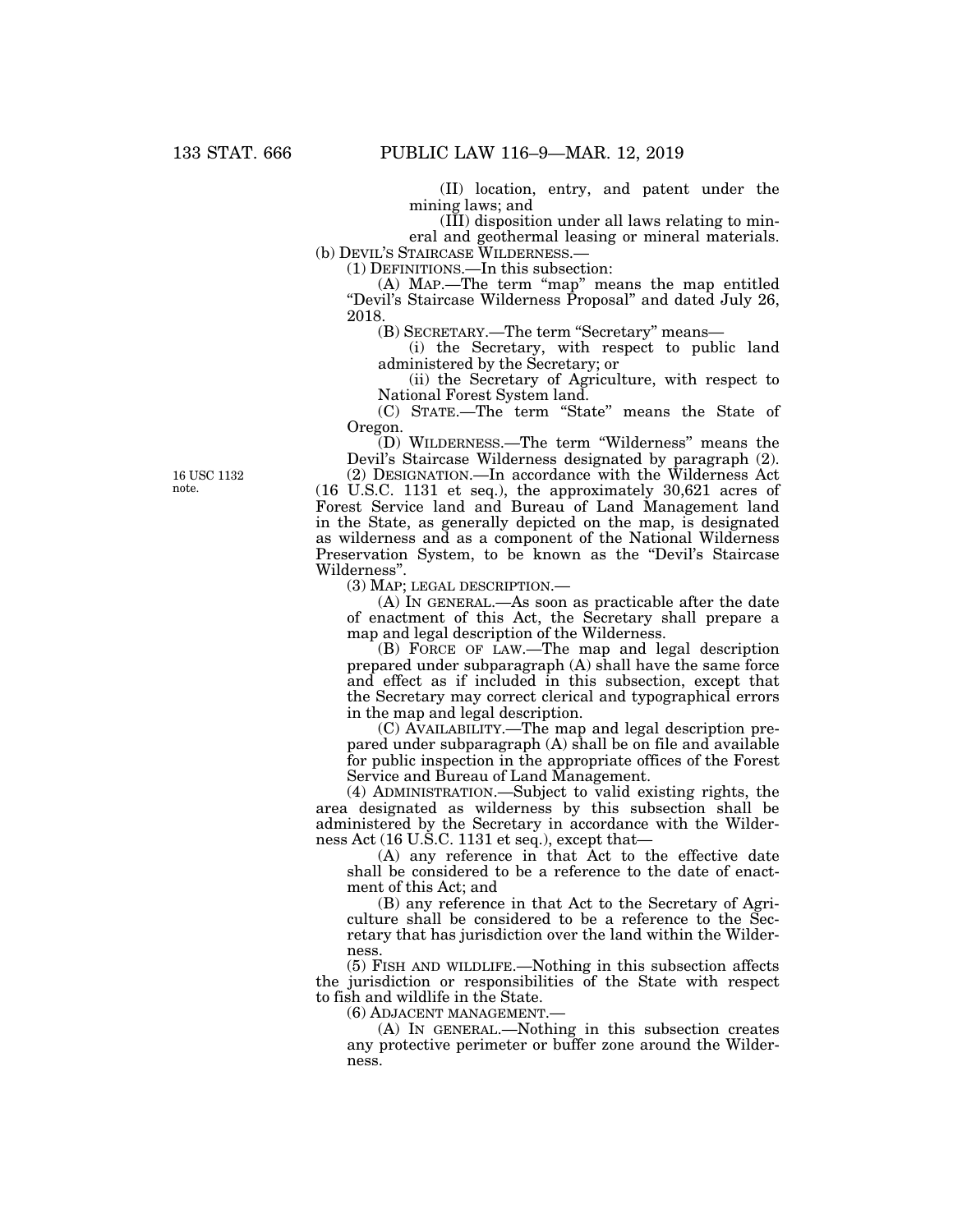(B) ACTIVITIES OUTSIDE WILDERNESS.—The fact that a nonwilderness activity or use on land outside the Wilderness can be seen or heard within the Wilderness shall not preclude the activity or use outside the boundary of

the Wilderness. (7) PROTECTION OF TRIBAL RIGHTS.—Nothing in this subsection diminishes any treaty rights of an Indian Tribe.

(8) TRANSFER OF ADMINISTRATIVE JURISDICTION.—

(A) IN GENERAL.—Administrative jurisdiction over the approximately 49 acres of Bureau of Land Management land north of the Umpqua River in T. 21 S., R. 11 W., sec. 32, is transferred from the Bureau of Land Management to the Forest Service.

(B) ADMINISTRATION.—The Secretary shall administer the land transferred by subparagraph (A) in accordance with—

(i) the Act of March 1, 1911 (commonly known as the ''Weeks Law'') (16 U.S.C. 480 et seq.); and

(ii) any laws (including regulations) applicable to the National Forest System.

# **PART II—EMERY COUNTY PUBLIC LAND MANAGEMENT**

## **SEC. 1211. DEFINITIONS.**

In this part:

(1) COUNCIL.—The term ''Council'' means the San Rafael Swell Recreation Area Advisory Council established under section 1223(a).

(2) COUNTY.—The term ''County'' means Emery County in the State.

(3) MANAGEMENT PLAN.—The term ''Management Plan'' means the management plan for the Recreation Area developed under section  $12\tilde{2}2(c)$ .

(4) MAP.—The term ''Map'' means the map entitled ''Emery County Public Land Management Act of 2018 Overview Map'' and dated February 5, 2019.

(5) RECREATION AREA.—The term ''Recreation Area'' means the San Rafael Swell Recreation Area established by section  $1221(a)(1)$ .

(6) SECRETARY.—The term ''Secretary'' means—

(A) the Secretary, with respect to public land administered by the Bureau of Land Management; and

(B) the Secretary of Agriculture, with respect to National Forest System land.

(7) STATE.—The term ''State'' means the State of Utah. (8) WILDERNESS AREA.—The term ''wilderness area'' means a wilderness area designated by section 1231(a).

### **SEC. 1212. ADMINISTRATION.**

Nothing in this part affects or modifies—

(1) any right of any federally recognized Indian Tribe; or

(2) any obligation of the United States to any federally recognized Indian Tribe.

16 USC 460dddd note.

16 USC 460dddd note.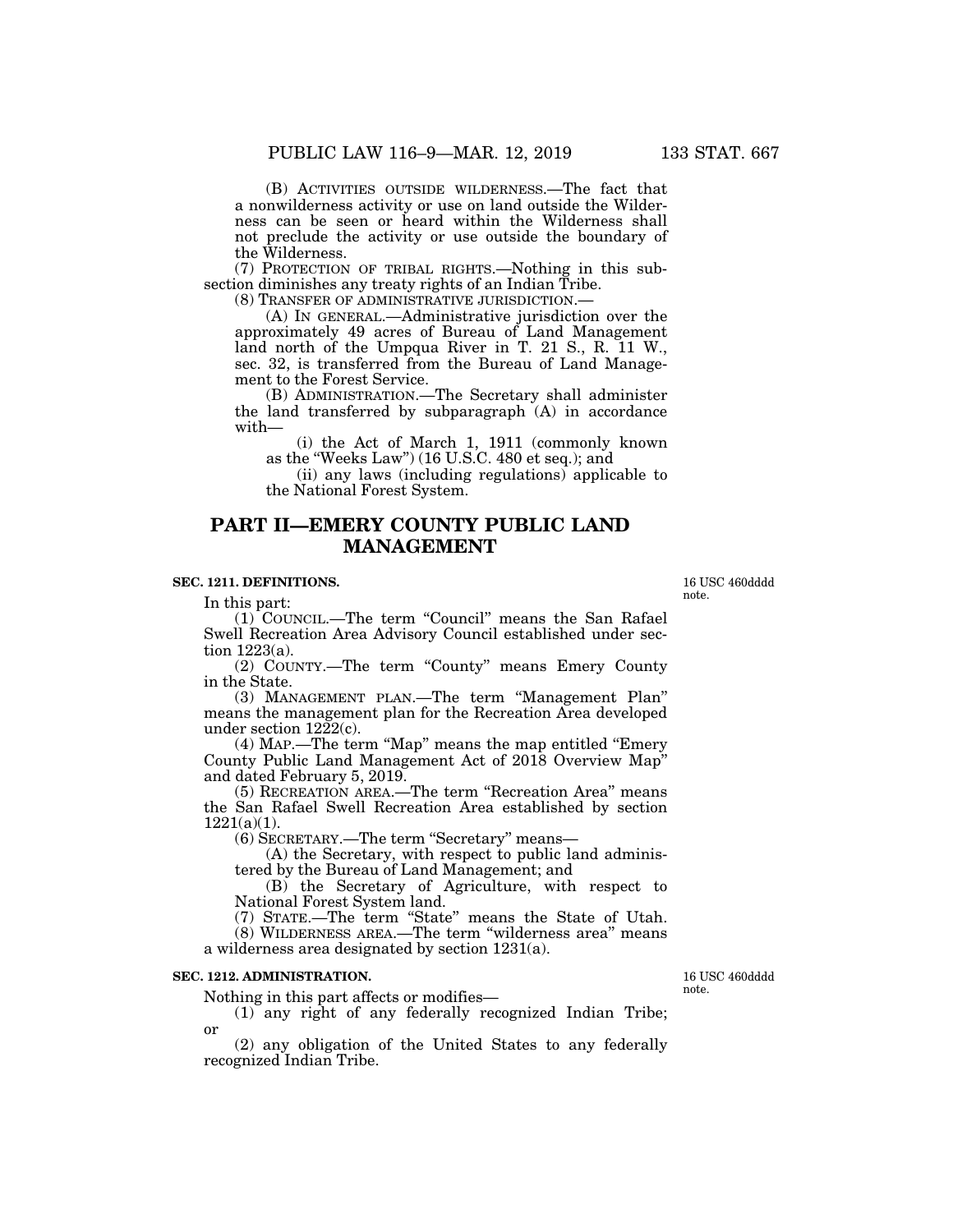16 USC 460dddd note.

### **SEC. 1213. EFFECT ON WATER RIGHTS.**

Nothing in this part—

(1) affects the use or allocation, in existence on the date of enactment of this Act, of any water, water right, or interest in water;

(2) affects any water right (as defined by applicable State law) in existence on the date of enactment of this Act, including any water right held by the United States;

(3) affects any interstate water compact in existence on the date of enactment of this Act;

(4) shall be considered to be a relinquishment or reduction of any water rights reserved or appropriated by the United States in the State on or before the date of enactment of this Act; or

(5) affects the management and operation of Flaming Gorge Dam and Reservoir, including the storage, management, and release of water.

16 USC 460dddd note.

#### **SEC. 1214. SAVINGS CLAUSE.**

Nothing in this part diminishes the authority of the Secretary under Public Law 92-195 (commonly known as the "Wild Free-Roaming Horses and Burros Act'') (16 U.S.C. 1331 et seq.).

## **Subpart A—San Rafael Swell Recreation Area**

#### 16 USC 460dddd.

## (a) ESTABLISHMENT.—

**SEC. 1221. ESTABLISHMENT OF RECREATION AREA.** 

(1) IN GENERAL.—Subject to valid existing rights, there is established the San Rafael Swell Recreation Area in the State.

(2) AREA INCLUDED.—The Recreation Area shall consist of approximately 216,995 acres of Federal land managed by the Bureau of Land Management, as generally depicted on the Map.

(b) PURPOSES.—The purposes of the Recreation Area are to provide for the protection, conservation, and enhancement of the recreational, cultural, natural, scenic, wildlife, ecological, historical, and educational resources of the Recreation Area.

(c) MAP AND LEGAL DESCRIPTION.—

(1) IN GENERAL.—As soon as practicable after the date of enactment of this Act, the Secretary shall file a map and legal description of the Recreation Area with the Committee on Natural Resources of the House of Representatives and the Committee on Energy and Natural Resources of the Senate.

(2) EFFECT.—The map and legal description filed under paragraph (1) shall have the same force and effect as if included in this subpart, except that the Secretary may correct clerical and typographical errors in the map and legal description.

(3) PUBLIC AVAILABILITY.—A copy of the map and legal description filed under paragraph (1) shall be on file and available for public inspection in the appropriate offices of the Bureau of Land Management.

16 USC 460dddd–1.

#### **SEC. 1222. MANAGEMENT OF RECREATION AREA.**

(a) IN GENERAL.—The Secretary shall administer the Recreation Area—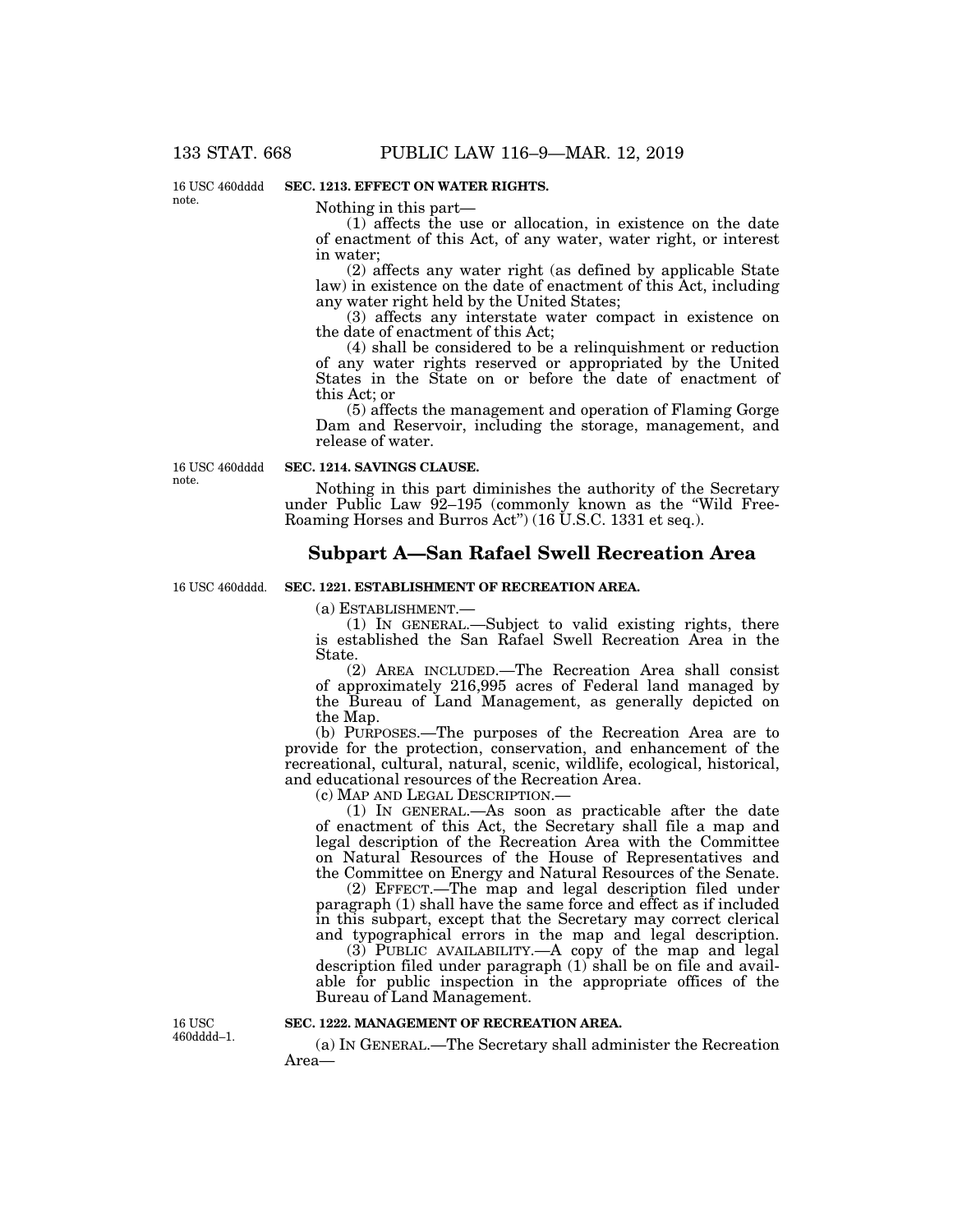(1) in a manner that conserves, protects, and enhances the purposes for which the Recreation Area is established; and

(2) in accordance with—

(A) this section;

(B) the Federal Land Policy and Management Act of 1976 (43 U.S.C. 1701 et seq.); and

(C) other applicable laws.

(b) USES.—The Secretary shall allow only uses of the Recreation Area that are consistent with the purposes for which the Recreation Area is established.

(c) MANAGEMENT PLAN.— (1) IN GENERAL.—Not later than 5 years after the date of enactment of this Act, the Secretary shall develop a comprehensive management plan for the long-term protection and management of the Recreation Area.

(2) REQUIREMENTS.—The Management Plan shall—

(A) describe the appropriate uses and management of the Recreation Area;

(B) be developed with extensive public input;

(C) take into consideration any information developed

in studies of the land within the Recreation Area; and (D) be developed fully consistent with the settlement agreement entered into on January 13, 2017, in the case in the United States District Court for the District of Utah styled ''Southern Utah Wilderness Alliance, et al. v. U.S. Department of the Interior, et al.'' and numbered 2:12–cv–257 DAK.

(d) MOTORIZED VEHICLES; NEW ROADS.—

(1) MOTORIZED VEHICLES.—Except as needed for emergency response or administrative purposes, the use of motorized vehicles in the Recreation Area shall be permitted only on roads and motorized routes designated in the Management Plan for the use of motorized vehicles.

(2) NEW ROADS.—No new permanent or temporary roads or other motorized vehicle routes shall be constructed within the Recreation Area after the date of enactment of this Act. (3) EXISTING ROADS.—

(A) IN GENERAL.—Necessary maintenance or repairs to existing roads designated in the Management Plan for the use of motorized vehicles, including necessary repairs to keep existing roads free of debris or other safety hazards, shall be permitted after the date of enactment of this Act, consistent with the requirements of this section.

(B) EFFECT.—Nothing in this subsection prevents the Secretary from rerouting an existing road or trail to protect Recreation Area resources from degradation or to protect public safety, as determined to be appropriate by the Secretary.

(e) GRAZING.—

(1) IN GENERAL.—The grazing of livestock in the Recreation Area, if established before the date of enactment of this Act, shall be allowed to continue, subject to such reasonable regulations, policies, and practices as the Secretary considers to be necessary in accordance with—

(A) applicable law (including regulations); and

(B) the purposes of the Recreation Area.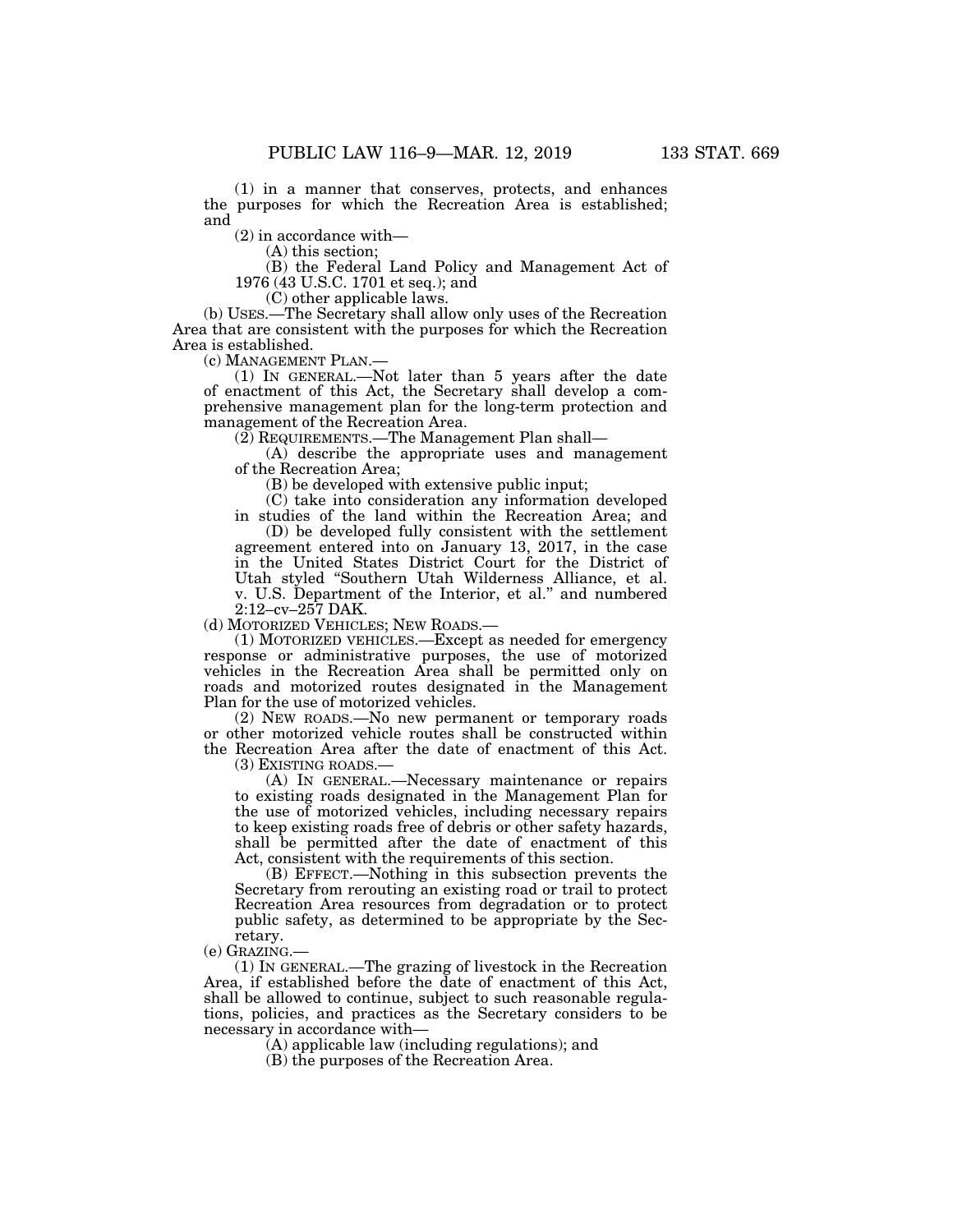(2) INVENTORY.—Not later than 5 years after the date of enactment of this Act, the Secretary, in collaboration with any affected grazing permittee, shall carry out an inventory of facilities and improvements associated with grazing activities in the Recreation Area.

(f) COLD WAR SITES.—The Secretary shall manage the Recreation Area in a manner that educates the public about Cold War and historic uranium mine sites in the Recreation Area, subject to such terms and conditions as the Secretary considers necessary to protect public health and safety.

(g) INCORPORATION OF ACQUIRED LAND AND INTERESTS.—Any land or interest in land located within the boundary of the Recreation Area that is acquired by the United States after the date of enactment of this Act shall—

(1) become part of the Recreation Area; and

(2) be managed in accordance with applicable laws, including as provided in this section.

(h) WITHDRAWAL.—Subject to valid existing rights, all Federal land within the Recreation Area, including any land or interest in land that is acquired by the United States within the Recreation Area after the date of enactment of this Act, is withdrawn from—

(1) entry, appropriation, or disposal under the public land laws;

(2) location, entry, and patent under the mining laws; and

(3) operation of the mineral leasing, mineral materials, and geothermal leasing laws.

(i) STUDY OF NONMOTORIZED RECREATION OPPORTUNITIES.— Not later than 2 years after the date of enactment of this Act, the Secretary, in consultation with interested parties, shall conduct a study of nonmotorized recreation trail opportunities, including bicycle trails, within the Recreation Area, consistent with the purposes of the Recreation Area.

(j) COOPERATIVE AGREEMENT.—The Secretary may enter into a cooperative agreement with the State in accordance with section 307(b) of the Federal Land Policy and Management Act of 1976 (43 U.S.C. 1737(b)) and other applicable laws to provide for the protection, management, and maintenance of the Recreation Area.

**SEC. 1223. SAN RAFAEL SWELL RECREATION AREA ADVISORY COUNCIL.** 

(a) ESTABLISHMENT.—Not later than 180 days after the date of enactment of this Act, the Secretary shall establish an advisory council, to be known as the ''San Rafael Swell Recreation Area Advisory Council''.

(b) DUTIES.—The Council shall advise the Secretary with respect to the preparation and implementation of the Management Plan for the Recreation Area.

(c) APPLICABLE LAW.—The Council shall be subject to—

(1) the Federal Advisory Committee Act (5 U.S.C. App.); and

(2) section 309 of the Federal Land Policy and Management Act of 1976 (43 U.S.C. 1739).

(d) MEMBERS.—The Council shall include 7 members, to be appointed by the Secretary, of whom, to the maximum extent practicable—

16 USC 460dddd–2.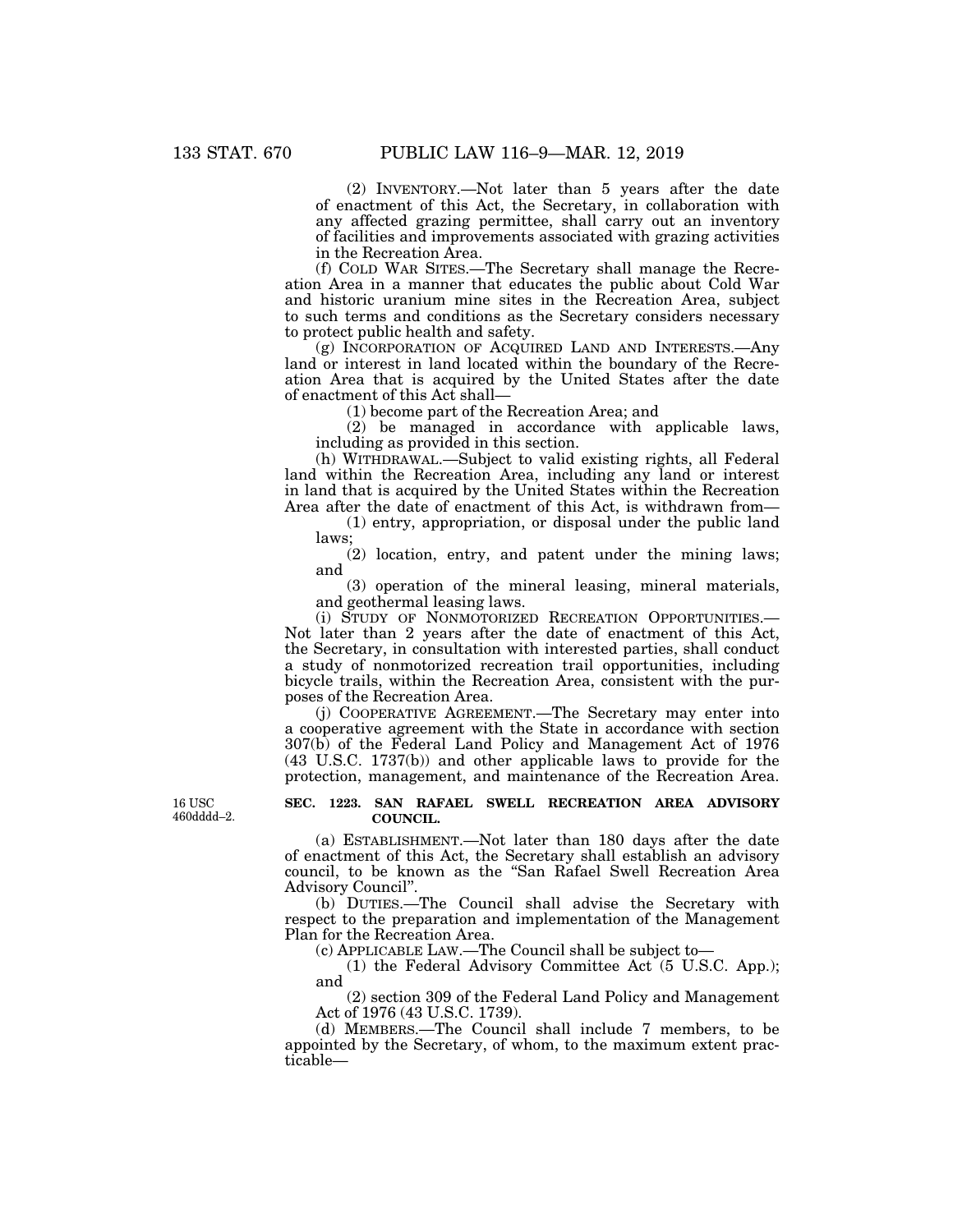(1) 1 member shall represent the Emery County Commission;

(2) 1 member shall represent motorized recreational users;

(3) 1 member shall represent nonmotorized recreational users;

(4) 1 member shall represent permittees holding grazing allotments within the Recreation Area or wilderness areas designated in this part;

(5) 1 member shall represent conservation organizations; (6) 1 member shall have expertise in the historical uses of the Recreation Area; and

(7) 1 member shall be appointed from the elected leadership of a Federally recognized Indian Tribe that has significant cultural or historical connections to, and expertise in, the landscape, archeological sites, or cultural sites within the County.

## **Subpart B—Wilderness Areas**

#### **SEC. 1231. ADDITIONS TO THE NATIONAL WILDERNESS PRESERVATION SYSTEM.**

(a) ADDITIONS.—In accordance with the Wilderness Act (16 U.S.C. 1131 et seq.), the following land in the State is designated as wilderness and as components of the National Wilderness Preservation System:

(1) BIG WILD HORSE MESA.—Certain Federal land managed 16 USC 1132 by the Bureau of Land Management, comprising approximately 18,192 acres, generally depicted on the Map as ''Proposed Big Wild Horse Mesa Wilderness'', which shall be known as the ''Big Wild Horse Mesa Wilderness''. note.

(2) COLD WASH.—Certain Federal land managed by the Bureau of Land Management, comprising approximately 11,001 acres, generally depicted on the Map as ''Proposed Cold Wash Wilderness", which shall be known as the "Cold Wash Wilderness''.

(3) DESOLATION CANYON.—Certain Federal land managed by the Bureau of Land Management, comprising approximately 142,996 acres, generally depicted on the Map as ''Proposed Desolation Canyon Wilderness'', which shall be known as the ''Desolation Canyon Wilderness''.

(4) DEVIL'S CANYON.—Certain Federal land managed by the Bureau of Land Management, comprising approximately 8,675 acres, generally depicted on the Map as ''Proposed Devil's Canyon Wilderness", which shall be known as the "Devil's Canyon Wilderness''.

(5) EAGLE CANYON.—Certain Federal land managed by the Bureau of Land Management, comprising approximately 13,832 acres, generally depicted on the Map as ''Proposed Eagle Canyon Wilderness'', which shall be known as the ''Eagle Canyon Wilderness''.

(6) HORSE VALLEY.—Certain Federal land managed by the Bureau of Land Management, comprising approximately 12,201 acres, generally depicted on the Map as ''Proposed Horse Valley Wilderness'', which shall be known as the ''Horse Valley Wilderness''.

(7) LABYRINTH CANYON.—Certain Federal land managed by the Bureau of Land Management, comprising approximately

16 USC 1132 note.

16 USC 1132 note.

16 USC 1132 note.

16 USC 1132 note.

16 USC 1132 note.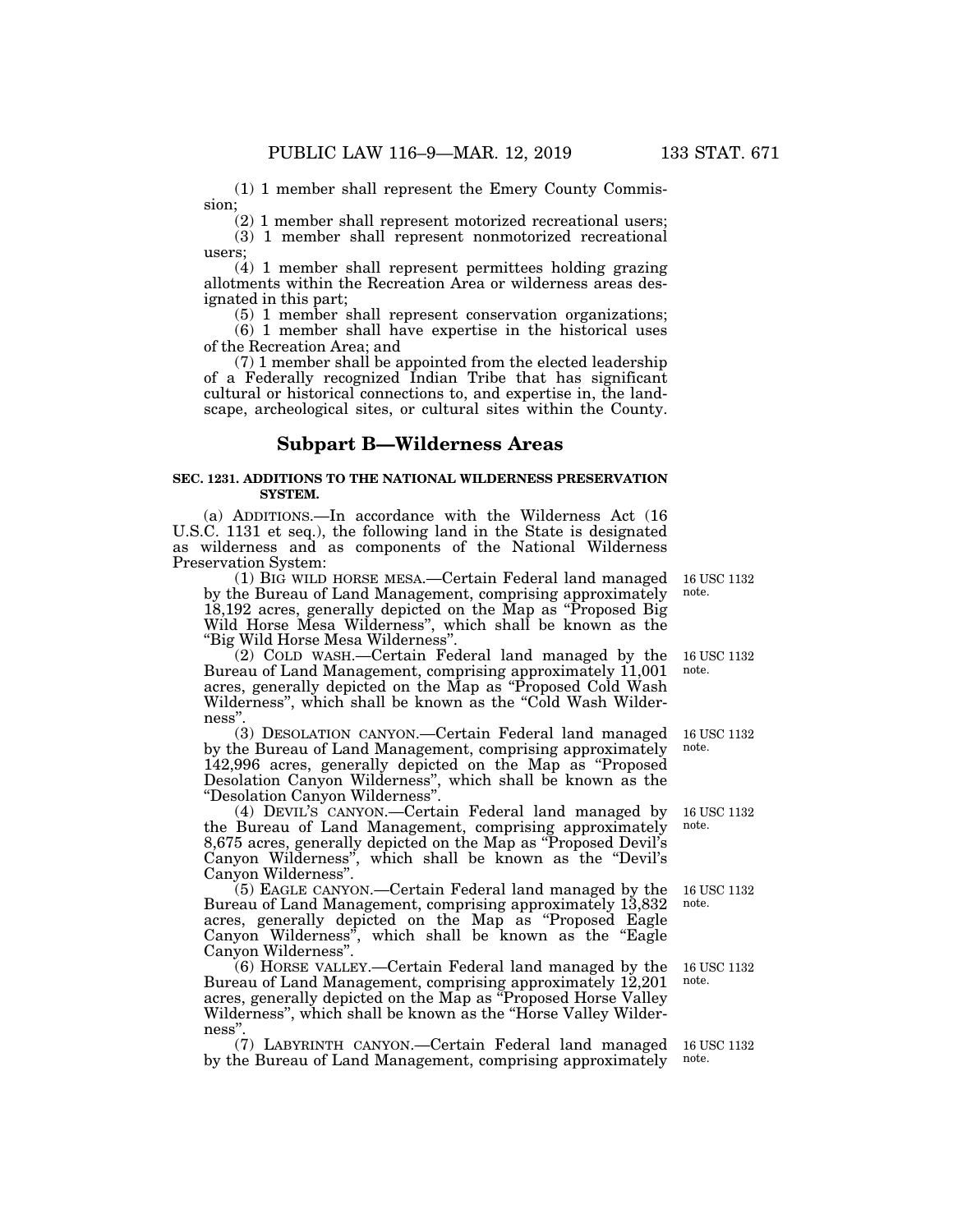54,643 acres, generally depicted on the Map as ''Proposed Labyrinth Canyon Wilderness", which shall be known as the "Labyrinth Canyon Wilderness''.

(8) LITTLE OCEAN DRAW.—Certain Federal land managed by the Bureau of Land Management, comprising approximately 20,660 acres, generally depicted on the Map as ''Proposed Little Ocean Draw Wilderness'', which shall be known as the ''Little Ocean Draw Wilderness''.

(9) LITTLE WILD HORSE CANYON.—Certain Federal land managed by the Bureau of Land Management, comprising approximately 5,479 acres, generally depicted on the Map as "Proposed Little Wild Horse Canyon Wilderness", which shall be known as the "Little Wild Horse Canyon Wilderness".

(10) LOWER LAST CHANCE.—Certain Federal land managed by the Bureau of Land Management, comprising approximately 19,338 acres, generally depicted on the Map as ''Proposed Lower Last Chance Wilderness'', which shall be known as the ''Lower Last Chance Wilderness''.

(11) MEXICAN MOUNTAIN.—Certain Federal land managed by the Bureau of Land Management, comprising approximately 76,413 acres, generally depicted on the Map as ''Proposed Mexican Mountain Wilderness'', which shall be known as the ''Mexican Mountain Wilderness''.

(12) MIDDLE WILD HORSE MESA.—Certain Federal land managed by the Bureau of Land Management, comprising approximately 16,343 acres, generally depicted on the Map as ''Proposed Middle Wild Horse Mesa Wilderness'', which shall be known as the ''Middle Wild Horse Mesa Wilderness''.

(13) MUDDY CREEK.—Certain Federal land managed by the Bureau of Land Management, comprising approximately 98,023 acres, generally depicted on the Map as ''Proposed Muddy Creek Wilderness'', which shall be known as the ''Muddy Creek Wilderness''.

(14) NELSON MOUNTAIN.—

(A) IN GENERAL.—Certain Federal land managed by the Forest Service, comprising approximately 7,176 acres, and certain Federal land managed by the Bureau of Land Management, comprising approximately 257 acres, generally depicted on the Map as ''Proposed Nelson Mountain Wilderness", which shall be known as the "Nelson Mountain Wilderness''.

(B) TRANSFER OF ADMINISTRATIVE JURISDICTION.— Administrative jurisdiction over the 257-acre portion of the Nelson Mountain Wilderness designated by subparagraph (A) is transferred from the Bureau of Land Management to the Forest Service.

(15) RED'S CANYON.—Certain Federal land managed by the Bureau of Land Management, comprising approximately 17,325 acres, generally depicted on the Map as ''Proposed Red's Canyon Wilderness", which shall be known as the "Red's Canyon Wilderness''.

(16) SAN RAFAEL REEF.—Certain Federal land managed by the Bureau of Land Management, comprising approximately 60,442 acres, generally depicted on the Map as ''Proposed San Rafael Reef Wilderness'', which shall be known as the ''San Rafael Reef Wilderness''.

16 USC 1132 note.

16 USC 1132 note.

16 USC 1132 note.

16 USC 1132 note.

16 USC 1132 note.

16 USC 1132 note.

16 USC 1132 note.

16 USC 1132 note.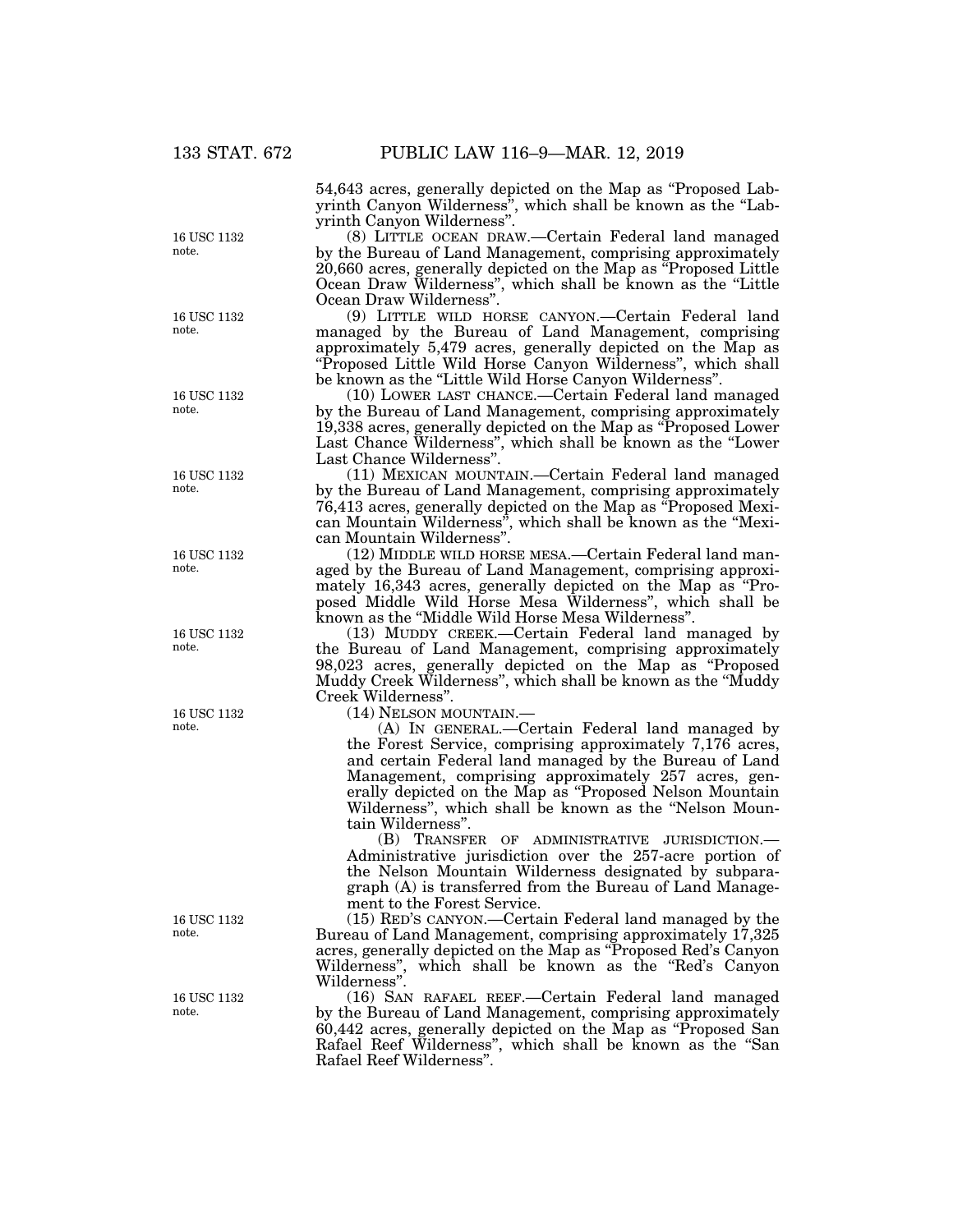(17) SID'S MOUNTAIN.—Certain Federal land managed by 16 USC 1132 the Bureau of Land Management, comprising approximately 49,130 acres, generally depicted on the Map as ''Proposed Sid's Mountain Wilderness'', which shall be known as the ''Sid's Mountain Wilderness''.

(18) TURTLE CANYON.—Certain Federal land managed by the Bureau of Land Management, comprising approximately 29,029 acres, generally depicted on the Map as ''Proposed Turtle Canyon Wilderness'', which shall be known as the ''Turtle Canyon Wilderness''.

(b) MAP AND LEGAL DESCRIPTION.—

(1) IN GENERAL.—As soon as practicable after the date of enactment of this Act, the Secretary shall file a map and legal description of each wilderness area with—

(A) the Committee on Natural Resources of the House of Representatives; and

(B) the Committee on Energy and Natural Resources of the Senate.

(2) EFFECT.—Each map and legal description filed under paragraph (1) shall have the same force and effect as if included in this part, except that the Secretary may correct clerical and typographical errors in the maps and legal descriptions.

(3) AVAILABILITY.—Each map and legal description filed under paragraph (1) shall be on file and available for public inspection in the appropriate office of the Secretary.

#### **SEC. 1232. ADMINISTRATION.**

(a) MANAGEMENT.—Subject to valid existing rights, the wilderness areas shall be administered by the Secretary in accordance with the Wilderness Act (16 U.S.C. 1131 et seq.), except that—

(1) any reference in that Act to the effective date shall be considered to be a reference to the date of enactment of this Act; and

(2) any reference in that Act to the Secretary of Agriculture shall be considered to be a reference to the Secretary.

(b) RECREATIONAL CLIMBING.—Nothing in this part prohibits recreational rock climbing activities in the wilderness areas, such as the placement, use, and maintenance of fixed anchors, including any fixed anchor established before the date of the enactment of this Act—

(1) in accordance with the Wilderness Act (16 U.S.C. 1131 et seq.); and

(2) subject to any terms and conditions determined to be necessary by the Secretary.

(c) TRAIL PLAN.—After providing opportunities for public comment, the Secretary shall establish a trail plan that addresses hiking and equestrian trails on the wilderness areas in a manner consistent with the Wilderness Act (16 U.S.C. 1131 et seq.).

(d) LIVESTOCK.—

(1) IN GENERAL.—The grazing of livestock in the wilderness areas, if established before the date of enactment of this Act, shall be allowed to continue, subject to such reasonable regulations, policies, and practices as the Secretary considers to be necessary in accordance with—

 $(A)$  section  $4(d)(4)$  of the Wilderness Act (16 U.S.C.)  $1133(d)(4)$ ; and

note.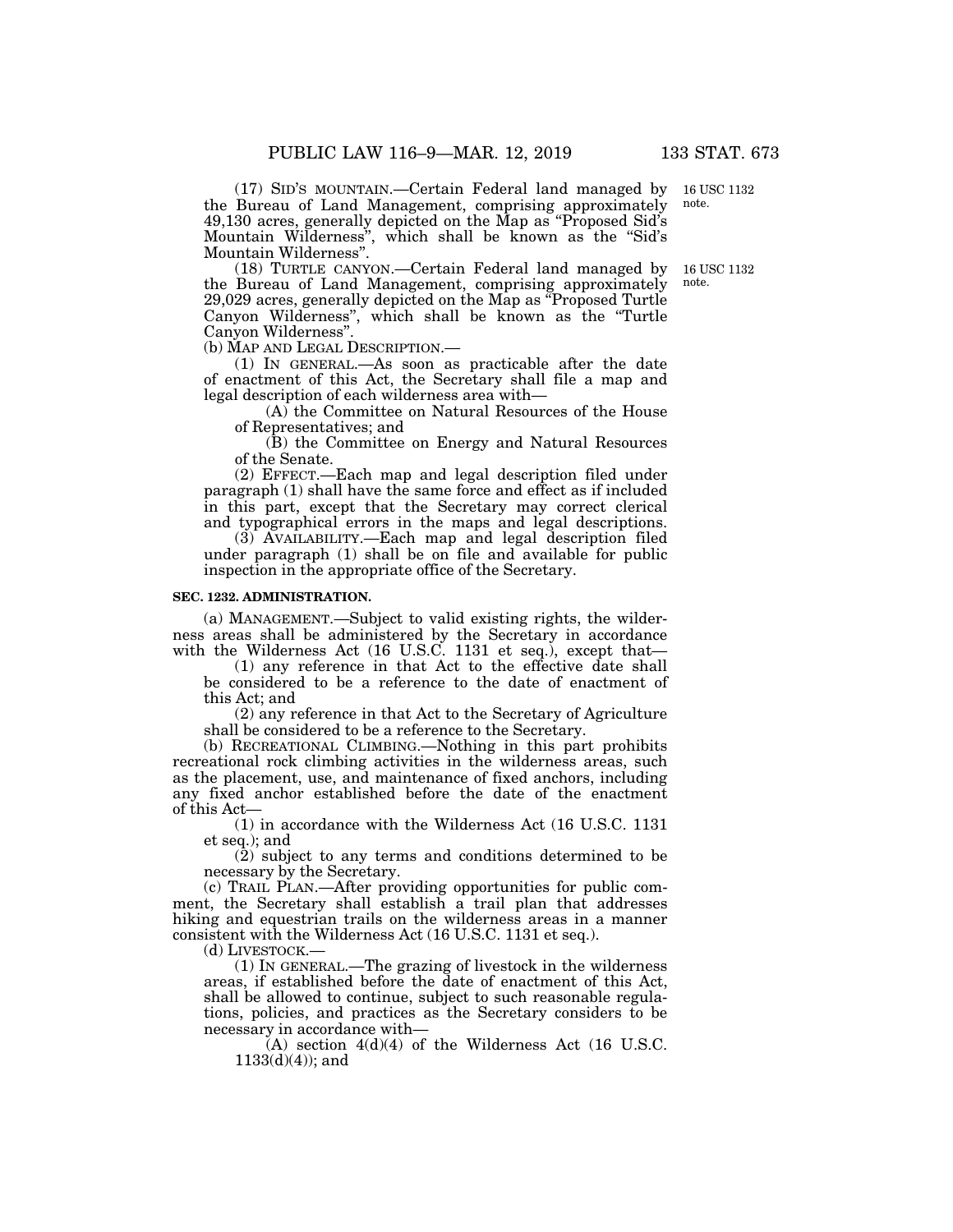(B) the guidelines set forth in Appendix A of the report of the Committee on Interior and Insular Affairs of the House of Representatives accompanying H.R. 2570 of the 101st Congress (House Report 101–405).

(2) INVENTORY.—With respect to each wilderness area in which grazing of livestock is allowed to continue under paragraph  $(1)$ , not later than 2 years after the date of enactment of this Act, the Secretary, in collaboration with any affected grazing permittee, shall carry out an inventory of facilities and improvements associated with grazing activities in the wilderness area.

(e) ADJACENT MANAGEMENT.—

(1) IN GENERAL.—Congress does not intend for the designation of the wilderness areas to create protective perimeters or buffer zones around the wilderness areas.

(2) NONWILDERNESS ACTIVITIES.—The fact that nonwilderness activities or uses can be seen or heard from areas within a wilderness area shall not preclude the conduct of those activities or uses outside the boundary of the wilderness area.

(f) MILITARY OVERFLIGHTS.—Nothing in this subpart restricts or precludes—

(1) low-level overflights of military aircraft over the wilderness areas, including military overflights that can be seen or heard within the wilderness areas;

(2) flight testing and evaluation; or

(3) the designation or creation of new units of special use airspace, or the establishment of military flight training routes, over the wilderness areas.

(g) COMMERCIAL SERVICES.—Commercial services (including authorized outfitting and guide activities) within the wilderness areas may be authorized to the extent necessary for activities that are appropriate for realizing the recreational or other wilderness purposes of the wilderness areas, in accordance with section  $4(d)(5)$  of the Wilderness Act (16 U.S.C. 1133 $(d)(5)$ ).

(h) LAND ACQUISITION AND INCORPORATION OF ACQUIRED LAND AND INTERESTS.—

(1) ACQUISITION AUTHORITY.—The Secretary may acquire land and interests in land within the boundaries of a wilderness area by donation, purchase from a willing seller, or exchange.

(2) INCORPORATION.—Any land or interest in land within the boundary of a wilderness area that is acquired by the United States after the date of enactment of this Act shall be added to and administered as part of the wilderness area. (i) WATER RIGHTS.—

(1) STATUTORY CONSTRUCTION.—Nothing in this subpart—

(A) shall constitute or be construed to constitute either an express or implied reservation by the United States of any water or water rights with respect to the land designated as wilderness by section 1231;

 $(B)$  shall affect any water rights in the State existing on the date of enactment of this Act, including any water rights held by the United States;

(C) shall be construed as establishing a precedent with regard to any future wilderness designations;

(D) shall affect the interpretation of, or any designation made pursuant to, any other Act; or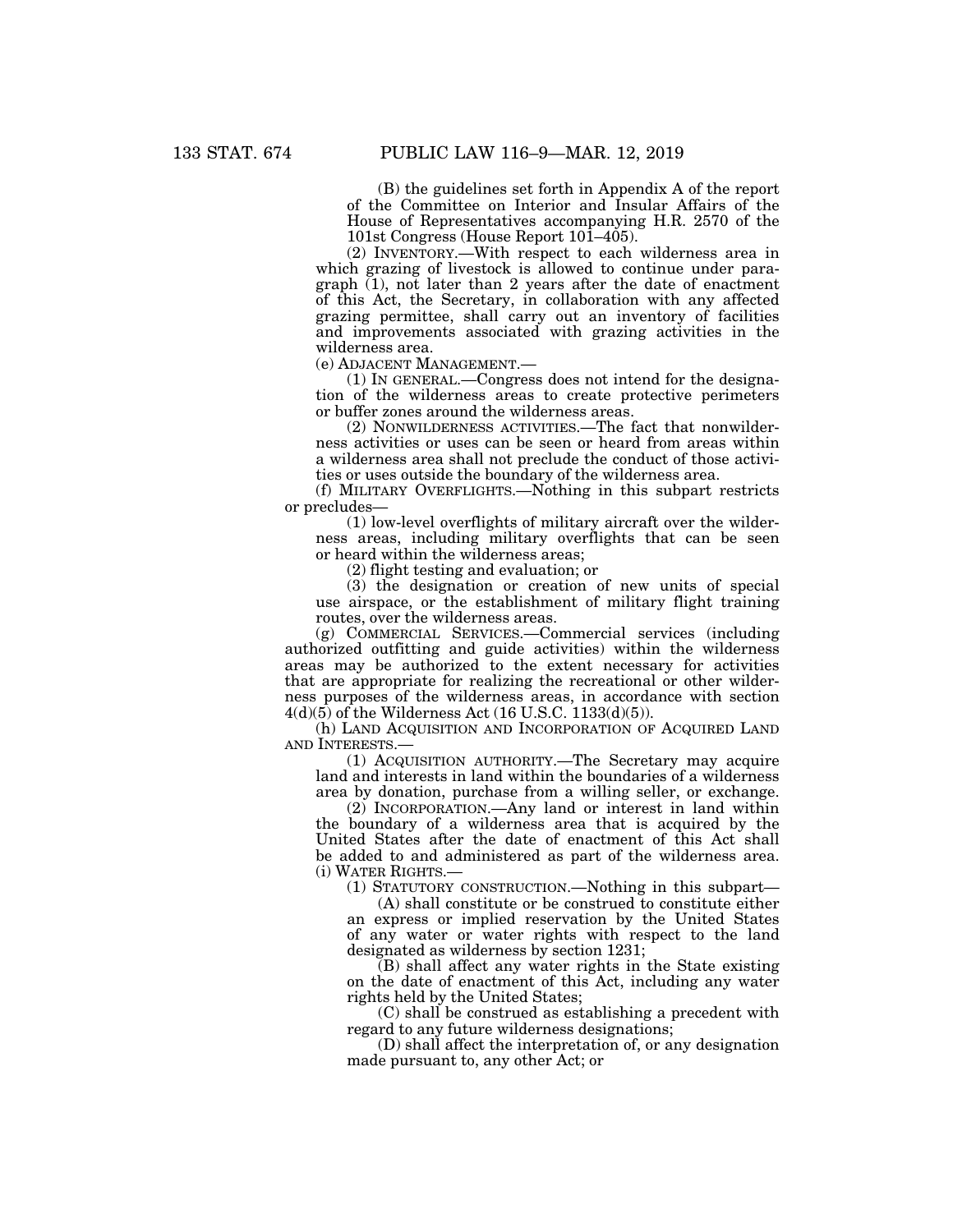(E) shall be construed as limiting, altering, modifying, or amending any of the interstate compacts or equitable apportionment decrees that apportions water among and between the State and other States.

(2) STATE WATER LAW.—The Secretary shall follow the procedural and substantive requirements of the State in order to obtain and hold any water rights not in existence on the date of enactment of this Act with respect to the wilderness areas.

(j) MEMORANDUM OF UNDERSTANDING.—The Secretary shall offer to enter into a memorandum of understanding with the County, in accordance with the Wilderness Act (16 U.S.C. 1131 et seq.), to clarify the approval processes for the use of motorized equipment and mechanical transport for search and rescue activities in the Muddy Creek Wilderness established by section 1231(a)(13).

### **SEC. 1233. FISH AND WILDLIFE MANAGEMENT.**

Nothing in this subpart affects the jurisdiction of the State with respect to fish and wildlife on public land located in the State.

#### **SEC. 1234. RELEASE.**

(a) FINDING.—Congress finds that, for the purposes of section 603(c) of the Federal Land Policy and Management Act of 1976 (43 U.S.C. 1782(c)), the approximately 17,420 acres of public land administered by the Bureau of Land Management in the County that has not been designated as wilderness by section 1231(a) has been adequately studied for wilderness designation.

(b) RELEASE.—The public land described in subsection (a)—

(1) is no longer subject to section 603(c) of the Federal Land Policy and Management Act of 1976 (43 U.S.C. 1782(c)); and

(2) shall be managed in accordance with—

(A) applicable law; and

(B) any applicable land management plan adopted under section  $202$  of the Federal Land Policy and Management Act of 1976 (43 U.S.C. 1712).

## **Subpart C—Wild and Scenic River Designation**

#### **SEC. 1241. GREEN RIVER WILD AND SCENIC RIVER DESIGNATION.**

(a) IN GENERAL.—Section 3(a) of the Wild and Scenic Rivers Act (16 U.S.C. 1274(a)) (as amended by section  $1205(a)(5)(B)(i)$ ) is amended by adding at the end the following:

" $(224)$  GREEN RIVER.—The approximately 63-mile segment, as generally depicted on the map entitled 'Emery County Public Land Management Act of 2018 Overview Map' and dated December 11, 2018, to be administered by the Secretary of the Interior, in the following classifications:

''(A) WILD RIVER SEGMENT.—The 5.3-mile segment from the boundary of the Uintah and Ouray Reservation, south to the Nefertiti boat ramp, as a wild river.

''(B) RECREATIONAL RIVER SEGMENT.—The 8.5-mile segment from the Nefertiti boat ramp, south to the Swasey's boat ramp, as a recreational river.

''(C) SCENIC RIVER SEGMENT.—The 49.2-mile segment from Bull Bottom, south to the county line between Emery and Wayne Counties, as a scenic river.''.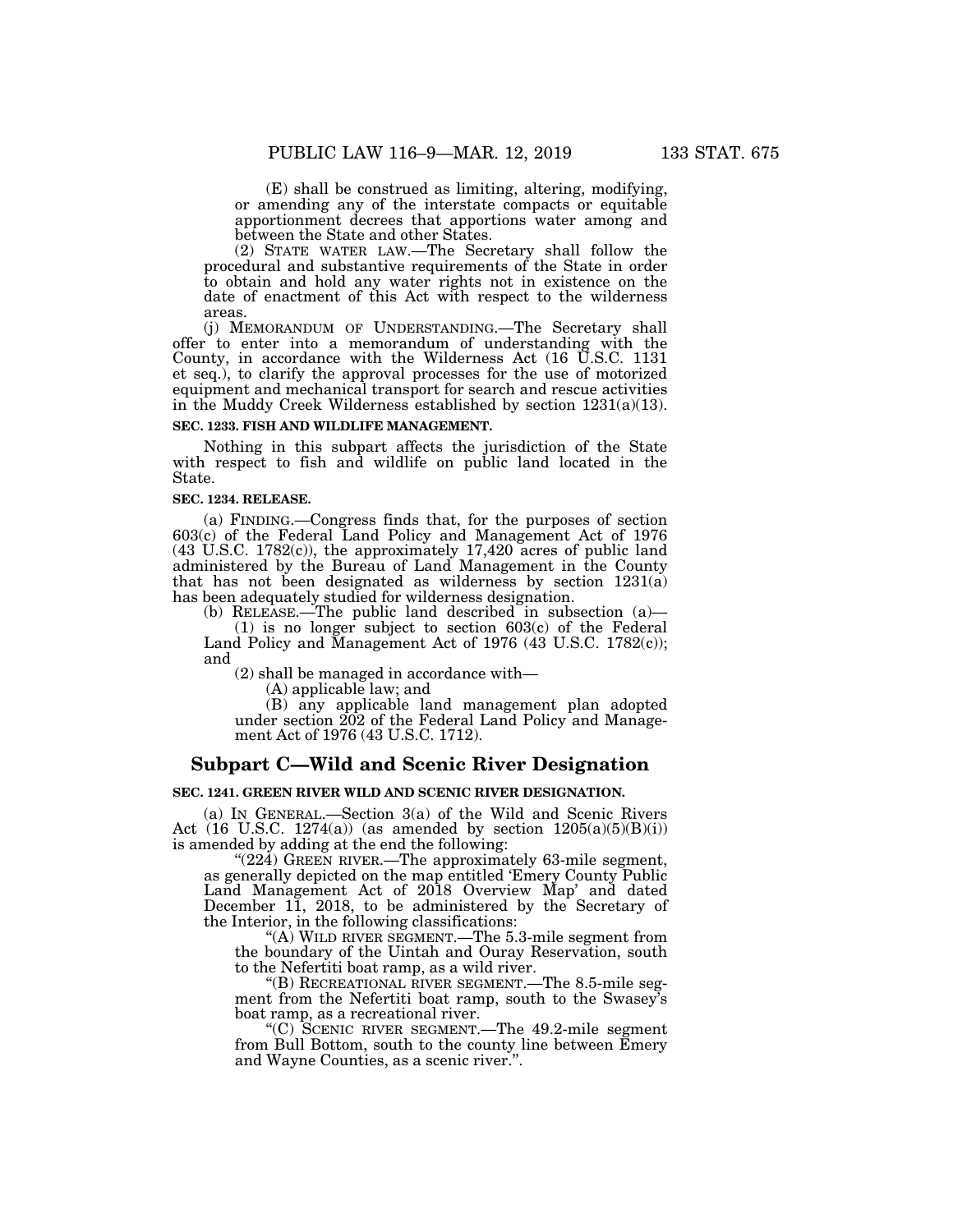16 USC 1274 note.

(b) INCORPORATION OF ACQUIRED NON-FEDERAL LAND.—If the United States acquires any non-Federal land within or adjacent to a river segment of the Green River designated by paragraph (224) of section 3(a) of the Wild and Scenic Rivers Act (16 U.S.C.  $1274(a)$ ) (as added by subsection (a)), the acquired land shall be incorporated in, and be administered as part of, the applicable wild, scenic, or recreational river.

## **Subpart D—Land Management and Conveyances**

## **SEC. 1251. GOBLIN VALLEY STATE PARK.**

(a) IN GENERAL.—The Secretary shall offer to convey to the Utah Division of Parks and Recreation of the Utah Department of Natural Resources (referred to in this section as the ''State''), approximately 6,261 acres of land identified on the Map as the ''Proposed Goblin Valley State Park Expansion'', without consideration, for the management by the State as a State park, consistent with uses allowed under the Act of June 14, 1926 (commonly known as the "Recreation and Public Purposes Act") (44 Stat. 741, chapter 578; 43 U.S.C. 869 et seq.).

(b) REVERSIONARY CLAUSE REQUIRED.—A conveyance under subsection (a) shall include a reversionary clause to ensure that management of the land described in that subsection shall revert to the Secretary if the land is no longer being managed as a State park in accordance with subsection (a).

54 USC 320301 note.

### **SEC. 1252. JURASSIC NATIONAL MONUMENT.**

(a) ESTABLISHMENT PURPOSES.—To conserve, interpret, and enhance for the benefit of present and future generations the paleontological, scientific, educational, and recreational resources of the area and subject to valid existing rights, there is established in the State the Jurassic National Monument (referred to in this section as the "Monument"), consisting of approximately 850 acres of Federal land administered by the Bureau of Land Management in the County and generally depicted as ''Proposed Jurassic National Monument'' on the Map.

(b) MAP AND LEGAL DESCRIPTION.—

(1) IN GENERAL.—Not later than 2 years after the date of enactment of this Act, the Secretary shall file with the Committee on Energy and Natural Resources of the Senate and the Committee on Natural Resources of the House of Representatives a map and legal description of the Monument.

(2) EFFECT.—The map and legal description filed under paragraph (1) shall have the same force and effect as if included in this section, except that the Secretary may correct clerical and typographical errors in the map and legal description, subject to the requirement that, before making the proposed corrections, the Secretary shall submit to the State and any affected county the proposed corrections.

(3) PUBLIC AVAILABILITY.—A copy of the map and legal description filed under paragraph (1) shall be on file and available for public inspection in the appropriate offices of the Bureau of Land Management.

(c) WITHDRAWAL.—Subject to valid existing rights, any Federal land within the boundaries of the Monument and any land or interest in land that is acquired by the United States for inclusion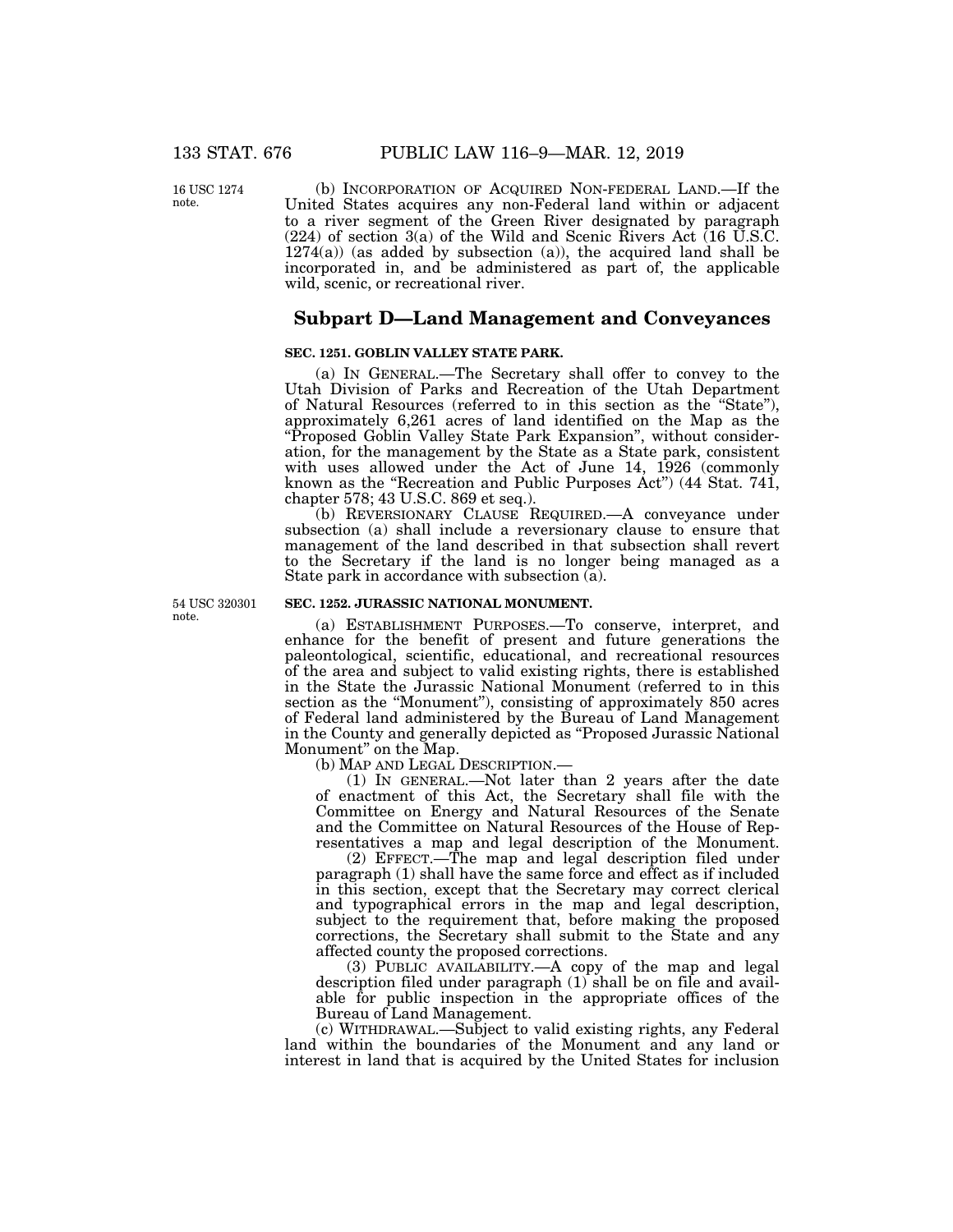in the Monument after the date of enactment of this Act is withdrawn from—

(1) entry, appropriation, or disposal under the public land laws;

(2) location, entry, and patent under the mining laws; and

(3) operation of the mineral leasing laws, geothermal leasing laws, and minerals materials laws.

(d) MANAGEMENT.— (1) IN GENERAL.—The Secretary shall manage the Monument—

(A) in a manner that conserves, protects, and enhances the resources and values of the Monument, including the resources and values described in subsection (a); and

(B) in accordance with—

(i) this section;

(ii) the Federal Land Policy and Management Act of 1976 (43 U.S.C. 1701 et seq.); and

(iii) any other applicable Federal law.

(2) NATIONAL LANDSCAPE CONSERVATION SYSTEM.—The Monument shall be managed as a component of the National Landscape Conservation System.

(e) MANAGEMENT PLAN.—

(1) IN GENERAL.—Not later than 2 years after the date of enactment of this Act, the Secretary shall develop a comprehensive management plan for the long-term protection and management of the Monument.

(2) COMPONENTS.—The management plan developed under paragraph (1) shall—

(A) describe the appropriate uses and management of the Monument, consistent with the provisions of this section; and

(B) allow for continued scientific research at the Monument during the development of the management plan for the Monument, subject to any terms and conditions that the Secretary determines necessary to protect Monument resources.

(f) AUTHORIZED USES.—The Secretary shall only allow uses of the Monument that the Secretary determines would further the purposes for which the Monument has been established.

(g) INTERPRETATION, EDUCATION, AND SCIENTIFIC RESEARCH.— (1) IN GENERAL.—The Secretary shall provide for public interpretation of, and education and scientific research on, the

paleontological resources of the Monument.

(2) COOPERATIVE AGREEMENTS.—The Secretary may enter into cooperative agreements with appropriate public entities to carry out paragraph (1).

(h) SPECIAL MANAGEMENT AREAS.—

(1) IN GENERAL.—The establishment of the Monument shall not modify the management status of any area within the boundary of the Monument that is managed as an area of critical environmental concern.

(2) CONFLICT OF LAWS.—If there is a conflict between the laws applicable to an area described in paragraph (1) and this section, the more restrictive provision shall control.

(i) MOTORIZED VEHICLES.—Except as needed for administrative purposes or to respond to an emergency, the use of motorized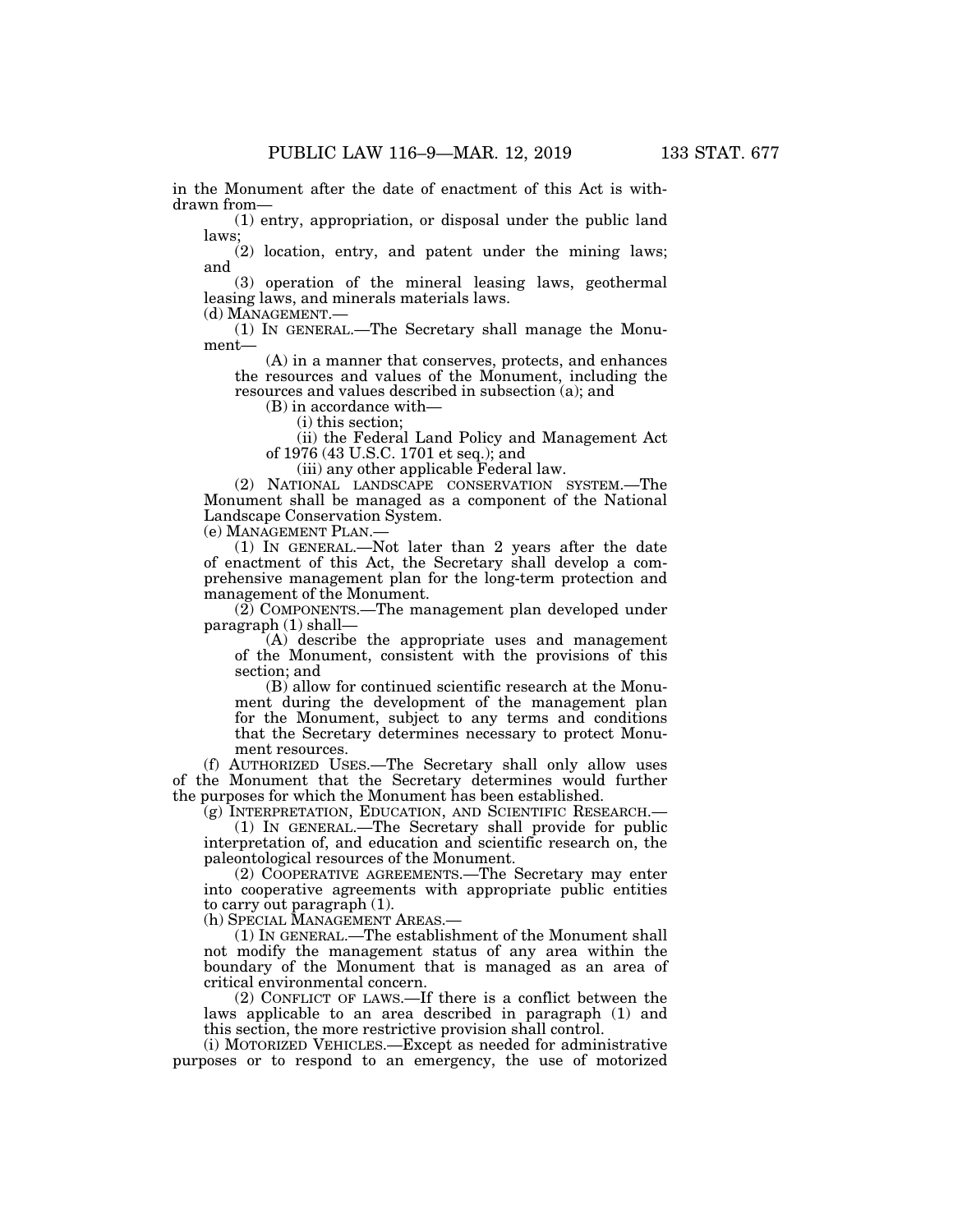vehicles in the Monument shall be allowed only on roads and trails designated for use by motorized vehicles under the management plan for the Monument developed under subsection (e).

(j) WATER RIGHTS.—Nothing in this section constitutes an express or implied reservation by the United States of any water or water rights with respect to the Monument.

(k) GRAZING.—The grazing of livestock in the Monument, if established before the date of enactment of this Act, shall be allowed to continue, subject to such reasonable regulations, policies, and practices as the Secretary considers to be necessary in accordance with—

(1) applicable law (including regulations);

(2) the guidelines set forth in Appendix A of the report of the Committee on Interior and Insular Affairs of the House of Representatives accompanying H.R. 2570 of the 101st Congress (House Report 101–405); and

(3) the purposes of the Monument.

#### **SEC. 1253. PUBLIC LAND DISPOSAL AND ACQUISITION.**

(a) IN GENERAL.—In accordance with applicable law, the Secretary may sell public land located in the County that has been identified as suitable for disposal based on specific criteria as listed in the Federal Land Policy and Management Act of 1976 (43 U.S.C. 1713) in the applicable resource management plan in existence on the date of enactment of this Act.

(b) USE OF PROCEEDS.— $(1)$  In GENERAL.—Notwithstanding any other provision of law (other than a law that specifically provides for a portion of the proceeds of a land sale to be distributed to any trust fund of the State), proceeds from the sale of public land under subsection (a) shall be deposited in a separate account in the Treasury, to be known as the "Emery County, Utah, Land Acquisition Account'' (referred to in this section as the "Account").

(2) AVAILABILITY.— (A) IN GENERAL.—Amounts in the Account shall be available to the Secretary, without further appropriation, to purchase from willing sellers land or interests in land within a wilderness area or the Recreation Area.

(B) APPLICABILITY.—Any purchase of land or interest in land under subparagraph  $(A)$  shall be in accordance with applicable law.

(C) PROTECTION OF CULTURAL RESOURCES.—To the extent that there are amounts in the Account in excess of the amounts needed to carry out subparagraph (A), the Secretary may use the excess amounts for the protection of cultural resources on Federal land within the County.

## **SEC. 1254. PUBLIC PURPOSE CONVEYANCES.**

(a) IN GENERAL.—Notwithstanding the land use planning requirement of sections 202 and 203 of the Federal Land Policy and Management Act of 1976 (43 U.S.C. 1712, 1713), on request by the applicable local governmental entity, the Secretary shall convey without consideration the following parcels of public land to be used for public purposes:

(1) EMERY CITY RECREATION AREA.—The approximately 640 acre parcel as generally depicted on the Map, to the City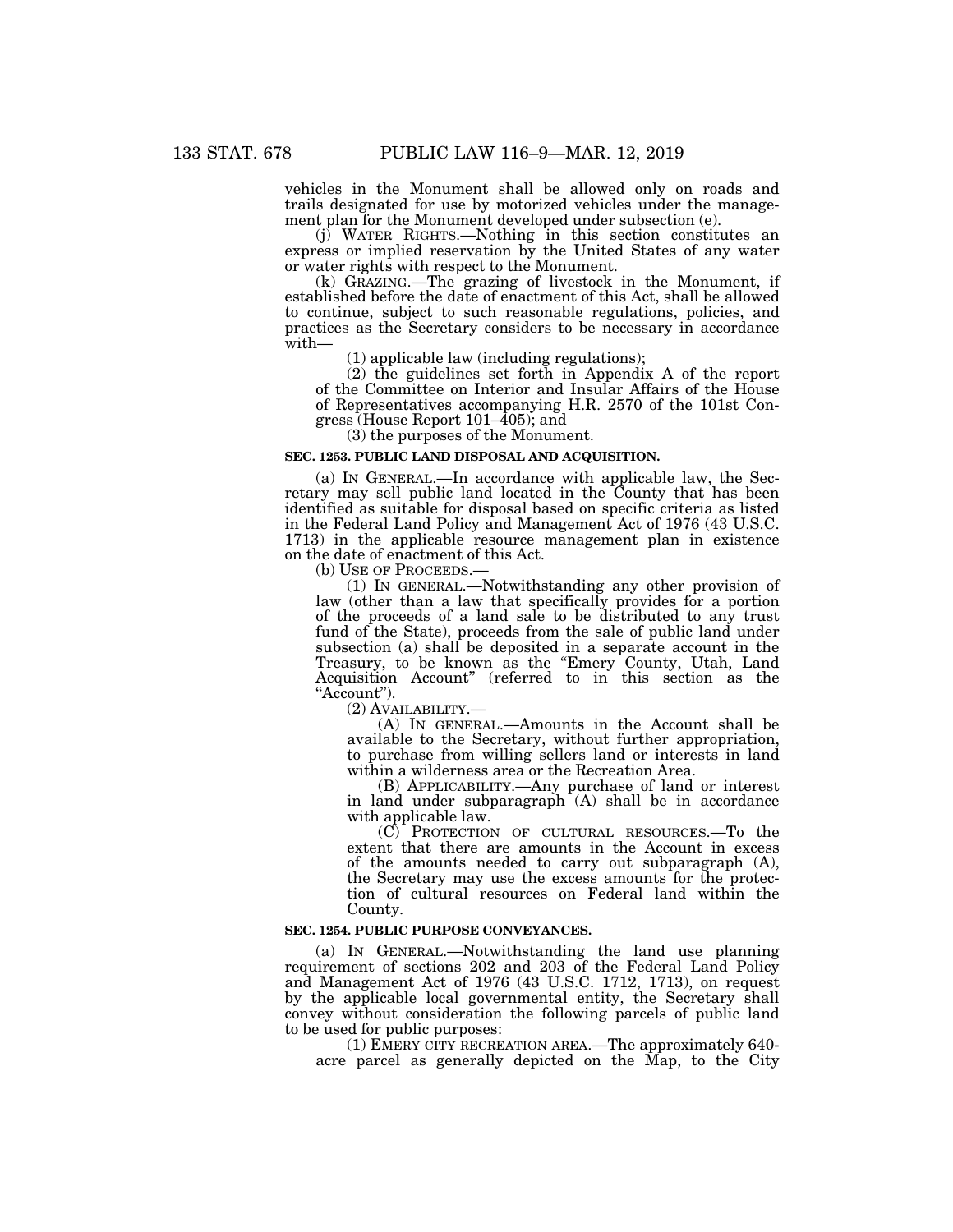of Emery, Utah, for the creation or enhancement of public recreation opportunities consistent with uses allowed under the Act of June 14, 1926 (commonly known as the ''Recreation and Public Purposes Act'') (44 Stat. 741, chapter 578; 43 U.S.C. 869 et seq.).

(2) HUNTINGTON AIRPORT.—The approximately 320-acre parcel as generally depicted on the Map, to Emery County, Utah, for expansion of Huntington Airport consistent with uses allowed under the Act of June 14, 1926 (commonly known as the ''Recreation and Public Purposes Act'') (44 Stat. 741, chapter 578; 43 U.S.C. 869 et seq.).

(3) EMERY COUNTY SHERIFF'S OFFICE.—The approximately 5-acre parcel as generally depicted on the Map, to Emery County, Utah, for the Emery County Sheriff's Office substation consistent with uses allowed under the Act of June 14, 1926 (commonly known as the ''Recreation and Public Purposes Act'') (44 Stat. 741, chapter 578; 43 U.S.C. 869 et seq.).

(4) BUCKHORN INFORMATION CENTER.—The approximately 5-acre parcel as generally depicted on the Map, to Emery County, Utah, for the Buckhorn Information Center consistent with uses allowed under the Act of June 14, 1926 (commonly known as the ''Recreation and Public Purposes Act'') (44 Stat. 741, chapter 578; 43 U.S.C. 869 et seq.).

(b) MAP AND LEGAL DESCRIPTION.—

(1) IN GENERAL.—As soon as practicable after the date of enactment of this Act, the Secretary shall file a map and legal description of each parcel of land to be conveyed under subsection (a) with—

(A) the Committee on Energy and Natural Resources of the Senate; and

(B) the Committee on Natural Resources of the House of Representatives.

(2) EFFECT.—Each map and legal description filed under paragraph (1) shall have the same force and effect as if included in this part, except that the Secretary may correct clerical or typographical errors in the map and legal description.

(3) PUBLIC AVAILABILITY.—Each map and legal description filed under paragraph (1) shall be on file and available for public inspection in the Price Field Office of the Bureau of Land Management.

(c) REVERSION.—

(1) IN GENERAL.—If a parcel of land conveyed under subsection (a) is used for a purpose other than the purpose described in that subsection, the parcel of land shall, at the discretion of the Secretary, revert to the United States.

(2) RESPONSIBILITY FOR REMEDIATION.—In the case of a reversion under paragraph (1), if the Secretary determines that the parcel of land is contaminated with hazardous waste, the local governmental entity to which the parcel of land was conveyed under subsection (a) shall be responsible for remediation.

#### **SEC. 1255. EXCHANGE OF BLM AND SCHOOL AND INSTITUTIONAL TRUST LANDS ADMINISTRATION LAND.**

#### (a) DEFINITIONS.—In this section:

(1) EXCHANGE MAP.—The term ''Exchange Map'' means the map prepared by the Bureau of Land Management entitled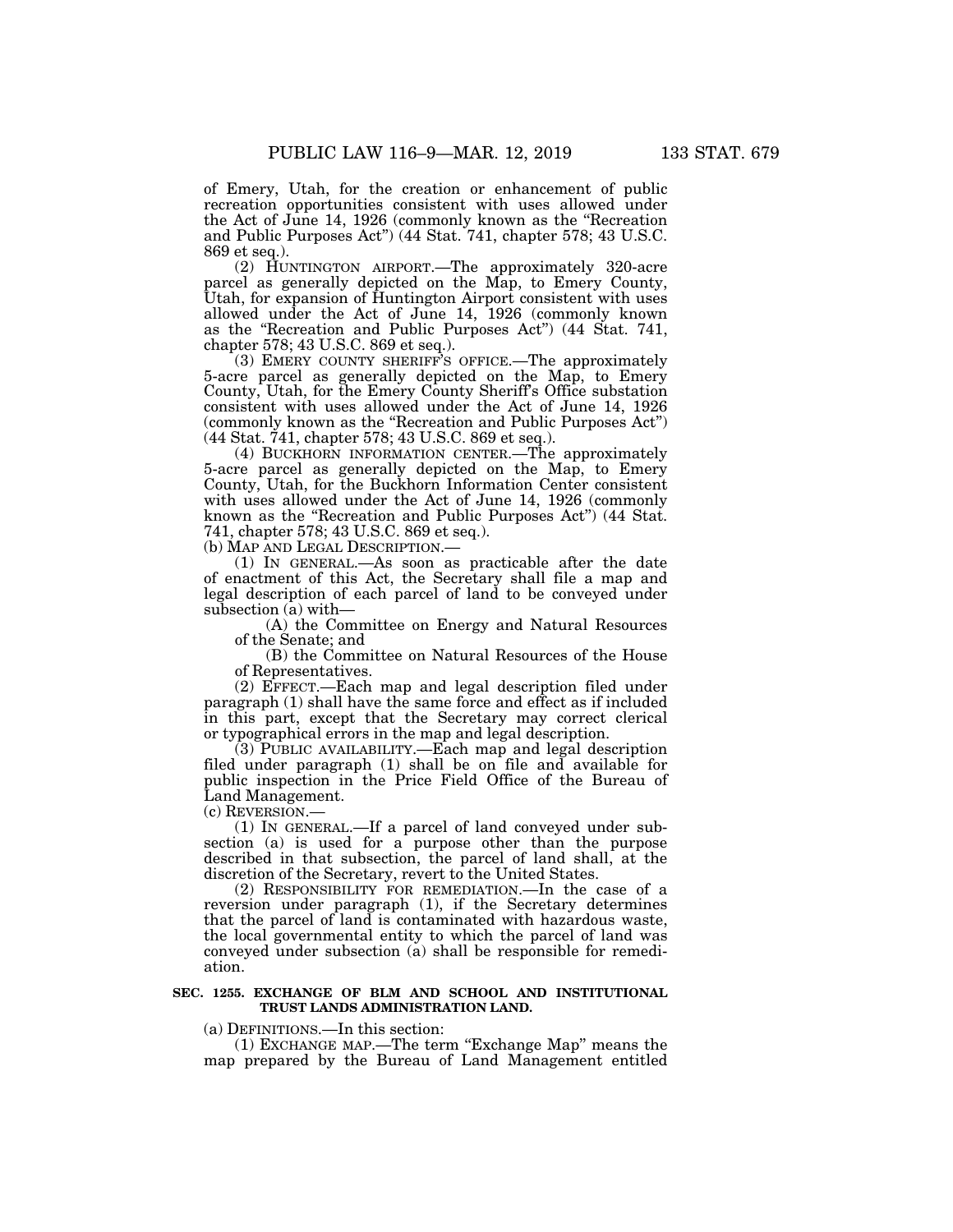''Emery County Public Land Management Act—Proposed Land Exchange'' and dated December, 10, 2018.

(2) FEDERAL LAND.—The term ''Federal land'' means public land located in the State of Utah that is identified on the Exchange Map as—

(A) ''BLM Surface and Mineral Lands Proposed for Transfer to SITLA'';

(B) ''BLM Mineral Lands Proposed for Transfer to SITLA''; and

(C) ''BLM Surface Lands Proposed for Transfer to SITLA''.

(3) NON-FEDERAL LAND.—The term ''non-Federal land'' means the land owned by the State in the Emery and Uintah Counties that is identified on the Exchange Map as—

(A) ''SITLA Surface and Mineral Land Proposed for Transfer to BLM'';

(B) ''SITLA Mineral Lands Proposed for Transfer to BLM''; and

(C) ''SITLA Surface Lands Proposed for Transfer to BLM''.

(4) STATE.—The term ''State'' means the State, acting through the School and Institutional Trust Lands Administration.

(b) EXCHANGE OF FEDERAL LAND AND NON-FEDERAL LAND.—

(1) IN GENERAL.—If the State offers to convey to the United States title to the non-Federal land, the Secretary, in accordance with this section, shall—

(A) accept the offer; and

(B) on receipt of all right, title, and interest in and to the non-Federal land, convey to the State (or a designee) all right, title, and interest of the United States in and to the Federal land.

(2) CONVEYANCE OF PARCELS IN PHASES.—

(A) IN GENERAL.—Notwithstanding that appraisals for all of the parcels of Federal land and non-Federal land may not have been approved under subsection  $(c)(5)$ , parcels of the Federal land and non-Federal land may be exchanged under paragraph (1) in phases, to be mutually agreed by the Secretary and the State, beginning on the date on which the appraised values of the parcels included in the applicable phase are approved.

(B) NO AGREEMENT ON EXCHANGE.—If any dispute or delay arises with respect to the exchange of an individual parcel of Federal land or non-Federal land under paragraph  $(1)$ , the Secretary and the State may mutually agree to set aside the individual parcel to allow the exchange of the other parcels of Federal land and non-Federal land to proceed.

(3) EXCLUSION.—

(A) IN GENERAL.—The Secretary shall exclude from any conveyance of a parcel of Federal land under paragraph (1) any Federal land that contains critical habitat designated for a species listed as an endangered species or a threatened species under the Endangered Species Act of 1973 (16 U.S.C. 1531 et seq.).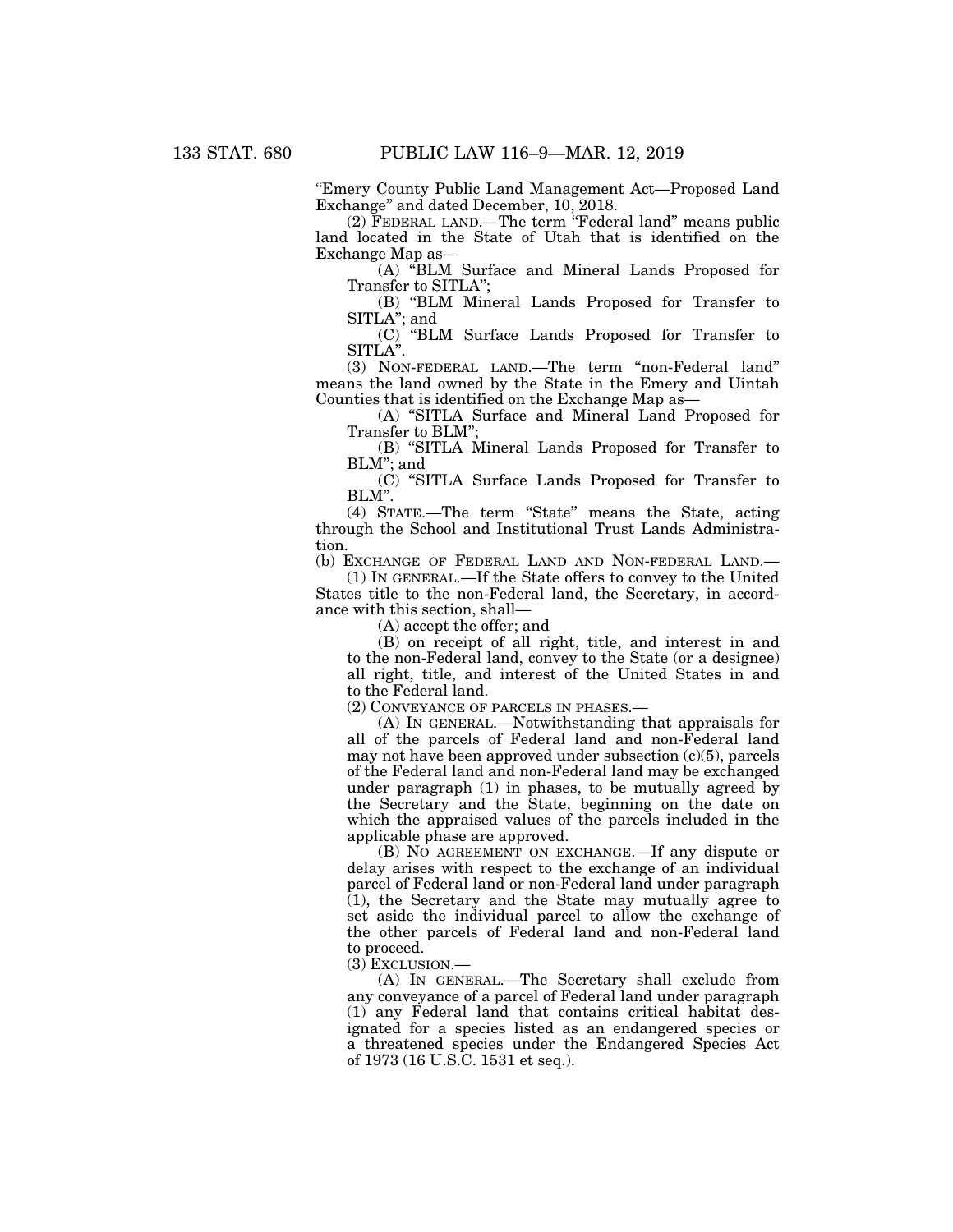(B) REQUIREMENT.—Any Federal land excluded under subparagraph (A) shall be the smallest area necessary to protect the applicable critical habitat.

(4) APPLICABLE LAW.— (A) IN GENERAL.—The land exchange under paragraph (1) shall be subject to section 206 of the Federal Land Policy and Management Act of 1976 (43 U.S.C. 1716) and other applicable law.

(B) LAND USE PLANNING.—With respect to the Federal land to be conveyed under paragraph  $(1)$ , the Secretary shall not be required to undertake any additional land use planning under section 202 of the Federal Land Policy and Management Act of 1976 (43 U.S.C. 1712) before the conveyance of the Federal land.

(5) VALID EXISTING RIGHTS.—The land exchange under paragraph (1) shall be subject to valid existing rights.

(6) TITLE APPROVAL.—Title to the Federal land and non-Federal land to be exchanged under paragraph (1) shall be in a form acceptable to the Secretary and the State. (c) APPRAISALS.—

(1) IN GENERAL.—The value of the Federal land and the non-Federal land to be exchanged under subsection (b)(1) shall be determined by appraisals conducted by 1 or more independent and qualified appraisers.

(2) STATE APPRAISER.—The Secretary and the State may agree to use an independent and qualified appraiser—

(A) retained by the State; and

(B) approved by the Secretary.

(3) APPLICABLE LAW.—The appraisals under paragraph (1) shall be conducted in accordance with nationally recognized appraisal standards, including, as appropriate—

(A) the Uniform Appraisal Standards for Federal Land Acquisitions; and

(B) the Uniform Standards of Professional Appraisal Practice.

(4) MINERALS.—

(A) MINERAL REPORTS.—The appraisals under paragraph (1) may take into account mineral and technical reports provided by the Secretary and the State in the evaluation of mineral deposits in the Federal land and non-Federal land.

(B) MINING CLAIMS.—To the extent permissible under applicable appraisal standards, the appraisal of any parcel of Federal land that is encumbered by a mining or millsite claim located under sections 2318 through 2352 of the Revised Statutes (commonly known as the ''Mining Law of 1872'') (30 U.S.C. 21 et seq.) shall be appraised in accordance with standard appraisal practices, including, as appropriate, the Uniform Appraisal Standards for Federal Land Acquisition.

(C) VALIDITY EXAMINATIONS.—Nothing in this subsection requires the United States to conduct a mineral examination for any mining claim on the Federal land.

(D) ADJUSTMENT.—

(i) IN GENERAL.—If value is attributed to any parcel of Federal land because of the presence of minerals subject to leasing under the Mineral Leasing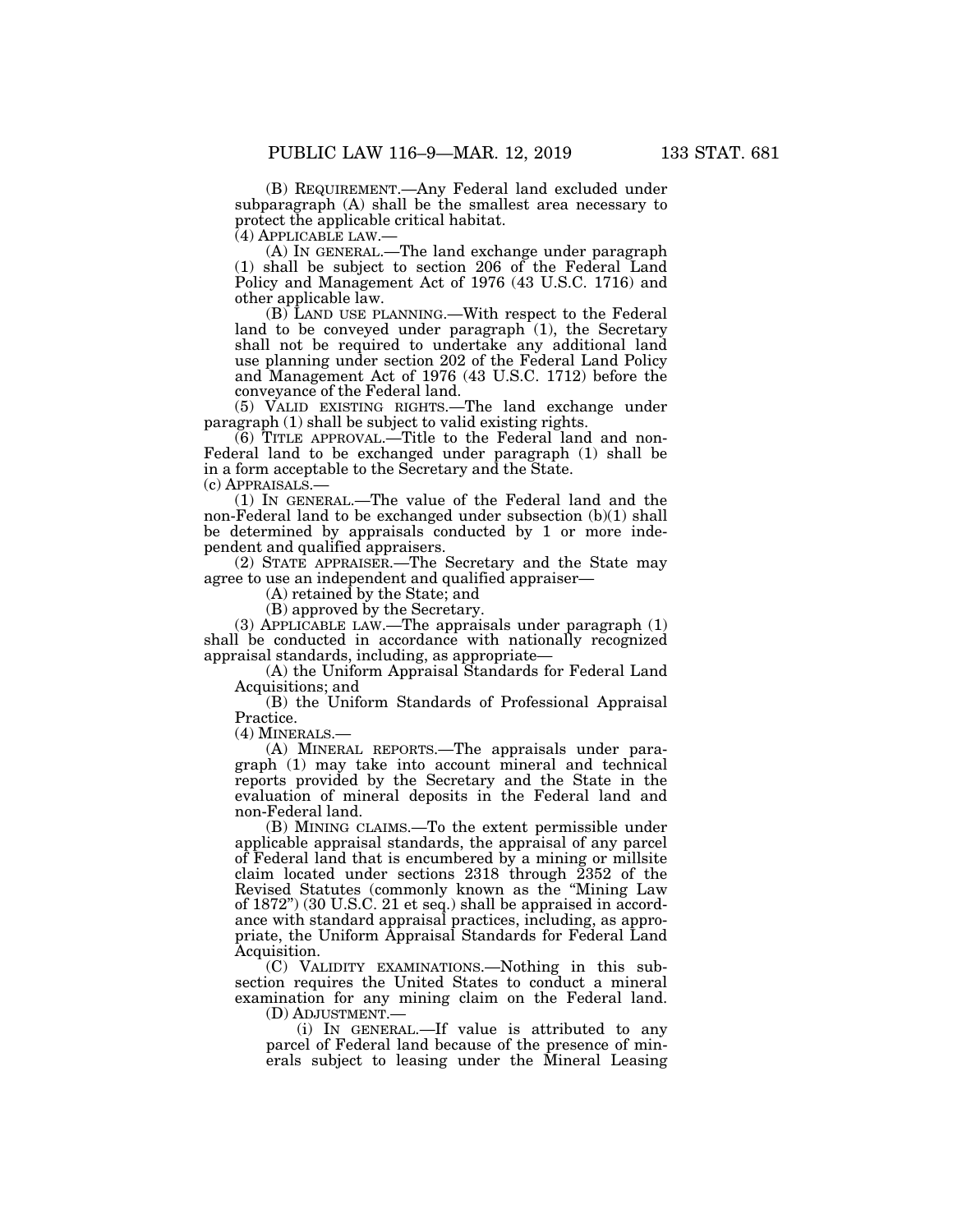Act (30 U.S.C. 181 et seq.), the value of the parcel (as otherwise established under this subsection) shall be reduced by the percentage of the applicable Federal revenue sharing obligation under section 35(a) of the Mineral Leasing Act (30 U.S.C. 191(a)).

(ii) LIMITATION.—An adjustment under clause (i) shall not be considered to be a property right of the State.

(5) APPROVAL.—An appraisal conducted under paragraph (1) shall be submitted to the Secretary and the State for approval.

(6) DURATION.—An appraisal conducted under paragraph (1) shall remain valid for 3 years after the date on which the appraisal is approved by the Secretary and the State.

 $(7)$  COST OF APPRAISAL.—<br>(A) IN GENERAL.—The cost of an appraisal conducted under paragraph  $(1)$  shall be paid equally by the Secretary and the State.

(B) REIMBURSEMENT BY SECRETARY.—If the State retains an appraiser in accordance with paragraph (2), the Secretary shall reimburse the State in an amount

equal to 50 percent of the costs incurred by the State. (d) CONVEYANCE OF TITLE.—It is the intent of Congress that the land exchange authorized under subsection (b)(1) shall be completed not later than 1 year after the date of final approval by the Secretary and the State of the appraisals conducted under subsection (c).

(e) PUBLIC INSPECTION AND NOTICE.—

(1) PUBLIC INSPECTION.—Not later than 30 days before the date of any exchange of Federal land and non-Federal land under subsection  $(b)(1)$ , all final appraisals and appraisal reviews for the land to be exchanged shall be available for public review at the office of the State Director of the Bureau of Land Management in the State of Utah.

(2) NOTICE.—The Secretary shall make available on the public website of the Secretary, and the Secretary or the State, as applicable, shall publish in a newspaper of general circulation in Salt Lake County, Utah, a notice that the appraisals conducted under subsection (c) are available for public inspection.

(f) EQUAL VALUE EXCHANGE.—

(1) IN GENERAL.—The value of the Federal land and non-Federal land to be exchanged under subsection  $(b)(1)$ 

(A) shall be equal; or

(B) shall be made equal in accordance with paragraph (2).

(2) EQUALIZATION.—

(A) SURPLUS OF FEDERAL LAND.—With respect to any Federal land and non-Federal land to be exchanged under subsection  $(b)(1)$ , if the value of the Federal land exceeds the value of the non-Federal land, the value of the Federal land and non-Federal land shall be equalized by—

(i) the State conveying to the Secretary, as necessary to equalize the value of the Federal land and non-Federal land, after the acquisition of all State trust land located within the wilderness areas or recreation area designated by this part, State trust land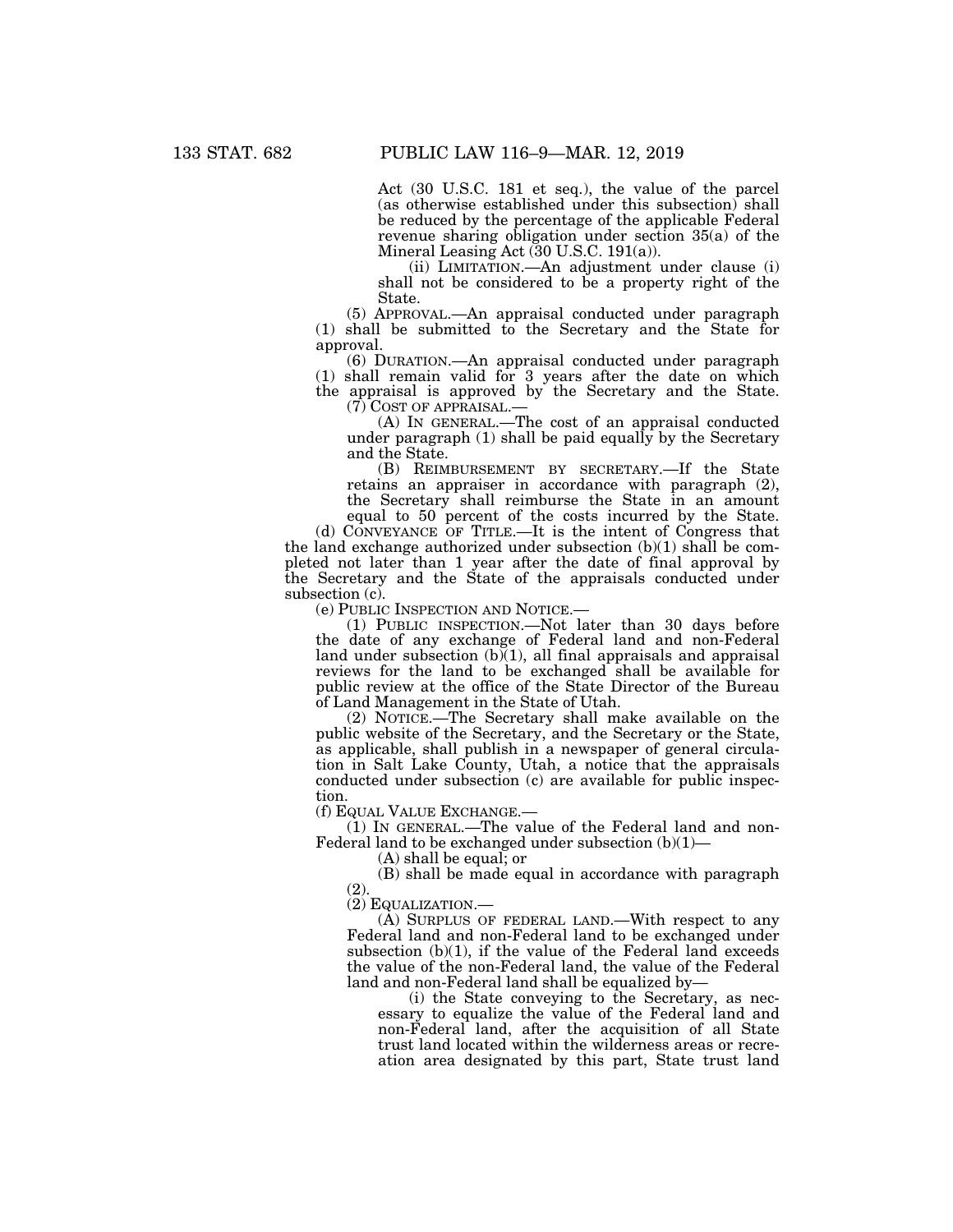located within any of the wilderness areas or national conservation areas in Washington County, Utah, established under subtitle O of title I of the Omnibus Public Land Management Act of 2009 (Public Law 111–11; 123 Stat. 1075); and

(ii) the State, to the extent necessary to equalize any remaining imbalance of value after all available Washington County, Utah, land described in clause (i) has been conveyed to the Secretary, conveying to the Secretary additional State trust land as identified and agreed on by the Secretary and the State.

(B) SURPLUS OF NON-FEDERAL LAND.—If the value of the non-Federal land exceeds the value of the Federal land, the value of the Federal land and the non-Federal land shall be equalized—

(i) by the Secretary making a cash equalization payment to the State, in accordance with section 206(b) of the Federal Land Policy and Management Act of 1976 (43 U.S.C. 1716(b)); or

(ii) by removing non-Federal land from the exchange.

(g) INDIAN TRIBES.—The Secretary shall consult with any federally recognized Indian Tribe in the vicinity of the Federal land and non-Federal land to be exchanged under subsection  $(b)(1)$  before the completion of the land exchange.

(h) APPURTENANT WATER RIGHTS.—Any conveyance of a parcel of Federal land or non-Federal land under subsection (b)(1) shall include the conveyance of water rights appurtenant to the parcel conveyed.

(i) GRAZING PERMITS.—

(1) IN GENERAL.—If the Federal land or non-Federal land exchanged under subsection  $(b)(1)$  is subject to a lease, permit, or contract for the grazing of domestic livestock in effect on the date of acquisition, the Secretary and the State shall allow the grazing to continue for the remainder of the term of the lease, permit, or contract, subject to the related terms and conditions of user agreements, including permitted stocking rates, grazing fee levels, access rights, and ownership and use of range improvements.

(2) RENEWAL.—To the extent allowed by Federal or State law, on expiration of any grazing lease, permit, or contract described in paragraph (1), the holder of the lease, permit, or contract shall be entitled to a preference right to renew the lease, permit, or contract.

(3) CANCELLATION.—

(A) IN GENERAL.—Nothing in this section prevents the Secretary or the State from canceling or modifying a grazing permit, lease, or contract if the Federal land or non-Federal land subject to the permit, lease, or contract is sold, conveyed, transferred, or leased for non-grazing purposes by the Secretary or the State.

(B) LIMITATION.—Except to the extent reasonably necessary to accommodate surface operations in support of mineral development, the Secretary or the State shall not cancel or modify a grazing permit, lease, or contract because the land subject to the permit, lease, or contract has been leased for mineral development.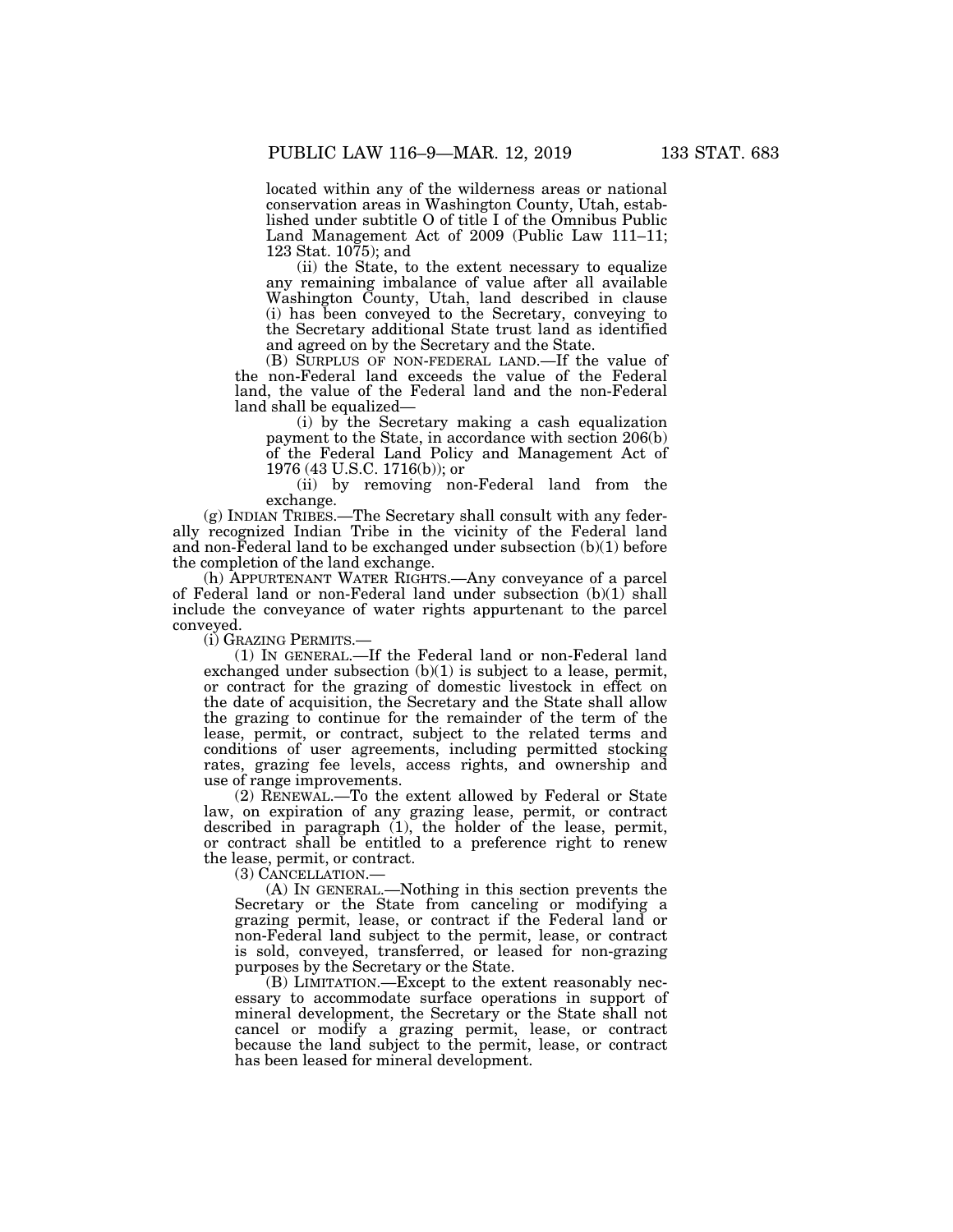(4) BASE PROPERTIES.—If non-Federal land conveyed by the State under subsection  $(b)(1)$  is used by a grazing permittee or lessee to meet the base property requirements for a Federal grazing permit or lease, the land shall continue to qualify as a base property for—

(A) the remaining term of the lease or permit; and (B) the term of any renewal or extension of the lease or permit.

(j) WITHDRAWAL OF FEDERAL LAND FROM MINERAL ENTRY PRIOR TO EXCHANGE.—Subject to valid existing rights, the Federal land to be conveyed to the State under subsection (b)(1) is withdrawn from mineral location, entry, and patent under the mining laws pending conveyance of the Federal land to the State.

# **Subtitle D—Wild and Scenic Rivers**

### **SEC. 1301. LOWER FARMINGTON RIVER AND SALMON BROOK WILD AND SCENIC RIVER.**

(a) FINDINGS.—Congress finds that—

(1) the Lower Farmington River and Salmon Brook Study Act of 2005 (Public Law 109–370) authorized the study of the Farmington River downstream from the segment designated as a recreational river by section  $3(a)(156)$  of the Wild and Scenic Rivers Act  $(16 \text{ U.S.C. } 1277(a)(156))$  to its confluence with the Connecticut River, and the segment of the Salmon Brook including its main stem and east and west branches for potential inclusion in the National Wild and Scenic Rivers System;

(2) the studied segments of the Lower Farmington River and Salmon Brook support natural, cultural, and recreational resources of exceptional significance to the citizens of Connecticut and the Nation;

(3) concurrently with the preparation of the study, the Lower Farmington River and Salmon Brook Wild and Scenic Study Committee prepared the Lower Farmington River and Salmon Brook Management Plan, June 2011 (referred to in this section as the ''management plan''), that establishes objectives, standards, and action programs that will ensure the long-term protection of the outstanding values of the river segments without Federal management of affected lands not owned by the United States;

(4) the Lower Farmington River and Salmon Brook Wild and Scenic Study Committee has voted in favor of Wild and Scenic River designation for the river segments, and has included this recommendation as an integral part of the management plan;

(5) there is strong local support for the protection of the Lower Farmington River and Salmon Brook, including votes of support for Wild and Scenic designation from the governing bodies of all ten communities abutting the study area;

(6) the State of Connecticut General Assembly has endorsed the designation of the Lower Farmington River and Salmon Brook as components of the National Wild and Scenic Rivers System (Public Act 08–37); and

(7) the Rainbow Dam and Reservoir are located entirely outside of the river segment designated by subsection (b), and,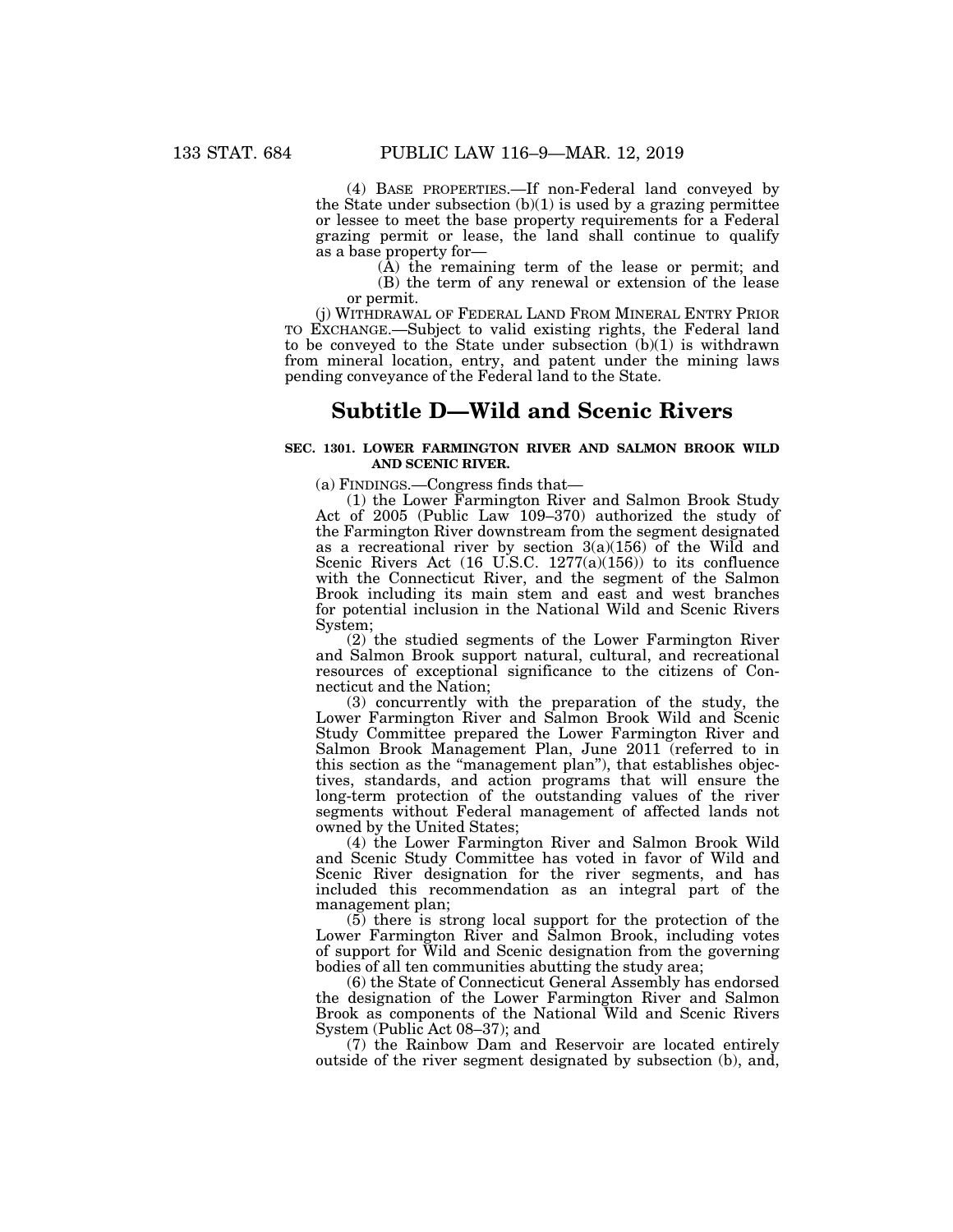based on the findings of the study of the Lower Farmington River pursuant to Public Law 109–370, this hydroelectric project (including all aspects of its facilities, operations, and transmission lines) is compatible with the designation made by subsection (b).

(b) DESIGNATION.—Section 3(a) of the Wild and Scenic Rivers Act  $(16 \text{ U.S.C. } 1274(a))$  (as amended by section  $1241(a)$ ) is amended by adding at the end the following:

 $\mathbb{F}(225)$  LOWER FARMINGTON RIVER AND SALMON BROOK, CON-NECTICUT.—Segments of the main stem and its tributary, Salmon Brook, totaling approximately 62 miles, to be administered by the Secretary of the Interior as follows:

"(A) The approximately 27.2-mile segment of the Farmington River beginning 0.2 miles below the tailrace of the Lower Collinsville Dam and extending to the site of the Spoonville Dam in Bloomfield and East Granby as a recreational river.

" $(B)$  The approximately 8.1-mile segment of the Farmington River extending from 0.5 miles below the Rainbow Dam to the confluence with the Connecticut River in Windsor as a recreational river.

 $(C)$  The approximately 2.4-mile segment of the main stem of Salmon Brook extending from the confluence of the East and West Branches to the confluence with the Farmington River as a recreational river.

"(D) The approximately  $12.6$ -mile segment of the West" Branch of Salmon Brook extending from its headwaters in Hartland, Connecticut, to its confluence with the East Branch of Salmon Brook as a recreational river.

" $(E)$  The approximately 11.4-mile segment of the East Branch of Salmon Brook extending from the Massachusetts-Connecticut State line to the confluence with the West Branch of Salmon Brook as a recreational river.''.

(c) MANAGEMENT.—

(1) IN GENERAL.—The river segments designated by subsection (b) shall be managed in accordance with the management plan and such amendments to the management plan as the Secretary determines are consistent with this section. The management plan shall be deemed to satisfy the requirements for a comprehensive management plan pursuant to section 3(d) of the Wild and Scenic Rivers Act (16 U.S.C. 1274(d)).

(2) COMMITTEE.—The Secretary shall coordinate the management responsibilities of the Secretary under this section with the Lower Farmington River and Salmon Brook Wild and Scenic Committee, as specified in the management plan.

(3) COOPERATIVE AGREEMENTS.—

(A) IN GENERAL.—In order to provide for the longterm protection, preservation, and enhancement of the river segment designated by subsection (b), the Secretary is authorized to enter into cooperative agreements pursuant to sections  $10(e)$  and  $11(b)(1)$  of the Wild and Scenic Rivers Act (16 U.S.C. 1281(e), 1282(b)(1)) with—

(i) the State of Connecticut;

(ii) the towns of Avon, Bloomfield, Burlington, East Granby, Farmington, Granby, Hartland, Simsbury, and Windsor in Connecticut; and

16 USC 1274 note.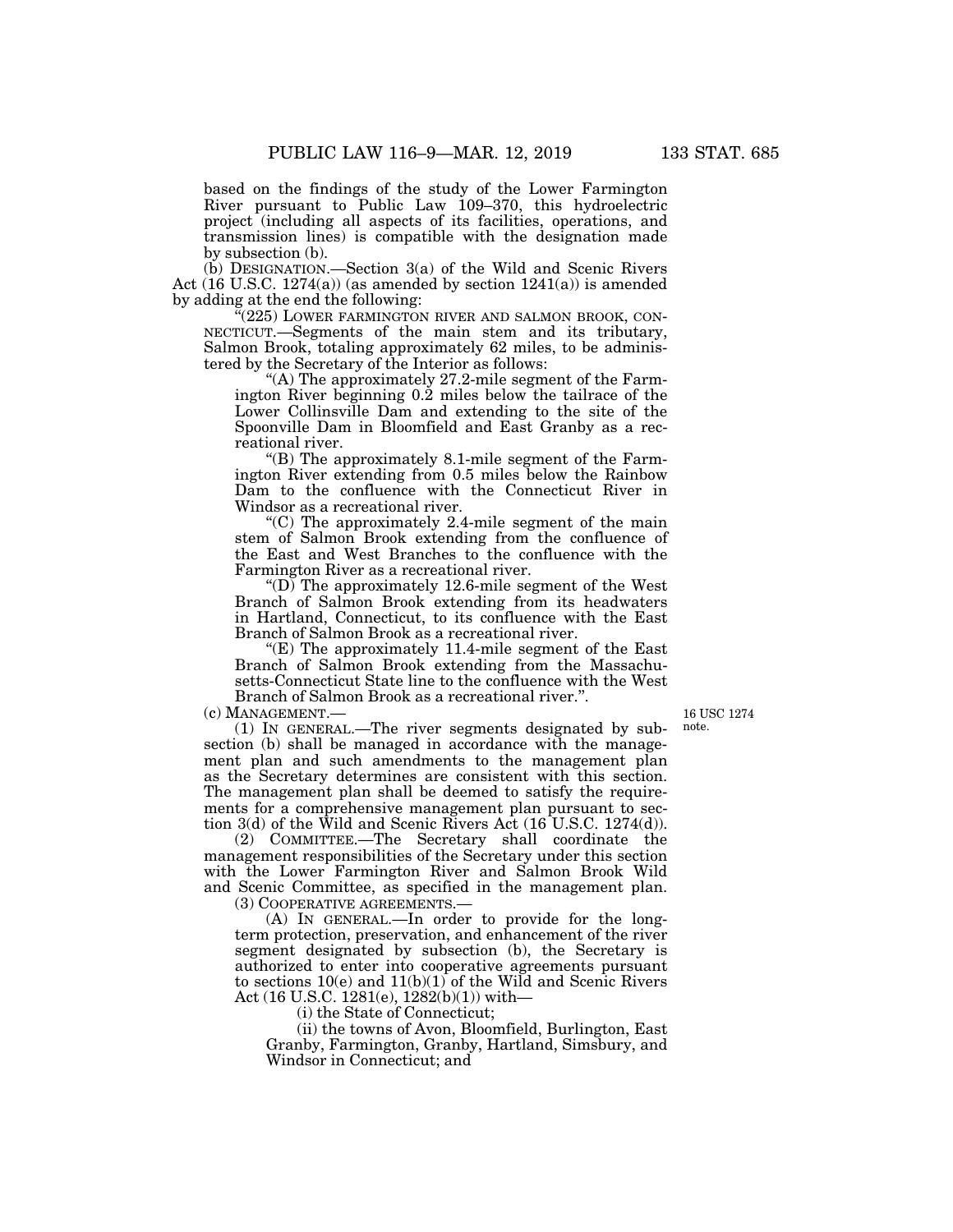(iii) appropriate local planning and environmental organizations.

(B) CONSISTENCY.—All cooperative agreements provided for under this section shall be consistent with the management plan and may include provisions for financial or other assistance from the United States.

(4) LAND MANAGEMENT.—

(A) ZONING ORDINANCES.—For the purposes of the segments designated in subsection (b), the zoning ordinances adopted by the towns in Avon, Bloomfield, Burlington, East Granby, Farmington, Granby, Hartland, Simsbury, and Windsor in Connecticut, including provisions for conservation of floodplains, wetlands, and watercourses associated with the segments, shall be deemed to satisfy the standards and requirements of section 6(c) of the Wild and Scenic Rivers Act (16 U.S.C. 1277(c)).

(B) ACQUISITION OF LAND.—The provisions of section 6(c) of the Wild and Scenic Rivers Act (16 U.S.C. 1277(c)) that prohibit Federal acquisition of lands by condemnation shall apply to the segments designated in subsection (b). The authority of the Secretary to acquire lands for the purposes of the segments designated in subsection (b) shall be limited to acquisition by donation or acquisition with the consent of the owner of the lands, and shall be subject to the additional criteria set forth in the management plan.

(5) RAINBOW DAM.—The designation made by subsection (b) shall not be construed to—

(A) prohibit, pre-empt, or abridge the potential future licensing of the Rainbow Dam and Reservoir (including any and all aspects of its facilities, operations and transmission lines) by the Federal Energy Regulatory Commission as a federally licensed hydroelectric generation project under the Federal Power Act (16 U.S.C. 791a et seq.), provided that the Commission may, in the discretion of the Commission and consistent with this section, establish such reasonable terms and conditions in a hydropower license for Rainbow Dam as are necessary to reduce impacts identified by the Secretary as invading or unreasonably diminishing the scenic, recreational, and fish and wildlife values of the segments designated by subsection (b); or

(B) affect the operation of, or impose any flow or release requirements on, the unlicensed hydroelectric facility at Rainbow Dam and Reservoir.

(6) RELATION TO NATIONAL PARK SYSTEM.—Notwithstanding section 10(c) of the Wild and Scenic Rivers Act (16 U.S.C. 1281(c)), the Lower Farmington River shall not be administered as part of the National Park System or be subject to regulations which govern the National Park System.

(d) FARMINGTON RIVER, CONNECTICUT, DESIGNATION REVI-SION.—Section 3(a)(156) of the Wild and Scenic Rivers Act (16 U.S.C.  $1274(a)(156)$  is amended in the first sentence-

(1) by striking ''14-mile'' and inserting ''15.1-mile''; and (2) by striking ''to the downstream end of the New Hartford-Canton, Connecticut town line'' and inserting ''to the confluence with the Nepaug River''.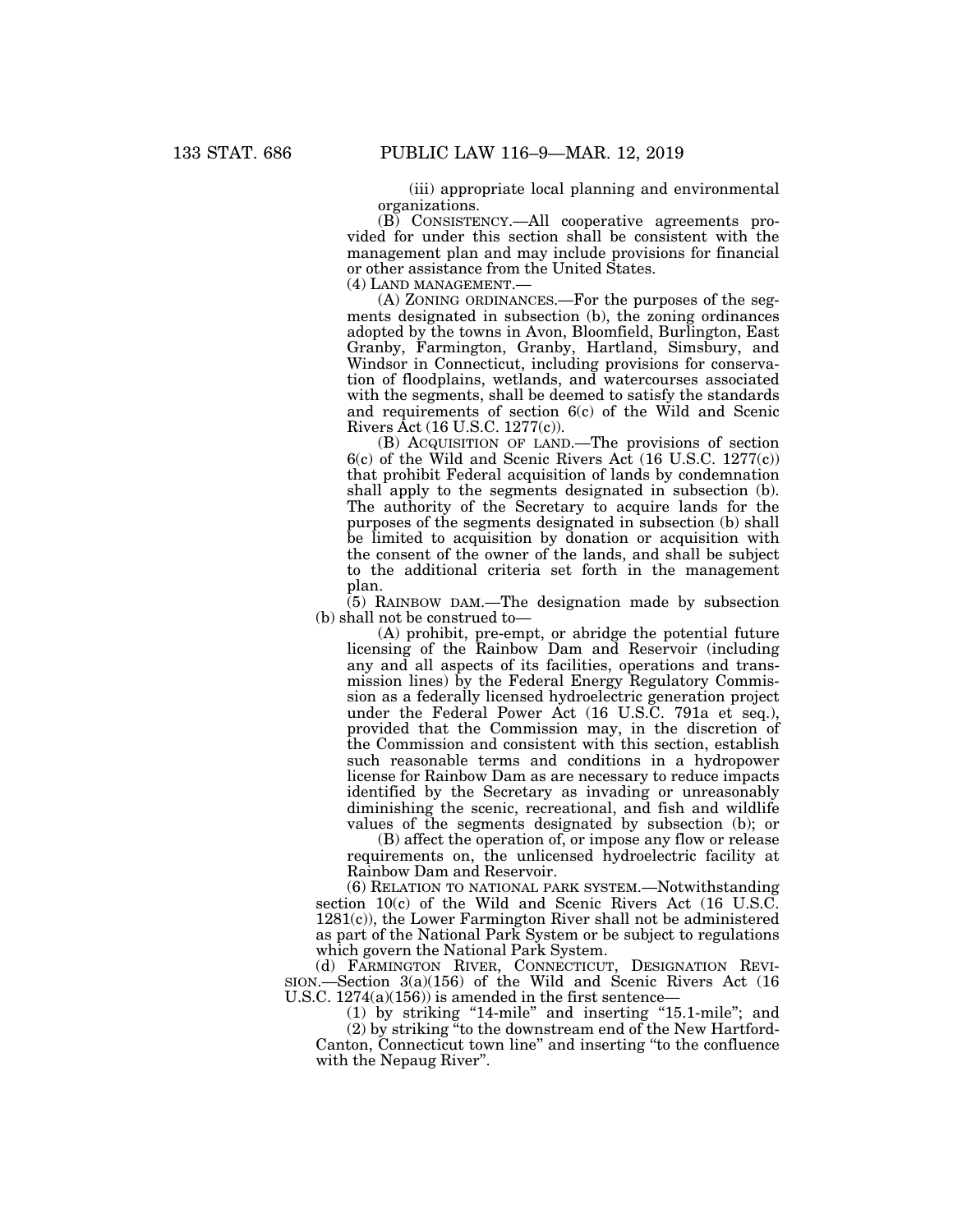#### **SEC. 1302. WOOD-PAWCATUCK WATERSHED WILD AND SCENIC RIVER SEGMENTS.**

(a) DESIGNATION.—Section 3(a) of the Wild and Scenic Rivers Act (16 U.S.C. 1274(a)) (as amended by section 1301(b)) is amended by adding at the end the following:

''(226) WOOD-PAWCATUCK WATERSHED, RHODE ISLAND AND CONNECTICUT.—The following river segments within the Wood-Pawcatuck watershed, to be administered by the Secretary of the Interior, in cooperation with the Wood-Pawcatuck Wild and Scenic Rivers Stewardship Council:

''(A) The approximately 11-mile segment of the Beaver River from its headwaters in Exeter and West Greenwich, Rhode Island, to its confluence with the Pawcatuck River in Richmond, Rhode Island, as a scenic river.

''(B) The approximately 3-mile segment of the Chipuxet River from the Kingstown Road Bridge, South Kingstown, Rhode Island, to its outlet in Worden Pond, as a wild river.

''(C) The approximately 9-mile segment of the Green Fall River from its headwaters in Voluntown, Connecticut, to its confluence with the Ashaway River in Hopkinton, Rhode Island, as a scenic river.

''(D) The approximately 3-mile segment of the Ashaway River from its confluence with the Green Fall River to its confluence with the Pawcatuck River in Hopkinton, Rhode Island, as a recreational river.

 $E$ ) The approximately 3-mile segment of the Pawcatuck River from the Worden Pond outlet in South Kingstown, Rhode Island, to the South County Trail Bridge, Charlestown and South Kingstown, Rhode Island, as a wild river.

''(F) The approximately 4-mile segment of the Pawcatuck River from South County Trail Bridge, Charlestown and South Kingstown, Rhode Island, to the Carolina Back Road Bridge in Richmond and Charlestown, Rhode Island, as a recreational river.

" $(G)$  The approximately 21-mile segment of the Pawcatuck River from Carolina Back Road Bridge in Richmond and Charlestown, Rhode Island, to the confluence with Shunock River in Stonington, Connecticut, as a scenic river.

''(H) The approximately 8-mile segment of the Pawcatuck River from the confluence with Shunock River in Stonington, Connecticut, to the mouth of the river between Pawcatuck Point in Stonington, Connecticut, and Rhodes Point in Westerly, Rhode Island, as a recreational river.

''(I) The approximately 11-mile segment of the Queen River from its headwaters in Exeter and West Greenwich, Rhode Island, to the Kingstown Road Bridge in South Kingstown, Rhode Island, as a scenic river.

''(J) The approximately 5-mile segment of the Usquepaugh River from the Kingstown Road Bridge to its confluence with the Pawcatuck River in South Kingstown, Rhode Island, as a wild river.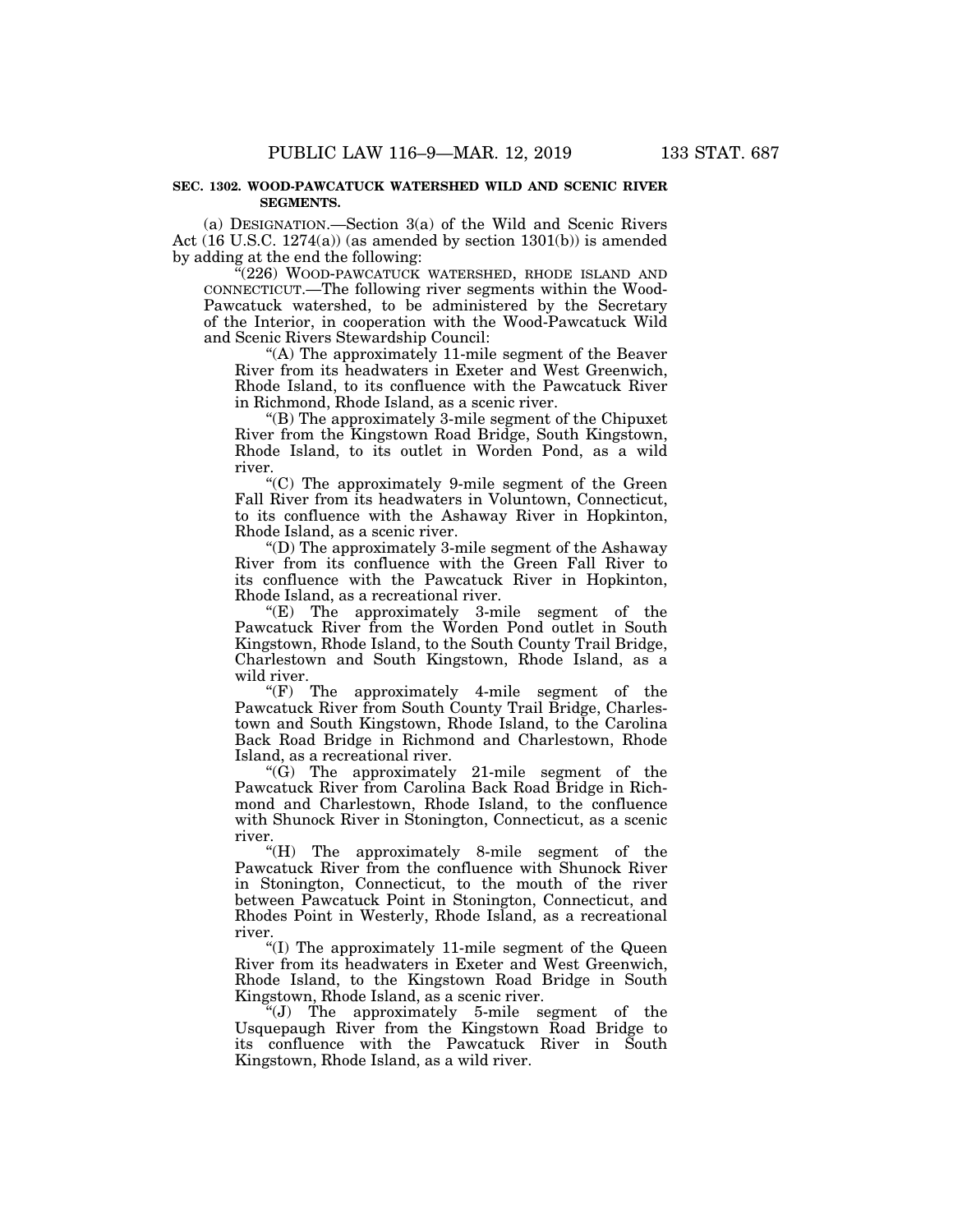" $(K)$  The approximately 8-mile segment of the Shunock" River from its headwaters in North Stonington, Connecticut, to its confluence with the Pawcatuck River as a recreational river.

''(L) The approximately 13-mile segment of the Wood River from its headwaters in Sterling and Voluntown, Connecticut, and Exeter and West Greenwich, Rhode Island, to the Arcadia Road Bridge in Hopkinton and Richmond, Rhode Island, as a wild river.

"(M) The approximately 11-mile segment of the Wood River from the Arcadia Road Bridge in Hopkinton and Richmond, Rhode Island, to the confluence with the Pawcatuck River in Charlestown, Hopkinton, and Richmond, Rhode Island, as a recreational river.''.

(b) MANAGEMENT OF RIVER SEGMENTS.— (1) DEFINITIONS.—In this subsection:

(A) COVERED TRIBUTARY.—The term ''covered tributary'' means—

(i) each of Assekonk Brook, Breakheart Brook, Brushy Brook, Canochet Brook, Chickasheen Brook, Cedar Swamp Brook, Fisherville Brook, Glade Brook, Glen Rock Brook, Kelly Brook, Locke Brook, Meadow Brook, Pendleton Brook, Parris Brook, Passquisett Brook, Phillips Brook, Poquiant Brook, Queens Fort Brook, Roaring Brook, Sherman Brook, Taney Brook, Tomaquag Brook, White Brook, and Wyassup Brook within the Wood-Pawcatuck watershed; and

(ii) any other perennial stream within the Wood-Pawcatuck watershed.

(B) RIVER SEGMENT.—The term "river segment" means a river segment designated by paragraph  $(226)$  of section 3(a) of the Wild and Scenic Rivers Act (16 U.S.C. 1274(a)) (as added by subsection (a)).

(C) STEWARDSHIP PLAN.—The term ''Stewardship Plan'' means the plan entitled the ''Wood-Pawcatuck Wild and Scenic Rivers Stewardship Plan for the Beaver, Chipuxet, Green Fall-Ashaway, Pawcatuck, Queen-Usquepaugh, Shunock, and Wood Rivers'' and dated June 2018, which takes a watershed approach to the management of the river segments.

(2) WOOD-PAWCATUCK WILD AND SCENIC RIVERS STEWARD-SHIP PLAN.—

(A) IN GENERAL.—The Secretary, in cooperation with the Wood-Pawcatuck Wild and Scenic Rivers Stewardship Council, shall manage the river segments in accordance with—

(i) the Stewardship Plan; and

(ii) any amendment to the Stewardship Plan that the Secretary determines is consistent with this subsection.

(B) WATERSHED APPROACH.—In furtherance of the watershed approach to resource preservation and enhancement described in the Stewardship Plan, the covered tributaries are recognized as integral to the protection and enhancement of the river segments.

(C) REQUIREMENTS FOR COMPREHENSIVE MANAGEMENT PLAN.—The Stewardship Plan shall be considered to satisfy

16 USC 1274 note.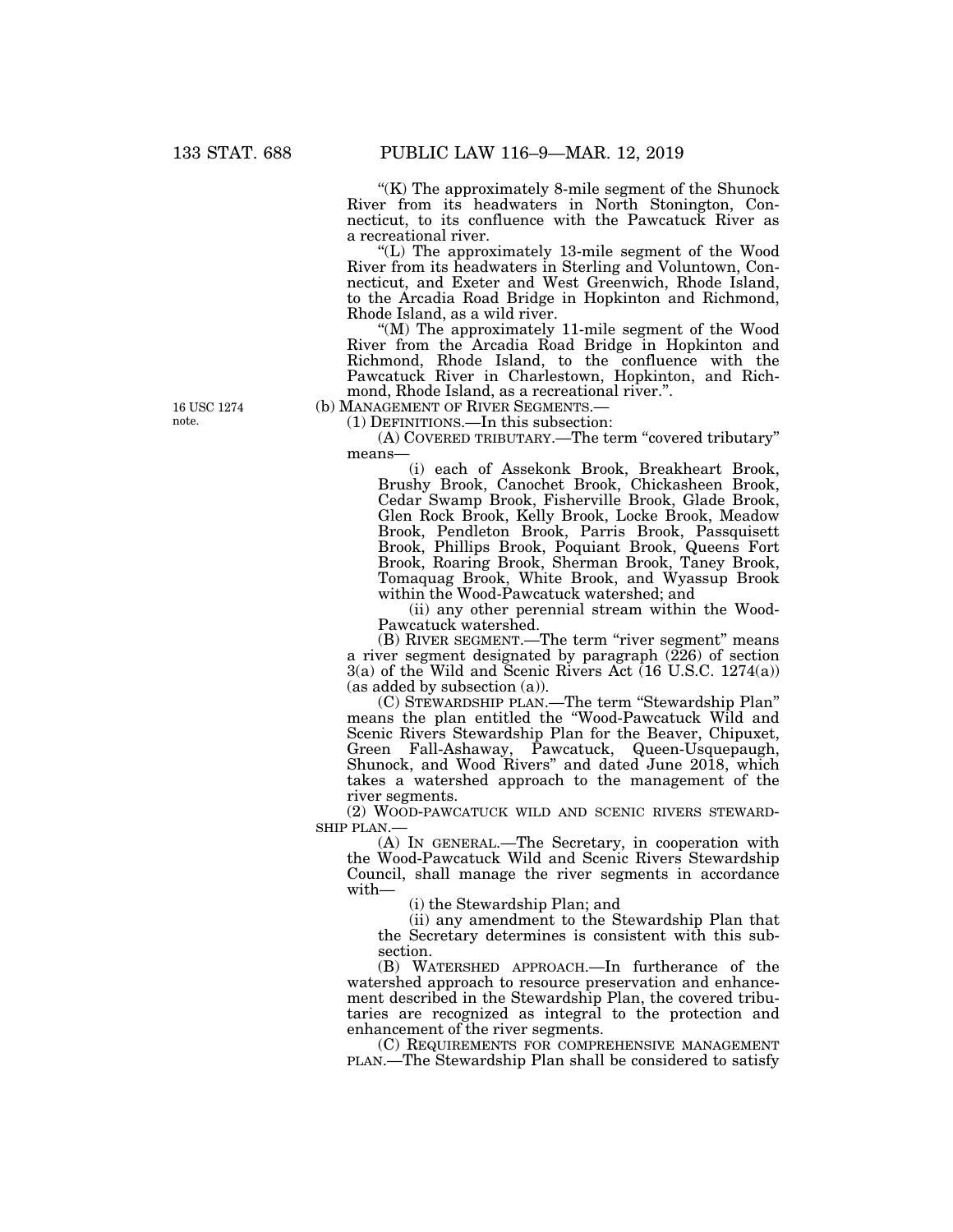each requirement for a comprehensive management plan required under section 3(d) of the Wild and Scenic Rivers Act (16 U.S.C. 1274(d)).

(3) COOPERATIVE AGREEMENTS.—To provide for the longterm protection, preservation, and enhancement of each river segment, in accordance with sections  $10(e)$  and  $11(b)(1)$  of the Wild and Scenic Rivers Act (16 U.S.C. 1281(e), 1282(b)(1)), the Secretary may enter into cooperative agreements (which may include provisions for financial or other assistance from the Federal Government) with—

(A) the States of Connecticut and Rhode Island;

(B) political subdivisions of the States of Connecticut and Rhode Island, including—

(i) the towns of North Stonington, Sterling, Stonington, and Voluntown, Connecticut; and

(ii) the towns of Charlestown, Exeter, Hopkinton, North Kingstown, Richmond, South Kingstown, Westerly, and West Kingstown, Rhode Island;

(C) the Wood-Pawcatuck Wild and Scenic Rivers Stewardship Council; and

(D) any appropriate nonprofit organization, as determined by the Secretary.

(4) RELATION TO NATIONAL PARK SYSTEM.—Notwithstanding section 10(c) of the Wild and Scenic Rivers Act (16 U.S.C.  $1281(c)$ , each river segment shall not be—

(A) administered as a unit of the National Park System; or

(B) subject to the laws (including regulations) that govern the administration of the National Park System. (5) LAND MANAGEMENT.—

(A) ZONING ORDINANCES.—The zoning ordinances adopted by the towns of North Stonington, Sterling, Stonington, and Voluntown, Connecticut, and Charlestown, Exeter, Hopkinton, North Kingstown, Richmond, South Kingstown, Westerly, and West Greenwich, Rhode Island (including any provision of the zoning ordinances relating to the conservation of floodplains, wetlands, and watercourses associated with any river segment), shall be considered to satisfy the standards and requirements described in section 6(c) of the Wild and Scenic Rivers Act (16 U.S.C.  $1277(c)$ ).

(B) VILLAGES.—For purposes of section 6(c) of the Wild and Scenic Rivers Act (16 U.S.C. 1277(c)), each town described in subparagraph (A) shall be considered to be a village.

(C) ACQUISITION OF LAND.—

(i) LIMITATION OF AUTHORITY OF SECRETARY.—With respect to each river segment, the Secretary may only acquire parcels of land—

(I) by donation; or

(II) with the consent of the owner of the parcel of land.

(ii) PROHIBITION RELATING TO THE ACQUISITION OF LAND BY CONDEMNATION.—In accordance with  $6(c)$  of the Wild and Scenic Rivers Act (16 U.S.C. 1277(c)), with respect to each river segment, the Secretary may not acquire any parcel of land by condemnation.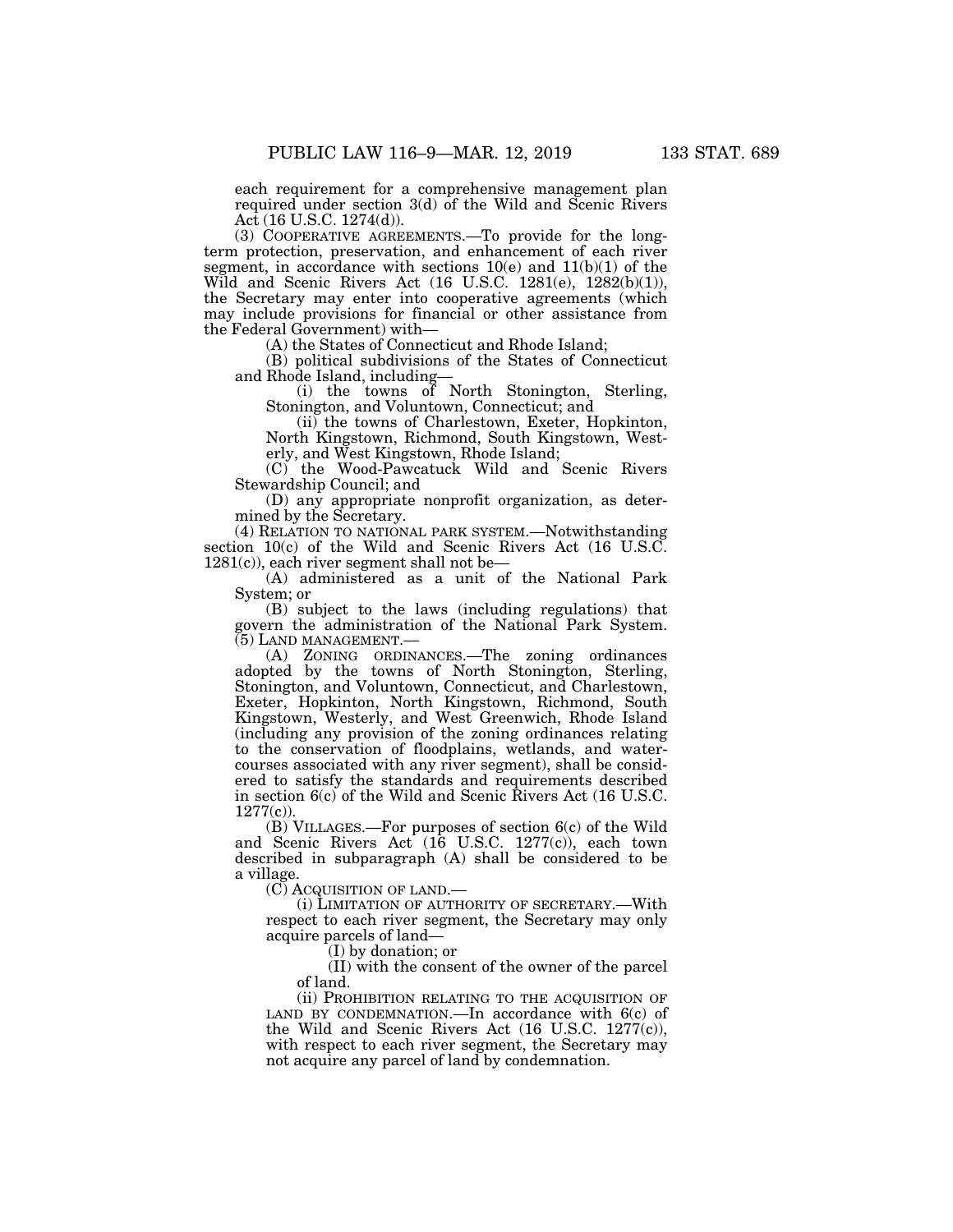#### **SEC. 1303. NASHUA WILD AND SCENIC RIVERS, MASSACHUSETTS AND NEW HAMPSHIRE.**

(a) DESIGNATION OF WILD AND SCENIC RIVER SEGMENTS.—Section 3(a) of the Wild and Scenic Rivers Act (16 U.S.C. 1274(a)) (as amended by section  $1302(a)$ ) is amended by adding at the end the following:

 $\text{``(227)}$  NASHUA, SQUANNACOOK, AND NISSITISSIT WILD AND SCENIC RIVERS, MASSACHUSETTS AND NEW HAMPSHIRE.—

"(A) The following segments in the Commonwealth of Massachusetts and State of New Hampshire, to be administered by the Secretary of the Interior as a scenic river:

"(i) The approximately 27-mile segment of the mainstem of the Nashua River from the confluence of the North and South Nashua Rivers in Lancaster, Massachusetts, and extending north to the Massachusetts-New Hampshire border, except as provided in subparagraph  $(\overline{B})$ .

"(ii) The approximately 16.3-mile segment of the Squannacook River from its headwaters in Ash Swamp, Townsend, Massachusetts, extending downstream to the confluence of the river with the Nashua River in Shirley/Ayer, Massachusetts, except as provided in subparagraph (B).

"(iii) The approximately 9.5-mile segment of the Nissitissit River from its headwaters in Brookline, New Hampshire, to the confluence of the river with the Nashua River in Pepperell, Massachusetts.

''(B) EXCLUSION AREAS.—The designation of the river segments in subparagraph (A) shall exclude—

''(i) with respect to the Ice House hydroelectric project (FERC P–12769), from 700 feet upstream from the crest of the dam to 500 feet downstream from the crest of the dam;

"(ii) with respect to the Pepperell hydroelectric project (FERC P12721), from 9,240 feet upstream from the crest of the dam to 1,000 feet downstream from the crest of the dam; and

"(iii) with respect to the Hollingsworth and Vose" dam (non-FERC), from 1,200 feet upstream from the crest of the dam to 2,665 feet downstream from the crest of the dam.''.

(b) MANAGEMENT.—

(1) PROCESS.—

(A) IN GENERAL.—The river segments designated by paragraph  $(227)$  of section  $3(a)$  of the Wild and Scenic Rivers Act (16 U.S.C. 1274(a)) (as added by subsection (a)) shall be managed in accordance with—

(i) the Nashua, Squannacook, and Nissitissit Rivers Stewardship Plan developed pursuant to the study described in section 5(b)(21) of the Wild and Scenic Rivers Act (16 U.S.C. 1276(b)(21)) (referred to in this subsection as the ''management plan''), dated February 15, 2018; and

(ii) such amendments to the management plan as the Secretary determines are consistent with this section and as are approved by the Nashua, Squannacook, and Nissitissit Rivers Stewardship

16 USC 1274 note.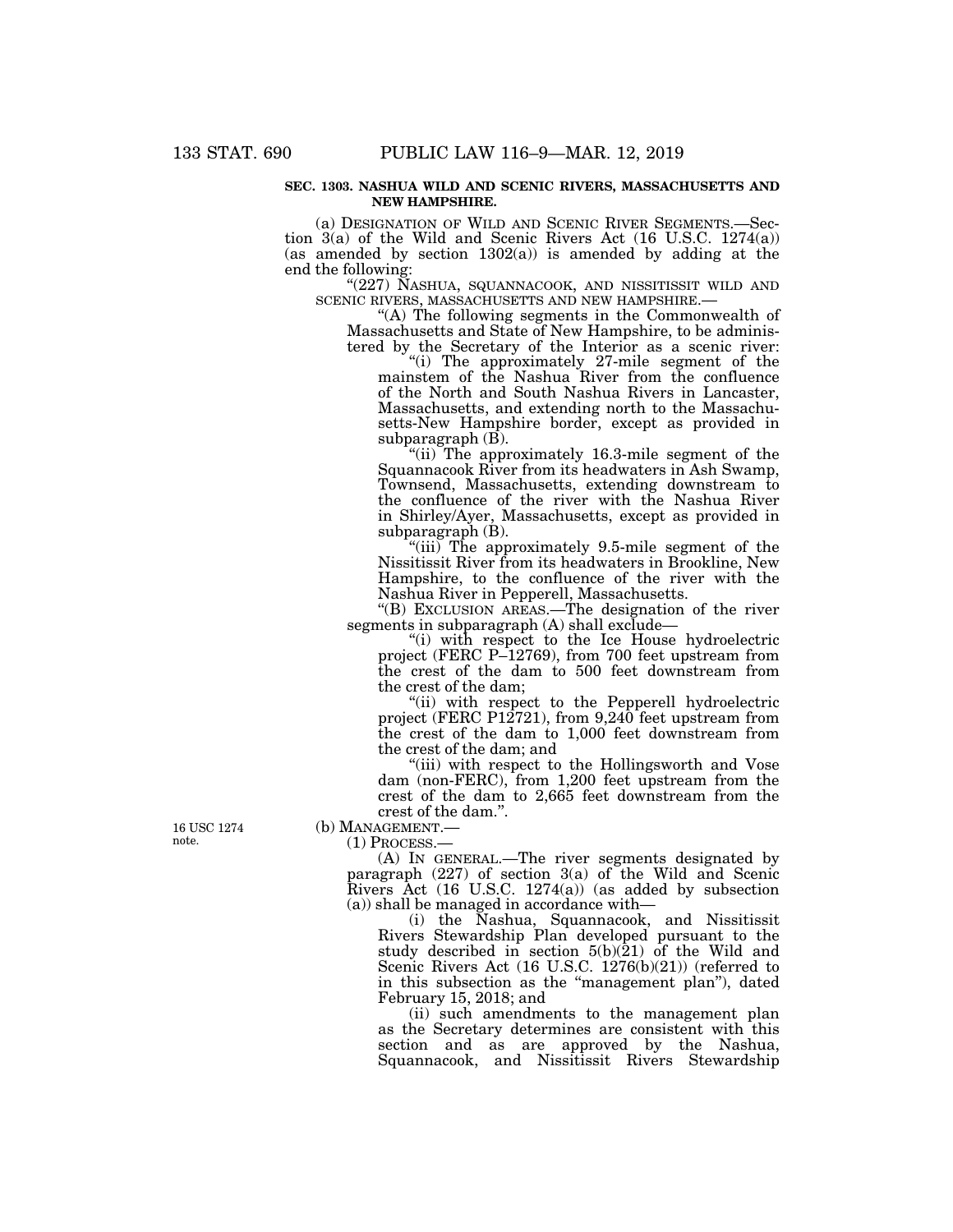Council (referred to in this subsection as the ''Stewardship Council'').

(B) COMPREHENSIVE MANAGEMENT PLAN.—The management plan shall be considered to satisfy the requirements for a comprehensive management plan under section 3(d) of the Wild and Scenic Rivers Act (16 U.S.C. 1274(d)).

(2) COMMITTEE.—The Secretary shall coordinate the management responsibilities of the Secretary under this section with the Stewardship Council, as specified in the management plan.

(3) COOPERATIVE AGREEMENTS.— (A) IN GENERAL.—In order to provide for the longterm protection, preservation, and enhancement of the river segments designated by paragraph (227) of section 3(a) of the Wild and Scenic Rivers Act (16 U.S.C. 1274(a)) (as added by subsection (a)), the Secretary may enter into cooperative agreements pursuant to sections 10(e) and 11(b)(1) of that Act (16 U.S.C. 1281(e), 1282(b)(1)) with—

(i) the Commonwealth of Massachusetts and the State of New Hampshire;

(ii) the municipalities of—

(I) Ayer, Bolton, Dunstable, Groton, Harvard, Lancaster, Pepperell, Shirley, and Townsend in Massachusetts; and

(II) Brookline and Hollis in New Hampshire; and

(iii) appropriate local, regional, State, or multistate, planning, environmental, or recreational organizations.

(B) CONSISTENCY.—Each cooperative agreement entered into under this paragraph shall be consistent with the management plan and may include provisions for financial or other assistance from the United States.

(4) EFFECT ON WORKING DAMS.—

(A) IN GENERAL.—The designation of the river segments by paragraph (227) of section 3(a) of the Wild and Scenic Rivers Act (16 U.S.C. 1274(a)) (as added by subsection (a)), does not—

(i) impact or alter the existing terms of permitting, licensing, or operation of—

(I) the Pepperell hydroelectric project (FERC

Project P–12721, Nashua River, Pepperell, MA); (II) the Ice House hydroelectric project (FERC

Project P–12769, Nashua River, Ayer, MA); or (III) the Hollingsworth and Vose Dam (non-

FERC industrial facility, Squannacook River, West Groton, MA) as further described in the management plan (Appendix A, ''Working Dams''); or

(ii) preclude the Federal Energy Regulatory Commission from licensing, relicensing, or otherwise authorizing the operation or continued operation of the Pepperell and Ice House hydroelectric projects under the terms of licenses or exemptions in effect on the date of enactment of this Act; or

(iii) limit actions taken to modernize, upgrade, or carry out other changes to such projects authorized pursuant to clause (i), subject to written determination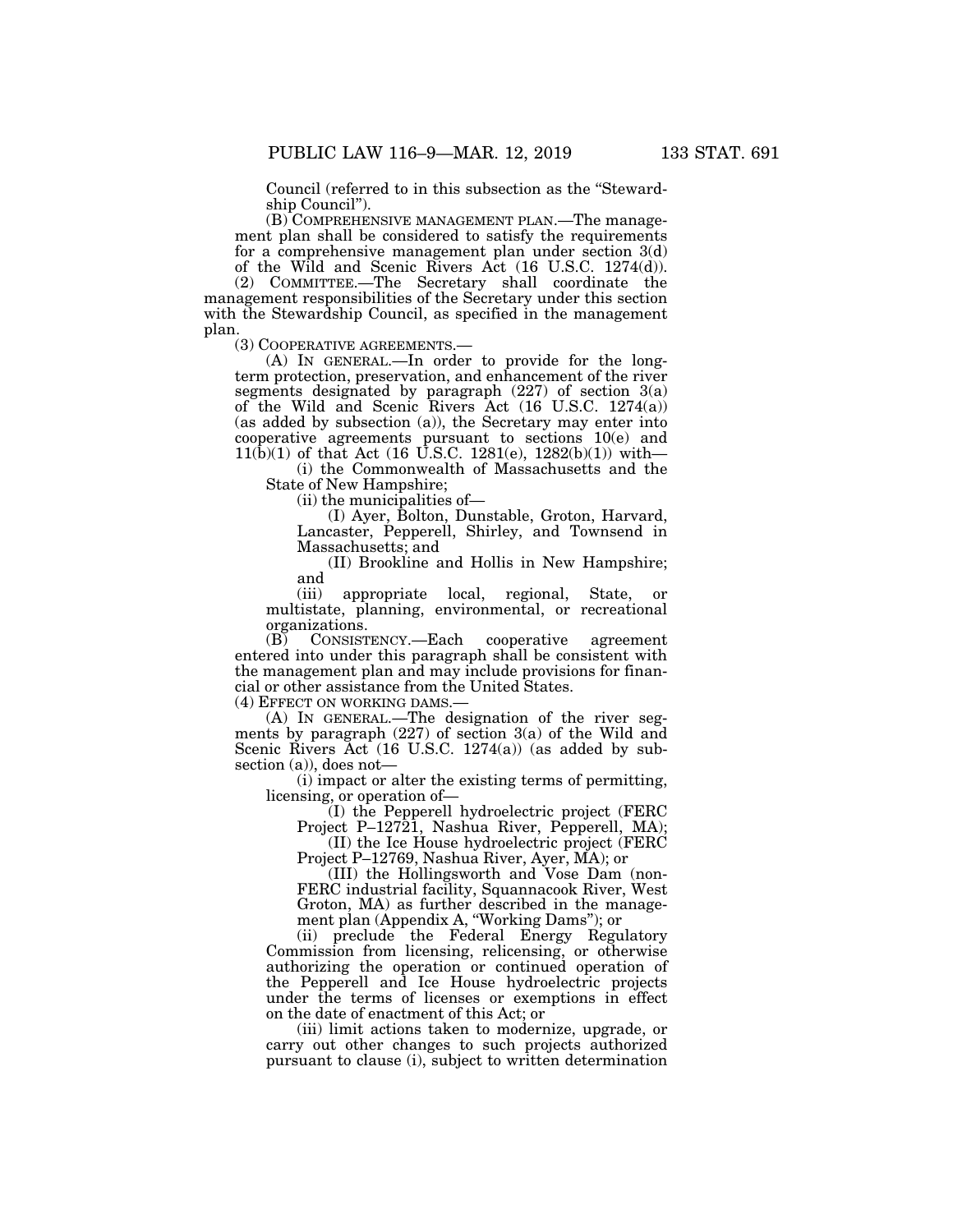by the Secretary that the changes are consistent with the purposes of the designation.

(5) LAND MANAGEMENT.—

(A) ZONING ORDINANCES.—For the purpose of the segments designated by paragraph (227) of section 3(a) of the Wild and Scenic Rivers Act (16 U.S.C. 1274(a)) (as added by subsection (a)), the zoning ordinances adopted by the municipalities described in paragraph  $(3)(A)(ii)$ , including provisions for conservation of floodplains, wetlands, and watercourses associated with the segments, shall be deemed to satisfy the standards and requirements of section 6(c) of the Wild and Scenic Rivers Act (16 U.S.C. 1277(c)).

(B) ACQUISITIONS OF LANDS.—The authority of the Secretary to acquire land for the purposes of the segments designated by paragraph (227) of section 3(a) of the Wild and Scenic Rivers Act (16 U.S.C. 1274(a)) (as added by subsection (a)) shall be—

(i) limited to acquisition by donation or acquisition with the consent of the owner of the land; and

(ii) subject to the additional criteria set forth in the management plan.

(C) NO CONDEMNATION.—No land or interest in land within the boundary of the river segments designated by paragraph (227) of section 3(a) of the Wild and Scenic Rivers Act (16 U.S.C. 1274(a)) (as added by subsection (a)) may be acquired by condemnation.

(6) RELATION TO THE NATIONAL PARK SYSTEM.—Notwithstanding section 10(c) of the Wild and Scenic Rivers Act(16 U.S.C. 1281(c)), each segment of the Nashua, Squannacook, and Nissitissit Rivers designated as a component of the Wild and Scenic Rivers System under this section shall not—

(A) be administered as a unit of the National Park System; or

(B) be subject to regulations that govern the National Park System.

# **Subtitle E—California Desert Protection and Recreation**

16 USC 410aaa–7 note.

## **SEC. 1401. DEFINITIONS.**

In this subtitle:

(1) CONSERVATION AREA.—The term ''Conservation Area'' means the California Desert Conservation Area.

(2) SECRETARY.—The term ''Secretary'' means—

(A) the Secretary, with respect to land administered by the Department of the Interior; or

(B) the Secretary of Agriculture, with respect to National Forest System land.

(3) STATE.—The term ''State'' means the State of California.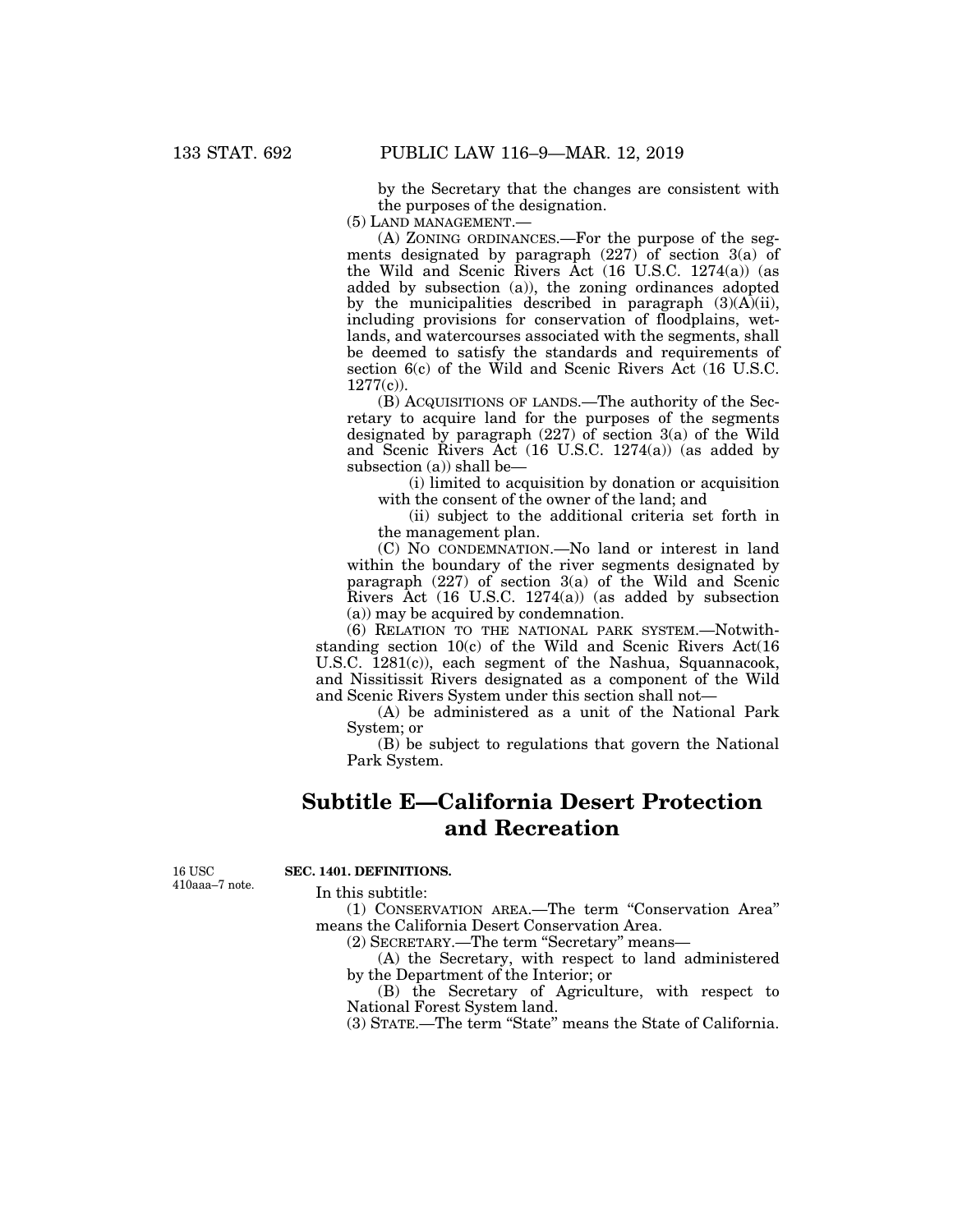# **PART I—DESIGNATION OF WILDERNESS IN THE CALIFORNIA DESERT CONSERVATION AREA**

#### **SEC. 1411. CALIFORNIA DESERT CONSERVATION AND RECREATION.**

(a) DESIGNATION OF WILDERNESS AREAS TO BE ADMINISTERED BY THE BUREAU OF LAND MANAGEMENT.—Section 102 of the California Desert Protection Act of 1994 (16 U.S.C. 1132 note; Public Law 103–433; 108 Stat. 4472) is amended by adding at the end the following:

 $(70)$  AVAWATZ MOUNTAINS WILDERNESS.—Certain land in the California Desert Conservation Area administered by the Director of the Bureau of Land Management, comprising approximately 89,500 acres, as generally depicted on the map entitled 'Proposed Avawatz Mountains Wilderness' and dated November 7, 2018, to be known as the 'Avawatz Mountains Wilderness'.

''(71) GREAT FALLS BASIN WILDERNESS.—Certain land in the California Desert Conservation Area administered by the Director of the Bureau of Land Management, comprising approximately 7,810 acres, as generally depicted on the map entitled 'Proposed Great Falls Basin Wilderness' and dated November 7, 2018, to be known as the 'Great Falls Basin Wilderness'.

''(72) SODA MOUNTAINS WILDERNESS.—Certain land in the California Desert Conservation Area, administered by the Bureau of Land Management, comprising approximately 80,090 acres, as generally depicted on the map entitled 'Proposed Soda Mountains Wilderness' and dated November 7, 2018, to be known as the 'Soda Mountains Wilderness'.

''(73) MILPITAS WASH WILDERNESS.—Certain land in the California Desert Conservation Area, administered by the Bureau of Land Management, comprising approximately 17,250 acres, depicted as 'Proposed Milpitas Wash Wilderness' on the map entitled 'Proposed Vinagre Wash Special Management Area and Proposed Wilderness' and dated December 4, 2018, to be known as the 'Milpitas Wash Wilderness'.

"(74) BUZZARDS PEAK WILDERNESS.—Certain land in the California Desert Conservation Area, administered by the Bureau of Land Management, comprising approximately 11,840 acres, depicted as 'Proposed Buzzards Peak Wilderness' on the map entitled 'Proposed Vinagre Wash Special Management Area and Proposed Wilderness' and dated December 4, 2018, to be known as the 'Buzzards Peak Wilderness'.''.

(b) ADDITIONS TO EXISTING WILDERNESS AREAS ADMINISTERED BY THE BUREAU OF LAND MANAGEMENT.—In furtherance of the purposes of the Wilderness Act (16 U.S.C. 1131 et seq.), the following land in the State is designated as wilderness and as components of the National Wilderness Preservation System:

(1) GOLDEN VALLEY WILDERNESS.—Certain land in the Conservation Area administered by the Director of the Bureau of Land Management, comprising approximately 1,250 acres, as generally depicted on the map entitled ''Proposed Golden Valley Wilderness Addition'' and dated November 7, 2018, which shall be added to and administered as part of the "Golden" Valley Wilderness''.

16 USC 1132 note.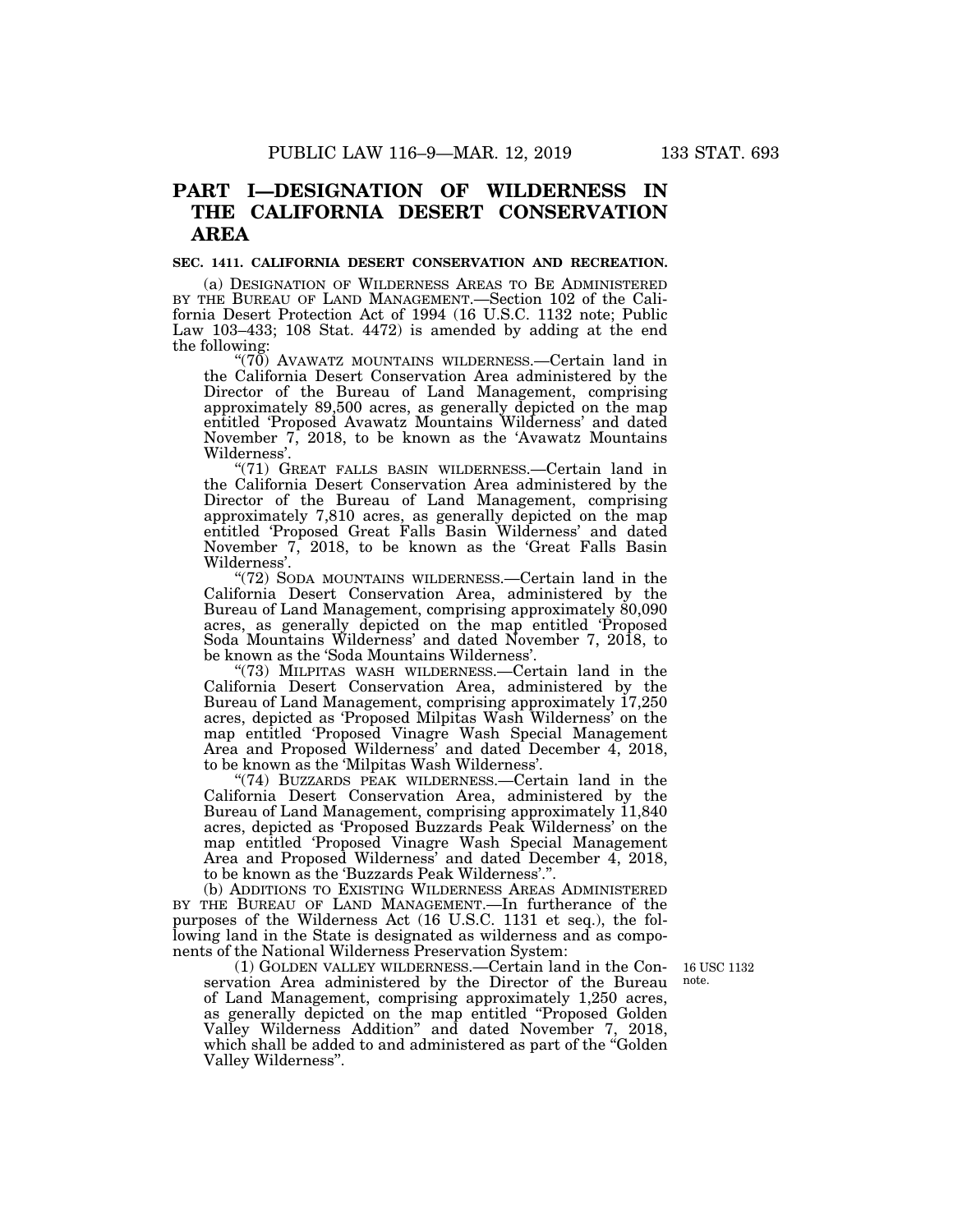16 USC 1132 note.

16 USC 1132 note.

16 USC 1132 note.

16 USC 1132 note.

(2) KINGSTON RANGE WILDERNESS.—Certain land in the Conservation Area administered by the Director of the Bureau of Land Management, comprising approximately 52,410 acres, as generally depicted on the map entitled "Proposed Kingston" Range Wilderness Additions'' and dated November 7, 2018, which shall be added to and administered as part of the ''Kingston Range Wilderness''.

(3) PALO VERDE MOUNTAINS WILDERNESS.—Certain land in the Conservation Area administered by the Director of the Bureau of Land Management, comprising approximately 9,350 acres, depicted as ''Proposed Palo Verde Mountains Wilderness Additions'' on the map entitled ''Proposed Vinagre Wash Special Management Area and Proposed Wilderness'' and dated December 4, 2018, which shall be added to and administered as part of the ''Palo Verde Mountains Wilderness''.

(4) INDIAN PASS MOUNTAINS WILDERNESS.—Certain land in the Conservation Area administered by the Director of the Bureau of Land Management, comprising approximately 10,860 acres, depicted as ''Proposed Indian Pass Wilderness Additions'' on the map entitled ''Proposed Vinagre Wash Special Management Area and Proposed Wilderness'' and dated December 4, 2018, which shall be added to and administered as part of the ''Indian Pass Mountains Wilderness''.

(c) DESIGNATION OF WILDERNESS AREAS TO BE ADMINISTERED BY THE NATIONAL PARK SERVICE.—In furtherance of the purposes of the Wilderness Act (16 U.S.C. 1131 et seq.) the following land in Death Valley National Park is designated as wilderness and as a component of the National Wilderness Preservation System, which shall be added to, and administered as part of the Death Valley National Park Wilderness established by section 601(a)(1) of the California Desert Protection Act of 1994 (16 U.S.C. 1132 note; Public Law 103–433; 108 Stat. 4496):

(1) DEATH VALLEY NATIONAL PARK WILDERNESS ADDITIONS-NORTH EUREKA VALLEY.—Approximately 11,496 acres, as generally depicted on the map entitled "Death Valley National Park Proposed Wilderness Area-North Eureka Valley'', numbered 143/100,082D, and dated November 1, 2018.

(2) DEATH VALLEY NATIONAL PARK WILDERNESS ADDITIONS-IBEX.—Approximately 23,650 acres, as generally depicted on the map entitled ''Death Valley National Park Proposed Wilderness Area-Ibex'', numbered 143/100,081D, and dated November 1, 2018.

(3) DEATH VALLEY NATIONAL PARK WILDERNESS ADDITIONS-PANAMINT VALLEY.—Approximately 4,807 acres, as generally depicted on the map entitled ''Death Valley National Park Proposed Wilderness Area-Panamint Valley'', numbered 143/ 100,083D, and dated November 1, 2018.

(4) DEATH VALLEY NATIONAL PARK WILDERNESS ADDITIONS-WARM SPRINGS.—Approximately 10,485 acres, as generally depicted on the map entitled ''Death Valley National Park Proposed Wilderness Area-Warm Spring Canyon/Galena Canyon'', numbered 143/100,084D, and dated November 1, 2018.

(5) DEATH VALLEY NATIONAL PARK WILDERNESS ADDITIONS-AXE HEAD.—Approximately 8,638 acres, as generally depicted on the map entitled ''Death Valley National Park Proposed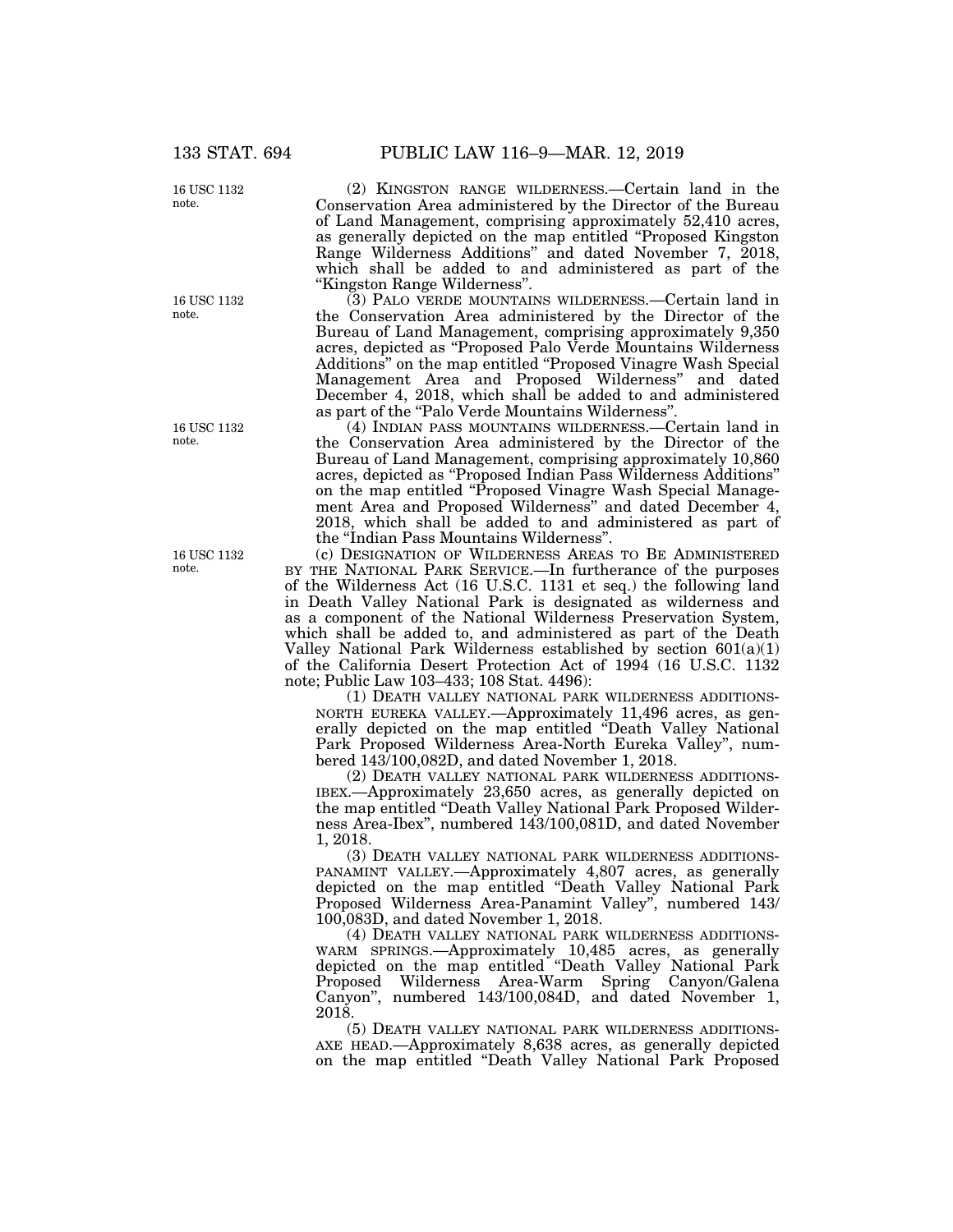Wilderness Area-Axe Head'', numbered 143/100,085D, and dated November 1, 2018.

(6) DEATH VALLEY NATIONAL PARK WILDERNESS ADDITIONS-BOWLING ALLEY.—Approximately 28,923 acres, as generally depicted on the map entitled ''Death Valley National Park Proposed Wilderness Area-Bowling Alley'', numbered 143/ 128,606A, and dated November 1, 2018.

(d) ADDITIONS TO EXISTING WILDERNESS AREA ADMINISTERED BY THE FOREST SERVICE.— BY THE FOREST SERVICE.— (1) IN GENERAL.—In furtherance of the purposes of the 16 USC 1132

Wilderness Act (16 U.S.C. 1131 et seq.), the land described in paragraph  $(2)$ 

(A) is designated as wilderness and as a component of the National Wilderness Preservation System; and

(B) shall be added to and administered as part of the San Gorgonio Wilderness established by the Wilderness Act (16 U.S.C. 1131 et seq.).

(2) DESCRIPTION OF LAND.—The land referred to in paragraph (1) is certain land in the San Bernardino National Forest, comprising approximately 7,141 acres, as generally depicted on the map entitled ''San Gorgonio Wilderness Additions— Proposed'' and dated November 7, 2018.

(3) FIRE MANAGEMENT AND RELATED ACTIVITIES.—

(A) IN GENERAL.—The Secretary may carry out such activities in the wilderness area designated by paragraph (1) as are necessary for the control of fire, insects, and disease, in accordance with section  $4(d)(1)$  of the Wilderness Act  $(16 \text{ U.S.C. } 1133(d)(1))$  and House Report 98–40 of the 98th Congress.

(B) FUNDING PRIORITIES.—Nothing in this subsection limits the provision of any funding for fire or fuel management in the wilderness area designated by paragraph (1).

(C) REVISION AND DEVELOPMENT OF LOCAL FIRE MANAGEMENT PLANS.—As soon as practicable after the date of enactment of this Act, the Secretary shall amend the local fire management plans that apply to the wilderness area designated by paragraph (1).

(D) ADMINISTRATION.—In accordance with subparagraph (A) and other applicable Federal law, to ensure a timely and efficient response to fire emergencies in the wilderness area designated by paragraph  $(1)$ , the Secretary shall—

(i) not later than 1 year after the date of enactment of this Act, establish agency approval procedures (including appropriate delegations of authority to the Forest Supervisor, District Manager, or other agency officials) for responding to fire emergencies in the wilderness area designated by paragraph (1); and

(ii) enter into agreements with appropriate State or local firefighting agencies relating to the wilderness area.

(e) EFFECT ON UTILITY FACILITIES AND RIGHTS-OF-WAY.— Nothing in this section or an amendment made by this section affects or precludes the renewal or reauthorization of any valid existing right-of-way or customary operation, maintenance, repair, upgrading, or replacement activities in a right-of-way acquired by or issued, granted, or permitted to the Southern California Edison

note.

16 USC 1132 note.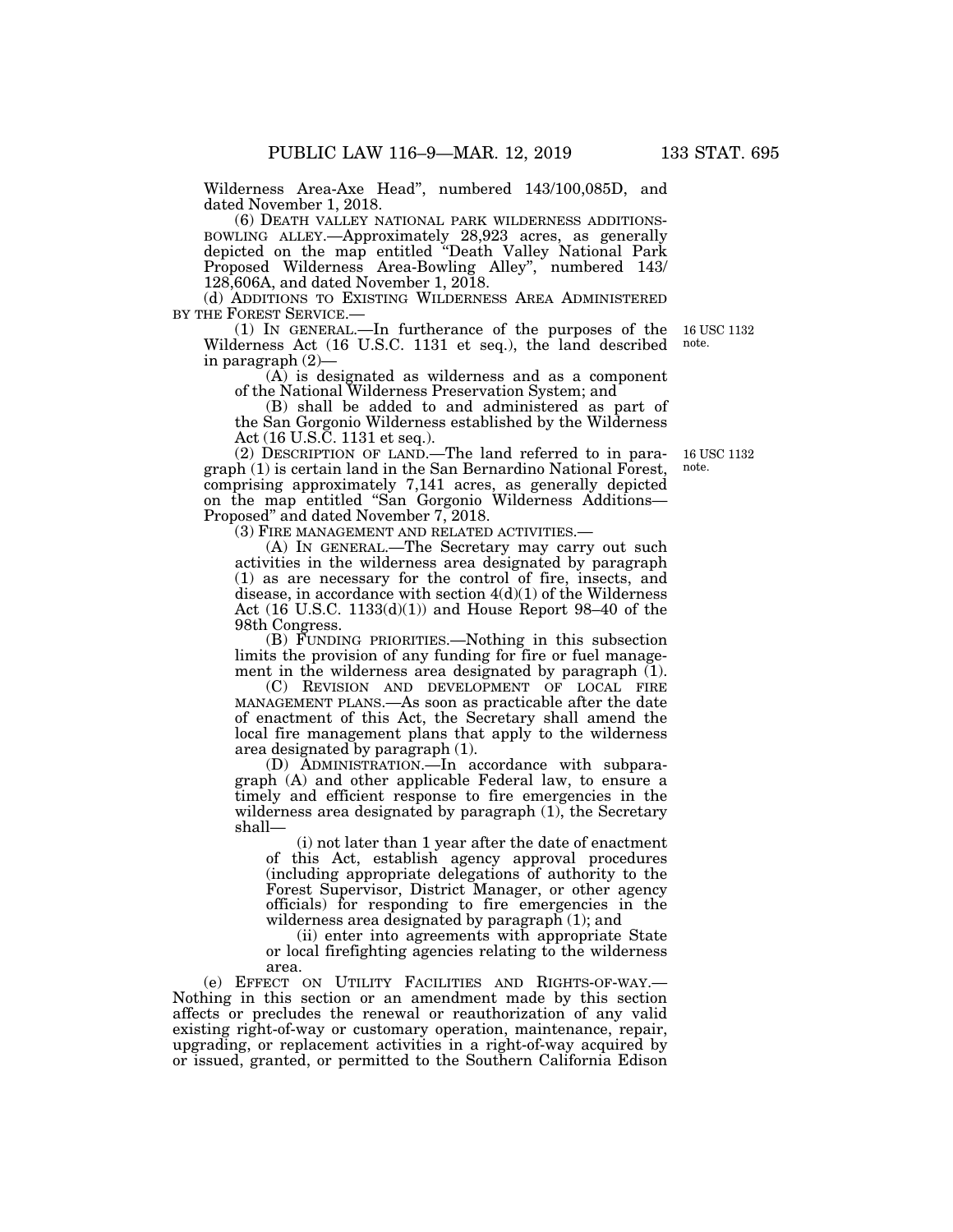Company or successors or assigns of the Southern California Edison Company.

(f) RELEASE OF WILDERNESS STUDY AREAS.—

(1) FINDING.—Congress finds that, for purposes of section 603 of the Federal Land Policy and Management Act of 1976 (43 U.S.C. 1782), any portion of a wilderness study area described in paragraph (2) that is not designated as a wilderness area or a wilderness addition by this subtitle (including an amendment made by this subtitle) or any other Act enacted before the date of enactment of this Act has been adequately studied for wilderness designation.

(2) DESCRIPTION OF STUDY AREAS.—The study areas referred to in subsection (a) are—

(A) the Cady Mountains Wilderness Study Area;

(B) the Soda Mountains Wilderness Study Area;

(C) the Kingston Range Wilderness Study Area;

(D) the Avawatz Mountain Wilderness Study Area;

(E) the Death Valley 17 Wilderness Study Area; and

(F) the Great Falls Basin Wilderness Study Area.

(3) RELEASE.—The following are no longer subject to section 603(c) of the Federal Land Policy and Management Act of 1976 (43 U.S.C. 1782(c)):

(A) Any portion of a wilderness study area described in paragraph (2) that is not designated as a wilderness area or a wilderness addition by this subtitle (including an amendment made by this subtitle) or any other Act enacted before the date of enactment of this Act.

(B) Any portion of a wilderness study area described in paragraph (2) that is not transferred to the administrative jurisdiction of the National Park Service for inclusion in a unit of the National Park System by this subtitle (including an amendment made by this subtitle) or any other Act enacted before the date of enactment of this Act.

# **PART II—DESIGNATION OF SPECIAL MANAGEMENT AREA**

#### **SEC. 1421. VINAGRE WASH SPECIAL MANAGEMENT AREA.**

Title I of the California Desert Protection Act of 1994 (16 U.S.C. 1132 note; Public Law 103–433; 108 Stat. 4472) is amended by adding at the end the following:

16 USC 460eeee.

#### **''SEC. 109. VINAGRE WASH SPECIAL MANAGEMENT AREA.**

''(a) DEFINITIONS.—In this section:

''(1) MANAGEMENT AREA.—The term 'Management Area' means the Vinagre Wash Special Management Area established by subsection (b).

"(2) MAP.—The term 'map' means the map entitled 'Proposed Vinagre Wash Special Management Area and Proposed Wilderness' and dated December 4, 2018.

''(3) PUBLIC LAND.—The term 'public land' has the meaning given the term 'public lands' in section 103 of the Federal Land Policy and Management Act of 1976 (43 U.S.C. 1702).

''(4) STATE.—The term 'State' means the State of California.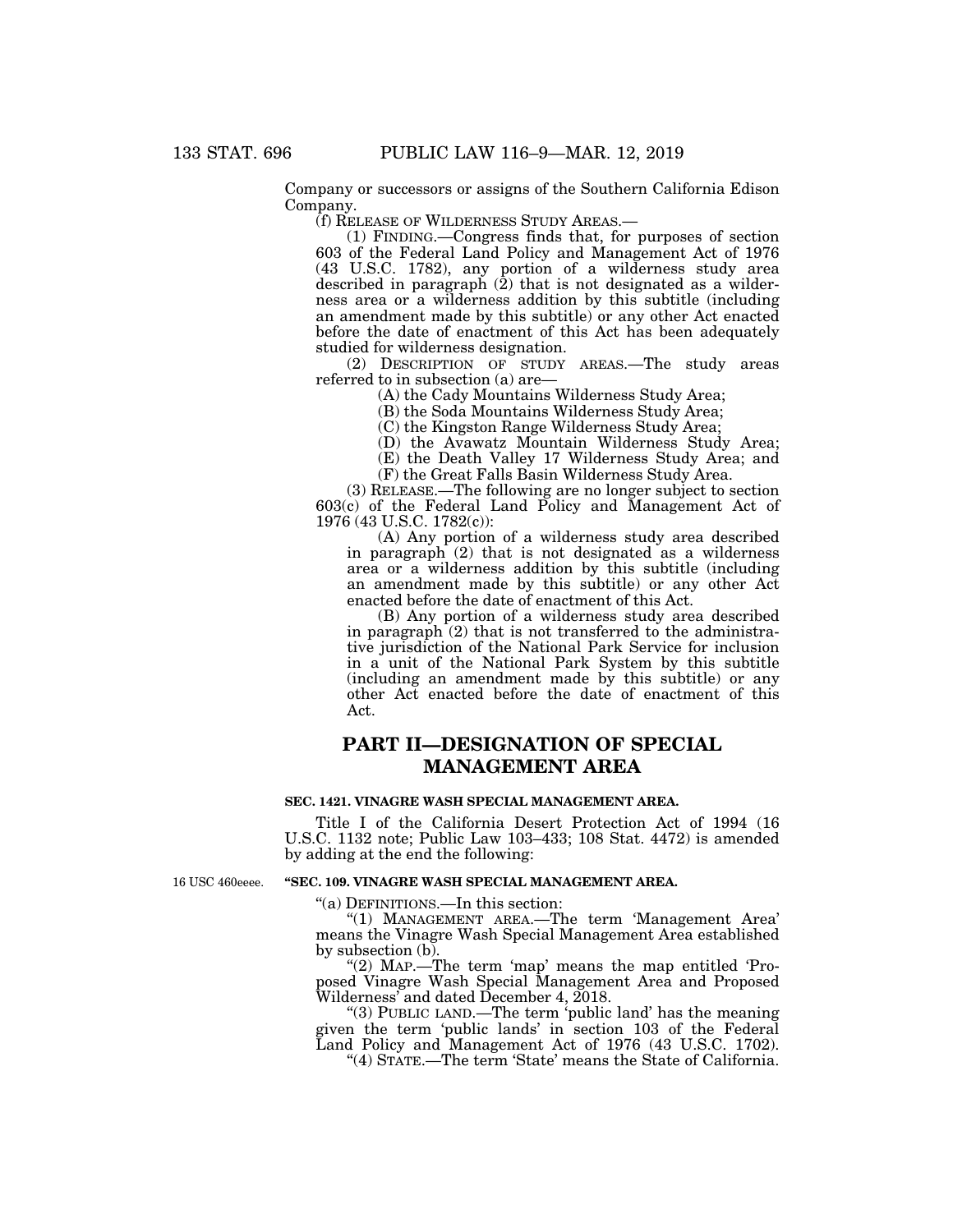''(b) ESTABLISHMENT.—There is established the Vinagre Wash Special Management Area in the State, to be managed by the Secretary.

"(c) PURPOSE.—The purpose of the Management Area is to conserve, protect, and enhance—

" $(1)$  the plant and wildlife values of the Management Area; and

"(2) the outstanding and nationally significant ecological, geological, scenic, recreational, archaeological, cultural, historic, and other resources of the Management Area.

''(d) BOUNDARIES.—The Management Area shall consist of the public land in Imperial County, California, comprising approximately 81,880 acres, as generally depicted on the map as 'Proposed Special Management Area'.

" $(1)$  In GENERAL.—As soon as practicable, but not later than 3 years, after the date of enactment of this section, the Secretary shall submit a map and legal description of the Management Area to—

''(A) the Committee on Natural Resources of the House of Representatives; and

''(B) the Committee on Energy and Natural Resources of the Senate.

"(2) EFFECT.—The map and legal description submitted under paragraph (1) shall have the same force and effect as if included in this section, except that the Secretary may correct any errors in the map and legal description.

''(3) AVAILABILITY.—Copies of the map submitted under paragraph (1) shall be on file and available for public inspection in the appropriate offices of the Bureau of Land Management. "(f) MANAGEMENT.-

''(1) IN GENERAL.—The Secretary shall manage the Management Area—

''(A) in a manner that conserves, protects, and enhances the purposes for which the Management Area is established; and

''(B) in accordance with—

''(i) this section;

"(ii) the Federal Land Policy and Management Act of 1976 (43 U.S.C. 1701 et seq.); and

"(iii) other applicable laws.

"(2) USES.—The Secretary shall allow only those uses that are consistent with the purposes of the Management Area, including hiking, camping, hunting, and sightseeing and the use of motorized vehicles, mountain bikes, and horses on designated routes in the Management Area in a manner that—

''(A) is consistent with the purpose of the Management Area described in subsection  $(c)$ ;

''(B) ensures public health and safety; and

 $\mathrm{C}^*(\mathrm{C})$  is consistent with all applicable laws (including regulations), including the Desert Renewable Energy Conservation Plan.

''(3) OFF-HIGHWAY VEHICLE USE.—

''(A) IN GENERAL.—Subject to subparagraphs (B) and (C) and all other applicable laws, the use of off-highway vehicles shall be permitted on routes in the Management Area as generally depicted on the map.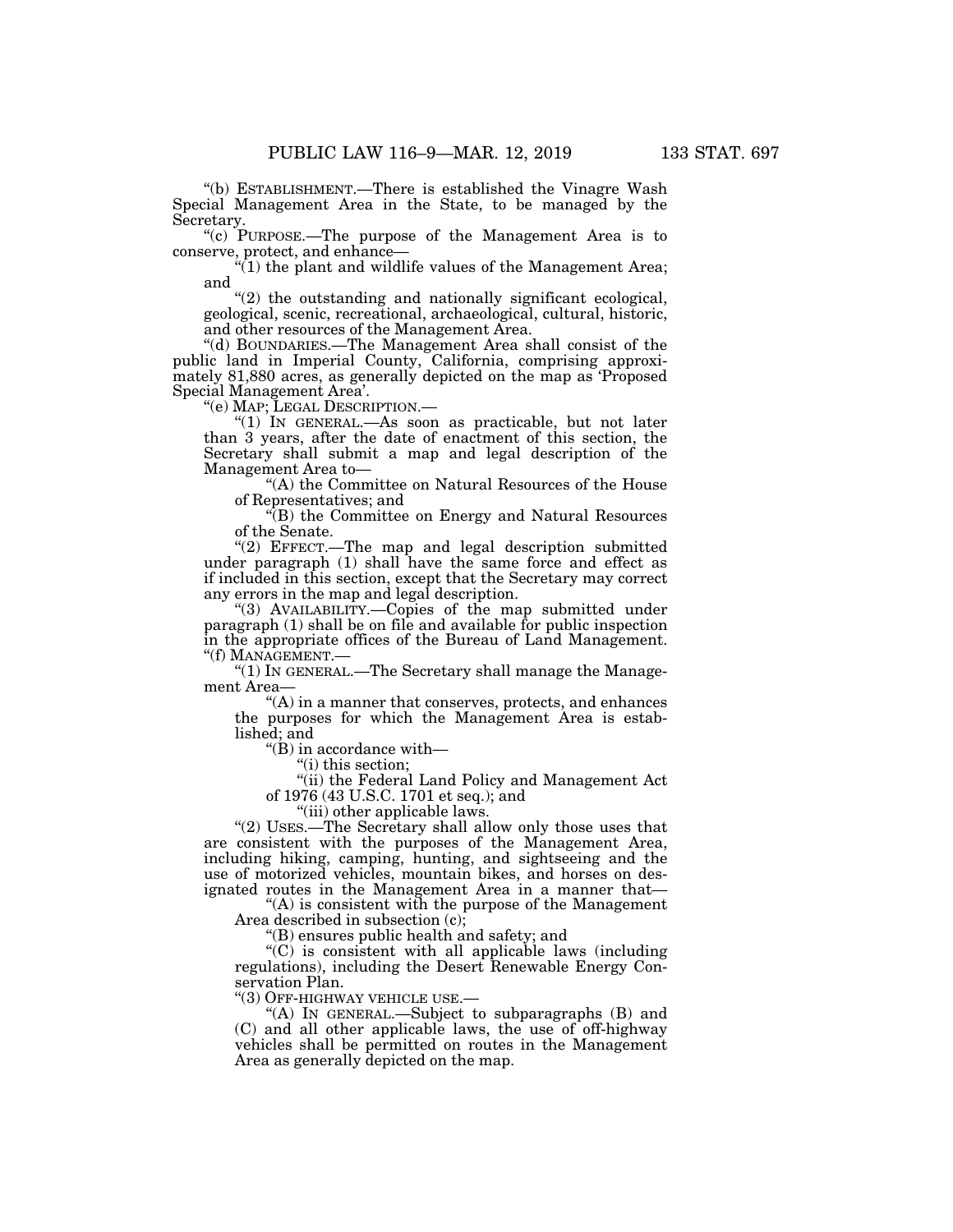''(B) CLOSURE.—The Secretary may close or permanently reroute a portion of a route described in subparagraph (A)—

"(i) to prevent, or allow for restoration of, resource damage;

''(ii) to protect Tribal cultural resources, including the resources identified in the Tribal cultural resources management plan developed under section 705(d);

''(iii) to address public safety concerns; or

"(iv) as otherwise required by law.

''(C) DESIGNATION OF ADDITIONAL ROUTES.—During the 3-year period beginning on the date of enactment of this section, the Secretary—

''(i) shall accept petitions from the public regarding additional routes for off-highway vehicles; and

''(ii) may designate additional routes that the Secretary determines—

''(I) would provide significant or unique recreational opportunities; and

''(II) are consistent with the purposes of the Management Area.

''(4) WITHDRAWAL.—Subject to valid existing rights, all Federal land within the Management Area is withdrawn from—

''(A) all forms of entry, appropriation, or disposal under the public land laws;

''(B) location, entry, and patent under the mining laws; and

''(C) right-of-way, leasing, or disposition under all laws relating to—

''(i) minerals and mineral materials; or

''(ii) solar, wind, and geothermal energy.

''(5) NO BUFFER ZONE.—The establishment of the Management Area shall not—

''(A) create a protective perimeter or buffer zone around the Management Area; or

''(B) preclude uses or activities outside the Management Area that are permitted under other applicable laws, even if the uses or activities are prohibited within the Management Area.

''(6) NOTICE OF AVAILABLE ROUTES.—The Secretary shall ensure that visitors to the Management Area have access to adequate notice relating to the availability of designated routes in the Management Area through—

 $(A)$  the placement of appropriate signage along the designated routes;

 $\tilde{H}(B)$  the distribution of maps, safety education materials, and other information that the Secretary determines to be appropriate; and

''(C) restoration of areas that are not designated as open routes, including vertical mulching.

 $\sqrt{\frac{7}{7}}$  STEWARDSHIP. The Secretary, in consultation with Indian Tribes and other interests, shall develop a program to provide opportunities for monitoring and stewardship of the Management Area to minimize environmental impacts and prevent resource damage from recreational use, including volunteer assistance with—

''(A) route signage;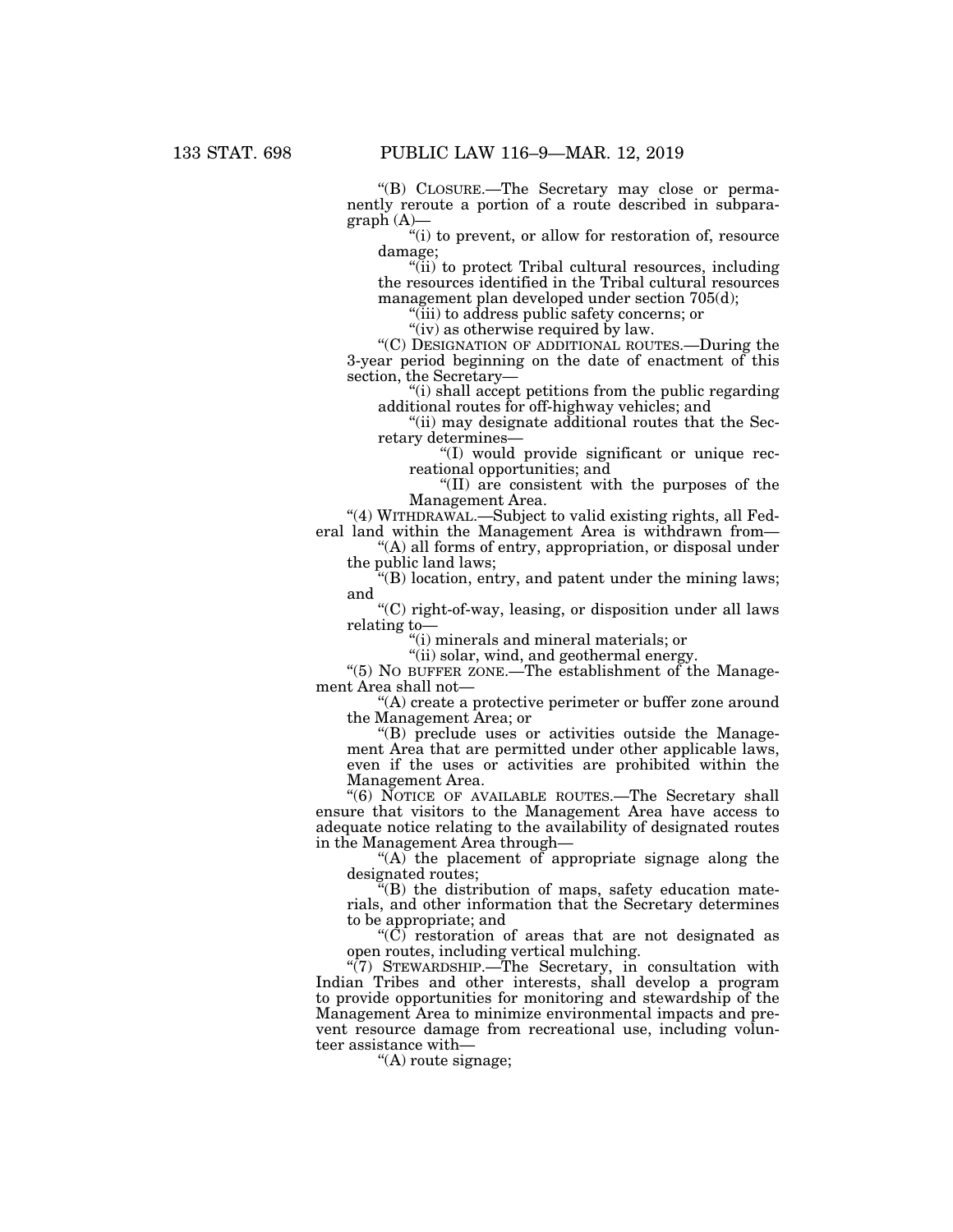''(B) restoration of closed routes;

''(C) protection of Management Area resources; and ''(D) recreation education.

''(8) PROTECTION OF TRIBAL CULTURAL RESOURCES.—Not later than 2 years after the date of enactment of this section, the Secretary, in accordance with chapter 2003 of title 54, United States Code, and any other applicable law, shall—

''(A) prepare and complete a Tribal cultural resources survey of the Management Area; and

''(B) consult with the Quechan Indian Nation and other Indian Tribes demonstrating ancestral, cultural, or other ties to the resources within the Management Area on the development and implementation of the Tribal cultural resources survey under subparagraph (A).

''(9) MILITARY USE.—The Secretary may authorize use of the non-wilderness portion of the Management Area by the Secretary of the Navy for Naval Special Warfare Tactical Training, including long-range small unit training and navigation, vehicle concealment, and vehicle sustainment training, consistent with this section and other applicable laws.''.

## **PART III—NATIONAL PARK SYSTEM ADDITIONS**

#### **SEC. 1431. DEATH VALLEY NATIONAL PARK BOUNDARY REVISION.**

(a) IN GENERAL.—The boundary of Death Valley National Park 16 USC is adjusted to include—

(1) the approximately 28,923 acres of Bureau of Land Management land in San Bernardino County, California, abutting the southern end of the Death Valley National Park that lies between Death Valley National Park to the north and Ft. Irwin Military Reservation to the south and which runs approximately 34 miles from west to east, as depicted on the map entitled "Death Valley National Park Proposed Boundary Addition-Bowling Alley'', numbered 143/128,605A, and dated November 1, 2018; and

(2) the approximately 6,369 acres of Bureau of Land Management land in Inyo County, California, located in the northeast area of Death Valley National Park that is within, and surrounded by, land under the jurisdiction of the Director of the National Park Service, as depicted on the map entitled ''Death Valley National Park Proposed Boundary Addition-Crater'', numbered 143/100,079D, and dated November 1, 2018.

(b) AVAILABILITY OF MAP.—The maps described in paragraphs (1) and (2) of subsection (a) shall be on file and available for public inspection in the appropriate offices of the National Park Service.

(c) ADMINISTRATION.—The Secretary—

(1) shall administer any land added to Death Valley National Park under subsection (a)—

(A) as part of Death Valley National Park; and

(B) in accordance with applicable laws (including regulations); and

(2) may enter into a memorandum of understanding with Inyo County, California, to permit operationally feasible, ongoing access to and use (including material storage and excavation) of existing gravel pits along Saline Valley Road within

410aaa–7 note.

16 USC 410aaa–7 note.

16 USC 410aaa–7 note.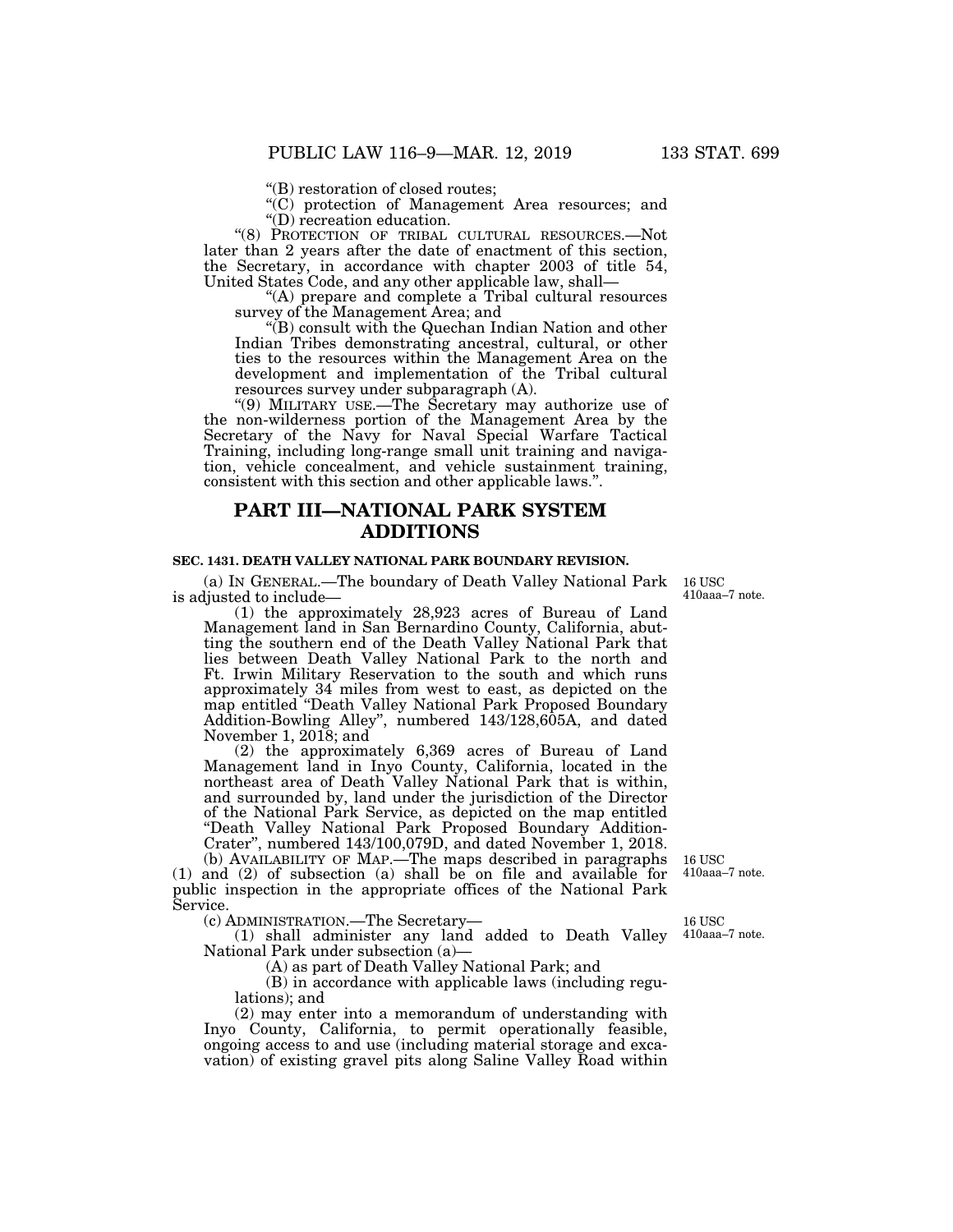Death Valley National Park for road maintenance and repairs in accordance with applicable laws (including regulations).

(d) MORMON PEAK MICROWAVE FACILITY.—Title VI of the California Desert Protection Act of 1994 (16 U.S.C. 1132 note; Public Law 103–433; 108 Stat. 4496) is amended by adding at the end the following:

### **''SEC. 604. MORMON PEAK MICROWAVE FACILITY.**

''The designation of the Death Valley National Park Wilderness by section  $60\bar{1}(a)(1)$  shall not preclude the operation and maintenance of the Mormon Peak Microwave Facility.''.

16 USC 410aaa–56 note.

16 USC 410aaa–22 note.

The boundary of the Mojave National Preserve is adjusted to include the 25 acres of Bureau of Land Management land in Baker, California, as depicted on the map entitled ''Mojave National Preserve Proposed Boundary Addition'', numbered 170/100,199A, and dated November 1, 2018.

#### **SEC. 1433. JOSHUA TREE NATIONAL PARK.**

**SEC. 1432. MOJAVE NATIONAL PRESERVE.** 

(a) BOUNDARY ADJUSTMENT.—The boundary of the Joshua Tree National Park is adjusted to include—

(1) the approximately 2,879 acres of land managed by the Bureau of Land Management that are depicted as ''BLM Proposed Boundary Addition'' on the map entitled ''Joshua Tree National Park Proposed Boundary Additions", numbered 156/ 149,375, and dated November 1, 2018; and

(2) the approximately 1,639 acres of land that are depicted as ''MDLT Proposed Boundary Addition'' on the map entitled ''Joshua Tree National Park Proposed Boundary Additions'', numbered 156/149,375, and dated November 1, 2018.

(b) AVAILABILITY OF MAPS.—The map described in subsection (a) and the map depicting the 25 acres described in subsection (c)(2) shall be on file and available for public inspection in the appropriate offices of the National Park Service.

 $(1)$  In GENERAL.—The Secretary shall administer any land added to the Joshua Tree National Park under subsection (a) and the additional land described in paragraph (2)—

(A) as part of Joshua Tree National Park; and

(B) in accordance with applicable laws (including regulations).

(2) DESCRIPTION OF ADDITIONAL LAND.—The additional land referred to in paragraph (1) is the 25 acres of land—

(A) depicted on the map entitled ''Joshua Tree National Park Boundary Adjustment Map'', numbered 156/80,049, and dated April 1, 2003;

(B) added to Joshua Tree National Park by the notice of the Department of the Interior of August 28, 2003 (68 Fed. Reg. 51799); and

(C) more particularly described as lots 26, 27, 28, 33, and 34 in sec. 34, T. 1 N., R. 8 E., San Bernardino Meridian.

(d) SOUTHERN CALIFORNIA EDISON COMPANY ENERGY TRANS-PORT FACILITIES AND RIGHTS-OF-WAY.—

(1) IN GENERAL.—Nothing in this section affects any valid right-of-way for the customary operation, maintenance, upgrade, repair, relocation within an existing right-of-way, replacement, or other authorized energy transport facility

16 USC 410aaa–22 note.

16 USC 410aaa–22 note.

16 USC 410aaa–22 note.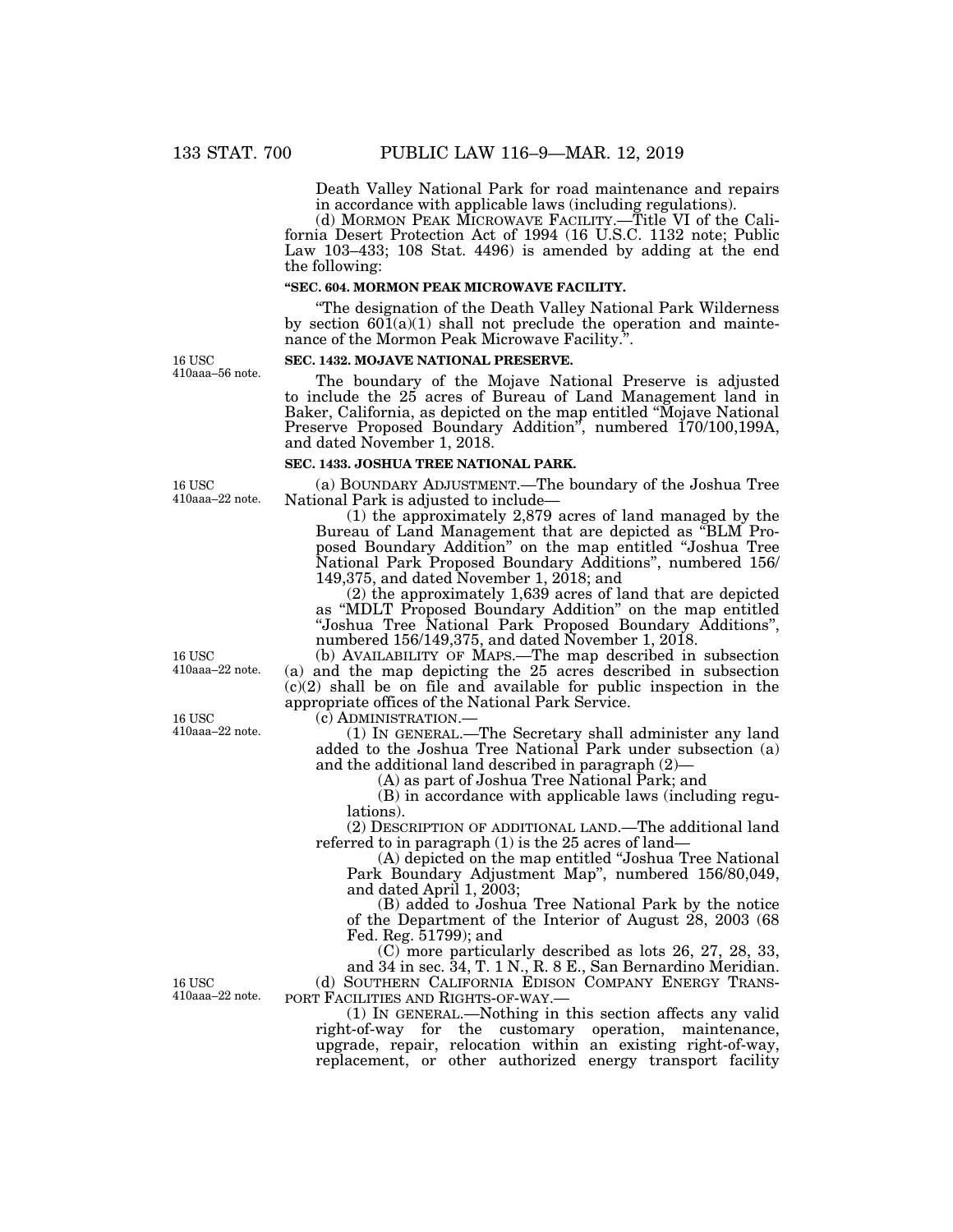activities in a right-of-way issued, granted, or permitted to the Southern California Edison Company or the successors or assigns of the Southern California Edison Company that is located on land described in paragraphs (1) and (2) of subsection (a), including, at a minimum, the use of mechanized vehicles, helicopters, or other aerial devices.

(2) UPGRADES AND REPLACEMENTS.—Nothing in this section prohibits the upgrading or replacement of—

(A) Southern California Edison Company energy transport facilities, including the energy transport facilities referred to as the Jellystone, Burnt Mountain, Whitehorn, Allegra, and Utah distribution circuits rights-of-way; or

(B) an energy transport facility in rights-of-way issued, granted, or permitted by the Secretary adjacent to Southern California Edison Joshua Tree Utility Facilities.

(3) PUBLICATION OF PLANS.—Not later than the date that is 1 year after the date of enactment of this Act or the issuance of a new energy transport facility right-of-way within the Joshua Tree National Park, whichever is earlier, the Secretary, in consultation with the Southern California Edison Company, shall publish plans for regular and emergency access by the Southern California Edison Company to the rights-of-way of the Southern California Edison Company within Joshua Tree National Park.

(e) VISITOR CENTER.—Title IV of the California Desert Protection Act of 1994 (16 U.S.C. 410aaa–21 et seq.) is amended by adding at the end the following:

#### **''SEC. 408. VISITOR CENTER.**

16 USC 410aaa–28.

''(a) IN GENERAL.—The Secretary may acquire not more than 5 acres of land and interests in land, and improvements on the land and interests, outside the boundaries of the park, in the unincorporated village of Joshua Tree, for the purpose of operating a visitor center.

''(b) BOUNDARY.—The Secretary shall modify the boundary of the park to include the land acquired under this section as a noncontiguous parcel.

''(c) ADMINISTRATION.—Land and facilities acquired under this section—

''(1) may include the property owned (as of the date of enactment of this section) by the Joshua Tree National Park Association and commonly referred to as the 'Joshua Tree National Park Visitor Center';

"(2) shall be administered by the Secretary as part of the park; and

 $(3)$  may be acquired only with the consent of the owner, by donation, purchase with donated or appropriated funds, or exchange.'

# **PART IV—OFF-HIGHWAY VEHICLE RECREATION AREAS**

### **SEC. 1441. OFF-HIGHWAY VEHICLE RECREATION AREAS.**

Public Law 103–433 is amended by inserting after title XII (16 U.S.C. 410bbb et seq.) the following: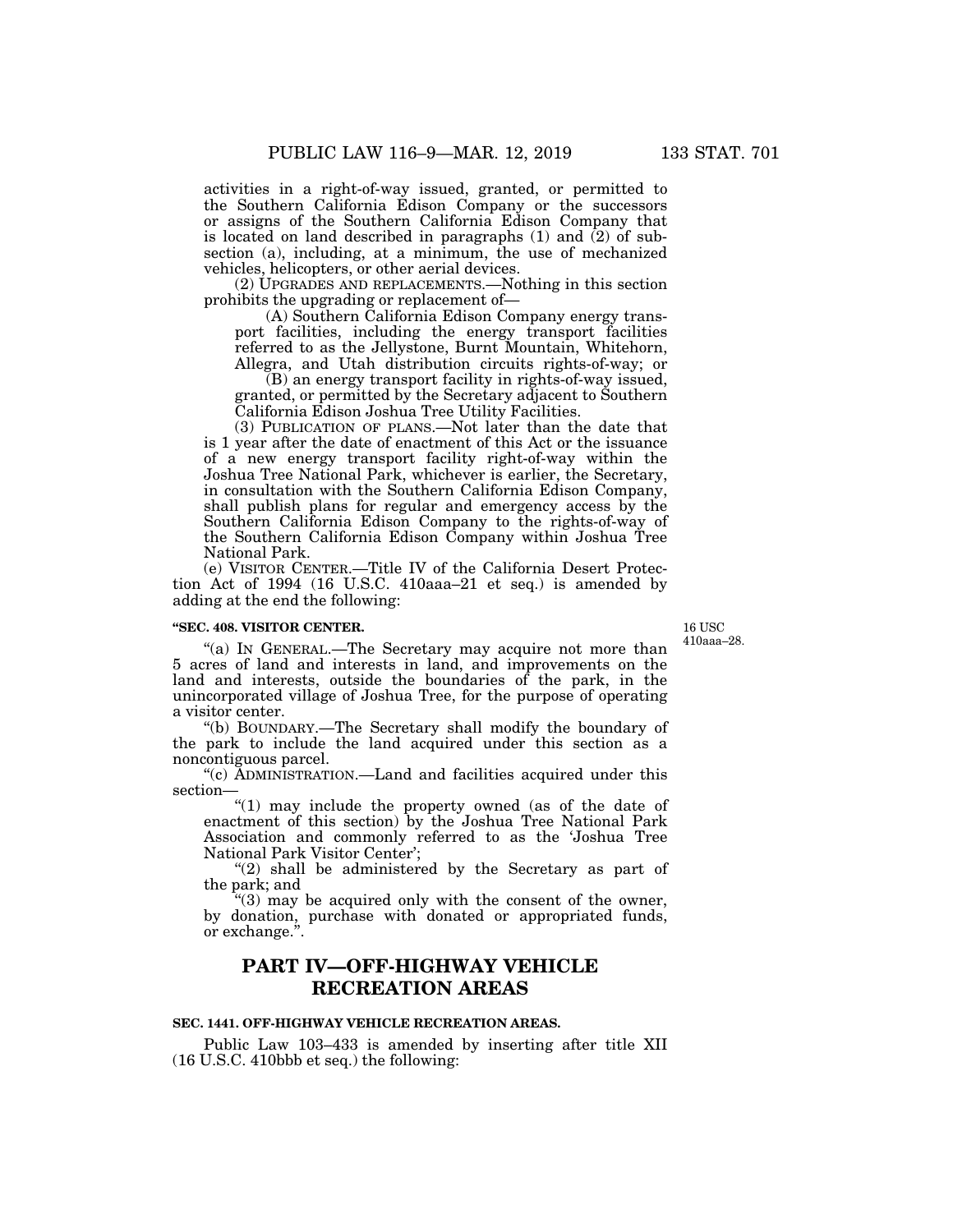# **''TITLE XIII—OFF-HIGHWAY VEHICLE RECREATION AREAS**

16 USC 410aaa–91.

#### **''SEC. 1301. DESIGNATION OF OFF-HIGHWAY VEHICLE RECREATION AREAS.**

''(a) IN GENERAL.— ''(1) DESIGNATION.—In accordance with the Federal Land Policy and Management Act of 1976 (43 U.S.C. 1701 et seq.) and resource management plans developed under this title and subject to valid rights, the following land within the Conservation Area in San Bernardino County, California, is designated as Off-Highway Vehicle Recreation Areas:

ATION AREA.—Certain Bureau of Land Management land in the Conservation Area, comprising approximately 7,620 acres, as generally depicted on the map entitled 'Proposed Dumont Dunes OHV Recreation Area' and dated November 7, 2018, which shall be known as the 'Dumont Dunes Off-Highway Vehicle Recreation Area'.

"(B) EL MIRAGE OFF-HIGHWAY VEHICLE RECREATION AREA.—Certain Bureau of Land Management land in the Conservation Area, comprising approximately 16,370 acres, as generally depicted on the map entitled 'Proposed El Mirage OHV Recreation Area' and dated December 10, 2018, which shall be known as the 'El Mirage Off-Highway Vehicle Recreation Area'.<br>"(C) RASOR OFF-HIGHWAY VEHICLE RECREATION AREA.—

Certain Bureau of Land Management land in the Conservation Area, comprising approximately 23,900 acres, as generally depicted on the map entitled 'Proposed Rasor OHV Recreation Area' and dated November 7, 2018, which shall be known as the 'Rasor Off-Highway Vehicle Recreation

Area'.<br>"(D) SPANGLER HILLS OFF-HIGHWAY VEHICLE RECRE-ATION AREA.-Certain Bureau of Land Management land in the Conservation Area, comprising approximately 92,340 acres, as generally depicted on the map entitled 'Proposed Spangler Hills OHV Recreation Area' and dated December 10, 2018, which shall be known as the 'Spangler Hills Off-Highway Vehicle Recreation Area'.<br>"(E) STODDARD VALLEY OFF-HIGHWAY VEHICLE RECRE-

ATION AREA.—Certain Bureau of Land Management land in the Conservation Area, comprising approximately 40,110 acres, as generally depicted on the map entitled 'Proposed Stoddard Valley OHV Recreation Area' and dated November 7, 2018, which shall be known as the 'Stoddard Valley Off-Highway Vehicle Recreation Area'.

"(2) EXPANSION OF JOHNSON VALLEY OFF-HIGHWAY VEHICLE RECREATION AREA.—The Johnson Valley Off-Highway Vehicle Recreation Area designated by section 2945 of the Military Construction Authorization Act for Fiscal Year 2014 (division B of Public Law 113–66; 127 Stat. 1038) is expanded to include approximately 20,240 acres, depicted as 'Proposed OHV Recreation Area Additions' and 'Proposed OHV Recreation Area Study Areas' on the map entitled 'Proposed Johnson Valley OHV Recreation Area' and dated November 7, 2018.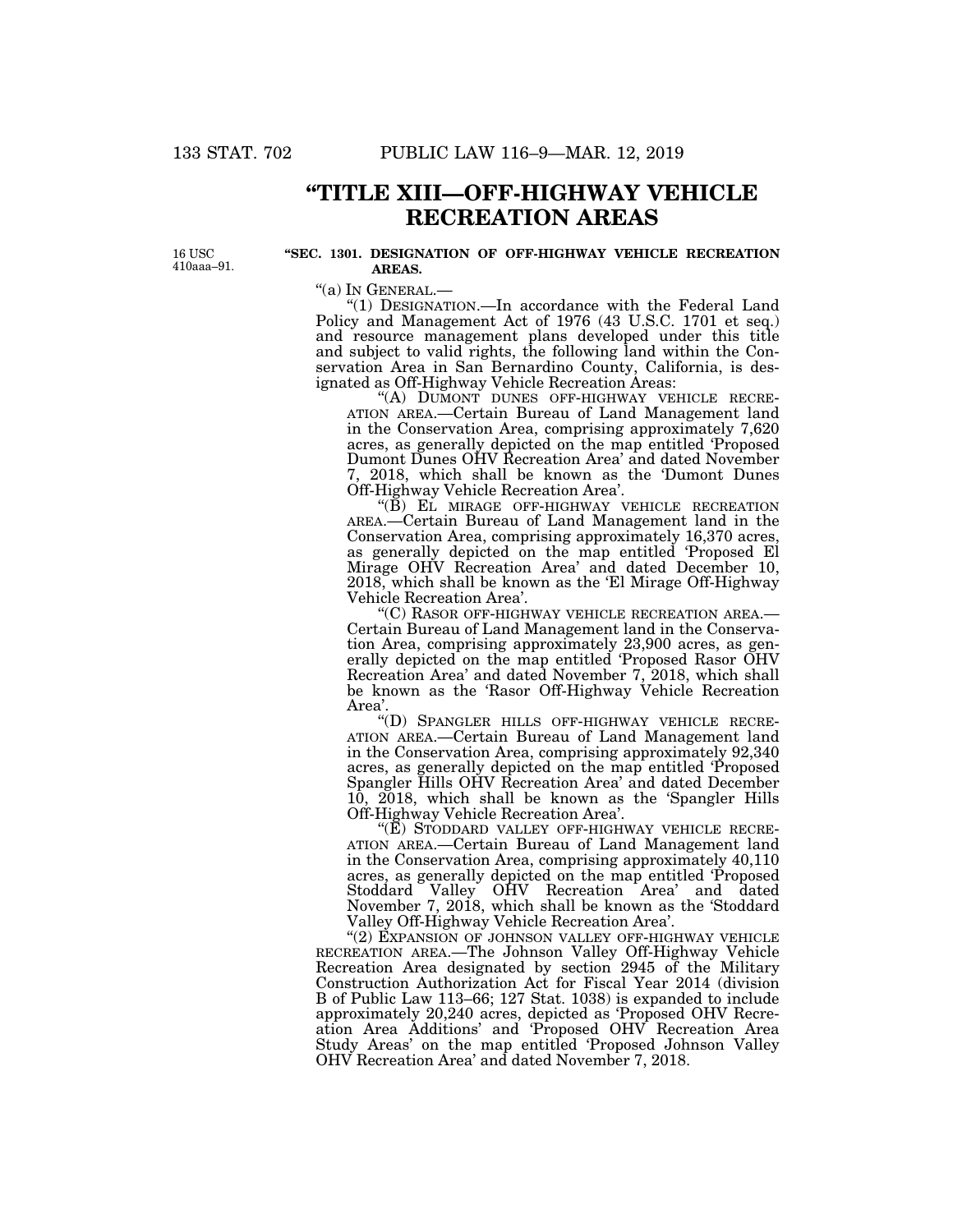''(b) PURPOSE.—The purpose of the off-highway vehicle recreation areas designated or expanded under subsection (a) is to preserve and enhance the recreational opportunities within the Conservation Area (including opportunities for off-highway vehicle recreation), while conserving the wildlife and other natural resource values of the Conservation Area.<br>"(c) MAPS AND DESCRIPTIONS.

" $(1)$  PREPARATION AND SUBMISSION.—As soon as practicable after the date of enactment of this title, the Secretary shall file a map and legal description of each off-highway vehicle recreation area designated or expanded by subsection (a) with—

''(A) the Committee on Natural Resources of the House of Representatives; and

''(B) the Committee on Energy and Natural Resources of the Senate.

"(2) LEGAL EFFECT.—The map and legal descriptions of the off-highway vehicle recreation areas filed under paragraph (1) shall have the same force and effect as if included in this title, except that the Secretary may correct errors in the map and legal descriptions.

''(3) PUBLIC AVAILABILITY.—Each map and legal description filed under paragraph (1) shall be filed and made available for public inspection in the appropriate offices of the Bureau of Land Management.

"(d) USE OF THE LAND.-

''(1) RECREATIONAL ACTIVITIES.—

''(A) IN GENERAL.—The Secretary shall continue to authorize, maintain, and enhance the recreational uses of the off-highway vehicle recreation areas designated or expanded by subsection (a), as long as the recreational use is consistent with this section and any other applicable law.

''(B) OFF-HIGHWAY VEHICLE AND OFF-HIGHWAY RECRE-ATION.—To the extent consistent with applicable Federal law (including regulations) and this section, any authorized recreation activities and use designations in effect on the date of enactment of this title and applicable to the offhighway vehicle recreation areas designated or expanded by subsection (a) shall continue, including casual off-highway vehicular use, racing, competitive events, rock crawling, training, and other forms of off-highway recreation.

''(2) WILDLIFE GUZZLERS.—Wildlife guzzlers shall be allowed in the off-highway vehicle recreation areas designated or expanded by subsection (a) in accordance with—

''(A) applicable Bureau of Land Management guidelines; and

''(B) State law.

''(3) PROHIBITED USES.—

''(A) IN GENERAL.—Except as provided in subparagraph (B), commercial development (including development of energy facilities, but excluding energy transport facilities, rights-of-way, and related telecommunication facilities) shall be prohibited in the off-highway vehicle recreation areas designated or expanded by subsection (a) if the Secretary determines that the development is incompatible with the purpose described in subsection (b).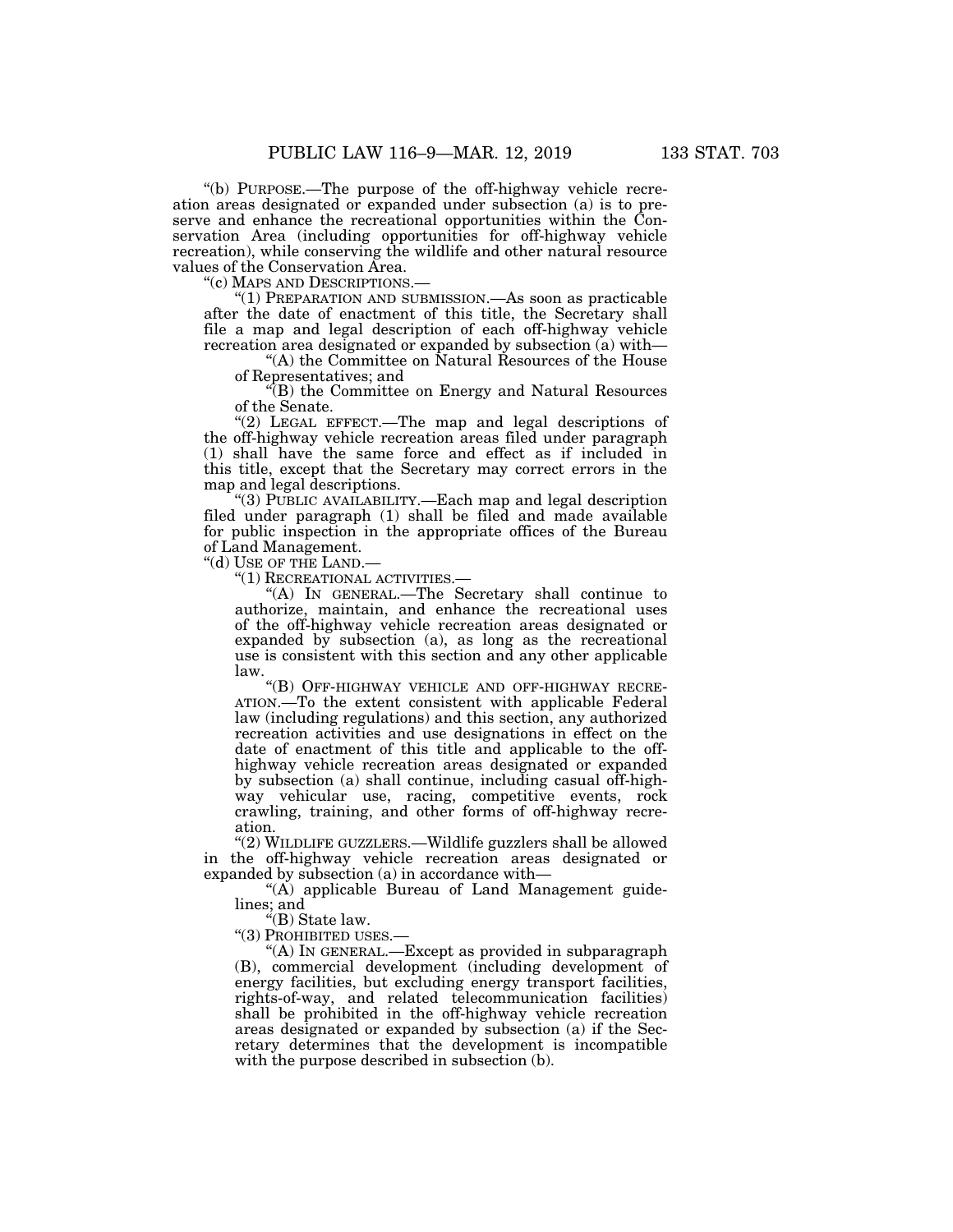''(B) EXCEPTION.—The Secretary may issue a temporary permit to a commercial vendor to provide accessories and other support for off-highway vehicle use in an off-highway vehicle recreation area designated or expanded by subsection (a) for a limited period and consistent with the purposes of the off-highway vehicle recreation area and applicable laws.

''(e) ADMINISTRATION.—

 $''(1)$  In GENERAL.—The Secretary shall administer the offhighway vehicle recreation areas designated or expanded by subsection (a) in accordance with—

''(A) this title;

''(B) the Federal Land Policy and Management Act of 1976 (43 U.S.C. 1701 et seq.); and

''(C) any other applicable laws (including regulations). ''(2) MANAGEMENT PLAN.—

''(A) IN GENERAL.—As soon as practicable, but not later than 3 years after the date of enactment of this title, the Secretary shall—

''(i) amend existing resource management plans applicable to the off-highway vehicle recreation areas designated or expanded by subsection (a); or

''(ii) develop new management plans for each offhighway vehicle recreation area designated or expanded under that subsection.

''(B) REQUIREMENTS.—All new or amended plans under subparagraph (A) shall be designed to preserve and enhance safe off-highway vehicle and other recreational opportunities within the applicable recreation area consistent with—

"(i) the purpose described in subsection (b); and "(ii) any applicable laws (including regulations).

''(C) INTERIM PLANS.—Pending completion of a new management plan under subparagraph  $(A)$ , the existing resource management plans shall govern the use of the applicable off-highway vehicle recreation area.

"(f) WITHDRAWAL.—Subject to valid existing rights, all Federal land within the off-highway vehicle recreation areas designated or expanded by subsection (a) is withdrawn from—

''(1) all forms of entry, appropriation, or disposal under the public land laws;

 $\mathcal{L}(2)$  location, entry, and patent under the mining laws; and

''(3) right-of-way, leasing, or disposition under all laws relating to mineral leasing, geothermal leasing, or mineral materials.

"(g) SOUTHERN CALIFORNIA EDISON COMPANY UTILITY FACILI-TIES AND RIGHTS-OF-WAY.—

" $(1)$  EFFECT OF TITLE.—Nothing in this title—

''(A) affects any validly issued right-of-way for the customary operation, maintenance, upgrade, repair, relocation within an existing right-of-way, replacement, or other authorized energy transport facility activities (including the use of any mechanized vehicle, helicopter, and other aerial device) in a right-of-way acquired by or issued,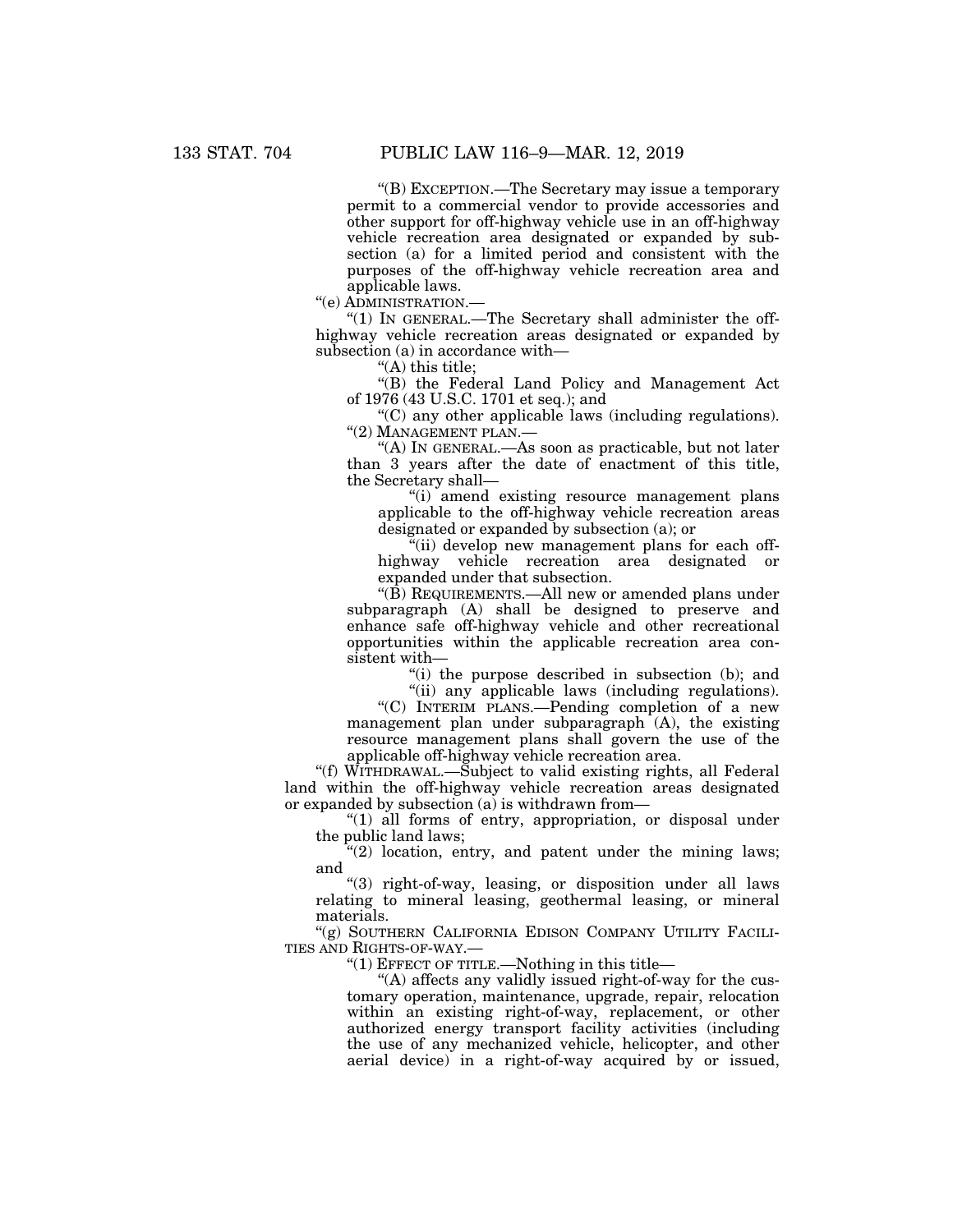granted, or permitted to Southern California Edison Company (including any successor in interest or assign) that is located on land included in—

''(i) the El Mirage Off-Highway Vehicle Recreation Area;

''(ii) the Spangler Hills Off-Highway Vehicle Recreation Area;

"(iii) the Stoddard Valley Off-Highway Vehicle Recreation Area; or

"(iv) the Johnson Valley Off-Highway Vehicle Recreation Area;

''(B) affects the application, siting, route selection, right-of-way acquisition, or construction of the Coolwater-Lugo transmission project, as may be approved by the California Public Utilities Commission and the Bureau of Land Management; or

''(C) prohibits the upgrading or replacement of any Southern California Edison Company—

''(i) utility facility, including such a utility facility known on the date of enactment of this title as—

''(I) 'Gale-PS 512 transmission lines or rightsof-way';

"(II) 'Patio, Jack Ranch, and Kenworth distribution circuits or rights-of-way'; or

''(III) 'Bessemer and Peacor distribution circuits or rights-of-way'; or

"(ii) energy transport facility in a right-of-way issued, granted, or permitted by the Secretary adjacent to a utility facility referred to in clause (i).

"(2) PLANS FOR ACCESS.—The Secretary, in consultation with the Southern California Edison Company, shall publish plans for regular and emergency access by the Southern California Edison Company to the rights-of-way of the Company by the date that is  $1$  year after the later of-

''(A) the date of enactment of this title; and

''(B) the date of issuance of a new energy transport facility right-of-way within—

''(i) the El Mirage Off-Highway Vehicle Recreation Area;

''(ii) the Spangler Hills Off-Highway Vehicle Recreation Area;

''(iii) the Stoddard Valley Off-Highway Vehicle Recreation Area; or

"(iv) the Johnson Valley Off-Highway Vehicle Recreation Area.

"(h) PACIFIC GAS AND ELECTRIC COMPANY UTILITY FACILITIES AND RIGHTS-OF-WAY.—

" $(1)$  EFFECT OF TITLE.—Nothing in this title—

"(A) affects any validly issued right-of-way for the customary operation, maintenance, upgrade, repair, relocation within an existing right-of-way, replacement, or other authorized activity (including the use of any mechanized vehicle, helicopter, and other aerial device) in a rightof-way acquired by or issued, granted, or permitted to Pacific Gas and Electric Company (including any successor in interest or assign) that is located on land included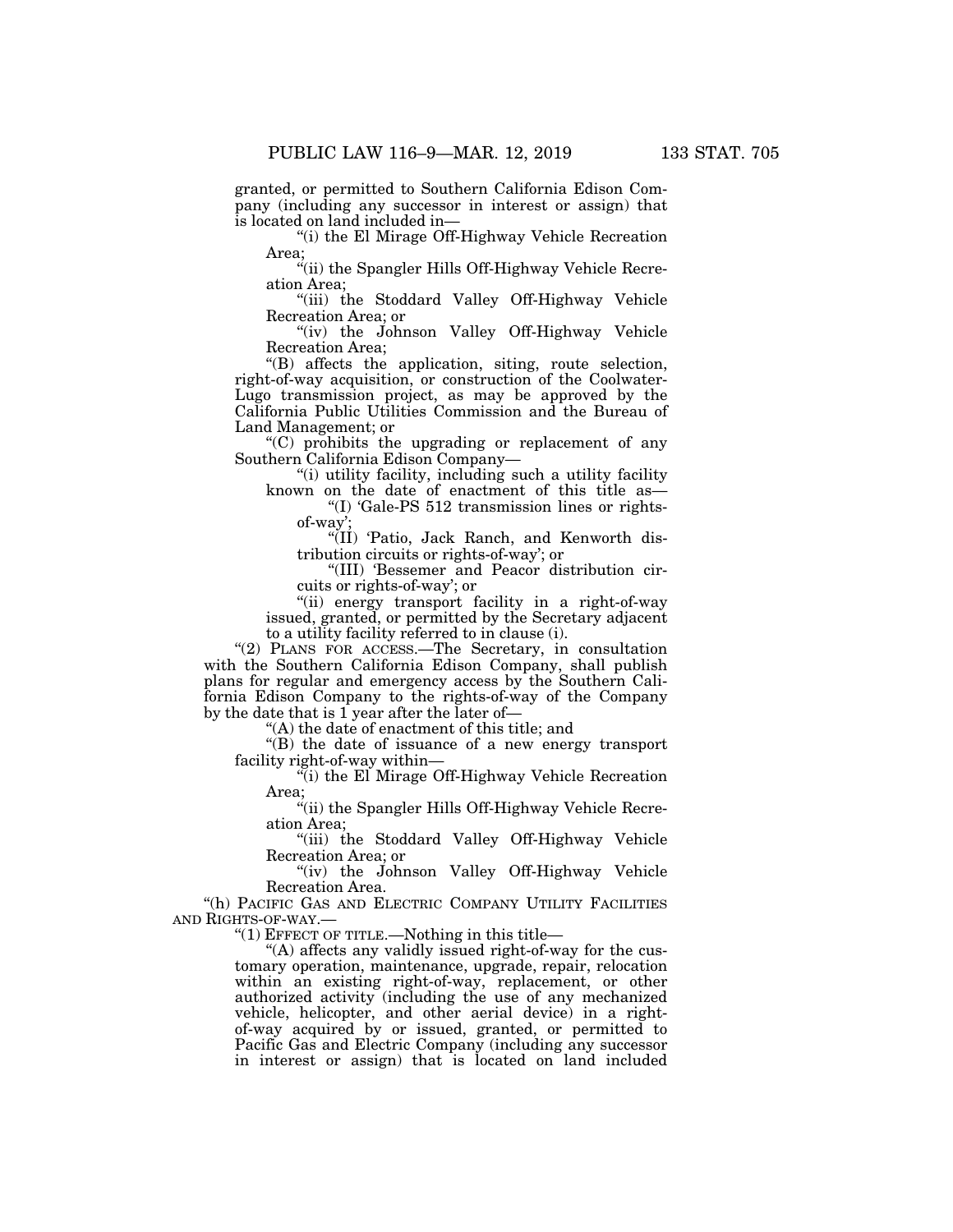in the Spangler Hills Off-Highway Vehicle Recreation Area; or

"(B) prohibits the upgrading or replacement of any-

 $\ddot{q}$ (i) utility facilities of the Pacific Gas and Electric Company, including those utility facilities known on the date of enactment of this title as—

''(I) 'Gas Transmission Line 311 or rights-ofway'; or

''(II) 'Gas Transmission Line 372 or rightsof-way'; or

''(ii) utility facilities of the Pacific Gas and Electric Company in rights-of-way issued, granted, or permitted by the Secretary adjacent to a utility facility referred to in clause (i).

"(2) PLANS FOR ACCESS.—Not later than 1 year after the date of enactment of this title or the issuance of a new utility facility right-of-way within the Spangler Hills Off-Highway Vehicle Recreation Area, whichever is later, the Secretary, in consultation with the Pacific Gas and Electric Company, shall publish plans for regular and emergency access by the Pacific Gas and Electric Company to the rights-of-way of the Pacific Gas and Electric Company.

# **''TITLE XIV—ALABAMA HILLS NATIONAL SCENIC AREA**

16 USC 460ffff.

#### **''SEC. 1401. DEFINITIONS.**

''In this title:

"(1) MANAGEMENT PLAN.—The term 'management plan' means the management plan for the Scenic Area developed under section  $140\overline{3}$ (a).

"(2) Map.—The term 'Map' means the map entitled 'Proposed Alabama Hills National Scenic Area' and dated November 7, 2018.

''(3) MOTORIZED VEHICLE.—The term 'motorized vehicle' means a motorized or mechanized vehicle and includes, when used by a utility, mechanized equipment, a helicopter, and any other aerial device necessary to maintain electrical or communications infrastructure.

"(4) SCENIC AREA.—The term 'Scenic Area' means the Alabama Hills National Scenic Area established by section 1402(a).

''(5) STATE.—The term 'State' means the State of California.

"(6) TRIBE.—The term 'Tribe' means the Lone Pine Paiute-Shoshone Tribe.

#### 16 USC 460ffff–1. "SEC. 1402. ALABAMA HILLS NATIONAL SCENIC AREA, CALIFORNIA.

''(a) ESTABLISHMENT.—Subject to valid existing rights, there is established in Inyo County, California, the Alabama Hills National Scenic Area, to be comprised of the approximately 18,610 acres generally depicted on the Map as 'National Scenic Area'.

''(b) PURPOSE.—The purpose of the Scenic Area is to conserve, protect, and enhance for the benefit, use, and enjoyment of present and future generations the nationally significant scenic, cultural,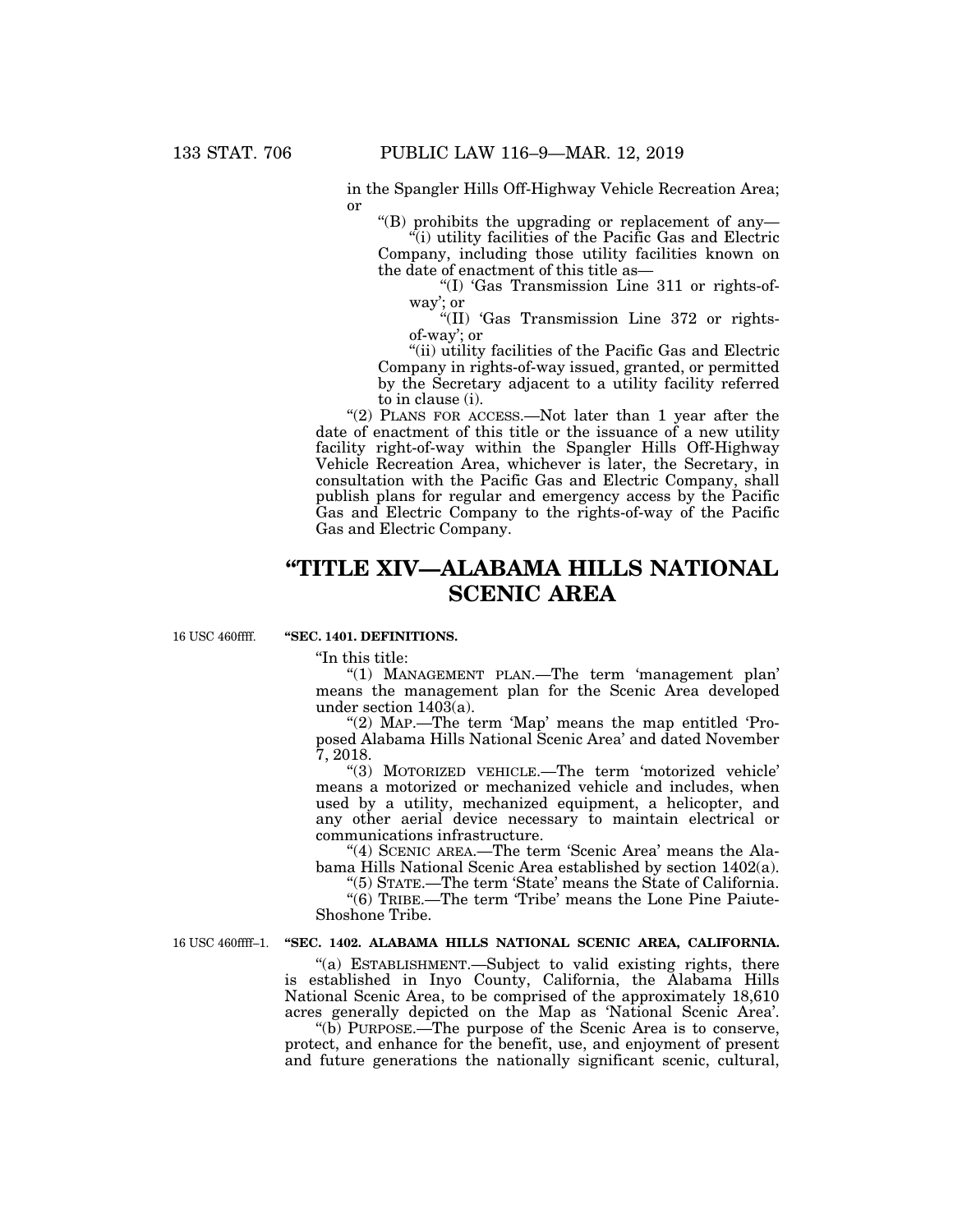geological, educational, biological, historical, recreational, cinematographic, and scientific resources of the Scenic Area managed consistent with section 302(a) of the Federal Land Policy and Management Act of 1976 (43 U.S.C. 1732(a)).

''(c) MAP; LEGAL DESCRIPTIONS.—

"(1) In GENERAL.—As soon as practicable after the date of enactment of this title, the Secretary shall file a map and a legal description of the Scenic Area with—

''(A) the Committee on Energy and Natural Resources of the Senate; and

''(B) the Committee on Natural Resources of the House of Representatives.

"(2) FORCE OF LAW.—The map and legal descriptions filed under paragraph (1) shall have the same force and effect as if included in this title, except that the Secretary may correct any clerical and typographical errors in the map and legal descriptions.

''(3) PUBLIC AVAILABILITY.—Each map and legal description filed under paragraph (1) shall be on file and available for public inspection in the appropriate offices of the Forest Service and the Bureau of Land Management.

''(d) ADMINISTRATION.—The Secretary shall manage the Scenic Area—

"(1) as a component of the National Landscape Conservation System;

 $(2)$  so as not to impact the future continuing operation and maintenance of any activities associated with valid, existing rights, including water rights;

''(3) in a manner that conserves, protects, and enhances the resources and values of the Scenic Area described in subsection (b); and

''(4) in accordance with—

''(A) the Federal Land Policy and Management Act of 1976 (43 U.S.C. 1701 et seq.);

''(B) this title; and

''(C) any other applicable laws.

''(e) MANAGEMENT.—

''(1) IN GENERAL.—The Secretary shall allow only such uses of the Scenic Area as the Secretary determines would further the purposes of the Scenic Area as described in subsection (b).

"(2) RECREATIONAL ACTIVITIES. - Except as otherwise provided in this title or other applicable law, or as the Secretary determines to be necessary for public health and safety, the Secretary shall allow existing recreational uses of the Scenic Area to continue, including hiking, mountain biking, rock climbing, sightseeing, horseback riding, hunting, fishing, and appropriate authorized motorized vehicle use in accordance with paragraph  $(3)$ .

"(3) MOTORIZED VEHICLES.—Except as otherwise specified in this title, or as necessary for administrative purposes or to respond to an emergency, the use of motorized vehicles in the Scenic Area shall be permitted only on—

''(A) roads and trails designated by the Secretary for use of motorized vehicles as part of a management plan sustaining a semiprimitive motorized experience; or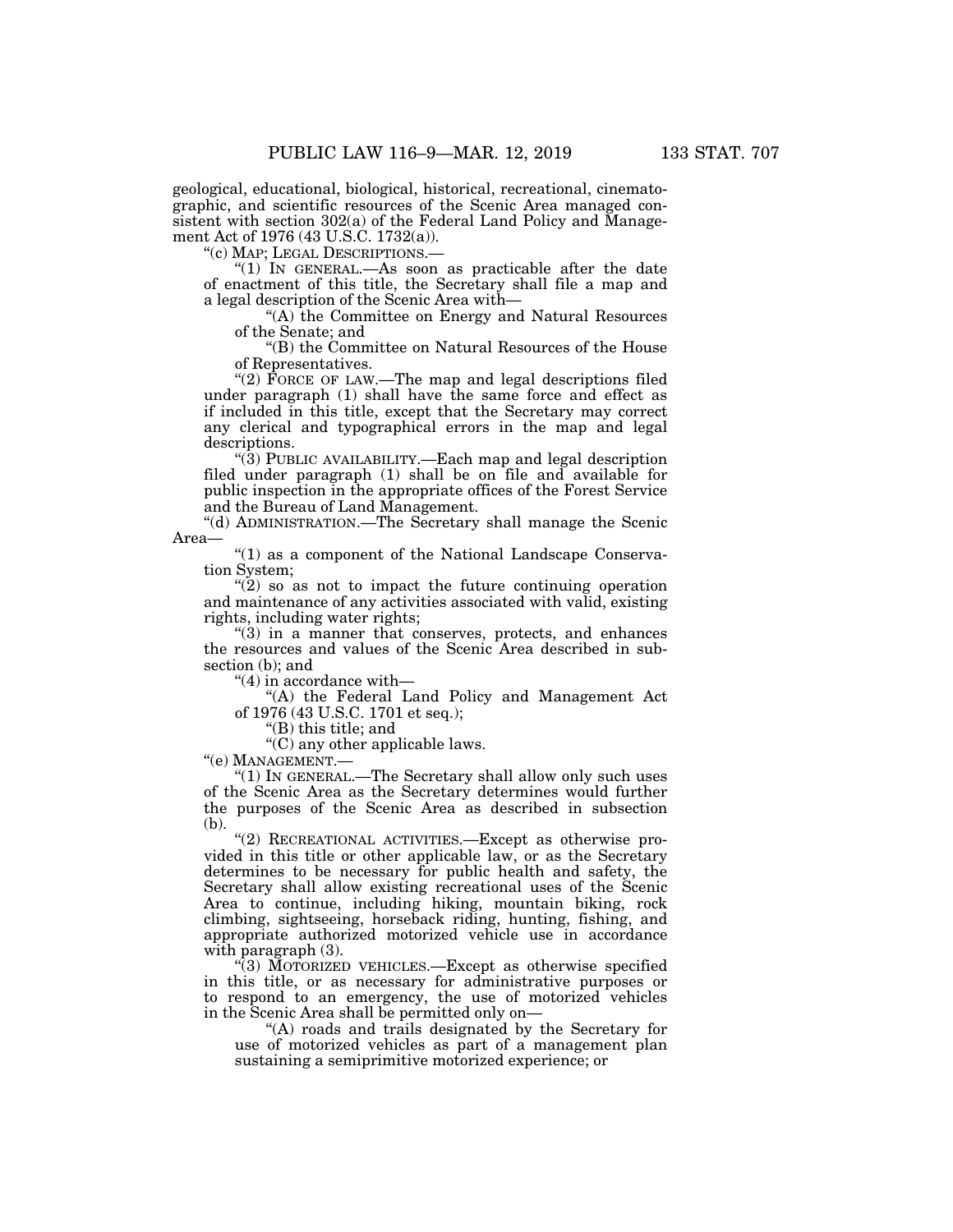''(B) county-maintained roads in accordance with applicable State and county laws.

"(f) NO BUFFER ZONES.-

''(1) IN GENERAL.—Nothing in this title creates a protective perimeter or buffer zone around the Scenic Area.

''(2) ACTIVITIES OUTSIDE SCENIC AREA.—The fact that an activity or use on land outside the Scenic Area can be seen or heard within the Scenic Area shall not preclude the activity or use outside the boundaries of the Scenic Area.

''(g) ACCESS.—The Secretary shall provide private landowners adequate access to inholdings in the Scenic Area.

 $f(h)$  FILMING.—Nothing in this title prohibits filming (including) commercial film production, student filming, and still photography) within the Scenic Area—

" $(1)$  subject to-

''(A) such reasonable regulations, policies, and practices as the Secretary considers to be necessary; and

''(B) applicable law; and

 $''(2)$  in a manner consistent with the purposes described in subsection (b).

''(i) FISH AND WILDLIFE.—Nothing in this title affects the jurisdiction or responsibilities of the State with respect to fish and wildlife.

''(j) LIVESTOCK.—The grazing of livestock in the Scenic Area, including grazing under the Alabama Hills allotment and the George Creek allotment, as established before the date of enactment of this title, shall be permitted to continue—

" $(1)$  subject to-

''(A) such reasonable regulations, policies, and practices as the Secretary considers to be necessary; and

''(B) applicable law; and

 $''(2)$  in a manner consistent with the purposes described in subsection (b).

"(k) WITHDRAWAL.—Subject to the provisions of this title and valid rights in existence on the date of enactment of this title, including rights established by prior withdrawals, the Federal land within the Scenic Area is withdrawn from all forms of—

''(1) entry, appropriation, or disposal under the public land laws;

" $(2)$  location, entry, and patent under the mining laws; and

''(3) disposition under all laws pertaining to mineral and geothermal leasing or mineral materials.

''(l) WILDLAND FIRE OPERATIONS.—Nothing in this title prohibits the Secretary, in cooperation with other Federal, State, and local agencies, as appropriate, from conducting wildland fire operations in the Scenic Area, consistent with the purposes described in subsection (b).

''(m) COOPERATIVE AGREEMENTS.—The Secretary may enter into cooperative agreements with, State, Tribal, and local governmental entities and private entities to conduct research, interpretation, or public education or to carry out any other initiative relating to the restoration, conservation, or management of the Scenic Area.

''(n) UTILITY FACILITIES AND RIGHTS-OF-WAY.—

"(1) EFFECT OF TITLE.—Nothing in this title—

''(A) affects the existence, use, operation, maintenance (including vegetation control), repair, construction,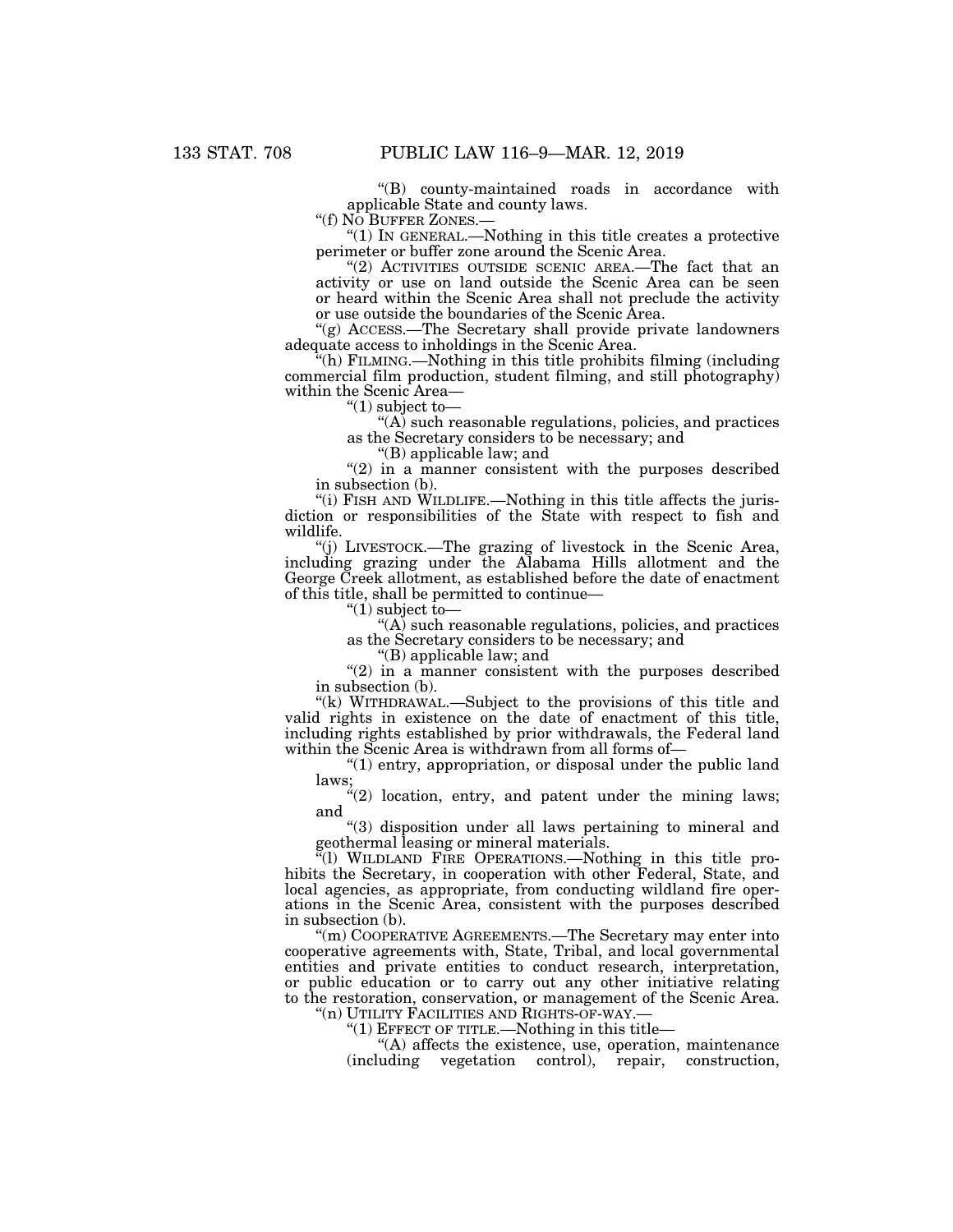reconfiguration, expansion, inspection, renewal, reconstruction, alteration, addition, relocation, improvement, funding, removal, or replacement of any utility facility or appurtenant right-of-way within or adjacent to the Scenic Area;

''(B) subject to subsection (e), affects necessary or efficient access to utility facilities or rights-of-way within or adjacent to the Scenic Area; and

''(C) precludes the Secretary from authorizing the establishment of new utility facility rights-of-way (including instream sites, routes, and areas) within the Scenic Area in a manner that minimizes harm to the purpose of the Scenic Area as described in subsection (b)—

"(i) in accordance with the National Environmental Policy Act of 1969 (42 U.S.C. 4321 et seq.) and any other applicable law;

''(ii) subject to such terms and conditions as the Secretary determines to be appropriate; and

"(iii) that are determined by the Secretary to be the only technical or feasible location, following consideration of alternatives within existing rights-of-way or outside of the Scenic Area.

"(2) MANAGEMENT PLAN.—Consistent with this title, the Management Plan shall establish provisions for maintenance of public utility and other rights-of-way within the Scenic Area.

#### **''SEC. 1403. MANAGEMENT PLAN.**

"(a) IN GENERAL.—Not later than 3 years after the date of enactment of this title, in accordance with subsections (b) and (c), the Secretary shall develop a comprehensive plan for the longterm management of the Scenic Area.

''(b) CONSULTATION.—In developing the management plan, the Secretary shall consult with—

''(1) appropriate State, Tribal, and local governmental entities, including Inyo County and the Tribe;

''(2) utilities, including Southern California Edison Company and the Los Angeles Department of Water and Power;

''(3) the Alabama Hills Stewardship Group; and

''(4) members of the public.

''(c) REQUIREMENT.—In accordance with this title, the management plan shall include provisions for maintenance of existing public utility and other rights-of-way within the Scenic Area.

''(d) INCORPORATION.—In developing the management plan, in accordance with this section, the Secretary may allow casual use mining limited to the use of hand tools, metal detectors, handfed dry washers, vacuum cleaners, gold pans, small sluices, and similar items.

''(e) INTERIM MANAGEMENT.—Pending completion of the management plan, the Secretary shall manage the Scenic Area in accordance with section 1402(b).

#### **''SEC. 1404. LAND TAKEN INTO TRUST FOR LONE PINE PAIUTE-SHO-**16 USC 460ffff–3. **SHONE RESERVATION.**

''(a) TRUST LAND.—

''(1) IN GENERAL.—On completion of the survey described in subsection (b), all right, title, and interest of the United States in and to the approximately 132 acres of Federal land depicted on the Map as 'Lone Pine Paiute-Shoshone Reservation

16 USC 460ffff–2.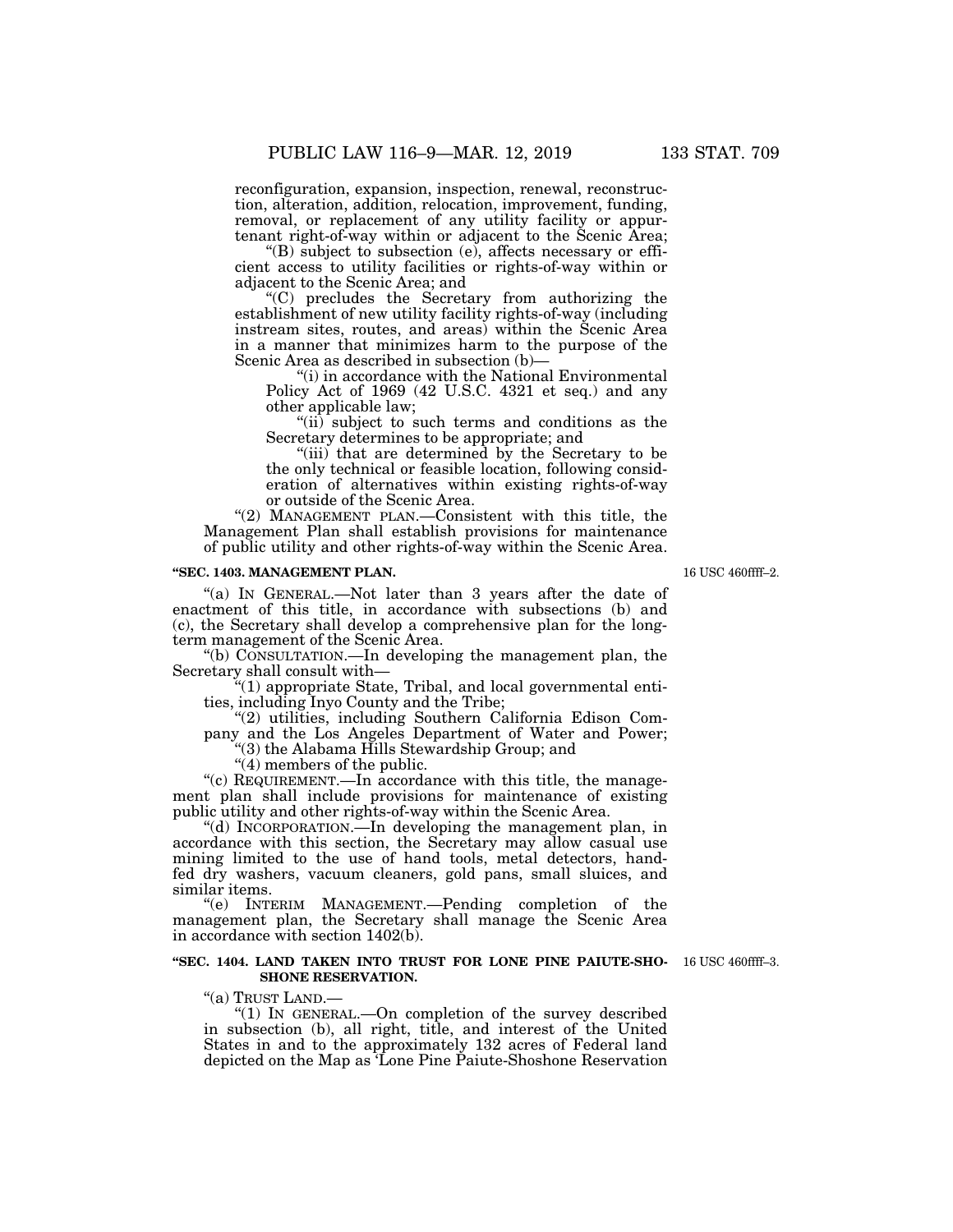Addition' shall be held in trust for the benefit of the Tribe, subject to paragraphs (2) and (3).

"(2) CONDITIONS.—The land described in paragraph (1) shall be subject to all easements, covenants, conditions, restrictions, withdrawals, and other matters of record in existence on the date of enactment of this title.

"(3) EXCLUSION.—The Federal land over which the rightof-way for the Los Angeles Aqueduct is located, generally described as the 250-foot-wide right-of-way granted to the City of Los Angeles pursuant to the Act of June 30, 1906 (34 Stat. 801, chapter 3926), shall not be taken into trust for the Tribe.

''(b) SURVEY.—Not later than 180 days after the date of enactment of this title, the Secretary shall complete a survey of the boundary lines to establish the boundaries of the land to be held in trust under subsection (a)(1).

''(c) RESERVATION LAND.—The land held in trust pursuant to subsection  $(a)(1)$  shall be considered to be a part of the reservation of the Tribe.

''(d) GAMING PROHIBITION.—Land held in trust under subsection  $(a)(1)$  shall not be eligible, or considered to have been taken into trust, for gaming (within the meaning of the Indian Gaming Regulatory Act (25 U.S.C. 2701 et seq.)).

16 USC 460ffff–4.

#### **''SEC. 1405. TRANSFER OF ADMINISTRATIVE JURISDICTION.**

''Administrative jurisdiction over the approximately 56 acres of Federal land depicted on the Map as 'USFS Transfer to BLM' is transferred from the Forest Service to the Bureau of Land Management.

16 USC 460ffff–5.

## **''SEC. 1406. PROTECTION OF SERVICES AND RECREATIONAL OPPORTUNITIES.**

''(a) EFFECT OF TITLE.—Nothing in this title limits commercial services for existing or historic recreation uses, as authorized by the permit process of the Bureau of Land Management.

''(b) GUIDED RECREATIONAL OPPORTUNITIES.—Commercial permits to exercise guided recreational opportunities for the public that are authorized as of the date of enactment of this title may continue to be authorized.''.

## **PART V—MISCELLANEOUS**

## **SEC. 1451. TRANSFER OF LAND TO ANZA-BORREGO DESERT STATE PARK.**

Title VII of the California Desert Protection Act is 1994 (16 U.S.C. 410aaa–71 et seq.) is amended by adding at the end the following:

16 USC 410aaa–81a.

#### **''SEC. 712. TRANSFER OF LAND TO ANZA-BORREGO DESERT STATE PARK.**

"(a) IN GENERAL.—On termination of all mining claims to the land described in subsection (b), the Secretary shall transfer the land described in that subsection to the State of California.

''(b) DESCRIPTION OF LAND.—The land referred to in subsection (a) is certain Bureau of Land Management land in San Diego County, California, comprising approximately 934 acres, as generally depicted on the map entitled 'Proposed Table Mountain Wilderness Study Area Transfer to the State' and dated November 7, 2018.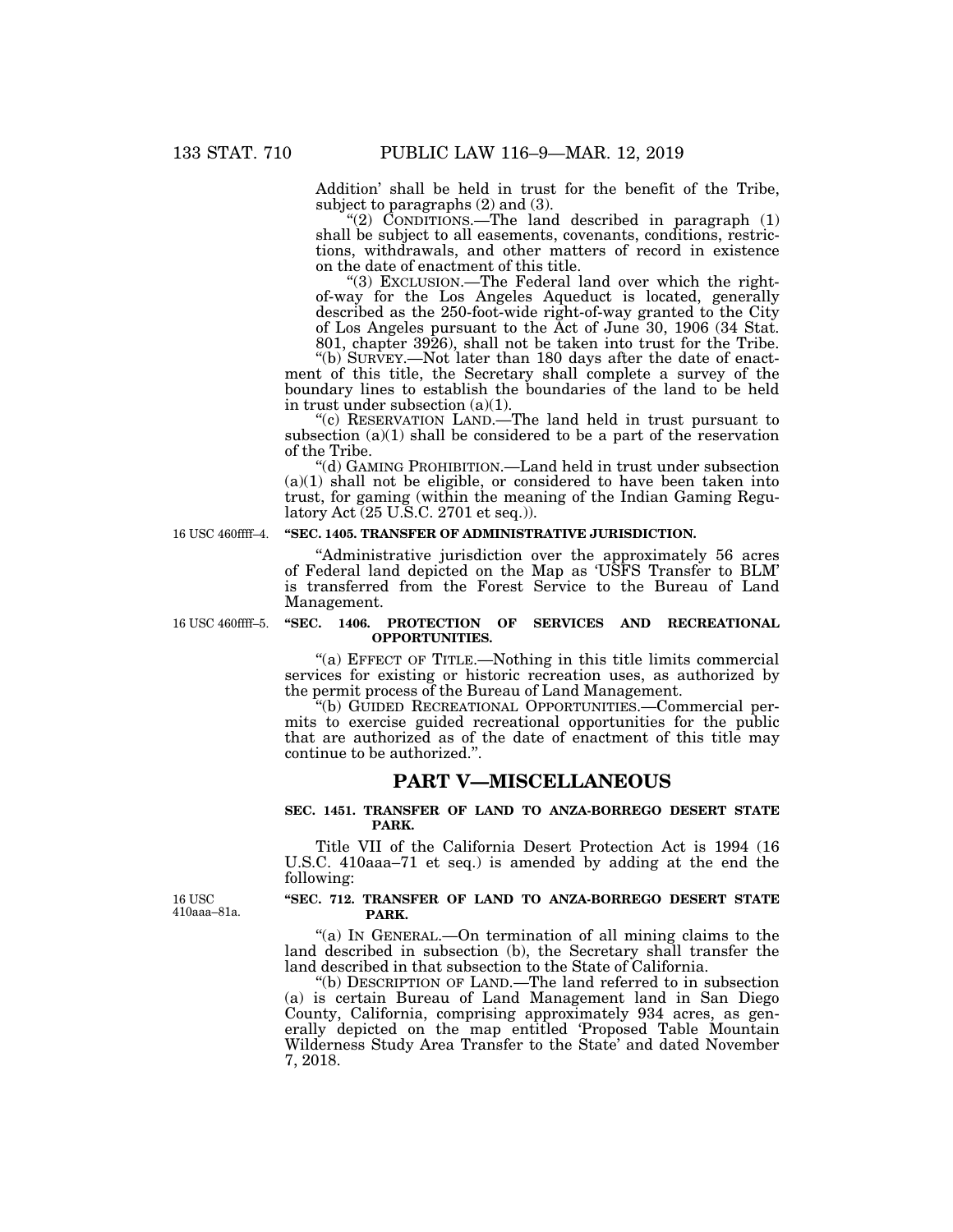''(c) MANAGEMENT.— ''(1) IN GENERAL.—The land transferred under subsection (a) shall be managed in accordance with the provisions of the California Wilderness Act (California Public Resources Code sections 5093.30–5093.40).

''(2) WITHDRAWAL.—Subject to valid existing rights, the land transferred under subsection (a) is withdrawn from—

''(A) all forms of entry, appropriation, or disposal under the public land laws;

 $'(B)$  location, entry, and patent under the mining laws; and

''(C) disposition under all laws relating to mineral and geothermal leasing.

''(3) REVERSION.—If the State ceases to manage the land transferred under subsection (a) as part of the State Park System or in a manner inconsistent with the California Wilderness Act (California Public Resources Code sections 5093.30– 5093.40), the land shall revert to the Secretary at the discretion of the Secretary, to be managed as a Wilderness Study Area.''.

## **SEC. 1452. WILDLIFE CORRIDORS.**

Title VII of the California Desert Protection Act is 1994 (16 U.S.C. 410aaa–71 et seq.) (as amended by section 1451) is amended by adding at the end the following:

#### **''SEC. 713. WILDLIFE CORRIDORS.**

''(a) IN GENERAL.—The Secretary shall—

16 USC 410aaa–81b.

 $''(1)$  assess the impacts of habitat fragmentation on wildlife in the California Desert Conservation Area; and

''(2) establish policies and procedures to ensure the preservation of wildlife corridors and facilitate species migration.

''(b) STUDY.—

''(1) IN GENERAL.—As soon as practicable, but not later than 2 years, after the date of enactment of this section, the Secretary shall complete a study regarding the impact of habitat fragmentation on wildlife in the California Desert Conservation Area.

''(2) COMPONENTS.—The study under paragraph (1) shall—

''(A) identify the species migrating, or likely to migrate in the California Desert Conservation Area;

''(B) examine the impacts and potential impacts of habitat fragmentation on—

''(i) plants, insects, and animals;

"(ii) soil;

"(iii) air quality;

"(iv) water quality and quantity; and

''(v) species migration and survival;

''(C) identify critical wildlife and species migration corridors recommended for preservation; and

''(D) include recommendations for ensuring the biological connectivity of public land managed by the Secretary and the Secretary of Defense throughout the California Desert Conservation Area.

''(3) RIGHTS-OF-WAY.—The Secretary shall consider the information and recommendations of the study under paragraph (1) to determine the individual and cumulative impacts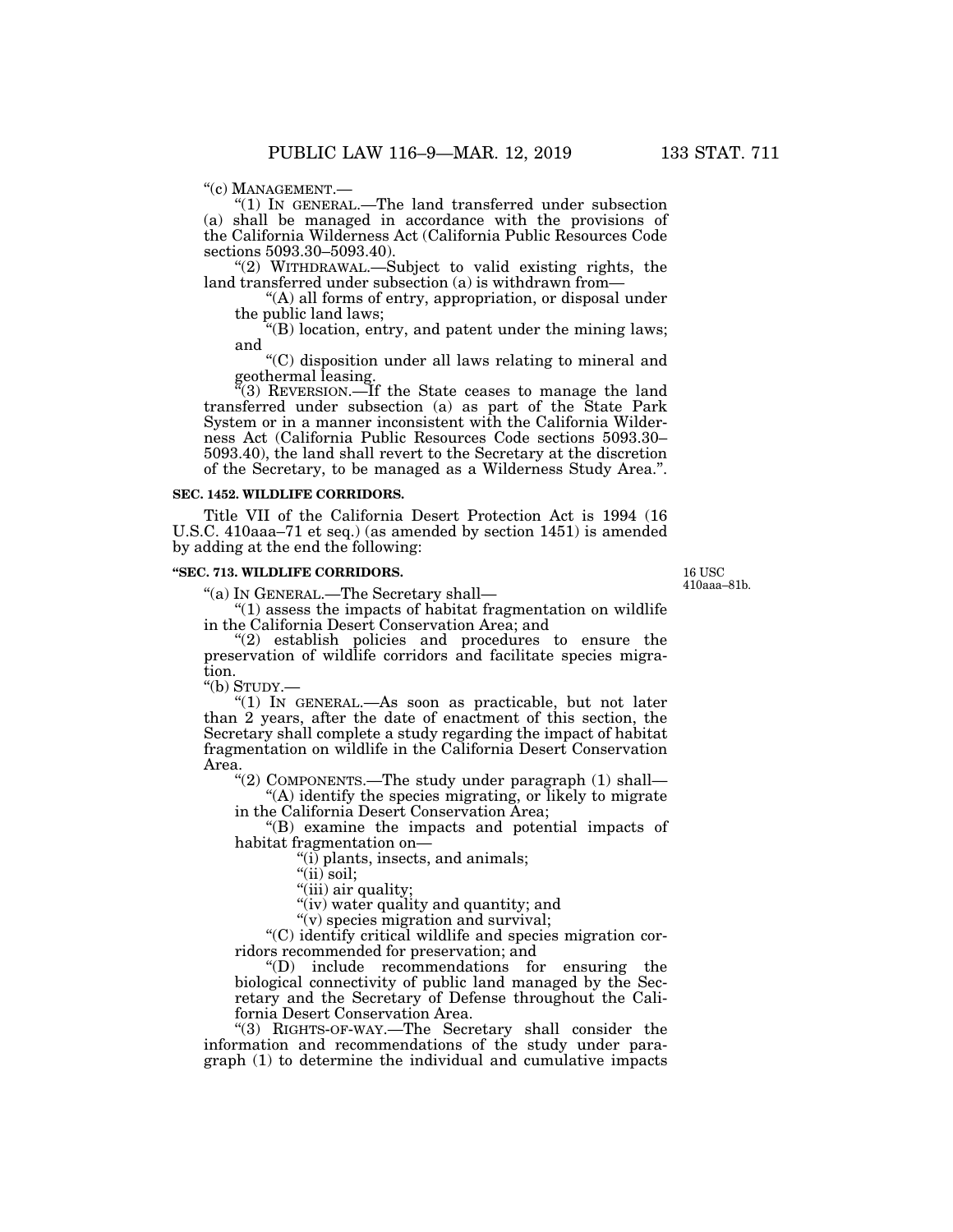of rights-of-way for projects in the California Desert Conservation Area, in accordance with—

"(A) the National Environmental Policy Act of 1969 (42 U.S.C. 4321 et seq.);

''(B) the Endangered Species Act of 1973 (16 U.S.C. 1531 et seq.); and

''(C) any other applicable law.

"(c) LAND MANAGEMENT PLANS.—The Secretary shall incorporate into all land management plans applicable to the California Desert Conservation Area the findings and recommendations of the study completed under subsection (b).''.

## **SEC. 1453. PROHIBITED USES OF ACQUIRED, DONATED, AND CON-SERVATION LAND.**

Title VII of the California Desert Protection Act is 1994 (16 U.S.C. 410aaa–71 et seq.) (as amended by section 1452) is amended by adding at the end the following:

16 USC 410aaa–81c.

## **''SEC. 714. PROHIBITED USES OF ACQUIRED, DONATED, AND CON-SERVATION LAND.**

''(a) DEFINITIONS.—In this section:

"(1) ACQUIRED LAND.—The term 'acquired land' means any land acquired within the Conservation Area using amounts from the land and water conservation fund established under section 200302 of title 54, United States Code.

''(2) CONSERVATION AREA.—The term 'Conservation Area' means the California Desert Conservation Area.

''(3) CONSERVATION LAND.—The term 'conservation land' means any land within the Conservation Area that is designated to satisfy the conditions of a Federal habitat conservation plan, general conservation plan, or State natural communities conservation plan, including—

''(A) national conservation land established pursuant to section 2002(b)(2)(D) of the Omnibus Public Land

Management Act of 2009 (16 U.S.C. 7202(b)(2)(D)); and ''(B) areas of critical environmental concern established

pursuant to section 202(c)(3) of the Federal Land Policy and Management Act of 1976 (43 U.S.C. 1712(c)(3)).

"(4) DONATED LAND.—The term 'donated land' means any private land donated to the United States for conservation purposes in the Conservation Area.

''(5) DONOR.—The term 'donor' means an individual or entity that donates private land within the Conservation Area to the United States.

"(6) SECRETARY.—The term 'Secretary' means the Secretary, acting through the Director of the Bureau of Land Management.

" $(7)$  STATE.—The term 'State' means the State of California. ''(b) PROHIBITIONS.—Except as provided in subsection (c), the Secretary shall not authorize the use of acquired land, conservation land, or donated land within the Conservation Area for any activities contrary to the conservation purposes for which the land was acquired, designated, or donated, including—

''(1) disposal;

''(2) rights-of-way;

''(3) leases;

''(4) livestock grazing;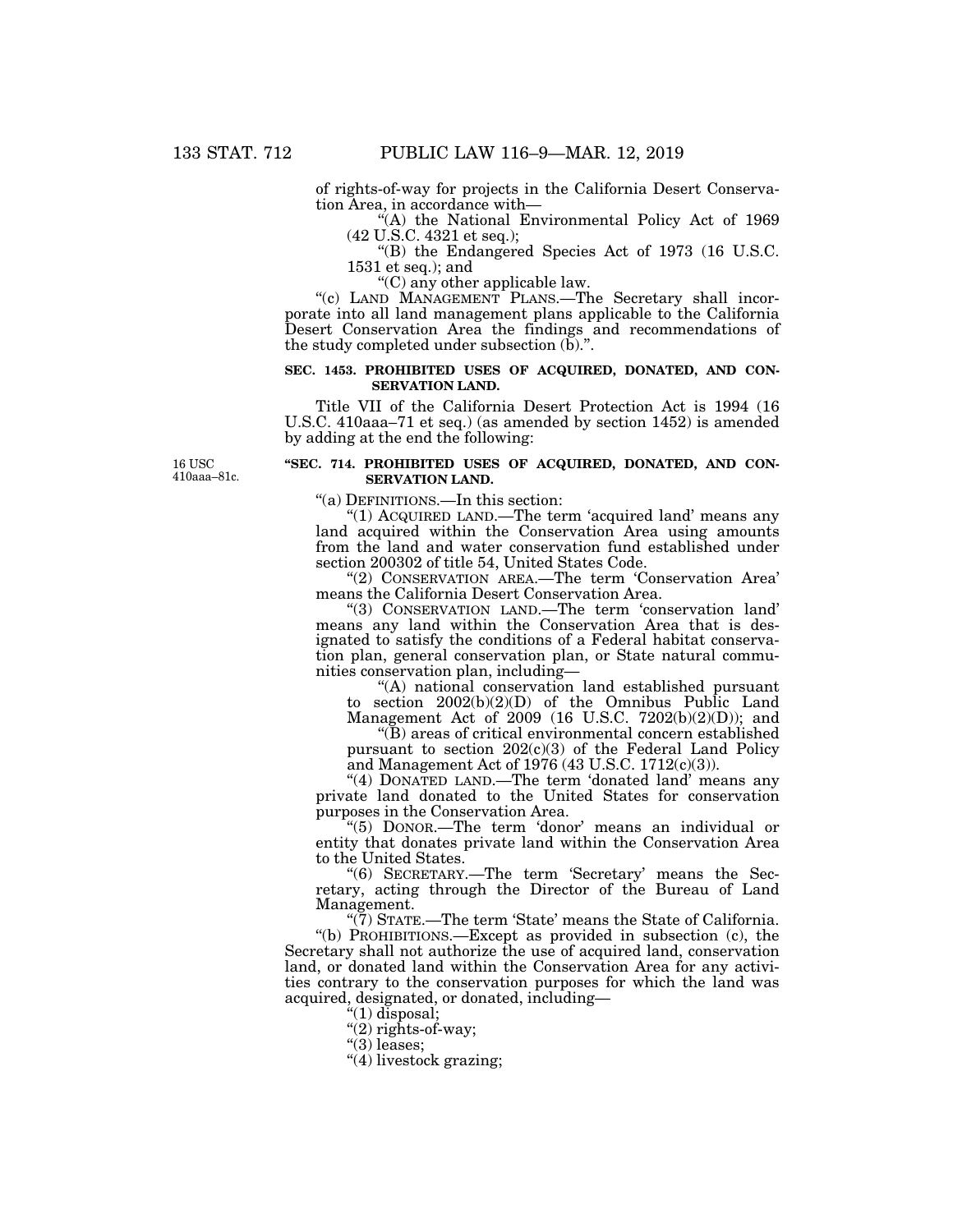''(5) infrastructure development, except as provided in subsection (c);

''(6) mineral entry; and

''(7) off-highway vehicle use, except on—

''(A) designated routes;

''(B) off-highway vehicle areas designated by law; and ''(C) administratively designated open areas.

"(c) EXCEPTIONS.-

''(1) AUTHORIZATION BY SECRETARY.—Subject to paragraph (2), the Secretary may authorize limited exceptions to prohibited uses of acquired land or donated land in the Conservation Area if—

"(A) a right-of-way application for a renewable energy development project or associated energy transport facility on acquired land or donated land was submitted to the Bureau of Land Management on or before December 1, 2009; or

 $\cdot$ (B) after the completion and consideration of an analysis under the National Environmental Policy Act of 1969 (42 U.S.C. 4321 et seq.), the Secretary has determined that proposed use is in the public interest.

"(2) CONDITIONS.

''(A) IN GENERAL.—If the Secretary grants an exception to the prohibition under paragraph (1), the Secretary shall require the permittee to donate private land of comparable value located within the Conservation Area to the United States to mitigate the use.

''(B) APPROVAL.—The private land to be donated under subparagraph (A) shall be approved by the Secretary after—

''(i) consultation, to the maximum extent practicable, with the donor of the private land proposed for nonconservation uses; and

''(ii) an opportunity for public comment regarding the donation.

''(d) EXISTING AGREEMENTS.—Nothing in this section affects permitted or prohibited uses of donated land or acquired land in the Conservation Area established in any easements, deed restrictions, memoranda of understanding, or other agreements in existence on the date of enactment of this section.

''(e) DEED RESTRICTIONS.—Effective beginning on the date of enactment of this section, within the Conservation Area, the Secretary may—

 $(1)$  accept deed restrictions requested by landowners for land donated to, or otherwise acquired by, the United States; and

''(2) consistent with existing rights, create deed restrictions, easements, or other third-party rights relating to any public land determined by the Secretary to be necessary-

"(A) to fulfill the mitigation requirements resulting from the development of renewable resources; or

''(B) to satisfy the conditions of—

''(i) a habitat conservation plan or general conservation plan established pursuant to section 10 of the Endangered Species Act of 1973 (16 U.S.C. 1539); or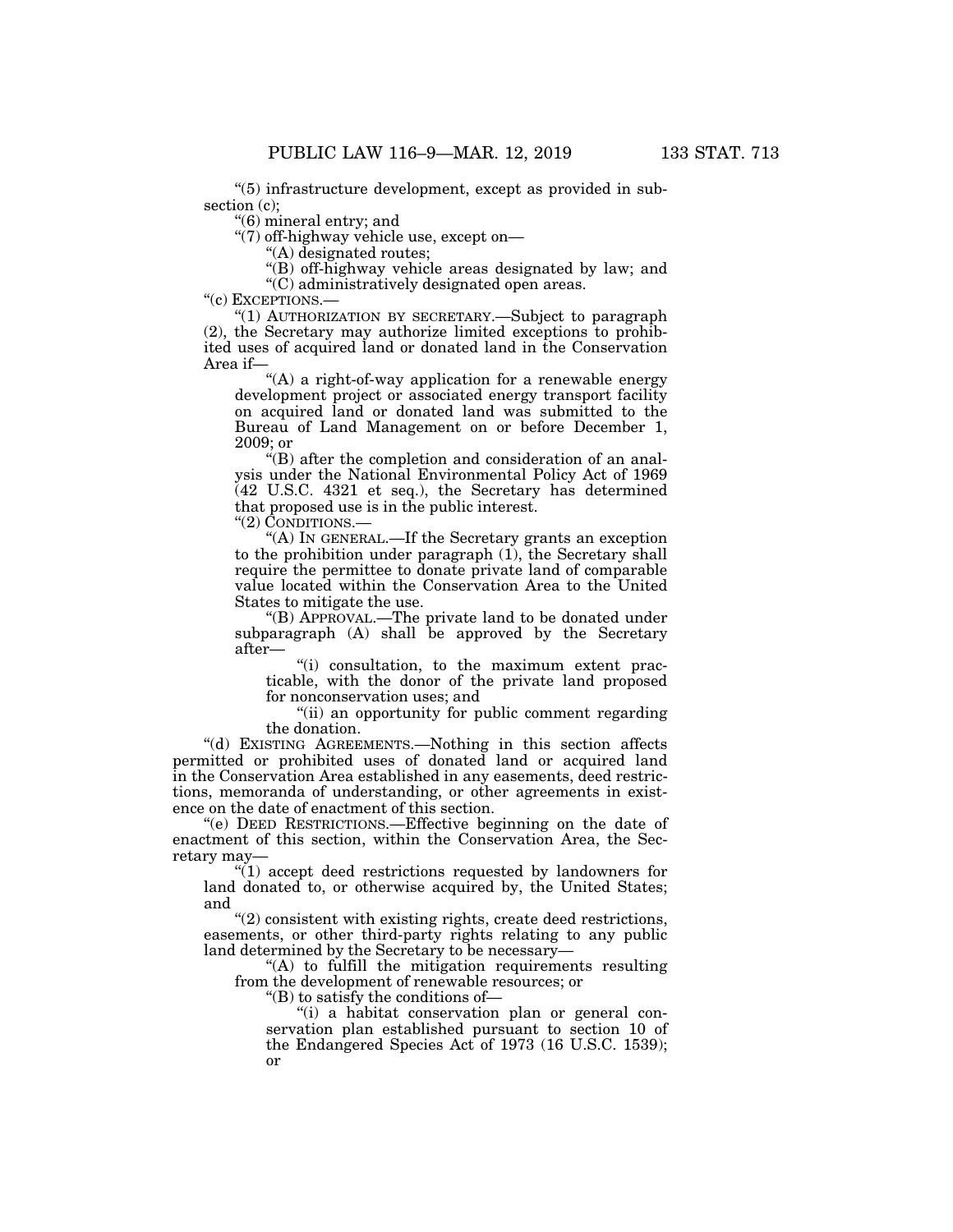''(ii) a natural communities conservation plan approved by the State.''.

## **SEC. 1454. TRIBAL USES AND INTERESTS.**

Section 705 of the California Desert Protection Act is 1994 (16 U.S.C. 410aaa–75) is amended—

(1) by redesignating subsection (b) as subsection (c);

(2) by striking subsection (a) and inserting the following:

"(a) ACCESS.—The Secretary shall ensure access to areas designated under this Act by members of Indian Tribes for traditional cultural and religious purposes, consistent with applicable law, including Public Law 95–341 (commonly known as the 'American Indian Religious Freedom Act') (42 U.S.C. 1996).

''(b) TEMPORARY CLOSURE.—

''(1) IN GENERAL.—In accordance with applicable law, including Public Law 95–341 (commonly known as the 'American Indian Religious Freedom Act') (42 U.S.C. 1996), and subject to paragraph (2), the Secretary, on request of an Indian Tribe or Indian religious community, shall temporarily close to general public use any portion of an area designated as a national monument, special management area, wild and scenic river, area of critical environmental concern, or National Park System unit under this Act (referred to in this subsection as a 'designated area') to protect the privacy of traditional cultural and religious activities in the designated area by members of the Indian Tribe or Indian religious community.

''(2) LIMITATION.—In closing a portion of a designated area under paragraph (1), the Secretary shall limit the closure to the smallest practicable area for the minimum period necessary for the traditional cultural and religious activities.''; and

(3) by adding at the end the following:

''(d) TRIBAL CULTURAL RESOURCES MANAGEMENT PLAN.—

"(1) IN GENERAL.—Not later than 2 years after the date of enactment of the John D. Dingell, Jr. Conservation, Management, and Recreation Act, the Secretary shall develop and implement a Tribal cultural resources management plan to identify, protect, and conserve cultural resources of Indian Tribes associated with the Xam Kwatchan Trail network extending from Avikwaame (Spirit Mountain, Nevada) to Avikwlal (Pilot Knob, California).

''(2) CONSULTATION.—The Secretary shall consult on the development and implementation of the Tribal cultural resources management plan under paragraph (1) with—

''(A) each of—

''(i) the Chemehuevi Indian Tribe;

"(ii) the Hualapai Tribal Nation;

''(iii) the Fort Mojave Indian Tribe;

"(iv) the Colorado River Indian Tribes;

"(v) the Quechan Indian Tribe; and

"(vi) the Cocopah Indian Tribe;

''(B) the Advisory Council on Historic Preservation; and

''(C) the State Historic Preservation Offices of Nevada, Arizona, and California.

''(3) RESOURCE PROTECTION.—The Tribal cultural resources management plan developed under paragraph (1) shall—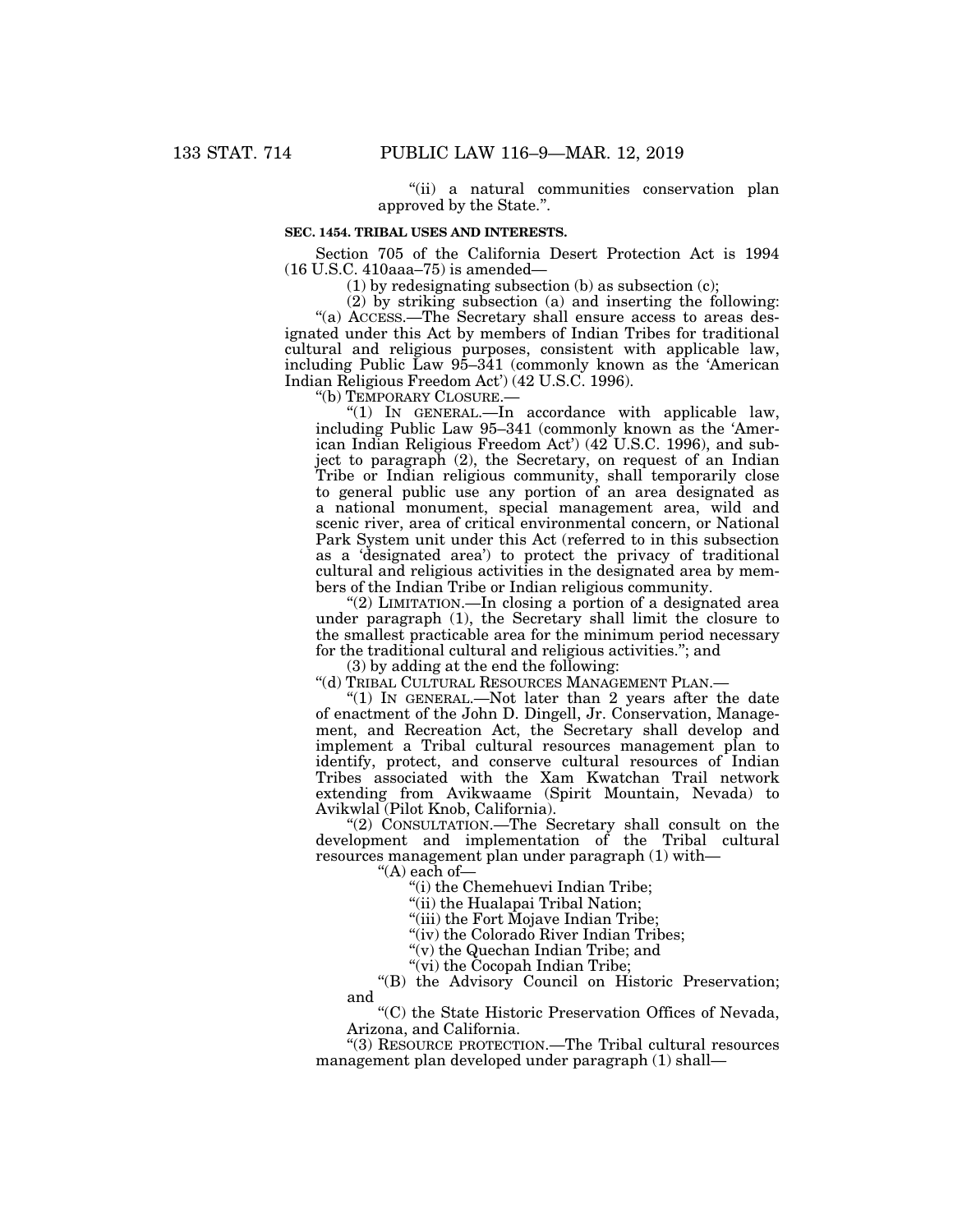"(A) be based on a completed Tribal cultural resources survey; and

 $\mathcal{L}(B)$  include procedures for identifying, protecting, and preserving petroglyphs, ancient trails, intaglios, sleeping circles, artifacts, and other resources of cultural, archaeological, or historical significance in accordance with all applicable laws and policies, including—

"(i) chapter  $2003$  of title 54, United States Code; ''(ii) Public Law 95–341 (commonly known as the

'American Indian Religious Freedom Act') (42 U.S.C. 1996);

''(iii) the Archaeological Resources Protection Act of 1979 (16 U.S.C. 470aa et seq.);

"(iv) the Native American Graves Protection and Repatriation Act (25 U.S.C. 3001 et seq.); and

''(v) Public Law 103–141 (commonly known as the 'Religious Freedom Restoration Act of 1993') (42 U.S.C.  $2000\bar{b}b$  et seq.).

''(e) WITHDRAWAL.—Subject to valid existing rights, all Federal land within the area administratively withdrawn and known as the 'Indian Pass Withdrawal Area' is permanently withdrawn from—

''(1) all forms of entry, appropriation, or disposal under the public land laws;

 $\mathcal{L}(2)$  location, entry, and patent under the mining laws; and

''(3) right-of-way leasing and disposition under all laws relating to minerals or solar, wind, or geothermal energy.".

#### **SEC. 1455. RELEASE OF FEDERAL REVERSIONARY LAND INTERESTS.**

(a) DEFINITIONS.—In this section:

 $(1)$  1932 ACT.—The term "1932 Act" means the Act of June 18, 1932 (47 Stat. 324, chapter 270).

(2) DISTRICT.—The term ''District'' means the Metropolitan Water District of Southern California.

(b) RELEASE.—Subject to valid existing claims perfected prior to the effective date of the 1932 Act and the reservation of minerals set forth in the 1932 Act, the Secretary shall release, convey, or otherwise quitclaim to the District, in a form recordable in local county records, and subject to the approval of the District, after consultation and without monetary consideration, all right, title, and remaining interest of the United States in and to the land that was conveyed to the District pursuant to the 1932 Act or any other law authorizing conveyance subject to restrictions or reversionary interests retained by the United States, on request by the District.

(c) TERMS AND CONDITIONS.—A conveyance authorized by subsection (b) shall be subject to the following terms and conditions:

(1) The District shall cover, or reimburse the Secretary for, the costs incurred by the Secretary to make the conveyance, including title searches, surveys, deed preparation, attorneys' fees, and similar expenses.

(2) By accepting the conveyances, the District agrees to indemnify and hold harmless the United States with regard to any boundary dispute relating to any parcel conveyed under this section.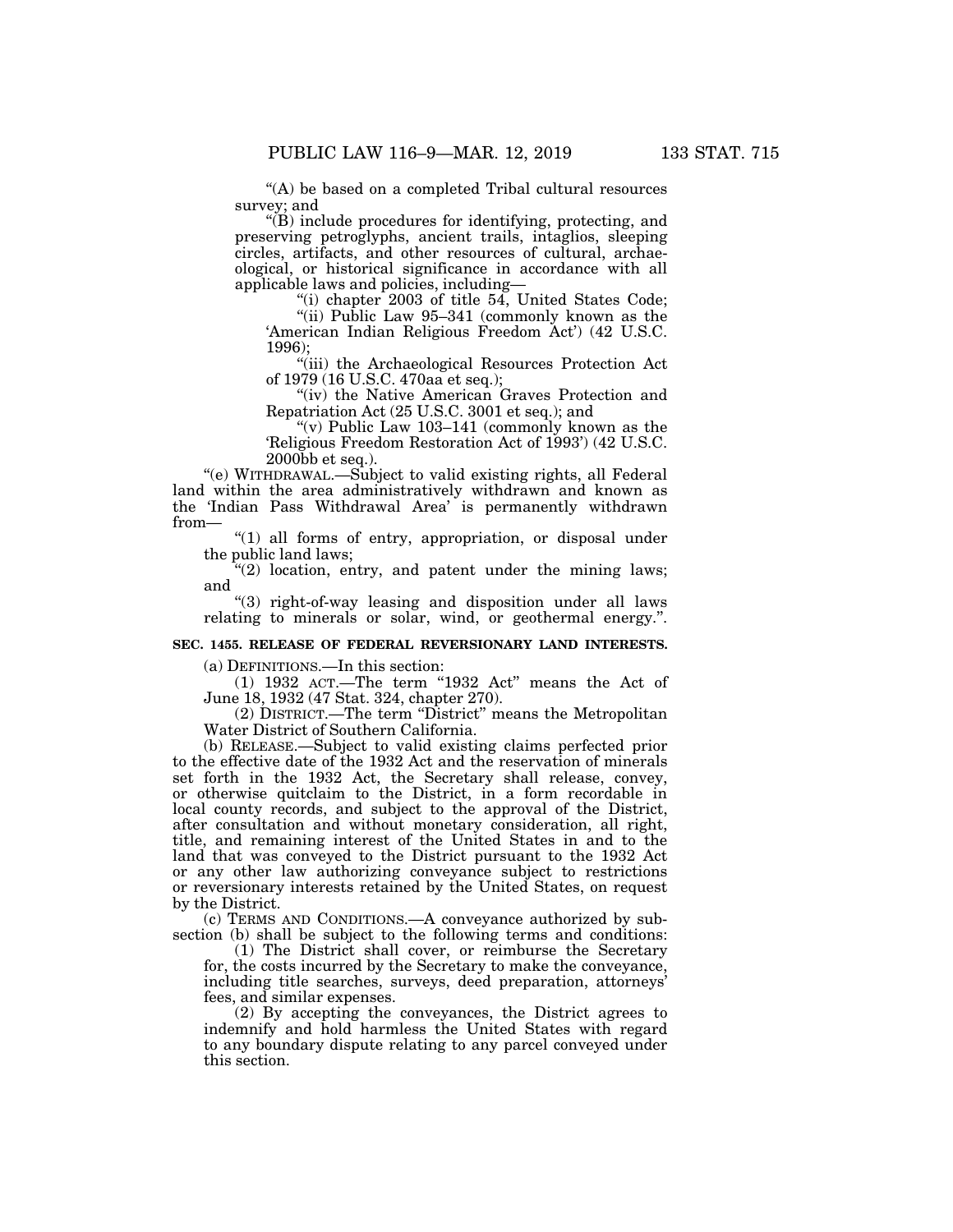## **SEC. 1456. CALIFORNIA STATE SCHOOL LAND.**

Section 707 of the California Desert Protection Act of 1994 (16 U.S.C. 410aaa–77) is amended—

 $(1)$  in subsection  $(a)$ —

(A) in the first sentence—

(i) by striking ''Upon request of the California State Lands Commission (hereinafter in this section referred to as the 'Commission'), the Secretary shall enter into negotiations for an agreement'' and inserting the following:

''(1) IN GENERAL.—The Secretary shall negotiate in good faith to reach an agreement with the California State Lands Commission (referred to in this section as the 'Commission')''; and

(ii) by inserting '', national monuments, off-highway vehicle recreation areas," after "more of the wilderness areas''; and

(B) in the second sentence, by striking ''The Secretary shall negotiate in good faith to" and inserting the following:

"(2) AGREEMENT.—To the maximum extent practicable, not later than 10 years after the date of enactment of this title, the Secretary shall''; and

 $(2)$  in subsection  $(b)(1)$ , by inserting ", national monuments, off-highway vehicle recreation areas,'' after ''wilderness areas''.

## **SEC. 1457. DESIGNATION OF WILD AND SCENIC RIVERS.**

(a) AMARGOSA RIVER, CALIFORNIA.—Section 3(a)(196)(A) of the Wild and Scenic Rivers Act (16 U.S.C. 1274(a)(196)(A)) is amended to read as follows:

''(A) The approximately 7.5-mile segment of the Amargosa River in the State of California, the private property boundary in sec. 19, T. 22 N., R. 7 E., to 100 feet upstream of the Tecopa Hot Springs Road crossing, to be administered by the Secretary of the Interior as a scenic river.''.

(b) ADDITIONAL SEGMENTS.—Section 3(a) of the Wild and Scenic Rivers Act  $(16 \text{ U.S.C. } 1274(a))$  (as amended by section  $1303(a)$ ) is amended by adding at the end the following:

''(228) SURPRISE CANYON CREEK, CALIFORNIA.—

''(A) IN GENERAL.—The following segments of Surprise Canyon Creek in the State of California, to be administered by the Secretary of the Interior:

''(i) The approximately 5.3 miles of Surprise Canyon Creek from the confluence of Frenchman's Canyon and Water Canyon to 100 feet upstream of Chris Wicht Camp, as a wild river.

"(ii) The approximately 1.8 miles of Surprise Canyon Creek from 100 feet upstream of Chris Wicht Camp to the southern boundary of sec. 14, T. 21 S., R. 44 E., as a recreational river.<br>"(B) EFFECT ON HISTORIC MINING STRUCTURES.—

Nothing in this paragraph affects the historic mining structures associated with the former Panamint Mining District. ''(229) DEEP CREEK, CALIFORNIA.—

''(A) IN GENERAL.—The following segments of Deep Creek in the State of California, to be administered by the Secretary of Agriculture: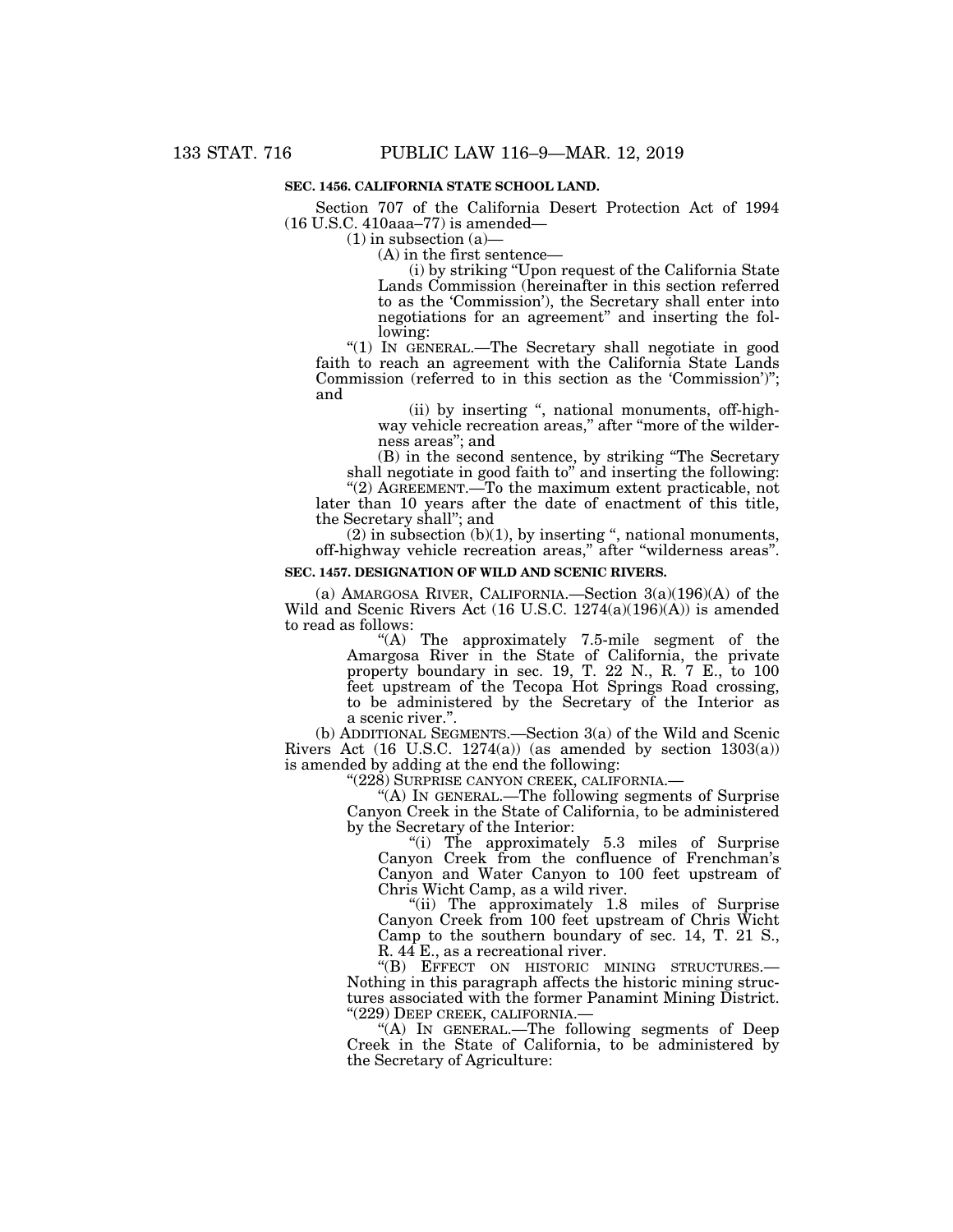"(i) The approximately 6.5-mile segment from  $0.125\,$ mile downstream of the Rainbow Dam site in sec. 33, T. 2 N., R. 2 W., San Bernardino Meridian, to 0.25 miles upstream of the Road 3N34 crossing, as a wild river.

''(ii) The 0.5-mile segment from 0.25 mile upstream of the Road 3N34 crossing to 0.25 mile downstream of the Road 3N34 crossing, as a scenic river.

"(iii) The  $2.5$ -mile segment from  $0.25$  miles downstream of the Road 3 N. 34 crossing to 0.25 miles upstream of the Trail 2W01 crossing, as a wild river.

" $(iv)$  The 0.5-mile segment from 0.25 miles upstream of the Trail 2W01 crossing to 0.25 mile downstream of the Trail 2W01 crossing, as a scenic river.

" $(v)$  The 10-mile segment from 0.25 miles downstream of the Trail 2W01 crossing to the upper limit of the Mojave dam flood zone in sec. 17, T. 3 N., R. 3 W., San Bernardino Meridian, as a wild river.

"(vi) The 11-mile segment of Holcomb Creek from 100 yards downstream of the Road 3N12 crossing to .25 miles downstream of Holcomb Crossing, as a recreational river.

"(vii) The 3.5-mile segment of the Holcomb Creek from 0.25 miles downstream of Holcomb Crossing to the Deep Creek confluence, as a wild river.

''(B) EFFECT ON SKI OPERATIONS.—Nothing in this paragraph affects—

"(i) the operations of the Snow Valley Ski Resort; or

"(ii) the State regulation of water rights and water quality associated with the operation of the Snow Valley Ski Resort.

"(230) WHITEWATER RIVER, CALIFORNIA.—The following segments of the Whitewater River in the State of California, to be administered by the Secretary of Agriculture and the Secretary of the Interior, acting jointly:

"(A) The 5.8-mile segment of the North Fork Whitewater River from the source of the River near Mt. San Gorgonio to the confluence with the Middle Fork, as a wild river.

"(B) The  $6.4$ -mile segment of the Middle Fork Whitewater River from the source of the River to the confluence with the South Fork, as a wild river.

''(C) The 1-mile segment of the South Fork Whitewater River from the confluence of the River with the East Fork to the section line between sections 32 and 33, T. 1 S., R. 2 E., San Bernardino Meridian, as a wild river.

''(D) The 1-mile segment of the South Fork Whitewater River from the section line between sections 32 and 33, T. 1 S., R. 2 E., San Bernardino Meridian, to the section line between sections 33 and 34, T. 1 S., R. 2 E., San Bernardino Meridian, as a recreational river.

" $(E)$  The 4.9-mile segment of the South Fork Whitewater River from the section line between sections 33 and 34, T. 1 S., R. 2 E., San Bernardino Meridian, to the confluence with the Middle Fork, as a wild river.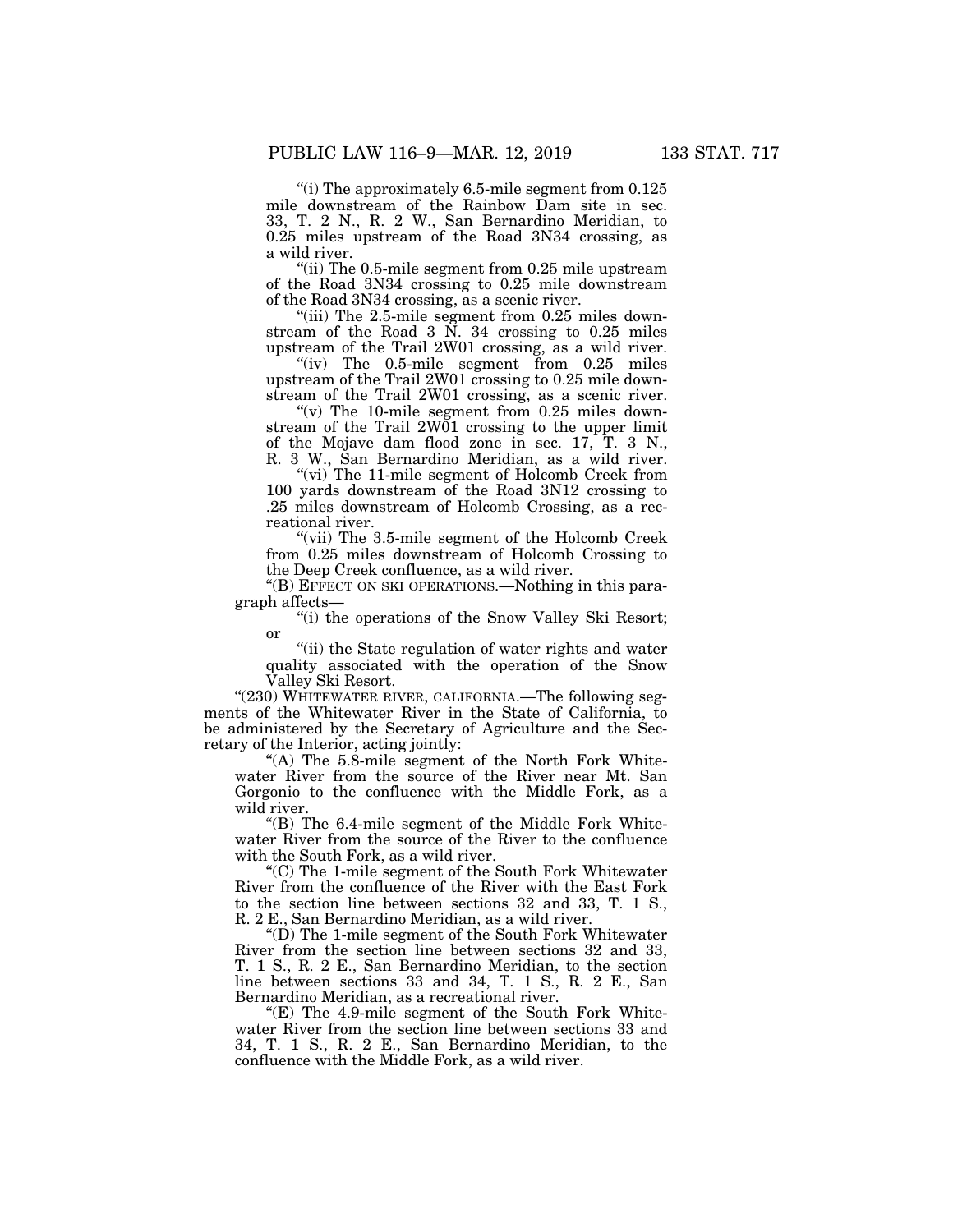"(F) The 5.4-mile segment of the main stem of the Whitewater River from the confluence of the South and Middle Forks to the San Gorgonio Wilderness boundary, as a wild river.

''(G) The 3.6-mile segment of the main stem of the Whitewater River from the San Gorgonio Wilderness boundary to .25 miles upstream of the southern boundary of section 35, T. 2 S., R. 3 E., San Bernardino Meridian, as a recreational river.''.

### **SEC. 1458. CONFORMING AMENDMENTS.**

(a) SHORT TITLE.—Section 1 of the California Desert Protection Act of 1994 (16 U.S.C. 410aaa note; Public Law 103–433) is amended by striking "1 and 2, and titles I through IX" and inserting "1, 2, and 3, titles I through IX, and titles XIII and XIV''.

(b) DEFINITIONS.—The California Desert Protection Act of 1994 (Public Law 103–433; 108 Stat. 4471) is amended by inserting after section 2 the following:

16 USC 410aaa note.

## **''SEC. 3. DEFINITIONS.**

''(a) TITLES I THROUGH IX.—In titles I through IX, the term 'this Act' means only—

" $(1)$  sections 1 and 2; and

"(2) titles I through IX.

''(b) TITLES XIII AND XIV.—In titles XIII and XIV:

''(1) CONSERVATION AREA.—The term 'Conservation Area' means the California Desert Conservation Area.

''(2) SECRETARY.—The term 'Secretary' means—

"(A) with respect to land under the jurisdiction of the Secretary of the Interior, the Secretary of the Interior; and

''(B) with respect to land under the jurisdiction of the Secretary of Agriculture, the Secretary of Agriculture.

''(3) STATE.—The term 'State' means the State of California.''.

## **SEC. 1459. JUNIPER FLATS.**

The California Desert Protection Act of 1994 is amended by striking section 711 (16 U.S.C. 410aaa–81) and inserting the following:

16 USC 410aaa–81.

#### **''SEC. 711. JUNIPER FLATS.**

''Development of renewable energy generation facilities (excluding rights-of-way or facilities for the transmission of energy and telecommunication facilities and infrastructure) is prohibited on the approximately 27,990 acres of Federal land generally depicted as 'BLM Land Unavailable for Energy Development' on the map entitled 'Juniper Flats' and dated November 7, 2018.''.

#### **SEC. 1460. CONFORMING AMENDMENTS TO CALIFORNIA MILITARY LANDS WITHDRAWAL AND OVERFLIGHTS ACT OF 1994.**

(a) FINDINGS.—Section 801(b)(2) of the California Military Lands Withdrawal and Overflights Act of 1994 (16 U.S.C. 410aaa– 82 note; Public Law 103-433) is amended by inserting ", special management areas, off-highway vehicle recreation areas, scenic areas," before "and wilderness areas".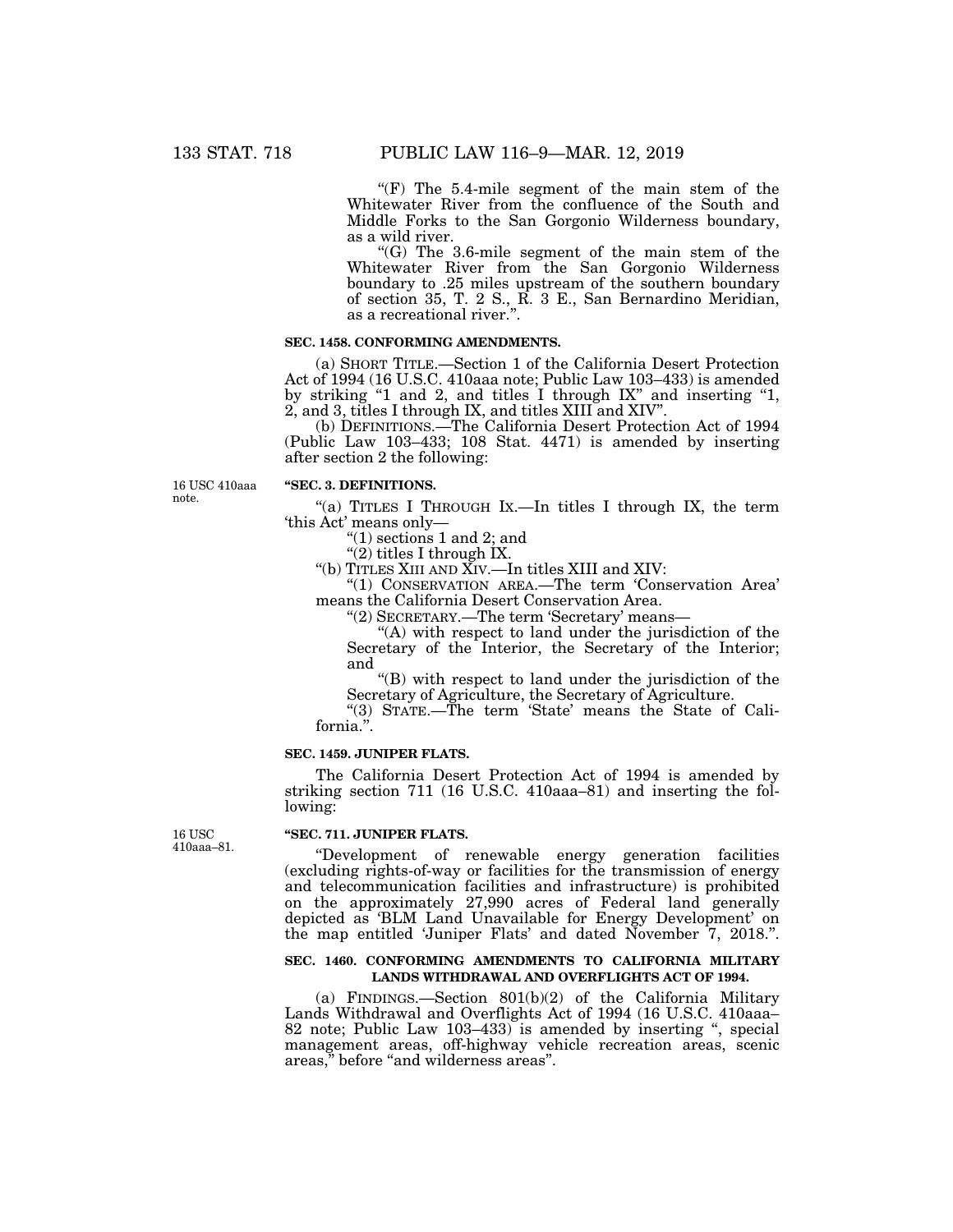(b) OVERFLIGHTS; SPECIAL AIRSPACE.—Section 802 of the California Military Lands Withdrawal and Overflights Act of 1994

(16 U.S.C. 410aaa–82) is amended—

(1) in subsection (a), by inserting '', scenic areas, off-highway vehicle recreation areas, or special management areas'' before "designated by this Act":

(2) in subsection (b), by inserting '', scenic areas, off-highway vehicle recreation areas, or special management areas'' before "designated by this Act"; and

(3) by adding at the end the following:

''(d) DEPARTMENT OF DEFENSE FACILITIES.—Nothing in this Act alters any authority of the Secretary of Defense to conduct military operations at installations and ranges within the California Desert Conservation Area that are authorized under any other provision of law.''.

## **SEC. 1461. DESERT TORTOISE CONSERVATION CENTER.**

16 USC 670g note.

(a) IN GENERAL.—The Secretary shall establish, operate, and maintain a trans-State desert tortoise conservation center (referred to in this section as the "Center") on public land along the California-Nevada border—

(1) to support desert tortoise research, disease monitoring, handling training, rehabilitation, and reintroduction;

(2) to provide temporary quarters for animals collected from authorized salvage from renewable energy sites; and

(3) to ensure the full recovery and ongoing survival of the species.

(b) CENTER.—In carrying out this section, the Secretary shall— (1) seek the participation of or contract with qualified

organizations with expertise in desert tortoise disease research and experience with desert tortoise translocation techniques, and scientific training of professional biologists for handling tortoises, to staff and manage the Center;

(2) ensure that the Center engages in public outreach and education on tortoise handling; and

(3) consult with the State and the State of Nevada to ensure that the Center is operated consistent with State law. (c) NON-FEDERAL CONTRIBUTIONS.—The Secretary may accept and expend contributions of non-Federal funds to establish, operate, and maintain the Center.

# **TITLE II—NATIONAL PARKS**

# **Subtitle A—Special Resource Studies**

### **SEC. 2001. SPECIAL RESOURCE STUDY OF JAMES K. POLK PRESI-DENTIAL HOME.**

(a) DEFINITION OF STUDY AREA.—In this section, the term ''study area'' means the President James K. Polk Home in Columbia, Tennessee, and adjacent property.

(b) SPECIAL RESOURCE STUDY.—

(1) STUDY.—The Secretary shall conduct a special resource study of the study area.

(2) CONTENTS.—In conducting the study under paragraph (1), the Secretary shall—

(A) evaluate the national significance of the study area;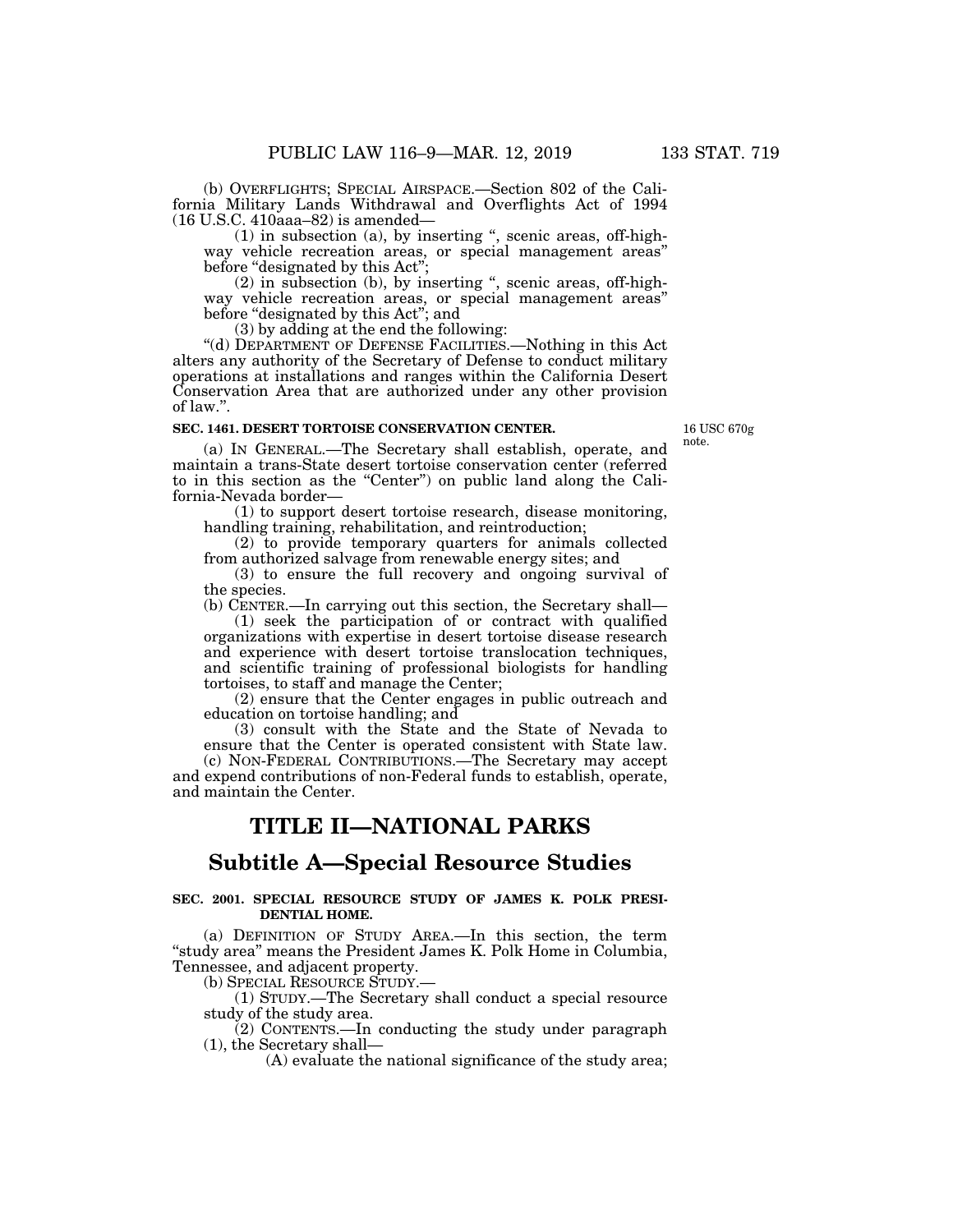(B) determine the suitability and feasibility of designating the study area as a unit of the National Park System;

(C) consider other alternatives for preservation, protection, and interpretation of the study area by the Federal Government, State or local government entities, or private and nonprofit organizations;

(D) consult with interested Federal agencies, State or local governmental entities, private and nonprofit organizations, or any other interested individuals; and

(E) identify cost estimates for any Federal acquisition, development, interpretation, operation, and maintenance associated with the alternatives.

(3) APPLICABLE LAW.—The study required under paragraph (1) shall be conducted in accordance with section 100507 of title 54, United States Code.

(4) REPORT.—Not later than 3 years after the date on which funds are first made available for the study under paragraph (1), the Secretary shall submit to the Committee on Energy and Natural Resources of the Senate and the Committee on Natural Resources of the House of Representatives a report that describes—

(A) the results of the study; and

(B) any conclusions and recommendations of the Secretary.

### **SEC. 2002. SPECIAL RESOURCE STUDY OF THURGOOD MARSHALL SCHOOL.**

(a) DEFINITION OF STUDY AREA.—In this section, the term ''study area'' means—

(1) P.S. 103, the public school located in West Baltimore, Maryland, which Thurgood Marshall attended as a youth; and

(2) any other resources in the neighborhood surrounding P.S. 103 that relate to the early life of Thurgood Marshall. (b) SPECIAL RESOURCE STUDY.—

(1) STUDY.—The Secretary shall conduct a special resource study of the study area.

(2) CONTENTS.—In conducting the study under paragraph (1), the Secretary shall—

(A) evaluate the national significance of the study area;

(B) determine the suitability and feasibility of designating the study area as a unit of the National Park System;

(C) consider other alternatives for preservation, protection, and interpretation of the study area by the Federal Government, State or local government entities, or private and nonprofit organizations;

(D) consult with interested Federal agencies, State or local governmental entities, private and nonprofit organizations, or any other interested individuals; and

(E) identify cost estimates for any Federal acquisition, development, interpretation, operation, and maintenance associated with the alternatives.

(3) APPLICABLE LAW.—The study required under paragraph (1) shall be conducted in accordance with section 100507 of title 54, United States Code.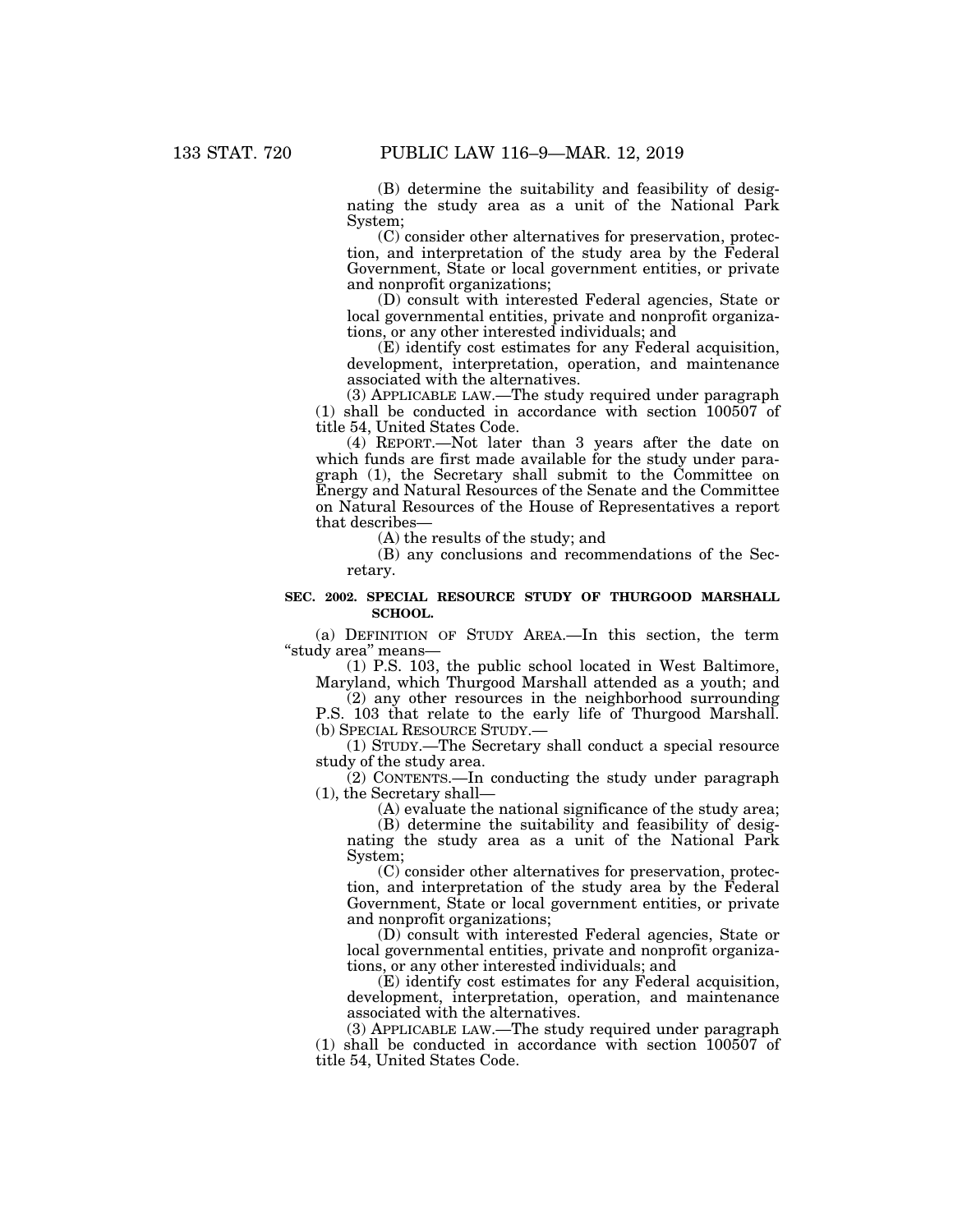(4) REPORT.—Not later than 3 years after the date on which funds are first made available to carry out the study under paragraph (1), the Secretary shall submit to the Committee on Natural Resources of the House of Representatives and the Committee on Energy and Natural Resources of the Senate a report that describes—

(A) the results of the study; and

(B) any conclusions and recommendations of the Secretary.

#### **SEC. 2003. SPECIAL RESOURCE STUDY OF PRESIDENT STREET STA-TION.**

(a) DEFINITION OF STUDY AREA.—In this section, the term ''study area'' means the President Street Station, a railroad terminal in Baltimore, Maryland, the history of which is tied to the growth of the railroad industry in the 19th century, the Civil War, the Underground Railroad, and the immigrant influx of the early 20th century.

(b) SPECIAL RESOURCE STUDY.—

(1) STUDY.—The Secretary shall conduct a special resource study of the study area.

(2) CONTENTS.—In conducting the study under paragraph (1), the Secretary shall—

(A) evaluate the national significance of the study area;

(B) determine the suitability and feasibility of designating the study area as a unit of the National Park System;

(C) consider other alternatives for preservation, protection, and interpretation of the study area by the Federal Government, State or local government entities, or private and nonprofit organizations;

(D) consult with interested Federal agencies, State or local governmental entities, private and nonprofit organizations, or any other interested individuals; and

(E) identify cost estimates for any Federal acquisition, development, interpretation, operation, and maintenance associated with the alternatives.

(3) APPLICABLE LAW.—The study required under paragraph (1) shall be conducted in accordance with section 100507 of title 54, United States Code.

(4) REPORT.—Not later than 3 years after the date on which funds are first made available for the study under paragraph (1), the Secretary shall submit to the Committee on Natural Resources of the House of Representatives and the Committee on Energy and Natural Resources of the Senate a report that describes—

(A) the results of the study; and

(B) any conclusions and recommendations of the Secretary.

### **SEC. 2004. AMACHE SPECIAL RESOURCE STUDY.**

(a) DEFINITION OF STUDY AREA.—In this section, the term "study area" means the site known as "Amache", "Camp Amache", and ''Granada Relocation Center'' in Granada, Colorado, which was 1 of the 10 relocation centers where Japanese Americans were incarcerated during World War II.

(b) SPECIAL RESOURCE STUDY.—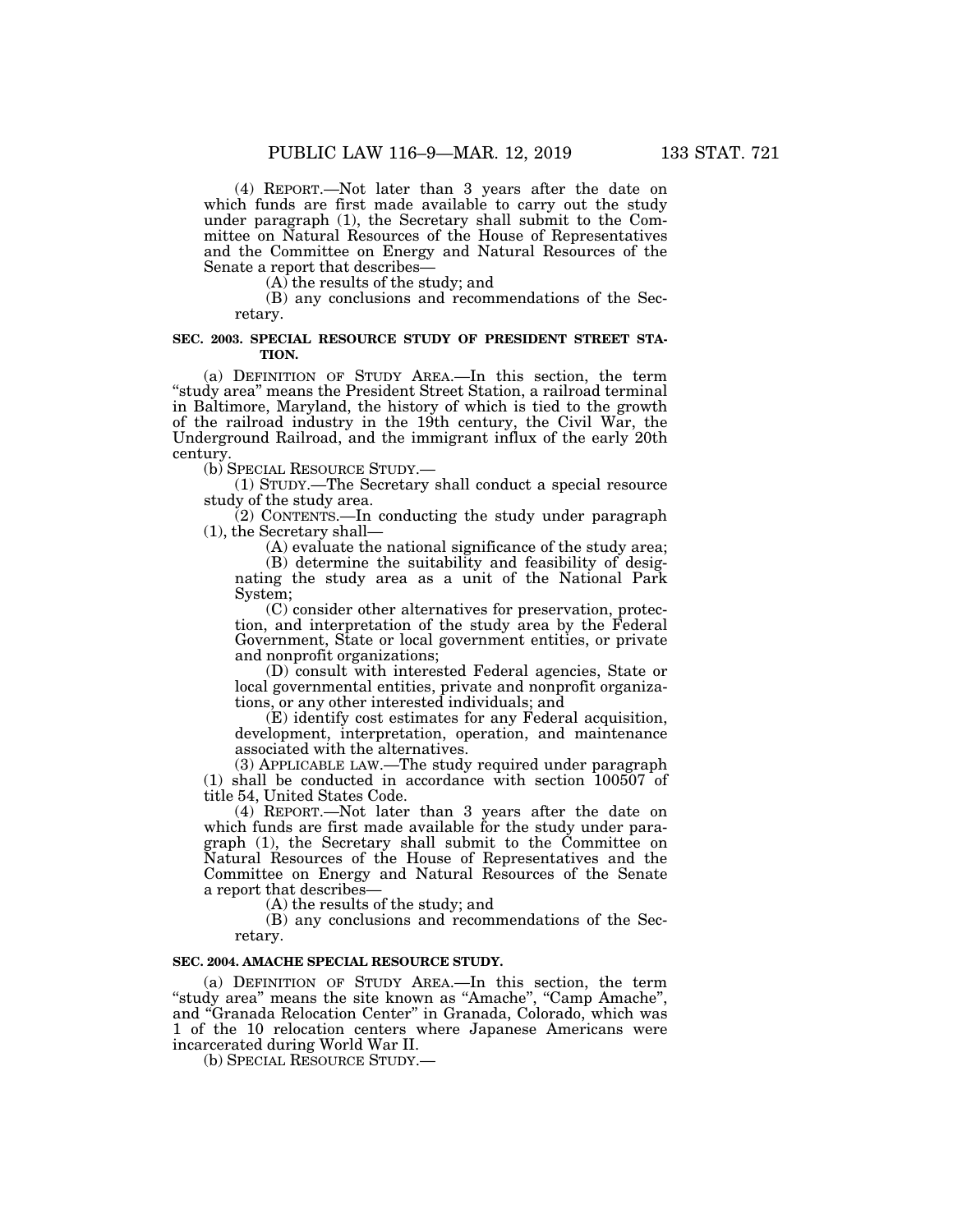(1) IN GENERAL.—The Secretary shall conduct a special resource study of the study area.

(2) CONTENTS.—In conducting the study under paragraph (1), the Secretary shall—

(A) evaluate the national significance of the study area;

(B) determine the suitability and feasibility of designating the study area as a unit of the National Park System;

(C) consider other alternatives for preservation, protection, and interpretation of the study area by the Federal Government, State or local government entities, or private and nonprofit organizations;

(D) consult with interested Federal agencies, State or local governmental entities, private and nonprofit organizations, or any other interested individuals; and

(E) identify cost estimates for any Federal acquisition, development, interpretation, operation, and maintenance associated with the alternatives described in subparagraphs  $(B)$  and  $(C)$ .

(3) APPLICABLE LAW.—The study required under paragraph (1) shall be conducted in accordance with section 100507 of title 54, United States Code.

(4) REPORT.—Not later than 3 years after the date on which funds are first made available to carry out the study under paragraph (1), the Secretary shall submit to the Committee on Natural Resources of the House of Representatives and the Committee on Energy and Natural Resources of the Senate a report that describes—

(A) the results of the study; and

(B) any conclusions and recommendations of the Secretary.

#### **SEC. 2005. SPECIAL RESOURCE STUDY OF GEORGE W. BUSH CHILD-HOOD HOME.**

(a) DEFINITION OF STUDY AREA.—In this section, the term "study area" means the George W. Bush Childhood Home, located at 1412 West Ohio Avenue, Midland, Texas.

(b) SPECIAL RESOURCE STUDY.—

(1) STUDY.—The Secretary shall conduct a special resource study of the study area.

 $(2)$  CONTENTS.—In conducting the study under paragraph (1), the Secretary shall—

(A) evaluate the national significance of the study area;

(B) determine the suitability and feasibility of designating the study area as a unit of the National Park System;

(C) consider other alternatives for preservation, protection, and interpretation of the study area by the Federal Government, State or local government entities, or private and nonprofit organizations;

(D) consult with interested Federal agencies, State or local governmental entities, private and nonprofit organizations, or any other interested individuals; and

(E) identify cost estimates for any Federal acquisition, development, interpretation, operation, and maintenance associated with the alternatives.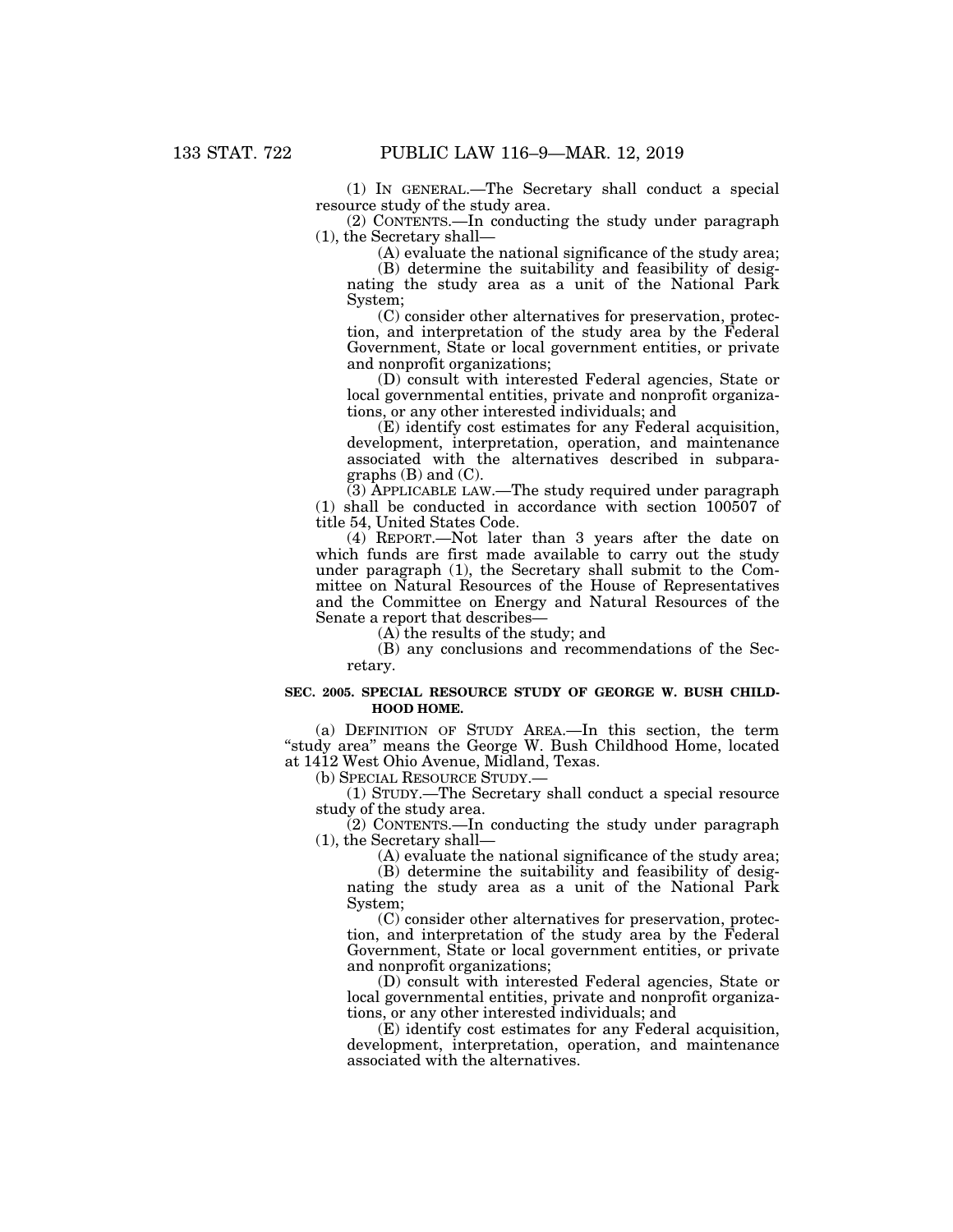(3) APPLICABLE LAW.—The study required under paragraph (1) shall be conducted in accordance with section 100507 of title 54, United States Code.

(4) REPORT.—Not later than 3 years after the date on which funds are first made available for the study under paragraph (1), the Secretary shall submit to the Committee on Energy and Natural Resources of the Senate and the Committee on Natural Resources of the House of Representatives a report that describes—

(A) the results of the study; and

(B) any conclusions and recommendations of the Secretary.

# **Subtitle B—National Park System Boundary Adjustments and Related Matters**

## **SEC. 2101. SHILOH NATIONAL MILITARY PARK BOUNDARY ADJUST-**16 USC 430f–13. **MENT.**

(a) DEFINITIONS.—In this section:

(1) AFFILIATED AREA.—The term ''affiliated area'' means the Parker's Crossroads Battlefield established as an affiliated area of the National Park System by subsection (c)(1).

(2) PARK.—The term ''Park'' means Shiloh National Military Park, a unit of the National Park System.

(b) AREAS TO BE ADDED TO SHILOH NATIONAL MILITARY PARK.— (1) ADDITIONAL AREAS.—The boundary of the Park is modi-

fied to include the areas that are generally depicted on the map entitled ''Shiloh National Military Park, Proposed Boundary Adjustment", numbered 304/80,011, and dated July 2014, and which are comprised of the following:

(A) Fallen Timbers Battlefield.

(B) Russell House Battlefield.

(C) Davis Bridge Battlefield.

(2) ACQUISITION AUTHORITY.—The Secretary may acquire the land described in paragraph (1) by donation, purchase from willing sellers with donated or appropriated funds, or exchange.

(3) ADMINISTRATION.—Any land acquired under this subsection shall be administered as part of the Park.<br>(c) ESTABLISHMENT OF AFFILIATED AREA.—

(1) IN GENERAL.—Parker's Crossroads Battlefield in the State of Tennessee is established as an affiliated area of the National Park System.

(2) DESCRIPTION OF AFFILIATED AREA.—The affiliated area shall consist of the area generally depicted within the "Proposed" Boundary'' on the map entitled ''Parker's Crossroads Battlefield, Proposed Boundary'', numbered 903/80,073, and dated July 2014.

(3) ADMINISTRATION.—The affiliated area shall be managed in accordance with—

(A) this section; and

(B) any law generally applicable to units of the National Park System.

(4) MANAGEMENT ENTITY.—The City of Parkers Crossroads and the Tennessee Historical Commission shall jointly be the management entity for the affiliated area.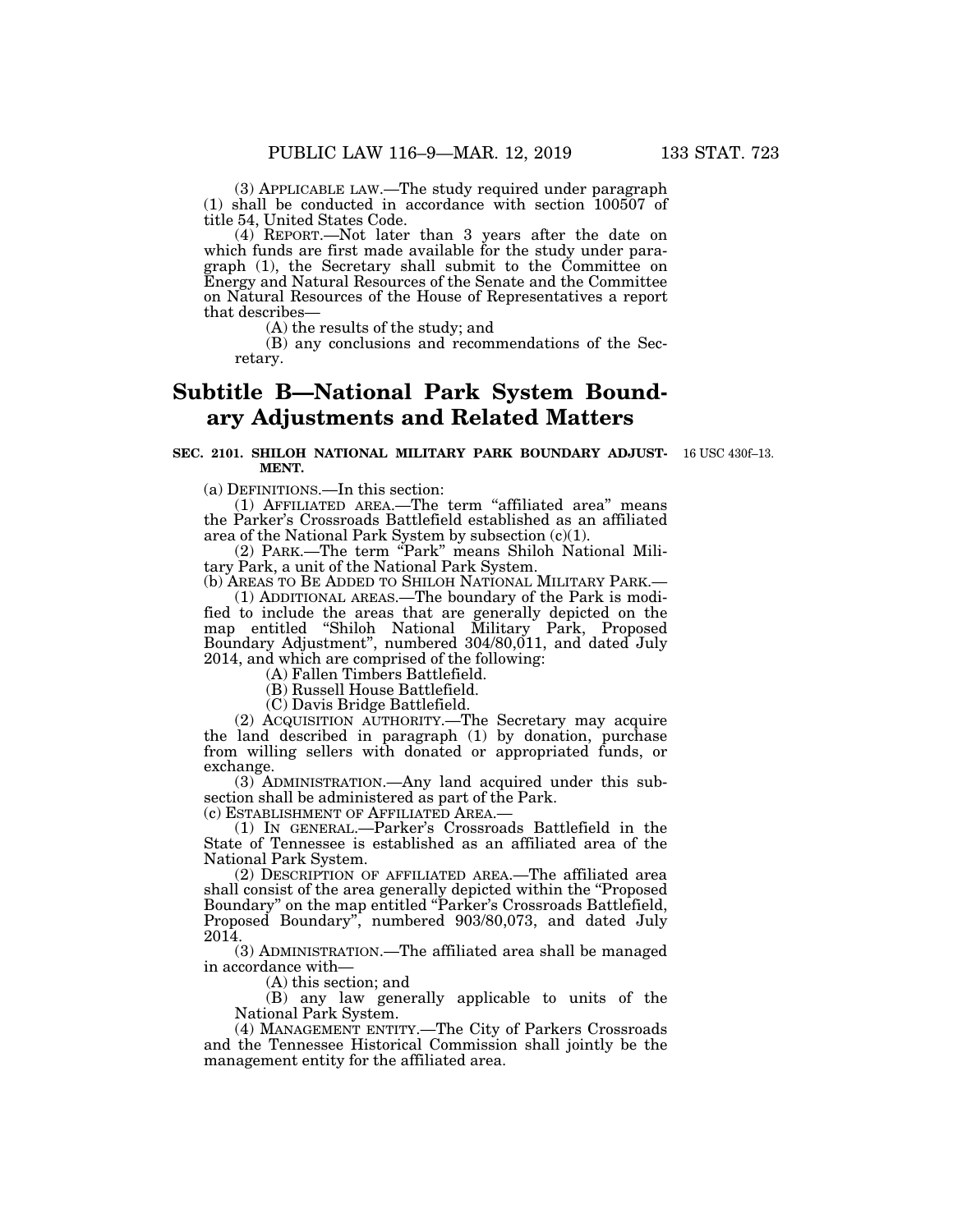(5) COOPERATIVE AGREEMENTS.—The Secretary may provide technical assistance and enter into cooperative agreements with the management entity for the purpose of providing financial assistance for the marketing, marking, interpretation, and preservation of the affiliated area.

(6) LIMITED ROLE OF THE SECRETARY.—Nothing in this section authorizes the Secretary to acquire property at the affiliated area or to assume overall financial responsibility for the operation, maintenance, or management of the affiliated area.<br>(7) GENERAL MANAGEMENT PLAN.—

(A) IN GENERAL.—The Secretary, in consultation with the management entity, shall develop a general management plan for the affiliated area in accordance with section 100502 of title 54, United States Code.

(B) TRANSMITTAL.—Not later than 3 years after the date on which funds are made available to carry out this section, the Secretary shall submit to the Committee on Natural Resources of the House of Representatives and the Committee on Energy and Natural Resources of the Senate the general management plan developed under subparagraph (A).

## **SEC. 2102. OCMULGEE MOUNDS NATIONAL HISTORICAL PARK BOUNDARY.**

(a) DEFINITIONS.—In this section:

(1) HISTORICAL PARK.—The term ''Historical Park'' means the Ocmulgee Mounds National Historical Park in the State of Georgia, as redesignated by subsection $(b)(1)(A)$ .

(2) MAP.—The term ''map'' means the map entitled ''Ocmulgee National Monument Proposed Boundary Adjustment'', numbered 363/125996, and dated January 2016.

(3) STUDY AREA.—The term ''study area'' means the Ocmulgee River corridor between the cities of Macon, Georgia, and Hawkinsville, Georgia.

(b) OCMULGEE MOUNDS NATIONAL HISTORICAL PARK.— (1) REDESIGNATION.—

(A) IN GENERAL.—The Ocmulgee National Monument, established pursuant to the Act of June 14, 1934 (48 Stat. 958, chapter 519), shall be known and designated as the ''Ocmulgee Mounds National Historical Park''.

(B) REFERENCES.—Any reference in a law, map, regulation, document, paper, or other record of the United States to the ''Ocmulgee National Monument'' shall be deemed to be a reference to the ''Ocmulgee Mounds National Historical Park''.

(2) BOUNDARY ADJUSTMENT.—

(A) IN GENERAL.—The boundary of the Historical Park is revised to include approximately 2,100 acres of land, as generally depicted on the map.

(B) AVAILABILITY OF MAP.—The map shall be on file and available for public inspection in the appropriate offices of the National Park Service.

(3) LAND ACQUISITION.—

(A) IN GENERAL.—The Secretary may acquire land and interests in land within the boundaries of the Historical Park by donation, purchase from a willing seller with donated or appropriated funds, or exchange.

16 USC 410yyy–3.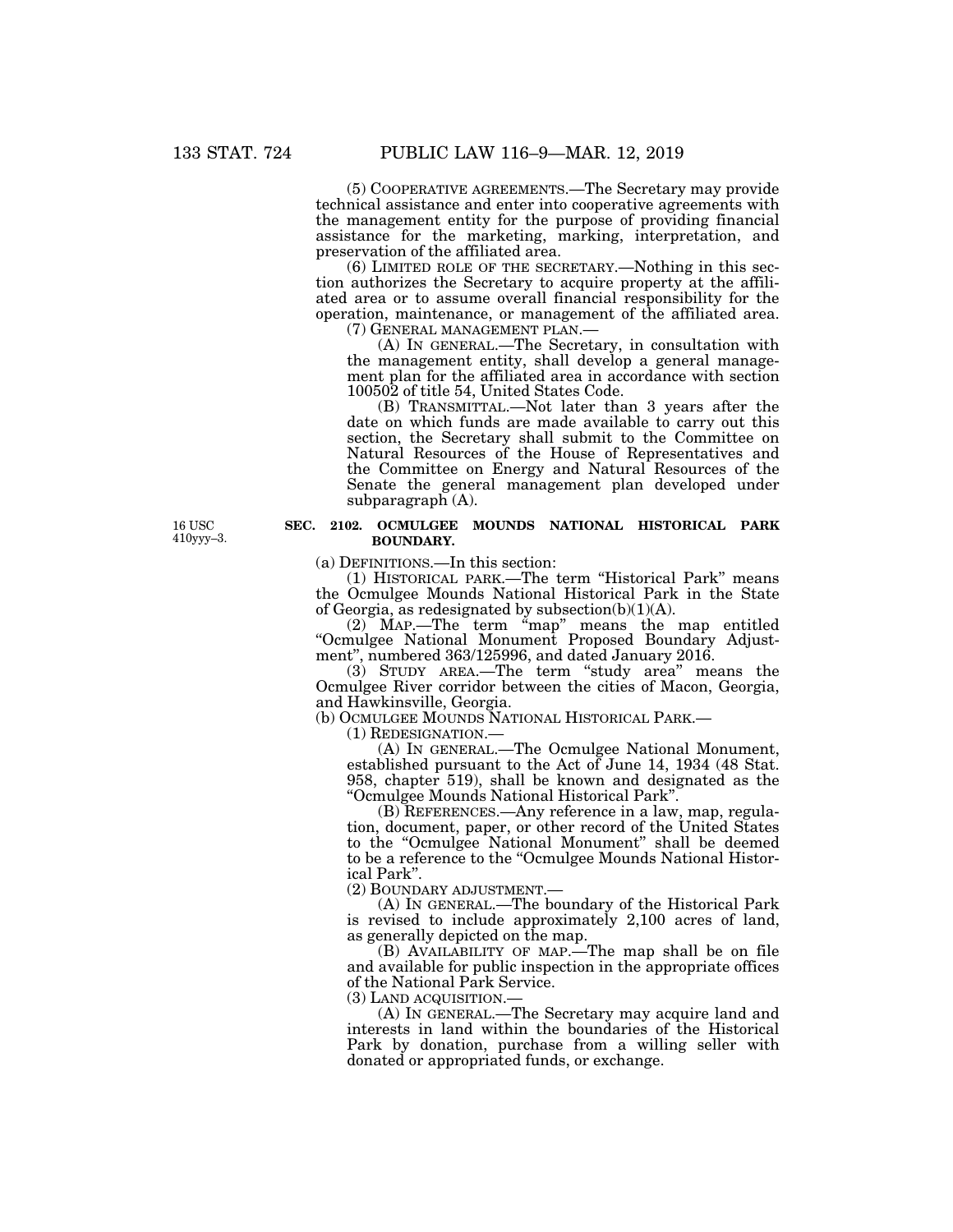(B) LIMITATION.—The Secretary may not acquire by condemnation any land or interest in land within the boundaries of the Historical Park.

(4) ADMINISTRATION.—The Secretary shall administer any land acquired under paragraph (3) as part of the Historical Park in accordance with applicable laws (including regulations).<br>(c) OCMULGEE RIVER CORRIDOR SPECIAL RESOURCE STUDY.—

(1) IN GENERAL.—The Secretary shall conduct a special resource study of the study area.

(2) CONTENTS.—In conducting the study under paragraph (1), the Secretary shall—

(A) evaluate the national significance of the study area;

(B) determine the suitability and feasibility of designating the study area as a unit of the National Park System;

(C) consider other alternatives for preservation, protection, and interpretation of the study area by the Federal Government, State or local government entities, or private and nonprofit organizations;

(D) consult with interested Federal agencies, State or local governmental entities, private and nonprofit organizations, or any other interested individuals; and

(E) identify cost estimates for any Federal acquisition, development, interpretation, operation, and maintenance associated with the alternatives.

(3) APPLICABLE LAW.—The study required under paragraph (1) shall be conducted in accordance with section 100507 of title 54, United States Code.

(4) REPORT.—Not later than 3 years after the date on which funds are first made available to carry out the study under paragraph (1), the Secretary shall submit to the Committee on Natural Resources of the House of Representatives and the Committee on Energy and Natural Resources of the Senate a report that describes—

(A) the results of the study; and

(B) any conclusions and recommendations of the Secretary.

#### **SEC. 2103. KENNESAW MOUNTAIN NATIONAL BATTLEFIELD PARK**  16 USC 430t–1. **BOUNDARY.**

(a) DEFINITIONS.—In this section:

(1) MAP.—The term ''map'' means the map entitled ''Kennesaw Mountain National Battlefield Park, Proposed Boundary Adjustment'', numbered 325/80,020, and dated February 2010.

(2) PARK.—The term "Park" means the Kennesaw Mountain National Battlefield Park.

(b) KENNESAW MOUNTAIN NATIONAL BATTLEFIELD PARK BOUNDARY ADJUSTMENT.—

(1) BOUNDARY ADJUSTMENT.—The boundary of the Park is modified to include the approximately 8 acres of land or interests in land identified as ''Wallis House and Harriston Hill'', as generally depicted on the map.

(2) MAP.—The map shall be on file and available for inspection in the appropriate offices of the National Park Service.

(3) LAND ACQUISITION.—The Secretary may acquire land or interests in land described in paragraph (1) by donation, purchase from willing sellers, or exchange.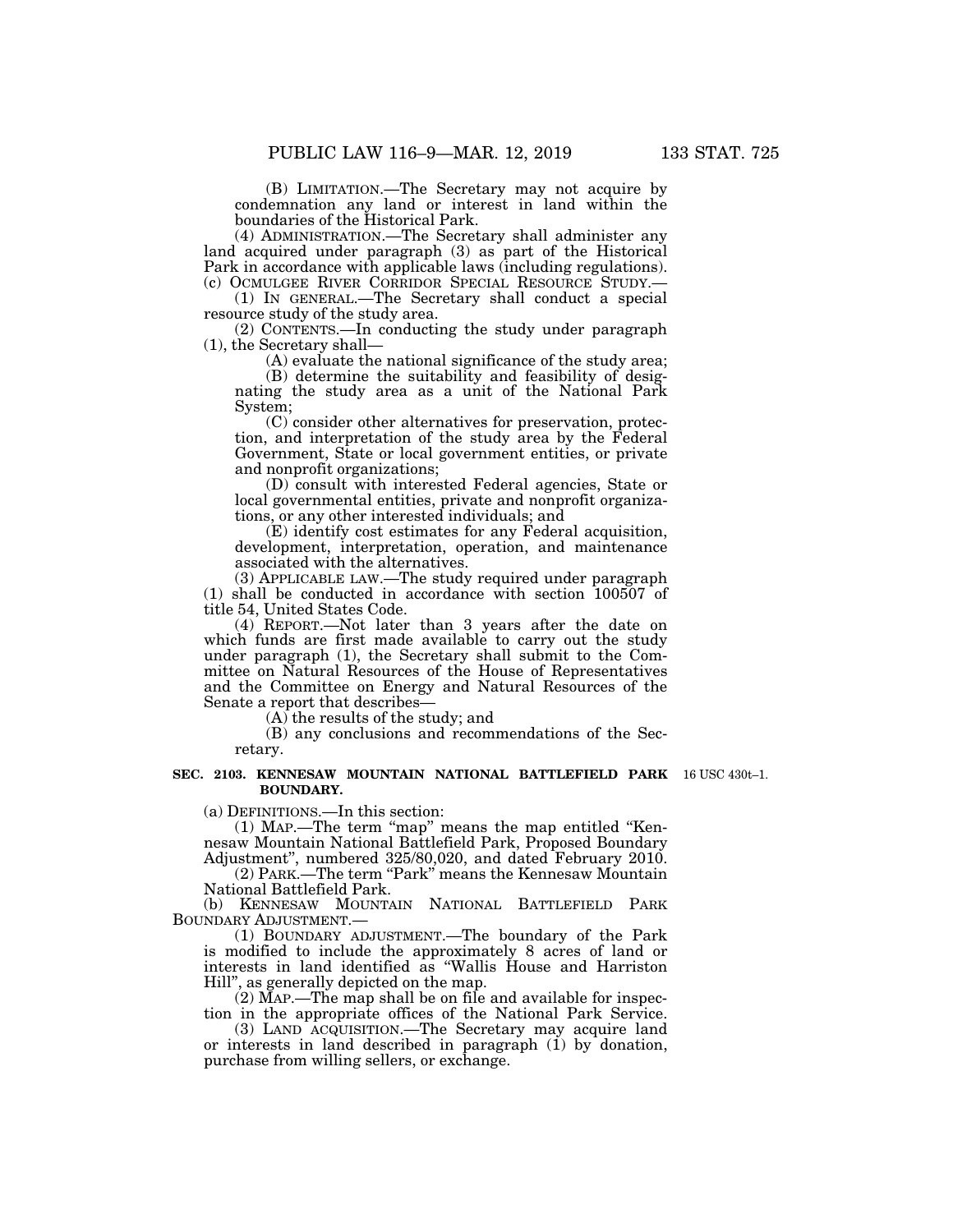(4) ADMINISTRATION OF ACQUIRED LAND.—The Secretary shall administer land and interests in land acquired under this section as part of the Park in accordance with applicable laws (including regulations).

# **SEC. 2104. FORT FREDERICA NATIONAL MONUMENT, GEORGIA.**

(a) MAXIMUM ACREAGE.—The first section of the Act of May 26, 1936 (16 U.S.C. 433g), is amended by striking ''two hundred and fifty acres'' and inserting ''305 acres''.

(b) BOUNDARY EXPANSION.— (1) IN GENERAL.—The boundary of the Fort Frederica National Monument in the State of Georgia is modified to include the land generally depicted as ''Proposed Acquisition Areas'' on the map entitled ''Fort Frederica National Monument Proposed Boundary Expansion'', numbered 369/132,469, and dated April 2016.

(2) AVAILABILITY OF MAP.—The map described in paragraph (1) shall be on file and available for public inspection in the appropriate offices of the National Park Service.

(3) ACQUISITION OF LAND.—The Secretary may acquire the land and interests in land described in paragraph (1) by donation or purchase with donated or appropriated funds from willing sellers only.

(4) NO USE OF CONDEMNATION OR EMINENT DOMAIN.—The Secretary may not acquire by condemnation or eminent domain any land or interests in land under this section or for the purposes of this section.

## **SEC. 2105. FORT SCOTT NATIONAL HISTORIC SITE BOUNDARY.**

54 USC 320101 note.

Public Law 95–484 (92 Stat. 1610) is amended—

(1) in the first section—

(A) by inserting '', by purchase with appropriated funds, or by exchange'' after ''donation''; and

(B) by striking the proviso; and

(2) in section 2—

(A) by striking "**SEC. 2.** When" and inserting the following:

### **''SEC. 2. ESTABLISHMENT.**

''(a) IN GENERAL.—When''; and

(B) by adding at the end the following:

''(b) BOUNDARY MODIFICATION.—The boundary of the Fort Scott National Historic Site established under subsection (a) is modified as generally depicted on the map referred to as 'Fort Scott National Historic Site Proposed Boundary Modification', numbered 471/ 80,057, and dated February 2016.''.

## **SEC. 2106. FLORISSANT FOSSIL BEDS NATIONAL MONUMENT BOUNDARY.**

The first section of Public Law 91–60 (83 Stat. 101) is amended—

(1) by striking ''entitled 'Proposed Florissant Fossil Beds National Monument', numbered NM–FFB–7100, and dated March 1967, and more particularly described by metes and bounds in an attachment to that map,'' and inserting ''entitled 'Florissant Fossil Beds National Monument Proposed Boundary Adjustment', numbered  $171/132,544$ , and dated May 3,  $2016,$ <sup>\*</sup>; and

54 USC 320301 note.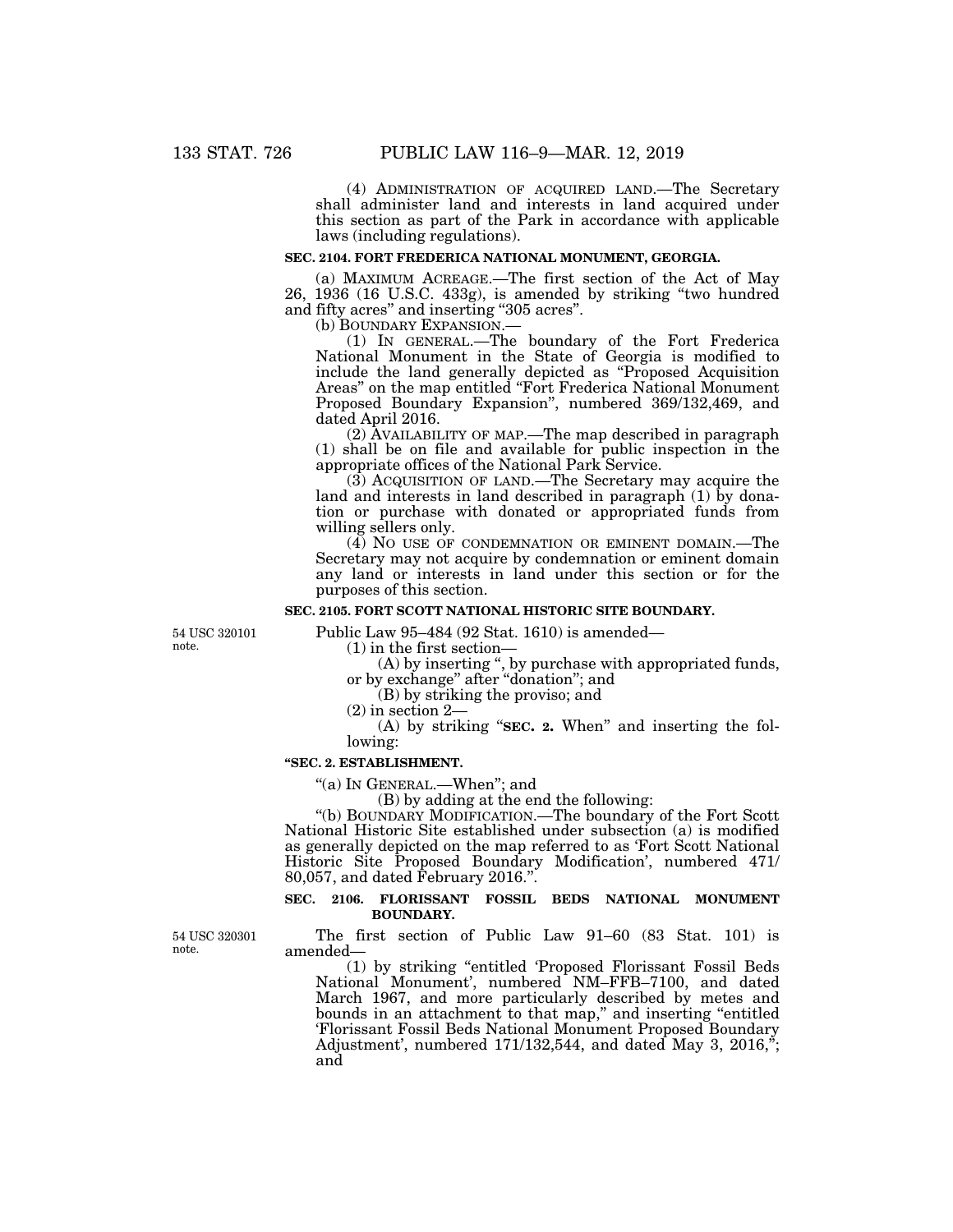$(2)$  by striking "six thousand acres" and inserting "6,300 acres''.

### **SEC. 2107. VOYAGEURS NATIONAL PARK BOUNDARY ADJUSTMENT.**

(a) BOUNDARIES.—<br>(1) IN GENERAL.—Section 102(a) of Public Law 91–661 (16 U.S.C.  $160a-1(a)$  is amended—

(A) in the first sentence, by striking ''the drawing entitled'' and all that follows through ''February 1969'' and inserting ''the map entitled 'Voyageurs National Park, Proposed Land Transfer & Boundary Adjustment', numbered 172/80,056, and dated June 2009 (22 sheets)''; and

(B) in the second and third sentences, by striking "drawing" each place it appears and inserting "map"

(2) TECHNICAL CORRECTIONS.—Section  $\overline{102(b)}(2)(A)$  of Public Law 91–661 (16 U.S.C. 160a–1(b)(2)(A)) is amended—

(A) by striking "paragraph  $(1)(C)$  and  $(D)$ " and inserting "subparagraphs  $(C)$  and  $(D)$  of paragraph  $(1)$ "; and

 $(B)$  in the second proviso, by striking "paragraph  $1(E)$ " and inserting "paragraph  $(1)(E)$ ".

(b) LAND ACQUISITIONS.—Section 201 of Public Law 91–661 (16 U.S.C. 160b) is amended—

(1) by striking the section designation and heading and all that follows through ''(a) The Secretary'' and inserting the following:

## **''SEC. 201. LAND ACQUISITIONS.**

''(a) AUTHORIZATION.—

''(1) IN GENERAL.—The Secretary'';

 $(2)$  in subsection  $(a)$ —

(A) in the second sentence, by striking ''When any tract of land is only partly within such boundaries'' and inserting the following:

''(2) CERTAIN PORTIONS OF TRACTS.—

''(A) IN GENERAL.—In any case in which only a portion of a tract of land is within the boundaries of the park'';

(B) in the third sentence, by striking ''Land so acquired'' and inserting the following:

''(B) EXCHANGE.—

''(i) IN GENERAL.—Any land acquired pursuant to subparagraph (A)'';

(C) in the fourth sentence, by striking ''Any portion'' and inserting the following:

''(ii) PORTIONS NOT EXCHANGED.—Any portion'';

(D) in the fifth sentence, by striking ''Any Federal property'' and inserting the following:

''(C) TRANSFERS OF FEDERAL PROPERTY.—Any Federal property"; and

(E) by striking the last sentence and inserting the following:

''(D) ADMINISTRATIVE JURISDICTION.—Effective beginning on the date of enactment of this subparagraph, there is transferred to the National Park Service administrative jurisdiction over—

''(i) any land managed by the Bureau of Land Management within the boundaries of the park, as depicted on the map described in section  $10\overline{2}(a)$ ; and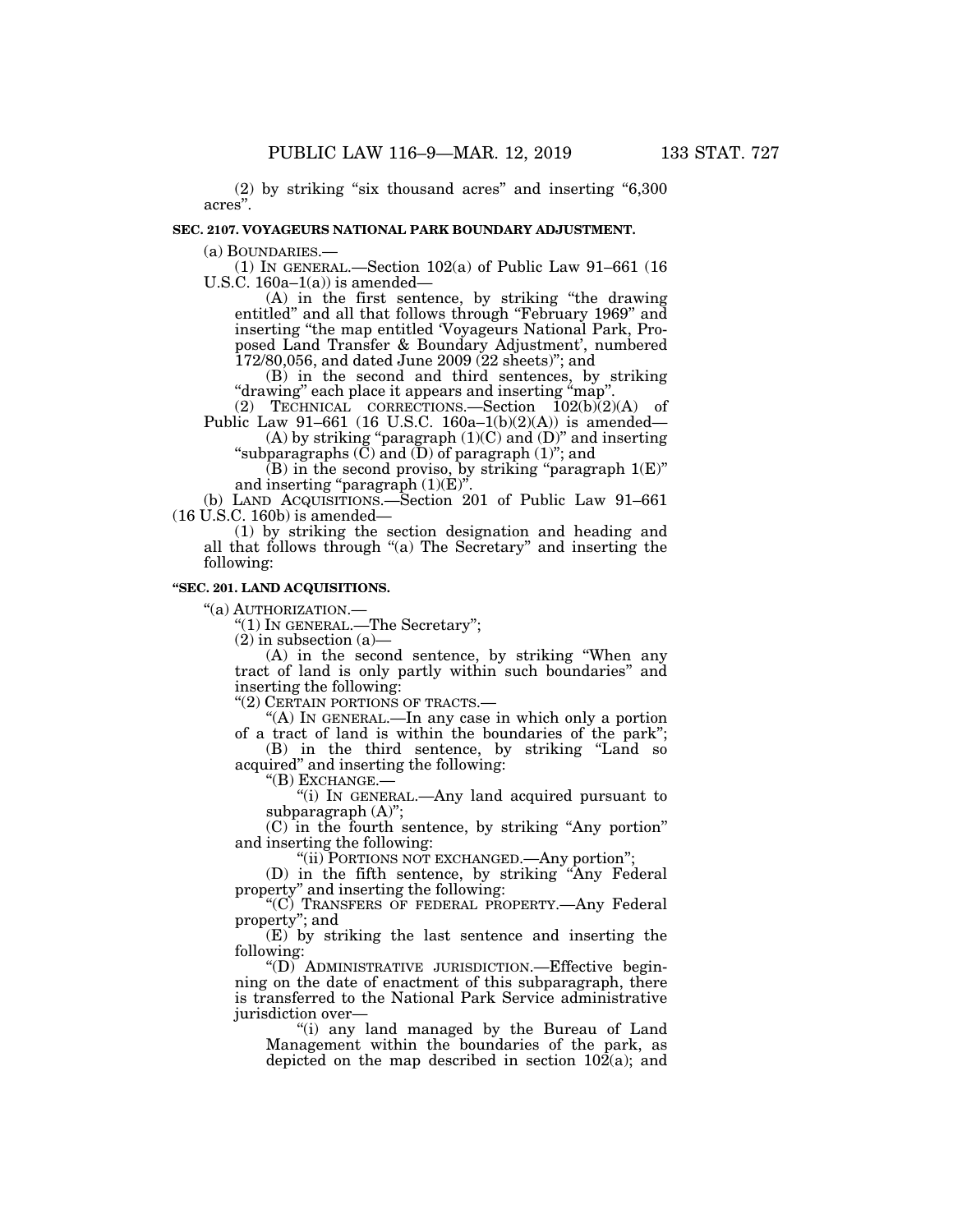''(ii) any additional public land identified by the Bureau of Land Management as appropriate for transfer within the boundaries of the park.

''(E) LAND OWNED BY STATE.— ''(i) DONATIONS AND EXCHANGES.—Any land located within or adjacent to the boundaries of the park that is owned by the State of Minnesota (or a political subdivision of the State) may be acquired by the Secretary only through donation or exchange.

''(ii) REVISION.—On completion of an acquisition from the State under clause (i), the Secretary shall revise the boundaries of the park to reflect the acquisition.''; and

(3) in subsection (b), by striking ''(b) In exercising his'' and inserting the following:

''(b) OFFERS BY INDIVIDUALS.—In exercising the''.

### **SEC. 2108. ACADIA NATIONAL PARK BOUNDARY.**

(a) BOUNDARY CLARIFICATION.—Section 101 of Public Law 99– 420 (16 U.S.C. 341 note) is amended—

(1) in the first sentence, by striking ''In order to'' and inserting the following:

"(a) BOUNDARIES.—Subject to subsections (b) and  $(c)(2)$ , to"; (2) in the second sentence—

(A) by striking ''The map shall be on file'' and inserting the following:

''(c) AVAILABILITY AND REVISIONS OF MAPS.—

''(1) AVAILABILITY.—The map, together with the map described in subsection  $(b)(1)$  and any revised boundary map published under paragraph (2), if applicable, shall be—

''(A) on file''; and

(B) by striking ''Interior, and it shall be made'' and inserting the following: ''Interior; and

" $(B)$  made";

(3) by inserting after subsection (a) (as designated by para $graph (1)$  the following:

''(b) SCHOODIC PENINSULA ADDITION.—

''(1) IN GENERAL.—The boundary of the Park is confirmed to include approximately 1,441 acres of land and interests in land, as depicted on the map entitled 'Acadia National Park, Hancock County, Maine, Schoodic Peninsula Boundary Revision', numbered 123/129102, and dated July 10, 2015.

''(2) RATIFICATION AND APPROVAL OF ACQUISITIONS OF LAND.—Congress ratifies and approves—

"(A) effective as of September 26, 2013, the acquisition by the United States of the land and interests in the land described in paragraph (1); and

''(B) effective as of the date on which the alteration occurred, any alteration of the land or interests in the land described in paragraph (1) that is held or claimed by the United States (including conversion of the land to fee simple interest) that occurred after the date described in subparagraph (A).''; and

(4) in subsection (c) (as designated by paragraph  $(2)(A)$ ), by adding at the end the following:

"(2) TECHNICAL AND LIMITED REVISIONS.—Subject to section 102(k), notwithstanding any other provision of this section,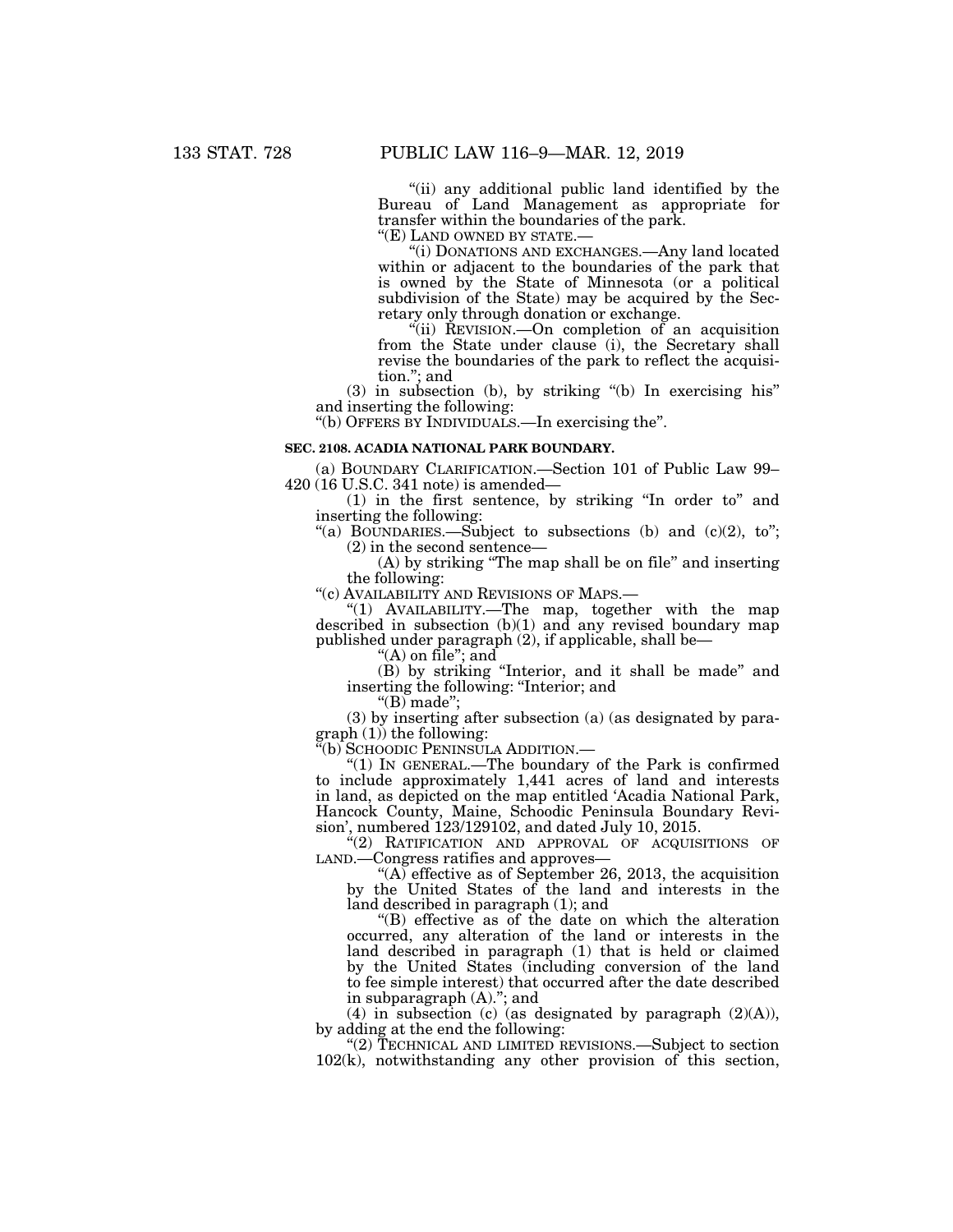the Secretary of the Interior (referred to in this title as the 'Secretary'), by publication in the Federal Register of a revised boundary map or other description, may make—

''(A) such technical boundary revisions as the Secretary determines to be appropriate to the permanent boundaries of the Park (including any property of the Park located within the Schoodic Peninsula and Isle Au Haut districts) to resolve issues resulting from causes such as survey error or changed road alignments; and

''(B) such limited boundary revisions as the Secretary determines to be appropriate to the permanent boundaries of the Park to take into account acquisitions or losses, by exchange, donation, or purchase from willing sellers using donated or appropriated funds, of land adjacent to or within the Park, respectively, in any case in which the total acreage of the land to be so acquired or lost is less than 10 acres, subject to the condition that—

''(i) any such boundary revision shall not be a part of a more-comprehensive boundary revision; and

"(ii) all such boundary revisions, considered collectively with any technical boundary revisions made pursuant to subparagraph (A), do not increase the size of the Park by more than a total of 100 acres, as compared to the size of the Park on the date of enactment of this paragraph.''.

(b) LIMITATION ON ACQUISITIONS OF LAND FOR ACADIA NATIONAL PARK.—Section 102 of Public Law 99–420 (16 U.S.C. 341 note) is amended—

(1) in subsection (a), in the matter preceding paragraph (1), by striking ''of the Interior (hereinafter in this title referred to as 'the Secretary')'';

 $(2)$  in subsection  $(d)(1)$ , in the first sentence, by striking ''the the'' and inserting ''the'';

(3) in subsection  $(K)$ —

(A) by redesignating the subsection as paragraph (4) and indenting the paragraph appropriately; and

(B) by moving the paragraph so as to appear at the end of subsection (b); and

(4) by adding at the end the following:

"(k) REQUIREMENTS.—Before revising the boundaries of the Park pursuant to this section or section  $101(c)(2)(B)$ , the Secretary shall—

"(1) certify that the proposed boundary revision will contribute to, and is necessary for, the proper preservation, protection, interpretation, or management of the Park;

''(2) consult with the governing body of each county, city, town, or other jurisdiction with primary taxing authority over the land or interest in land to be acquired regarding the impacts of the proposed boundary revision;

 $\mathcal{L}(\mathbf{3})$  obtain from each property owner the land or interest in land of which is proposed to be acquired for, or lost from, the Park written consent for the proposed boundary revision; and

"(4) submit to the Acadia National Park Advisory Commission established by section 103(a), the Committee on Natural Resources of the House of Representatives, the Committee on Energy and Natural Resources of the Senate, and the Maine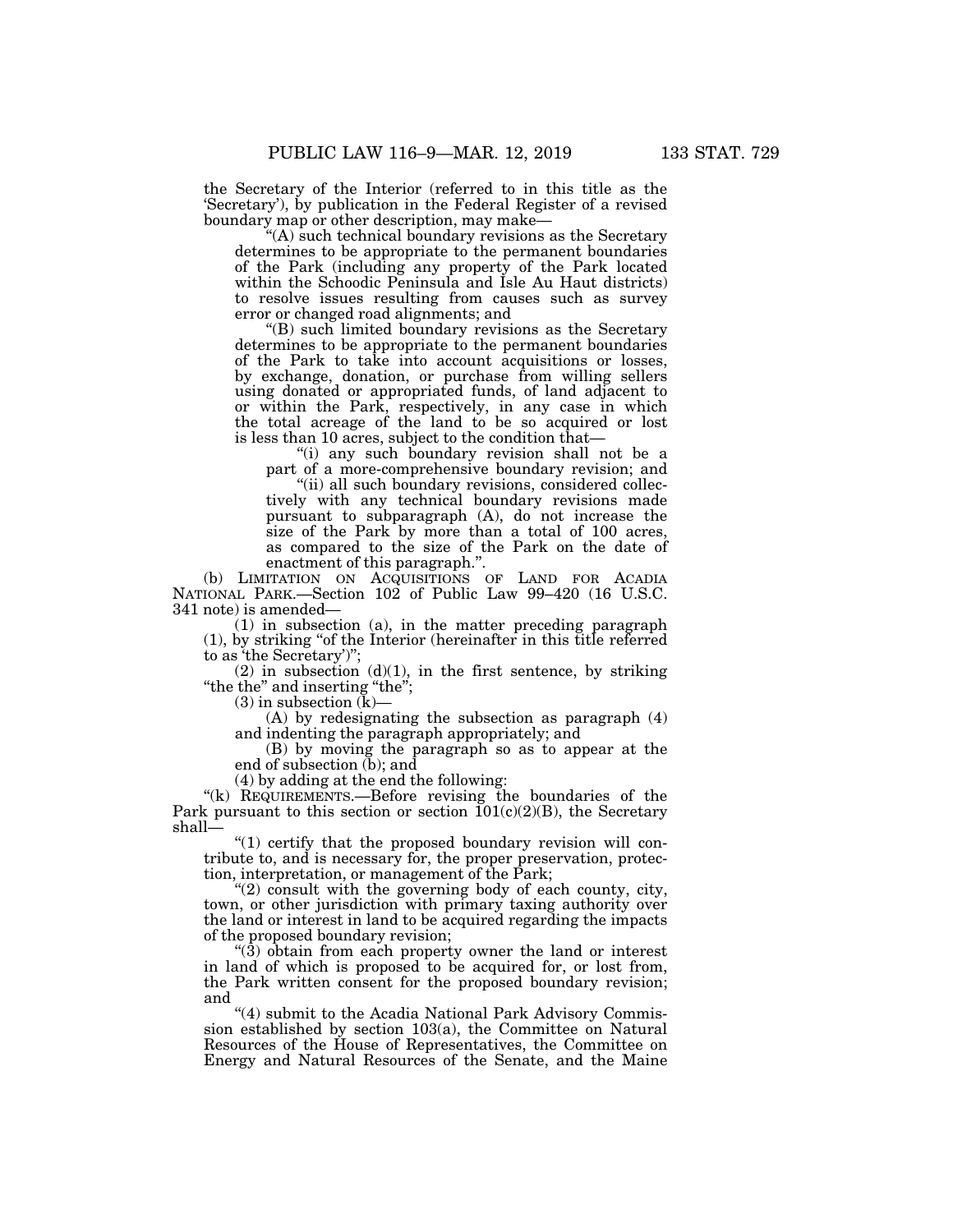Congressional Delegation a written notice of the proposed boundary revision.

''(l) LIMITATION.—The Secretary may not use the authority provided by section 100506 of title 54, United States Code, to adjust the permanent boundaries of the Park pursuant to this title.''.

16 USC 341 note.

(c) ACADIA NATIONAL PARK ADVISORY COMMISSION.— (1) IN GENERAL.—The Secretary shall reestablish and appoint members to the Acadia National Park Advisory Commission in accordance with section 103 of Public Law 99– 420 (16 U.S.C. 341 note).

(2) CONFORMING AMENDMENT.—Section 103 of Public Law 99–420 (16 U.S.C. 341 note) is amended by striking subsection (f).

(d) REPEAL OF CERTAIN PROVISIONS RELATING TO ACADIA NATIONAL PARK.—The following are repealed: (1) Section 3 of the Act of February 26, 1919 (40 Stat.

16 USC 343.

16 USC 342a.

1178, chapter 45).  $(2)$  The first section of the Act of January 19, 1929 (45) Stat. 1083, chapter 77).

(e) MODIFICATION OF USE RESTRICTION.—The Act of August 1, 1950 (64 Stat. 383, chapter 511), is amended—

(1) by striking ''That the Secretary'' and inserting the following:

# **''SECTION 1. CONVEYANCE OF LAND IN ACADIA NATIONAL PARK.**

''The Secretary''; and

(2) by striking ''for school purposes'' and inserting ''for public purposes, subject to the conditions that use of the land shall not degrade or adversely impact the resources or values of Acadia National Park and that the land shall remain in public ownership for recreational, educational, or similar public purposes''.

(f) CONTINUATION OF CERTAIN TRADITIONAL USES.—Title I of Public Law 99–420 (16 U.S.C. 341 note) is amended by adding at the end the following:

### 16 USC 341 note.

# **''SEC. 109. CONTINUATION OF CERTAIN TRADITIONAL USES.**

''(a) DEFINITIONS.—In this section:

''(1) LAND WITHIN THE PARK.—The term 'land within the Park' means land owned or controlled by the United States—

''(A) that is within the boundary of the Park established by section 101; or

 $\mathrm{H}(B)(i)$  that is outside the boundary of the Park; and "(ii) in which the Secretary has or acquires a property

interest or conservation easement pursuant to this title.

"(2) MARINE SPECIES; MARINE WORM; SHELLFISH.—The terms 'marine species', 'marine worm', and 'shellfish' have the meanings given those terms in section 6001 of title 12 of the Maine Revised Statutes (as in effect on the date of enactment of this section).

''(3) STATE LAW.—The term 'State law' means the law (including regulations) of the State of Maine, including the common law.

"(4) TAKING.—The term 'taking' means the removal or attempted removal of a marine species, marine worm, or shellfish from the natural habitat of the marine species, marine worm, or shellfish.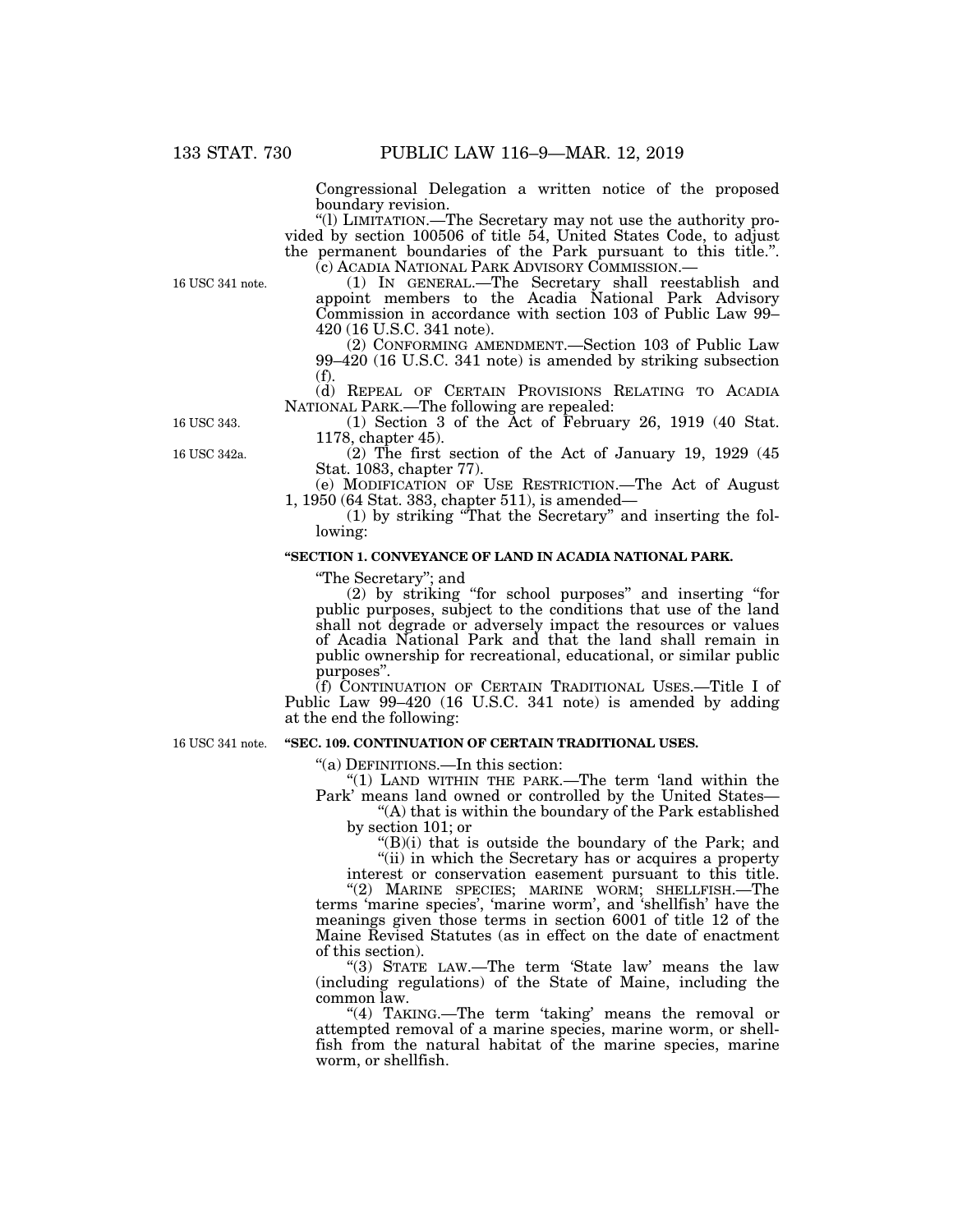''(b) CONTINUATION OF TRADITIONAL USES.—The Secretary shall allow for the traditional taking of marine species, marine worms, and shellfish, on land within the Park between the mean high watermark and the mean low watermark in accordance with State law.''.

(g) CONVEYANCE OF CERTAIN LAND IN ACADIA NATIONAL PARK TO THE TOWN OF BAR HARBOR, MAINE.—

 $(1)$  In GENERAL.—The Secretary shall convey to the Town of Bar Harbor all right, title, and interest of the United States in and to the .29-acre parcel of land in Acadia National Park identified as lot  $110-\overline{055}$ -000 on the tax map of the Town of Bar Harbor for section 110, dated April 1, 2015, to be used for—

(A) a solid waste transfer facility; or

(B) other public purposes consistent with uses allowed under the Act of June 14, 1926 (commonly known as the "Recreation and Public Purposes Act") (44 Stat. 741, chapter 578; 43 U.S.C. 869 et seq.).

(2) REVERSION.—If the land conveyed under paragraph (1) is used for a purpose other than a purpose described in that paragraph, the land shall, at the discretion of the Secretary, revert to the United States.

## **SEC. 2109. AUTHORITY OF SECRETARY OF THE INTERIOR TO ACCEPT CERTAIN PROPERTIES, MISSOURI.**

(a) STE. GENEVIEVE NATIONAL HISTORICAL PARK.—Section 7134(a)(3) of the Energy and Natural Resources Act of 2017 (as enacted into law by section  $121(a)(2)$  of division G of the Consolidated Appropriations Act, 2018 (Public Law 115–141)) is amended by striking "'Ste. Genevieve National Historical Park Proposed Boundary', numbered 571/132,626, and dated May 2016'' and inserting '' 'Ste. Genevieve National Historical Park Proposed Boundary Addition', numbered 571/149,942, and dated December 2018''.

(b) HARRY S TRUMAN NATIONAL HISTORIC SITE.—Public Law 98–32 (54 U.S.C. 320101 note) is amended—

(1) in section 3, by striking the section designation and all that follows through ''is authorized'' and inserting the following:

# **''SEC. 4. AUTHORIZATION OF APPROPRIATIONS.**

''There are authorized'';

(2) in section 2—

(A) in the second sentence, by striking ''The Secretary is further authorized, in the administration of the site, to'' and inserting the following:

''(b) USE BY MARGARET TRUMAN DANIEL.—In administering the Harry S Truman National Historic Site, the Secretary may''; and

(B) by striking the section designation and all that follows through "and shall be" in the first sentence and inserting the following:

# **''SEC. 3. DESIGNATION; USE BY MARGARET TRUMAN DANIEL.**

''(a) DESIGNATION.—Any property acquired pursuant to section  $2 -$ 

''(1) is designated as the 'Harry S Truman National Historic Site'; and

" $(2)$  shall be"; and

16 USC 410xxx.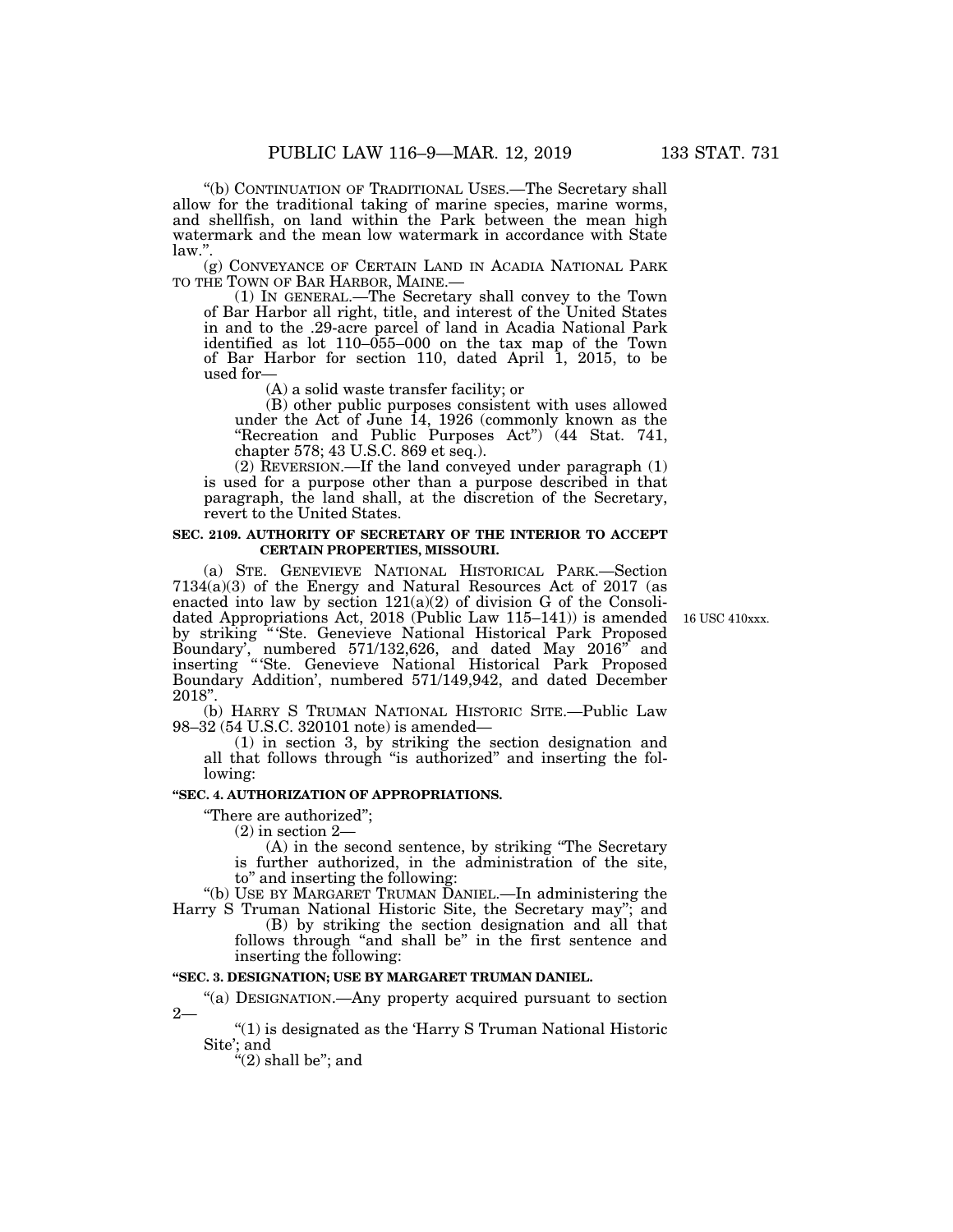(3) in the first section—

(A) by redesignating subsection (e) as paragraph (2), indenting the paragraph appropriately, and moving the paragraph so as to appear at the end of subsection (c);  $(B)$  in subsection  $(c)$ —

(i) by striking the subsection designation and all that follows through ''authorized to'' and inserting the following:

''(c) TRUMAN FARM HOME.—

''(1) IN GENERAL.—The Secretary may''; and

(ii) in paragraph (2) (as redesignated by subpara $graph(A)$ 

(I) by striking ''Farm House'' and inserting ''Farm Home''; and

(II) by striking the paragraph designation and

all that follows through ''authorized and directed

to'' and inserting the following:

''(2) TECHNICAL AND PLANNING ASSISTANCE.—The Secretary shall'';

 $(C)$  in subsection  $(b)$ –

(i) by striking  $'(b)(1)$  The Secretary is further authorized to'' and inserting the following:

''(b) NOLAND/HAUKENBERRY AND WALLACE HOUSES.—

''(1) IN GENERAL.—The Secretary may''; and

(ii) in paragraph (1), by indenting subparagraphs (A) and (B) appropriately;

(D) by adding at the end the following:

''(e) ADDITIONAL LAND IN INDEPENDENCE FOR VISITOR CENTER.—

''(1) IN GENERAL.—The Secretary may acquire, by donation from the city of Independence, Missouri, the land described in paragraph (2) for—

''(A) inclusion in the Harry S Truman National Historic Site; and

''(B) if the Secretary determines appropriate, use as a visitor center of the historic site, which may include administrative services.

"(2) DESCRIPTION OF LAND.—The land referred to in paragraph (1) consists of the approximately 1.08 acres of land—

"(A) owned by the city of Independence, Missouri;

''(B) designated as Lots 6 through 19, DELAYS Subdivision, a subdivision in Independence, Jackson County, Missouri; and

 $(C)$  located in the area of the city bound by Truman Road on the south, North Lynn Street on the west, East White Oak Street on the north, and the city transit center on the east.

''(3) BOUNDARY MODIFICATION.—On acquisition of the land under this subsection, the Secretary shall modify the boundary of the Harry S Truman National Historic Site to reflect that acquisition.''; and

 $(E)$  in subsection  $(a)$ —

(i) in the second sentence, by striking ''The Secretary may also acquire, by any of the above means, fixtures," and inserting the following: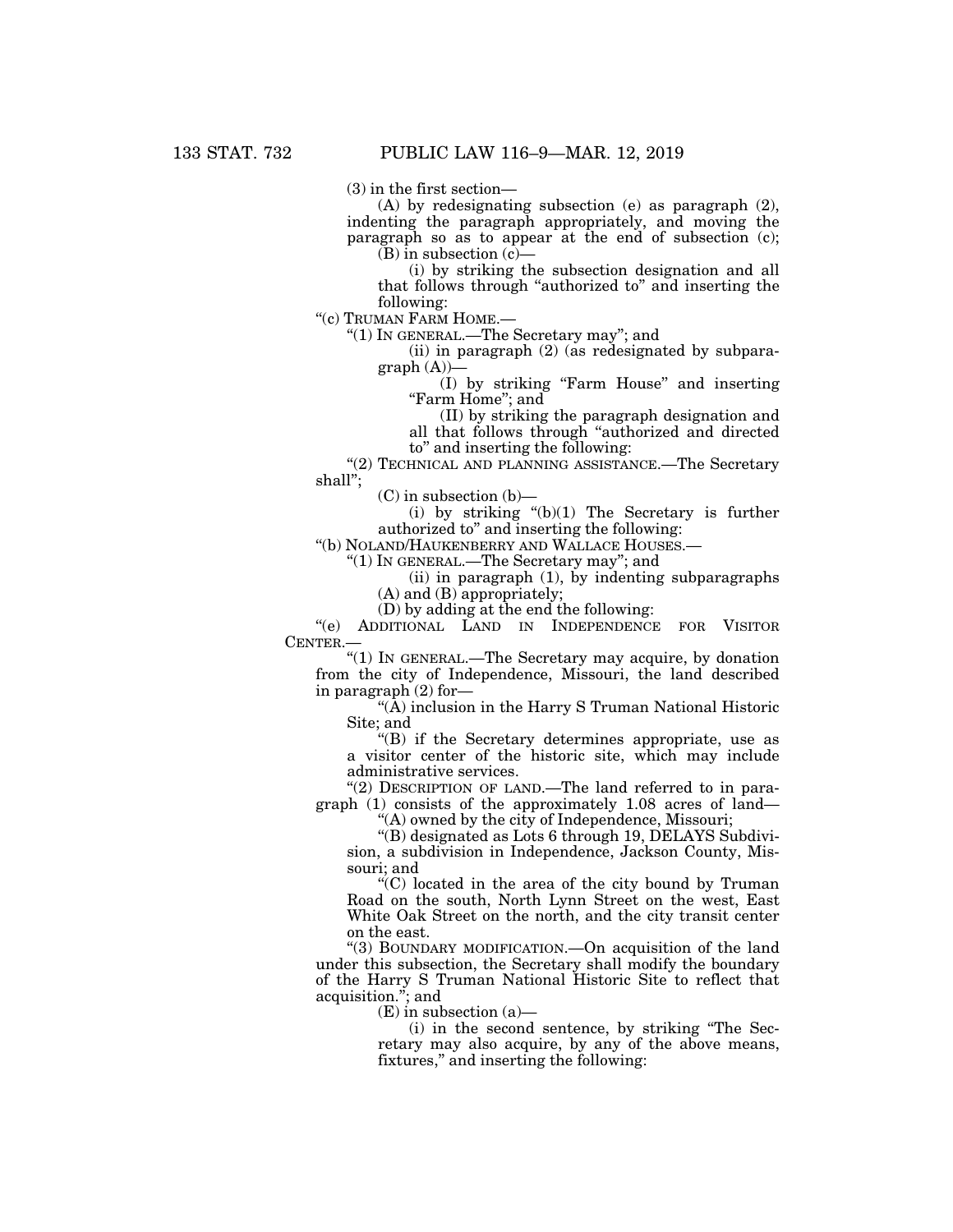"(2) FIXTURES AND PERSONAL PROPERTY.—The Secretary may acquire, by any means described in paragraph (1), any fixtures''; and

(ii) in the first sentence—

(I) by striking ''of the Interior (hereinafter referred to as the 'Secretary')''; and

(II) by striking ''That (a) in order to'' and inserting the following:

## **''SECTION 1. SHORT TITLE; DEFINITION OF SECRETARY.**

''(a) SHORT TITLE.—This Act may be cited as the 'Harry S Truman National Historic Site Establishment Act'.

''(b) DEFINITION OF SECRETARY.—In this Act, the term 'Secretary' means the Secretary of the Interior.

### **''SEC. 2. PURPOSE; ACQUISITION OF PROPERTY.**

''(a) PURPOSE; ACQUISITION.—  $"(1)$  In GENERAL. $-To"$ .

#### **SEC. 2110. HOME OF FRANKLIN D. ROOSEVELT NATIONAL HISTORIC**  54 USC 320101 **SITE.**

(a) LAND ACQUISITION.—The Secretary may acquire, by donation, purchase from a willing seller using donated or appropriated funds, or exchange, the approximately 89 acres of land identified as the ''Morgan Property'' and generally depicted on the map entitled ''Home of Franklin D. Roosevelt National Historic Site, Proposed Park Addition'', numbered 384/138,461, and dated May 2017.

(b) AVAILABILITY OF MAP.—The map referred to in subsection (a) shall be available for public inspection in the appropriate offices of the National Park Service.

(c) BOUNDARY ADJUSTMENT; ADMINISTRATION.—On acquisition of the land referred to in subsection (a), the Secretary shall—

(1) adjust the boundary of the Home of Franklin D. Roosevelt National Historic Site to reflect the acquisition; and

(2) administer the acquired land as part of the Home of Franklin D. Roosevelt National Historic Site, in accordance with applicable laws.

# **Subtitle C—National Park System Redesignations**

### **SEC. 2201. DESIGNATION OF SAINT-GAUDENS NATIONAL HISTORICAL**  16 USC 410zzz **PARK.**

(a) IN GENERAL.—The Saint-Gaudens National Historic Site shall be known and designated as the ''Saint-Gaudens National Historical Park''.

(b) AMENDMENTS TO PUBLIC LAW 88–543.—Public Law 88– 543 (78 Stat.749) is amended—

(1) by striking ''National Historic Site'' each place it appears and inserting ''National Historical Park'';

 $(2)$  in section  $2(a)$ , by striking "historic site" and inserting ''Saint-Gaudens National Historical Park''; 16 USC 16 USC 410zzz–1.

 $(3)$  in section 3, by-

(A) striking ''national historical site'' and inserting ''Saint-Gaudens National Historical Park''; and 410zzz–2.

note.

16 USC 410zzz–2—zzz–4.

note.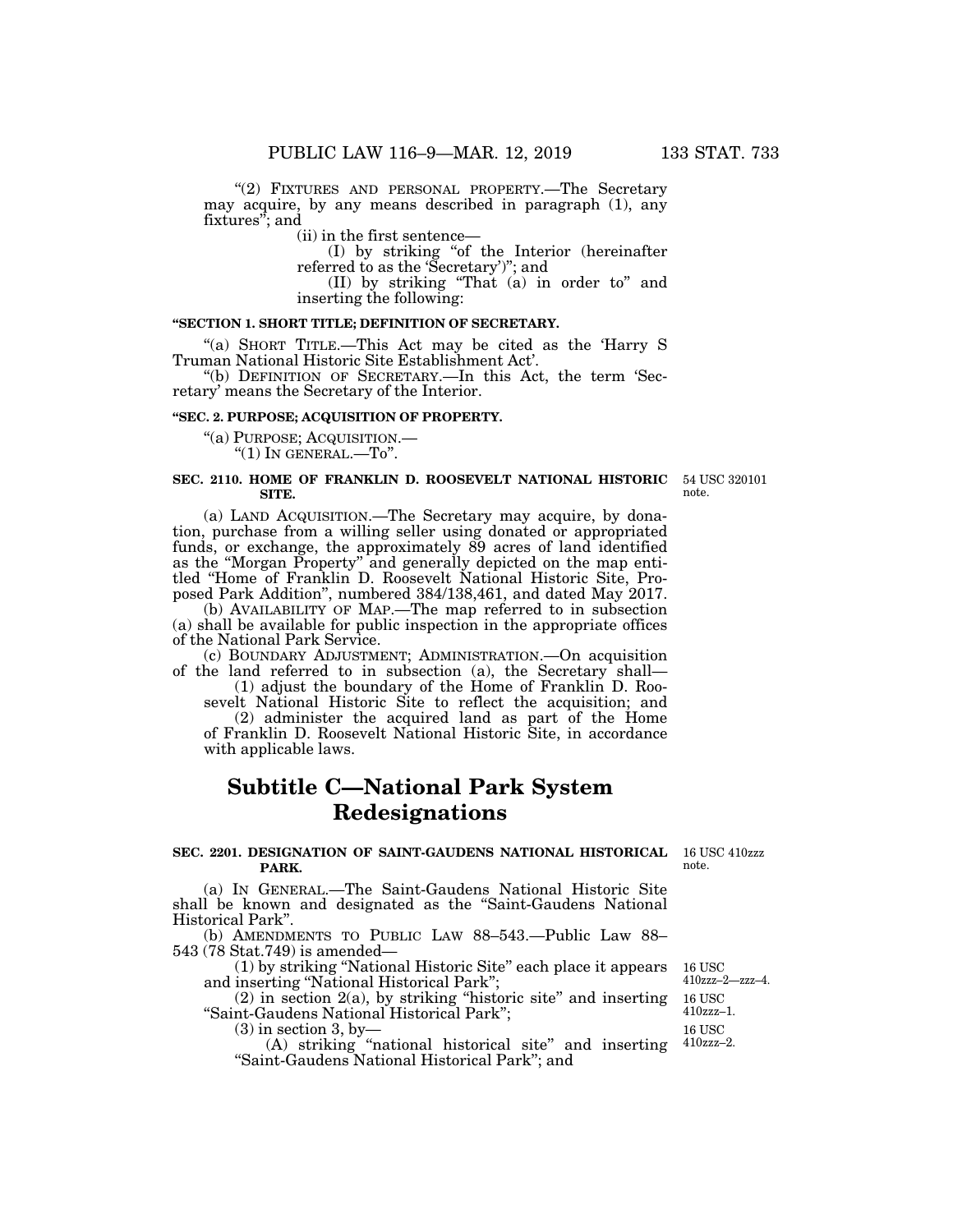(B) striking ''part of the site'' and inserting ''part of the park''; and

(4) in section 4(b), by striking ''traditional to the site'' and inserting ''traditional to the park''.

(c) REFERENCES.—Any reference in any law, regulation, document, record, map, or other paper of the United States to the Saint-Gaudens National Historic Site shall be considered to be a reference to the ''Saint-Gaudens National Historical Park''.

## **SEC. 2202. REDESIGNATION OF ROBERT EMMET PARK.**

(a) REDESIGNATION.—The small triangular property designated by the National Park Service as reservation 302, shall be known as ''Robert Emmet Park''.

(b) REFERENCE.—Any reference in any law, regulation, document, record, map, paper, or other record of the United States to the property referred to in subsection (a) is deemed to be a reference to ''Robert Emmet Park''.

(c) SIGNAGE.—The Secretary may post signs on or near Robert Emmet Park that include 1 or more of the following:

(1) Information on Robert Emmet, his contribution to Irish Independence, and his respect for the United States and the American Revolution.

(2) Information on the history of the statue of Robert Emmet located in Robert Emmet Park.

16 USC 410aaaa.

**SEC. 2203. FORT SUMTER AND FORT MOULTRIE NATIONAL HISTORICAL** 

# **PARK.**

(a) DEFINITIONS.—In this section:

(1) MAP.—The term ''map'' means the map entitled ''Boundary Map, Fort Sumter and Fort Moultrie National Historical Park'', numbered 392/80,088, and dated August 2009.

(2) PARK.—The term ''Park'' means the Fort Sumter and Fort Moultrie National Historical Park established by subsection (b).

(3) STATE.—The term ''State'' means the State of South Carolina.<br>(4) SULLIVAN'S ISLAND LIFE SAVING STATION HISTORIC DIS-

TRICT.—The term "Sullivan's Island Life Saving Station Historic District'' means the Charleston Lighthouse, the boathouse, garage, bunker/sighting station, signal tower, and any associated land and improvements to the land that are located between Sullivan's Island Life Saving Station and the mean low water mark.

(b) ESTABLISHMENT.—There is established the Fort Sumter and Fort Moultrie National Historical Park in the State as a single unit of the National Park System to preserve, maintain, and interpret the nationally significant historical values and cultural resources associated with Fort Sumter National Monument, Fort Moultrie National Monument, and the Sullivan's Island Life Saving Station Historic District.

(c) BOUNDARY.—The boundary of the Park shall be as generally depicted on the map.

(d) AVAILABILITY OF MAP.—The map shall be on file and available for public inspection in the appropriate offices of the National Park Service.

(e) ADMINISTRATION.—

(1) IN GENERAL.—The Secretary, acting through the Director of the National Park Service, shall administer the

16 USC 410zzz note. 16 USC 410zzz–3.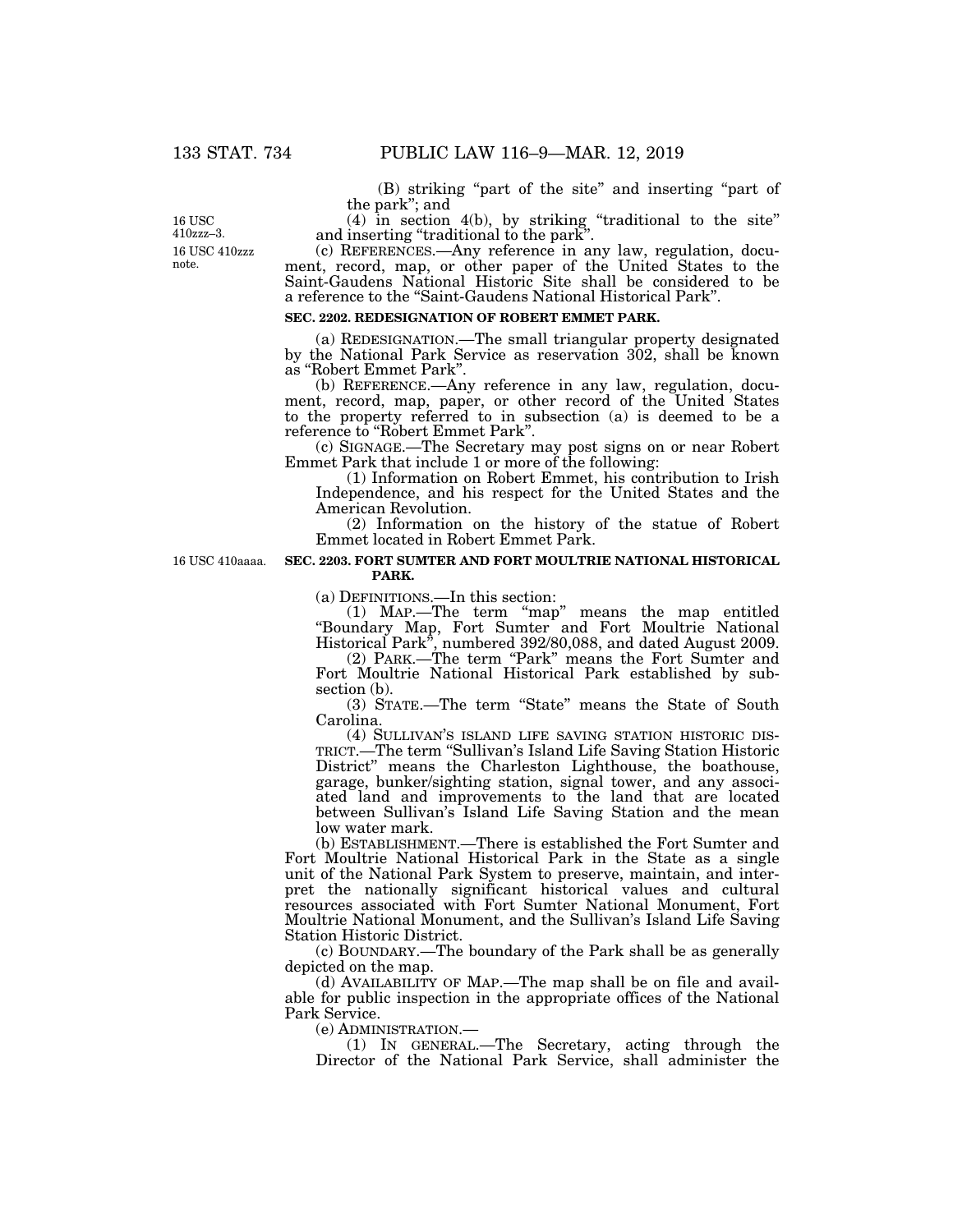Park in accordance with this section and the laws generally applicable to units of the National Park System, including—

(A) section 100101(a), chapter 1003, and sections 100751(a), 100752, 100753, and 102101 of title 54, United States Code; and

(B) chapter 3201 of title 54, United States Code.

(2) INTERPRETATION OF HISTORICAL EVENTS.—The Secretary shall provide for the interpretation of historical events and activities that occurred in the vicinity of Fort Sumter and Fort Moultrie, including—

(A) the Battle of Sullivan's Island on June 28, 1776;

(B) the Siege of Charleston during 1780;

(C) the Civil War, including—

(i) the bombardment of Fort Sumter by Confederate forces on April 12, 1861; and

(ii) any other events of the Civil War that are associated with Fort Sumter and Fort Moultrie;

(D) the development of the coastal defense system of the United States during the period from the Revolutionary War to World War II, including—

(i) the Sullivan's Island Life Saving Station;

(ii) the lighthouse associated with the Sullivan's Island Life Saving Station; and

(iii) the coastal defense sites constructed during the period of fortification construction from 1898 to 1942, known as the ''Endicott Period''; and (E) the lives of—

(i) the free and enslaved workers who built and maintained Fort Sumter and Fort Moultrie;

(ii) the soldiers who defended the forts;

(iii) the prisoners held at the forts; and

(iv) captive Africans bound for slavery who, after first landing in the United States, were brought to quarantine houses in the vicinity of Fort Moultrie in the 18th century, if the Secretary determines that the quarantine houses and associated historical values are nationally significant.

(f) COOPERATIVE AGREEMENTS.—The Secretary may enter into cooperative agreements with public and private entities and individuals to carry out this section.

(g) REPEAL OF EXISTING LAW.—Section 2 of the Joint Resolution entitled ''Joint Resolution to establish the Fort Sumter National Monument in the State of South Carolina'', approved April 28, 1948 (16 U.S.C. 450ee–1), is repealed.

#### **SEC. 2204. RECONSTRUCTION ERA NATIONAL HISTORICAL PARK AND**  16 USC 410bbbb. **RECONSTRUCTION ERA NATIONAL HISTORIC NETWORK.**

(a) DEFINITIONS.—In this section:

(1) HISTORICAL PARK.—The term ''historical park'' means the Reconstruction Era National Historical Park.

(2) MAP.—The term ''Map'' means the maps entitled ''Reconstruction Era National Monument Old Beaufort Firehouse'', numbered 550/135,755, and dated January 2017; ''Reconstruction Era National Monument Darrah Hall and Brick Baptist Church'', numbered 550/135,756, and dated January 2017; and ''Reconstruction Era National Monument Camp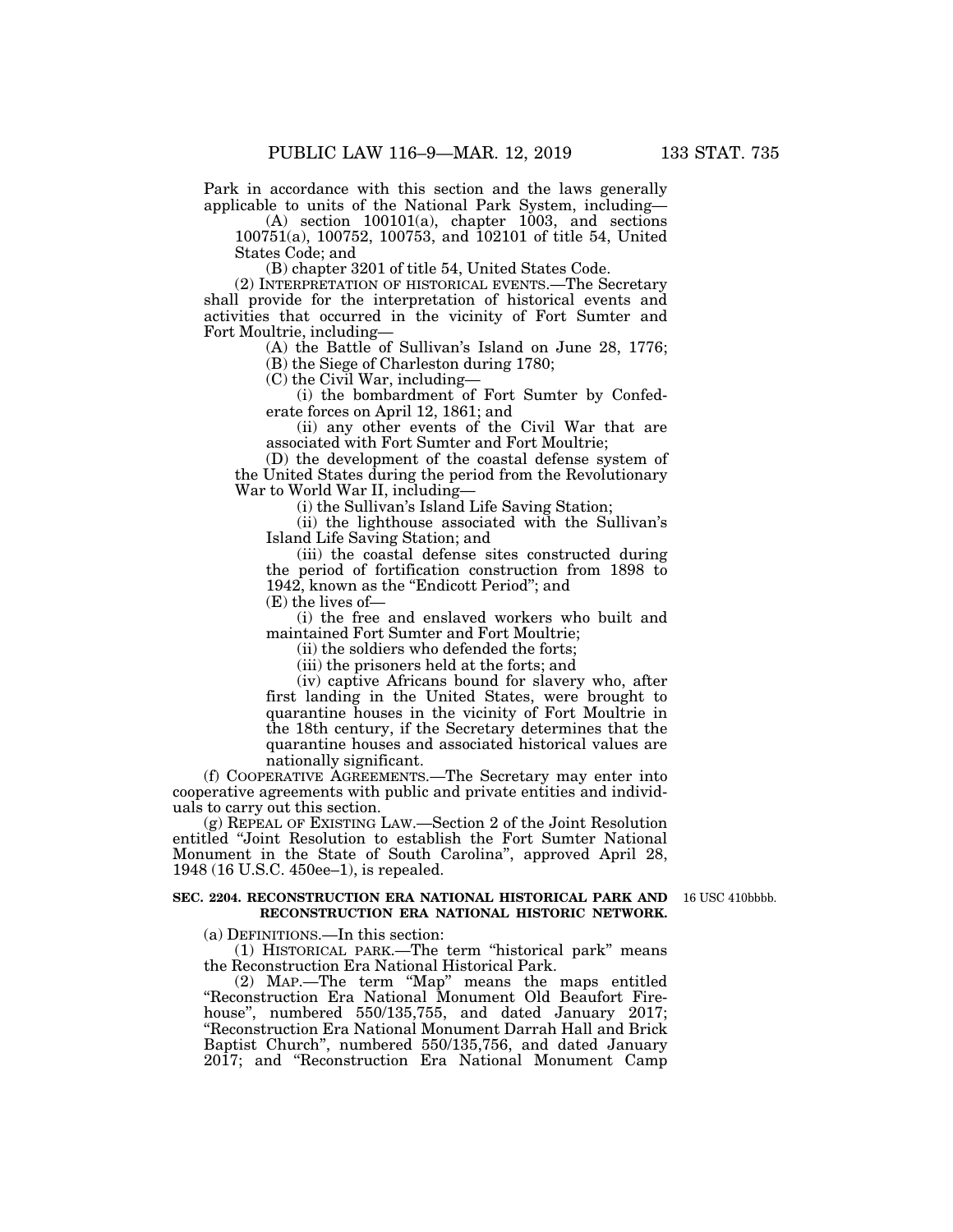Saxton'', numbered 550/135,757, and dated January 2017, collectively.

(3) NETWORK.—The term ''Network'' means the Reconstruction Era National Historic Network established pursuant to this section.

(b) RECONSTRUCTION ERA NATIONAL HISTORICAL PARK.—

(1) REDESIGNATION OF RECONSTRUCTION ERA NATIONAL MONUMENT.—

(A) IN GENERAL.—The Reconstruction Era National Monument is redesignated as the Reconstruction Era National Historical Park, as generally depicted on the Map.

(B) AVAILABILITY OF FUNDS.—Any funds available for the purposes of the Reconstruction Era National Monument shall be available for the purposes of the historical park.

(C) REFERENCES.—Any references in a law, regulation, document, record, map, or other paper of the United States to the Reconstruction Era National Monument shall be considered to be a reference to the historical park.

(2) BOUNDARY EXPANSION.—

(A) BEAUFORT NATIONAL HISTORIC LANDMARK DIS-TRICT.—Subject to subparagraph (D), the Secretary is authorized to acquire land or interests in land within the Beaufort National Historic Landmark District that has historic connection to the Reconstruction Era. Upon finalizing an agreement to acquire land, the Secretary shall expand the boundary of the historical park to encompass the property.

(B) ST. HELENA ISLAND.—Subject to subparagraph (D), the Secretary is authorized to acquire the following and shall expand the boundary of the historical park to include acquisitions under this authority:

(i) Land and interests in land adjacent to the existing boundary on St. Helena Island, South Carolina, as reflected on the Map.

(ii) Land or interests in land on St. Helena Island, South Carolina, that has a historic connection to the Reconstruction Era.

(C) CAMP SAXTON.—Subject to subparagraph (D), the Secretary is authorized to accept administrative jurisdiction of Federal land or interests in Federal land adjacent to the existing boundary at Camp Saxton, as reflected on the Map. Upon finalizing an agreement to accept administrative jurisdiction of Federal land or interests in Federal land, the Secretary shall expand the boundary of the historical park to encompass that Federal land or interests in Federal land.

(D) LAND ACQUISITION AUTHORITY.—The Secretary may only acquire land under this section by donation, exchange, or purchase with donated funds.

(3) ADMINISTRATION.—

(A) IN GENERAL.—The Secretary shall administer the historical park in accordance with this section and with the laws generally applicable to units of the National Park System.

(B) MANAGEMENT PLAN.—If the management plan for the Reconstruction Era National Monument—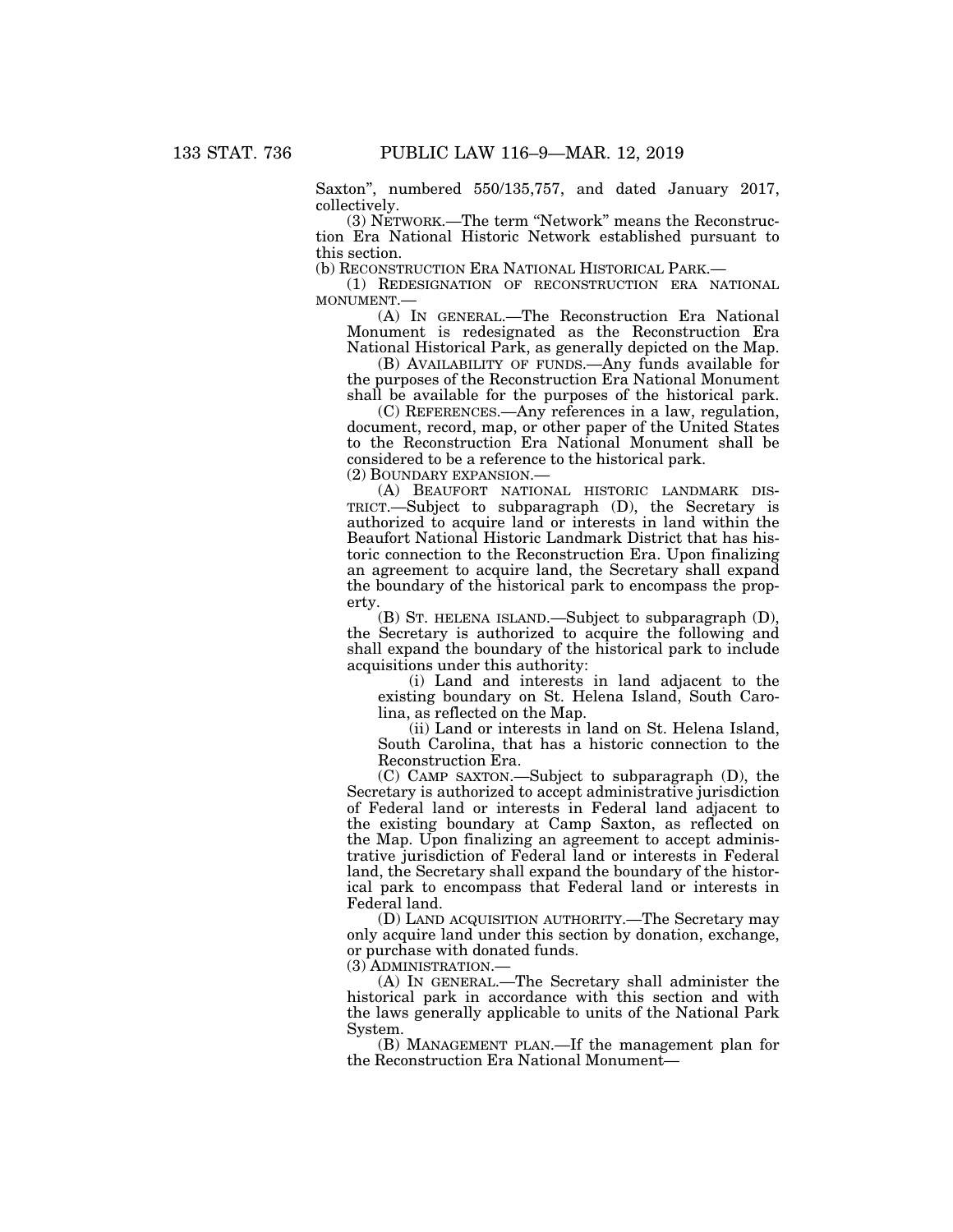(i) has not been completed on or before the date of enactment of this Act, the Secretary shall incorporate all provisions of this section into the planning process and complete a management plan for the historical park within 3 years; and

(ii) has been completed on or before the date of enactment of this Act, the Secretary shall update the plan incorporating the provisions of this section.

(c) RECONSTRUCTION ERA NATIONAL HISTORIC NETWORK.— (1) IN GENERAL.—The Secretary shall—

(A) establish, within the National Park Service, a program to be known as the ''Reconstruction Era National Historic Network'';

(B) not later than 1 year after the date of enactment of this Act, solicit proposals from sites interested in being a part of the Network; and

(C) administer the Network through the historical park.

(2) DUTIES OF SECRETARY.—In carrying out the Network, the Secretary shall—

(A) review studies and reports to complement and not duplicate studies of the historical importance of Reconstruction Era that may be underway or completed, such as the National Park Service Reconstruction Handbook and the National Park Service Theme Study on Reconstruction;

(B) produce and disseminate appropriate educational and promotional materials relating to the Reconstruction Era and the sites in the Network, such as handbooks, maps, interpretive guides, or electronic information;

(C) enter into appropriate cooperative agreements and memoranda of understanding to provide technical assistance;

(D)(i) create and adopt an official, uniform symbol or device for the Network; and

(ii) issue regulations for the use of the symbol or device adopted under clause (i); and

(E) conduct research relating to Reconstruction and the Reconstruction Era.

(3) ELEMENTS.—The Network shall encompass the following elements:

(A) All units and programs of the National Park Service that are determined by the Secretary to relate to the Reconstruction Era.

(B) Other Federal, State, local, and privately owned properties that the Secretary determines—

(i) relate to the Reconstruction Era; and

(ii) are included in, or determined by the Secretary to be eligible for inclusion in, the National Register of Historic Places.

(C) Other governmental and nongovernmental sites, facilities, and programs of an educational, research, or interpretive nature that are directly related to the Reconstruction Era.

(4) COOPERATIVE AGREEMENTS AND MEMORANDA OF UNDER-STANDING.—To achieve the purposes of this section and to ensure effective coordination of the Federal and non-Federal elements of the Network and units and programs of the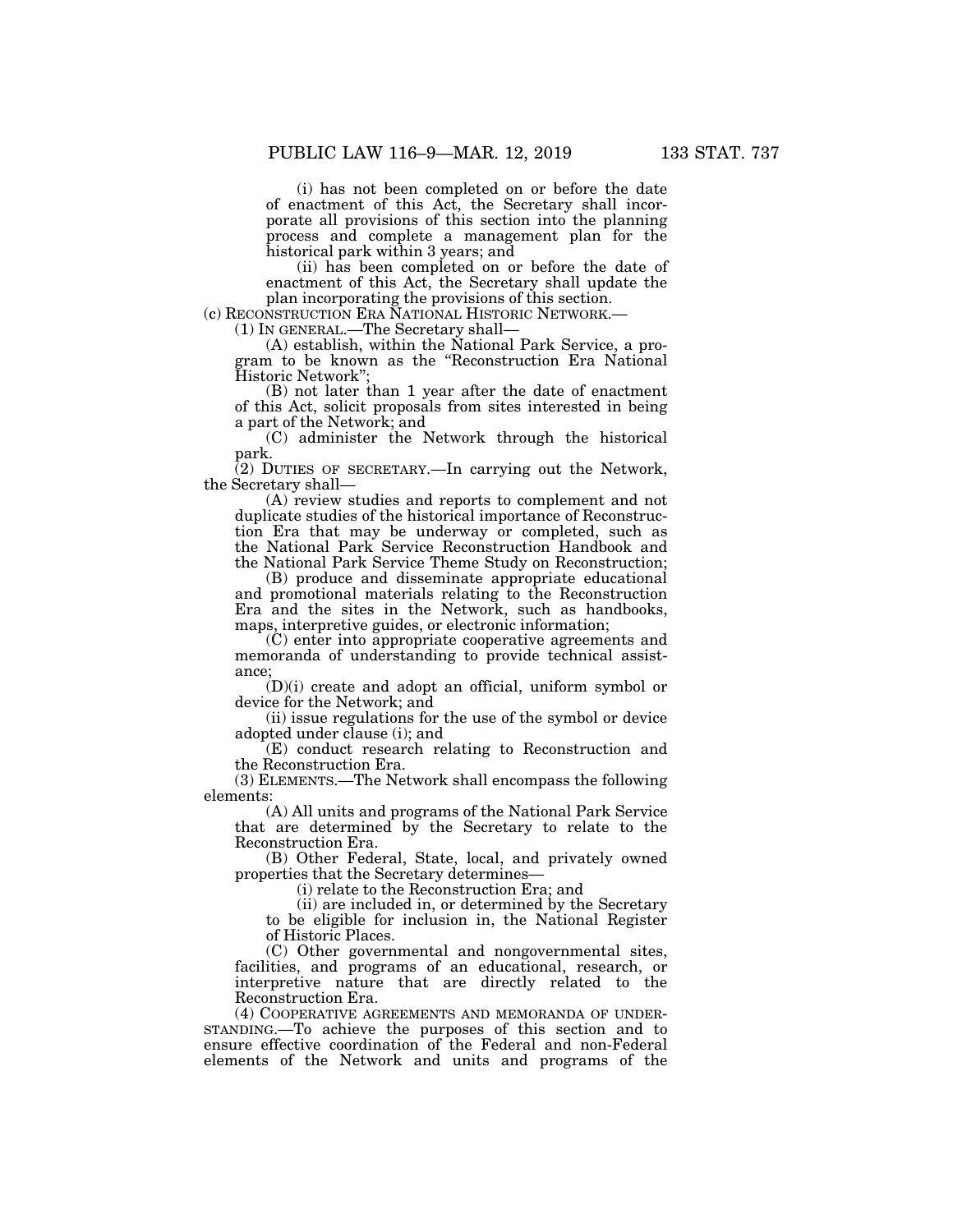National Park Service, the Secretary may enter into cooperative agreements and memoranda of understanding with, and provide technical assistance to, the heads of other Federal agencies, States, units of local government, regional governmental bodies, and private entities.

16 USC 410cccc–3.

## **SEC. 2205. GOLDEN SPIKE NATIONAL HISTORICAL PARK.**

(a) DEFINITIONS.—In this section:

(1) PARK.—The term ''Park'' means the Golden Spike National Historical Park designated by subsection (b)(1).

(2) PROGRAM.—The term "Program" means the program to commemorate and interpret the Transcontinental Railroad authorized under subsection (c).

(3) SECRETARY.—The term ''Secretary'' means the Secretary, acting through the Director of the National Park Service.

(4) TRANSCONTINENTAL RAILROAD.—The term ''Transcontinental Railroad'' means the approximately 1,912-mile continuous railroad constructed between 1863 and 1869 extending from Council Bluffs, Iowa, to San Francisco, California.

(b) REDESIGNATION.—

(1) REDESIGNATION.—The Golden Spike National Historic Site designated April 2, 1957, and placed under the administration of the National Park Service under Public Law 89–102 (54 U.S.C. 320101 note; 79 Stat. 426), shall be known and designated as the ''Golden Spike National Historical Park''.

(2) REFERENCES.—Any reference in a law, map, regulation, document, paper, or other record of the United States to the Golden Spike National Historic Site shall be considered to be a reference to the ''Golden Spike National Historical Park''. (c) TRANSCONTINENTAL RAILROAD COMMEMORATION AND PRO-GRAM.—

(1) IN GENERAL.—Subject to paragraph (2), the Secretary shall establish within the National Park Service a program to commemorate and interpret the Transcontinental Railroad.

(2) STUDY.—Before establishing the Program, the Secretary shall conduct a study of alternatives for commemorating and interpreting the Transcontinental Railroad that includes—

 $(A)$  a historical assessment of the Transcontinental Railroad;

(B) the identification of—

(i) existing National Park System land and affiliated areas, land managed by other Federal agencies, and Federal programs that may be related to preserving, commemorating, and interpreting the Transcontinental Railroad;

(ii) any properties relating to the Transcontinental Railroad—

(I) that are designated as, or could meet the criteria for designation as, National Historic Landmarks; or

(II) that are included, or eligible for inclusion, on the National Register of Historic Places;

(iii) any objects relating to the Transcontinental Railroad that have educational, research, or interpretative value; and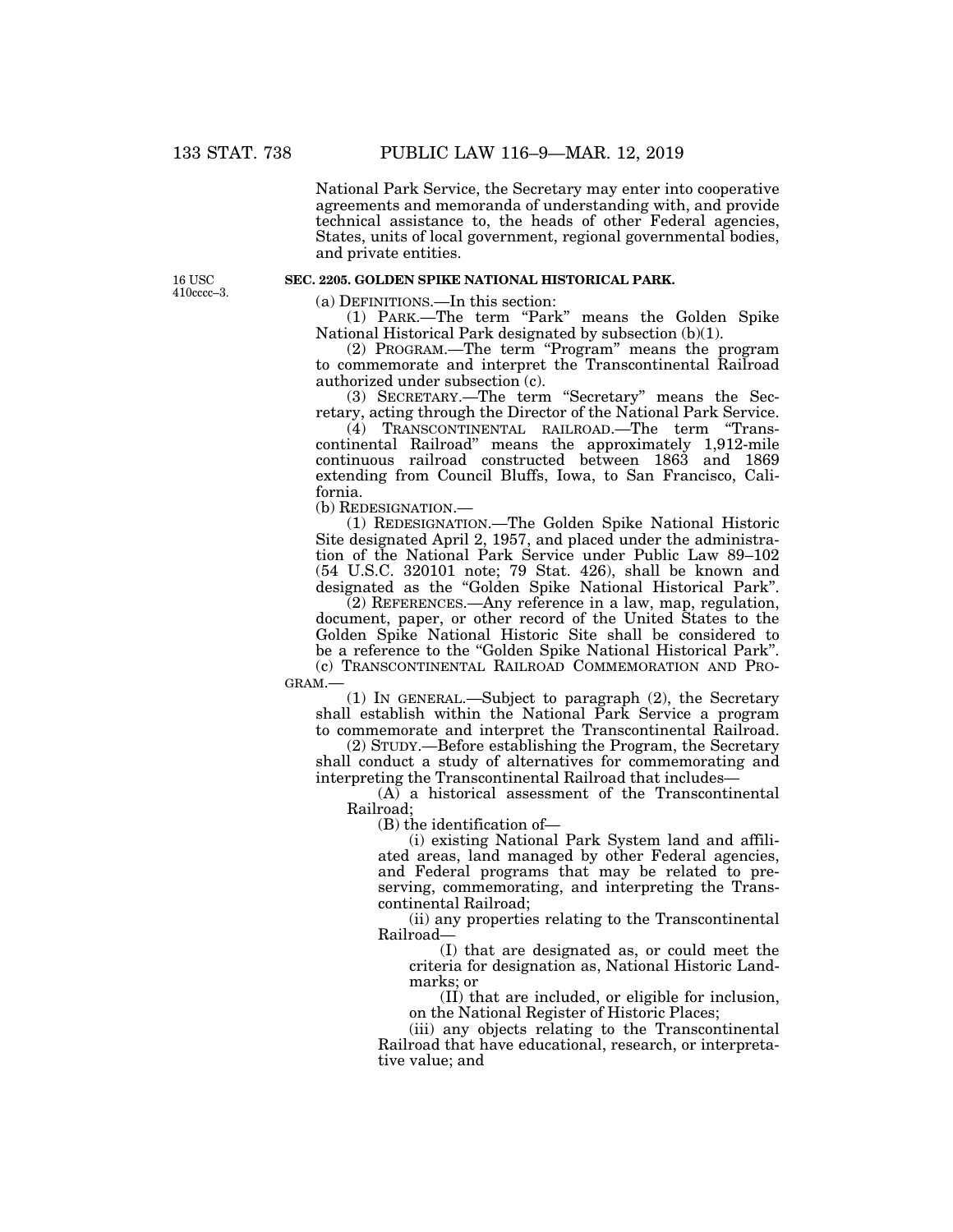(iv) any governmental programs and nongovernmental programs of an educational, research, or interpretive nature relating to the Transcontinental Railroad; and

(C) recommendations for—

(i) incorporating the resources identified under subparagraph  $(B)$  into the Program; and

(ii) other appropriate ways to enhance historical research, education, interpretation, and public awareness of the Transcontinental Railroad.

(3) REPORT.—Not later than 3 years after the date on which funds are made available to carry out the study under paragraph (2), the Secretary shall submit to the Committee on Natural Resources of the House of Representatives and the Committee on Energy and Natural Resources of the Senate a report containing the findings and recommendations of the study.

(4) FREIGHT RAILROAD OPERATIONS.—The Program shall not include any properties that are—

(A) used in active freight railroad operations (or other ancillary purposes); or

(B) reasonably anticipated to be used for freight railroad operations in the future.

(5) ELEMENTS OF THE PROGRAM.—In carrying out the Program under this subsection, the Secretary—

(A) shall produce and disseminate appropriate education materials relating to the history, construction, and legacy of the Transcontinental Railroad, such as handbooks, maps, interpretive guides, or electronic information;

(B) may enter into appropriate cooperative agreements and memoranda of understanding and provide technical assistance to the heads of other Federal agencies, States, units of local government, regional governmental bodies, and private entities to further the purposes of the Program and this section; and

 $(C)$  may-

(i) create and adopt an official, uniform symbol or device to identify the Program; and

(ii) issue guidance for the use of the symbol or device created and adopted under clause (i).

(d) PROGRAMMATIC AGREEMENT.—

(1) IN GENERAL.—Not later than 180 days after the date of enactment of this Act, the Secretary shall seek to enter into a programmatic agreement with the Utah State Historic Preservation Officer to add to the list of undertakings eligible for streamlined review under section 306108 of title 54, United States Code, certain uses that would have limited physical impact to land in the Park.

(2) DEVELOPMENT AND CONSULTATION.—The programmatic agreement entered into under paragraph (1) shall be developed—

(A) in accordance with applicable laws (including regulations); and

(B) in consultation with adjacent landowners, Indian Tribes, and other interested parties.

(3) APPROVAL.—The Secretary shall—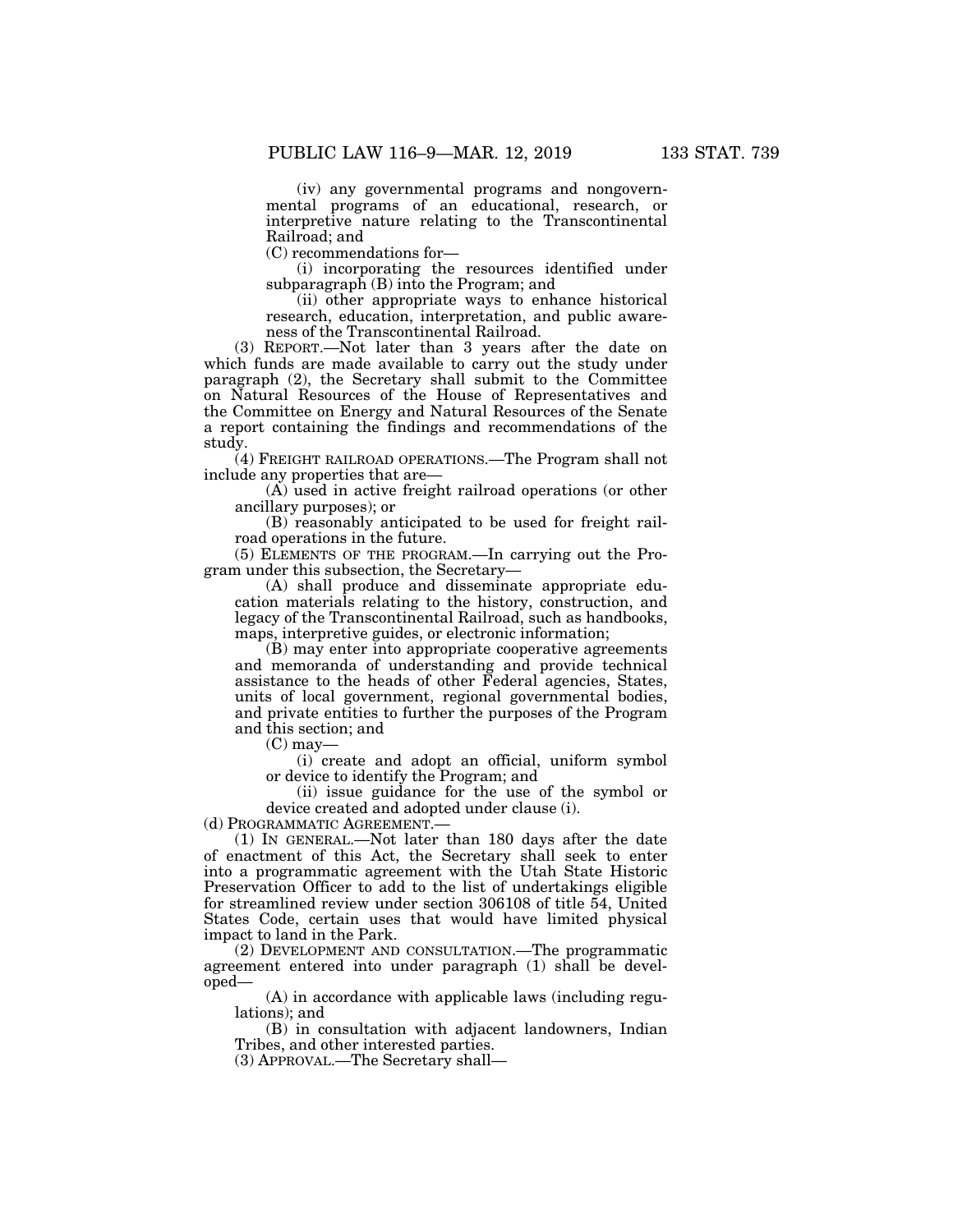(A) consider any application for uses covered by the programmatic agreement; and

(B) not later than 60 days after the receipt of an application described in subparagraph (A), approve the application, if the Secretary determines the application is consistent with—

(i) the programmatic agreement entered into under paragraph  $(1)$ ; and

(ii) applicable laws (including regulations).

(e) INVASIVE SPECIES.—The Secretary shall consult with, and seek to coordinate with, adjacent landowners to address the treatment of invasive species adjacent to, and within the boundaries of, the Park.

## **SEC. 2206. WORLD WAR II PACIFIC SITES.**

54 USC 320301 notes.

(a) PEARL HARBOR NATIONAL MEMORIAL, HAWAI'I.— (1) DEFINITIONS.—In this subsection:

(A) MAP.—The term ''Map'' means the map entitled ''Pearl Harbor National Memorial—Proposed Boundary'', numbered 580/140,514, and dated November 2017.

(B) NATIONAL MEMORIAL.—The term ''National Memorial'' means the Pearl Harbor National Memorial established by paragraph (2)(A)(i).

(2) PEARL HARBOR NATIONAL MEMORIAL.—

(A) ESTABLISHMENT.—

(i) IN GENERAL.—There is established the Pearl Harbor National Memorial in the State of Hawai'i as a unit of the National Park System.

(ii) BOUNDARIES.—The boundaries of the National Memorial shall be the boundaries generally depicted on the Map.

(iii) AVAILABILITY OF MAP.—The Map shall be on file and available for public inspection in appropriate offices of the National Park Service.

(B) PURPOSES.—The purposes of the National Memorial are to preserve, interpret, and commemorate for the benefit of present and future generations the history of World War II in the Pacific from the events leading to the December 7, 1941, attack on O'ahu, to peace and reconciliation.

(3) ADMINISTRATION.—The Secretary shall administer the National Memorial in accordance with this subsection, section 121 of Public Law 111–88 (123 Stat. 2930), and the laws generally applicable to units of the National Park System including—

 $(A)$  section  $100101(a)$ , chapter 1003, and sections 100751(a), 100752, 100753, and 102101 of title 54, United States Code; and

(B) chapter 3201 of title 54, United States Code.

(4) REMOVAL OF PEARL HARBOR NATIONAL MEMORIAL FROM THE WORLD WAR II VALOR IN THE PACIFIC NATIONAL MONUMENT.—

(A) BOUNDARIES.—The boundaries of the World War II Valor in the Pacific National Monument are revised to exclude from the monument the land and interests in land identified as the "Pearl Harbor National Memorial", as depicted on the Map.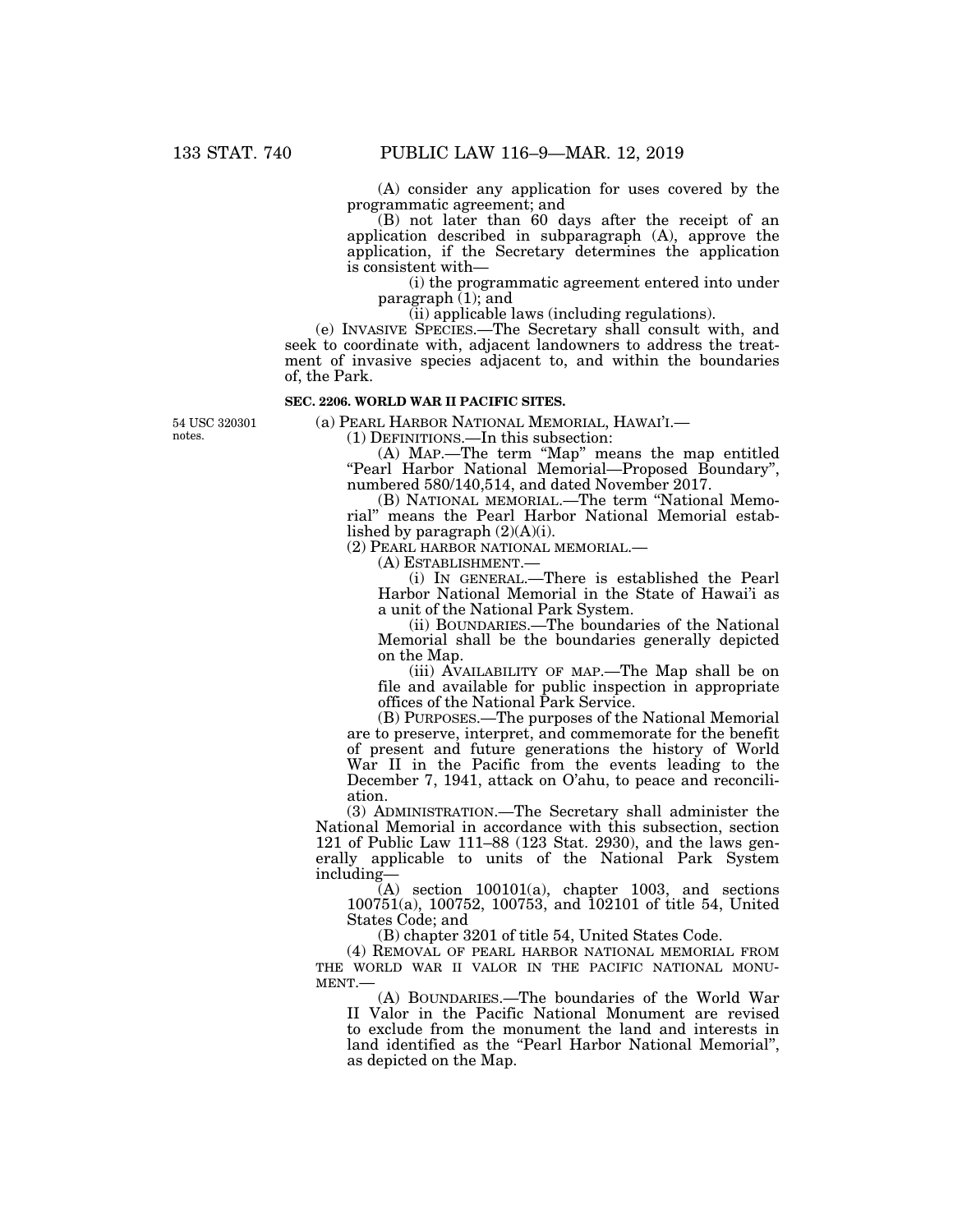(B) INCORPORATION INTO NATIONAL MEMORIAL.— (i) IN GENERAL.—The land and interests in land excluded from the monument under subparagraph (A) are incorporated in and made part of the National Memorial in accordance with this subsection.

(ii) USE OF FUNDS.—Any funds for the purposes of the land and interests in land excluded from the monument under subparagraph (A) shall be made available for the purposes of the National Memorial.

(iii) REFERENCES.—Any reference in a law (other than this section), regulation, document, record, map, or other paper of the United States to resources in the State of Hawai'i included in the World War II Valor in the Pacific National Monument shall be considered a reference to the ''Pearl Harbor National Memorial''.

(b) TULE LAKE NATIONAL MONUMENT, CALIFORNIA.—

(1) IN GENERAL.—The areas of the World War II Valor in the Pacific National Monument located in the State of California, as established by Presidential Proclamation 8327 (73 Fed. Reg. 75293; December 10, 2008), are redesignated as the ''Tule Lake National Monument''.

(2) ADMINISTRATION.—The Secretary shall administer the Tule Lake National Monument in accordance with the provisions of Presidential Proclamation 8327 (73 Fed. Reg. 75293; December 10, 2008) applicable to the sites and resources in the State of California that are subject to that proclamation.

(3) REFERENCES.—Any reference in a law (other than this section), regulation, document, record, map, or other paper of the United States to resources in the State of California included in the World War II Valor in the Pacific National Monument shall be considered to be a reference to ''Tule Lake National Monument''.

(c) ALEUTIAN ISLANDS WORLD WAR II NATIONAL MONUMENT, ALASKA.—

(1) IN GENERAL.—The areas of the World War II Valor in the Pacific National Monument located in the State of Alaska, as established by Presidential Proclamation 8327 (73 Fed. Reg. 75293; December 10, 2008), are redesignated as the ''Aleutian Islands World War II National Monument''.

(2) ADMINISTRATION.—The Secretary shall administer the Aleutian Islands World War II National Monument in accordance with the provisions of Presidential Proclamation 8327 (73 Fed. Reg. 75293; December 10, 2008) applicable to the sites and resources in the State of Alaska that are subject to that proclamation.

(3) REFERENCES.—Any reference in a law (other than this section), regulation, document, record, map, or other paper of the United States to the sites and resources in the State of Alaska included in the World War II Valor in the Pacific National Monument shall be considered to be a reference to the "Aleutian Islands World War II National Monument".

(d) HONOULIULI NATIONAL HISTORIC SITE, HAWAI'I.—

(1) DEFINITIONS.—In this subsection:

(A) HISTORIC SITE.—The term ''Historic Site'' means the Honouliuli National Historic Site established by para $graph (2)(A)(i).$ 

54 USC 320301 notes.

54 USC 320301 notes.

54 USC 320301 notes.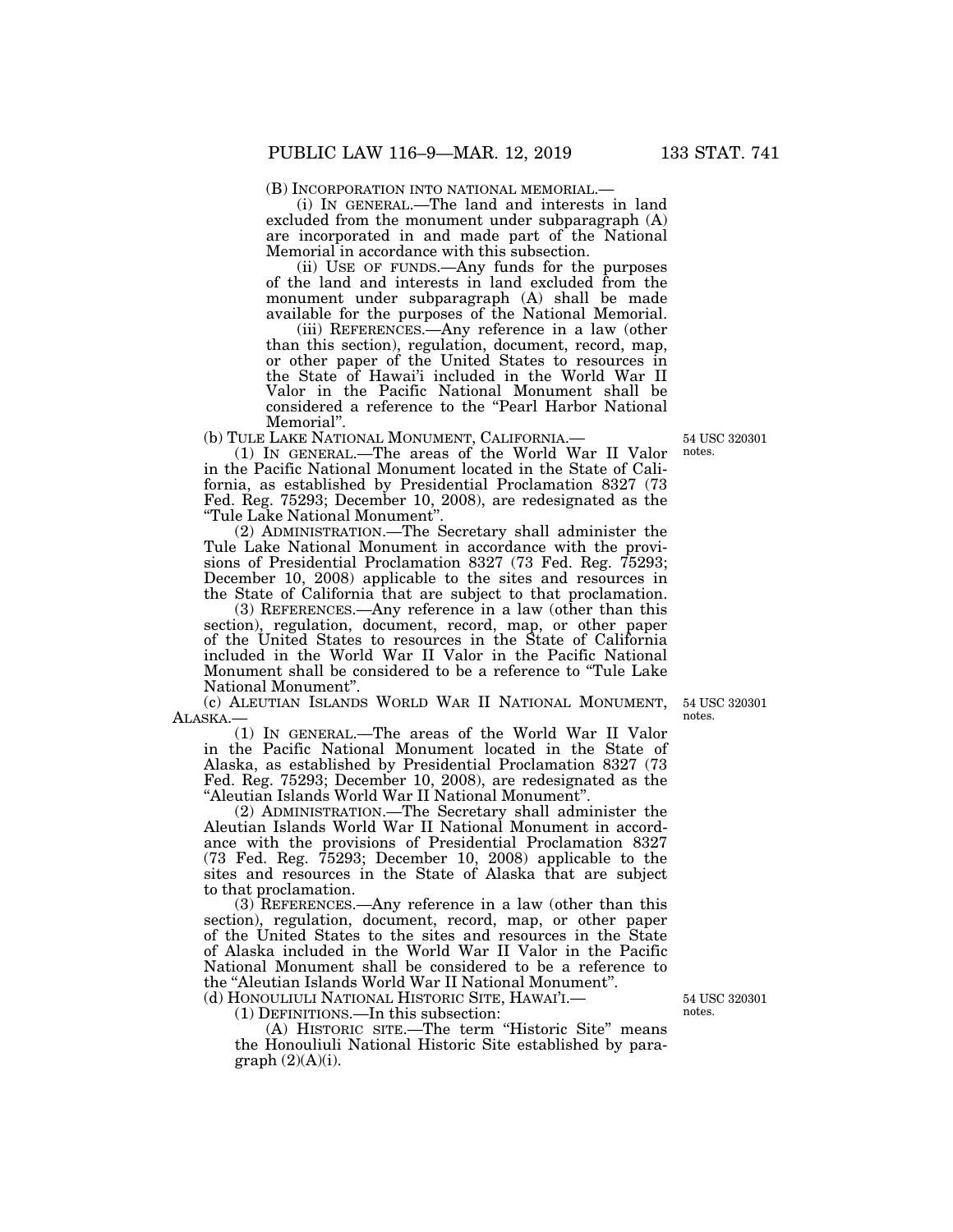(B) MAP.—The term ''Map'' means the map entitled ''Honouliuli National Historic Site—Proposed Boundary'', numbered 680/139428, and dated June 2017.

(2) HONOULIULI NATIONAL HISTORIC SITE.—

(A) ESTABLISHMENT.—

(i) IN GENERAL.—There is established the Honouliuli National Historic Site in the State of Hawai'i as a unit of the National Park System.

(ii) BOUNDARIES.—The boundaries of the Historic Site shall be the boundaries generally depicted on the Map.

(iii) AVAILABILITY OF MAP.—The Map shall be on file and available for public inspection in appropriate offices of the National Park Service.

(B) PURPOSES.—The purposes of the Historic Site are to preserve and interpret for the benefit of present and future generations the history associated with the internment and detention of civilians of Japanese and other ancestries during World War II in Hawai'i, the impacts of war and martial law on society in the Hawaiian Islands, and the co-location and diverse experiences of Prisoners of War at the Honouliuli Internment Camp site.

(3) ADMINISTRATION.—

(A) IN GENERAL.—The Secretary shall administer the Historic Site in accordance with this subsection and the laws generally applicable to units of the National Park System, including—

 $(i)$  section  $100101(a)$ , chapter 1003, and sections 100751(a), 100752, 100753, and 102101 of title 54, United States Code; and

(ii) chapter 3201 of title 54, United States Code. (B) PARTNERSHIPS.—

(i) IN GENERAL.—The Secretary may enter into agreements with, or acquire easements from, the owners of property adjacent to the Historic Site to provide public access to the Historic Site.

(ii) INTERPRETATION.—The Secretary may enter into cooperative agreements with governmental and nongovernmental organizations to provide for interpretation at the Historic Site.

(C) SHARED RESOURCES.—To the maximum extent practicable, the Secretary may use the resources of the Pearl Harbor National Memorial to administer the Historic Site. (4) ABOLISHMENT OF HONOULIULI NATIONAL MONUMENT.—

(A) IN GENERAL.—In light of the establishment of the Honouliuli National Historic Site, the Honouliuli National Monument is abolished and the lands and interests therein are incorporated within and made part of Honouliuli National Historic Site. Any funds available for purposes of Honouliuli National Monument shall be available for purposes of the Historic Site.

(B) REFERENCES.—Any references in law (other than in this section), regulation, document, record, map or other paper of the United States to Honouliuli National Monument shall be considered a reference to Honouliuli National Historic Site.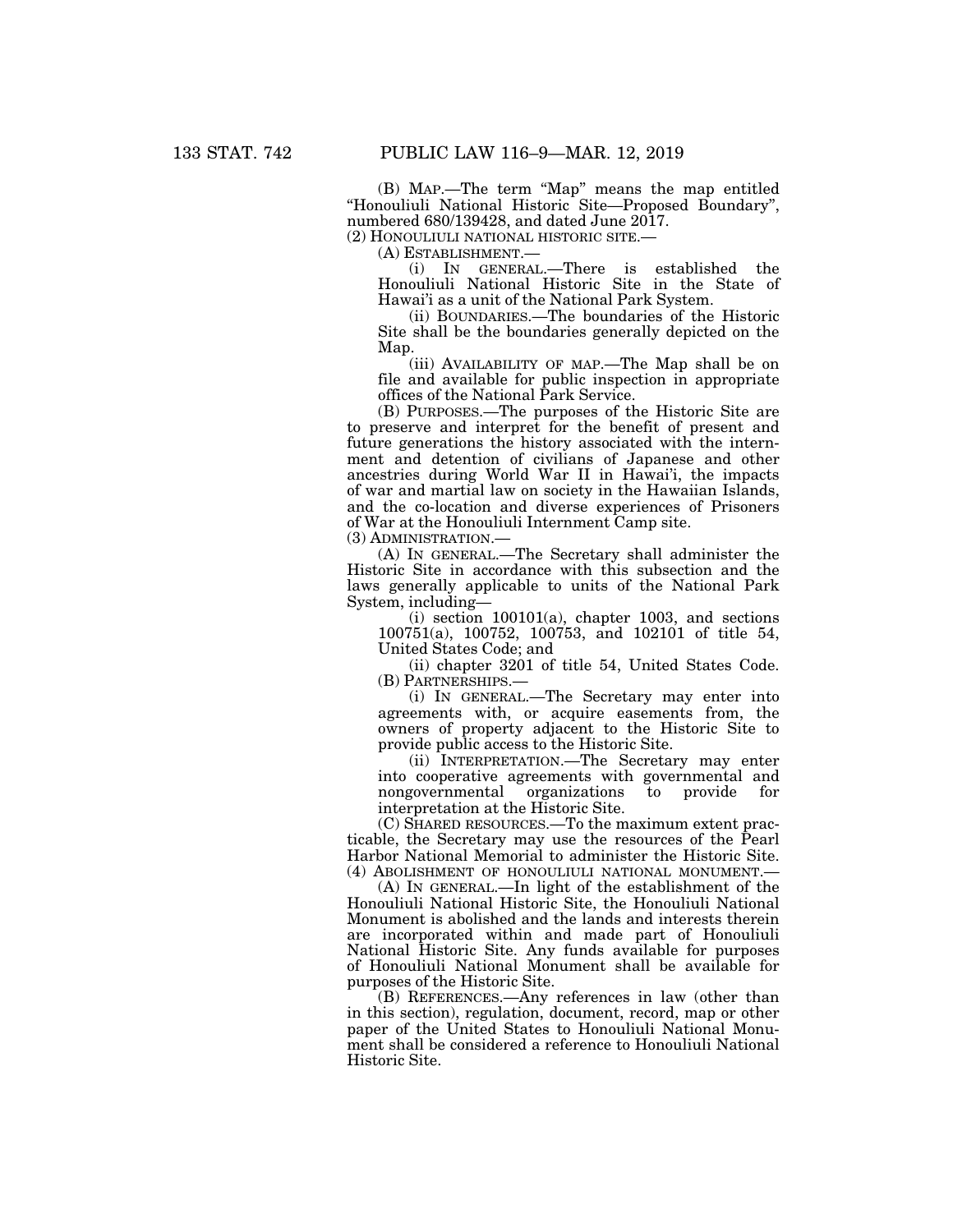# **Subtitle D—New Units of the National Park System**

#### **SEC. 2301. MEDGAR AND MYRLIE EVERS HOME NATIONAL MONUMENT.**  54 USC 320301

note.

(a) DEFINITIONS.—In this section:

(1) COLLEGE.—The term ''College'' means Tougaloo College, a private educational institution located in Tougaloo, Mississippi.

(2) HISTORIC DISTRICT.—The term ''Historic District'' means the Medgar Evers Historic District, as included on the National Register of Historic Places, and as generally depicted on the Map.

(3) MAP.—The term ''Map'' means the map entitled ''Medgar and Myrlie Evers Home National Monument'', numbered 515/ 142561, and dated September 2018.

(4) MONUMENT.—The term ''Monument'' means the Medgar and Myrlie Evers Home National Monument established by subsection (b).

(5) SECRETARY.—The term ''Secretary'' means the Secretary, acting through the Director of the National Park Service. (b) ESTABLISHMENT.—

(1) IN GENERAL.—Subject to paragraph (2), there is established the Medgar and Myrlie Evers Home National Monument in the State of Mississippi as a unit of the National Park System to preserve, protect, and interpret for the benefit of present and future generations resources associated with the pivotal roles of Medgar and Myrlie Evers in the American Civil Rights Movement.

(2) DETERMINATION BY THE SECRETARY.—The Monument shall not be established until the date on which the Secretary determines that a sufficient quantity of land or interests in land has been acquired to constitute a manageable park unit. (c) BOUNDARIES.—The boundaries of the Monument shall be

the boundaries generally depicted on the Map. (d) AVAILABILITY OF MAP.—The Map shall be on file and available for public inspection in the appropriate offices of the National Park Service.

(e) ACQUISITION AUTHORITY.—The Secretary may only acquire any land or interest in land located within the boundary of the Monument by—

(1) donation;

(2) purchase from a willing seller with donated or appropriated funds; or

(3) exchange.

(f) ADMINISTRATION.—

(1) IN GENERAL.—The Secretary shall administer the Monument in accordance with—

(A) this section; and

(B) the laws generally applicable to units of the National Park System, including—

(i) section 100101(a), chapter 1003, and sections 100751(a), 100752, 100753, and 102101 of title 54, United States Code; and

(ii) chapter 3201 of title 54, United States Code. (2) MANAGEMENT PLAN.—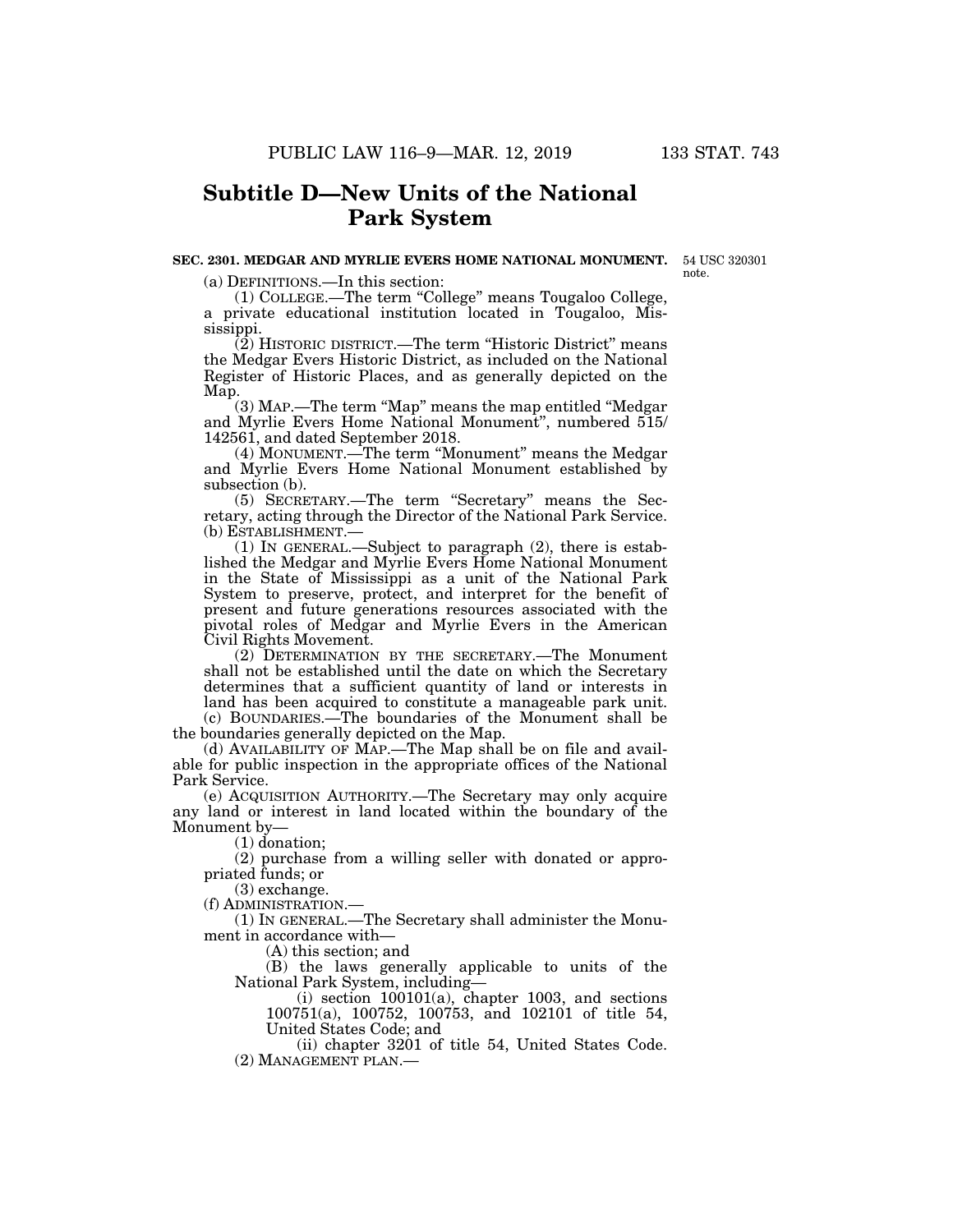(A) IN GENERAL.—Not later than 3 years after the date on which funds are first made available to the Secretary for this purpose, the Secretary shall prepare a general management plan for the Monument in accordance with section 100502 of title 54, United States Code.

(B) SUBMISSION.—On completion of the general management plan under subparagraph (A), the Secretary shall submit it to the Committee on Natural Resources of the House of Representatives and the Committee on Energy and Natural Resources of the Senate.

(g) AGREEMENTS.—

(1) MONUMENT.—The Secretary—

(A) shall seek to enter into an agreement with the College to provide interpretive and educational services relating to the Monument; and

(B) may enter into agreements with the College and other entities for the purposes of carrying out this section.

(2) HISTORIC DISTRICT.—The Secretary may enter into agreements with the owner of a nationally significant property within the Historic District, to identify, mark, interpret, and provide technical assistance with respect to the preservation and interpretation of the property.

54 USC 320301 note.

# **SEC. 2302. MILL SPRINGS BATTLEFIELD NATIONAL MONUMENT.**

(a) DEFINITIONS.—In this section:

(1) MAP.—The term ''Map'' means the map entitled ''Mill Springs Battlefield National Monument, Nancy, Kentucky'', numbered 297/145513, and dated June 2018.

(2) MONUMENT.—The term ''Monument'' means the Mill Springs Battlefield National Monument established by subsection  $(b)(1)$ .

(3) SECRETARY.—The term ''Secretary'' means the Secretary, acting through the Director of the National Park Service. (b) ESTABLISHMENT.—

(1) IN GENERAL.—Subject to paragraph (2), there is established as a unit of the National Park System, the Mill Springs Battlefield National Monument in the State of Kentucky, to preserve, protect, and interpret for the benefit of present and future generations—

(A) the nationally significant historic resources of the Mill Springs Battlefield; and

(B) the role of the Mill Springs Battlefield in the Civil War.

(2) DETERMINATION BY THE SECRETARY.—The Monument shall not be established until the date on which the Secretary determines that a sufficient quantity of land or interests in land has been acquired to constitute a manageable park unit.

(3) NOTICE.—Not later than 30 days after the date on which the Secretary makes a determination under paragraph (2), the Secretary shall publish in the Federal Register notice of the establishment of the Monument.

(4) BOUNDARY.—The boundary of the Monument shall be as generally depicted on the Map.

(5) AVAILABILITY OF MAP.—The Map shall be on file and available for public inspection in the appropriate offices of the National Park Service.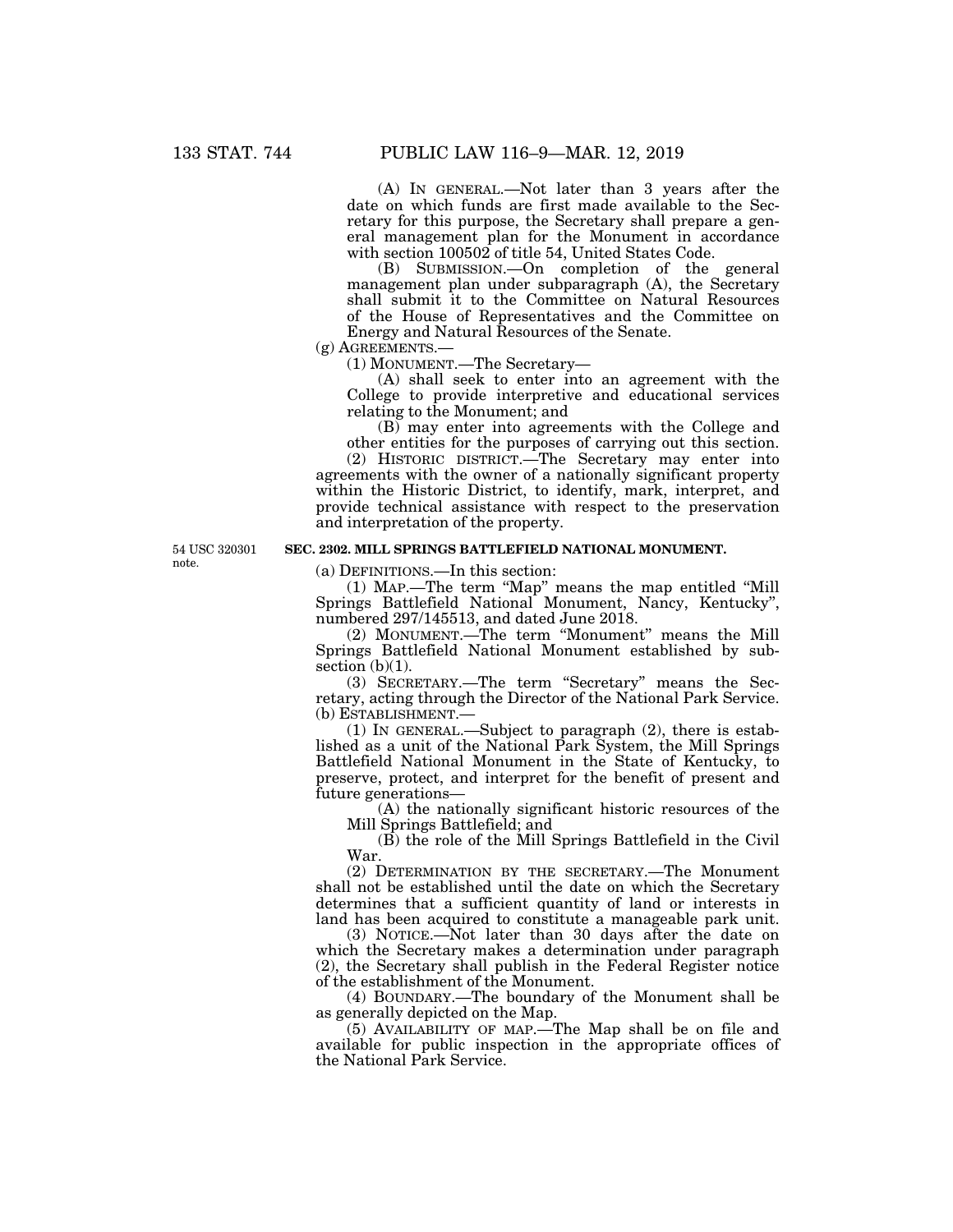(6) ACQUISITION AUTHORITY.—The Secretary may only acquire land or an interest in land located within the boundary of the Monument by—

(A) donation;

(B) purchase from a willing seller with donated or appropriated funds; or

(C) exchange.

(c) ADMINISTRATION.— (1) IN GENERAL.—The Secretary shall administer the Monument in accordance with—

(A) this section; and

(B) the laws generally applicable to units of the National Park System, including—

 $(i)$  section  $100101(a)$ , chapter 1003, and sections 100751(a), 100752, 100753, and 102101 of title 54, United States Code; and

(ii) chapter 3201 of title 54, United States Code. (2) MANAGEMENT PLAN.—

(A) IN GENERAL.—Not later than 3 years after the date on which funds are first made available to prepare a general management plan for the Monument, the Secretary shall prepare the general management plan in accordance with section 100502 of title 54, United States Code.

(B) SUBMISSION TO CONGRESS.—On completion of the general management plan, the Secretary shall submit to the Committee on Natural Resources of the House of Representatives and the Committee on Energy and Natural Resources of the Senate the general management plan.

(d) PRIVATE PROPERTY PROTECTION.—Nothing in this section affects the land use rights of private property owners within or adjacent to the Monument.

(e) NO BUFFER ZONES.—

(1) IN GENERAL.—Nothing in this section creates a protective perimeter or buffer zone around the Monument.

(2) ACTIVITIES OUTSIDE NATIONAL MONUMENT.—The fact that an activity or use on land outside the Monument can be seen or heard within the Monument shall not preclude the activity or use outside the boundary of the Monument.

# **SEC. 2303. CAMP NELSON HERITAGE NATIONAL MONUMENT.**

(a) DEFINITIONS.—In this section:

(1) MAP.—The term ''Map'' means the map entitled ''Camp Nelson Heritage National Monument Nicholasville, Kentucky'', numbered 532/144,148, and dated April 2018.

(2) MONUMENT.—The term ''Monument'' means the Camp Nelson Heritage National Monument established by subsection  $(b)(1)$ .

(3) SECRETARY.—The term ''Secretary'' means the Secretary, acting through the Director of the National Park Service. (b) ESTABLISHMENT.—<br>(1) IN GENERAL.—Subject to paragraph (2), there is estab-

lished, as a unit of the National Park System, the Camp Nelson Heritage National Monument in the State of Kentucky, to preserve, protect, and interpret for the benefit of present and future generations, the nationally significant historic resources of Camp Nelson and the role of Camp Nelson in the American

54 USC 320301 note.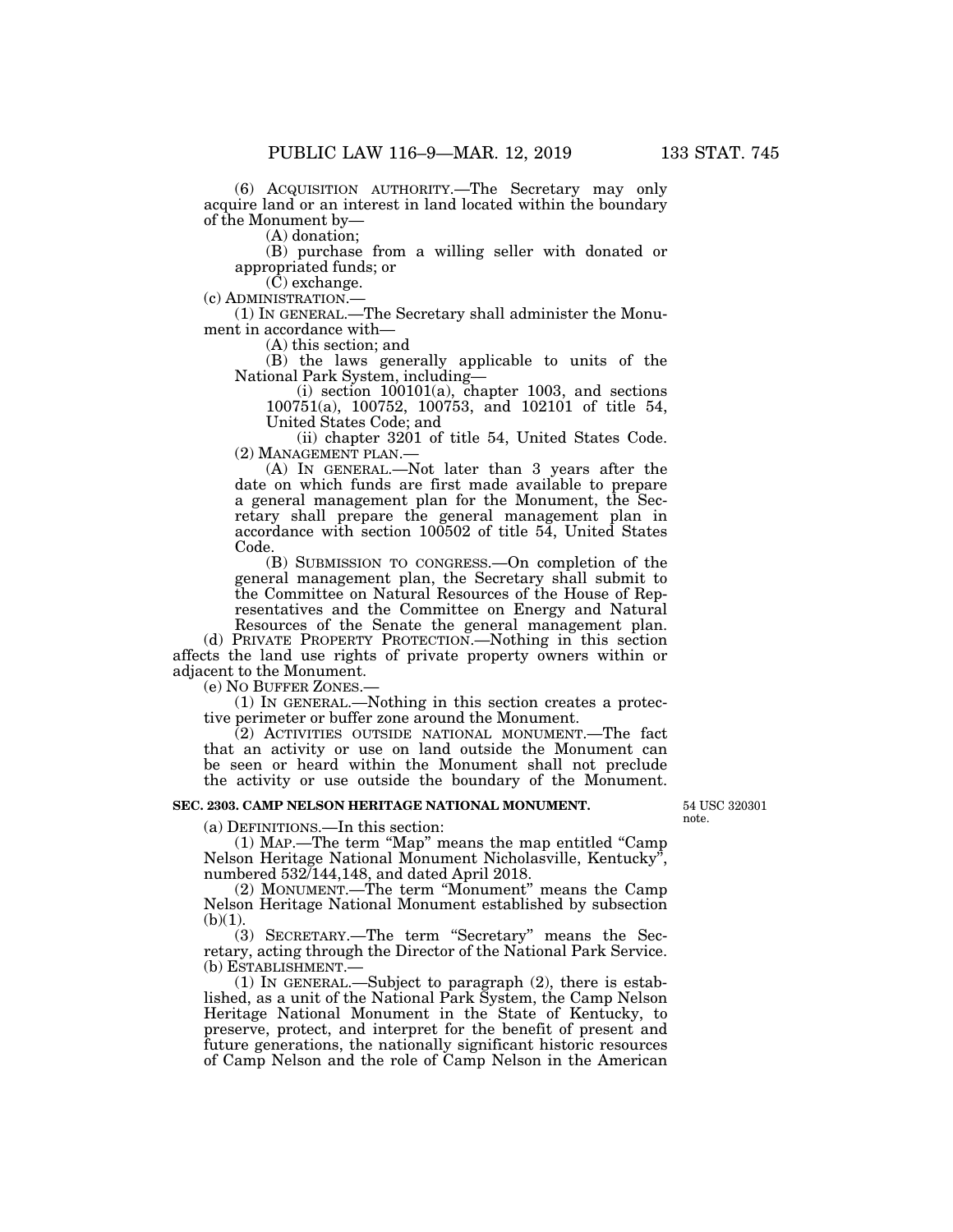Civil War, Reconstruction, and African American history and civil rights.

(2) CONDITIONS.—The Monument shall not be established until after the Secretary—

(A) has entered into a written agreement with the owner of any private or non-Federal land within the boundary of the Monument, as depicted on the Map, providing that the property shall be donated to the United States for inclusion in the Monument, to be managed consistently with the purposes of the Monument; and

(B) has determined that sufficient land or interests in land have been acquired within the boundary of the Monument to constitute a manageable unit.

(c) BOUNDARIES.—The boundaries of the Monument shall be the boundaries generally depicted on the Map.

(d) AVAILABILITY OF MAP.—The Map shall be on file and available for public inspection in the appropriate offices of the National Park Service.

(e) ACQUISITION AUTHORITY.—The Secretary may only acquire any land or interest in land located within the boundary of the Monument by donation, purchase with donated or appropriated funds, or exchange.

(f) ADMINISTRATION.—

(1) IN GENERAL.—The Secretary shall administer the Monument in accordance with—

(A) this section;

(B) Presidential Proclamation 9811 (83 Fed. Reg. 54845 (October 31, 2018)); and

(C) the laws generally applicable to units of the National Park System, including—

 $(i)$  section  $100101(a)$ , chapter 1003, and sections 100751(a), 100752, 100753, and 102101 of title 54, United States Code; and

(ii) chapter 3201 of title 54, United States Code. (2) MANAGEMENT PLAN.—

(A) IN GENERAL.—Not later than 3 years after the date on which funds are first made available to the Secretary for the preparation of a general management plan for the Monument, the Secretary shall prepare a general management plan for the Monument in accordance with section 100502 of title 54, United States Code.

(B) SUBMISSION TO CONGRESS.—On completion of the general management plan, the Secretary shall submit to the Committee on Energy and Natural Resources of the Senate and the Committee on Natural Resources of the House of Representatives the general management plan. (g) NO BUFFER ZONES.—

(1) IN GENERAL.—Nothing in this section creates a protective perimeter or buffer zone around the Monument.

(2) ACTIVITIES OUTSIDE NATIONAL MONUMENT.—The fact that an activity or use on land outside the Monument can be seen or heard within the Monument shall not preclude the activity or use outside the boundary of the Monument.

(h) CONFLICTS.—If there is conflict between this section and Proclamation 9811 (83 Fed. Reg. 54845; October 31, 2018), this section shall control.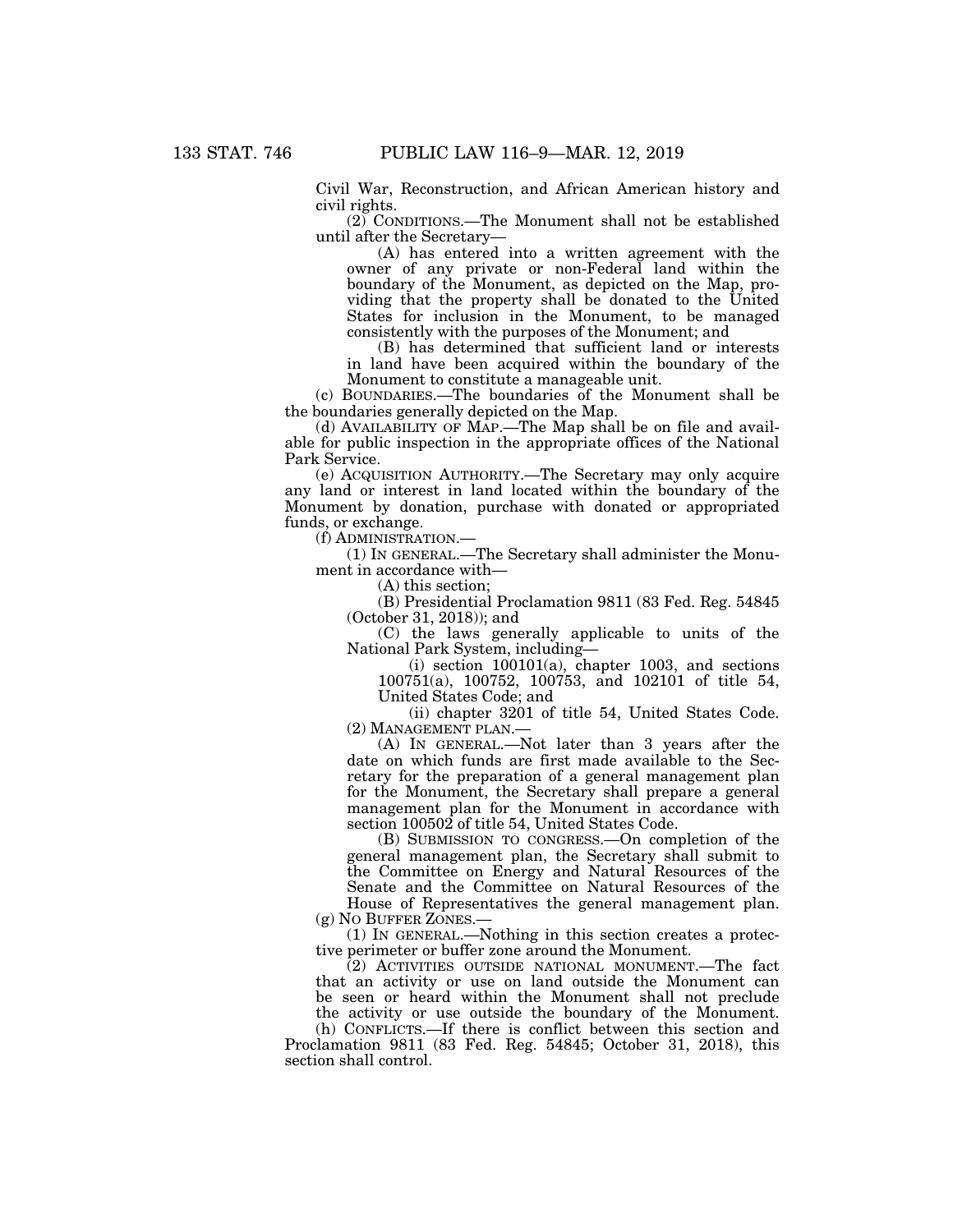# **Subtitle E—National Park System Management**

## **SEC. 2401. DENALI NATIONAL PARK AND PRESERVE NATURAL GAS PIPELINE.**

(a) PERMIT.—Section 3(b)(1) of the Denali National Park Improvement Act (Public Law 113–33; 127 Stat. 516) is amended by striking ''within, along, or near the approximately 7-mile segment of the George Parks Highway that runs through the Park''.

(b) TERMS AND CONDITIONS.—Section 3(c)(1) of the Denali National Park Improvement Act (Public Law 113–33; 127 Stat. 516) is amended—

 $(1)$  in subparagraph  $(A)$ , by inserting "and" after the semicolon;

(2) by striking subparagraph (B); and

(3) by redesignating subparagraph (C) as subparagraph (B).

(c) APPLICABLE LAW.—Section 3 of the Denali National Park Improvement Act (Public Law 113–33; 127 Stat. 515) is amended by adding at the end the following:

''(d) APPLICABLE LAW.—A high pressure gas transmission pipeline (including appurtenances) in a nonwilderness area within the boundary of the Park, shall not be subject to title XI of the Alaska National Interest Lands Conservation Act (16 U.S.C. 3161 et seq.).''.

## **SEC. 2402. HISTORICALLY BLACK COLLEGES AND UNIVERSITIES HIS-TORIC PRESERVATION PROGRAM REAUTHORIZED.**

Section 507(d)(2) of the Omnibus Parks and Public Lands Management Act of 1996 (54 U.S.C. 302101 note) is amended by striking the period at the end and inserting ''and each of fiscal years 2019 through 2025.''.

# **SEC. 2402A. JOHN H. CHAFEE COASTAL BARRIER RESOURCES SYSTEM.**

(a) IN GENERAL.—Section 2(b) of the Strengthening Coastal Communities Act of 2018 (Public Law 115–358) is amended by adding at the end the following:

''(36) The map entitled 'Cape San Blas Unit P30/P30P (1 of 2)' and dated December 19, 2018, with respect to Unit P30 and Unit P30P.

"(37) The map entitled 'Cape San Blas Unit P30/P30P (2 of 2)' and dated December 19, 2018, with respect to Unit P30 and Unit P30P."

(b) EFFECT.—Section 7003 shall have no force or effect.

#### **SEC. 2403. AUTHORIZING COOPERATIVE MANAGEMENT AGREEMENTS** 54 USC 101703 **BETWEEN THE DISTRICT OF COLUMBIA AND THE SEC-RETARY OF THE INTERIOR.**  note.

The Secretary may enter into a cooperative management agreement with the District of Columbia in accordance with section 101703 of title 54, United States Code.

### **SEC. 2404. FEES FOR MEDICAL SERVICES.**

(a) FEES AUTHORIZED.—The Secretary may establish and collect fees for medical services provided to persons in units of the National Park System or for medical services provided by National Park Service personnel outside units of the National Park System.

54 USC 102712 note.

16 USC 3503 note.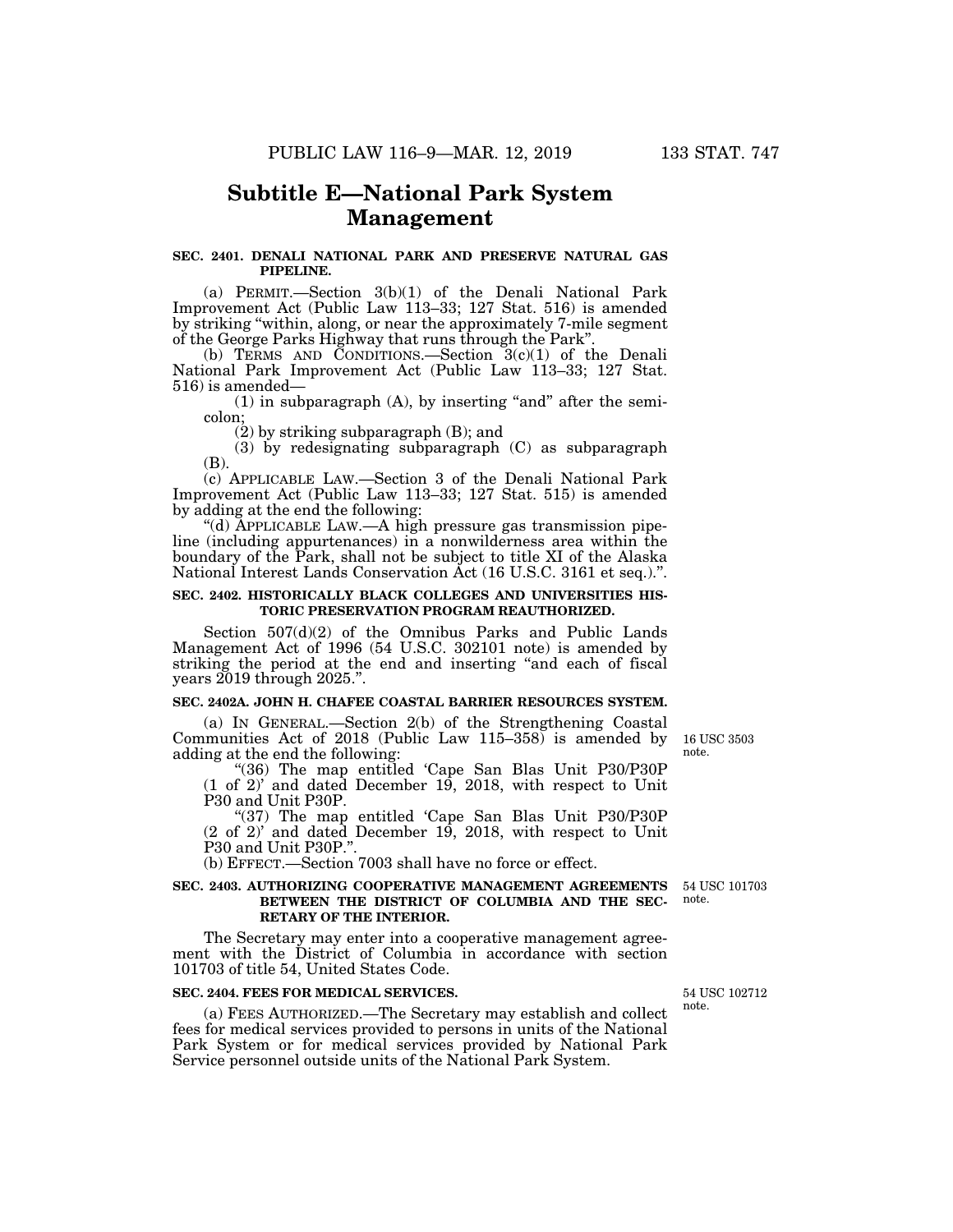(b) NATIONAL PARK MEDICAL SERVICES FUND.—There is established in the Treasury a fund, to be known as the ''National Park Medical Services Fund'' (referred to in this section as the ''Fund''). The Fund shall consist of—

(1) donations to the Fund; and

(2) fees collected under subsection (a).

(c) AVAILABILITY OF AMOUNTS.—All amounts deposited into the Fund shall be available to the Secretary, to the extent provided in advance by Acts of appropriation, for the following in units of the National Park System:

(1) Services listed in subsection (a).

(2) Preparing needs assessments or other programmatic analyses for medical facilities, equipment, vehicles, and other needs and costs of providing services listed in subsection (a).

(3) Developing management plans for medical facilities, equipment, vehicles, and other needs and costs of services listed in subsection (a).

(4) Training related to providing services listed in subsection (a).

(5) Obtaining or improving medical facilities, equipment, vehicles, and other needs and costs of providing services listed in subsection (a).

## **SEC. 2405. AUTHORITY TO GRANT EASEMENTS AND RIGHTS-OF-WAY OVER FEDERAL LANDS WITHIN GATEWAY NATIONAL RECREATION AREA.**

Section 3 of Public Law 92–592 (16 U.S.C. 460cc–2) is amended by adding at the end the following:

''(j) AUTHORITY TO GRANT EASEMENTS AND RIGHTS-OF-WAY.— ''(1) IN GENERAL.—The Secretary of the Interior may grant, to any State or local government, an easement or right-ofway over Federal lands within Gateway National Recreation Area for construction, operation, and maintenance of projects for control and prevention of flooding and shoreline erosion.

"(2) CHARGES AND REIMBURSEMENT OF COSTS.—The Secretary may grant such an easement or right-of-way without charge for the value of the right so conveyed, except for reimbursement of costs incurred by the United States for processing the application therefore and managing such right. Amounts received as such reimbursement shall be credited to the relevant appropriation account.''.

## **SEC. 2406. ADAMS MEMORIAL COMMISSION.**

(a) COMMISSION.—There is established a commission to be known as the "Adams Memorial Commission" (referred to in this section as the "Commission") for the purpose of establishing a permanent memorial to honor John Adams and his legacy as authorized by Public Law 107–62 (115 Stat. 411), located in the city of Washington, District of Columbia, including sites authorized by Public Law 107–315 (116 Stat. 2763).

(b) MEMBERSHIP.—The Commission shall be composed of—

(1) 4 persons appointed by the President, not more than 2 of whom may be members of the same political party;

(2) 4 Members of the Senate appointed by the President pro tempore of the Senate in consultation with the Majority Leader and Minority Leader of the Senate, of which not more than 2 appointees may be members of the same political party; and

40 USC 8903 note.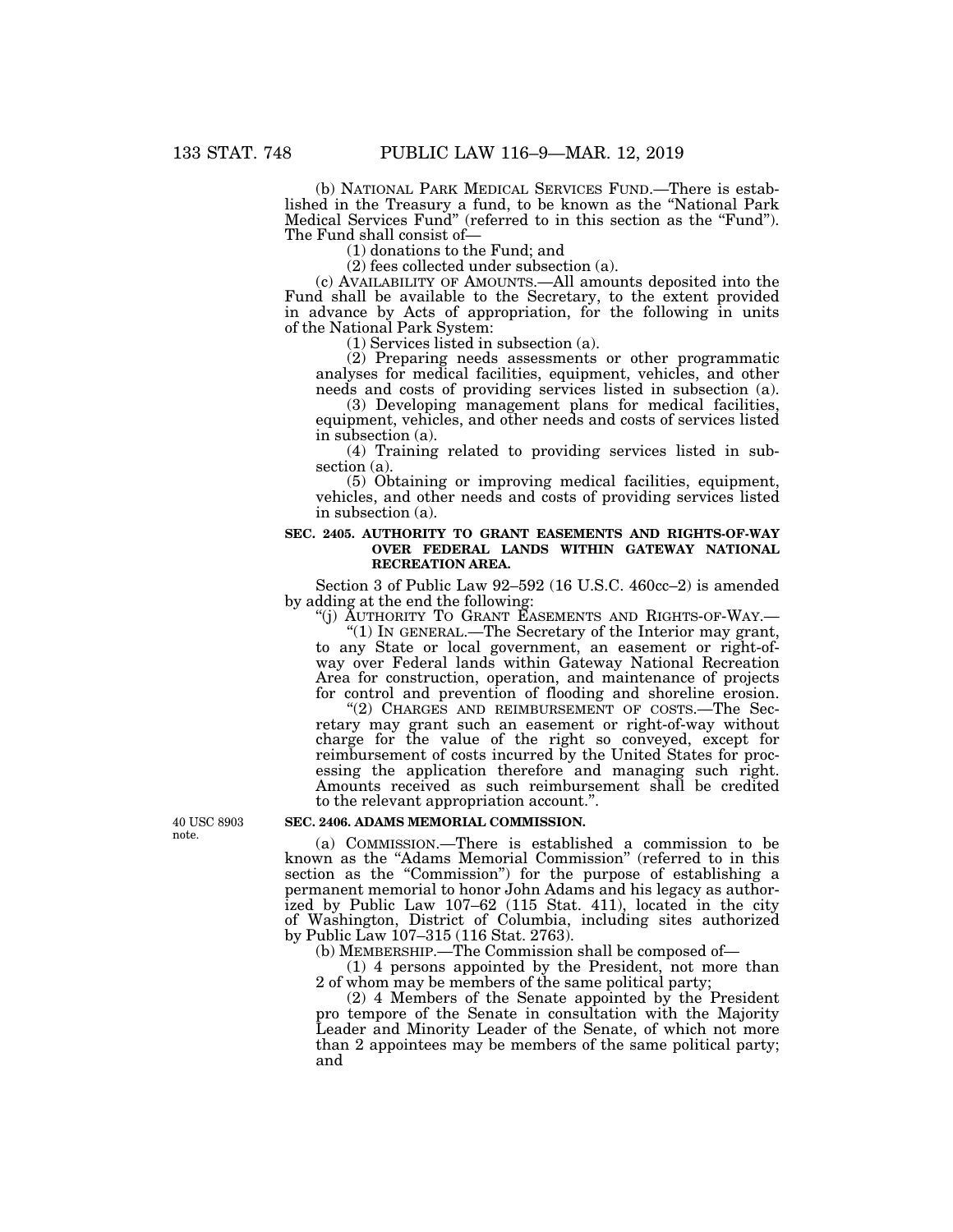(3) 4 Members of the House of Representatives appointed by the Speaker of the House of Representatives in consultation with the Majority Leader and Minority Leader of the House of Representatives, of which not more than 2 appointees may be members of the same political party.

(c) CHAIR AND VICE CHAIR.—The members of the Commission shall select a Chair and Vice Chair of the Commission. The Chair and Vice Chair shall not be members of the same political party.

(d) VACANCIES.—Any vacancy in the Commission shall not affect its powers if a quorum is present, but shall be filled in the same manner as the original appointment.

(e) MEETINGS.—

(1) INITIAL MEETING.—Not later than 45 days after the date on which a majority of the members of the Commission have been appointed, the Commission shall hold its first meeting.

(2) SUBSEQUENT MEETINGS.—The Commission shall meet at the call of the Chair.

(f) QUORUM.—A majority of the members of the Commission shall constitute a quorum but a lesser number of members may hold hearings.

(g) NO COMPENSATION.—A member of the Commission shall serve without compensation, but may be reimbursed for expenses incurred in carrying out the duties of the Commission.

(h) DUTIES.—The Commission shall consider and formulate plans for a permanent memorial to honor John Adams and his legacy, including the nature, location, design, and construction of the memorial.

(i) POWERS.—The Commission may—

(1) make such expenditures for services and materials for the purpose of carrying out this section as the Commission considers advisable from funds appropriated or received as gifts for that purpose;

(2) accept gifts, including funds from the Adams Memorial Foundation, to be used in carrying out this section or to be used in connection with the construction or other expenses of the memorial; and

(3) hold hearings, enter into contracts for personal services and otherwise, and do such other things as are necessary to carry out this section.

(j) REPORTS.—The Commission shall—

(1) report the plans required by subsection (h), together with recommendations, to the President and the Congress at the earliest practicable date; and

(2) in the interim, make annual reports on its progress to the President and the Congress.

(k) APPLICABILITY OF OTHER LAWS.—The Federal Advisory Committee Act (5 U.S.C. App.) shall not apply to the Commission. (l) TERMINATION.—The Commission shall terminate on

December 2, 2025.

(m) AMENDMENTS TO PUBLIC LAW 107–62.—

(1) REFERENCES TO COMMISSION.—Public Law 107–62 (115 Stat. 411) is amended by striking "Adams Memorial Foundation'' each place it occurs and inserting ''Adams Memorial Commission''.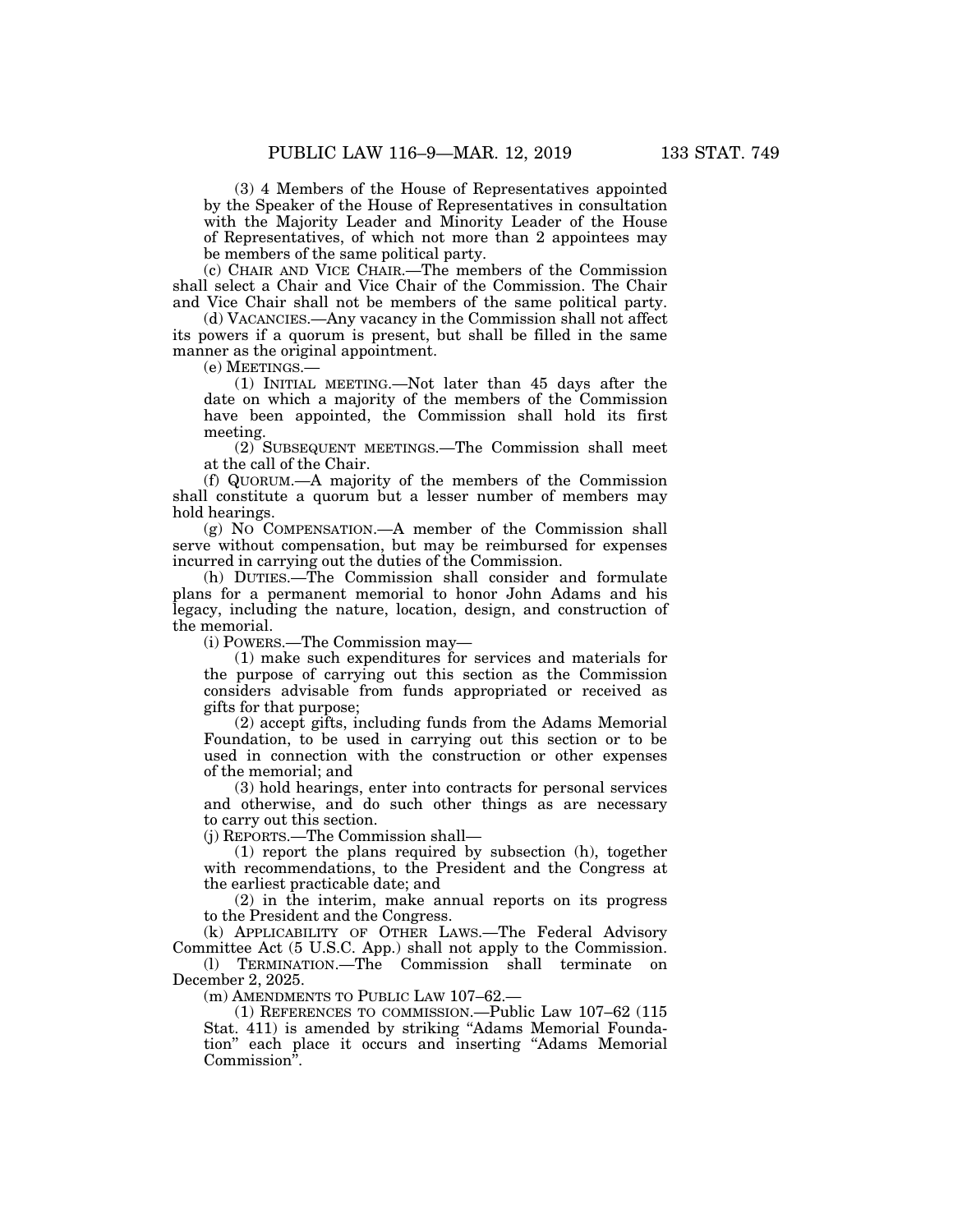(2) EXTENSION OF AUTHORIZATION.—Section 1(c) of Public Law 107–62 (115 Stat. 411; 124 Stat. 1192; 127 Stat. 3880) is amended by striking ''2020'' and inserting ''2025''.

## **SEC. 2407. TECHNICAL CORRECTIONS TO REFERENCES TO THE AFRI-CAN AMERICAN CIVIL RIGHTS NETWORK.**

54 USC 308401 prec., 308402.

(a) CHAPTER AMENDMENTS.—Chapter 3084 of title 54, United States Code, is amended by striking ''U.S. Civil Rights Network'' each place it appears and inserting ''African American Civil Rights Network" (using identical font as used in the text being replaced).

(b) AMENDMENTS TO LIST OF ITEMS.—The list of items of title 54, United States Code, is amended by striking ''U.S. Civil Rights Network'' each place it appears and inserting ''African American Civil Rights Network'' (using identical font as used in the text being replaced).

(c) REFERENCES.—Any reference in any law (other than in this section), regulation, document, record, map, or other paper of the United States to the ''U.S. Civil Rights Network'' shall be considered to be a reference to the ''African American Civil Rights Network''.

## **SEC. 2408. TRANSFER OF THE JAMES J. HOWARD MARINE SCIENCES LABORATORY.**

Section 7 of Public Law 100–515 (16 U.S.C. 1244 note) is amended by striking subsection (b) and inserting the following: "(b) TRANSFER FROM THE STATE TO THE NATIONAL OCEANIC AND ATMOSPHERIC ADMINISTRATION.—

"(1) IN GENERAL.—Notwithstanding any other provision of law, or the provisions of the August 13, 1991, Ground Lease Agreement ('Lease') between the Department of the Interior and the State of New Jersey ('State'), upon notice to the National Park Service, the State may transfer without consideration, and the National Oceanic and Atmospheric Administration may accept, all State improvements within the land assignment and right of way, including the James J. Howard Marine Sciences Laboratory ('Laboratory'), two parking lots, and the seawater supply and backflow pipes as generally depicted on the map entitled 'Gateway National Recreation Area, James J. Howard Marine Science Laboratory Land Assignment', numbered 646/142,581A, and dated April 2018 ('Map') and any related State personal property.

"(2) LEASE AMENDMENT.—Upon the transfer authorized in paragraph (1), the Lease shall be amended to exclude any obligations of the State and the Department of the Interior related to the Laboratory and associated property and improvements transferred to the National Oceanic and Atmospheric Administration. However, all obligations of the State to rehabilitate Building 74 and modify landscaping on the surrounding property as depicted on the Map, under the Lease and pursuant to subsection (a), shall remain in full force and effect.

''(3) USE BY THE NATIONAL OCEANIC AND ATMOSPHERIC ADMINISTRATION.—Upon the transfer authorized in paragraph (1), the Administrator of the National Oceanic and Atmospheric Administration is authorized to use the land generally depicted on the Map as a land assignment and right of way and associated land and appurtenances for continued use of the Laboratory, including providing maintenance and repair, and access

54 USC 100101

prec.

54 USC 308402 note.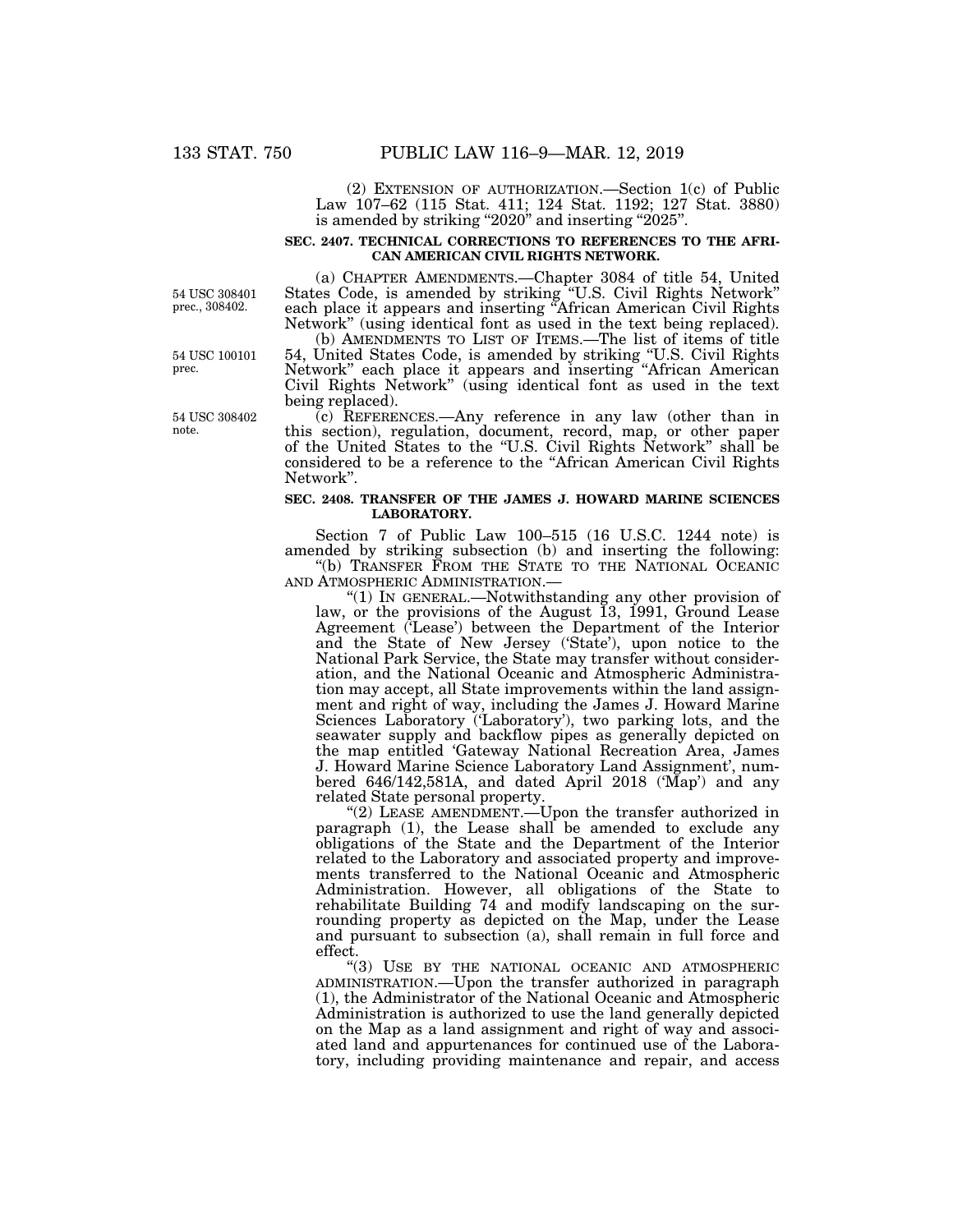to the Laboratory, the parking lots and the seawater supply and back flow pipes, without consideration, except for reimbursement to the National Park Service of agreed upon reasonable actual costs of subsequently provided goods and services.

''(4) AGREEMENT BETWEEN THE NATIONAL PARK SERVICE AND THE NATIONAL OCEANIC AND ATMOSPHERIC ADMINISTRATION.— Upon the transfer authorized in paragraph (1), the Director of the National Park Service and the Administrator of the National Oceanic and Atmospheric Administration shall enter into an agreement addressing responsibilities pertaining to the use of the land assignment within the Sandy Hook Unit of the Gateway National Recreation Area as authorized in paragraph (3). The agreement shall prohibit any new construction on this land, permanent or nonpermanent, or significant alteration to the exterior of the Laboratory, without National Park Service approval.

''(5) RESTORATION.—

''(A) Notwithstanding any provision of the Lease to the contrary, if the State does not transfer the improvements as authorized in paragraph (1), and these improvements are not used as or in support of a marine science laboratory, the State shall demolish and remove the improvements and restore the land in accordance with the standards set forth by the National Park Service, free of unacceptable encumbrances and in compliance with all applicable laws and regulations regarding known contaminants.

''(B) If the National Oceanic and Atmospheric Administration accepts the improvements as authorized in paragraph (1) and these improvements are not used as or in support of a marine science laboratory, the National Oceanic and Atmospheric Administration shall be responsible for demolishing and removing these improvements and restoring the land, in accordance with the standards set forth by the National Park Service, free of unacceptable encumbrances and in compliance with all applicable laws and regulations regarding known contaminants.''.

## **SEC. 2409. BOWS IN PARKS.**

(a) IN GENERAL.—Chapter 1049 of title 54, United States Code, is amended by adding at the end the following:

## **''§ 104908. Bows in parks**

54 USC 104908.

"(a) DEFINITION OF NOT READY FOR IMMEDIATE USE.—The term 'not ready for immediate use' means—

 $\sqrt[2^n]{(1)}$  a bow or crossbow, the arrows of which are secured or stowed in a quiver or other arrow transport case; and

"(2) with respect to a crossbow, uncocked.

''(b) VEHICULAR TRANSPORTATION AUTHORIZED.—The Director shall not promulgate or enforce any regulation that prohibits an individual from transporting bows and crossbows that are not ready for immediate use across any System unit in the vehicle of the individual if—

''(1) the individual is not otherwise prohibited by law from possessing the bows and crossbows;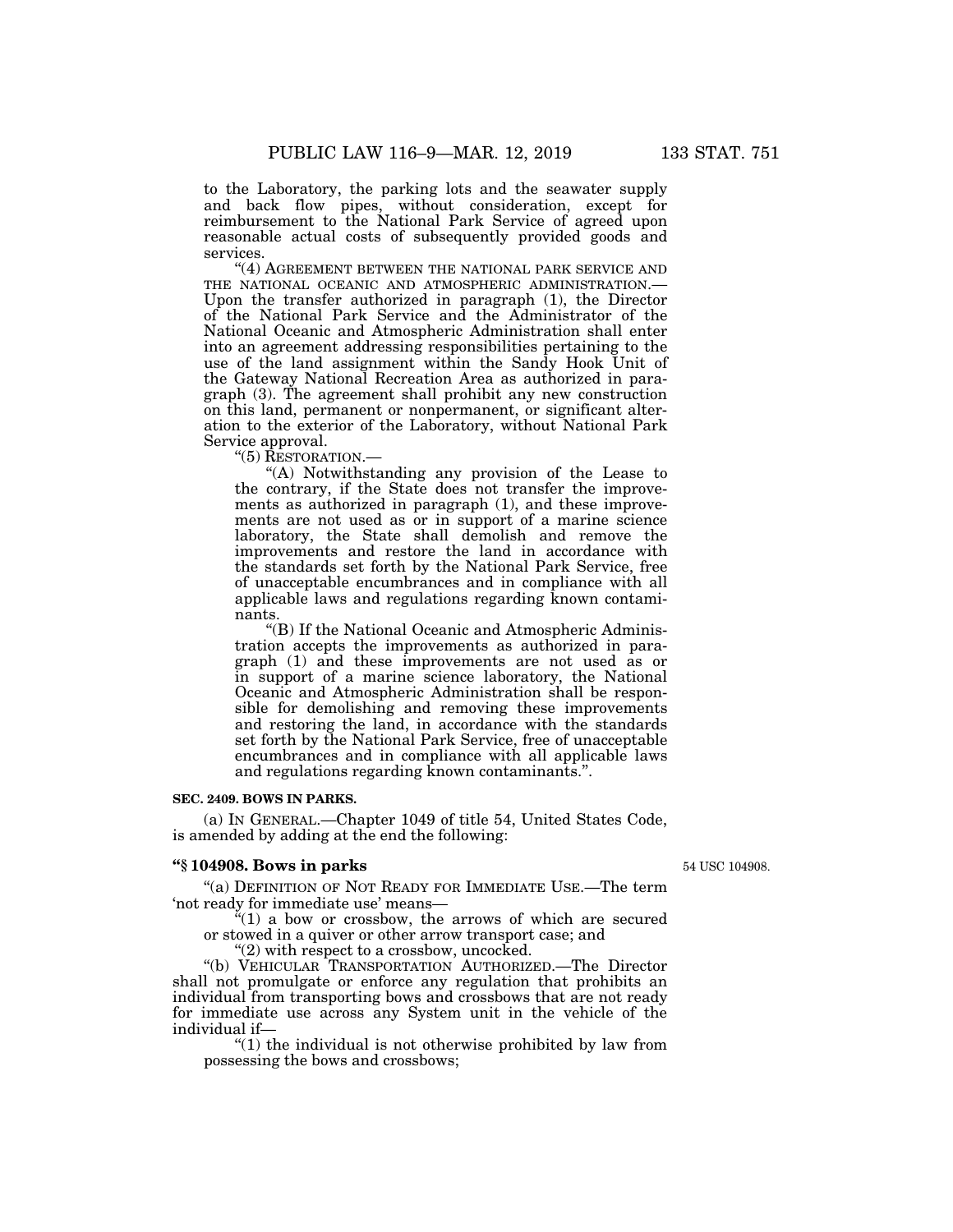" $(2)$  the bows or crossbows that are not ready for immediate use remain inside the vehicle of the individual throughout the period during which the bows or crossbows are transported across System land; and

 $(3)$  the possession of the bows and crossbows is in compliance with the law of the State in which the System unit is located.''.

54 USC 104901 prec.

(b) CLERICAL AMENDMENT.—The table of sections for chapter 1049 of title 54, United States Code, is amended by inserting after the item relating to section 104907 the following:

#### ''104908. Bows in parks.''.

### **SEC. 2410. WILDLIFE MANAGEMENT IN PARKS.**

(a) IN GENERAL.—Chapter 1049 of title 54, United States Code (as amended by section  $2409(a)$ ), is amended by adding at the end the following:

54 USC 104909.

## **''§ 104909. Wildlife management in parks**

"(a) USE OF QUALIFIED VOLUNTEERS.—If the Secretary determines it is necessary to reduce the size of a wildlife population on System land in accordance with applicable law (including regulations), the Secretary may use qualified volunteers to assist in carrying out wildlife management on System land.

''(b) REQUIREMENTS FOR QUALIFIED VOLUNTEERS.—Qualified volunteers providing assistance under subsection (a) shall be subject to—

''(1) any training requirements or qualifications established by the Secretary; and

"(2) any other terms and conditions that the Secretary may require.

''(c) DONATIONS.—The Secretary may authorize the donation and distribution of meat from wildlife management activities carried out under this section, including the donation and distribution to Indian Tribes, qualified volunteers, food banks, and other organizations that work to address hunger, in accordance with applicable health guidelines and such terms and conditions as the Secretary may require.''.

(b) CLERICAL AMENDMENT.—The table of sections for chapter 1049 of title 54 (as amended by section 2409(b)), United States Code, is amended by inserting after the item relating to section 104908 the following:

''104909. Wildlife management in parks.''.

### **SEC. 2411. POTTAWATTAMIE COUNTY REVERSIONARY INTEREST.**

16 USC 1244 note.

54 USC 104901

prec.

Section 2 of Public Law 101–191 (103 Stat. 1697) is amended by adding at the end the following:

''(g) CONVEYANCE OF REVERSIONARY INTEREST.—

''(1) IN GENERAL.—If the Secretary determines that it is no longer in the public interest to operate and maintain the center, subject to paragraph (2), the Secretary may enter into 1 or more agreements—

" $(A)$  to convey the reversionary interest held by the United States and described in the quitclaim deed dated April 13, 1998, instrument number 19170, and as recorded in book 98, page 55015, in Pottawattamie County, Iowa (referred to in this subsection as the 'deed'); and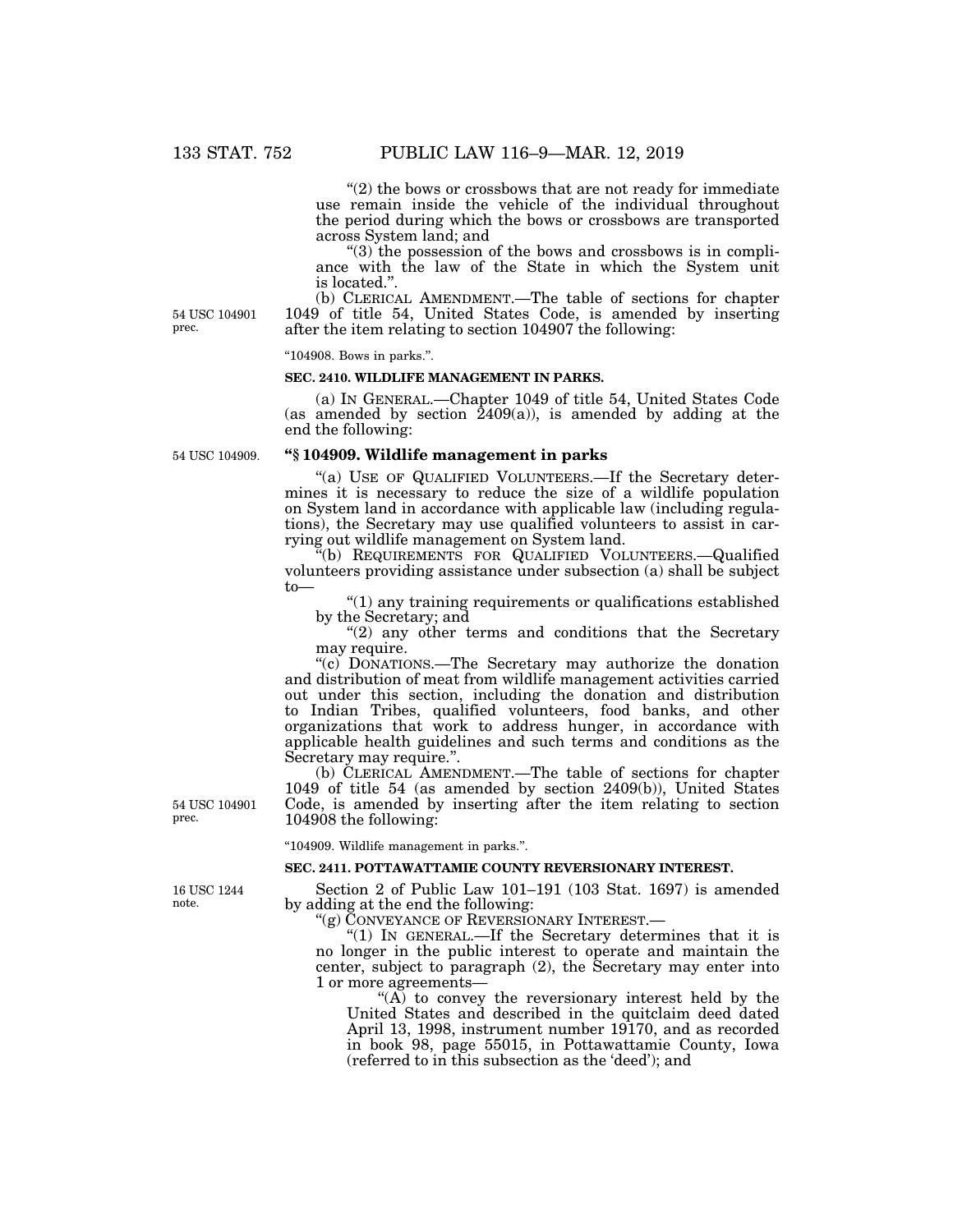''(B) to extinguish the requirement in the deed that alterations to structures on the property may not be made without the authorization of the Secretary.

"(2) CONSIDERATION.—A reversionary interest may be conveyed under paragraph (1)(A)—

"(A) without consideration, if the land subject to the reversionary interest is required to be used in perpetuity for public recreational, educational, or similar purposes; or

''(B) for consideration in an amount equal to the fair market value of the reversionary interest, as determined based on an appraisal that is conducted in accordance with—

"(i) the Uniform Appraisal Standards for Federal Land Acquisitions; and

''(ii) the Uniform Standards of Professional Appraisal Practice.

"(3) EXECUTION OF AGREEMENTS.—The Secretary shall execute appropriate instruments to carry out an agreement entered into under paragraph (1).

''(4) EFFECT ON PRIOR AGREEMENT.—Effective on the date on which the Secretary has executed instruments under paragraph (3) and all Federal interests in the land and properties acquired under this Act have been conveyed, the agreement between the National Park Service and the State Historical Society of Iowa, dated July 21, 1995, and entered into under subsection (d), shall have no force or effect.".

### **SEC. 2412. DESIGNATION OF DEAN STONE BRIDGE.**

(a) DESIGNATION.—The bridge located in Blount County, Tennessee, on the Foothills Parkway (commonly known as ''Bridge 2'') shall be known and designated as the ''Dean Stone Bridge''.

(b) REFERENCES.—Any reference in a law, map, regulation, document, paper, or other record of the United States to the bridge referred to in subsection (a) shall be deemed to be a reference to the ''Dean Stone Bridge''.

# **Subtitle F—National Trails and Related Matters**

## **SEC. 2501. NORTH COUNTRY SCENIC TRAIL ROUTE ADJUSTMENT.**

Section 5(a)(8) of the National Trails System Act (16 U.S.C.  $1244(a)(8)$ ) is amended in the first sentence-

(1) by striking ''thirty two hundred miles, extending from eastern New York State" and inserting "4,600 miles, extending from the Appalachian Trail in Vermont''; and

(2) by striking ''Proposed North Country Trail'' and all that follows through ''June 1975.'' and inserting '' 'North Country National Scenic Trail, Authorized Route', dated February 2014, and numbered 649/116870.''.

# **SEC. 2502. EXTENSION OF LEWIS AND CLARK NATIONAL HISTORIC TRAIL.**

(a) EXTENSION.—Section 5(a)(6) of the National Trails System Act (16 U.S.C. 1244(a)(6)) is amended—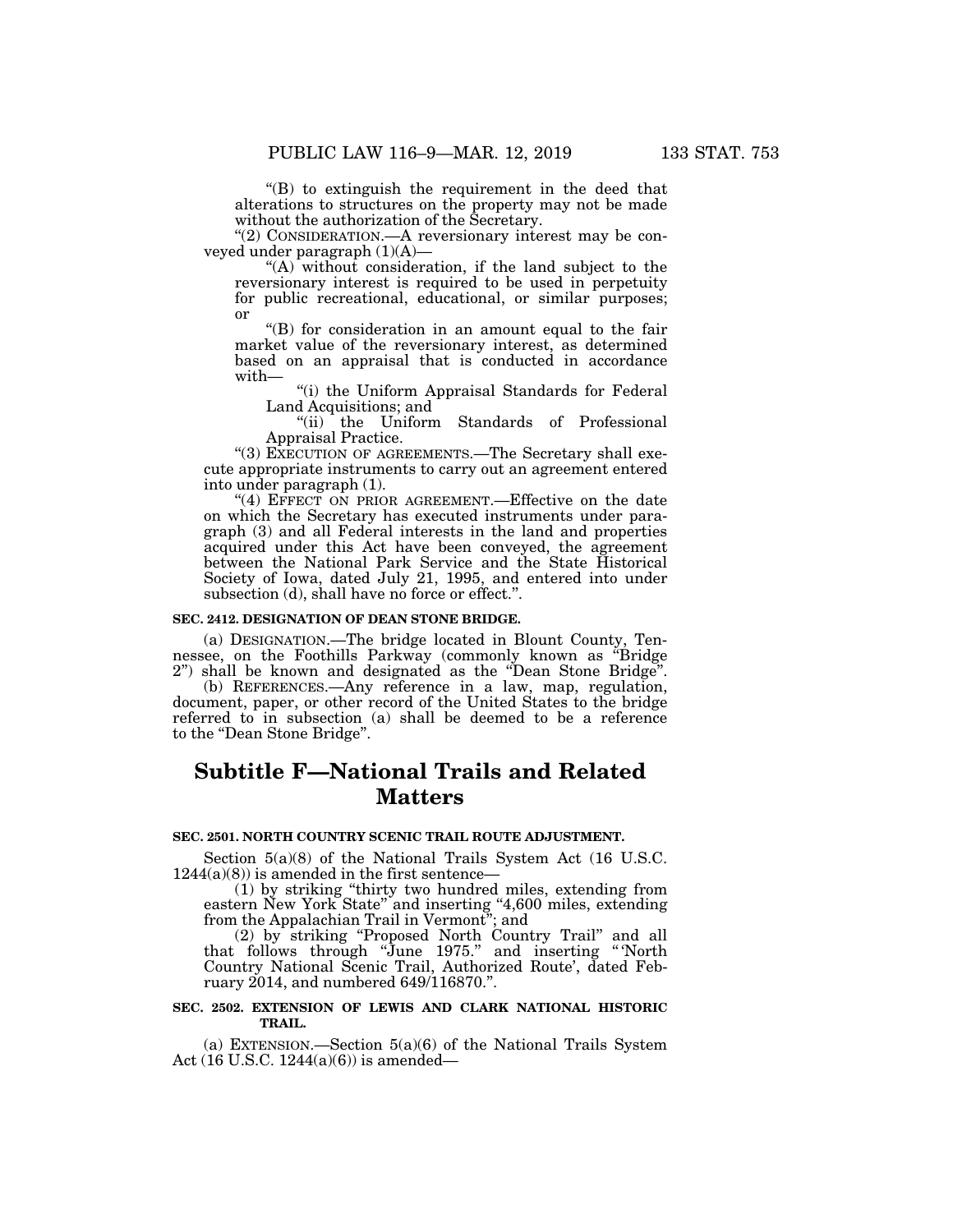(1) by striking ''three thousand seven hundred'' and inserting "4,900";

(2) by striking ''Wood River, Illinois,'' and inserting ''the Ohio River in Pittsburgh, Pennsylvania,''; and

(3) by striking ''maps identified as, 'Vicinity Map, Lewis and Clark Trail' study report dated April 1977.'' and inserting ''the map entitled 'Lewis and Clark National Historic Trail Authorized Trail Including Proposed Eastern Legacy Extension', dated April 2018, and numbered 648/143721.''.

16 USC 1244 note.

(b) EFFECTIVE DATE.—The amendments made by subsection (a) shall take effect on the date that is 60 days after the date of enactment of this Act.

# **SEC. 2503. AMERICAN DISCOVERY TRAIL SIGNAGE.**

(a) DEFINITIONS.—In this section:

(1) SECRETARY CONCERNED.—The term ''Secretary concerned'' means—

(A) the Secretary, with respect to Federal land under the jurisdiction of the Secretary; or

(B) the Secretary of Agriculture, with respect to Federal land under the jurisdiction of the Secretary of Agriculture.

(2) TRAIL.—The term ''Trail'' means the trail known as the ''American Discovery Trail'', which consists of approximately 6,800 miles of trails extending from Cape Henlopen State Park in Delaware to Point Reyes National Seashore in California, as generally described in volume 2 of the National Park Service feasibility study dated June 1995.

(b) SIGNAGE AUTHORIZED.—As soon as practicable after the date on which signage acceptable to the Secretary concerned is donated to the United States for placement on Federal land at points along the Trail, the Secretary concerned shall place the signage on the Federal land.

(c) NO FEDERAL FUNDS.—No Federal funds may be used to acquire signage authorized for placement under subsection (b).

## **SEC. 2504. PIKE NATIONAL HISTORIC TRAIL STUDY.**

Section 5(c) of the National Trails System Act (16 U.S.C. 1244(c)) is amended by adding at the end the following:

"(46) PIKE NATIONAL HISTORIC TRAIL.—The Pike National Historic Trail, a series of routes extending approximately 3,664 miles, which follows the route taken by Lt. Zebulon Montgomery Pike during the 1806–1807 Pike expedition that began in Fort Bellefontaine, Missouri, extended through portions of the States of Kansas, Nebraska, Colorado, New Mexico, and Texas, and ended in Natchitoches, Louisiana.''.

# **TITLE III—CONSERVATION AUTHORIZATIONS**

## **SEC. 3001. REAUTHORIZATION OF LAND AND WATER CONSERVATION FUND.**

(a) IN GENERAL.—Section 200302 of title 54, United States Code, is amended—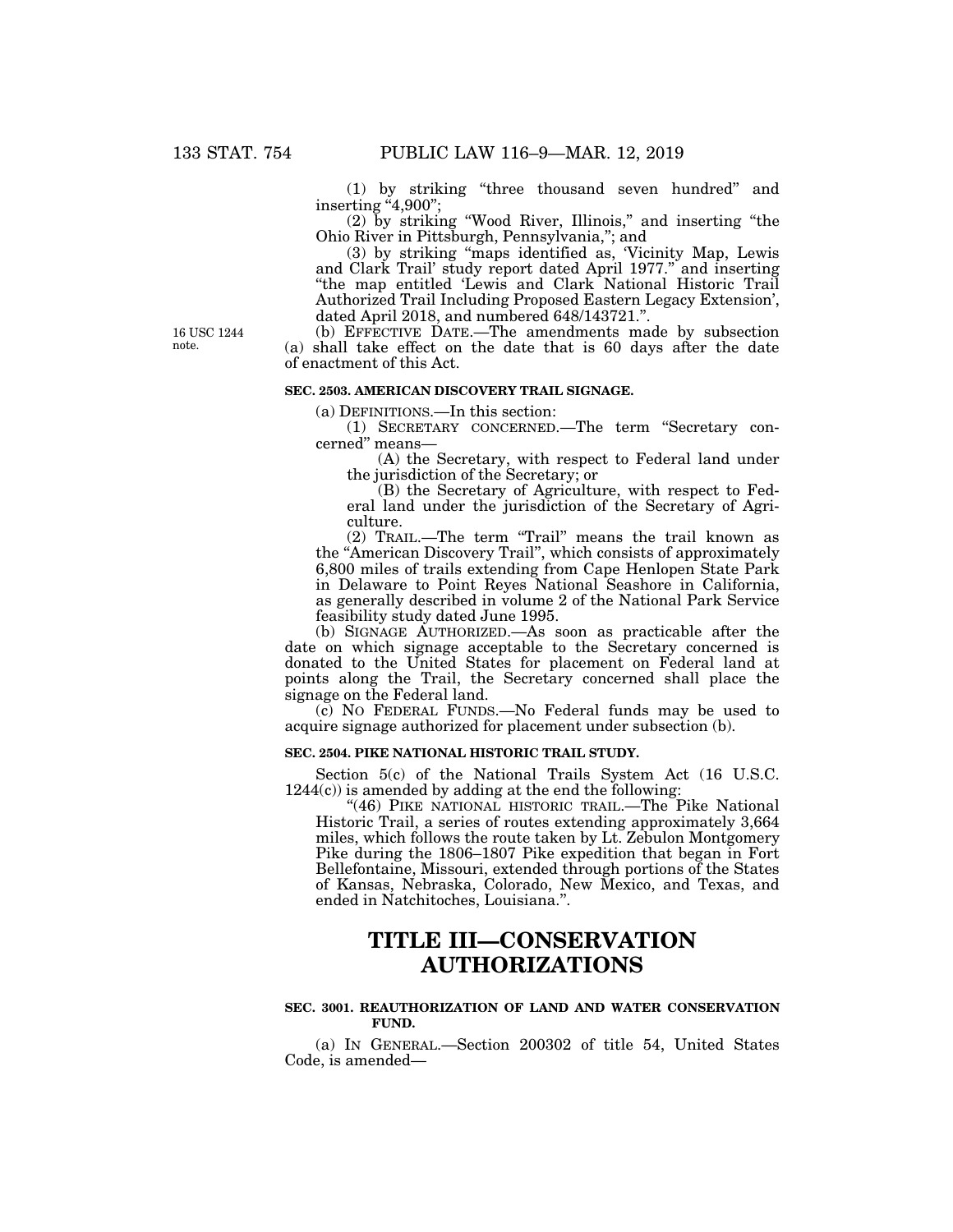(1) in subsection (b), in the matter preceding paragraph (1), by striking ''During the period ending September 30, 2018, there'' and inserting ''There''; and

(2) in subsection (c)(1), by striking ''through September 30, 2018''.

(b) ALLOCATION OF FUNDS.—Section 200304 of title 54, United States Code, is amended—

(1) by striking the second sentence;

(2) by striking ''There'' and inserting the following:

''(a) IN GENERAL.—There''; and

(3) by adding at the end the following:

"(b) ALLOCATION OF FUNDS.—Of the total amount made available to the Fund through appropriations or deposited in the Fund under section  $105(a)(2)(B)$  of the Gulf of Mexico Energy Security Act of 2006 (43 U.S.C. 1331 note; Public Law 109–432)—

"(1) not less than 40 percent shall be used for Federal purposes; and

 $(2)$  not less than 40 percent shall be used to provide financial assistance to States.''.

(c) PARITY FOR TERRITORIES AND THE DISTRICT OF COLUMBIA.— Section 200305(b) of title 54, United States Code, is amended by striking paragraph (5).

(d) RECREATIONAL PUBLIC ACCESS.—Section 200306 of title 54, United States Code, is amended by adding at the end the following: ''(c) RECREATIONAL PUBLIC ACCESS.—

''(1) IN GENERAL.—Of the amounts made available for expenditure in any fiscal year under section 200303, there shall be made available for recreational public access projects identified on the priority list developed under paragraph (2) not less than the greater of—

"(A) an amount equal to 3 percent of those amounts; or

''(B) \$15,000,000.

"(2) PRIORITY LIST.—The Secretary and the Secretary of Agriculture, in consultation with the head of each affected Federal agency, shall annually develop a priority list for projects that, through acquisition of land (or an interest in land), secure recreational public access to Federal land under the jurisdiction of the applicable Secretary for hunting, fishing, recreational shooting, or other outdoor recreational purposes."

(e) ACQUISITION CONSIDERATIONS.—Section 200306 of title 54, United States Code (as amended by subsection (d)), is amended by adding at the end the following:

''(d) ACQUISITION CONSIDERATIONS.—In determining whether to acquire land (or an interest in land) under this section, the Secretary and the Secretary of Agriculture shall take into account—

''(1) the significance of the acquisition;

"(2) the urgency of the acquisition;

''(3) management efficiencies;

''(4) management cost savings;

''(5) geographic distribution;

''(6) threats to the integrity of the land; and

''(7) the recreational value of the land.''.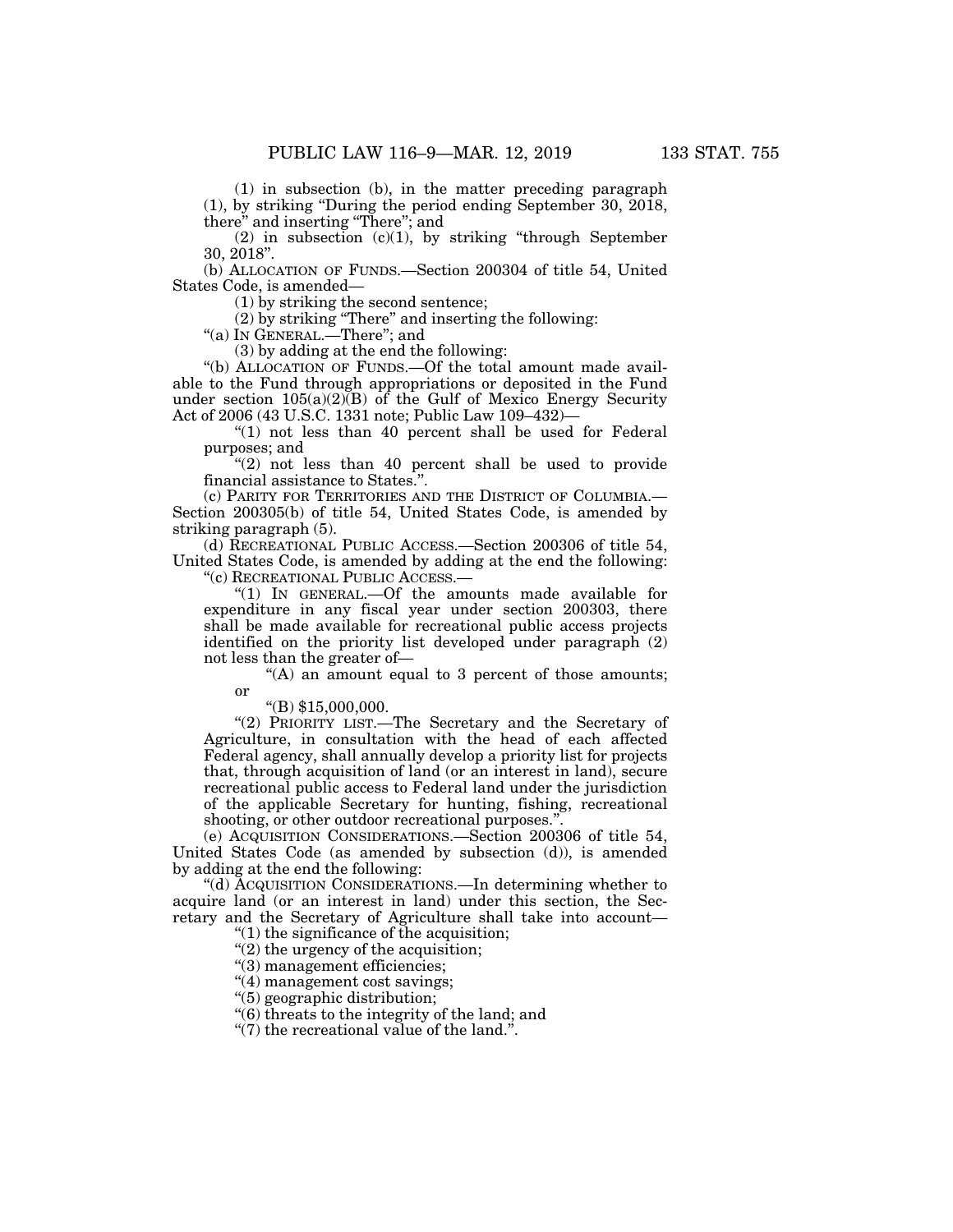16 USC 3474.

#### **SEC. 3002. CONSERVATION INCENTIVES LANDOWNER EDUCATION PRO-GRAM.**

(a) IN GENERAL.—Not later than 1 year after the date of enactment of this Act, the Secretary shall establish a conservation incentives landowner education program (referred to in this section as the ''program'').

(b) PURPOSE OF PROGRAM.—The program shall provide information on Federal conservation programs available to landowners interested in undertaking conservation actions on the land of the landowners, including options under each conservation program available to achieve the conservation goals of the program, such as—

(1) fee title land acquisition;

(2) donation; and

(3) perpetual and term conservation easements or agreements.

(c) AVAILABILITY.—The Secretary shall ensure that the information provided under the program is made available to—

(1) interested landowners; and

(2) the public.

(d) NOTIFICATION.—In any case in which the Secretary contacts a landowner directly about participation in a Federal conservation program, the Secretary shall, in writing—

(1) notify the landowner of the program; and

(2) make available information on the conservation program options that may be available to the landowner.

# **TITLE IV—SPORTSMEN'S ACCESS AND RELATED MATTERS**

# **Subtitle A—National Policy**

16 USC 7901.

# **SEC. 4001. CONGRESSIONAL DECLARATION OF NATIONAL POLICY.**

(a) IN GENERAL.—Congress declares that it is the policy of the United States that Federal departments and agencies, in accordance with the missions of the departments and agencies, Executive Orders 12962 and 13443 (60 Fed. Reg. 30769 (June 7, 1995); 72 Fed. Reg. 46537 (August 16, 2007)), and applicable law, shall—

 $(1)$  facilitate the expansion and enhancement of hunting, fishing, and recreational shooting opportunities on Federal land, in consultation with the Wildlife and Hunting Heritage Conservation Council, the Sport Fishing and Boating Partnership Council, State and Tribal fish and wildlife agencies, and the public;

(2) conserve and enhance aquatic systems and the management of game species and the habitat of those species on Federal land, including through hunting and fishing, in a manner that respects—

(A) State management authority over wildlife resources; and

(B) private property rights; and

(3) consider hunting, fishing, and recreational shooting opportunities as part of all Federal plans for land, resource, and travel management.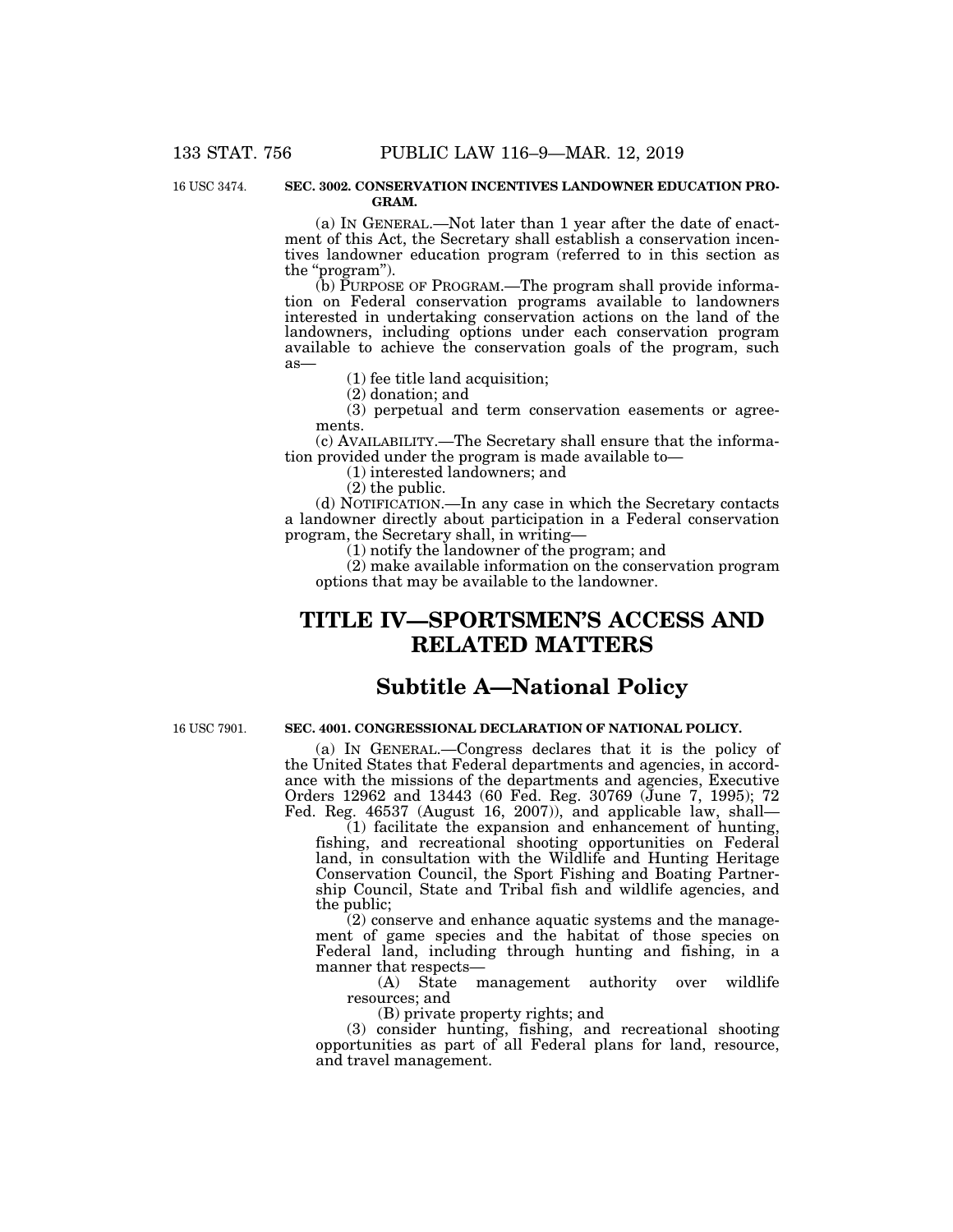(b) EXCLUSION.—In this title, the term ''fishing'' does not include commercial fishing in which fish are harvested, either in whole or in part, that are intended to enter commerce through sale.

# **Subtitle B—Sportsmen's Access to Federal Land**

## **SEC. 4101. DEFINITIONS.**

In this subtitle:

(1) FEDERAL LAND.—The term "Federal land" means—

(A) any land in the National Forest System (as defined in section 11(a) of the Forest and Rangeland Renewable Resources Planning Act of 1974 (16 U.S.C. 1609(a))) that is administered by the Secretary of Agriculture, acting through the Chief of the Forest Service; and

(B) public lands (as defined in section 103 of the Federal Land Policy and Management Act of 1976 (43 U.S.C. 1702)), the surface of which is administered by the Secretary, acting through the Director of the Bureau of Land Management.

(2) SECRETARY CONCERNED.—The term ''Secretary concerned'' means—

(A) the Secretary of Agriculture, with respect to land described in paragraph  $(1)(A)$ ; and

(B) the Secretary, with respect to land described in paragraph  $(1)(B)$ .

#### **SEC. 4102. FEDERAL LAND OPEN TO HUNTING, FISHING, AND REC-**16 USC 7912. **REATIONAL SHOOTING.**

(a) IN GENERAL.—Subject to subsection (b), Federal land shall be open to hunting, fishing, and recreational shooting, in accordance with applicable law, unless the Secretary concerned closes an area in accordance with section 4103.

(b) EFFECT OF PART.—Nothing in this subtitle opens to hunting, fishing, or recreational shooting any land that is not open to those activities as of the date of enactment of this Act.

#### **SEC. 4103. CLOSURE OF FEDERAL LAND TO HUNTING, FISHING, AND**  16 USC 7913. **RECREATIONAL SHOOTING.**

(a) AUTHORIZATION.—

(1) IN GENERAL.—Subject to paragraph (2) and in accordance with section 302(b) of the Federal Land Policy and Management Act of 1976 (43 U.S.C. 1732(b)), the Secretary concerned may designate any area on Federal land in which, and establish any period during which, for reasons of public safety, administration, or compliance with applicable laws, no hunting, fishing, or recreational shooting shall be permitted.

(2) REQUIREMENT.—In making a designation under paragraph (1), the Secretary concerned shall designate the smallest area for the least amount of time that is required for public safety, administration, or compliance with applicable laws. (b) CLOSURE PROCEDURES.—

(1) IN GENERAL.—Except in an emergency, before permanently or temporarily closing any Federal land to hunting, fishing, or recreational shooting, the Secretary concerned shall—

16 USC 7911.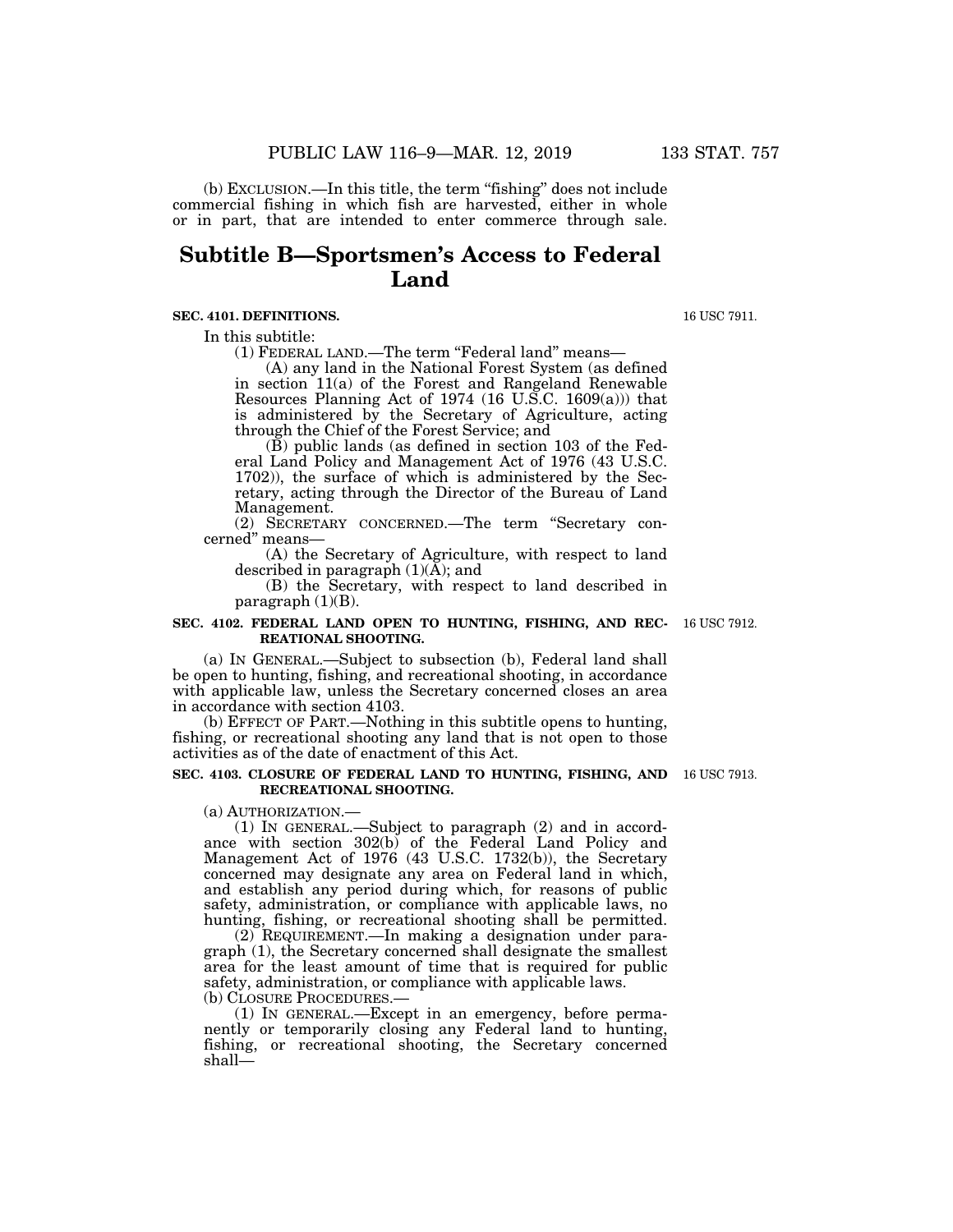(A) consult with State fish and wildlife agencies; and (B) provide public notice and opportunity for comment under paragraph (2).

(2) PUBLIC NOTICE AND COMMENT.— (A) IN GENERAL.—Public notice and comment shall include—

(i) a notice of intent—

(I) published in advance of the public comment period for the closure—

(aa) in the Federal Register;

(bb) on the website of the applicable Federal agency;

(cc) on the website of the Federal land unit, if available; and

(dd) in at least 1 local newspaper;

(II) made available in advance of the public comment period to local offices, chapters, and affiliate organizations in the vicinity of the closure that are signatories to the memorandum of understanding entitled ''Federal Lands Hunting, Fishing, and Shooting Sports Roundtable Memorandum of Understanding''; and

(III) that describes—

(aa) the proposed closure; and

(bb) the justification for the proposed closure, including an explanation of the reasons and necessity for the decision to close the area to hunting, fishing, or recreational shooting; and

(ii) an opportunity for public comment for a period of—

(I) not less than 60 days for a permanent closure; or

(II) not less than 30 days for a temporary closure.

(B) FINAL DECISION.—In a final decision to permanently or temporarily close an area to hunting, fishing, or recreation shooting, the Secretary concerned shall—

(i) respond in a reasoned manner to the comments received;

(ii) explain how the Secretary concerned resolved any significant issues raised by the comments; and

(iii) show how the resolution led to the closure. (c) TEMPORARY CLOSURES.—

(1) IN GENERAL.—A temporary closure under this section may not exceed a period of 180 days.

(2) RENEWAL.—Except in an emergency, a temporary closure for the same area of land closed to the same activities—

(A) may not be renewed more than 3 times after the first temporary closure; and

(B) must be subject to a separate notice and comment procedure in accordance with subsection (b)(2).

(3) EFFECT OF TEMPORARY CLOSURE.—Any Federal land that is temporarily closed to hunting, fishing, or recreational shooting under this section shall not become permanently closed to that activity without a separate public notice and opportunity to comment in accordance with subsection (b)(2).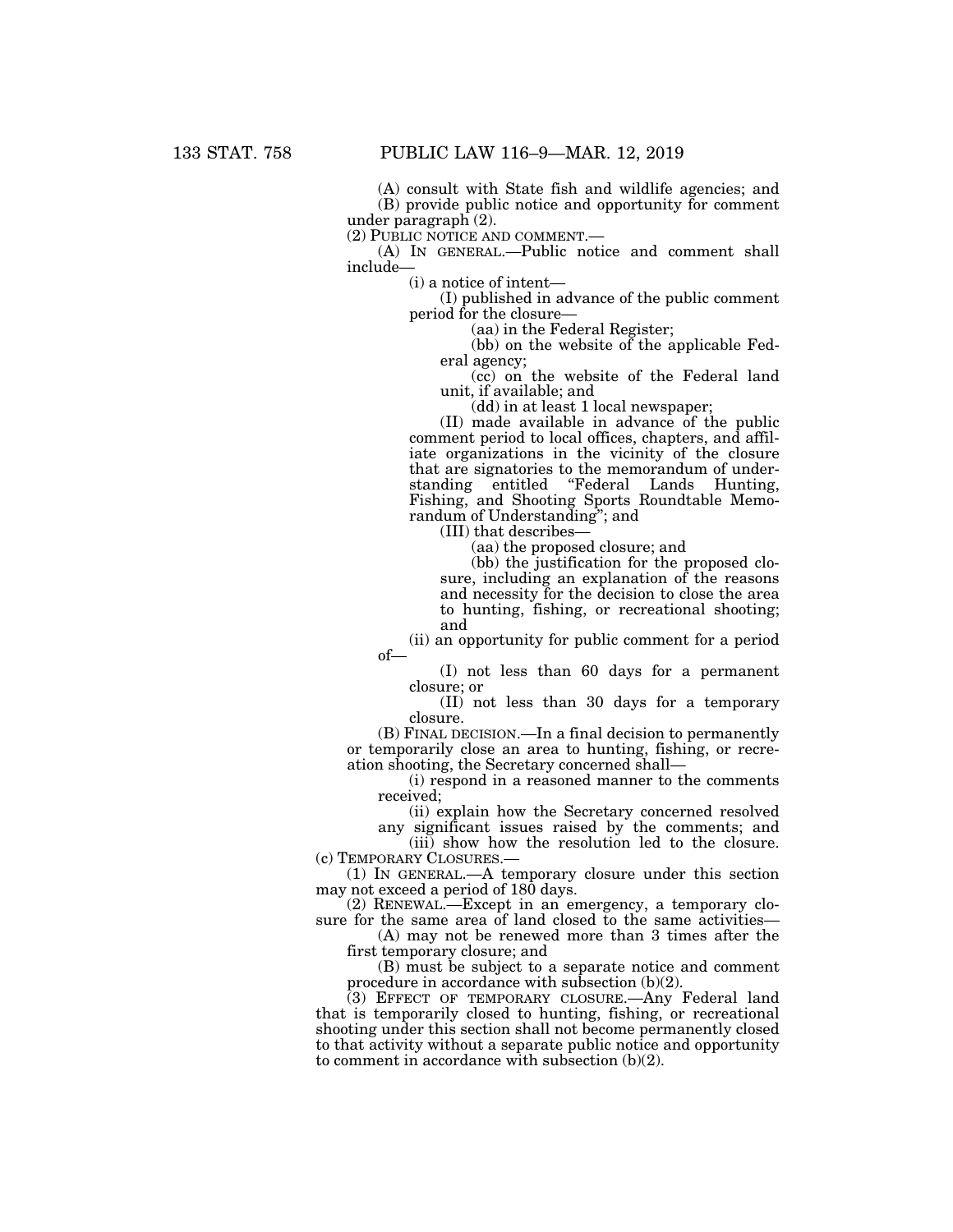(d) REPORTING.—On an annual basis, the Secretaries concerned shall—

(1) publish on a public website a list of all areas of Federal land temporarily or permanently subject to a closure under this section; and

(2) submit to the Committee on Energy and Natural Resources and the Committee on Agriculture, Nutrition, and Forestry of the Senate and the Committee on Natural Resources and the Committee on Agriculture of the House of Representatives a report that identifies—

(A) a list of each area of Federal land temporarily or permanently subject to a closure;

(B) the acreage of each closure; and

(C) a survey of—

(i) the aggregate areas and acreage closed under this section in each State; and

(ii) the percentage of Federal land in each State closed under this section with respect to hunting, fishing, and recreational shooting.

(e) APPLICATION.—This section shall not apply if the closure is—

(1) less than 14 days in duration; and

(2) covered by a special use permit.

#### **SEC. 4104. SHOOTING RANGES.**

(a) IN GENERAL.—Except as provided in subsection (b), the Secretary concerned may, in accordance with this section and other applicable law, lease or permit the use of Federal land for a shooting range.

(b) EXCEPTION.—The Secretary concerned shall not lease or permit the use of Federal land for a shooting range within—

(1) a component of the National Landscape Conservation System;

(2) a component of the National Wilderness Preservation System;

(3) any area that is—

 $(A)$  designated as a wilderness study area;

(B) administratively classified as—

(i) wilderness-eligible; or

(ii) wilderness-suitable; or

(C) a primitive or semiprimitive area;

(4) a national monument, national volcanic monument, or national scenic area; or

(5) a component of the National Wild and Scenic Rivers System (including areas designated for study for potential addition to the National Wild and Scenic Rivers System).

#### **SEC. 4105. IDENTIFYING OPPORTUNITIES FOR RECREATION, HUNTING,**  16 USC 7915. **AND FISHING ON FEDERAL LAND.**

(a) DEFINITIONS.—In this section:

(1) SECRETARY.—The term ''Secretary'' means—

(A) the Secretary, with respect to land administered  $by-$ 

(i) the Director of the National Park Service;

(ii) the Director of the United States Fish and Wildlife Service; and

(iii) the Director of the Bureau of Land Management; and

16 USC 7914.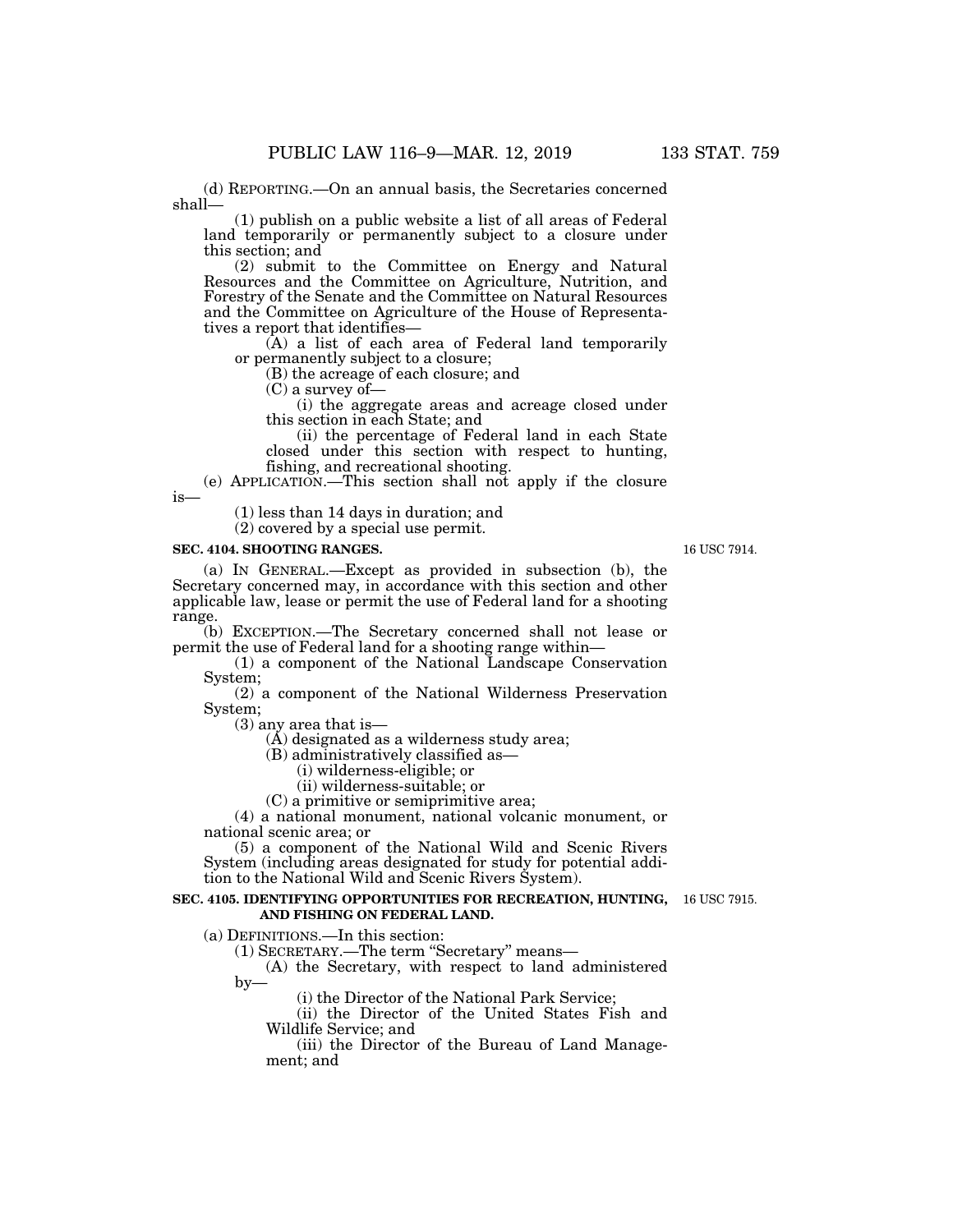(B) the Secretary of Agriculture, with respect to land administered by the Chief of the Forest Service.

(2) STATE OR REGIONAL OFFICE.—The term ''State or regional office'' means—

(A) a State office of the Bureau of Land Management; or

(B) a regional office of—

or

(i) the National Park Service;

(ii) the United States Fish and Wildlife Service;

(iii) the Forest Service.

(3) TRAVEL MANAGEMENT PLAN.—The term ''travel management plan'' means a plan for the management of travel—

(A) with respect to land under the jurisdiction of the National Park Service, on park roads and designated routes under section 4.10 of title 36, Code of Federal Regulations (or successor regulations);

(B) with respect to land under the jurisdiction of the United States Fish and Wildlife Service, on the land under a comprehensive conservation plan prepared under section 4(e) of the National Wildlife Refuge System Administration Act of 1966 (16 U.S.C. 668dd(e));

(C) with respect to land under the jurisdiction of the Forest Service, on National Forest System land under part 212 of title 36, Code of Federal Regulations (or successor regulations); and

(D) with respect to land under the jurisdiction of the Bureau of Land Management, under a resource management plan developed under the Federal Land Policy and Management Act of 1976 (43 U.S.C. 1701 et seq.).

(b) PRIORITY LISTS REQUIRED.—

(1) IN GENERAL.—Not later than 1 year after the date of enactment of this Act, and biennially thereafter during the 10-year period beginning on the date on which the first priority list is completed, the Secretary shall prepare a priority list, to be made publicly available on the website of the applicable Federal agency referred to in subsection  $(a)(1)$ , which shall identify the location and acreage of land within the jurisdiction of each State or regional office on which the public is allowed, under Federal or State law, to hunt, fish, or use the land for other recreational purposes but—

(A) to which there is no public access or egress; or

(B) to which public access or egress to the legal boundaries of the land is significantly restricted (as determined by the Secretary).

(2) MINIMUM SIZE.—Any land identified under paragraph (1) shall consist of contiguous acreage of at least 640 acres.

(3) CONSIDERATIONS.—In preparing the priority list required under paragraph (1), the Secretary shall consider, with respect to the land—

(A) whether access is absent or merely restricted, including the extent of the restriction;

(B) the likelihood of resolving the absence of or restriction to public access;

(C) the potential for recreational use;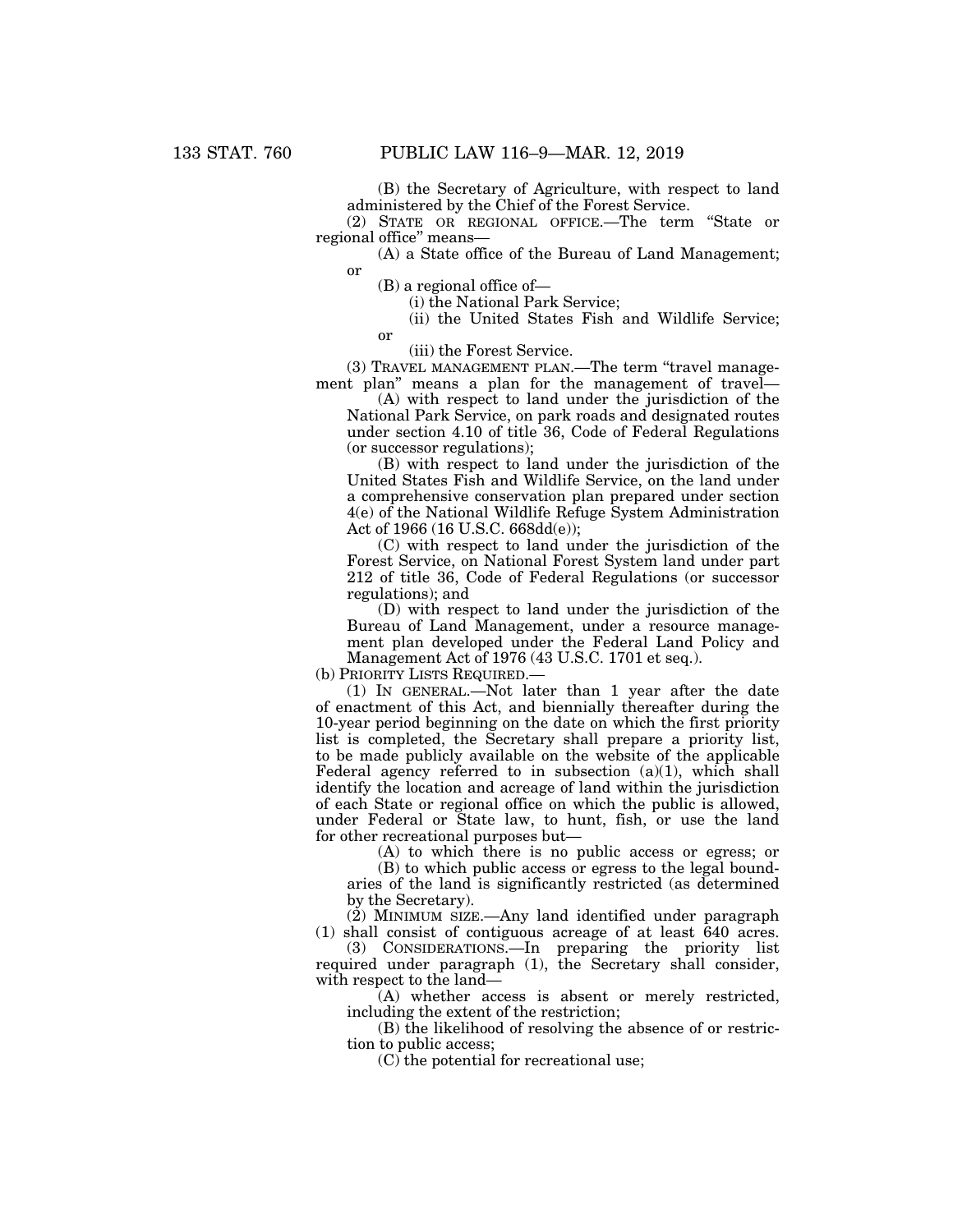(D) any information received from the public or other stakeholders during the nomination process described in paragraph (5); and

(E) any other factor, as determined by the Secretary. (4) ADJACENT LAND STATUS.—For each parcel of land on the priority list, the Secretary shall include in the priority list whether resolving the issue of public access or egress to the land would require acquisition of an easement, right-ofway, or fee title from—

(A) another Federal agency;

(B) a State, local, or Tribal government; or

(C) a private landowner.

(5) NOMINATION PROCESS.—In preparing a priority list under this section, the Secretary shall provide an opportunity for members of the public to nominate parcels for inclusion on the priority list.

(c) ACCESS OPTIONS.—With respect to land included on a priority list described in subsection  $(b)$ , the Secretary shall develop and submit to the Committees on Appropriations and Energy and Natural Resources of the Senate and the Committees on Appropriations and Natural Resources of the House of Representatives a report on options for providing access that—

(1) identifies how public access and egress could reasonably be provided to the legal boundaries of the land in a manner that minimizes the impact on wildlife habitat and water quality;

(2) specifies the steps recommended to secure the access and egress, including acquiring an easement, right-of-way, or fee title from a willing owner of any land that abuts the land or the need to coordinate with State land management agencies or other Federal, State, or Tribal governments to allow for such access and egress; and

(3) is consistent with the travel management plan in effect on the land.

(d) PROTECTION OF PERSONALLY IDENTIFYING INFORMATION.-In making the priority list and report prepared under subsections (b) and (c) available, the Secretary shall ensure that no personally identifying information is included, such as names or addresses of individuals or entities.

(e) WILLING OWNERS.—For purposes of providing any permits to, or entering into agreements with, a State, local, or Tribal government or private landowner with respect to the use of land under the jurisdiction of the government or landowner, the Secretary shall not take into account whether the State, local, or Tribal government or private landowner has granted or denied public access or egress to the land.

(f) MEANS OF PUBLIC ACCESS AND EGRESS INCLUDED.—In considering public access and egress under subsections (b) and (c), the Secretary shall consider public access and egress to the legal boundaries of the land described in those subsections, including access and egress—

(1) by motorized or non-motorized vehicles; and

(2) on foot or horseback.

 $(g)$  EFFECT.

(1) IN GENERAL.—This section shall have no effect on whether a particular recreational use shall be allowed on the land included in a priority list under this section.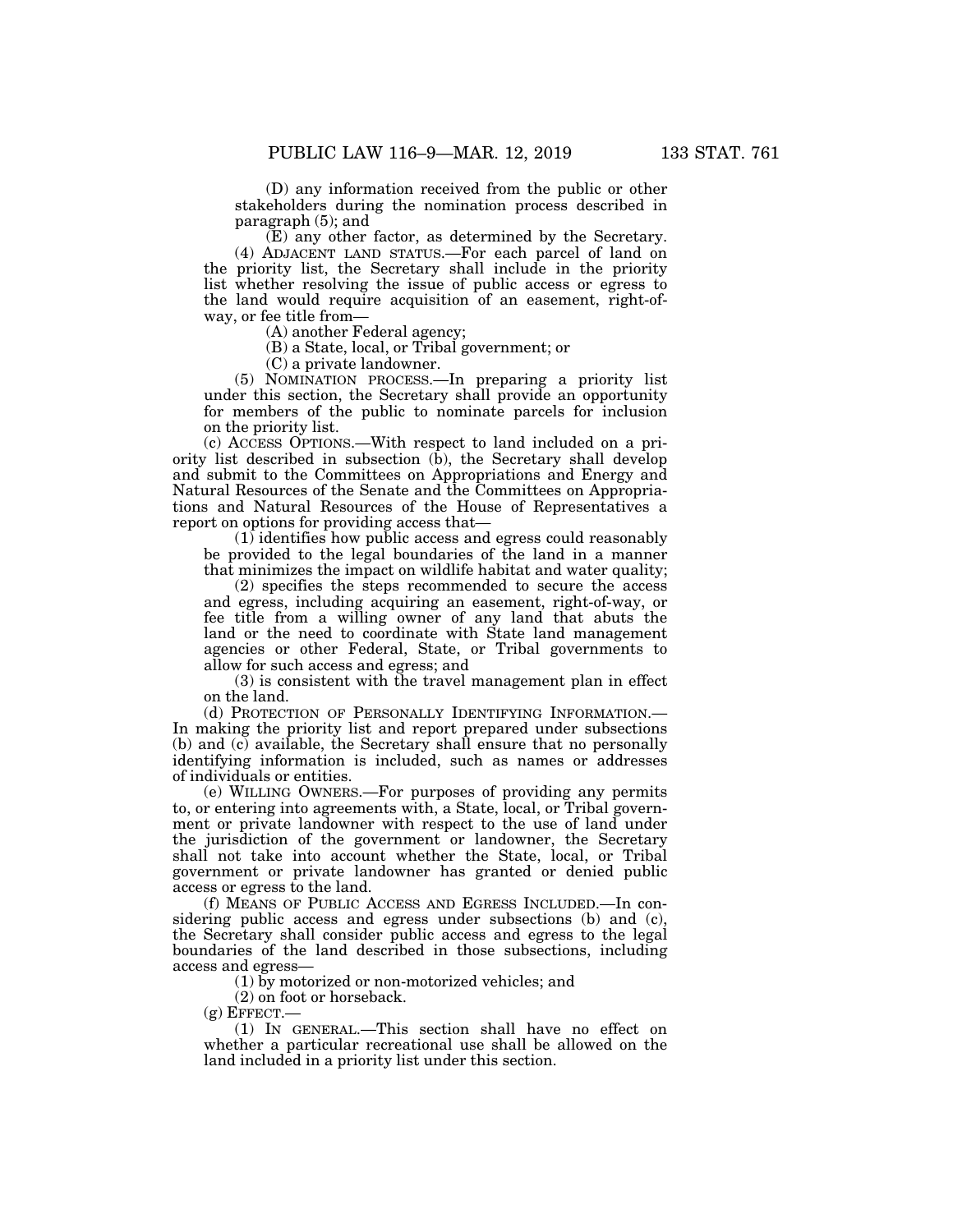(2) EFFECT OF ALLOWABLE USES ON AGENCY CONSIDER- ATION.—In preparing the priority list under subsection (b), the Secretary shall only consider recreational uses that are allowed on the land at the time that the priority list is prepared.

# **Subtitle C—Open Book on Equal Access to Justice**

## **SEC. 4201. FEDERAL ACTION TRANSPARENCY.**

(a) MODIFICATION OF EQUAL ACCESS TO JUSTICE PROVISIONS.— (1) AGENCY PROCEEDINGS.—Section 504 of title 5, United States Code, is amended—

 $(A)$  in subsection  $(c)(1)$ , by striking ", United States Code"

 $(\vec{B})$  by redesignating subsection  $(f)$  as subsection  $(i)$ ; and

(C) by striking subsection (e) and inserting the following:

 $(e)(1)$  Not later than March 31 of the first fiscal year beginning after the date of enactment of the John D. Dingell, Jr. Conservation, Management, and Recreation Act, and every fiscal year thereafter, the Chairman of the Administrative Conference of the United States, after consultation with the Chief Counsel for Advocacy of the Small Business Administration, shall submit to Congress and make publicly available online a report on the amount of fees and other expenses awarded during the preceding fiscal year under this section.

"(2) Each report under paragraph  $(1)$  shall describe the number, nature, and amount of the awards, the claims involved in the controversy, and any other relevant information that may aid Congress in evaluating the scope and impact of such awards.

" $(3)(A)$  Each report under paragraph  $(1)$  shall account for all payments of fees and other expenses awarded under this section that are made pursuant to a settlement agreement, regardless of whether the settlement agreement is sealed or otherwise subject to a nondisclosure provision.

''(B) The disclosure of fees and other expenses required under subparagraph (A) shall not affect any other information that is subject to a nondisclosure provision in a settlement agreement.

"(f) As soon as practicable, and in any event not later than the date on which the first report under subsection  $(e)(1)$  is required to be submitted, the Chairman of the Administrative Conference of the United States shall create and maintain online a searchable database containing, with respect to each award of fees and other expenses under this section made on or after the date of enactment of the John D. Dingell, Jr. Conservation, Management, and Recreation Act, the following information:

 $(1)$  The case name and number of the adversary adjudication, if available, hyperlinked to the case, if available.

"(2) The name of the agency involved in the adversary adjudication.

"(3) A description of the claims in the adversary adjudication.

"(4) The name of each party to whom the award was made as such party is identified in the order or other court document making the award.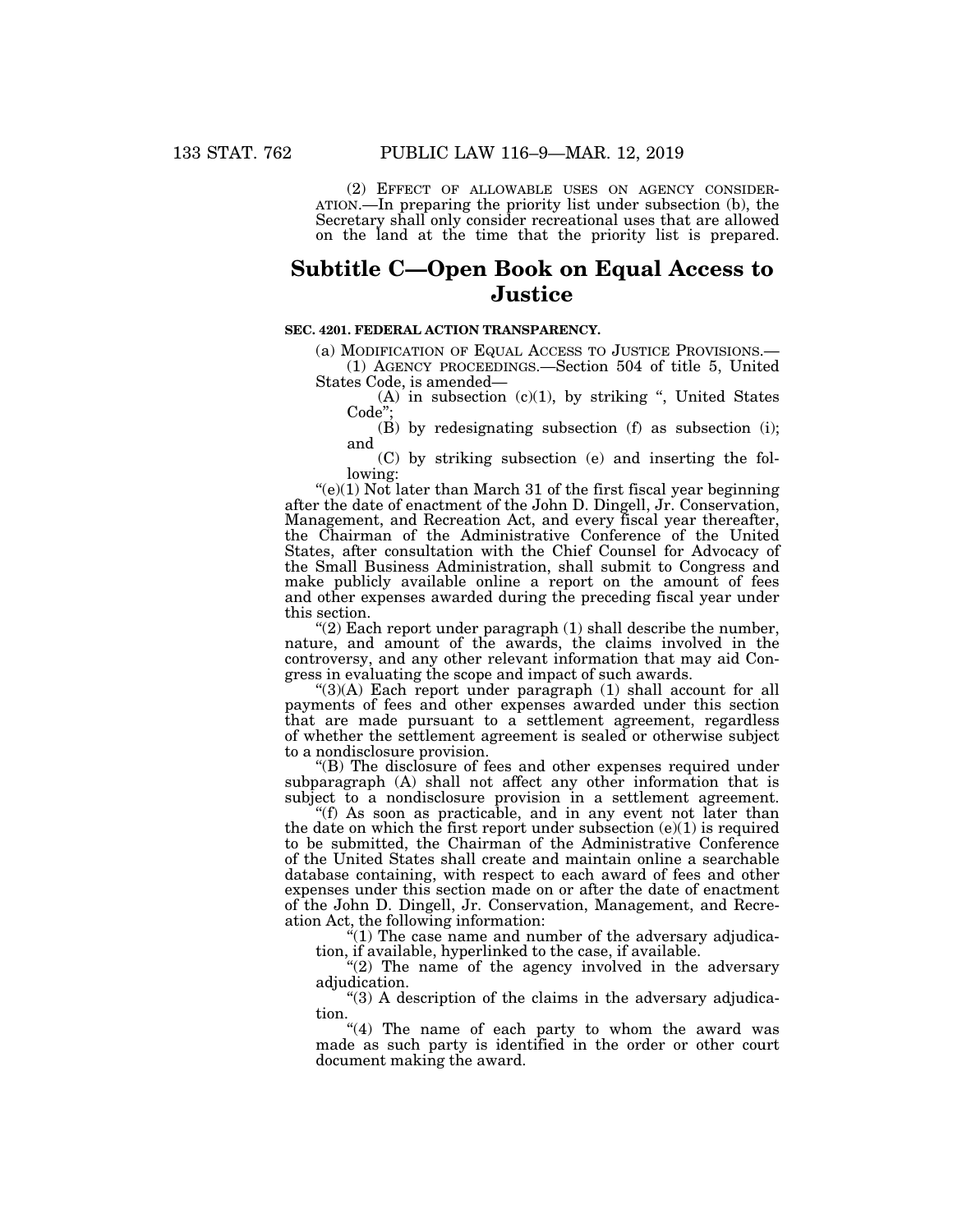''(5) The amount of the award.

''(6) The basis for the finding that the position of the agency concerned was not substantially justified.

 $\tilde{g}$ ) The online searchable database described in subsection (f) may not reveal any information the disclosure of which is prohibited by law or a court order.

''(h) The head of each agency shall provide to the Chairman of the Administrative Conference of the United States in a timely manner all information requested by the Chairman to comply with the requirements of subsections  $(e)$ ,  $(f)$ , and  $(g)$ .".

(2) COURT CASES.—Section 2412(d) of title 28, United States Code, is amended by adding at the end the following:

 $(5)$ (A) Not later than March 31 of the first fiscal year beginning after the date of enactment of the John D. Dingell, Jr. Conservation, Management, and Recreation Act, and every fiscal year thereafter, the Chairman of the Administrative Conference of the United States shall submit to Congress and make publicly available online a report on the amount of fees and other expenses awarded during the preceding fiscal year pursuant to this subsection.

''(B) Each report under subparagraph (A) shall describe the number, nature, and amount of the awards, the claims involved in the controversy, and any other relevant information that may aid Congress in evaluating the scope and impact of such awards.

" $(C)$ (i) Each report under subparagraph (A) shall account for all payments of fees and other expenses awarded under this subsection that are made pursuant to a settlement agreement, regardless of whether the settlement agreement is sealed or otherwise subject to a nondisclosure provision.

"(ii) The disclosure of fees and other expenses required under clause (i) shall not affect any other information that is subject to a nondisclosure provision in a settlement agreement.

''(D) The Chairman of the Administrative Conference of the United States shall include and clearly identify in each annual report under subparagraph (A), for each case in which an award of fees and other expenses is included in the report—

''(i) any amounts paid under section 1304 of title 31 for a judgment in the case;

"(ii) the amount of the award of fees and other expenses; and

''(iii) the statute under which the plaintiff filed suit.

''(6) As soon as practicable, and in any event not later than the date on which the first report under paragraph  $(5)(A)$  is required to be submitted, the Chairman of the Administrative Conference of the United States shall create and maintain online a searchable database containing, with respect to each award of fees and other expenses under this subsection made on or after the date of enactment of the John D. Dingell, Jr. Conservation, Management, and Recreation Act, the following information:

"(A) The case name and number, hyperlinked to the case, if available.

''(B) The name of the agency involved in the case.

"(C) The name of each party to whom the award was made as such party is identified in the order or other court document making the award.

''(D) A description of the claims in the case.

"(E) The amount of the award.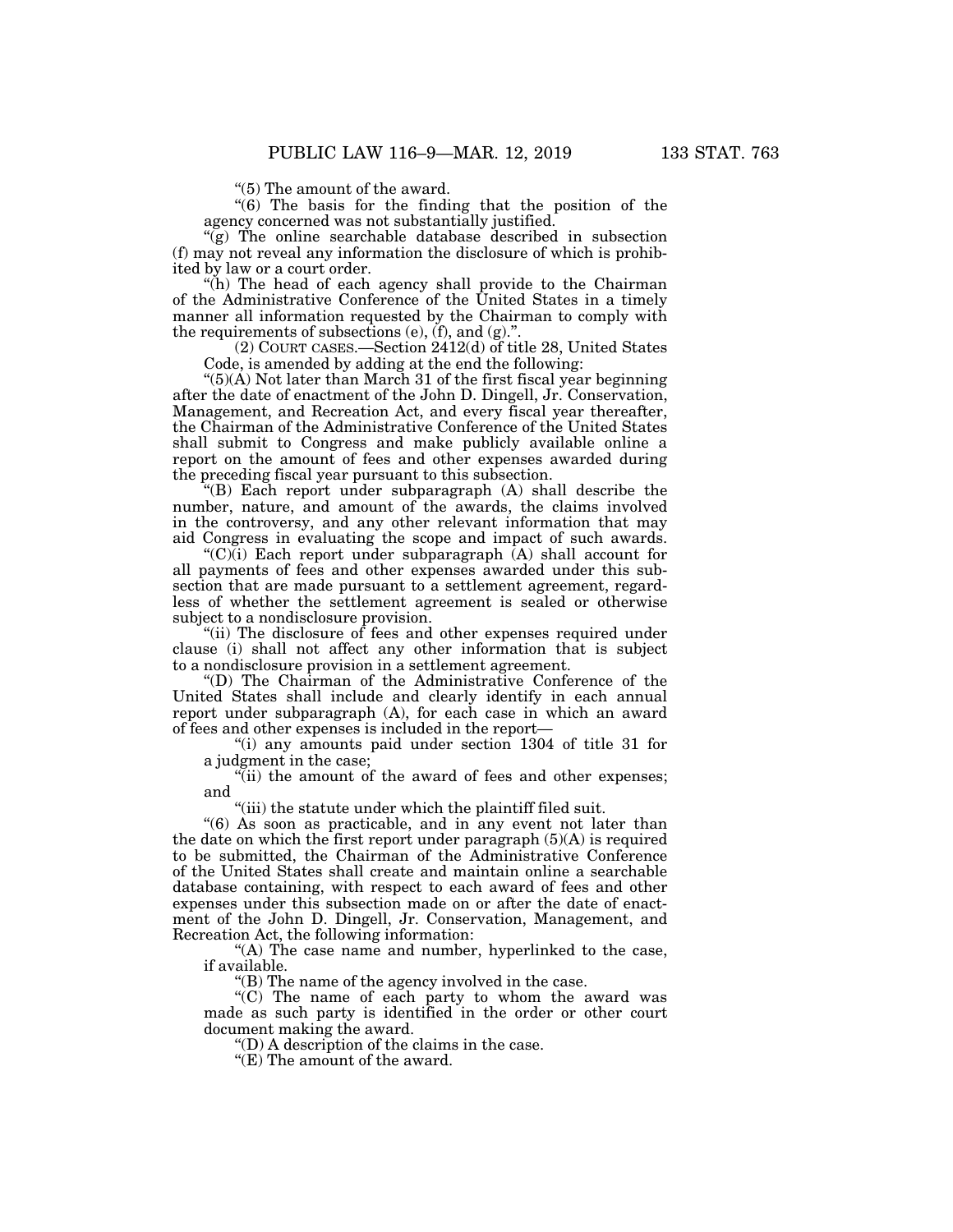" $(F)$  The basis for the finding that the position of the agency concerned was not substantially justified.

 $\sqrt{\tilde{7}}$ ) The online searchable database described in paragraph (6) may not reveal any information the disclosure of which is prohibited by law or a court order.

''(8) The head of each agency (including the Attorney General of the United States) shall provide to the Chairman of the Administrative Conference of the United States in a timely manner all information requested by the Chairman to comply with the requirements of paragraphs  $(5)$ ,  $(6)$ , and  $(7)$ .".

(3) TECHNICAL AND CONFORMING AMENDMENTS.—Section 2412 of title 28, United States Code, is amended—

(A) in subsection (d)(3), by striking ''United States Code,''; and

 $(B)$  in subsection (e)—

(i) by striking ''of section 2412 of title 28, United States Code," and inserting "of this section"; and

(ii) by striking "of such title" and inserting "of this title''.

(b) JUDGMENT FUND TRANSPARENCY.—Section 1304 of title 31, United States Code, is amended by adding at the end the following:

''(d) Beginning not later than the date that is 60 days after the date of enactment of the John D. Dingell, Jr. Conservation, Management, and Recreation Act, and unless the disclosure of such information is otherwise prohibited by law or a court order, the Secretary of the Treasury shall make available to the public on a website, as soon as practicable, but not later than 30 days after the date on which a payment under this section is tendered, the following information with regard to that payment:

" $(1)$  The name of the specific agency or entity whose actions gave rise to the claim or judgment.

 $''(2)$  The name of the plaintiff or claimant.

''(3) The name of counsel for the plaintiff or claimant.

''(4) The amount paid representing principal liability, and any amounts paid representing any ancillary liability, including attorney fees, costs, and interest.

"(5) A brief description of the facts that gave rise to the claim.

 $\degree$ (6) The name of the agency that submitted the claim.".

# **Subtitle D—Migratory Bird Framework and Hunting Opportunities for Veterans**

## **SEC. 4301. FEDERAL CLOSING DATE FOR HUNTING OF DUCKS, MERGANSERS, AND COOTS.**

Section 3 of the Migratory Bird Treaty Act (16 U.S.C. 704) is amended by adding at the end the following:

"(c) FEDERAL FRAMEWORK CLOSING DATE FOR HUNTING OF DUCKS, MERGANSERS, AND COOTS.—

"(1) REGULATIONS RELATING TO FRAMEWORK CLOSING DATE.—

''(A) IN GENERAL.—In promulgating regulations under subsection (a) relating to the Federal framework for the closing date up to which the States may select seasons for migratory bird hunting, except as provided in paragraph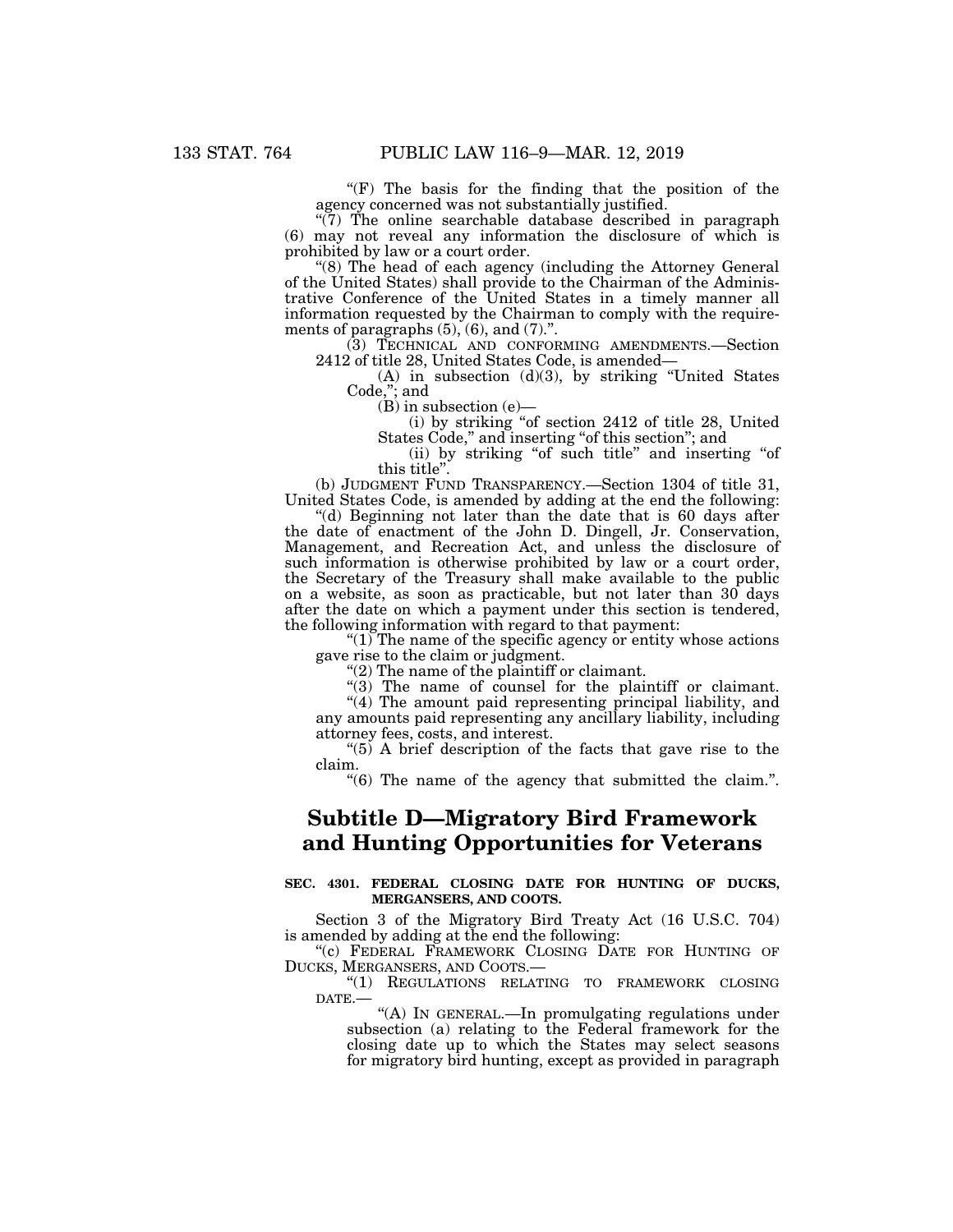(2), the Secretary shall, with respect to the hunting season for ducks, mergansers, and coots—

''(i) subject to subparagraph (B), adopt the recommendation of each respective flyway council (as defined in section 20.152 of title 50, Code of Federal Regulations) for the Federal framework if the Secretary determines that the recommendation is consistent with science-based and sustainable harvest management; and

''(ii) allow the States to establish the closing date for the hunting season in accordance with the Federal framework.

''(B) REQUIREMENT.—The framework closing date promulgated by the Secretary under subparagraph  $(A)$  shall not be later than January 31 of each year.

"(2) SPECIAL HUNTING DAYS FOR YOUTHS, VETERANS, AND ACTIVE MILITARY PERSONNEL.—

''(A) IN GENERAL.—Notwithstanding the Federal framework closing date under paragraph (1) and subject to subparagraphs (B) and (C), the Secretary shall allow States to select 2 days for youths and 2 days for veterans (as defined in section 101 of title 38, United States Code) and members of the Armed Forces on active duty, including members of the National Guard and Reserves on active duty (other than for training), to hunt eligible ducks, geese, swans, mergansers, coots, moorhens, and gallinules, if the Secretary determines that the addition of those days is consistent with science-based and sustainable harvest management. Such days shall be treated as separate from, and in addition to, the annual Federal framework hunting season lengths.

''(B) REQUIREMENTS.—In selecting days under subparagraph (A), a State shall ensure that—

''(i) the days selected—

''(I) may only include the hunting of duck, geese, swan, merganser, coot, moorhen, and gallinule species that are eligible for hunting under the applicable annual Federal framework;

" $(\overline{II})$  are not more than 14 days before or after the Federal framework hunting season for ducks, mergansers, and coots; and

''(III) are otherwise consistent with the Federal framework; and

"(ii) the total number of days in a hunting season for any migratory bird species, including any days selected under subparagraph (A), is not more than 107 days.

''(C) LIMITATION.—A State may combine the 2 days allowed for youths with the 2 days allowed for veterans and members of the Armed Forces on active duty under subparagraph (A), but in no circumstance may a State have more than a total of 4 additional days added to its regular hunting season for any purpose.

"(3) REGULATIONS.—The Secretary shall promulgate regulations in accordance with this subsection for the Federal framework for migratory bird hunting for the 2019–2020 hunting season and each hunting season thereafter.''.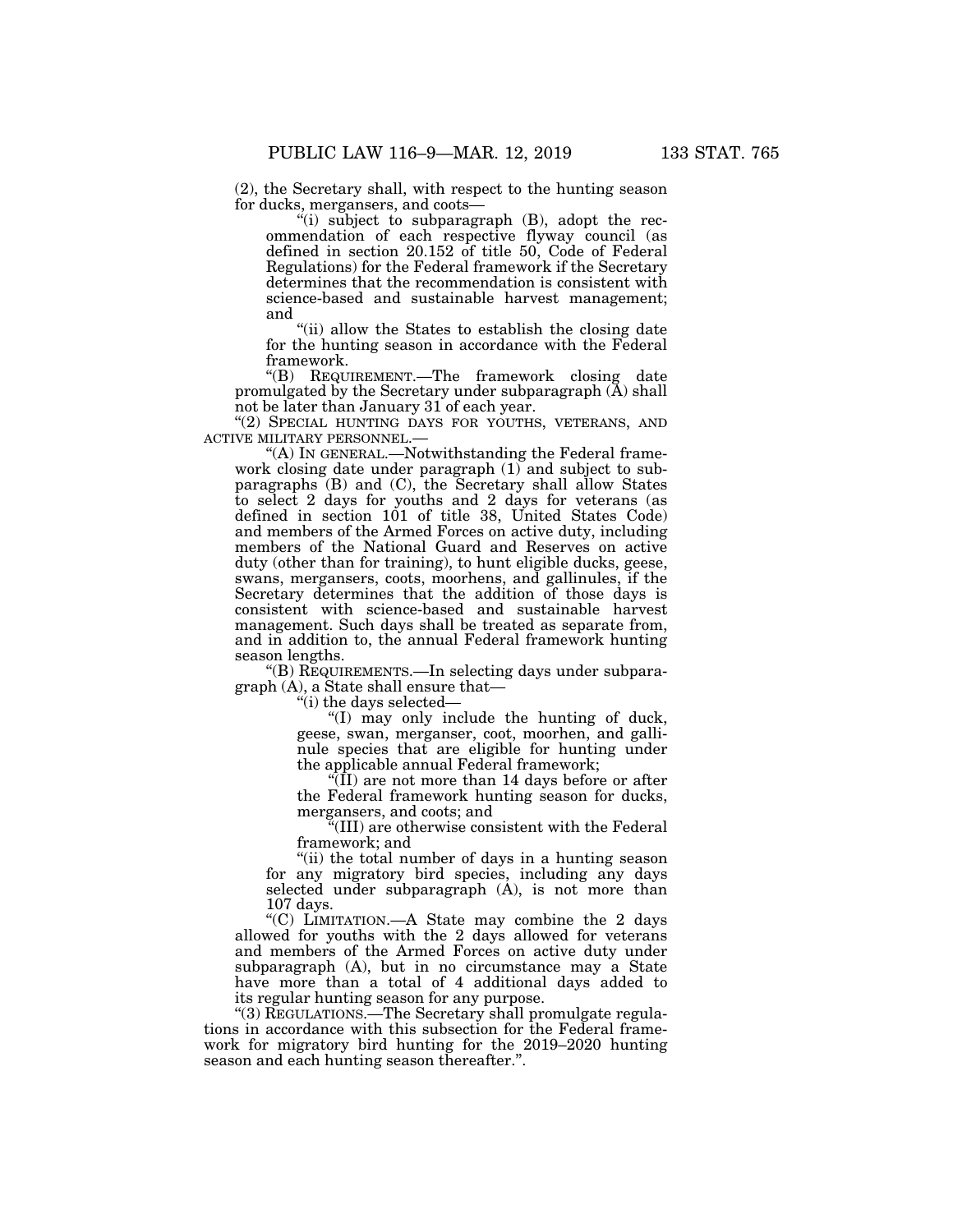# **Subtitle E—Miscellaneous**

16 USC 7931.

# **SEC. 4401. RESPECT FOR TREATIES AND RIGHTS.**

Nothing in this title or the amendments made by this title— (1) affects or modifies any treaty or other right of any federally recognized Indian Tribe; or

(2) modifies any provision of Federal law relating to migratory birds or to endangered or threatened species.

16 USC 7932.

## **SEC. 4402. NO PRIORITY.**

Nothing in this title or the amendments made by this title provides a preference to hunting, fishing, or recreational shooting over any other use of Federal land or water.

16 USC 7933.

### **SEC. 4403. STATE AUTHORITY FOR FISH AND WILDLIFE.**

Nothing in this title—

(1) authorizes the Secretary of Agriculture or the Secretary to require Federal licenses or permits to hunt and fish on Federal land; or

(2) enlarges or diminishes the responsibility or authority of States with respect to fish and wildlife management.

# **TITLE V—HAZARDS AND MAPPING**

43 USC 31k.

## **SEC. 5001. NATIONAL VOLCANO EARLY WARNING AND MONITORING SYSTEM.**

(a) DEFINITIONS.—In this section:

(1) SECRETARY.—The term ''Secretary'' means the Secretary, acting through the Director of the United States Geological Survey.

(2) SYSTEM.—The term ''System'' means the National Volcano Early Warning and Monitoring System established under subsection  $(b)(1)(A)$ .

(b) NATIONAL VOLCANO EARLY WARNING AND MONITORING SYSTEM.—

(1) ESTABLISHMENT.—

(A) IN GENERAL.—The Secretary shall establish within the United States Geological Survey a system, to be known as the ''National Volcano Early Warning and Monitoring System'', to monitor, warn, and protect citizens of the United States from undue and avoidable harm from volcanic activity.

(B) PURPOSES.—The purposes of the System are—

(i) to organize, modernize, standardize, and stabilize the monitoring systems of the volcano observatories in the United States, which includes the Alaska Volcano Observatory, California Volcano Observatory, Cascades Volcano Observatory, Hawaiian Volcano Observatory, and Yellowstone Volcano Observatory; and

(ii) to unify the monitoring systems of volcano observatories in the United States into a single interoperative system.

(C) OBJECTIVE.—The objective of the System is to monitor all the volcanoes in the United States at a level commensurate with the threat posed by the volcanoes by—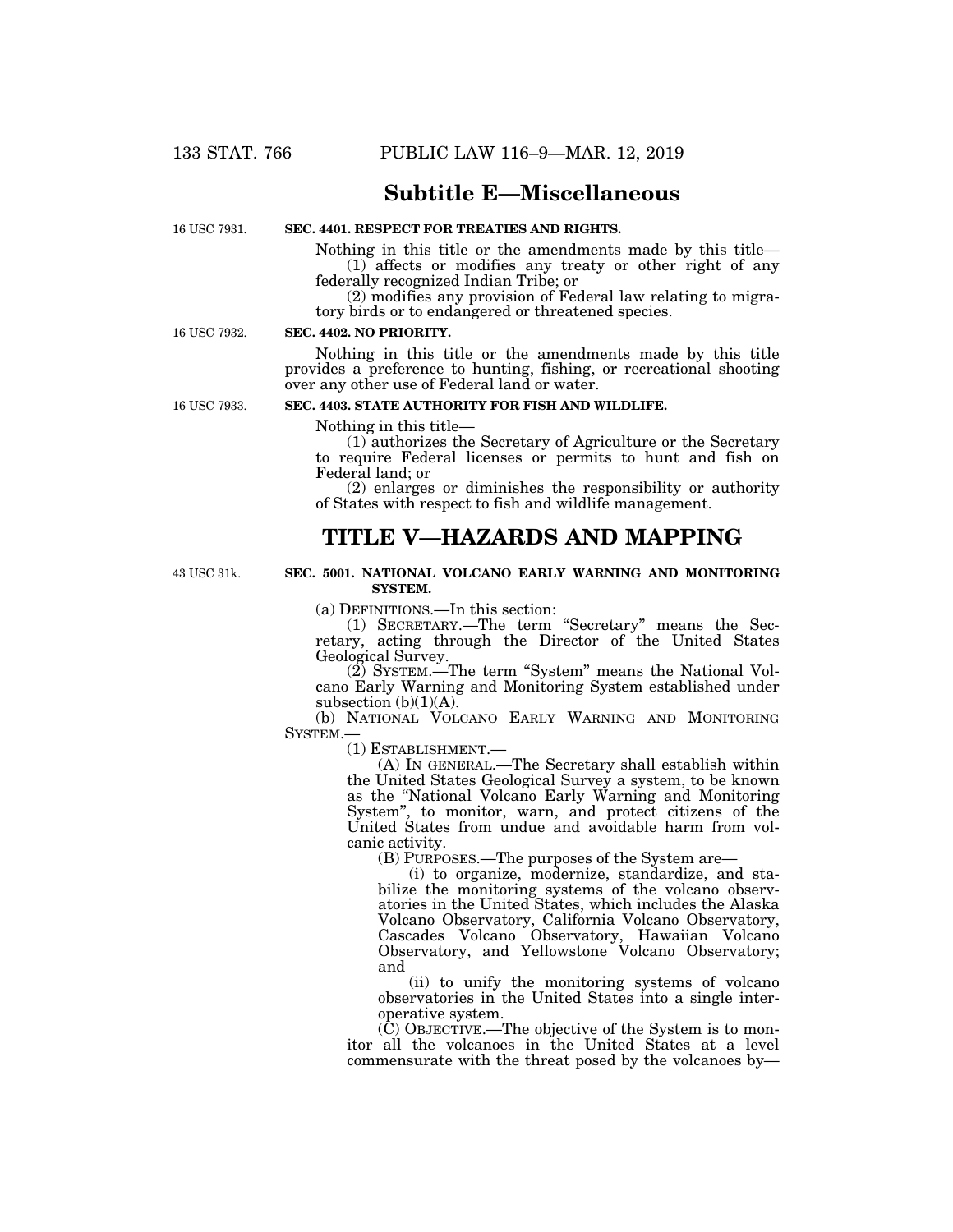(i) upgrading existing networks on monitored volcanoes;

(ii) installing new networks on unmonitored volcanoes; and

(iii) employing geodetic and other components when applicable.

(2) SYSTEM COMPONENTS.—

(A) IN GENERAL.—The System shall include—

(i) a national volcano watch office that is operational 24 hours a day and 7 days a week;

(ii) a national volcano data center; and

(iii) an external grants program to support research in volcano monitoring science and technology. (B) MODERNIZATION ACTIVITIES.—Modernization activities under the System shall include the comprehensive application of emerging technologies, including digital broadband seismometers, real-time continuous Global Positioning System receivers, satellite and airborne radar interferometry, acoustic pressure sensors, and spectrometry

to measure gas emissions.

(3) MANAGEMENT.—

(A) MANAGEMENT PLAN.—

(i) IN GENERAL.—Not later than 180 days after the date of enactment of this Act, the Secretary shall submit to Congress a 5-year management plan for establishing and operating the System.

(ii) INCLUSIONS.—The management plan submitted under clause (i) shall include—

(I) annual cost estimates for modernization activities and operation of the System;

(II) annual milestones, standards, and performance goals; and

(III) recommendations for, and progress towards, establishing new, or enhancing existing, partnerships to leverage resources.

(B) ADVISORY COMMITTEE.—The Secretary shall establish an advisory committee to assist the Secretary in implementing the System, to be comprised of representatives of relevant agencies and members of the scientific community, to be appointed by the Secretary.

(C) PARTNERSHIPS.—The Secretary may enter into cooperative agreements with institutions of higher education and State agencies designating the institutions of higher education and State agencies as volcano observatory partners for the System.

(D) COORDINATION.—The Secretary shall coordinate the activities under this section with the heads of relevant Federal agencies, including—

(i) the Secretary of Transportation;

(ii) the Administrator of the Federal Aviation Administration;

(iii) the Administrator of the National Oceanic and Atmospheric Administration; and

(iv) the Administrator of the Federal Emergency Management Agency.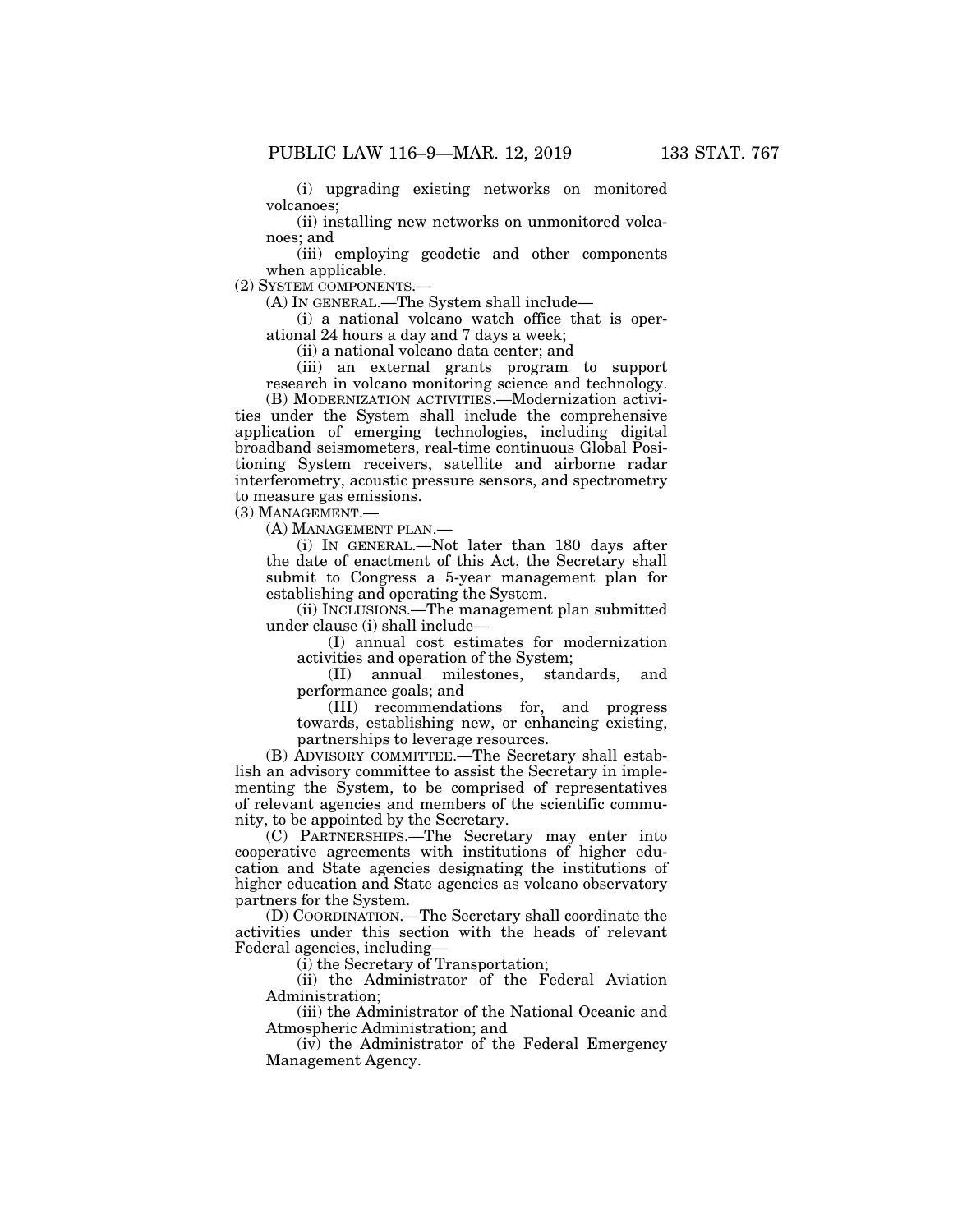(4) ANNUAL REPORT.—Annually, the Secretary shall submit to Congress a report that describes the activities carried out under this section.<br>(c) FUNDING.—

 $(1)$  AUTHORIZATION OF APPROPRIATIONS.—There is authorized to be appropriated to carry out this section \$55,000,000 for the period of fiscal years 2019 through 2023.<br>(2) EFFECT ON OTHER SOURCES OF FEDERAL FUNDING.—

Amounts made available under this subsection shall supplement, and not supplant, Federal funds made available for other United States Geological Survey hazards activities and programs.

### **SEC. 5002. REAUTHORIZATION OF NATIONAL GEOLOGIC MAPPING ACT OF 1992.**

(a) REAUTHORIZATION.—

(1) IN GENERAL.—Section 9(a) of the National Geologic Mapping Act of 1992 (43 U.S.C. 31h(a)) is amended by striking "2018" and inserting "2023".

(2) CONFORMING AMENDMENT.—Section 4(b)(1) of the National Geologic Mapping Act of 1992 (43 U.S.C. 31c(b)(1)) is amended by striking ''Omnibus Public Land Management Act of 2009'' each place it appears in subparagraphs (A) and (B) and inserting ''John D. Dingell, Jr. Conservation, Management, and Recreation Act''.

(b) GEOLOGIC MAPPING ADVISORY COMMITTEE.—Section 5(a)(3) of the National Geologic Mapping Act of 1992 (43 U.S.C. 31d(a)(3)) is amended by striking ''Associate Director for Geology'' and inserting ''Associate Director for Core Science Systems''.

(c) CLERICAL AMENDMENTS.—Section 3 of the National Geologic Mapping Act of 1992 (43 U.S.C. 31b) is amended—

 $(1)$  in paragraph (4), by striking "section  $6(d)(3)$ " and inserting "section  $4(\bar{d})(3)$ ";

(2) in paragraph (5), by striking "section  $6(d)(1)$ " and inserting "section  $4(\tilde{d})(1)$ "; and

(3) in paragraph (9), by striking "section  $6(d)(2)$ " and inserting "section  $4(\bar{d})(2)$ ".

# **TITLE VI—NATIONAL HERITAGE AREAS**

## **SEC. 6001. NATIONAL HERITAGE AREA DESIGNATIONS.**

(a) IN GENERAL.—The following areas are designated as National Heritage Areas, to be administered in accordance with this section:

(1) APPALACHIAN FOREST NATIONAL HERITAGE AREA, WEST VIRGINIA AND MARYLAND.—

(A) IN GENERAL.—There is established the Appalachian Forest National Heritage Area in the States of West Virginia and Maryland, as depicted on the map entitled ''Appalachian Forest National Heritage Area'', numbered T07/ 80,000, and dated October 2007, including—

(i) Barbour, Braxton, Grant, Greenbrier, Hampshire, Hardy, Mineral, Morgan, Nicholas, Pendleton, Pocahontas, Preston, Randolph, Tucker, Upshur, and Webster Counties in West Virginia; and

(ii) Allegany and Garrett Counties in Maryland.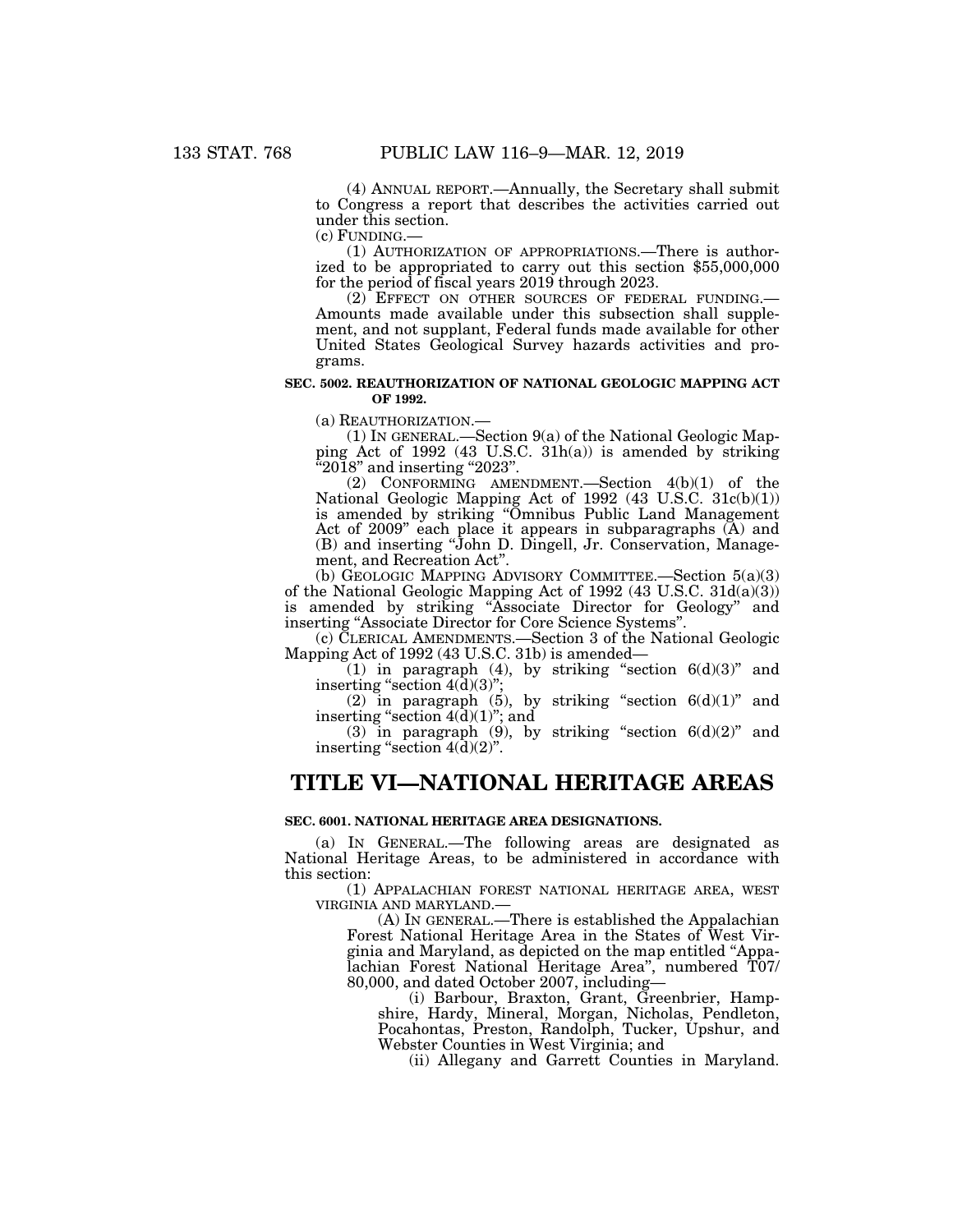(B) LOCAL COORDINATING ENTITY.—The Appalachian Forest Heritage Area, Inc., shall be—

(i) the local coordinating entity for the National Heritage Area designated by subparagraph (A) (referred to in this subparagraph as the ''local coordinating entity''); and

(ii) governed by a board of directors that shall—

(I) include members to represent a geographic balance across the counties described in subparagraph (A) and the States of West Virginia and Maryland;

(II) be composed of not fewer than 7, and not more than 15, members elected by the membership of the local coordinating entity;

(III) be selected to represent a balanced group of diverse interests, including—

(aa) the forest industry;

(bb) environmental interests;

(cc) cultural heritage interests;

(dd) tourism interests; and

(ee) regional agency partners;

(IV) exercise all corporate powers of the local coordinating entity;

(V) manage the activities and affairs of the local coordinating entity; and

(VI) subject to any limitations in the articles and bylaws of the local coordinating entity, this section, and other applicable Federal or State law, establish the policies of the local coordinating entity.

(2) MARITIME WASHINGTON NATIONAL HERITAGE AREA, WASHINGTON.—

54 USC 320101 note.

(A) IN GENERAL.—There is established the Maritime Washington National Heritage Area in the State of Washington, to include land in Whatcom, Skagit, Snohomish, San Juan, Island, King, Pierce, Thurston, Mason, Kitsap, Jefferson, Clallam, and Grays Harbor Counties in the State that is at least partially located within the area that is  $\frac{1}{4}$ -mile landward of the shoreline, as generally depicted on the map entitled ''Maritime Washington National Heritage Area Proposed Boundary'', numbered 584/125,484, and dated August, 2014.

(B) LOCAL COORDINATING ENTITY.—The Washington Trust for Historic Preservation shall be the local coordinating entity for the National Heritage Area designated by subparagraph (A).

(3) MOUNTAINS TO SOUND GREENWAY NATIONAL HERITAGE AREA, WASHINGTON.—

(A) IN GENERAL.—There is established the Mountains to Sound Greenway National Heritage Area in the State of Washington, to consist of land in King and Kittitas Counties in the State, as generally depicted on the map entitled ''Mountains to Sound Greenway National Heritage Area Proposed Boundary'', numbered 584/125,483, and dated August, 2014 (referred to in this paragraph as the " $map$ ").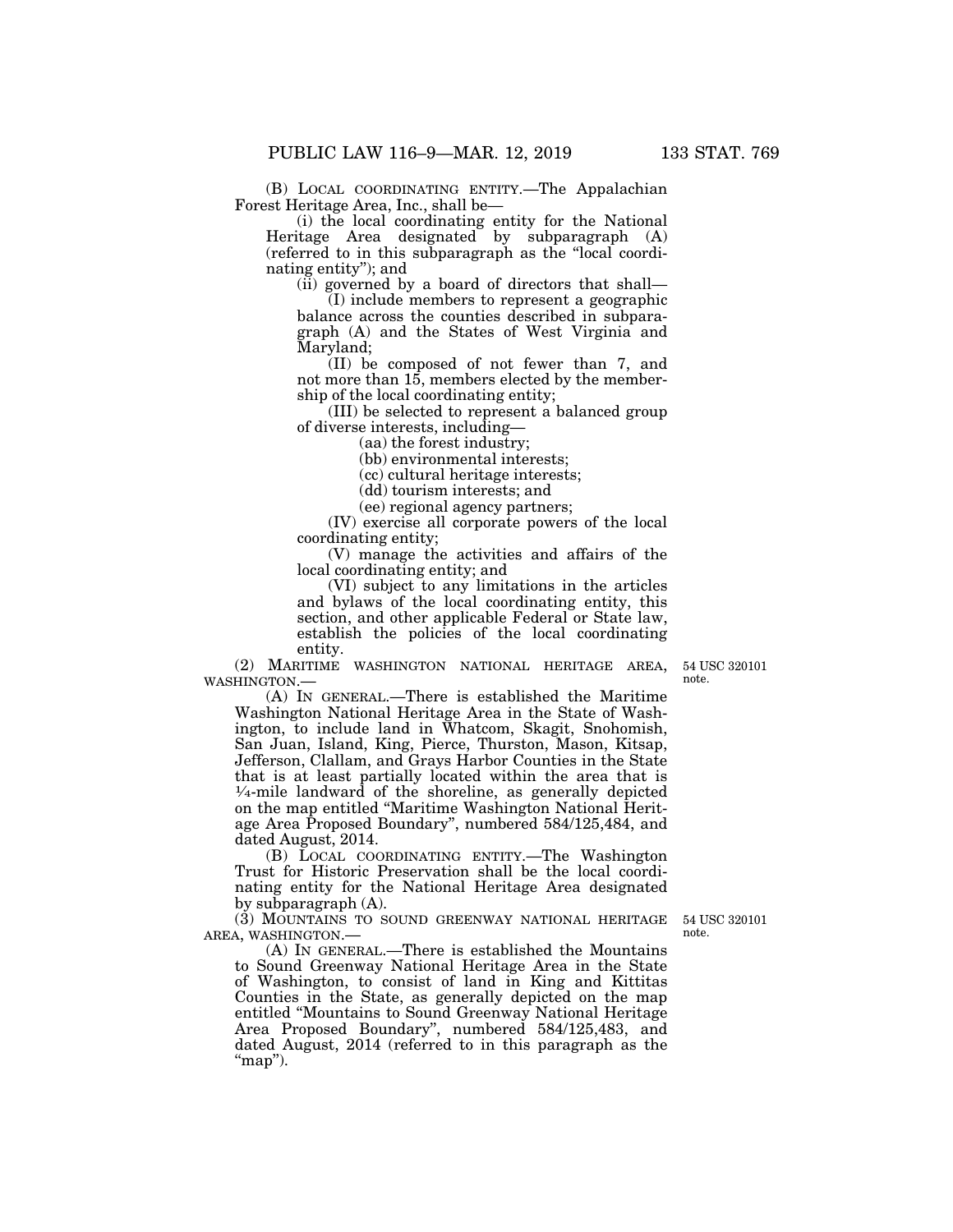(B) LOCAL COORDINATING ENTITY.—The Mountains to Sound Greenway Trust shall be the local coordinating entity for the National Heritage Area designated by subparagraph (A).

(C) MAP.—The map shall be on file and available for public inspection in the appropriate offices of—

(i) the National Park Service;

(ii) the Forest Service;

(iii) the Indian Tribes; and

(iv) the local coordinating entity.

(D) REFERENCES TO INDIAN TRIBE; TRIBAL.—Any reference in this paragraph to the terms ''Indian Tribe'' and "Tribal" shall be considered, for purposes of the National Heritage Area designated by subparagraph (A), to refer to each of the Tribal governments of the Snoqualmie, Yakama, Tulalip, Muckleshoot, and Colville Indian Tribes.

(E) MANAGEMENT REQUIREMENTS.—With respect to the National Heritage Area designated by subparagraph (A)—

(i) the preparation of an interpretive plan under subsection  $(c)(2)(C)(vi)$  shall also include plans for Tribal heritage;

(ii) the Secretary shall ensure that the management plan developed under subsection (c) is consistent with the trust responsibilities of the Secretary to Indian Tribes and Tribal treaty rights within the National Heritage Area;

(iii) the interpretive plan and management plan for the National Heritage Area shall be developed in consultation with the Indian Tribes;

(iv) nothing in this paragraph shall grant or diminish any hunting, fishing, or gathering treaty right of any Indian Tribe; and

(v) nothing in this paragraph affects the authority of a State or an Indian Tribe to manage fish and wildlife, including the regulation of hunting and fishing within the National Heritage Area.

(4) SACRAMENTO-SAN JOAQUIN DELTA NATIONAL HERITAGE AREA, CALIFORNIA.—

(A) IN GENERAL.—There is established the Sacramento-San Joaquin Delta National Heritage Area in the State of California, to consist of land in Contra Costa, Sacramento, San Joaquin, Solano, and Yolo Counties in the State, as generally depicted on the map entitled "Sacramento-San Joaquin Delta National Heritage Area Proposed Boundary'', numbered T27/105,030, and dated October 2012.

(B) LOCAL COORDINATING ENTITY.—The Delta Protection Commission established by section 29735 of the California Public Resources Code shall be the local coordinating entity for the National Heritage Area designated by subparagraph (A).

(C) EFFECT.—This paragraph shall not be interpreted or implemented in a manner that directly or indirectly has a negative effect on the operations of the Central Valley Project, the State Water Project, or any water supply facilities within the Bay-Delta watershed.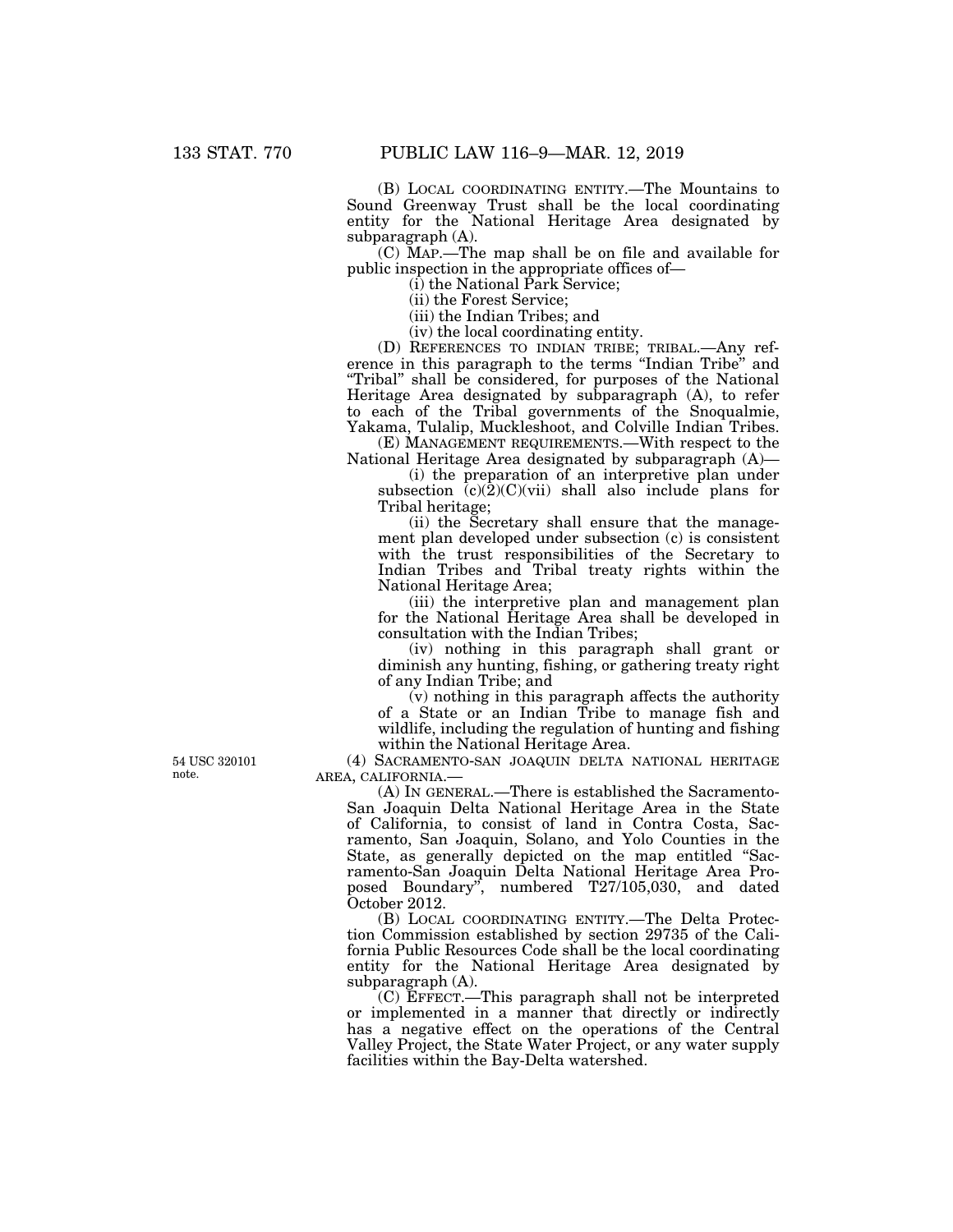(5) SANTA CRUZ VALLEY NATIONAL HERITAGE AREA, ARIZONA.—

(A) IN GENERAL.—There is established the Santa Cruz Valley National Heritage Area in the State of Arizona, to consist of land in Pima and Santa Cruz Counties in the State, as generally depicted on the map entitled ''Santa Cruz Valley National Heritage Area'', numbered T09/ 80,000, and dated November 13, 2007.

(B) LOCAL COORDINATING ENTITY.—Santa Cruz Valley Heritage Alliance, Inc., a nonprofit organization established under the laws of the State of Arizona, shall be the local coordinating entity for the National Heritage Area designated by subparagraph (A).

(6) SUSQUEHANNA NATIONAL HERITAGE AREA, PENNSYLVANIA.—<br>
(A) IN GENERAL.—There is established the Susque-

hanna National Heritage Area in the State of Pennsylvania, to consist of land in Lancaster and York Counties in the State.

(B) LOCAL COORDINATING ENTITY.—The Susquehanna Heritage Corporation, a nonprofit organization established under the laws of the State of Pennsylvania, shall be the local coordinating entity for the National Heritage Area designated by subparagraph (A).

(b) ADMINISTRATION.—

(1) AUTHORITIES.—For purposes of carrying out the management plan for each of the National Heritage Areas designated by subsection (a), the Secretary, acting through the local coordinating entity, may use amounts made available under subsection (g)—

(A) to make grants to the State or a political subdivision of the State, Indian Tribes, nonprofit organizations, and other persons;

(B) to enter into cooperative agreements with, or provide technical assistance to, the State or a political subdivision of the State, Indian Tribes, nonprofit organizations, and other interested parties;

(C) to hire and compensate staff, which shall include individuals with expertise in natural, cultural, and historical resources protection, and heritage programming;

(D) to obtain money or services from any source including any money or services that are provided under any other Federal law or program;

(E) to contract for goods or services; and

(F) to undertake to be a catalyst for any other activity that furthers the National Heritage Area and is consistent with the approved management plan.

(2) DUTIES.—The local coordinating entity for each of the National Heritage Areas designated by subsection (a) shall—

(A) in accordance with subsection (c), prepare and submit a management plan for the National Heritage Area to the Secretary

(B) assist Federal agencies, the State or a political subdivision of the State, Indian Tribes, regional planning organizations, nonprofit organizations and other interested parties in carrying out the approved management plan  $b$ y—

54 USC 320101 note.

54 USC 320101

note.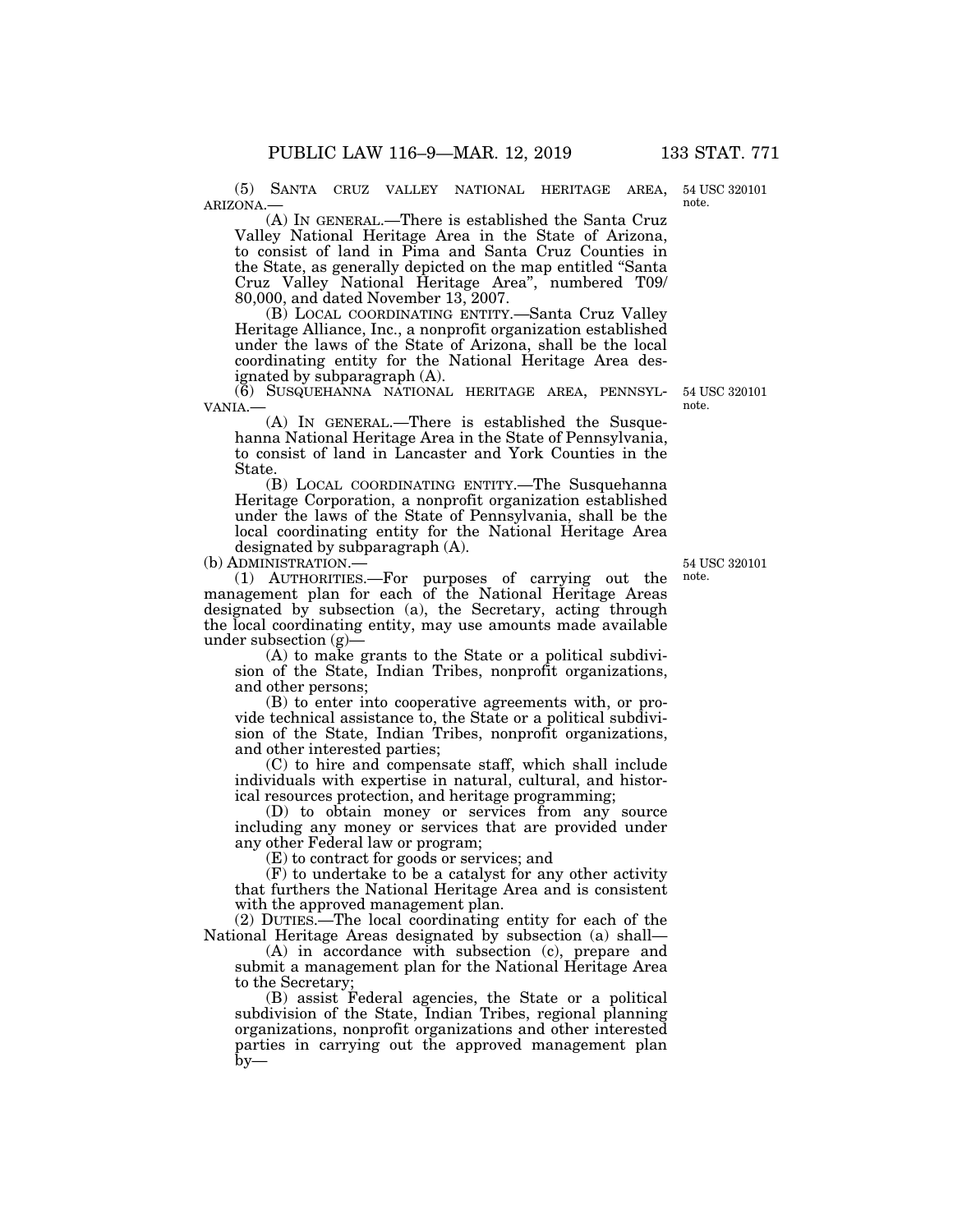(i) carrying out programs and projects that recognize, protect, and enhance important resource values in the National Heritage Area;

(ii) establishing and maintaining interpretive exhibits and programs in the National Heritage Area;

(iii) developing recreational and educational opportunities in the National Heritage Area;

(iv) increasing public awareness of, and appreciation for, natural, historical, scenic, and cultural resources of the National Heritage Area;

(v) protecting and restoring historic sites and buildings in the National Heritage Area that are consistent with National Heritage Area themes;

(vi) ensuring that clear, consistent, and appropriate signs identifying points of public access and sites of interest are posted throughout the National Heritage Area; and

(vii) promoting a wide range of partnerships among the Federal Government, State, Tribal, and local governments, organizations, and individuals to further the National Heritage Area;

(C) consider the interests of diverse units of government, businesses, organizations, and individuals in the National Heritage Area in the preparation and implementation of the management plan;

(D) conduct meetings open to the public at least semiannually regarding the development and implementation of the management plan;

(E) for any year that Federal funds have been received under this subsection—

(i) submit to the Secretary an annual report that describes the activities, expenses, and income of the local coordinating entity (including grants to any other entities during the year that the report is made);

(ii) make available to the Secretary for audit all records relating to the expenditure of the funds and any matching funds; and

(iii) require, with respect to all agreements authorizing expenditure of Federal funds by other organizations, that the organizations receiving the funds make available to the Secretary for audit all records concerning the expenditure of the funds; and

(F) encourage by appropriate means economic viability that is consistent with the National Heritage Area.

(3) PROHIBITION ON THE ACQUISITION OF REAL PROPERTY.— The local coordinating entity shall not use Federal funds made available under subsection (g) to acquire real property or any interest in real property.

(c) MANAGEMENT PLAN.—

(1) IN GENERAL.—Not later than 3 years after the date of enactment of this Act, the local coordinating entity for each of the National Heritage Areas designated by subsection (a) shall submit to the Secretary for approval a proposed management plan for the National Heritage Area.

(2) REQUIREMENTS.—The management plan shall—

(A) incorporate an integrated and cooperative approach for the protection, enhancement, and interpretation of the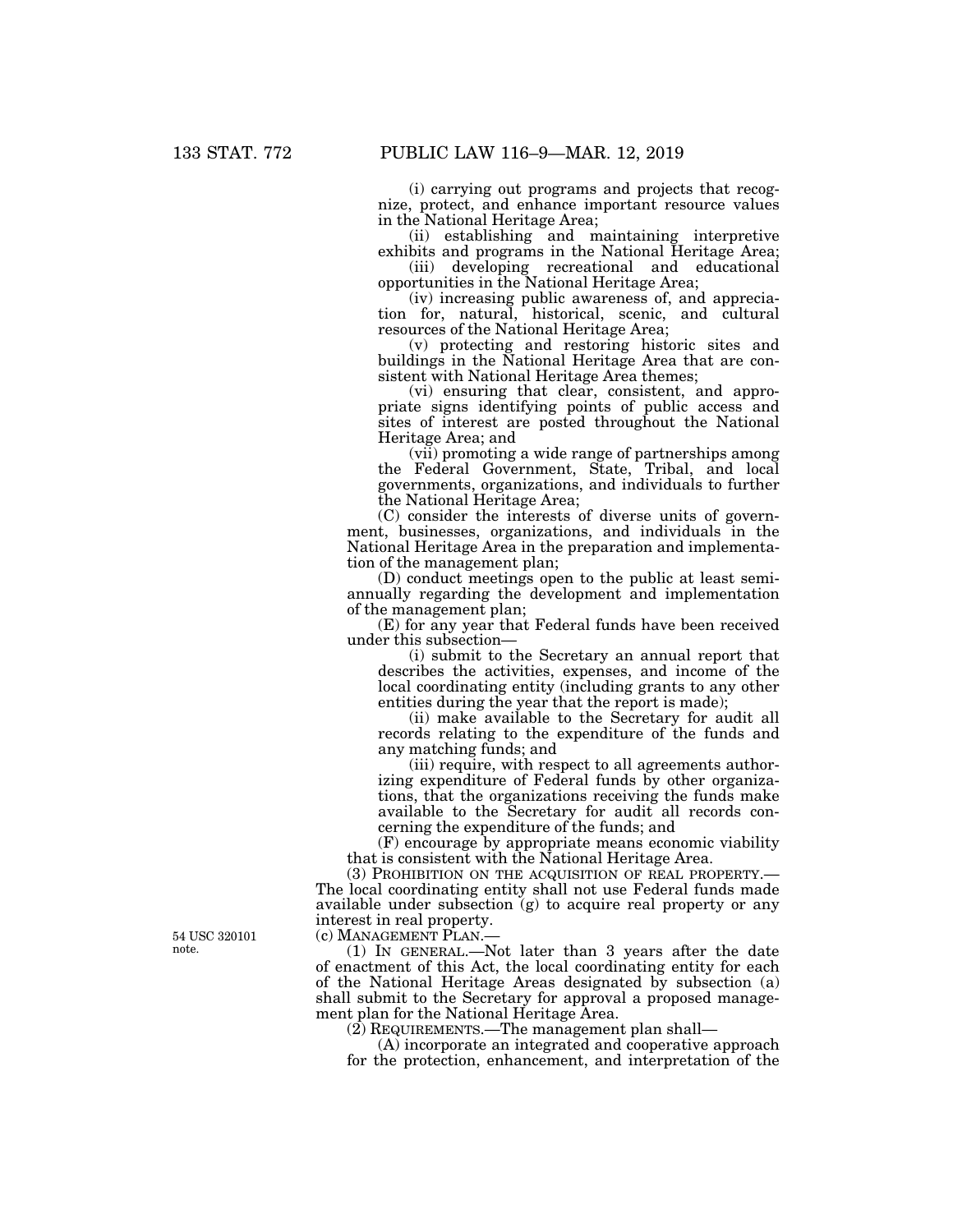natural, cultural, historic, scenic, and recreational resources of the National Heritage Area;

(B) take into consideration Federal, State, local, and Tribal plans and treaty rights;

(C) include—

(i) an inventory of—

(I) the resources located in the National Heritage Area; and

(II) any other property in the National Heritage Area that—

(aa) is related to the themes of the National Heritage Area; and

(bb) should be preserved, restored, managed, or maintained because of the significance of the property;

(ii) comprehensive policies, strategies and recommendations for conservation, funding, management, and development of the National Heritage Area;

(iii) a description of actions that the Federal Government, State, Tribal, and local governments, private organizations, and individuals have agreed to take to protect the natural, historical, cultural, scenic, and recreational resources of the National Heritage Area;

(iv) a program of implementation for the management plan by the local coordinating entity that includes a description of—

(I) actions to facilitate ongoing collaboration among partners to promote plans for resource protection, restoration, and construction; and

(II) specific commitments for implementation that have been made by the local coordinating entity or any government, organization, or individual for the first 5 years of operation;

(v) the identification of sources of funding for carrying out the management plan;

 $\bar{v}(vi)$  analysis and recommendations for means by which Federal, State, local, and Tribal programs, including the role of the National Park Service in the National Heritage Area, may best be coordinated to carry out this subsection; and

(vii) an interpretive plan for the National Heritage Area; and

(D) recommend policies and strategies for resource management that consider and detail the application of appropriate land and water management techniques, including the development of intergovernmental and interagency cooperative agreements to protect the natural, historical, cultural, educational, scenic, and recreational resources of the National Heritage Area.

(3) DEADLINE.—If a proposed management plan is not submitted to the Secretary by the date that is 3 years after the date of enactment of this Act, the local coordinating entity shall be ineligible to receive additional funding under this section until the date on which the Secretary receives and approves the management plan.

(4) APPROVAL OR DISAPPROVAL OF MANAGEMENT PLAN.—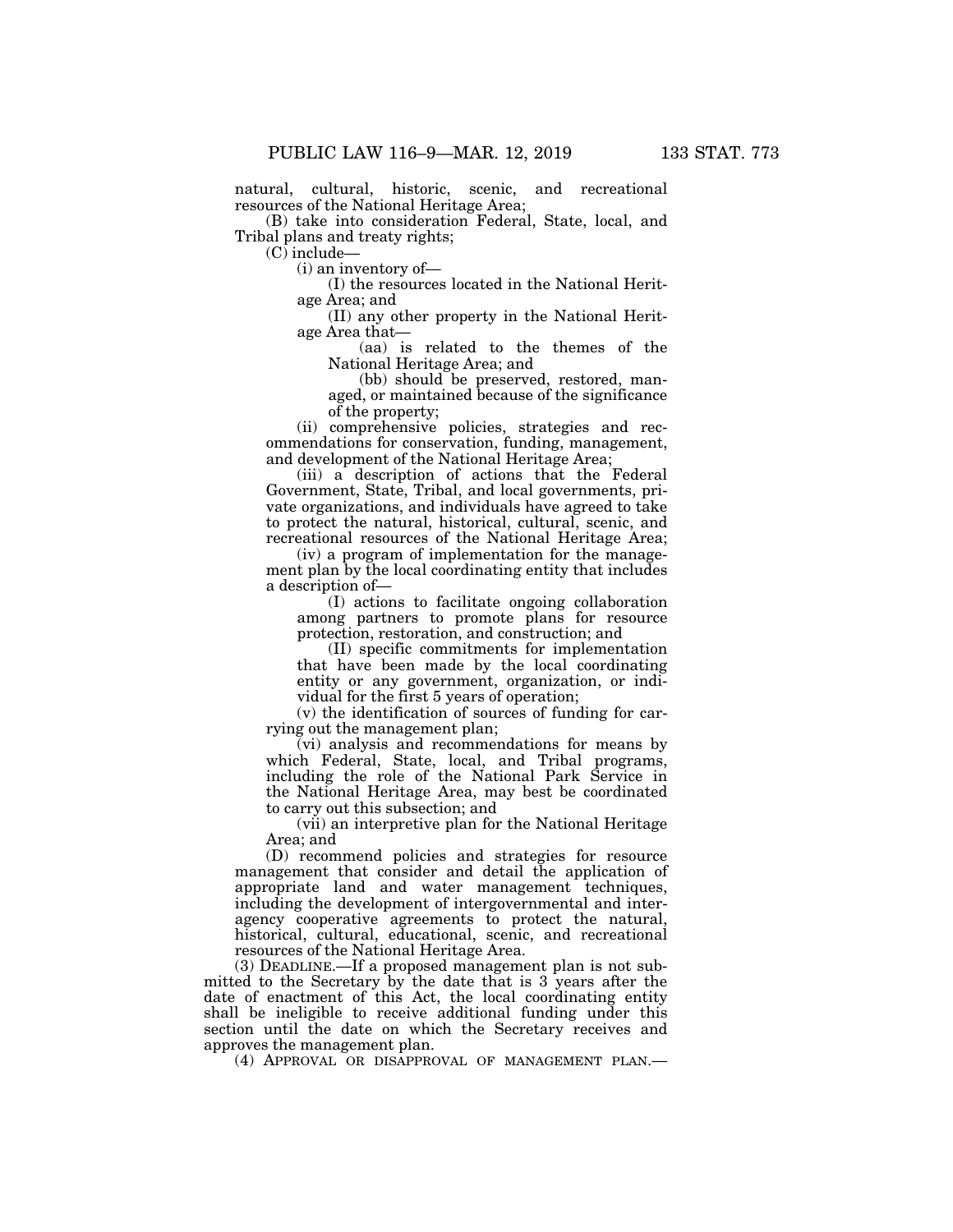(A) IN GENERAL.—Not later than 180 days after the date of receipt of the management plan under paragraph (1), the Secretary, in consultation with State and Tribal governments, shall approve or disapprove the management plan.

(B) CRITERIA FOR APPROVAL.—In determining whether to approve the management plan, the Secretary shall consider whether—

(i) the local coordinating entity is representative of the diverse interests of the National Heritage Area, including Federal, State, Tribal, and local governments, natural and historic resource protection organizations, educational institutions, businesses, and recreational organizations;

(ii) the local coordinating entity has afforded adequate opportunity, including public hearings, for public and governmental involvement in the preparation of the management plan; and

(iii) the resource protection and interpretation strategies contained in the management plan, if implemented, would adequately protect the natural, historical, and cultural resources of the National Heritage Area.

(C) ACTION FOLLOWING DISAPPROVAL.—If the Secretary disapproves the management plan under subparagraph (A), the Secretary shall—

(i) advise the local coordinating entity in writing of the reasons for the disapproval;

(ii) make recommendations for revisions to the management plan; and

(iii) not later than 180 days after the receipt of any proposed revision of the management plan from the local coordinating entity, approve or disapprove the proposed revision.

(D) AMENDMENTS.—

(i) IN GENERAL.—The Secretary shall approve or disapprove each amendment to the management plan that the Secretary determines make a substantial change to the management plan.

(ii) USE OF FUNDS.—The local coordinating entity shall not use Federal funds authorized by this subsection to carry out any amendments to the management plan until the Secretary has approved the amendments.

(d) RELATIONSHIP TO OTHER FEDERAL AGENCIES.—

(1) IN GENERAL.—Nothing in this section affects the authority of a Federal agency to provide technical or financial assistance under any other law.

(2) CONSULTATION AND COORDINATION.—The head of any Federal agency planning to conduct activities that may have an impact on a National Heritage Area designated by subsection (a) is encouraged to consult and coordinate the activities with the Secretary and the local coordinating entity to the maximum extent practicable.

(3) OTHER FEDERAL AGENCIES.—Nothing in this section—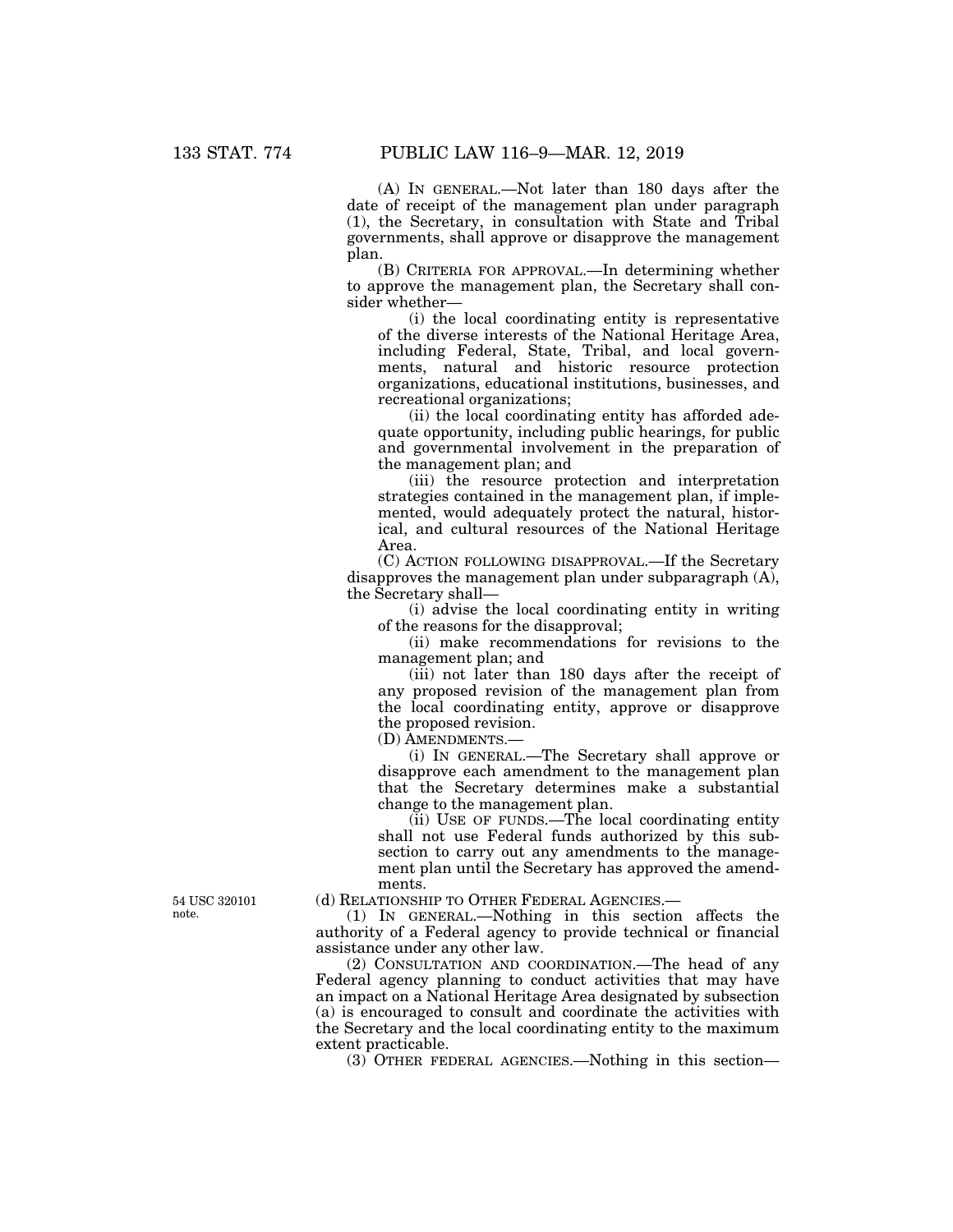(A) modifies, alters, or amends any law or regulation authorizing a Federal agency to manage Federal land under the jurisdiction of the Federal agency;

(B) limits the discretion of a Federal land manager to implement an approved land use plan within the boundaries of a National Heritage Area designated by subsection (a); or

(C) modifies, alters, or amends any authorized use of Federal land under the jurisdiction of a Federal agency.

(e) PRIVATE PROPERTY AND REGULATORY PROTECTIONS.— Nothing in this section—

(1) abridges the rights of any property owner (whether public or private), including the right to refrain from participating in any plan, project, program, or activity conducted within a National Heritage Area designated by subsection (a);

(2) requires any property owner—

 $(\overline{A})$  to permit public access (including access by Federal, State, or local agencies) to the property of the property owner; or

(B) to modify public access or use of property of the property owner under any other Federal, State, or local law;

(3) alters any duly adopted land use regulation, approved land use plan, or other regulatory authority of any Federal, State, Tribal, or local agency;

(4) conveys any land use or other regulatory authority to the local coordinating entity;

(5) authorizes or implies the reservation or appropriation of water or water rights;

(6) enlarges or diminishes the treaty rights of any Indian Tribe within the National Heritage Area;

 $(7)$  diminishes

(A) the authority of the State to manage fish and wildlife, including the regulation of fishing and hunting within a National Heritage Area designated by subsection (a); or

(B) the authority of Indian Tribes to regulate members of Indian Tribes with respect to fishing, hunting, and gathering in the exercise of treaty rights; or

(8) creates any liability, or affects any liability under any other law, of any private property owner with respect to any person injured on the private property.

(f) EVALUATION AND REPORT.—

54 USC 320101 note.

(1) IN GENERAL.—For each of the National Heritage Areas designated by subsection (a), not later than 3 years before the date on which authority for Federal funding terminates for each National Heritage Area, the Secretary shall—

(A) conduct an evaluation of the accomplishments of the National Heritage Area; and

(B) prepare a report in accordance with paragraph  $(3)$ 

(2) EVALUATION.—An evaluation conducted under para $graph (1)(A) shall-$ 

(A) assess the progress of the local management entity with respect to—

(i) accomplishing the purposes of the authorizing legislation for the National Heritage Area; and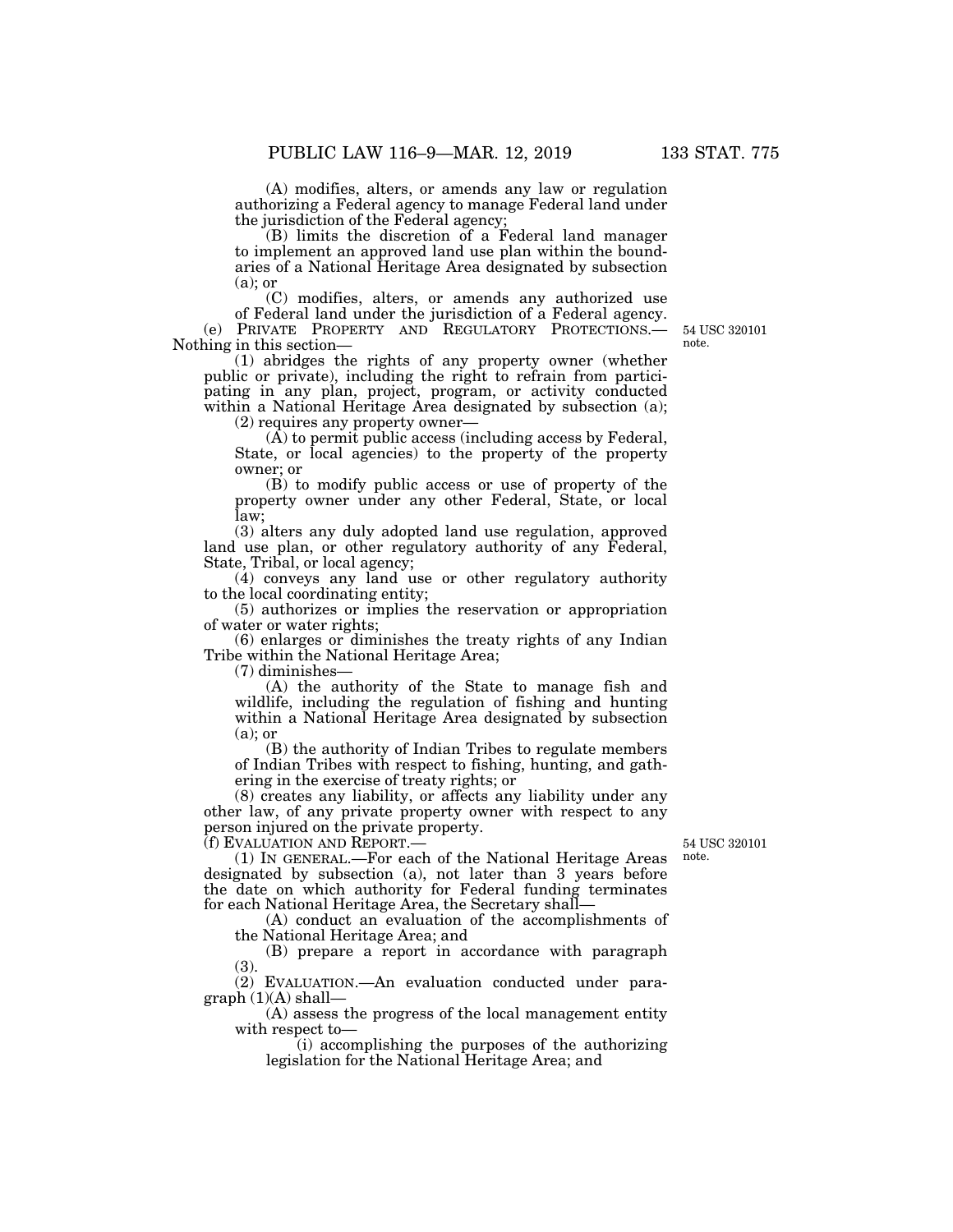(ii) achieving the goals and objectives of the approved management plan for the National Heritage Area;

(B) analyze the investments of the Federal Government, State, Tribal, and local governments, and private entities in each National Heritage Area to determine the impact of the investments; and

(C) review the management structure, partnership relationships, and funding of the National Heritage Area for purposes of identifying the critical components for sustainability of the National Heritage Area.

(3) REPORT.—Based on the evaluation conducted under paragraph (1)(A), the Secretary shall submit to the Committee on Energy and Natural Resources of the Senate and the Committee on Natural Resources of the House of Representatives a report that includes recommendations for the future role of the National Park Service, if any, with respect to the National Heritage Area.<br>(g) AUTHORIZATION OF APPROPRIATIONS.—

(1) IN GENERAL.—There is authorized to be appropriated for each National Heritage Area designated by subsection (a) to carry out the purposes of this section \$10,000,000, of which not more than \$1,000,000 may be made available in any fiscal year.

(2) AVAILABILITY.—Amounts made available under paragraph (1) shall remain available until expended.

(A) IN GENERAL.—The Federal share of the total cost of any activity under this section shall be not more than 50 percent.

(B) FORM.—The non-Federal contribution of the total cost of any activity under this section may be in the form of in-kind contributions of goods or services fairly valued.

(4) TERMINATION OF AUTHORITY.—The authority of the Secretary to provide assistance under this section terminates on the date that is 15 years after the date of enactment of this Act.

### **SEC. 6002. ADJUSTMENT OF BOUNDARIES OF LINCOLN NATIONAL HERITAGE AREA.**

(a) BOUNDARY ADJUSTMENT.—Section 443(b)(1) of the Consolidated Natural Resources Act of 2008 (Public Law 110–229; 122 Stat. 819) is amended—

(1) by inserting '', Livingston,'' after ''LaSalle''; and

(2) by inserting '', the city of Jonesboro in Union County, and the city of Freeport in Stephenson County'' after ''Woodford counties''.

(b) MAP.—The Secretary shall update the map referred to in section  $443(b)(2)$  of the Consolidated Natural Resources Act of 2008 to reflect the boundary adjustment made by the amendments in subsection (a).

#### **SEC. 6003. FINGER LAKES NATIONAL HERITAGE AREA STUDY.**

(a) DEFINITIONS.—In this section:

(1) HERITAGE AREA.—The term ''Heritage Area'' means the Finger Lakes National Heritage Area.

(2) STATE.—The term ''State'' means the State of New York.

54 USC 320101 note.

54 USC 320101

note.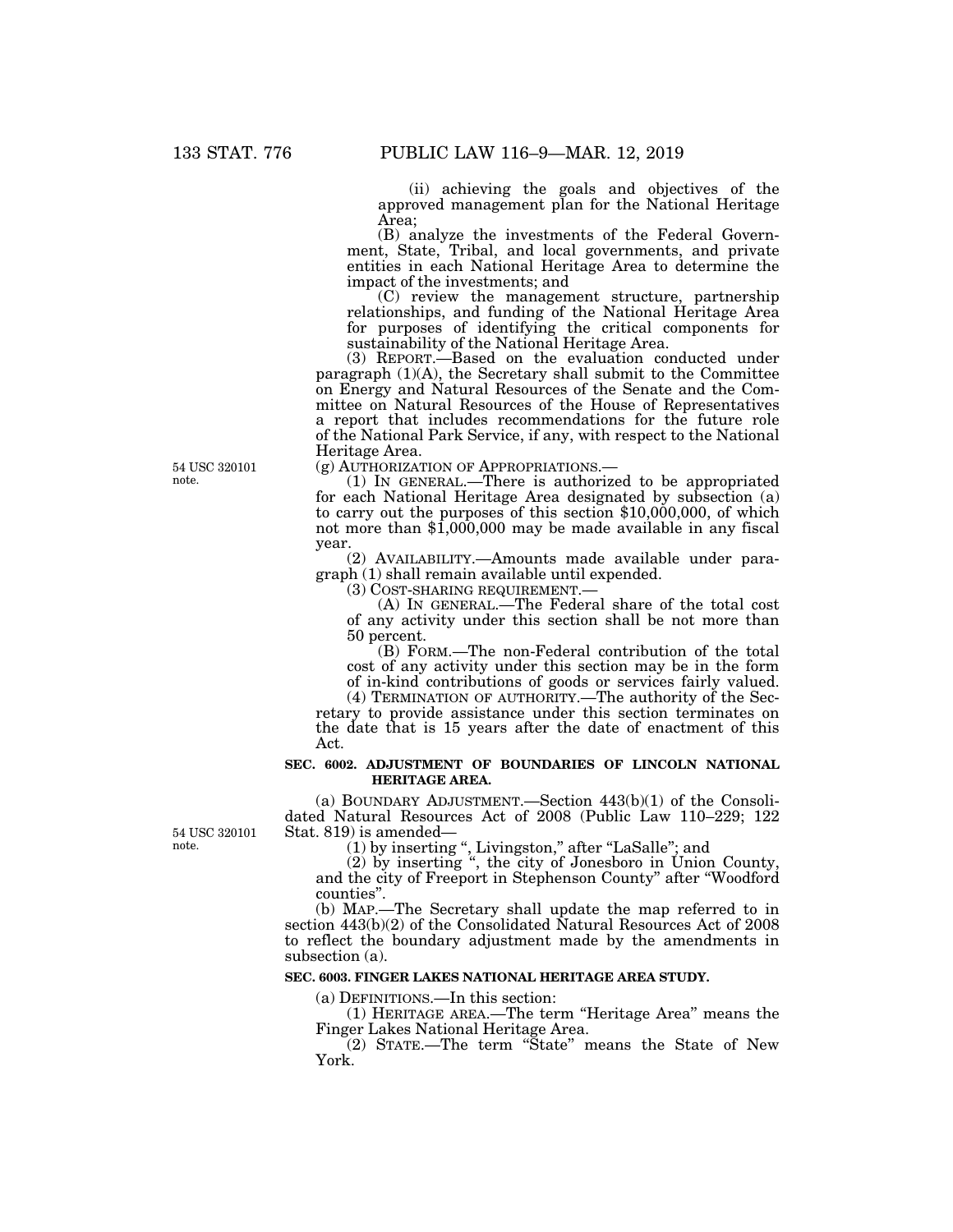(3) STUDY AREA.—The term ''study area'' means—

(A) the counties in the State of Cayuga, Chemung, Cortland, Livingston, Monroe, Onondaga, Ontario, Schuyler, Seneca, Steuben, Tioga, Tompkins, Wayne, and Yates; and

(B) any other areas in the State that—

(i) have heritage aspects that are similar to the areas described in subparagraph (A); and

(ii) are adjacent to, or in the vicinity of, those

areas.<br>(b) STUDY.—

 $(1)$  In GENERAL.—The Secretary, in consultation with State and local historic preservation officers, State and local historical societies, State and local tourism offices, and other appropriate organizations and governmental agencies, shall conduct a study to assess the suitability and feasibility of designating the study area as a National Heritage Area, to be known as the ''Finger Lakes National Heritage Area''.

(2) REQUIREMENTS.—The study shall include analysis, documentation, and determinations on whether the study area—

(A) has an assemblage of natural, historic, and cultural resources that—

(i) represent distinctive aspects of the heritage of the United States;

(ii) are worthy of recognition, conservation, interpretation, and continuing use; and

(iii) would be best managed—

(I) through partnerships among public and private entities; and

(II) by linking diverse and sometimes noncontiguous resources and active communities;

(B) reflects traditions, customs, beliefs, and folklife that are a valuable part of the story of the United States; (C) provides outstanding opportunities—

(i) to conserve natural, historic, cultural, or scenic features; and

(ii) for recreation and education;

(D) contains resources that—

(i) are important to any identified themes of the study area; and

(ii) retain a degree of integrity capable of supporting interpretation;

(E) includes residents, business interests, nonprofit organizations, and State and local governments that—

(i) are involved in the planning of the Heritage Area;

(ii) have developed a conceptual financial plan that outlines the roles of all participants in the Heritage Area, including the Federal Government; and

(iii) have demonstrated support for the designation of the Heritage Area;

(F) has a potential management entity to work in partnership with the individuals and entities described in subparagraph (E) to develop the Heritage Area while encouraging State and local economic activity; and

(G) has a conceptual boundary map that is supported by the public.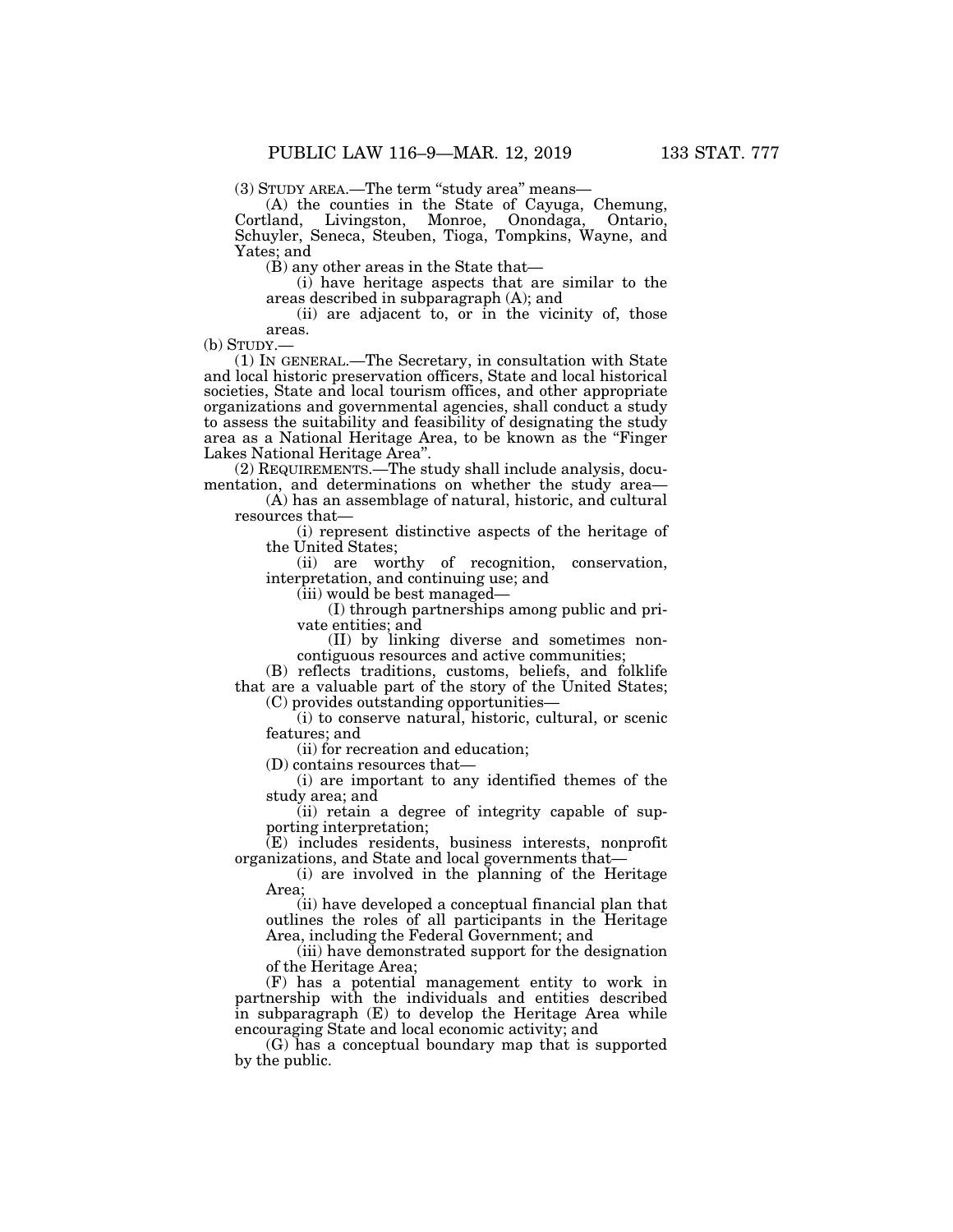(c) REPORT.—Not later than 3 years after the date on which funds are first made available to carry out this section, the Secretary shall submit to the Committee on Natural Resources of the House of Representatives and the Committee on Energy and Natural Resources of the Senate a report that describes—

> (1) the findings of the study under subsection (b); and (2) any conclusions and recommendations of the Secretary.

#### **SEC. 6004. NATIONAL HERITAGE AREA AMENDMENTS.**

54 USC 320101 note.

(a) RIVERS OF STEEL NATIONAL HERITAGE AREA.—Section 409(a) of the Omnibus Parks and Public Lands Management Act of 1996 (Public Law 104–333; 110 Stat. 4256; 129 Stat. 2551) is amended in the second sentence, by striking ''\$17,000,000'' and inserting ''\$20,000,000''.

(b) ESSEX NATIONAL HERITAGE AREA.—Section 508(a) of the Omnibus Parks and Public Lands Management Act of 1996 (Public Law 104–333; 110 Stat. 4260; 129 Stat. 2551) is amended in the second sentence, by striking "\$17,000,000" and inserting ''\$20,000,000''.

(c) OHIO & ERIE NATIONAL HERITAGE CANALWAY.—Section 810(a) of the Omnibus Parks and Public Lands Management Act of 1996 (Public Law 104–333; 110 Stat. 4275; 122 Stat. 826) is amended by striking the second sentence and inserting the following: "Not more than a total of \$20,000,000 may be appropriated for the canalway under this title.''.

(d) BLUE RIDGE NATIONAL HERITAGE AREA.—The Blue Ridge National Heritage Area Act of 2003 (Public Law 108–108; 117 Stat. 1274; 131 Stat. 461; 132 Stat. 661) is amended—

(1) in subsection (i)(1), by striking " $$12,000,000$ " and inserting ''\$14,000,000''; and

(2) by striking subsection (j) and inserting the following: ''(j) TERMINATION OF AUTHORITY.—The authority of the Secretary to provide assistance under this section terminates on September 30, 2021.

(e) MOTORCITIES NATIONAL HERITAGE AREA.—Section 110(a) of the Automobile National Heritage Area Act (Public Law 105– 355; 112 Stat. 3252) is amended, in the second sentence, by striking ''\$10,000,000'' and inserting ''\$12,000,000''.

(f) WHEELING NATIONAL HERITAGE AREA.—Subsection (h)(1) of the Wheeling National Heritage Area Act of 2000 (Public Law 106–291; 114 Stat. 967; 128 Stat. 2421; 129 Stat. 2550) is amended by striking ''\$13,000,000'' and inserting ''\$15,000,000''.

(g) TENNESSEE CIVIL WAR HERITAGE AREA.—Section 208 of the Omnibus Parks and Public Lands Management Act of 1996 (Public Law 104–333; 110 Stat. 4248; 127 Stat. 420; 128 Stat. 314; 129 Stat. 2551; 132 Stat. 661) is amended by striking "after" and all that follows through the period at the end and inserting the following: ''after September 30, 2021.''.

(h) AUGUSTA CANAL NATIONAL HERITAGE AREA.—Section 310 of the Omnibus Parks and Public Lands Management Act of 1996 (Public Law 104–333; 110 Stat. 4252; 127 Stat. 420; 128 Stat. 314; 129 Stat. 2551; 132 Stat. 661) is amended by striking ''2019'' and inserting "2021".

(i) SOUTH CAROLINA NATIONAL HERITAGE CORRIDOR.—Section 607 of the Omnibus Parks and Public Lands Management Act of 1996 (Public Law 104–333; 110 Stat. 4264; 127 Stat. 420; 128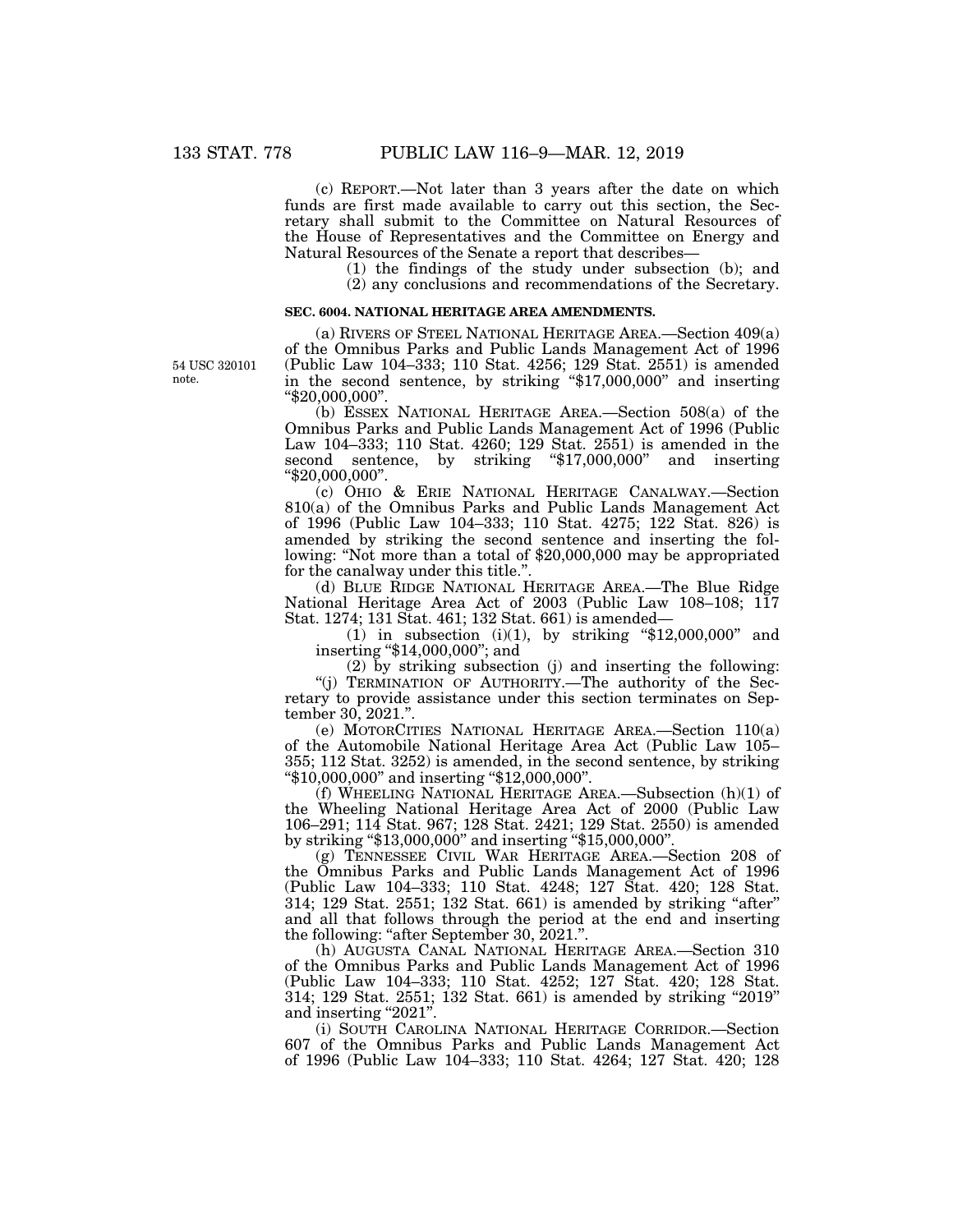Stat. 314; 129 Stat. 2551; 132 Stat. 661) is amended by striking "2019" and inserting "2021".

(j) OIL REGION NATIONAL HERITAGE AREA.—The Oil Region National Heritage Area Act (Public Law 108–447; 118 Stat. 3368) is amended by striking ''Oil Heritage Region, Inc.'' each place it appears and inserting ''Oil Region Alliance of Business, Industry and Tourism''.

(k) HUDSON RIVER VALLEY NATIONAL HERITAGE AREA REDESIGNATION.—

(1) IN GENERAL.—The Hudson River Valley National Heritage Area Act of 1996 (Public Law 104–333; 110 Stat. 4275) is amended by striking ''Hudson River Valley National Heritage Area'' each place it appears and inserting ''Maurice D. Hinchey Hudson River Valley National Heritage Area''.

(2) REFERENCE IN LAW.—Any reference in a law, map, regulation, document, paper, or other record of the United States to the Heritage Area referred to in paragraph (1) shall be deemed to be a reference to the ''Maurice D. Hinchey Hudson River Valley National Heritage Area''.

# **TITLE VII—WILDLIFE HABITAT AND CONSERVATION**

### **SEC. 7001. WILDLIFE HABITAT AND CONSERVATION.**

(a) PARTNERS FOR FISH AND WILDLIFE PROGRAM REAUTHORIZA-TION.—Section 5 of the Partners for Fish and Wildlife Act (16 U.S.C. 3774) is amended by striking "2006 through 2011" and inserting ''2019 through 2023''.

(b) FISH AND WILDLIFE COORDINATION.—

(1) PURPOSE.—The purpose of this subsection is to protect water, oceans, coasts, and wildlife from invasive species.

(2) AMENDMENTS TO FISH AND WILDLIFE COORDINATION ACT.—

(A) SHORT TITLE; AUTHORIZATION.—The first section of the Fish and Wildlife Coordination Act (16 U.S.C. 661) is amended by striking "For the purpose" and inserting the following:

## **''SECTION 1. SHORT TITLE; AUTHORIZATION.**

''(a) SHORT TITLE.—This Act may be cited as the 'Fish and Wildlife Coordination Act'.

''(b) AUTHORIZATION.—For the purpose''.

(B) PROTECTION OF WATER, OCEANS, COASTS, AND WILD-LIFE FROM INVASIVE SPECIES.—The Fish and Wildlife Coordination Act (16 U.S.C. 661 et seq.) is amended by adding at the end the following:

#### **''SEC. 10. PROTECTION OF WATER, OCEANS, COASTS, AND WILDLIFE**  16 USC 666c–1. **FROM INVASIVE SPECIES.**

''(a) DEFINITIONS.—In this section:

"(1) CONTROL.—The term 'control', with respect to an invasive species, means the eradication, suppression, or reduction of the population of the invasive species within the area in which the invasive species is present.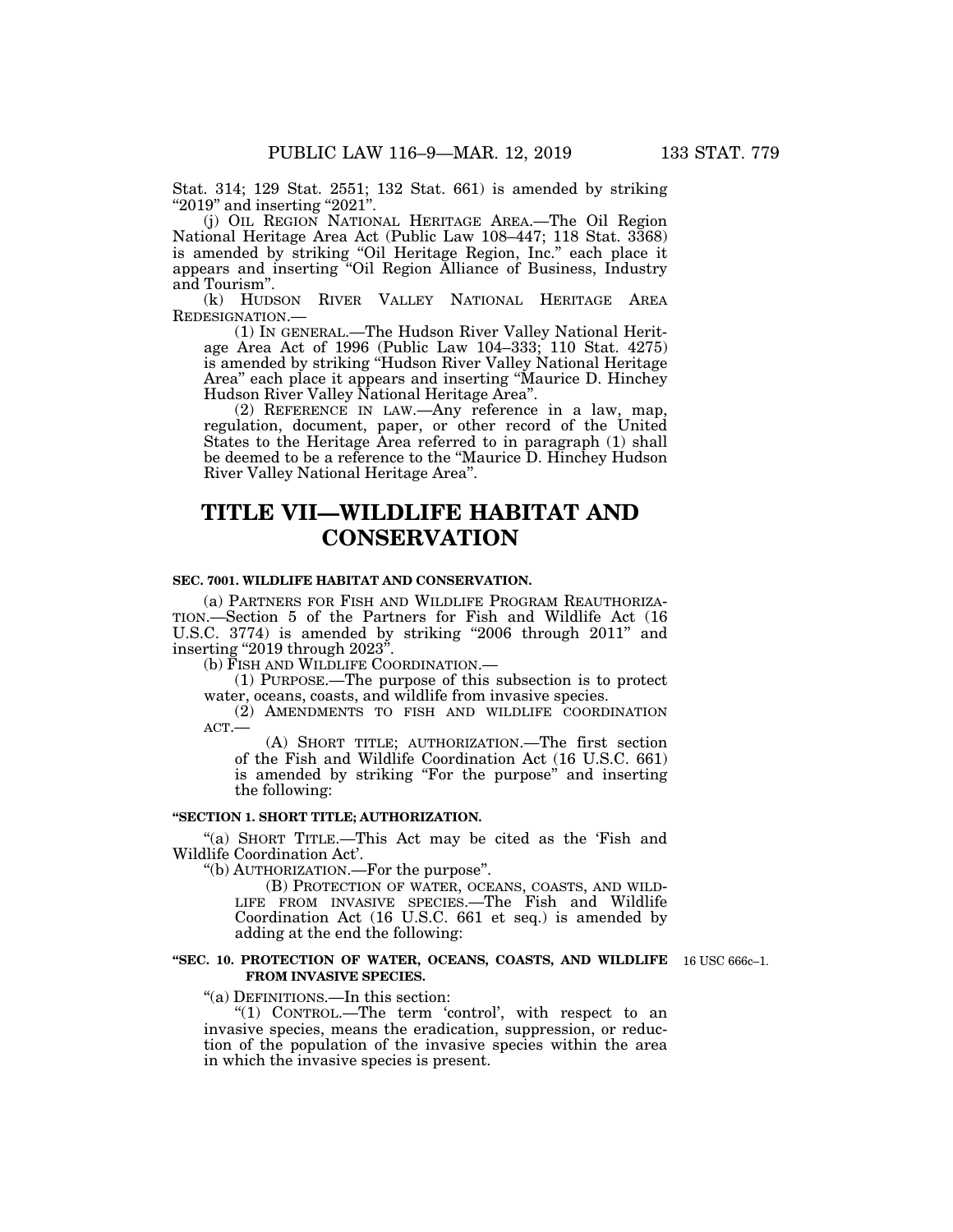"(2) ECOSYSTEM.—The term 'ecosystem' means the complex of a community of organisms and the environment of the organisms.

"(3) ELIGIBLE STATE.—The term 'eligible State' means any of—

''(A) a State;

''(B) the District of Columbia;

''(C) the Commonwealth of Puerto Rico;

''(D) Guam;

''(E) American Samoa;

''(F) the Commonwealth of the Northern Mariana Islands; and

"(G) the United States Virgin Islands.<br>"(4) INVASIVE SPECIES.—

"(A) IN GENERAL.—The term 'invasive species' means an alien species, the introduction of which causes, or is likely to cause, economic or environmental harm or harm to human health.

''(B) ASSOCIATED DEFINITION.—For purposes of subparagraph (A), the term 'alien species', with respect to a particular ecosystem, means any species (including the seeds, eggs, spores, or other biological material of the species that are capable of propagating the species) that is not native to the affected ecosystem.

"(5) MANAGE; MANAGEMENT.—The terms 'manage' and 'management', with respect to an invasive species, mean the active implementation of any activity—

 $(X<sup>n</sup>(A))$  to reduce or stop the spread of the invasive species; and

''(B) to inhibit further infestations of the invasive species, the spread of the invasive species, or harm caused by the invasive species, including investigations regarding methods for early detection and rapid response, prevention, control, or management of the invasive species.

"(6) PREVENT.—The term 'prevent', with respect to an invasive species, means—

 $(A)$  to hinder the introduction of the invasive species onto land or water; or

 $\mathrm{``(B)}$  to impede the spread of the invasive species within land or water by inspecting, intercepting, or confiscating invasive species threats prior to the establishment of the invasive species onto land or water of an eligible State. "(7) SECRETARY CONCERNED.—The term 'Secretary concerned' means—

''(A) the Secretary of the Army, with respect to Federal land administered by the Corps of Engineers;

''(B) the Secretary of the Interior, with respect to Federal land administered by the Secretary of the Interior through—

"(i) the United States Fish and Wildlife Service;

"(ii) the Bureau of Indian Affairs;

"(iii) the Bureau of Land Management;

"(iv) the Bureau of Reclamation; or

"(v) the National Park Service;

''(C) the Secretary of Agriculture, with respect to Federal land administered by the Secretary of Agriculture through the Forest Service; and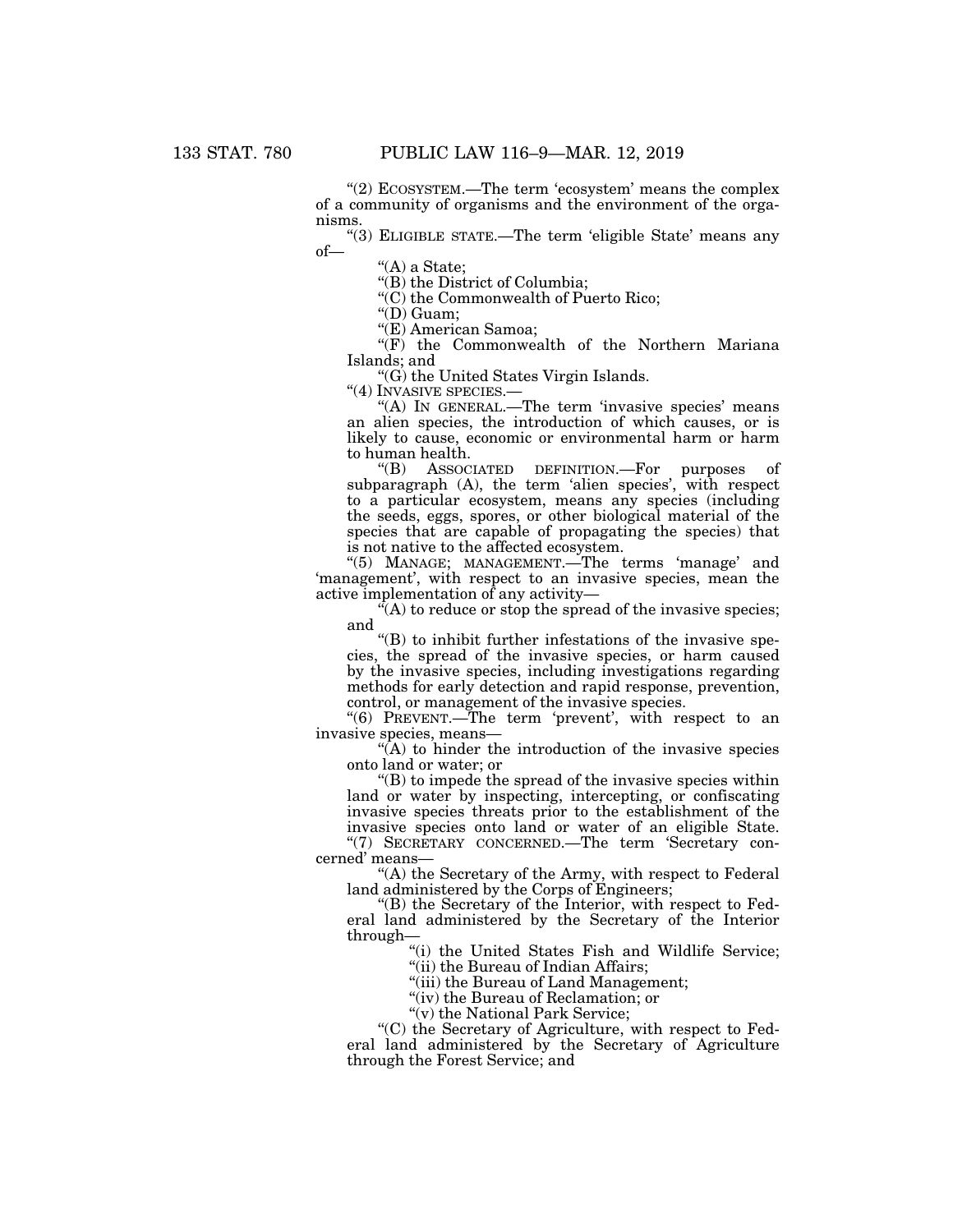''(D) the head or a representative of any other Federal agency the duties of whom require planning relating to, and the treatment of, invasive species for the purpose of protecting water and wildlife on land and coasts and in oceans and water.

"(8) SPECIES.—The term 'species' means a group of organisms, all of which—

''(A) have a high degree of genetic similarity;

"(B) are morphologically distinct;

''(C) generally—

"(i) interbreed at maturity only among themselves; and

''(ii) produce fertile offspring; and

''(D) show persistent differences from members of allied groups of organisms.

''(b) CONTROL AND MANAGEMENT.—Each Secretary concerned shall plan and carry out activities on land directly managed by the Secretary concerned to protect water and wildlife by controlling and managing invasive species—

" $(1)$  to inhibit or reduce the populations of invasive species; and

"(2) to effectuate restoration or reclamation efforts.

''(c) STRATEGIC PLAN.—

''(1) IN GENERAL.—Each Secretary concerned shall develop a strategic plan for the implementation of the invasive species program to achieve, to the maximum extent practicable, a substantive annual net reduction of invasive species populations or infested acreage on land or water managed by the Secretary concerned.

''(2) COORDINATION.—Each strategic plan under paragraph (1) shall be developed—

''(A) in coordination with affected—

''(i) eligible States; and

"(ii) political subdivisions of eligible States;

''(B) in consultation with federally recognized Indian tribes; and

 $C'$ (C) in accordance with the priorities established by 1 or more Governors of the eligible States in which an ecosystem affected by an invasive species is located.

"(3) FACTORS FOR CONSIDERATION.—In developing a strategic plan under this subsection, the Secretary concerned shall take into consideration the economic and ecological costs of action or inaction, as applicable.

''(d) COST-EFFECTIVE METHODS.—In selecting a method to be used to control or manage an invasive species as part of a specific control or management project conducted as part of a strategic plan developed under subsection (c), the Secretary concerned shall prioritize the use of methods that—

"(1) effectively control and manage invasive species, as determined by the Secretary concerned, based on sound scientific data;

''(2) minimize environmental impacts; and

 $''(3)$  control and manage invasive species in the most costeffective manner.

''(e) COMPARATIVE ECONOMIC ASSESSMENT.—To achieve compliance with subsection (d), the Secretary concerned shall require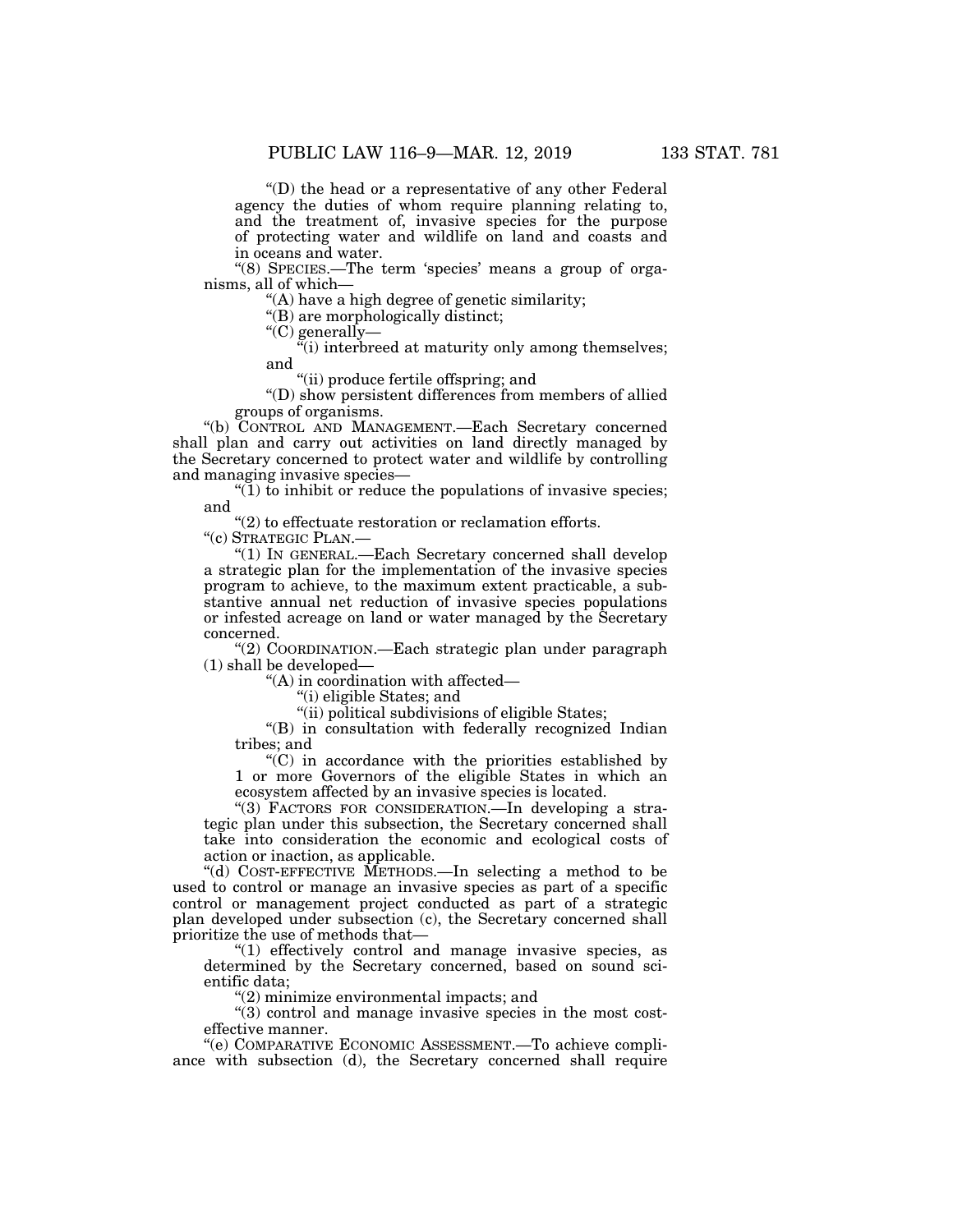a comparative economic assessment of invasive species control and management methods to be conducted.

''(f) EXPEDITED ACTION.—

'(1) IN GENERAL.—The Secretaries concerned shall use all tools and flexibilities available (as of the date of enactment of this section) to expedite the projects and activities described in paragraph (2).

"(2) DESCRIPTION OF PROJECTS AND ACTIVITIES.—A project or activity referred to in paragraph (1) is a project or activity—

"(A) to protect water or wildlife from an invasive species that, as determined by the Secretary concerned is, or will be, carried out on land or water that is—

"(i) directly managed by the Secretary concerned; and

''(ii) located in an area that is—

 $\mathrm{``(I)}$  at high risk for the introduction, establishment, or spread of invasive species; and

"(II) determined by the Secretary concerned to require immediate action to address the risk identified in subclause (I); and

''(B) carried out in accordance with applicable agency procedures, including any applicable—

''(i) land or resource management plan; or

 $\hat{f}$ (ii) land use plan.

"(g) ALLOCATION OF FUNDING.—Of the amount appropriated or otherwise made available to each Secretary concerned for a fiscal year for programs that address or include protection of land or water from an invasive species, the Secretary concerned shall use not less than 75 percent for on-the-ground control and management of invasive species, which may include—

 $(1)$  the purchase of necessary products, equipment, or services to conduct that control and management;

"(2) the use of integrated pest management options, including options that use pesticides authorized for sale, distribution, or use under the Federal Insecticide, Fungicide, and Rodenticide Act (7 U.S.C. 136 et seq.);

''(3) the use of biological control agents that are proven to be effective to reduce invasive species populations;

"(4) the use of revegetation or cultural restoration methods designed to improve the diversity and richness of ecosystems;

''(5) the use of monitoring and detection activities for invasive species, including equipment, detection dogs, and mechanical devices;

''(6) the use of appropriate methods to remove invasive species from a vehicle or vessel capable of conveyance; or

"(7) the use of other effective mechanical or manual control methods.

''(h) INVESTIGATIONS, OUTREACH, AND PUBLIC AWARENESS.— Of the amount appropriated or otherwise made available to each Secretary concerned for a fiscal year for programs that address or include protection of land or water from an invasive species, the Secretary concerned may use not more than 15 percent for investigations, development activities, and outreach and public awareness efforts to address invasive species control and management needs.

''(i) ADMINISTRATIVE COSTS.—Of the amount appropriated or otherwise made available to each Secretary concerned for a fiscal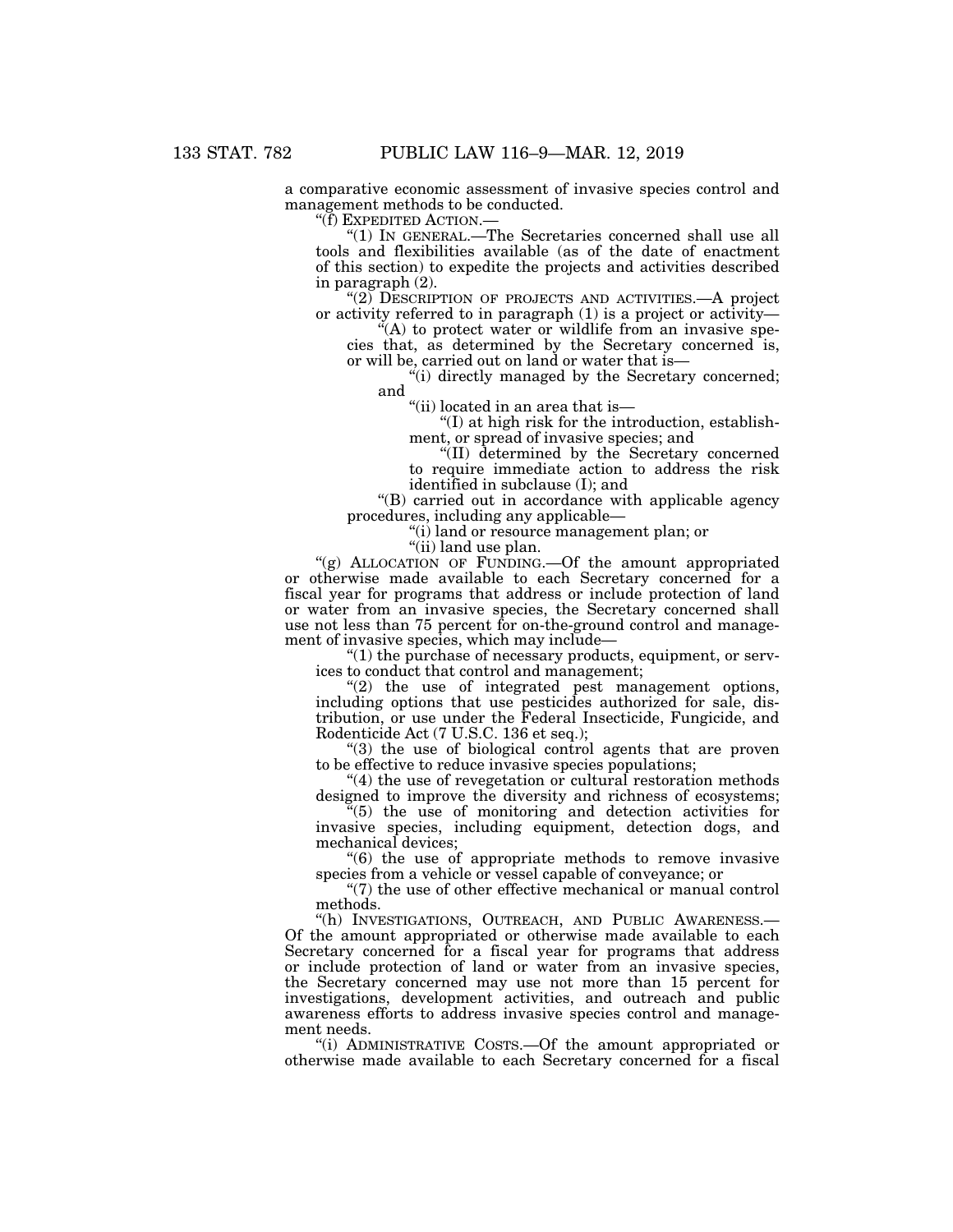year for programs that address or include protection of land or water from an invasive species, not more than 10 percent may be used for administrative costs incurred to carry out those programs, including costs relating to oversight and management of the programs, recordkeeping, and implementation of the strategic plan developed under subsection (c).

''(j) REPORTING REQUIREMENTS.—Not later than 60 days after the end of the second fiscal year beginning after the date of enactment of this section, each Secretary concerned shall submit to Congress a report—

''(1) describing the use by the Secretary concerned during the 2 preceding fiscal years of funds for programs that address or include invasive species management; and

 $(2)$  specifying the percentage of funds expended for each of the purposes specified in subsections (g), (h), and (i).

''(k) RELATION TO OTHER AUTHORITY.—

''(1) OTHER INVASIVE SPECIES CONTROL, PREVENTION, AND MANAGEMENT AUTHORITIES.—Nothing in this section precludes the Secretary concerned from pursuing or supporting, pursuant to any other provision of law, any activity regarding the control, prevention, or management of an invasive species, including investigations to improve the control, prevention, or management of the invasive species.

" $(2)$  PUBLIC WATER SUPPLY SYSTEMS.—Nothing in this section authorizes the Secretary concerned to suspend any water delivery or diversion, or otherwise to prevent the operation of a public water supply system, as a measure to control, manage, or prevent the introduction or spread of an invasive species.

''(l) USE OF PARTNERSHIPS.—Subject to the subsections (m) and (n), the Secretary concerned may enter into any contract or cooperative agreement with another Federal agency, an eligible State, a federally recognized Indian tribe, a political subdivision of an eligible State, or a private individual or entity to assist with the control and management of an invasive species.

''(m) MEMORANDUM OF UNDERSTANDING.—

"(1) IN GENERAL.—As a condition of a contract or cooperative agreement under subsection (l), the Secretary concerned and the applicable Federal agency, eligible State, political subdivision of an eligible State, or private individual or entity shall enter into a memorandum of understanding that describes—

"(A) the nature of the partnership between the parties to the memorandum of understanding; and

''(B) the control and management activities to be conducted under the contract or cooperative agreement.

''(2) CONTENTS.—A memorandum of understanding under this subsection shall contain, at a minimum, the following:

"(A) A prioritized listing of each invasive species to be controlled or managed.

''(B) An assessment of the total acres of land or area of water infested by the invasive species.

''(C) An estimate of the expected total acres of land or area of water infested by the invasive species after control and management of the invasive species is attempted.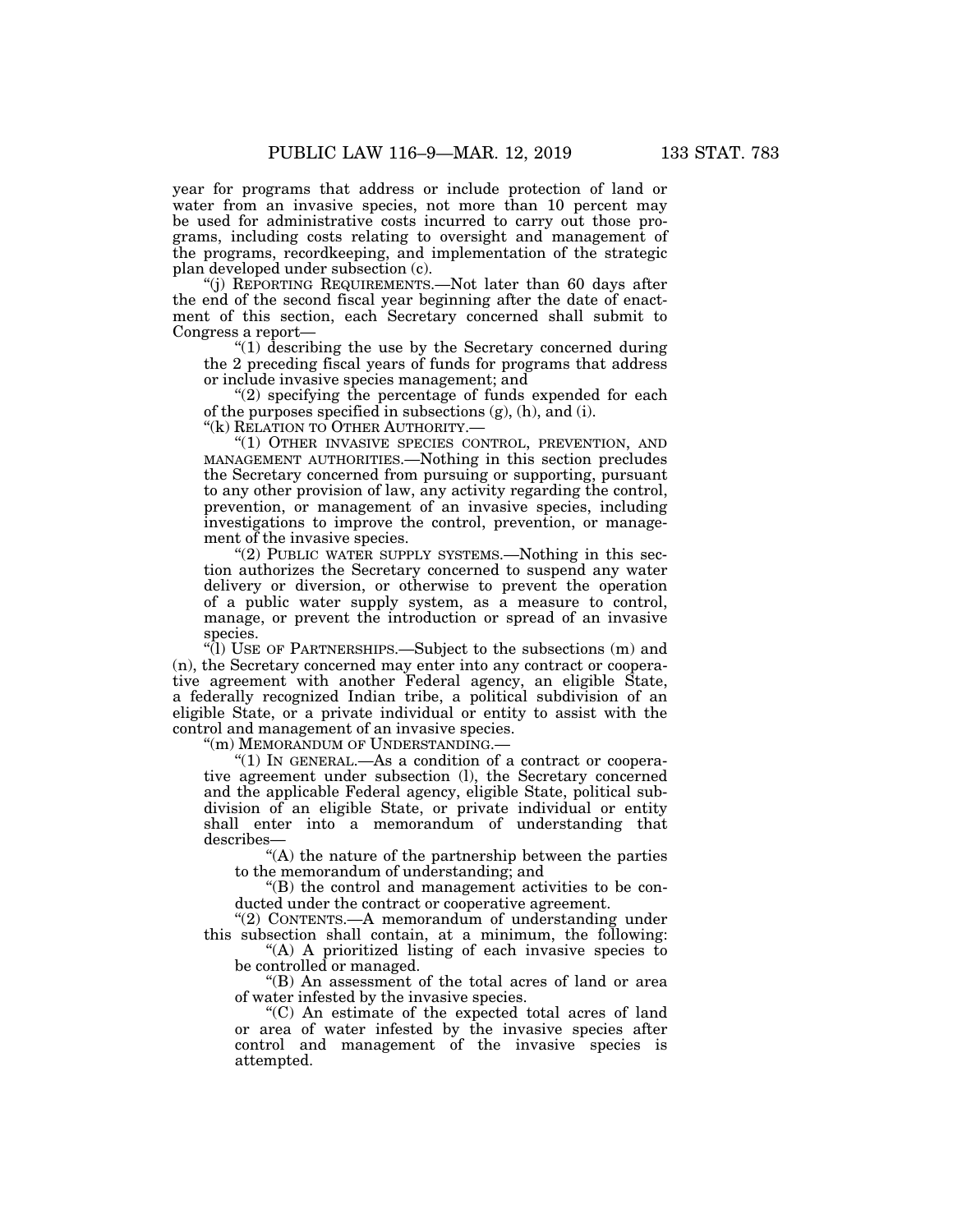''(D) A description of each specific, integrated pest management option to be used, including a comparative economic assessment to determine the least-costly method.

''(E) Any map, boundary, or Global Positioning System coordinates needed to clearly identify the area in which each control or management activity is proposed to be conducted.

 $\mathcal{F}(F)$  A written assurance that each partner will comply with section 15 of the Federal Noxious Weed Act of 1974 (7 U.S.C. 2814).

''(3) COORDINATION.—If a partner to a contract or cooperative agreement under subsection (l) is an eligible State, political subdivision of an eligible State, or private individual or entity, the memorandum of understanding under this subsection shall include a description of—

''(A) the means by which each applicable control or management effort will be coordinated; and

''(B) the expected outcomes of managing and controlling the invasive species.

"(4) PUBLIC OUTREACH AND AWARENESS EFFORTS.—If a contract or cooperative agreement under subsection (l) involves any outreach or public awareness effort, the memorandum of understanding under this subsection shall include a list of goals and objectives for each outreach or public awareness effort that have been determined to be efficient to inform national, regional, State, Tribal, or local audiences regarding invasive species control and management.

"(n) INVESTIGATIONS.—The purpose of any invasive speciesrelated investigation carried out under a contract or cooperative agreement under subsection (l) shall be—

 $''(1)$  to develop solutions and specific recommendations for control and management of invasive species; and

''(2) specifically to provide faster implementation of control and management methods.

''(o) COORDINATION WITH AFFECTED LOCAL GOVERNMENTS.— Each project and activity carried out pursuant to this section shall be coordinated with affected local governments in a manner that is consistent with section  $202(c)(9)$  of the Federal Land Policy and Management Act of 1976 (43 U.S.C. 1712(c)(9)).''.

(c) WILDLIFE CONSERVATION.—

(1) REAUTHORIZATIONS.—

(A) REAUTHORIZATION OF AFRICAN ELEPHANT CON-SERVATION ACT.—Section 2306(a) of the African Elephant Conservation Act (16 U.S.C. 4245(a)) is amended by striking "2007 through 2012" and inserting "2019 through 2023''.

(B) REAUTHORIZATION OF ASIAN ELEPHANT CONSERVA-TION ACT OF 1997.—Section 8(a) of the Asian Elephant Conservation Act of 1997 (16 U.S.C. 4266(a)) is amended by striking "2007 through 2012" and inserting "2019 through 2023''.

(C) REAUTHORIZATION OF RHINOCEROS AND TIGER CON-SERVATION ACT OF 1994.—Section 10(a) of the Rhinoceros and Tiger Conservation Act of 1994 (16 U.S.C. 5306(a)) is amended by striking "2007 through 2012" and inserting ''2019 through 2023''.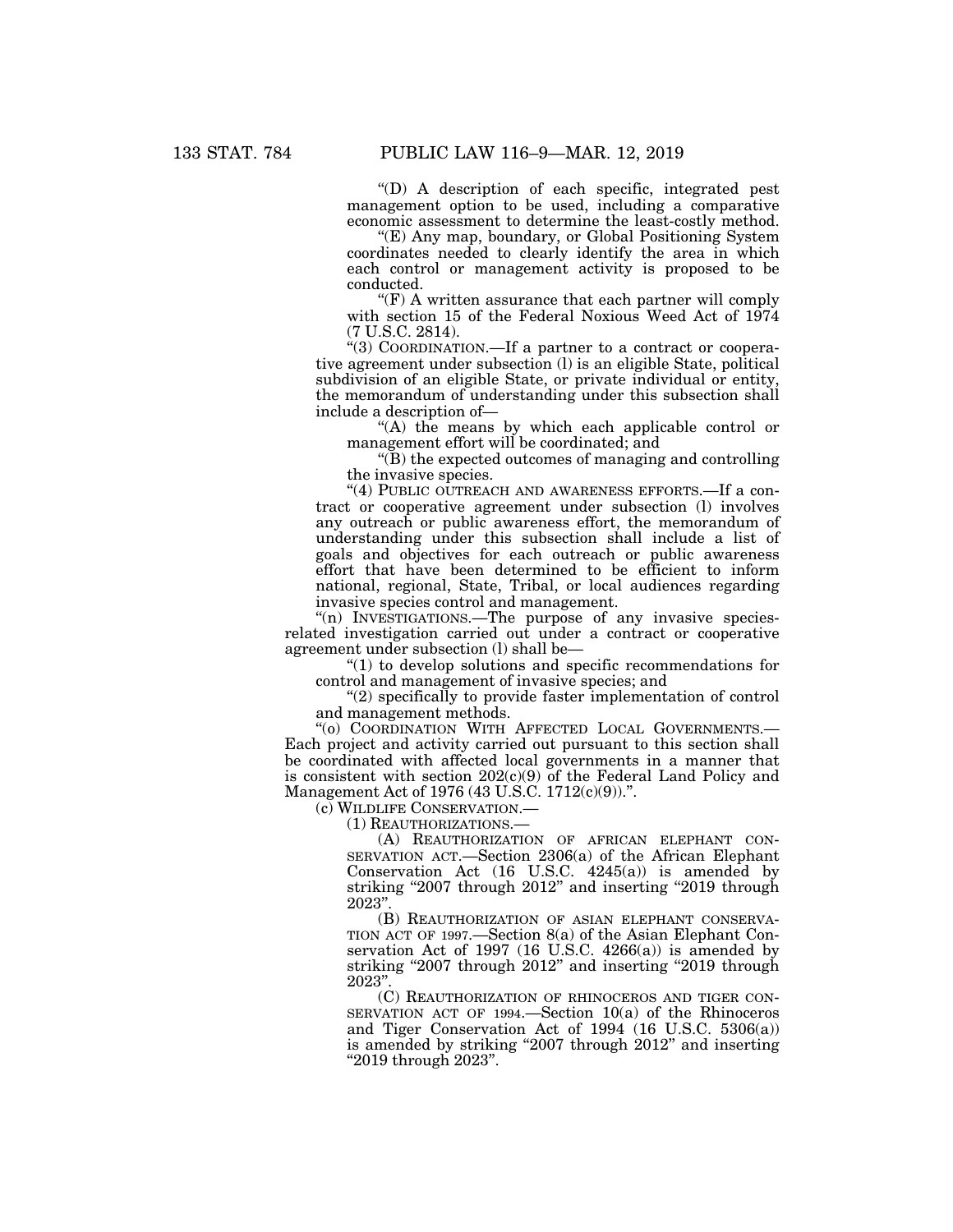(2) AMENDMENTS TO GREAT APE CONSERVATION ACT OF 2000.—

(A) PANEL.—Section 4(i) of the Great Ape Conservation Act of 2000 (16 U.S.C. 6303(i)) is amended—

(i) by striking paragraph (1) and inserting the following:

"(1) CONVENTION.—Not later than 1 year after the date of enactment of the John D. Dingell, Jr. Conservation, Management, and Recreation Act, and every 5 years thereafter, the Secretary may convene a panel of experts on great apes to identify the greatest needs and priorities for the conservation of great apes.'

> (ii) by redesignating paragraph (2) as paragraph (5); and

(iii) by inserting after paragraph (1) the following: "(2) COMPOSITION.—The Secretary shall ensure that the panel referred to in paragraph (1) includes, to the maximum extent practicable, 1 or more representatives—

"(A) from each country that comprises the natural range of great apes; and

''(B) with expertise in great ape conservation.

''(3) CONSERVATION PLANS.—In identifying the conservation needs and priorities under paragraph (1), the panel referred to in that paragraph shall consider any relevant great ape conservation plan or strategy, including scientific research and findings relating to—

''(A) the conservation needs and priorities of great apes;

''(B) any regional or species-specific action plan or strategy;

" $(\overline{C})$  any applicable strategy developed or initiated by the Secretary; and

''(D) any other applicable conservation plan or strategy.

"(4) FUNDS.—Subject to the availability of appropriations, the Secretary may use amounts available to the Secretary to pay for the costs of convening and facilitating any meeting of the panel referred to in paragraph (1).''.

(B) MULTIYEAR GRANTS.—Section 4 of the Great Ape Conservation Act of 2000 (16 U.S.C. 6303) is amended by adding at the end the following:

''(j) MULTIYEAR GRANTS.—

''(1) AUTHORIZATION.—The Secretary may award to a person who is otherwise eligible for a grant under this section a multiyear grant to carry out a project that the person demonstrates is an effective, long-term conservation strategy for great apes and the habitat of great apes.

"(2) EFFECT OF SUBSECTION.—Nothing in this subsection precludes the Secretary from awarding a grant on an annual basis.''.

(C) ADMINISTRATIVE EXPENSES.—Section 5(b)(2) of the Great Ape Conservation Act of 2000 (16 U.S.C. 6304(b)(2)) is amended by striking "\$100,000" and inserting ''\$150,000''.

(D) AUTHORIZATION OF APPROPRIATIONS.—Section 6 of the Great Ape Conservation Act of 2000 (16 U.S.C. 6305) is amended by striking "2006 through 2010" and inserting ''2019 through 2023''.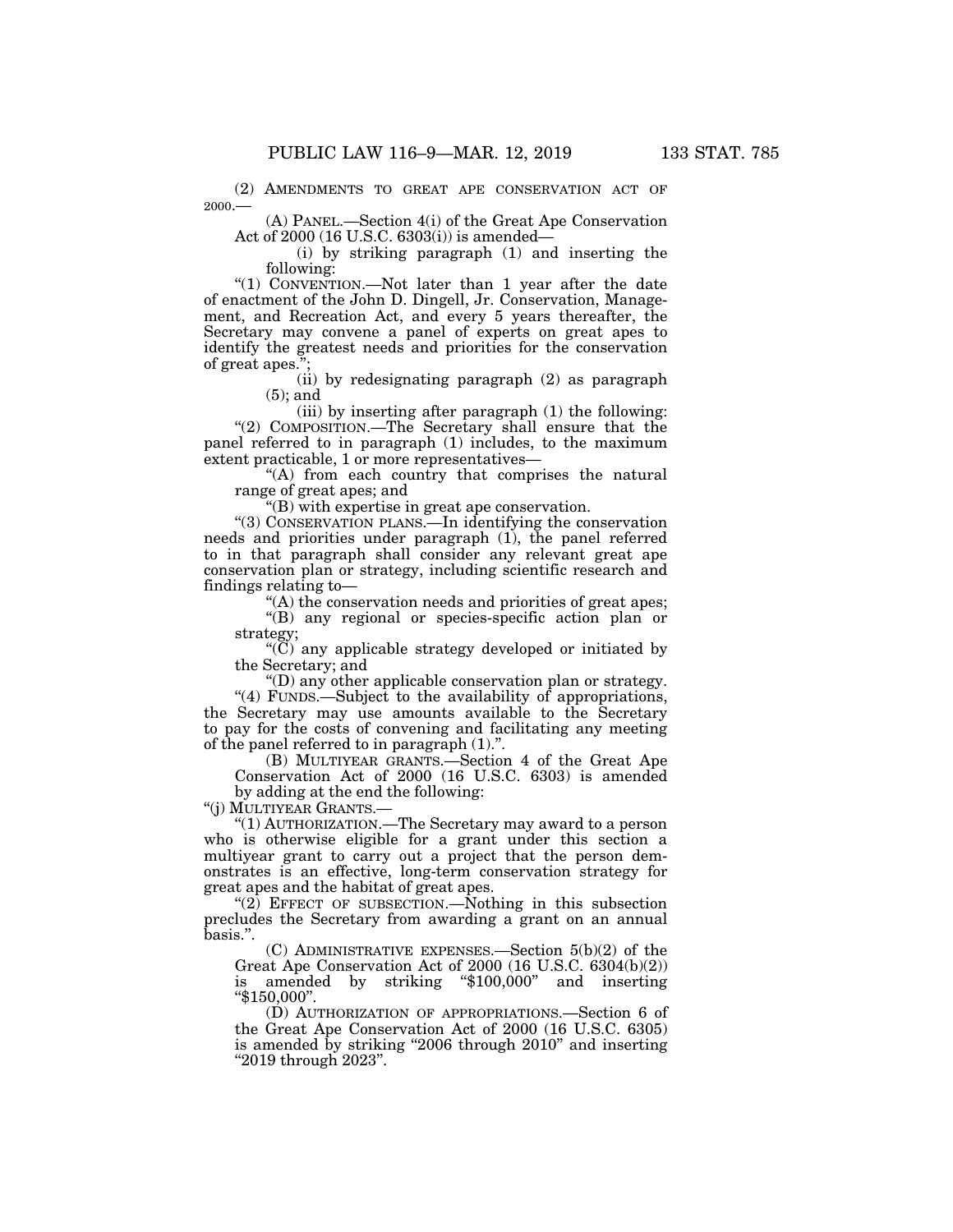(3) AMENDMENTS TO MARINE TURTLE CONSERVATION ACT OF 2004.—

(A) PURPOSE.—Section 2 of the Marine Turtle Conservation Act of 2004 (16 U.S.C. 6601) is amended by striking subsection (b) and inserting the following:

''(b) PURPOSE.—The purpose of this Act is to assist in the conservation of marine turtles, freshwater turtles, and tortoises and the habitats of marine turtles, freshwater turtles, and tortoises in foreign countries and territories of the United States by supporting and providing financial resources for projects—

" $(1)$  to conserve marine turtle, freshwater turtle, and tortoise habitats under the jurisdiction of United States Fish and Wildlife Service programs;

"(2) to conserve marine turtles, freshwater turtles, and tortoises in those habitats; and

''(3) to address other threats to the survival of marine turtles, freshwater turtles, and tortoises, including habitat loss, poaching of turtles or their eggs, and wildlife trafficking.''.

(B) DEFINITIONS.—Section 3 of the Marine Turtle Conservation Act of 2004 (16 U.S.C. 6602) is amended—

 $(i)$  in paragraph  $(2)$ —

(I) in the matter preceding subparagraph (A), by striking "nesting habitats of marine turtles in foreign countries and of marine turtles in those habitats" and inserting "marine turtles, freshwater turtles, and tortoises, and the habitats of marine turtles, freshwater turtles, and tortoises, in foreign countries and territories of the United States under the jurisdiction of United States Fish and Wildlife Service programs'';

(II) in subparagraphs (A), (B), and (C), by striking "nesting" each place it appears;

 $(III)$  in subparagraph  $(D)$ -

(aa) in the matter preceding clause (i), by striking ''countries to—'' and inserting ''countries—'';

(bb) in clause (i)—

(AA) by inserting "to" before "protect"; and

(BB) by striking ''nesting'' each place it appears; and

 $(cc)$  in clause (ii), by inserting "to" before ''prevent'';

 $(IV)$  in subparagraph  $(E)(i)$ , by striking "turtles on nesting habitat'' and inserting ''turtles, freshwater turtles, and tortoises'';

(V) in subparagraph (F), by striking ''turtles over habitat used by marine turtles for nesting'' and inserting ''turtles, freshwater turtles, and tortoises over habitats used by marine turtles, freshwater turtles, and tortoises''; and

 $(VI)$  in subparagraph  $(H)$ , by striking "nesting" each place it appears;

(ii) by redesignating paragraphs  $(3)$ ,  $(4)$ ,  $(5)$ , and  $(6)$  as paragraphs  $(4)$ ,  $(6)$ ,  $(7)$ , and  $(8)$ , respectively;

(iii) by inserting before paragraph (4) (as so redesignated) the following: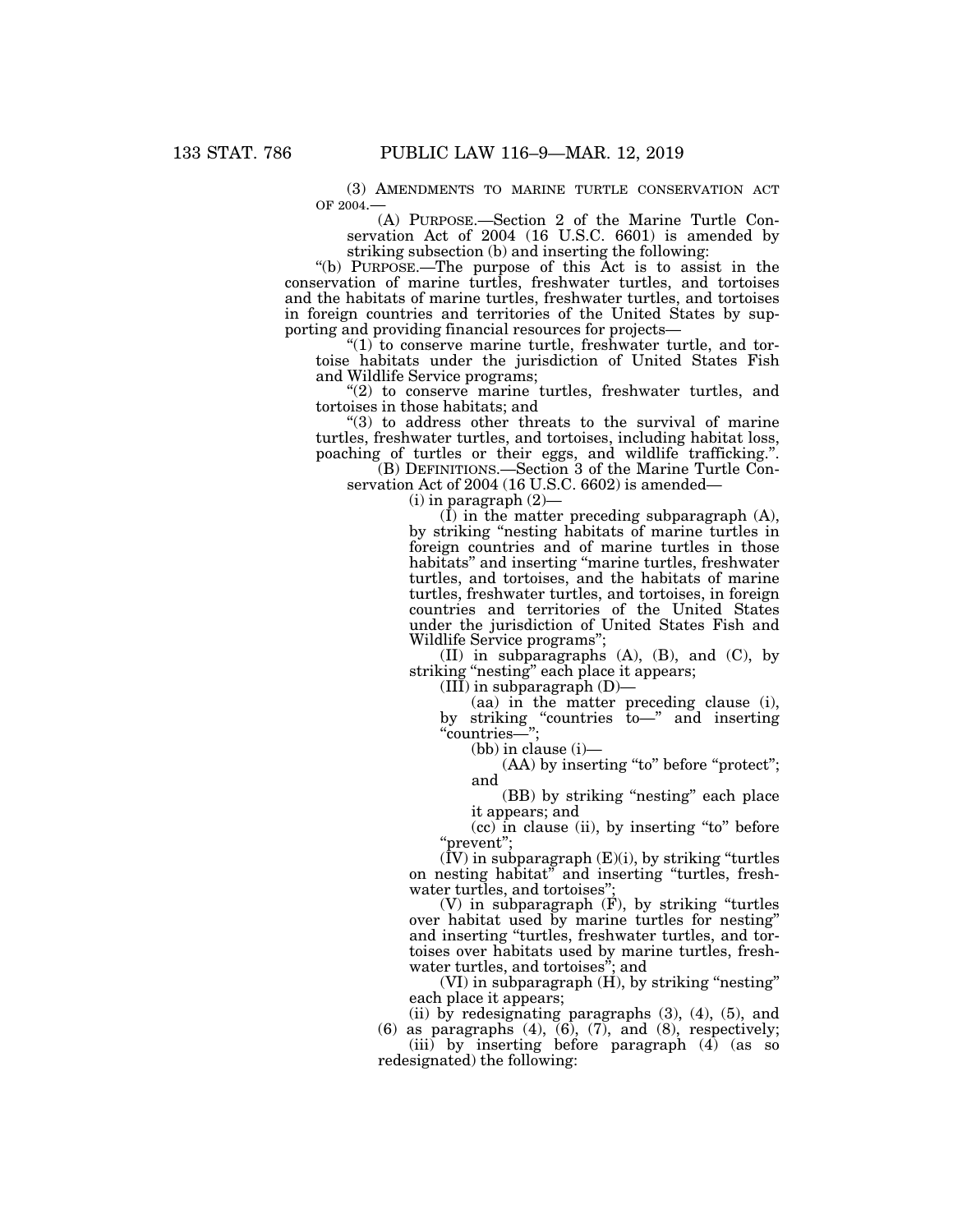''(3) FRESHWATER TURTLE.— ''(A) IN GENERAL.—The term 'freshwater turtle' means any member of the family Carettochelyidae, Chelidae, Chelydridae, Dermatemydidae, Emydidae, Geoemydidae, Kinosternidae, Pelomedusidae, Platysternidae, Podocnemididae, or Trionychidae.<br>
"(B) INCLUSIONS.—The te

term 'freshwater turtle' includes—

''(i) any part, product, egg, or offspring of a turtle described in subparagraph (A); and

"(ii) a carcass of such a turtle.";

(iv) by inserting after paragraph (4) (as so redesignated) the following:

''(5) HABITAT.—The term 'habitat' means any marine turtle, freshwater turtle, or tortoise habitat (including a nesting habitat) that is under the jurisdiction of United States Fish and Wildlife Service programs.''; and

(v) by inserting after paragraph (8) (as so redesignated) the following:

"(9) TERRITORY OF THE UNITED STATES.—The term 'territory of the United States' means—

''(A) American Samoa;

''(B) the Commonwealth of the Northern Mariana Islands;

''(C) the Commonwealth of Puerto Rico;

''(D) Guam;

''(E) the United States Virgin Islands; and

 $f(F)$  any other territory or possession of the United States.

 $"$ (10) TORTOISE. $-$ 

''(A) IN GENERAL.—The term 'tortoise' means any member of the family Testudinidae.

''(B) INCLUSIONS.—The term 'tortoise' includes—

''(i) any part, product, egg, or offspring of a tortoise described in subparagraph  $(\overline{A})$ ; and

"(ii) a carcass of such a tortoise."

(C) CONSERVATION ASSISTANCE.—Section 4 of the Marine Turtle Conservation Act of 2004 (16 U.S.C. 6603) is amended—

(i) in the section heading, by striking ''**MARINE TURTLE**'';

(ii) in subsection (a), by inserting '', freshwater turtles, or tortoises'' after ''marine turtles'';

 $(iii)$  in subsection  $(b)(1)$ —

(I) in the matter preceding subparagraph (A), by inserting ", freshwater turtles, or tortoises" after ''marine turtles'';

(II) by striking subparagraph (A) and inserting the following:

''(A) any wildlife management authority of a foreign country or territory of the United States that has within its boundaries marine turtle, freshwater turtle, or tortoise habitat, if the activities of the authority directly or indirectly affect marine turtle, freshwater turtle, or tortoise conservation; or''; and

 $(III)$  in subparagraph  $(B)$ , by inserting ", freshwater turtles, or tortoises" after "marine turtles";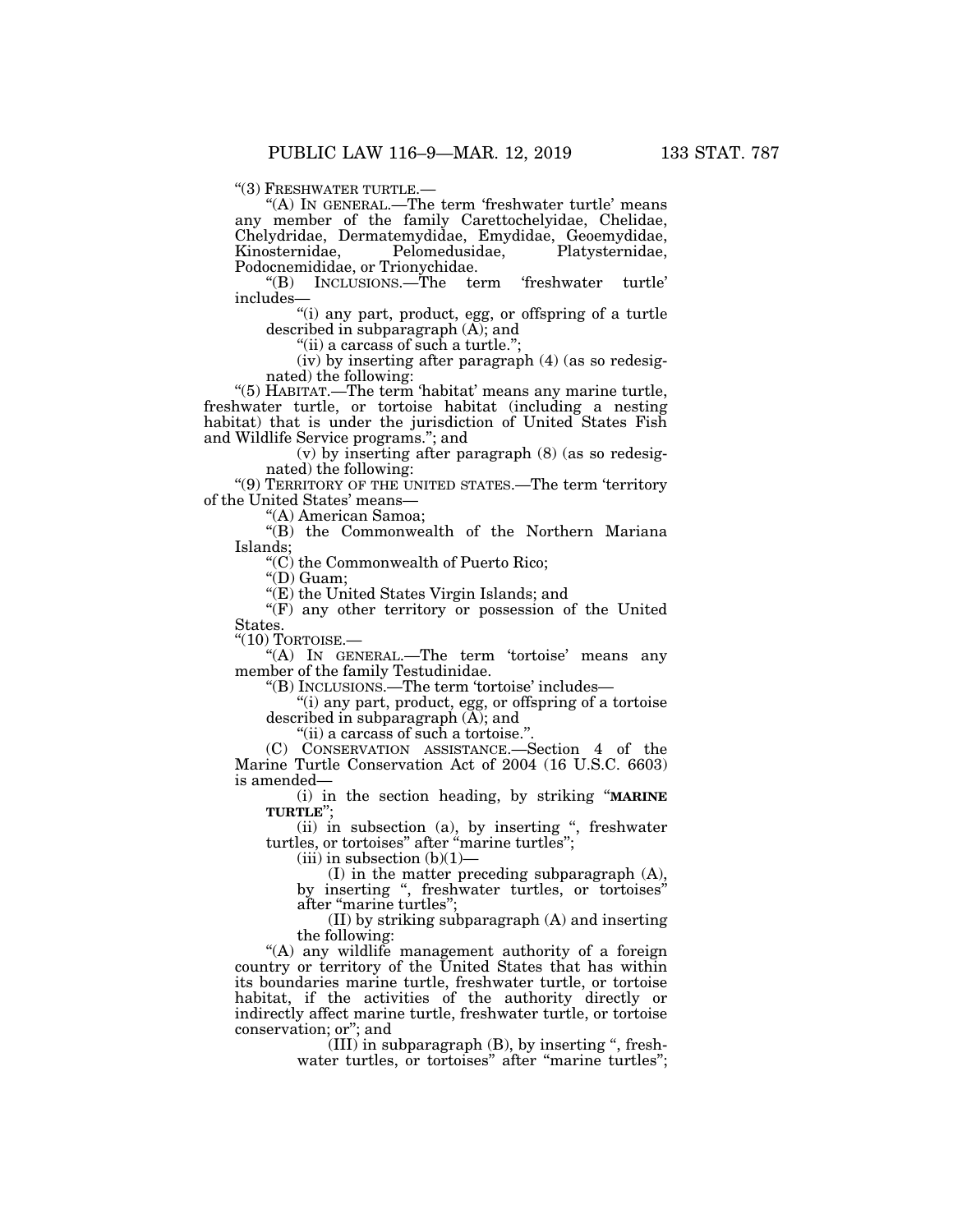$(iv)$  in subsection  $(c)(2)$ , in each of subparagraphs (A) and (C), by inserting ''and territory of the United States" after "each country";

(v) by striking subsection (d) and inserting the following:

''(d) CRITERIA FOR APPROVAL.—The Secretary may approve a project proposal under this section if the Secretary determines that the project will help to restore, recover, and sustain a viable population of marine turtles, freshwater turtles, or tortoises in the wild by assisting efforts in a foreign country or territory of the United States to implement a marine turtle, freshwater turtle, or tortoise conservation program.''; and

(vi) in subsection (e), by striking ''marine turtles and their nesting habitats'' and inserting ''marine turtles, freshwater turtles, or tortoises and the habitats of marine turtles, freshwater turtles, or tortoises''.

(D) MARINE TURTLE CONSERVATION FUND.—Section 5 of the Marine Turtle Conservation Act of 2004 (16 U.S.C. 6604) is amended—

(i) in subsection (a)(2), by striking "section  $6"$  and inserting "section  $7(a)$ "; and

(ii) in subsection  $(b)(2)$ , by striking "3 percent, or up to \$80,000'' and inserting ''5 percent, or up to \$150,000''.

(E) ADVISORY GROUP.—Section 6(a) of the Marine Turtle Conservation Act of 2004 (16 U.S.C. 6605(a)) is amended by inserting '', freshwater turtles, or tortoises'' after ''marine turtles''.

(F) AUTHORIZATION OF APPROPRIATIONS.—Section 7 of the Marine Turtle Conservation Act of 2004 (16 U.S.C. 6606) is amended to read as follows:

#### **''SEC. 7. AUTHORIZATION OF APPROPRIATIONS.**

"(a) IN GENERAL.—There is authorized to be appropriated to the Fund \$5,000,000 for each of fiscal years 2019 through 2023.

''(b) ALLOCATION.—Of the amounts made available for each fiscal year pursuant to subsection (a)—

" $(1)$  not less than \$1,510,000 shall be used by the Secretary for marine turtle conservation purposes in accordance with this Act; and

" $(2)$  of the amounts in excess of the amount described in paragraph (1), not less than 40 percent shall be used by the Secretary for freshwater turtle and tortoise conservation purposes in accordance with this Act.''.

16 USC 742b note.

(d) PRIZE COMPETITIONS.—

(1) DEFINITIONS.—In this subsection:

(A) NON-FEDERAL FUNDS.—The term ''non-Federal funds'' means funds provided by—

(i) a State;

(ii) a territory of the United States;

(iii) 1 or more units of local or tribal government;

(iv) a private for-profit entity;

(v) a nonprofit organization; or

(vi) a private individual.

(B) SECRETARY.—The term ''Secretary'' means the Secretary, acting through the Director of the United States Fish and Wildlife Service.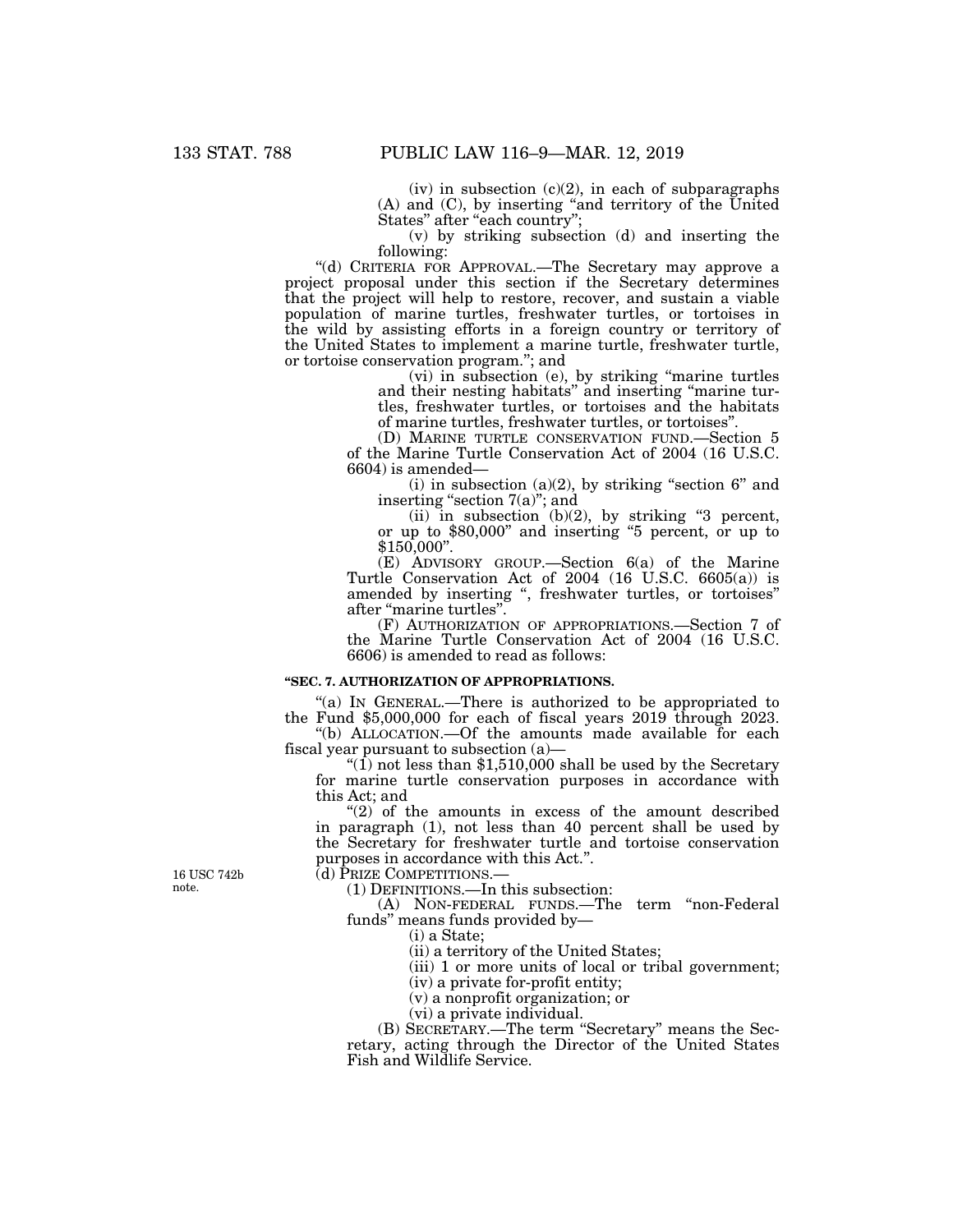(C) WILDLIFE.—The term ''wildlife'' has the meaning given the term in section 8 of the Fish and Wildlife Coordination Act (16 U.S.C. 666b).

(2) THEODORE ROOSEVELT GENIUS PRIZE FOR PREVENTION<br>OF WILDLIFE POACHING AND TRAFFICKING.—

(A) DEFINITIONS.—In this paragraph:

(i) BOARD.—The term ''Board'' means the Prevention of Wildlife Poaching and Trafficking Technology Advisory Board established by subparagraph (C)(i).

(ii) PRIZE COMPETITION.—The term ''prize competition'' means the Theodore Roosevelt Genius Prize for the prevention of wildlife poaching and trafficking established under subparagraph (B).

(B) AUTHORITY.—Not later than 180 days after the date of enactment of this Act, the Secretary shall establish under section 24 of the Stevenson-Wydler Technology Innovation Act of 1980 (15 U.S.C. 3719) a prize competition, to be known as the ''Theodore Roosevelt Genius Prize for the prevention of wildlife poaching and trafficking''—

(i) to encourage technological innovation with the potential to advance the mission of the United States Fish and Wildlife Service with respect to the prevention of wildlife poaching and trafficking; and

(ii) to award 1 or more prizes annually for a technological advancement that prevents wildlife poaching and trafficking.

(C) ADVISORY BOARD.—

(i) ESTABLISHMENT.—There is established an advisory board, to be known as the ''Prevention of Wildlife Poaching and Trafficking Technology Advisory Board''.

(ii) COMPOSITION.—The Board shall be composed of not fewer than 9 members appointed by the Secretary, who shall provide expertise in—

(I) wildlife trafficking and trade;

(II) wildlife conservation and management;

(III) biology;

(IV) technology development;

(V) engineering;

(VI) economics;

(VII) business development and management; and

(VIII) any other discipline, as the Secretary determines to be necessary to achieve the purposes of this paragraph.

(iii) DUTIES.—Subject to clause (iv), with respect to the prize competition, the Board shall—

(I) select a topic;

(II) issue a problem statement;

(III) advise the Secretary regarding any opportunity for technological innovation to prevent wildlife poaching and trafficking; and

(IV) advise winners of the prize competition regarding opportunities to pilot and implement winning technologies in relevant fields, including in partnership with conservation organizations, Federal or State agencies, federally recognized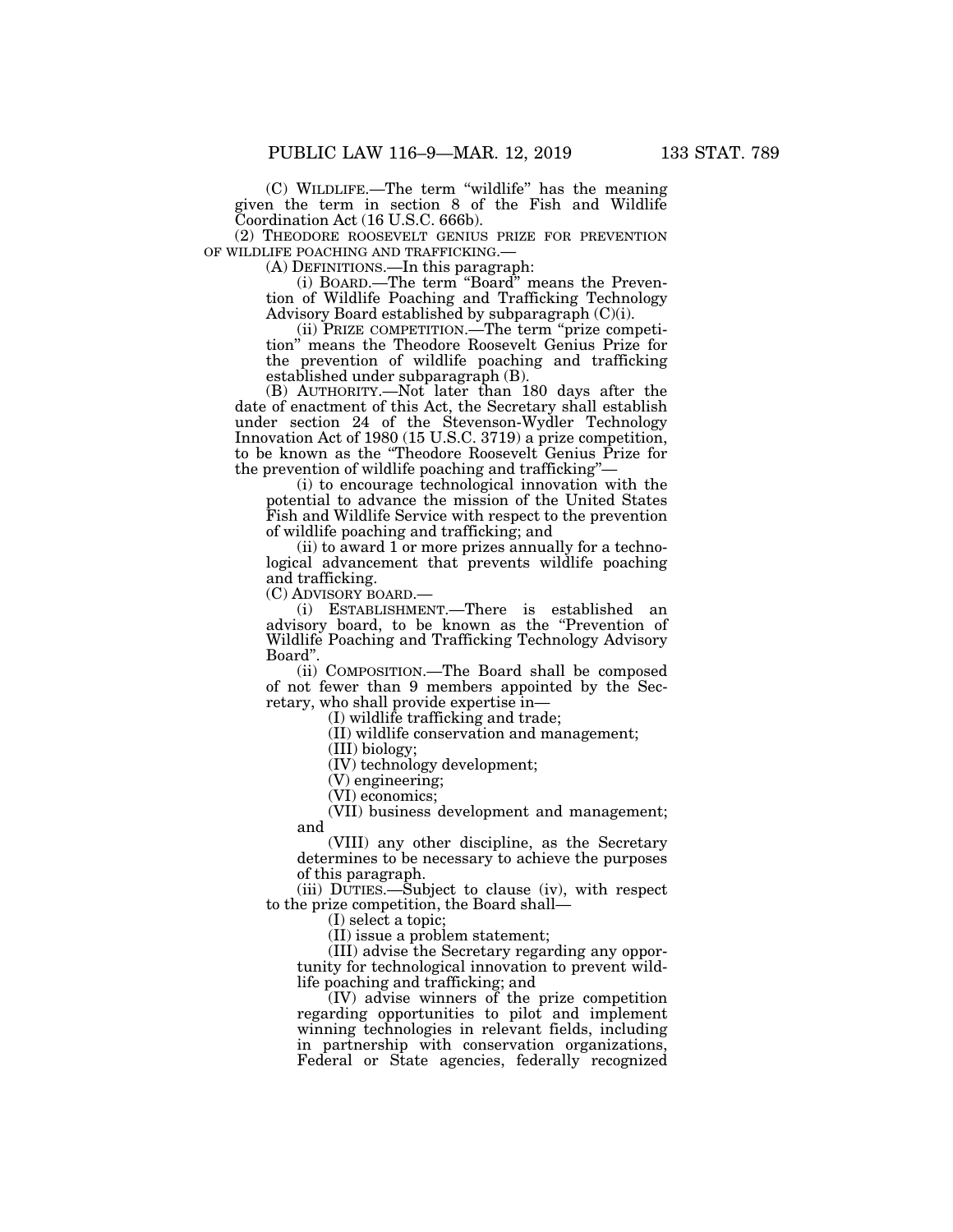Indian tribes, private entities, and research institutions with expertise or interest relating to the prevention of wildlife poaching and trafficking.

(iv) CONSULTATION.—In selecting a topic and issuing a problem statement for the prize competition under subclauses  $(I)$  and  $(II)$  of clause  $(iii)$ , respectively, the Board shall consult widely with Federal and non-Federal stakeholders, including—

(I) 1 or more Federal agencies with jurisdiction over the prevention of wildlife poaching and trafficking;

(II) 1 or more State agencies with jurisdiction over the prevention of wildlife poaching and trafficking;

(III) 1 or more State, regional, or local wildlife organizations, the mission of which relates to the prevention of wildlife poaching and trafficking; and

(IV) 1 or more wildlife conservation groups, companies, research institutions, institutions of higher education, industry associations, or individual stakeholders with an interest in the prevention of wildlife poaching and trafficking.

(v) REQUIREMENTS.—The Board shall comply with all requirements under paragraph (7)(A).

(D) AGREEMENT WITH NATIONAL FISH AND WILDLIFE FOUNDATION.—

(i) IN GENERAL.—The Secretary shall offer to enter into an agreement under which the National Fish and Wildlife Foundation shall administer the prize competition.

(ii) REQUIREMENTS.—An agreement entered into under clause (i) shall comply with all requirements under paragraph (7)(B).<br>(E) JUDGES.—

(i) APPOINTMENT.—The Secretary shall appoint not fewer than 3 judges who shall, except as provided in clause (ii), select the 1 or more annual winners of the prize competition.

(ii) DETERMINATION BY SECRETARY.—The judges appointed under clause (i) shall not select any annual winner of the prize competition if the Secretary makes a determination that, in any fiscal year, none of the technological advancements entered into the prize competition merits an award.

(F) REPORT TO CONGRESS.—Not later than 60 days after the date on which a cash prize is awarded under this paragraph, the Secretary shall submit to the Committee on Environment and Public Works of the Senate and the Committee on Natural Resources of the House of Representatives a report on the prize competition that includes—

(i) a statement by the Board that describes the activities carried out by the Board relating to the duties described in subparagraph  $(C)(iii)$ ;

(ii) if the Secretary has entered into an agreement under subparagraph  $(\dot{D})(i)$ , a statement by the National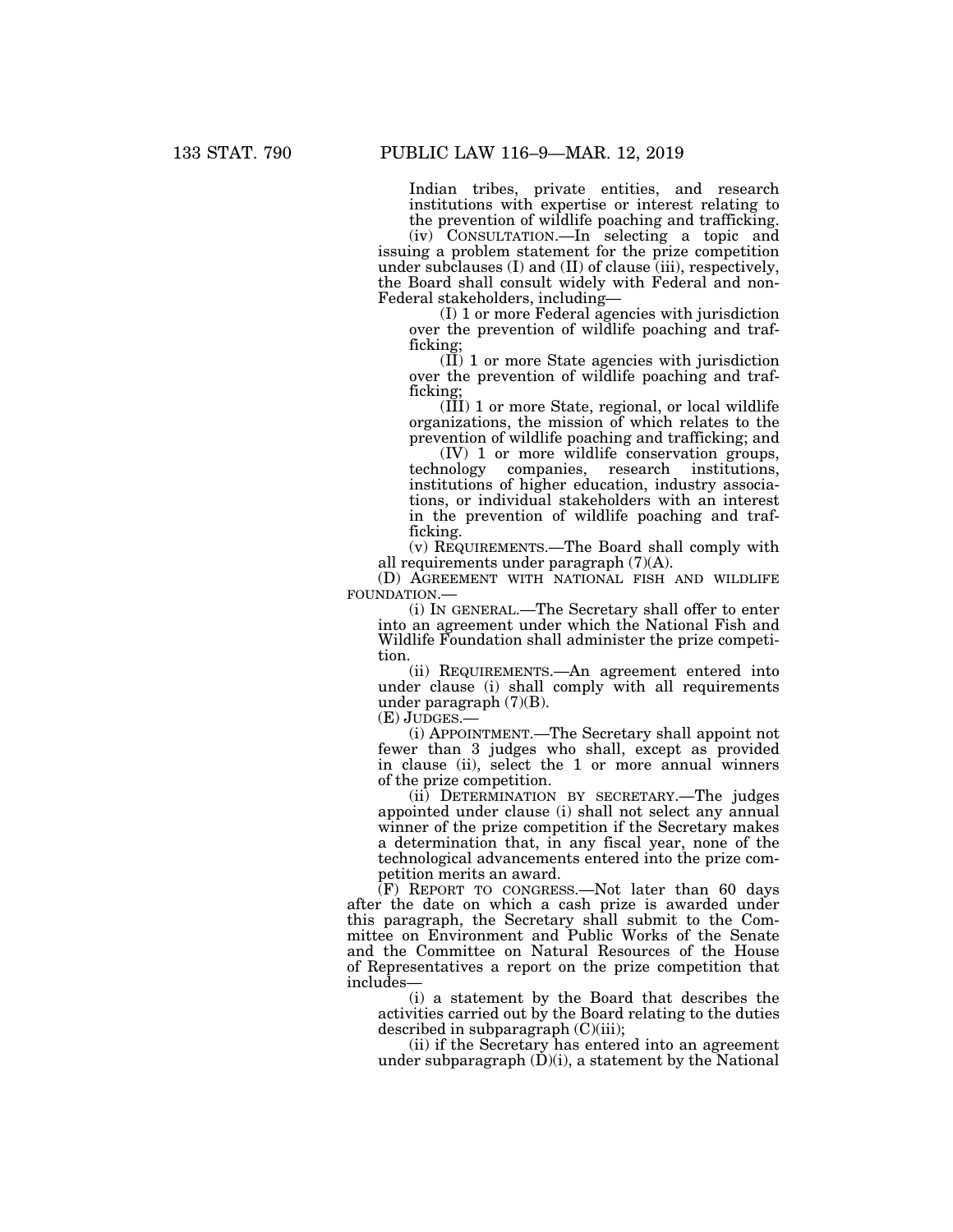Fish and Wildlife Foundation that describes the activities carried out by the National Fish and Wildlife Foundation relating to the duties described in para $graph (7)(B);$  and

(iii) a statement by 1 or more of the judges appointed under subparagraph (E) that explains the basis on which the winner of the cash prize was selected.

(G) TERMINATION OF AUTHORITY.—The Board and all authority provided under this paragraph shall terminate on December 31, 2023.

(3) THEODORE ROOSEVELT GENIUS PRIZE FOR PROMOTION OF WILDLIFE CONSERVATION.—

(A) DEFINITIONS.—In this paragraph:

(i) BOARD.—The term ''Board'' means the Promotion of Wildlife Conservation Technology Advisory Board established by subparagraph (C)(i).

(ii) PRIZE COMPETITION.—The term ''prize competition'' means the Theodore Roosevelt Genius Prize for the promotion of wildlife conservation established under subparagraph (B).

(B) AUTHORITY.—Not later than 180 days after the date of enactment of this Act, the Secretary shall establish under section 24 of the Stevenson-Wydler Technology Innovation Act of 1980 (15 U.S.C. 3719) a prize competition, to be known as the ''Theodore Roosevelt Genius Prize for the promotion of wildlife conservation''—

(i) to encourage technological innovation with the potential to advance the mission of the United States Fish and Wildlife Service with respect to the promotion of wildlife conservation; and

(ii) to award 1 or more prizes annually for a technological advancement that promotes wildlife conservation.

(C) ADVISORY BOARD.—

(i) ESTABLISHMENT.—There is established an advisory board, to be known as the "Promotion of Wildlife Conservation Technology Advisory Board''.

(ii) COMPOSITION.—The Board shall be composed of not fewer than 9 members appointed by the Secretary, who shall provide expertise in—

(I) wildlife conservation and management;

(II) biology;

(III) technology development;

(IV) engineering;

(V) economics;

(VI) business development and management; and

(VII) any other discipline, as the Secretary determines to be necessary to achieve the purposes of this paragraph.

(iii) DUTIES.—Subject to clause (iv), with respect to the prize competition, the Board shall—

(I) select a topic;

(II) issue a problem statement;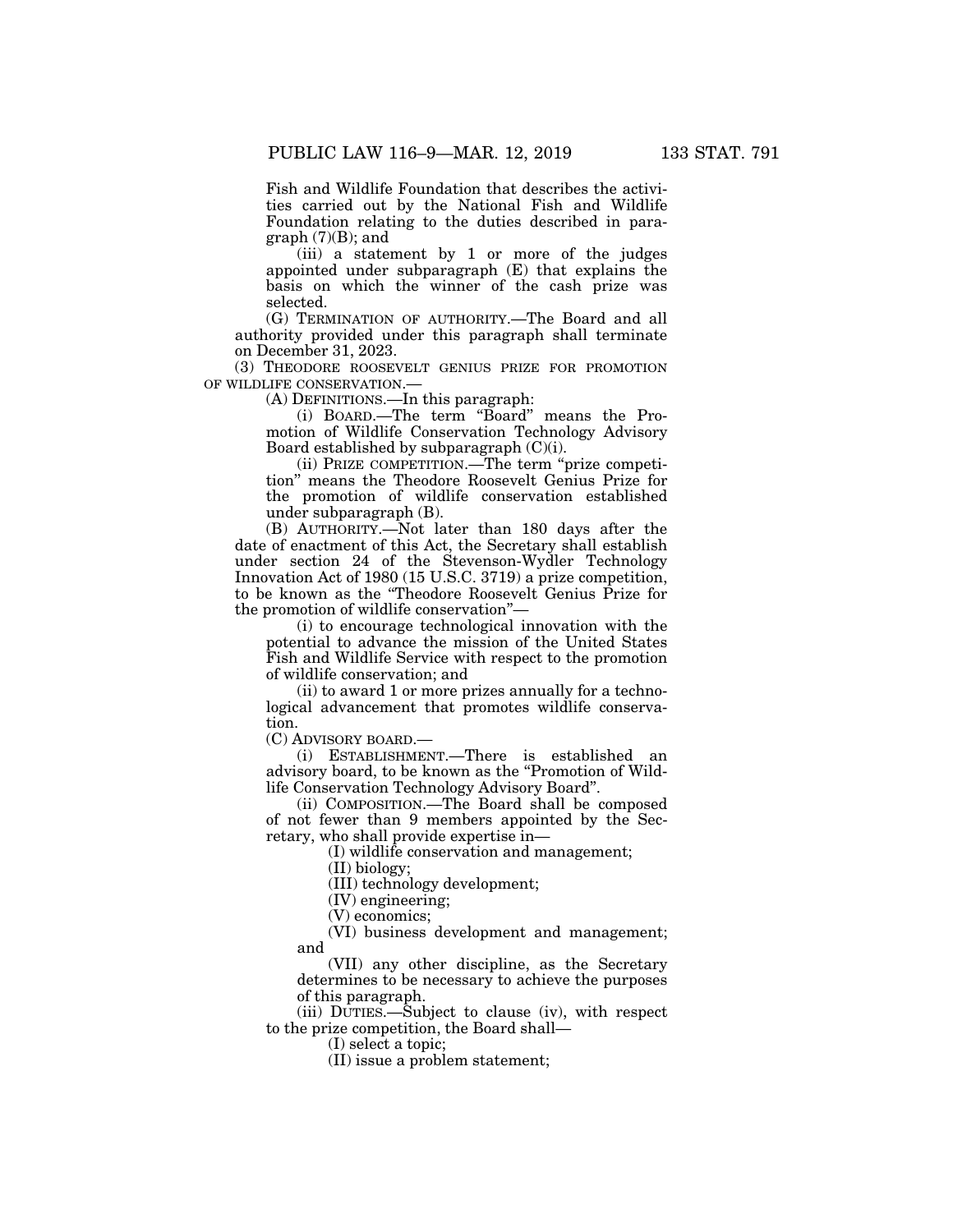(III) advise the Secretary regarding any opportunity for technological innovation to promote wildlife conservation; and

(IV) advise winners of the prize competition regarding opportunities to pilot and implement winning technologies in relevant fields, including in partnership with conservation organizations, Federal or State agencies, federally recognized Indian tribes, private entities, and research institutions with expertise or interest relating to the promotion of wildlife conservation.

(iv) CONSULTATION.—In selecting a topic and issuing a problem statement for the prize competition under subclauses (I) and (II) of clause (iii), respectively, the Board shall consult widely with Federal and non-Federal stakeholders, including—

(I) 1 or more Federal agencies with jurisdiction over the promotion of wildlife conservation;

(II) 1 or more State agencies with jurisdiction over the promotion of wildlife conservation;

(III) 1 or more State, regional, or local wildlife organizations, the mission of which relates to the promotion of wildlife conservation; and

 $(V)$  1 or more wildlife conservation groups, technology companies, research institutions, research institutions, institutions of higher education, industry associations, or individual stakeholders with an interest in the promotion of wildlife conservation.

(v) REQUIREMENTS.—The Board shall comply with all requirements under paragraph (7)(A).

(D) AGREEMENT WITH NATIONAL FISH AND WILDLIFE FOUNDATION.—

(i) IN GENERAL.—The Secretary shall offer to enter into an agreement under which the National Fish and Wildlife Foundation shall administer the prize competition.

(ii) REQUIREMENTS.—An agreement entered into under clause (i) shall comply with all requirements under paragraph (7)(B).

(E) JUDGES.—

(i) APPOINTMENT.—The Secretary shall appoint not fewer than 3 judges who shall, except as provided in clause (ii), select the 1 or more annual winners of the prize competition.

(ii) DETERMINATION BY SECRETARY.—The judges appointed under clause (i) shall not select any annual winner of the prize competition if the Secretary makes a determination that, in any fiscal year, none of the technological advancements entered into the prize competition merits an award.

(F) REPORT TO CONGRESS.—Not later than 60 days after the date on which a cash prize is awarded under this paragraph, the Secretary shall submit to the Committee on Environment and Public Works of the Senate and the Committee on Natural Resources of the House of Representatives a report on the prize competition that includes—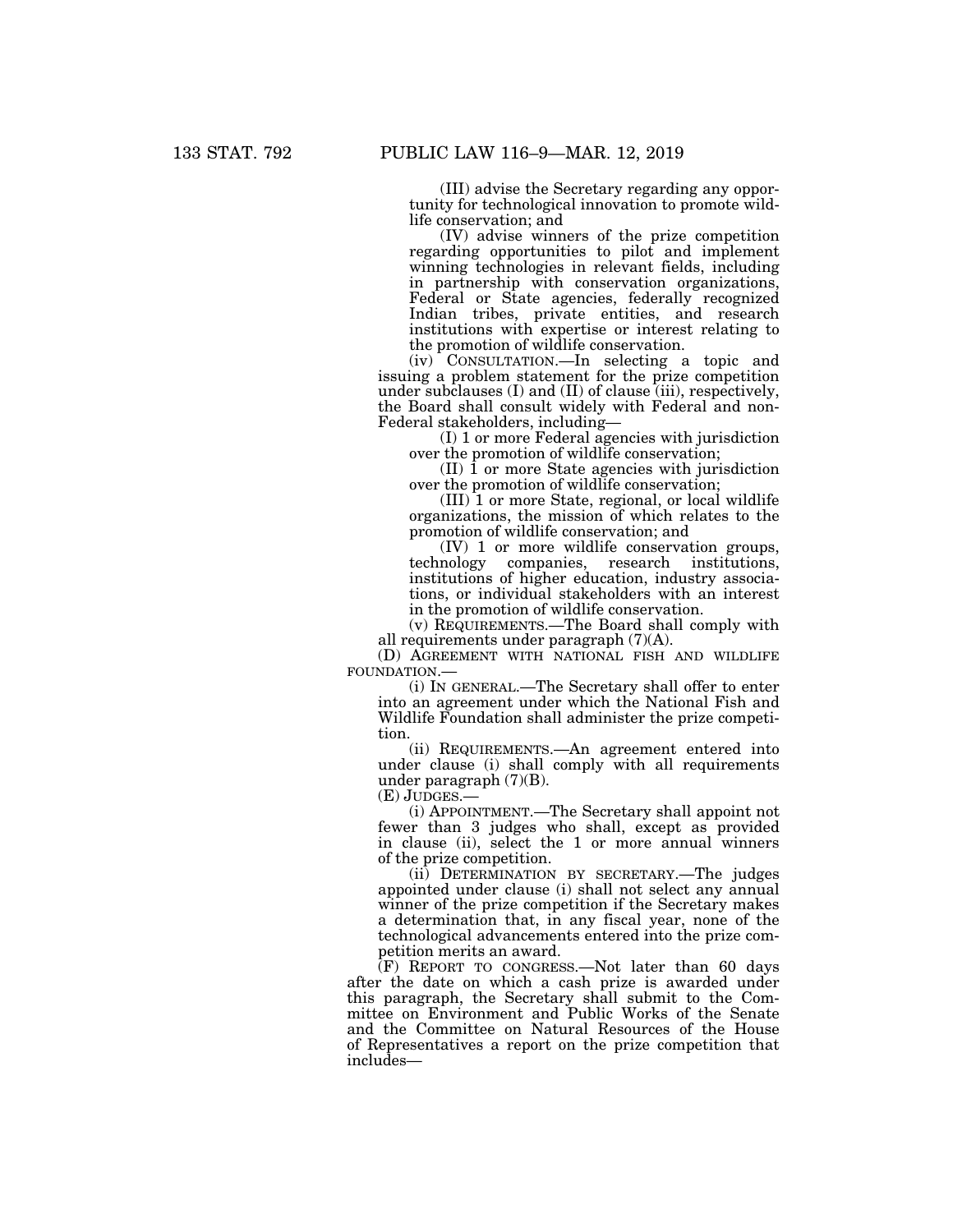(i) a statement by the Board that describes the activities carried out by the Board relating to the duties described in subparagraph  $(C)(iii)$ ;

(ii) if the Secretary has entered into an agreement under subparagraph  $(\dot{D})(i)$ , a statement by the National Fish and Wildlife Foundation that describes the activities carried out by the National Fish and Wildlife Foundation relating to the duties described in para $graph (7)(B);$  and

(iii) a statement by 1 or more of the judges appointed under subparagraph (E) that explains the basis on which the winner of the cash prize was selected.

(G) TERMINATION OF AUTHORITY.—The Board and all authority provided under this paragraph shall terminate on December 31, 2023.

(4) THEODORE ROOSEVELT GENIUS PRIZE FOR MANAGEMENT OF INVASIVE SPECIES.—

(A) DEFINITIONS.—In this paragraph:

(i) BOARD.—The term ''Board'' means the Management of Invasive Species Technology Advisory Board established by subparagraph  $(C)(i)$ .

(ii) PRIZE COMPETITION.—The term ''prize competition'' means the Theodore Roosevelt Genius Prize for the management of invasive species established under subparagraph (B).

(B) AUTHORITY.—Not later than 180 days after the date of enactment of this Act, the Secretary shall establish under section 24 of the Stevenson-Wydler Technology Innovation Act of 1980 (15 U.S.C. 3719) a prize competition, to be known as the ''Theodore Roosevelt Genius Prize for the management of invasive species''—

(i) to encourage technological innovation with the potential to advance the mission of the United States Fish and Wildlife Service with respect to the management of invasive species; and

(ii) to award 1 or more prizes annually for a technological advancement that manages invasive species. (C) ADVISORY BOARD.—

(i) ESTABLISHMENT.—There is established an advisory board, to be known as the ''Management of Invasive Species Technology Advisory Board''.

(ii) COMPOSITION.—The Board shall be composed of not fewer than 9 members appointed by the Secretary, who shall provide expertise in—

(I) invasive species;

(II) biology;

(III) technology development;

(IV) engineering;

(V) economics;

(VI) business development and management; and

(VII) any other discipline, as the Secretary determines to be necessary to achieve the purposes of this paragraph.

(iii) DUTIES.—Subject to clause (iv), with respect to the prize competition, the Board shall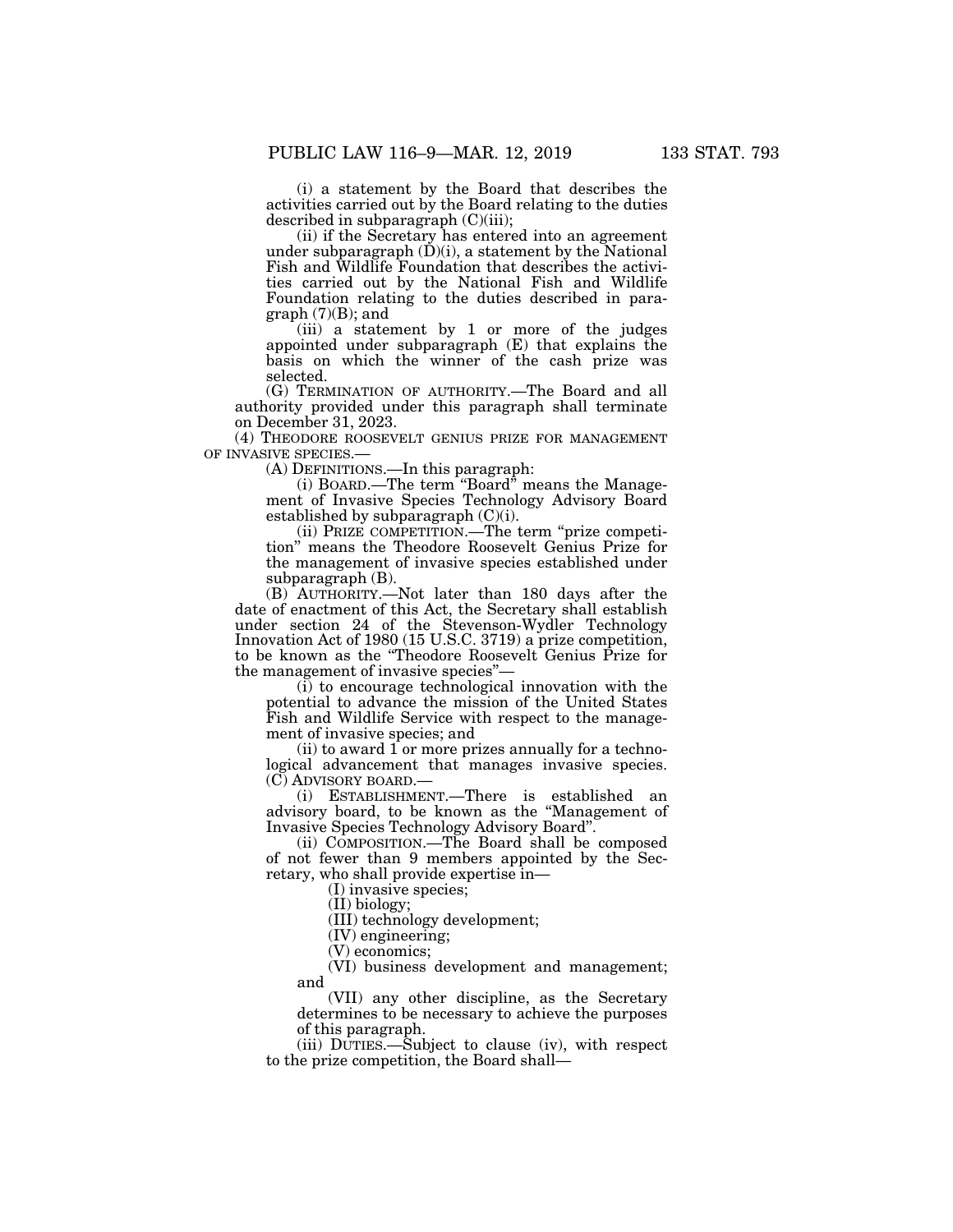(I) select a topic;

(II) issue a problem statement;

(III) advise the Secretary regarding any opportunity for technological innovation to manage invasive species; and

(IV) advise winners of the prize competition regarding opportunities to pilot and implement winning technologies in relevant fields, including in partnership with conservation organizations, Federal or State agencies, federally recognized Indian tribes, private entities, and research institutions with expertise or interest relating to the management of invasive species.

(iv) CONSULTATION.—In selecting a topic and issuing a problem statement for the prize competition under subclauses (I) and (II) of clause (iii), respectively, the Board shall consult widely with Federal and non-Federal stakeholders, including—

(I) 1 or more Federal agencies with jurisdiction over the management of invasive species;

(II) 1 or more State agencies with jurisdiction over the management of invasive species;

(III) 1 or more State, regional, or local wildlife organizations, the mission of which relates to the management of invasive species; and

(IV) 1 or more wildlife conservation groups, technology companies, research institutions, institutions of higher education, industry associations, or individual stakeholders with an interest in the management of invasive species.

(v) REQUIREMENTS.—The Board shall comply with all requirements under paragraph (7)(A).

(D) AGREEMENT WITH NATIONAL FISH AND WILDLIFE FOUNDATION.—

(i) IN GENERAL.—The Secretary shall offer to enter into an agreement under which the National Fish and Wildlife Foundation shall administer the prize competition.

(ii) REQUIREMENTS.—An agreement entered into under clause (i) shall comply with all requirements under paragraph (7)(B).

(E) JUDGES.—

(i) APPOINTMENT.—The Secretary shall appoint not fewer than 3 judges who shall, except as provided in clause (ii), select the 1 or more annual winners of the prize competition.

(ii) DETERMINATION BY SECRETARY.—The judges appointed under clause (i) shall not select any annual winner of the prize competition if the Secretary makes a determination that, in any fiscal year, none of the technological advancements entered into the prize competition merits an award.

 $(F)$  REPORT TO CONGRESS.—Not later than 60 days after the date on which a cash prize is awarded under this paragraph, the Secretary shall submit to the Committee on Environment and Public Works of the Senate and the Committee on Natural Resources of the House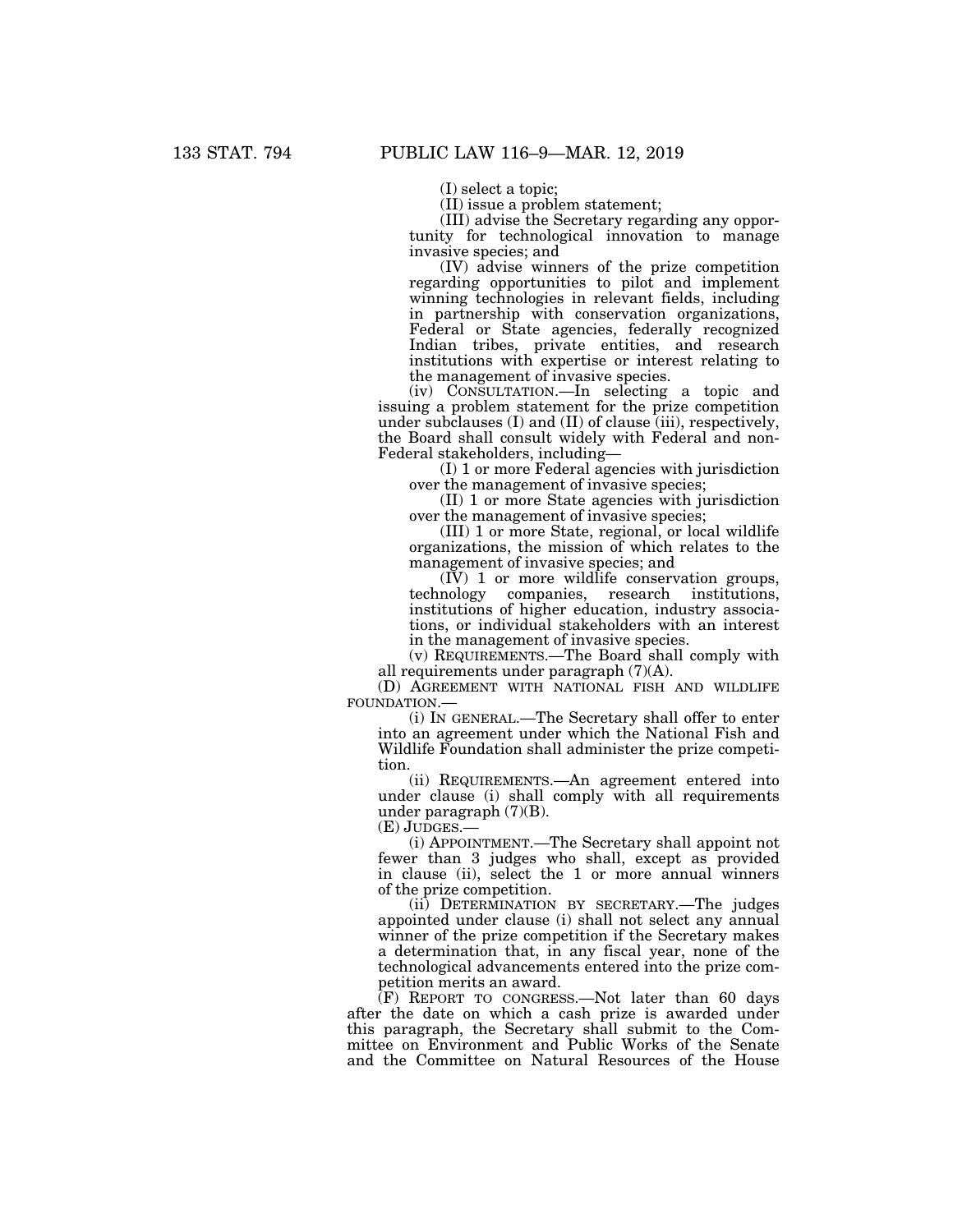of Representatives a report on the prize competition that includes—

(i) a statement by the Board that describes the activities carried out by the Board relating to the duties described in subparagraph (C)(iii);

(ii) if the Secretary has entered into an agreement under subparagraph  $(D)(i)$ , a statement by the National Fish and Wildlife Foundation that describes the activities carried out by the National Fish and Wildlife Foundation relating to the duties described in para $graph (7)(B); and$ 

(iii) a statement by 1 or more of the judges appointed under subparagraph (E) that explains the basis on which the winner of the cash prize was selected.

(G) TERMINATION OF AUTHORITY.—The Board and all authority provided under this paragraph shall terminate on December 31, 2023.

(5) THEODORE ROOSEVELT GENIUS PRIZE FOR PROTECTION OF ENDANGERED SPECIES.—

(A) DEFINITIONS.—In this paragraph:

(i) BOARD.—The term ''Board'' means the Protection of Endangered Species Technology Advisory Board established by subparagraph (C)(i).

(ii) PRIZE COMPETITION.—The term ''prize competition'' means the Theodore Roosevelt Genius Prize for the protection of endangered species established under subparagraph (B).

(B) AUTHORITY.—Not later than 180 days after the date of enactment of this Act, the Secretary shall establish under section 24 of the Stevenson-Wydler Technology Innovation Act of 1980 (15 U.S.C. 3719) a prize competition, to be known as the ''Theodore Roosevelt Genius Prize for the protection of endangered species''—

(i) to encourage technological innovation with the potential to advance the mission of the United States Fish and Wildlife Service with respect to the protection of endangered species; and

(ii) to award 1 or more prizes annually for a technological advancement that protects endangered species. (C) ADVISORY BOARD.—

(i) ESTABLISHMENT.—There is established an advisory board, to be known as the ''Protection of Endangered Species Technology Advisory Board''.

(ii) COMPOSITION.—The Board shall be composed of not fewer than 9 members appointed by the Secretary, who shall provide expertise in—

(I) endangered species;

(II) biology; (III) technology development;

(IV) engineering;

(V) economics;

(VI) business development and management; and

(VII) any other discipline, as the Secretary determines to be necessary to achieve the purposes of this paragraph.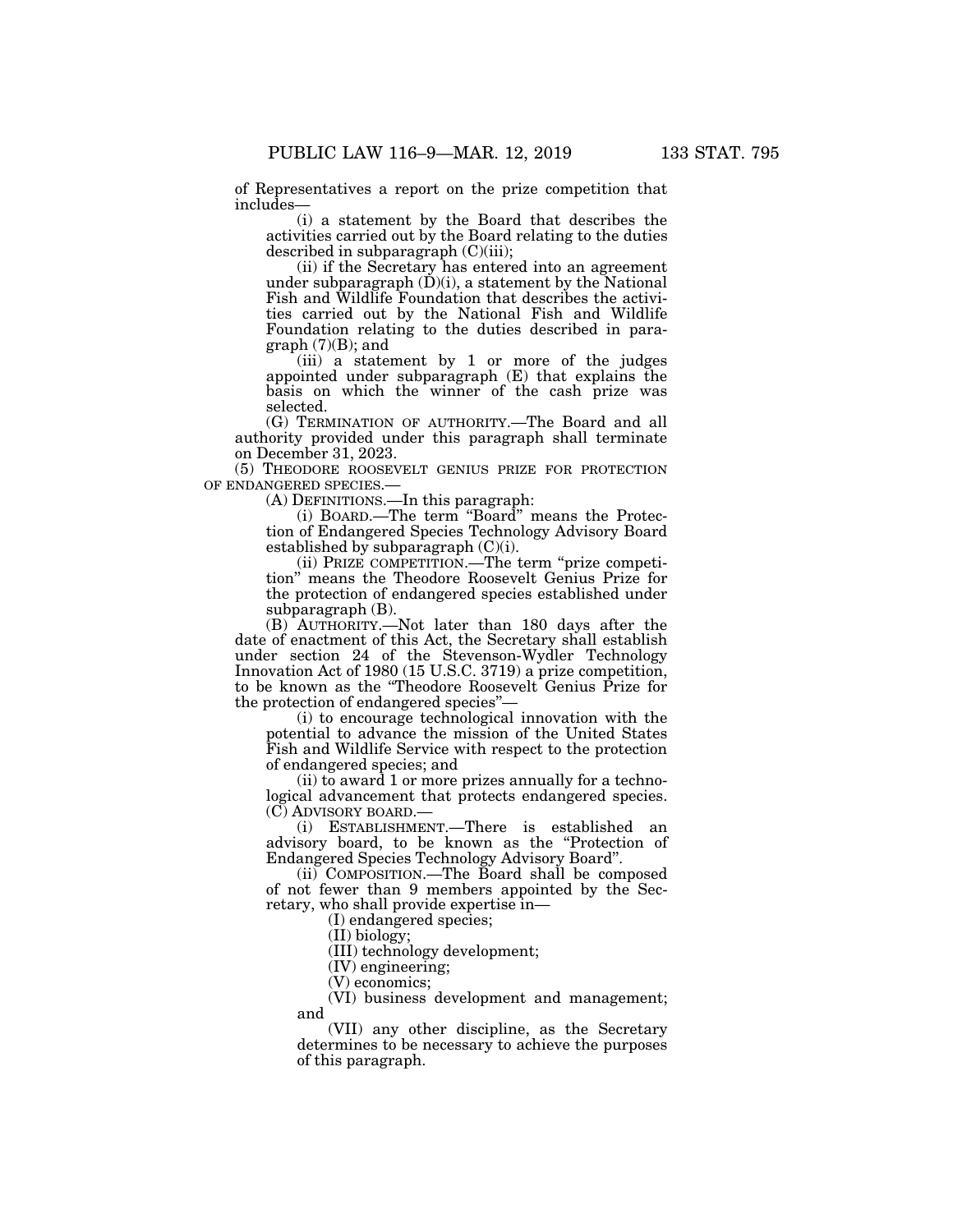(iii) DUTIES.—Subject to clause (iv), with respect to the prize competition, the Board shall—

(I) select a topic;

(II) issue a problem statement;

(III) advise the Secretary regarding any opportunity for technological innovation to protect endangered species; and

(IV) advise winners of the prize competition regarding opportunities to pilot and implement winning technologies in relevant fields, including in partnership with conservation organizations, Federal or State agencies, federally recognized Indian tribes, private entities, and research institutions with expertise or interest relating to the protection of endangered species.

(iv) CONSULTATION.—In selecting a topic and issuing a problem statement for the prize competition under subclauses  $(I)$  and  $(II)$  of clause  $(iii)$ , respectively, the Board shall consult widely with Federal and non-Federal stakeholders, including—

(I) 1 or more Federal agencies with jurisdiction over the protection of endangered species;

 $(II)$  1 or more State agencies with jurisdiction over the protection of endangered species;

(III) 1 or more State, regional, or local wildlife organizations, the mission of which relates to the protection of endangered species; and

(IV) 1 or more wildlife conservation groups, companies, research institutions, institutions of higher education, industry associations, or individual stakeholders with an interest in the protection of endangered species.

(v) REQUIREMENTS.—The Board shall comply with all requirements under paragraph (7)(A).

(D) AGREEMENT WITH NATIONAL FISH AND WILDLIFE FOUNDATION.—

(i) IN GENERAL.—The Secretary shall offer to enter into an agreement under which the National Fish and Wildlife Foundation shall administer the prize competition.

(ii) REQUIREMENTS.—An agreement entered into under clause (i) shall comply with all requirements under paragraph (7)(B).

(E) JUDGES.—

(i) APPOINTMENT.—The Secretary shall appoint not fewer than 3 judges who shall, except as provided in clause (ii), select the 1 or more annual winners of the prize competition.

(ii) DETERMINATION BY SECRETARY.—The judges appointed under clause (i) shall not select any annual winner of the prize competition if the Secretary makes a determination that, in any fiscal year, none of the technological advancements entered into the prize competition merits an award.

 $(F)$  REPORT TO CONGRESS.—Not later than 60 days after the date on which a cash prize is awarded under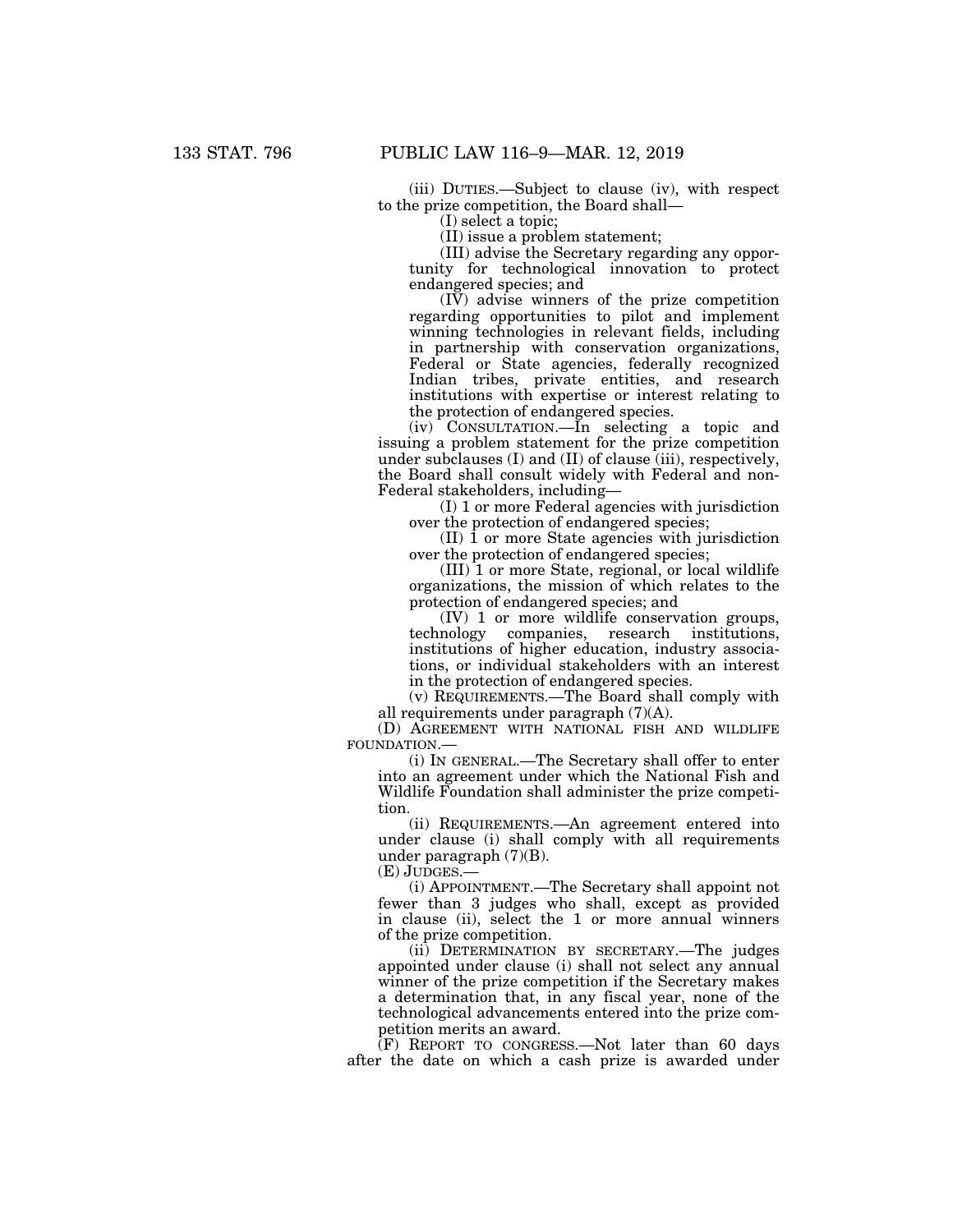this paragraph, the Secretary shall submit to the Committee on Environment and Public Works of the Senate and the Committee on Natural Resources of the House of Representatives a report on the prize competition that includes—

(i) a statement by the Board that describes the activities carried out by the Board relating to the duties described in subparagraph (C)(iii);

(ii) if the Secretary has entered into an agreement under subparagraph  $(D)(i)$ , a statement by the National Fish and Wildlife Foundation that describes the activities carried out by the National Fish and Wildlife Foundation relating to the duties described in paragraph (7)(B); and

(iii) a statement by 1 or more of the judges appointed under subparagraph (E) that explains the basis on which the winner of the cash prize was selected.

(G) TERMINATION OF AUTHORITY.—The Board and all authority provided under this paragraph shall terminate on December 31, 2023.

(6) THEODORE ROOSEVELT GENIUS PRIZE FOR NONLETHAL MANAGEMENT OF HUMAN-WILDLIFE CONFLICTS.—

(A) DEFINITIONS.—In this paragraph:

(i) BOARD.—The term ''Board'' means the Nonlethal Management of Human-Wildlife Conflicts Technology Advisory Board established by subparagraph (C)(i).

(ii) PRIZE COMPETITION.—The term ''prize competition'' means the Theodore Roosevelt Genius Prize for the nonlethal management of human-wildlife conflicts established under subparagraph (B).

(B) AUTHORITY.—Not later than 180 days after the date of enactment of this Act, the Secretary shall establish under section 24 of the Stevenson-Wydler Technology Innovation Act of 1980 (15 U.S.C. 3719) a prize competition, to be known as the ''Theodore Roosevelt Genius Prize for the nonlethal management of human-wildlife conflicts''—

(i) to encourage technological innovation with the potential to advance the mission of the United States Fish and Wildlife Service with respect to the nonlethal management of human-wildlife conflicts; and

(ii) to award 1 or more prizes annually for a technological advancement that promotes the nonlethal management of human-wildlife conflicts.

(C) ADVISORY BOARD.—

(i) ESTABLISHMENT.—There is established an advisory board, to be known as the ''Nonlethal Management of Human-Wildlife Conflicts Technology Advisory Board''.

(ii) COMPOSITION.—The Board shall be composed of not fewer than 9 members appointed by the Secretary, who shall provide expertise in—

(I) nonlethal wildlife management;

(II) social aspects of human-wildlife conflict management;

(III) biology;

(IV) technology development;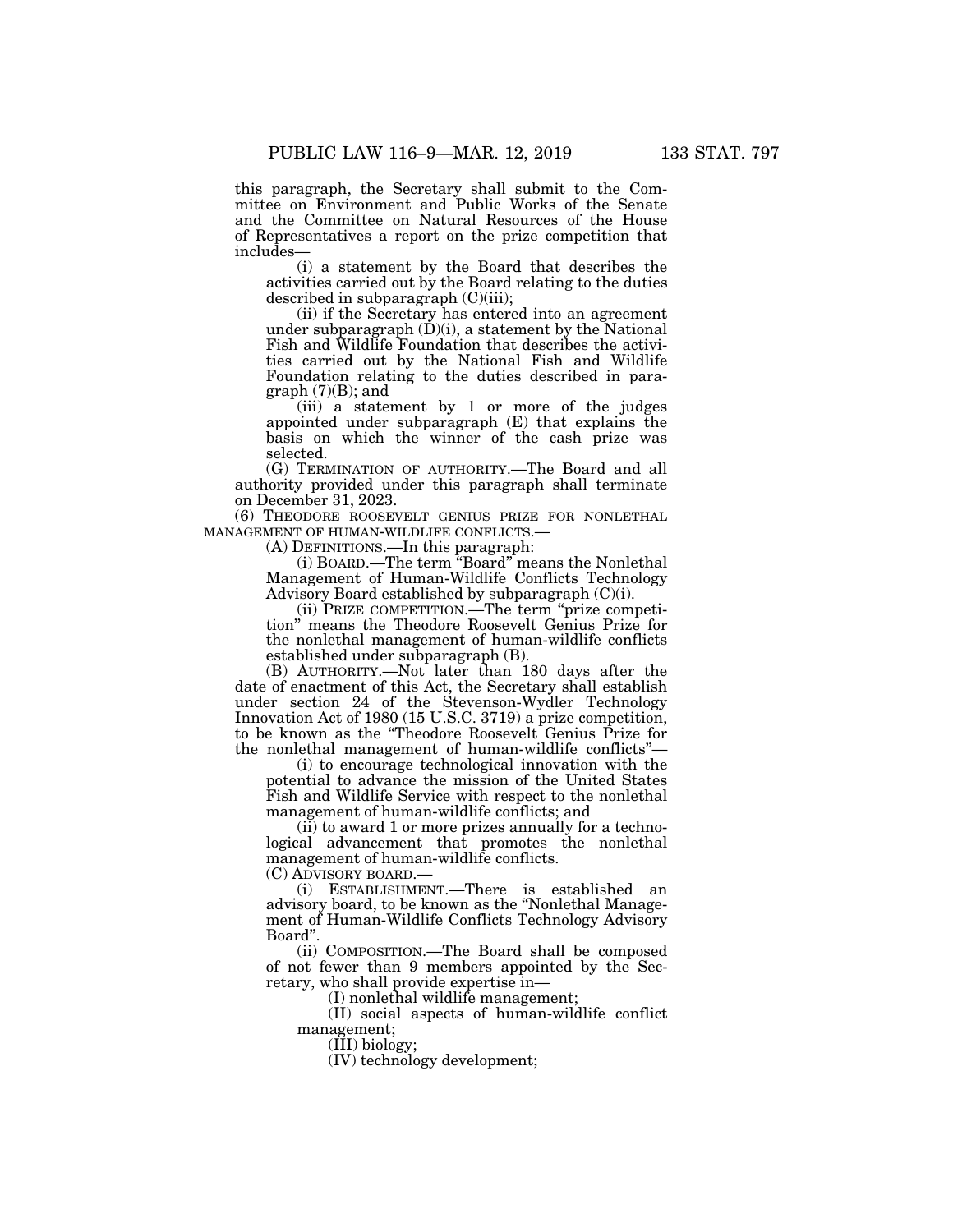(V) engineering;

(VI) economics;

(VII) business development and management; and

(VIII) any other discipline, as the Secretary determines to be necessary to achieve the purposes of this paragraph.

(iii) DUTIES.—Subject to clause (iv), with respect to the prize competition, the Board shall—

(I) select a topic;

(II) issue a problem statement;

(III) advise the Secretary regarding any opportunity for technological innovation to promote the nonlethal management of human-wildlife conflicts; and

(IV) advise winners of the prize competition regarding opportunities to pilot and implement winning technologies in relevant fields, including in partnership with conservation organizations, Federal or State agencies, federally recognized Indian tribes, private entities, and research institutions with expertise or interest relating to the nonlethal management of human-wildlife conflicts.

(iv) CONSULTATION.—In selecting a topic and issuing a problem statement for the prize competition under subclauses (I) and (II) of subparagraph (C), respectively, the Board shall consult widely with Federal and non-Federal stakeholders, including—

(I) 1 or more Federal agencies with jurisdiction over the management of native wildlife species at risk due to conflict with human activities;

(II) 1 or more State agencies with jurisdiction over the management of native wildlife species at risk due to conflict with human activities;

(III) 1 or more State, regional, or local wildlife organizations, the mission of which relates to the management of native wildlife species at risk due to conflict with human activities; and

(IV) 1 or more wildlife conservation groups, research institutions, institutions of higher education, industry associations, or individual stakeholders with an interest in the management of native wildlife species at risk due to conflict with human activities.

(v) REQUIREMENTS.—The Board shall comply with all requirements under paragraph (7)(A).

(D) AGREEMENT WITH NATIONAL FISH AND WILDLIFE FOUNDATION.—

(i) IN GENERAL.—The Secretary shall offer to enter into an agreement under which the National Fish and Wildlife Foundation shall administer the prize competition.

(ii) REQUIREMENTS.—An agreement entered into under clause (i) shall comply with all requirements under paragraph (7)(B).

(E) JUDGES.—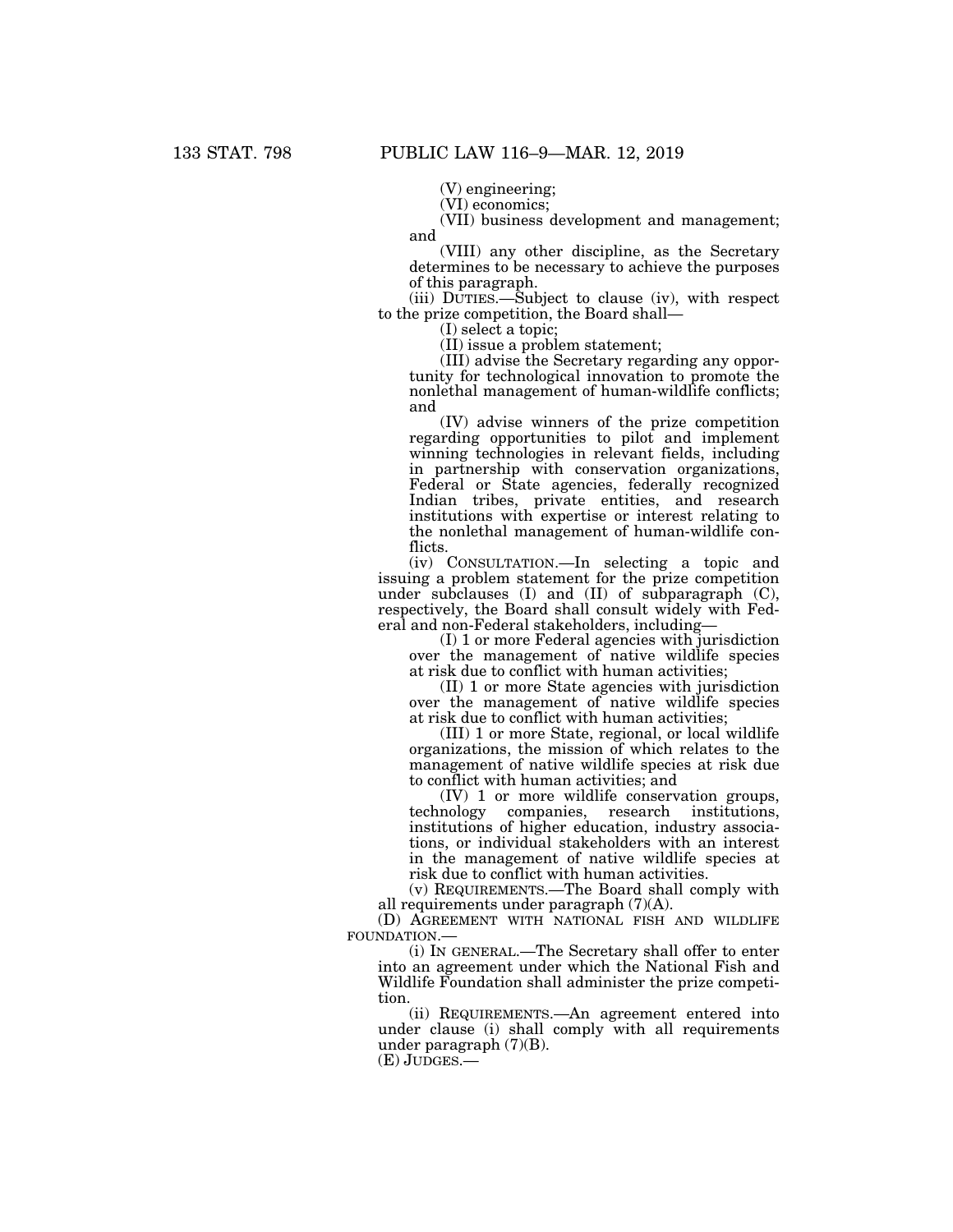(i) APPOINTMENT.—The Secretary shall appoint not fewer than 3 judges who shall, except as provided in clause (ii), select the 1 or more annual winners of the prize competition.

(ii) DETERMINATION BY SECRETARY.—The judges appointed under clause (i) shall not select any annual winner of the prize competition if the Secretary makes a determination that, in any fiscal year, none of the technological advancements entered into the prize competition merits an award.

(F) REPORT TO CONGRESS.—Not later than 60 days after the date on which a cash prize is awarded under this paragraph, the Secretary shall submit to the Committee on Environment and Public Works of the Senate and the Committee on Natural Resources of the House of Representatives a report on the prize competition that includes—

(i) a statement by the Board that describes the activities carried out by the Board relating to the duties described in subparagraph  $(C)(iii)$ ;

(ii) if the Secretary has entered into an agreement under subparagraph  $(D)(i)$ , a statement by the National Fish and Wildlife Foundation that describes the activities carried out by the National Fish and Wildlife Foundation relating to the duties described in paragraph  $(7)(B)$ ; and

(iii) a statement by 1 or more of the judges appointed under subparagraph (E) that explains the basis on which the winner of the cash prize was selected.

(G) TERMINATION OF AUTHORITY.—The Board and all authority provided under this paragraph shall terminate on December 31, 2023.

(7) ADMINISTRATION OF PRIZE COMPETITIONS.—

(A) ADDITIONAL REQUIREMENTS FOR ADVISORY BOARDS.—An advisory board established under paragraph  $(2)(C)(i)$ ,  $(3)(C)(i)$ ,  $(4)(C)(i)$ ,  $(5)(C)(i)$ , or  $(6)(C)(i)$  (referred to in this paragraph as a ''Board'') shall comply with the following requirements:

(i) TERM; VACANCIES.—

(I) TERM.—A member of the Board shall serve for a term of 5 years.

(II) VACANCIES.—A vacancy on the Board— (aa) shall not affect the powers of the Board; and

(bb) shall be filled in the same manner as the original appointment was made.

(ii) INITIAL MEETING.—Not later than 30 days after the date on which all members of the Board have been appointed, the Board shall hold the initial meeting of the Board.

(iii) MEETINGS.—

(I) IN GENERAL.—The Board shall meet at the call of the Chairperson.

(II) REMOTE PARTICIPATION.—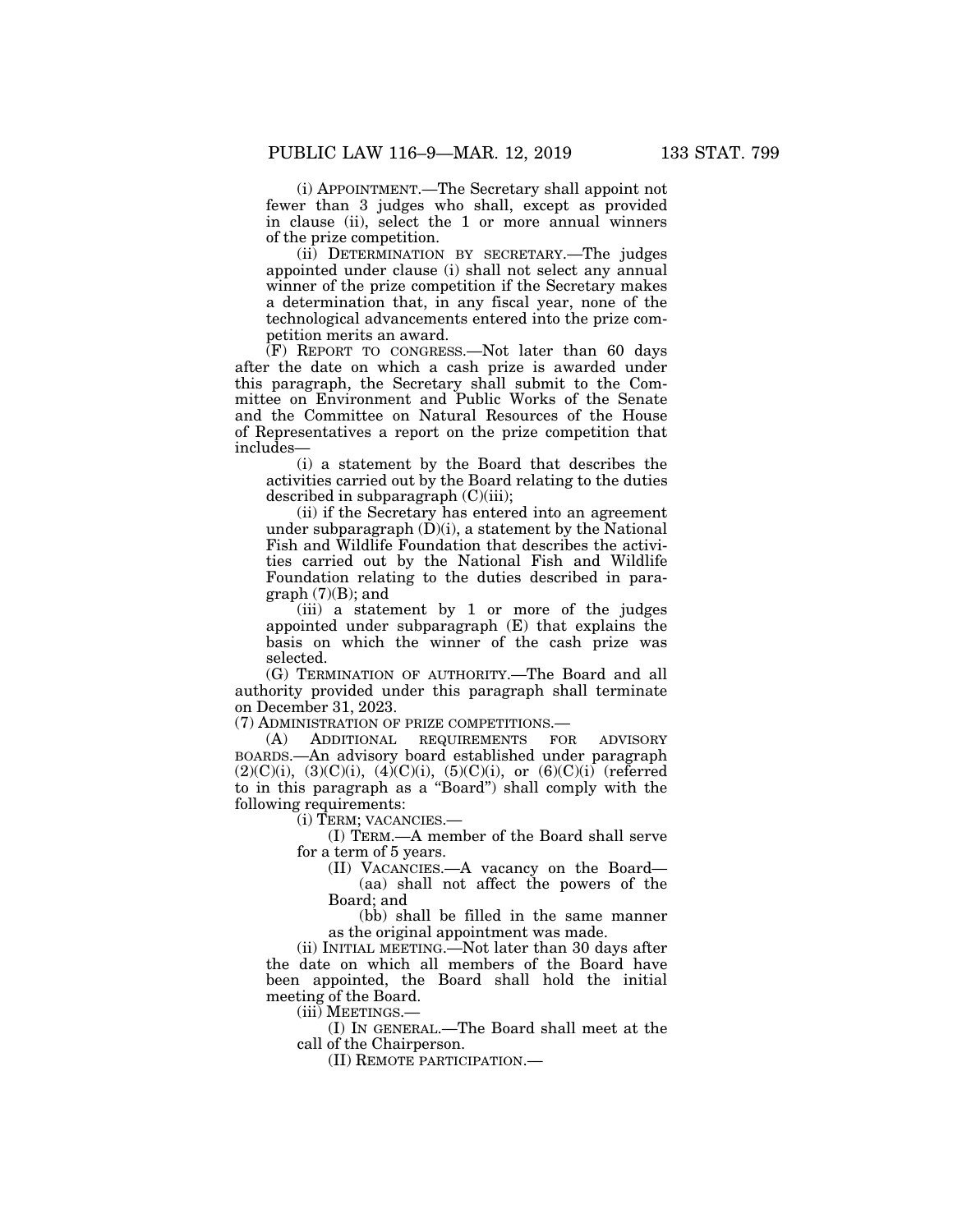(aa) IN GENERAL.—Any member of the Board may participate in a meeting of the Board through the use of—

(AA) teleconferencing; or

(BB) any other remote business telecommunications method that allows each participating member to simultaneously hear each other participating member during the meeting.

(bb) PRESENCE.—A member of the Board who participates in a meeting remotely under item (aa) shall be considered to be present at the meeting.

(iv) QUORUM.—A majority of the members of the Board shall constitute a quorum, but a lesser number of members may hold a meeting.

(v) CHAIRPERSON AND VICE CHAIRPERSON.—The Board shall select a Chairperson and Vice Chairperson from among the members of the Board.

(vi) ADMINISTRATIVE COST REDUCTION.—The Board shall, to the maximum extent practicable, minimize the administrative costs of the Board, including by encouraging the remote participation described in clause  $(iii)(\overline{I})$ (aa) to reduce travel costs.

(B) AGREEMENTS WITH NATIONAL FISH AND WILDLIFE FOUNDATION.—Any agreement entered into under paragraph  $(2)(D)(i)$ ,  $(3)(D)(i)$ ,  $(4)(D)(i)$ ,  $(5)(D)(i)$ , or  $(6)(D)(i)$  shall comply with the following requirements:

(i) DUTIES.—An agreement shall provide that the National Fish and Wildlife Foundation shall—

(I) advertise the prize competition;

(II) solicit prize competition participants;

(III) administer funds relating to the prize competition;

(IV) receive Federal funds—

(aa) to administer the prize competition; and

(bb) to award a cash prize;

(V) carry out activities to generate contributions of non-Federal funds to offset, in whole or in part—

(aa) the administrative costs of the prize competition; and

(bb) the costs of a cash prize;

(VI) in consultation with, and subject to final approval by, the Secretary, develop criteria for the selection of prize competition winners;

(VII) provide advice and consultation to the Secretary on the selection of judges under paragraphs  $(\dot{2})(E)$ , (3)(E), (4)(E), (5)(E), and (6)(E) based on criteria developed in consultation with, and subject to the final approval of, the Secretary;

(VIII) announce 1 or more annual winners of the prize competition;

 $(\overline{IX})$  subject to clause (ii), award 1 cash prize annually; and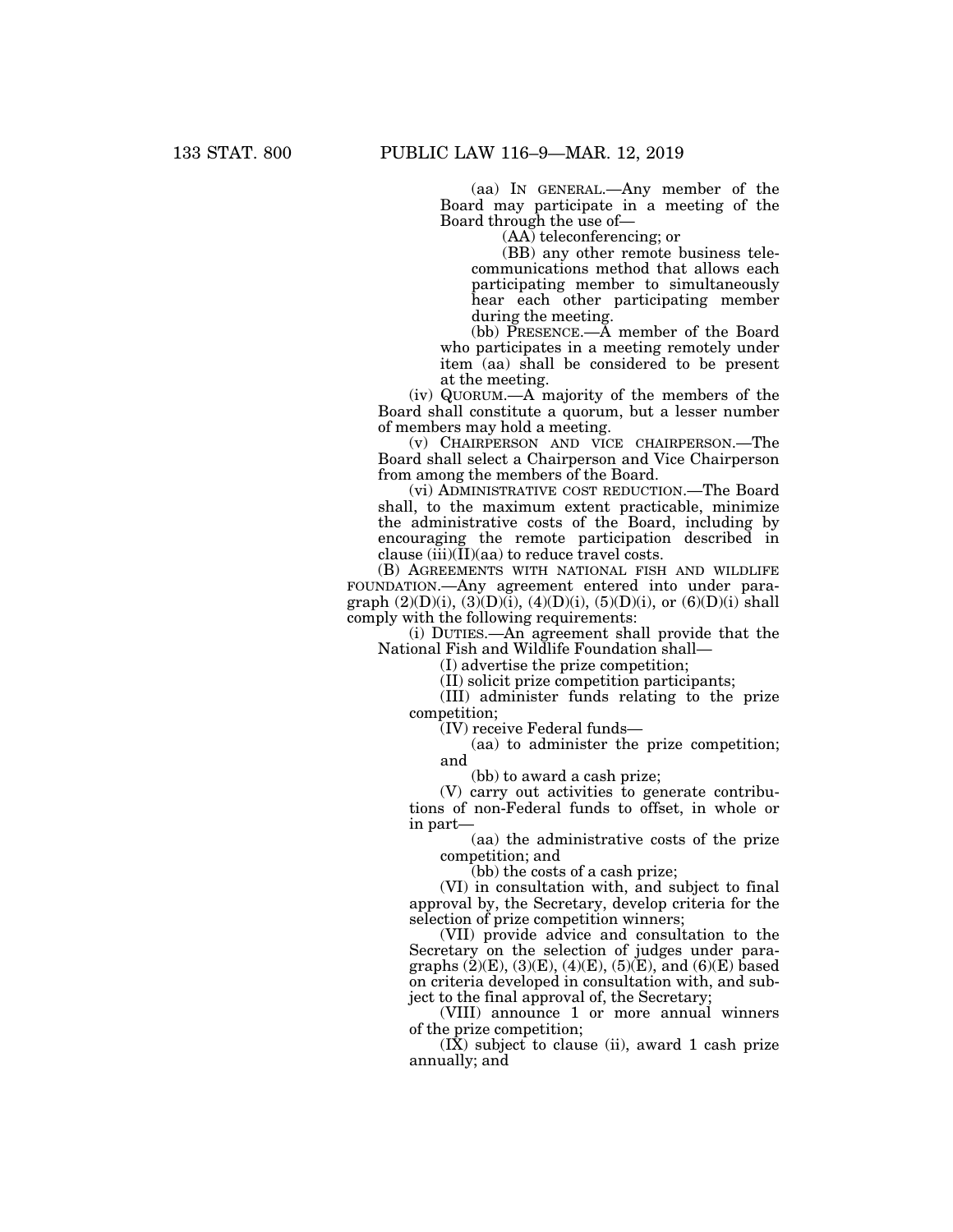(X) protect against unauthorized use or disclosure by the National Fish and Wildlife Foundation of any trade secret or confidential business information of a prize competition participant.

(ii) ADDITIONAL CASH PRIZES.—An agreement shall provide that the National Fish and Wildlife Foundation may award more than 1 cash prize annually if the initial cash prize referred to in clause  $(i)(IX)$  and any additional cash prize are awarded using only non-Federal funds.

(iii) SOLICITATION OF FUNDS.—An agreement shall provide that the National Fish and Wildlife Foundation—

(I) may request and accept Federal funds and non-Federal funds for a cash prize;

(II) may accept a contribution for a cash prize in exchange for the right to name the prize; and

(III) shall not give special consideration to any Federal agency or non-Federal entity in exchange for a donation for a cash prize awarded under this subsection.<br>(C) AWARD AMOUNTS.

(i) IN GENERAL.—The amount of the initial cash prize referred to in subparagraph  $(B)(i)(IX)$  shall be \$100,000.

(ii) ADDITIONAL CASH PRIZES.—On notification by the National Fish and Wildlife Foundation that non-Federal funds are available for an additional cash prize, the Secretary shall determine the amount of the additional cash prize.

### **SEC. 7002. REAUTHORIZATION OF NEOTROPICAL MIGRATORY BIRD CONSERVATION ACT.**

Section 10 of the Neotropical Migratory Bird Conservation Act (16 U.S.C. 6109) is amended to read as follows:

#### **''SEC. 10. AUTHORIZATION OF APPROPRIATIONS.**

''(a) IN GENERAL.—There is authorized to be appropriated to carry out this Act \$6,500,000 for each of fiscal years 2019 through 2023.

''(b) USE OF FUNDS.—Of the amounts made available under subsection (a) for each fiscal year, not less than 75 percent shall be expended for projects carried out at a location outside of the United States.''.

## **SEC. 7003. JOHN H. CHAFEE COASTAL BARRIER RESOURCES SYSTEM.**

(a) REPLACEMENT OF JOHN H. CHAFEE COASTAL BARRIER RESOURCES SYSTEM MAPS.—

(1) IN GENERAL.—Subject to paragraph (3), each map included in the set of maps referred to in section 4(a) of the Coastal Barrier Resources Act (16 U.S.C. 3503(a)) that relates to a Unit of such System referred to in paragraph (2) is replaced in such set with the map described in that paragraph with respect to that Unit.

(2) REPLACEMENT MAPS DESCRIBED.—The replacement maps referred to in paragraph (1) are the following:

(A) The map entitled ''Delaware Seashore Unit DE– 07/DE–07P North Bethany Beach Unit H01'' and dated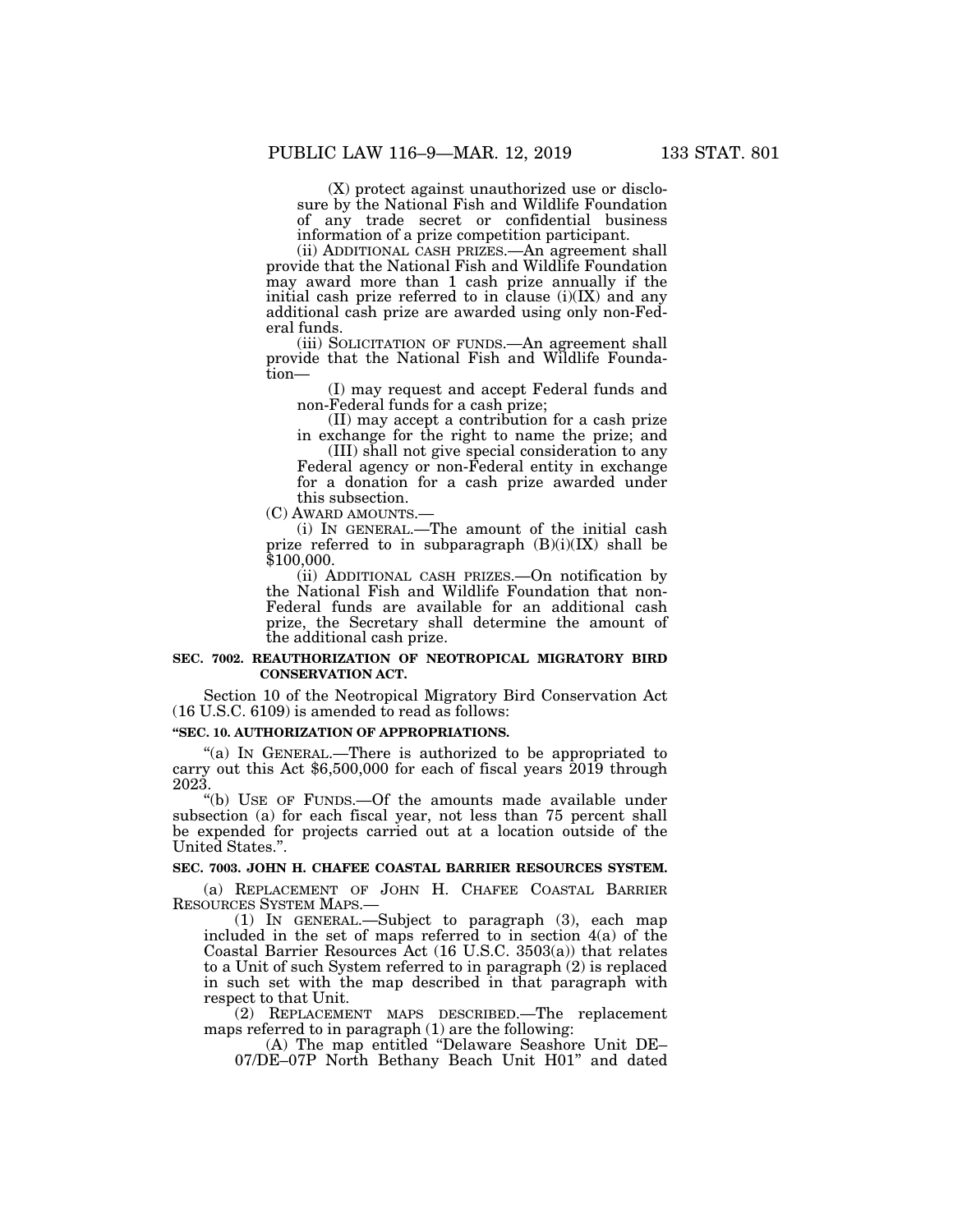March 18, 2016, with respect to Unit DE–07, Unit DE– 07P, and Unit H01.

(B) The map entitled ''Pine Island Bay Unit NC–01/ NC–01P'' and dated March 18, 2016, with respect to Unit NC–01 and Unit NC–01P.

(C) The map entitled ''Roosevelt Natural Area Unit NC–05P'' and dated March 18, 2016, with respect to Unit NC–05P.

(D) The map entitled ''Hammocks Beach Unit NC– 06/NC–06P (2 of 2) Onslow Beach Complex L05 (1 of 2)'' and dated March 18, 2016, with respect to Unit L05.

(E) The map entitled ''Onslow Beach Complex L05 (2 of 2) Topsail Unit L06 (1 of 2)'' and dated November 20, 2013, with respect to Unit L05 and Unit L06.

(F) The map entitled ''Topsail Unit L06 (2 of 2)'' and dated November 20, 2013, with respect to Unit L06.

(G) The map entitled ''Litchfield Beach Unit M02 Pawleys Inlet Unit M03'' and dated March 18, 2016, with respect to Unit M02 and Unit M03.

(H) The map entitled ''Fort Clinch Unit FL–01/FL– 01P'' and dated March 18, 2016, with respect to Unit FL– 01 and Unit FL–01P.

(I) The map entitled ''Usina Beach Unit P04A Conch Island Unit P05/P05P'' and dated March 18, 2016, with respect to Unit P04A, Unit P05, and Unit P05P.

(J) The map entitled ''Ponce Inlet Unit P08/P08P'' and dated March 18, 2016, with respect to Unit P08 and Unit P08P.

(K) The map entitled ''Spessard Holland Park Unit FL–13P Coconut Point Unit P09A/P09AP'' and dated March 18, 2016, with respect to Unit FL–13P, Unit P09A, and Unit P09AP.

(L) The map entitled ''Blue Hole Unit P10A Pepper Beach Unit FL-14P" and dated March 18, 2016, with respect to Unit P10A and Unit FL–14P.

(M) The map entitled ''Hutchinson Island Unit P11/ P11P (1 of 2)" and dated March 18, 2016, with respect to Unit P11 and Unit P11P.

(N) The map entitled ''Hutchinson Island Unit P11 (2 of 2)'' and dated March 18, 2016, with respect to Unit P11.

(O) The map entitled ''Blowing Rocks Unit FL–15 Jupiter Beach Unit FL–16P Carlin Unit FL–17P'' and dated March 18, 2016, with respect to Unit FL–15, Unit FL– 16P, and Unit FL–17P.

(P) The map entitled ''MacArthur Beach Unit FL–18P'' and dated March 18, 2016, with respect to Unit FL–18P.

(Q) The map entitled ''Birch Park Unit FL–19P'' and dated March 18, 2016, with respect to Unit FL–19P.

(R) The map entitled ''Lloyd Beach Unit FL–20P North Beach Unit P14A'' and dated March 18, 2016, with respect to Unit FL–20P and Unit P14A.

(S) The map entitled ''Tavernier Key Unit FL–39 Snake Creek Unit FL–40'' and dated March 18, 2016, with respect to Unit FL–39 and Unit FL–40.

(T) The map entitled ''Channel Key Unit FL–43 Toms Harbor Keys Unit FL–44 Deer/Long Point Keys Unit FL–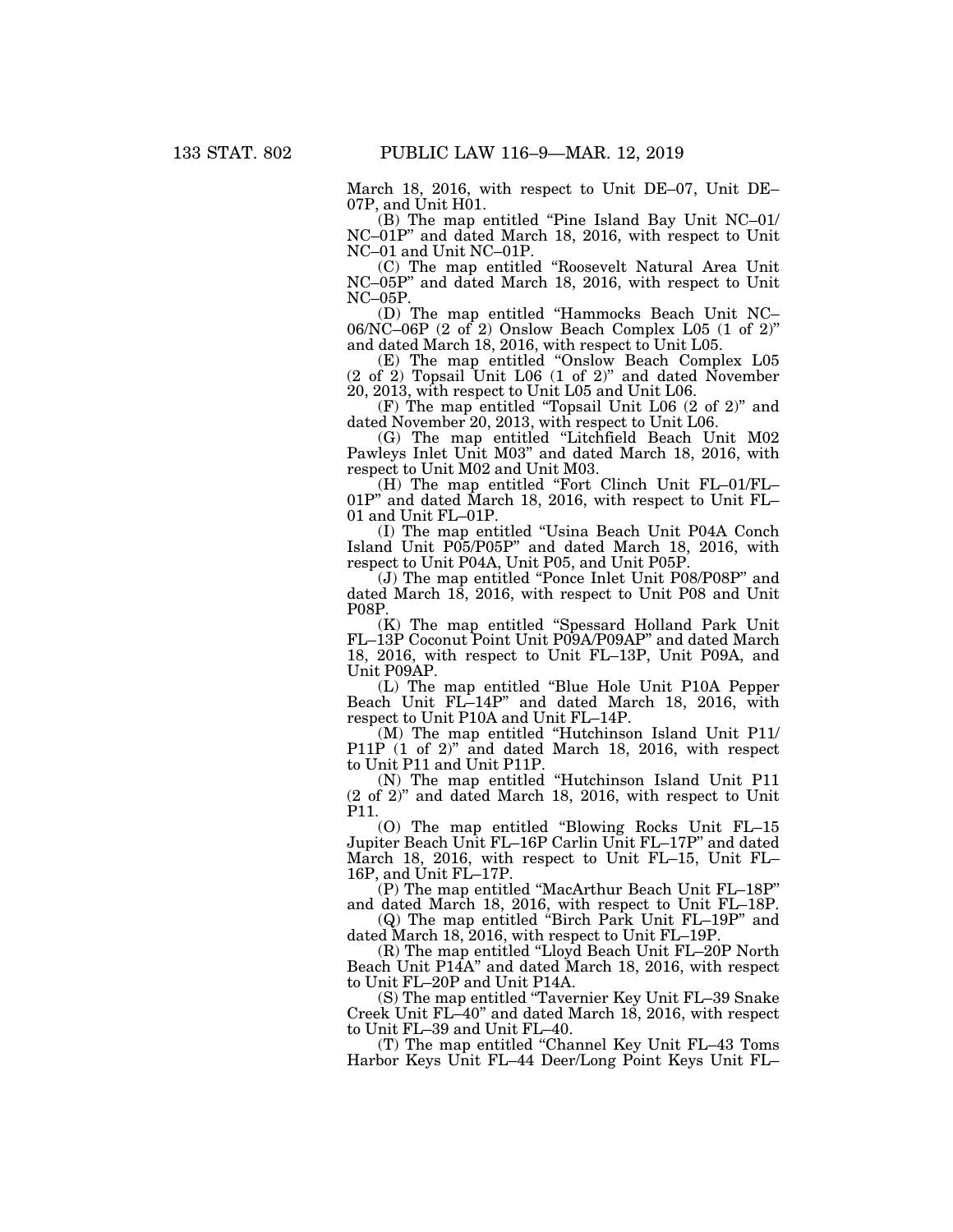45'' and dated March 18, 2016, with respect to Unit FL– 43, Unit FL–44, and FL–45.

(U) The map entitled ''Boot Key Unit FL–46'' and dated March 18, 2016, with respect to Unit FL–46.

(V) The map entitled ''Bowditch Point Unit P17A Bunche Beach Unit FL–67/FL–67P Sanibel Island Complex P18P (1 of 2)" and dated March 18, 2016, with respect to Unit P17A, Unit FL–67, and Unit FL–67P.

(W) The map entitled ''Bocilla Island Unit P21/P21P'' and dated March 18, 2016, with respect to Unit P21 and Unit P21P.

(X) The map entitled ''Venice Inlet Unit FL–71P Casey Key Unit P22'' and dated March 18, 2016, with respect to Unit P22.

(Y) The map entitled ''Lido Key Unit FL–72P'' and dated March 18, 2016, with respect to Unit FL–72P.

(Z) The map entitled ''De Soto Unit FL–73P Rattlesnake Key Unit FL–78 Bishop Harbor Unit FL–82'' and dated March 18, 2016, with respect to Unit FL–73P, Unit FL–78, and Unit FL–82.

(AA) The map entitled "Passage Key Unit FL-80P Egmont Key Unit FL–81/FL–81P The Reefs Unit P24P  $(1$  of 2)" and dated March 18, 2016, with respect to Unit FL–80P, Unit FL–81, and Unit FL–81P.

(BB) The map entitled "Cockroach Bay Unit FL-83" and dated March 18, 2016, with respect to Unit FL–83. (CC) The map entitled ''Sand Key Unit FL–85P'' and

dated March 18, 2016, with respect to Unit FL–85P.

(DD) The map entitled ''Pepperfish Keys Unit P26'' and dated March 18, 2016, with respect to Unit P26.

(EE) The map entitled ''Peninsula Point Unit FL–89'' and dated March 18, 2016, with respect to Unit FL–89.

(FF) The map entitled ''Phillips Inlet Unit FL–93/FL– 93P Deer Lake Complex FL–94" and dated March 18, 2016, with respect to Unit FL–93, Unit FL–93P, and Unit FL– 94.

(GG) The map entitled ''St. Andrew Complex P31 (1 of 3)'' and dated October 7, 2016, with respect to Unit P31.

(HH) The map entitled ''St. Andrew Complex P31 (2 of 3)'' and dated October 7, 2016, with respect to Unit P31.

(II) The map entitled ''St. Andrew Complex P31/P31P (3 of 3)'' and dated October 7, 2016, with respect to Unit P31 and Unit P31P.

(3) LIMITATIONS.—For purposes of paragraph (1)—

(A) nothing in this subsection affects the boundaries of any of Units NC–06 and NC–06P;

(B) the occurrence in paragraph (2) of the name of a Unit solely in the title of a map shall not be construed to be a reference to such Unit; and

(C) the depiction of boundaries of any of Units P18P, FL–71P, and P24P in a map referred to in subparagraph (V), (X), or (AA) of paragraph (2) shall not be construed to affect the boundaries of such Unit.

(4) CONFORMING AMENDMENT.—Section 4(a) of the Coastal Barrier Resources Act (16 U.S.C. 3503(a)) is amended—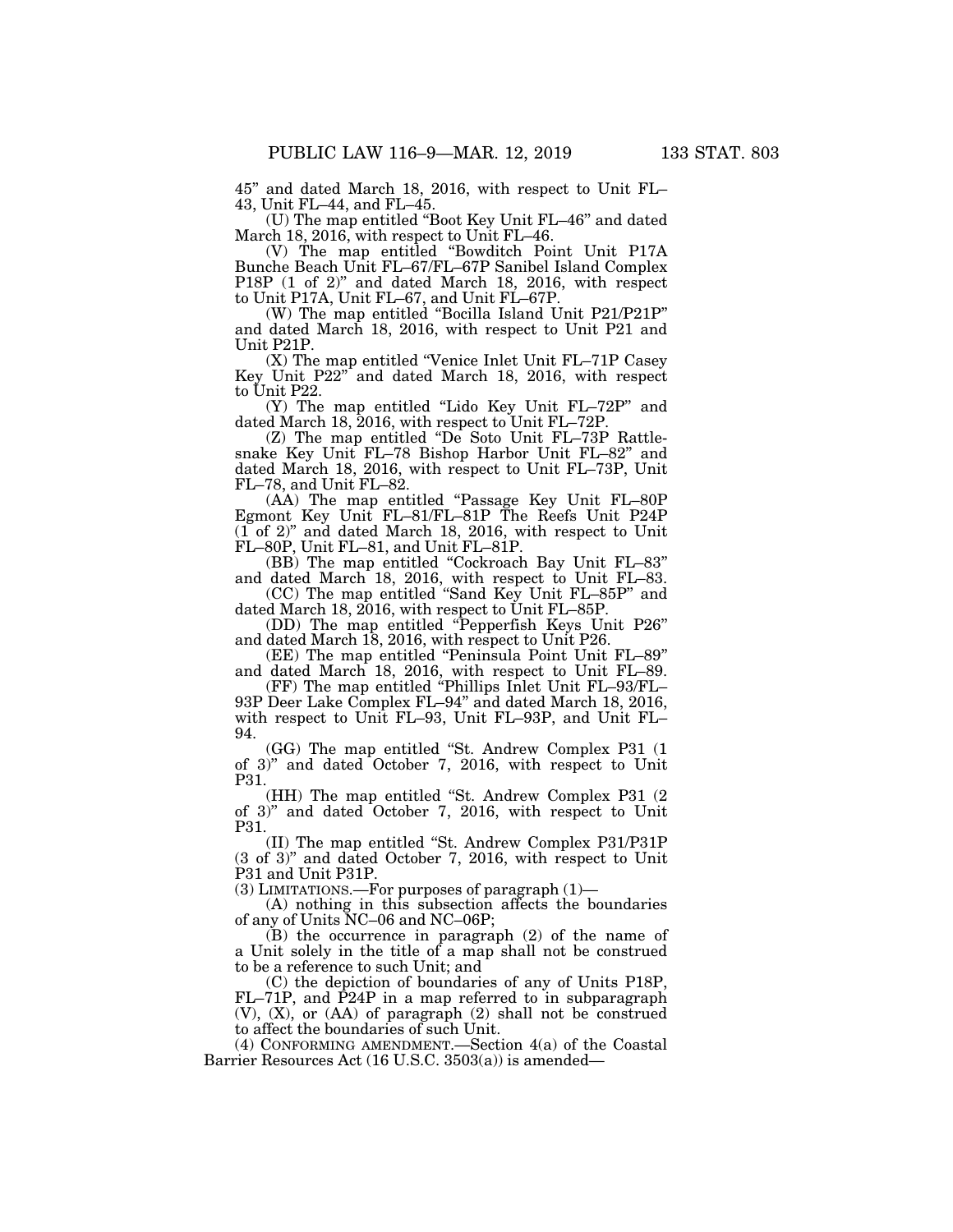(A) in the matter preceding paragraph (1), by inserting ''replaced,'' after ''may be''; and

(B) in paragraph (3), by inserting ''replaces such a map or" after "that specifically"

(b) DIGITAL MAPS OF JOHN H. CHAFEE COASTAL BARRIER RESOURCES SYSTEM UNITS.—Section 4(b) of the Coastal Barrier Resources Act (16 U.S.C. 3503(b)) is amended—

(1) by inserting before the first sentence the following: " $(1)$  In GENERAL.—"; and

(2) by adding at the end the following:<br>" $(2)$  DIGITAL MAPS.—

"(A) AVAILABILITY.—The Secretary shall make available to the public on the Internet web site of the United States Fish and Wildlife Service digital versions of the maps included in the set of maps referred to in subsection (a).

''(B) EFFECT.—Any determination as to whether a location is inside or outside the System shall be made without regard to the digital maps available under this paragraph, except that this subparagraph does not apply with respect to any printed version of such a digital map if the printed version is included in the maps referred to in subsection (a).

''(C) REPORT.—No later than 180 days after the date of the enactment of John D. Dingell, Jr. Conservation, Management, and Recreation Act, the Secretary shall submit to the Committee on Natural Resources of the House of Representatives and the Committee on Environment and Public Works of the Senate a report regarding the progress and challenges in the transition from paper to digital maps and a timetable for completion of the digitization of all maps related to the System.''.

(c) REPEAL OF REPORT.—Section 3 of Public Law 109–226 (16 U.S.C. 3503 note) is repealed.

## **TITLE VIII—WATER AND POWER**

## **Subtitle A—Reclamation Title Transfer**

43 USC 2901.

### **SEC. 8001. PURPOSE.**

The purpose of this subtitle is to facilitate the transfer of title to Reclamation project facilities to qualifying entities on the completion of repayment of capital costs.

43 USC 2902.

## **SEC. 8002. DEFINITIONS.**

In this subtitle:

(1) CONVEYED PROPERTY.—The term ''conveyed property'' means an eligible facility that has been conveyed to a qualifying entity under section 8003.

(2) ELIGIBLE FACILITY.—The term ''eligible facility'' means a facility that meets the criteria for potential transfer established under section 8004(a).<br>(3) FACILITY.—

(A) IN GENERAL.—The term "facility" includes a dam or appurtenant works, canal, lateral, ditch, gate, control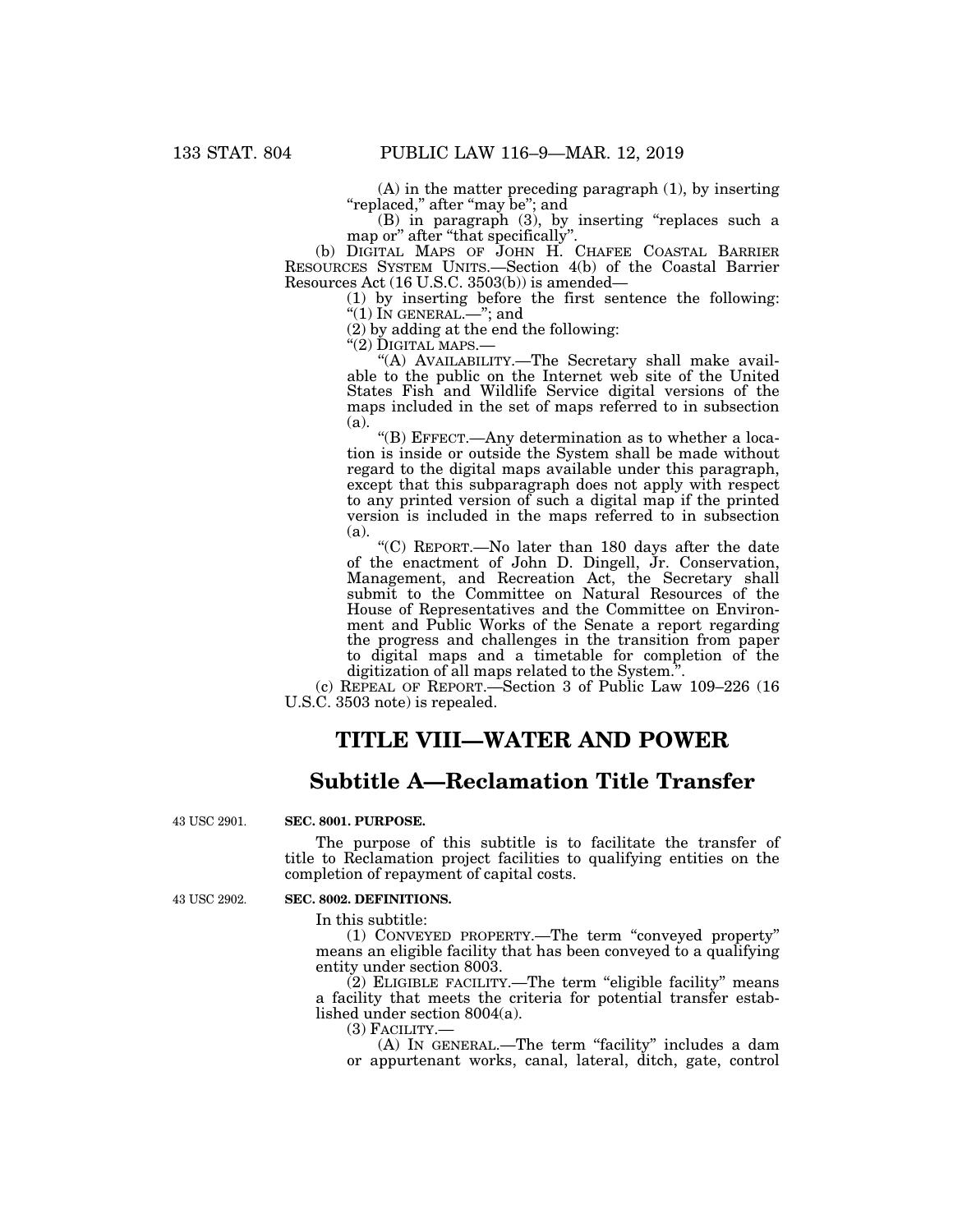structure, pumping station, other infrastructure, recreational facility, building, distribution and drainage works, and associated land or interest in land or water.

(B) EXCLUSIONS.—The term ''facility'' does not include a Reclamation project facility, or a portion of a Reclamation project facility—

(i) that is a reserved works as of the date of enactment of this Act;

(ii) that generates hydropower marketed by a Federal power marketing administration; or

(iii) that is managed for recreation under a lease, permit, license, or other management agreement that does contribute to capital repayment.

(4) PROJECT USE POWER.—The term ''project use power'' means the electrical capacity, energy, and associated ancillary service components required to provide the minimum electrical service needed to operate or maintain Reclamation project facilities in accordance with the authorization for the Reclamation project.

(5) QUALIFYING ENTITY.—The term ''qualifying entity'' means an agency of a State or political subdivision of a State, a joint action or powers agency, a water users association, or an Indian Tribe or Tribal utility authority that—

(A) as of the date of conveyance under this subtitle, is the current operator of the eligible facility pursuant to a contract with Reclamation; and

(B) as determined by the Secretary, has the capacity to continue to manage the eligible facility for the same purposes for which the property has been managed under the reclamation laws.

(6) RECLAMATION.—The term ''Reclamation'' means the Bureau of Reclamation.

(7) RECLAMATION PROJECT.—The term ''Reclamation project'' means—

(A) any reclamation or irrigation project, including incidental features of the project—

(i) that is authorized by the reclamation laws;

(ii) that is constructed by the United States pursuant to the reclamation laws; or

(iii) in connection with which there is a repayment or water service contract executed by the United States pursuant to the reclamation laws; or

(B) any project constructed by the Secretary for the reclamation of land.

(8) RESERVED WORKS.—The term ''reserved works'' means any building, structure, facility, or equipment—

(A) that is owned by the Bureau; and

(B) for which operations and maintenance are performed, regardless of the source of funding—

(i) by an employee of the Bureau; or

(ii) through a contract entered into by the Commissioner.

(9) SECRETARY.—The term ''Secretary'' means the Secretary, acting through the Commissioner of Reclamation.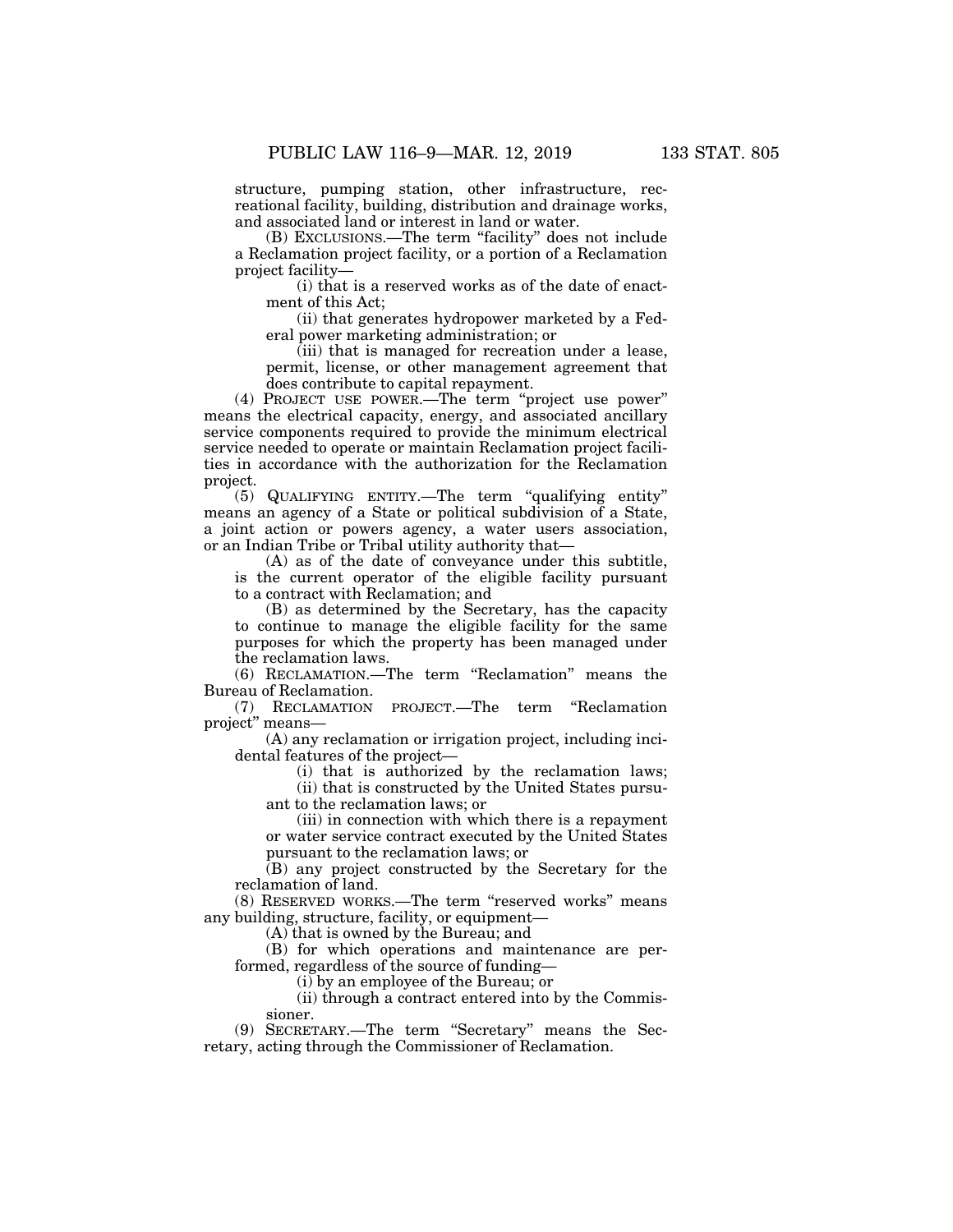43 USC 2903.

**SEC. 8003. AUTHORIZATION OF TRANSFERS OF TITLE TO ELIGIBLE FACILITIES.** 

(a) AUTHORIZATION.—

(1) IN GENERAL.—Subject to the requirements of this subtitle, the Secretary, without further authorization from Congress, may, on application of a qualifying entity, convey to a qualifying entity all right, title, and interest of the United States in and to any eligible facility, if—

(A) not later than 90 days before the date on which the Secretary makes the conveyance, the Secretary submits to Congress—

(i) a written notice of the proposed conveyance; and

(ii) a description of the reasons for the conveyance; and

(B) a joint resolution disapproving the conveyance is not enacted before the date on which the Secretary makes the conveyance.

(2) CONSULTATION.—A conveyance under paragraph (1) shall be made by written agreement between the Secretary and the qualifying entity, developed in consultation with any existing water and power customers affected by the conveyance of the eligible facility.

(b) RESERVATION OF EASEMENT.—The Secretary may reserve an easement over a conveyed property if—

(1) the Secretary determines that the easement is necessary for the management of any interests retained by the Federal Government under this subtitle;

(2) the Reclamation project or a portion of the Reclamation project remains under Federal ownership; and

(3) the Secretary enters into an agreement regarding the easement with the applicable qualifying entity.

(c) INTERESTS IN WATER.—No interests in water shall be conveyed under this subtitle unless the conveyance is provided for in a separate, quantified agreement between the Secretary and the qualifying entity, subject to applicable State law and public process requirements.

43 USC 2904.

#### **SEC. 8004. ELIGIBILITY CRITERIA.**

(a) ESTABLISHMENT.—The Secretary shall establish criteria for determining whether a facility is eligible for conveyance under this subtitle.

(b) MINIMUM REQUIREMENTS.—

(1) AGREEMENT OF QUALIFYING ENTITY.—The criteria established under subsection (a) shall include a requirement that a qualifying entity shall agree—

 $(A)$  to accept title to the eligible facility;

(B) to use the eligible facility for substantially the same purposes for which the eligible facility is being used at the time the Secretary evaluates the potential transfer; and

(C) to provide, as consideration for the assets to be conveyed, compensation to the reclamation fund established by the first section of the Act of June 17, 1902 (32 Stat. 388, chapter 1093), in an amount that is the equivalent of the net present value of any repayment obligation to the United States or other income stream that the United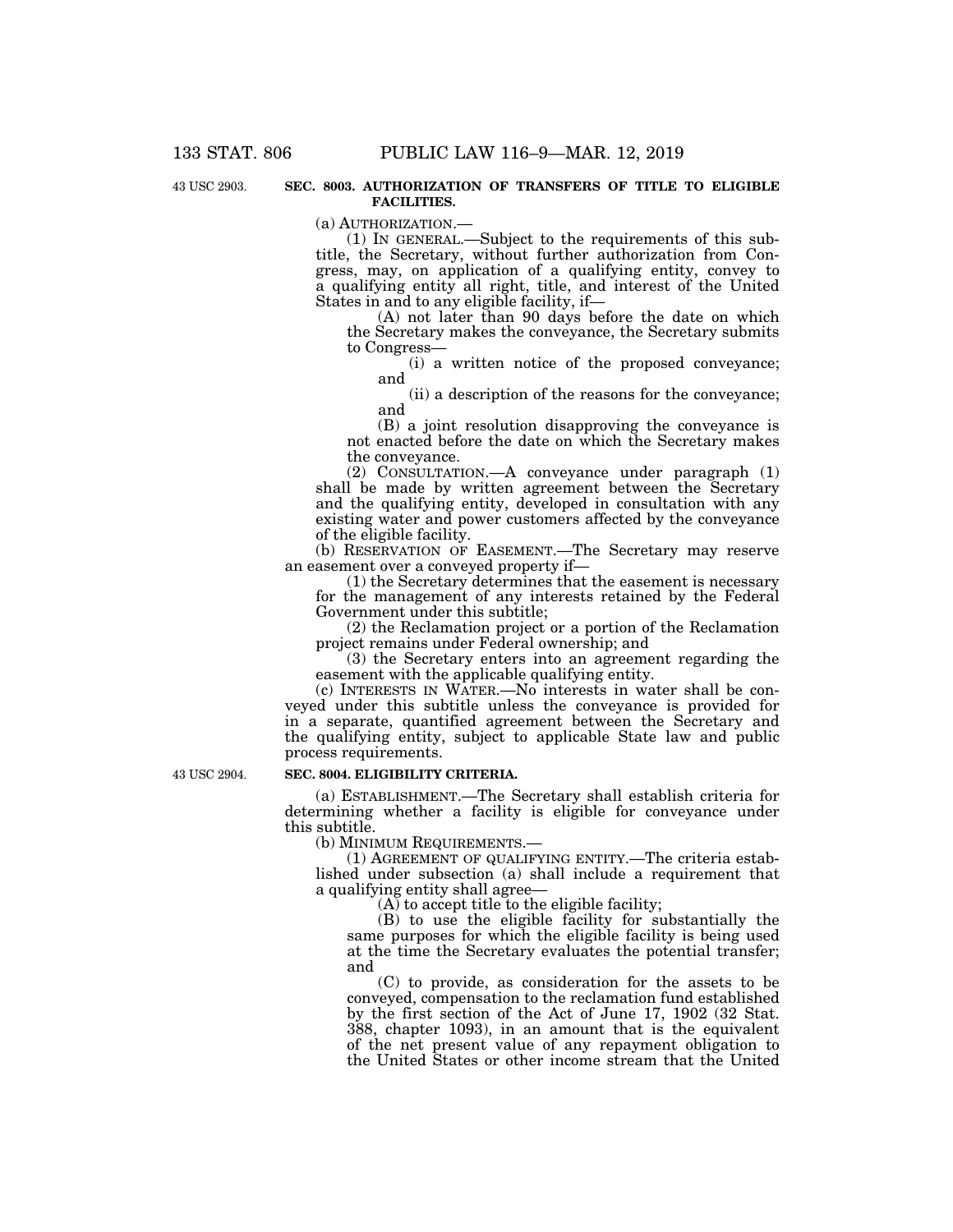States derives from the eligible facility to be transferred, as of the date of the transfer.

(2) DETERMINATIONS OF SECRETARY.—The criteria established under subsection (a) shall include a requirement that the Secretary shall—

(A) be able to enter into an agreement with the qualifying entity with respect to the legal, institutional, and financial arrangements relating to the conveyance;

(B) determine that the proposed transfer—

(i) would not have an unmitigated significant effect on the environment;

(ii) is consistent with the responsibilities of the Secretary—

(I) in the role as trustee for federally recognized Indian Tribes; and

(II) to ensure compliance with any applicable international and Tribal treaties and agreements and interstate compacts and agreements;

(iii) is in the financial interest of the United States;

(iv) protects the public aspects of the eligible facility, including water rights managed for public purposes, such as flood control or fish and wildlife;

(v) complies with all applicable Federal and State law; and

(vi) will not result in an adverse impact on fulfillment of existing water delivery obligations consistent with historical operations and applicable contracts; and

(C) if the eligible facility proposed to be transferred is a dam or diversion works (not including canals or other project features that receive or convey water from the diverting works) diverting water from a water body containing a species listed as a threatened species or an endangered species or critical habitat under the Endangered Species Act of 1973 (16 U.S.C. 1531 et seq.), determine that—

(i) the eligible facility continues to comply with the Endangered Species Act of 1973 (16 U.S.C. 1531 et seq.) in a manner that provides no less protection to the listed species as existed under Federal ownership; and

(ii) the eligible facility is not part of the Central Valley Project in the State of California.

(3) STATUS OF RECLAMATION LAND.—The criteria established under subsection (a) shall require that any land to be conveyed out of Federal ownership under this subtitle is—

(A) land acquired by the Secretary; or

(B) land withdrawn by the Secretary, only if—

(i) the Secretary determines in writing that the withdrawn land is encumbered by facilities to the extent that the withdrawn land is unsuitable for return to the public domain; and

(ii) the qualifying entity agrees to pay fair market value based on historical or existing uses for the withdrawn land to be conveyed.

(c) HOLD HARMLESS.—No conveyance under this subtitle shall adversely impact applicable Federal power rates, repayment obligations, or other project power uses.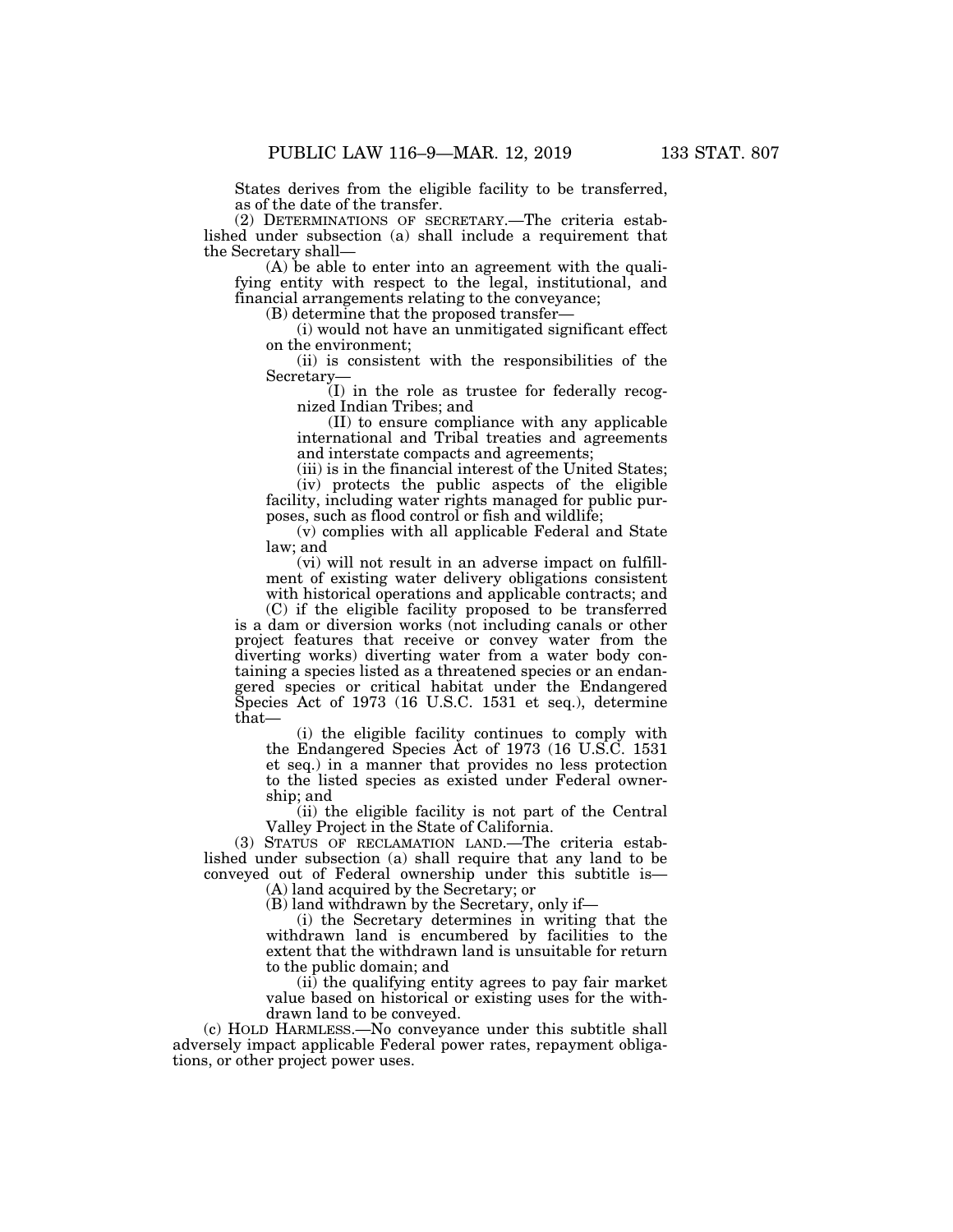43 USC 2905.

## **SEC. 8005. LIABILITY.**

(a) IN GENERAL.—Effective on the date of conveyance of any eligible facility under this subtitle, the United States shall not be held liable by any court for damages of any kind arising out of any act, omission, or occurrence relating to the eligible facility, other than damages caused by acts of negligence committed by the United States or by agents or employees of the United States prior to the date of the conveyance.

(b) EFFECT.—Nothing in this section increases the liability of the United States beyond that currently provided in chapter 171 of title 28, United States Code (commonly known as the ''Federal Tort Claims Act'').

43 USC 2906.

### **SEC. 8006. BENEFITS.**

After a conveyance of an eligible facility under this subtitle—

(1) the conveyed property shall no longer be considered to be part of a Reclamation project;

(2) except as provided in paragraph (3), the qualifying entity to which the conveyed property is conveyed shall not be eligible to receive any benefits, including project use power, with respect to the conveyed property, except for any benefit that would be available to a similarly situated entity with respect to property that is not a part of a Reclamation project; and

(3) the qualifying entity to which the conveyed property is conveyed may be eligible to receive project use power if—

(A) the qualifying entity is receiving project use power as of the date of enactment of this Act;

(B) the project use power will be used for the delivery of Reclamation project water; and

(C) the Secretary and the qualifying entity enter into an agreement under which the qualifying entity agrees to continue to be responsible for a proportionate share of operation and maintenance and capital costs for the Federal facilities that generate and deliver, if applicable, power used for delivery of Reclamation project water after the date of conveyance, in accordance with Reclamation project use power rates.

43 USC 2907.

#### **SEC. 8007. COMPLIANCE WITH OTHER LAWS.**

(a) IN GENERAL.—Before conveying an eligible facility under this subtitle, the Secretary shall comply with all applicable Federal environmental laws, including—

(1) the National Environmental Policy Act of 1969 (42 U.S.C. 4321 et seq.);

(2) the Endangered Species Act of 1973 (16 U.S.C. 1531 et seq.); and

(3) subtitle III of title 54, United States Code.

(b) SENSE OF CONGRESS.—It is the sense of Congress that any Federal permitting and review processes required with respect to a conveyance of an eligible facility under this subtitle should be completed with the maximum efficiency and effectiveness.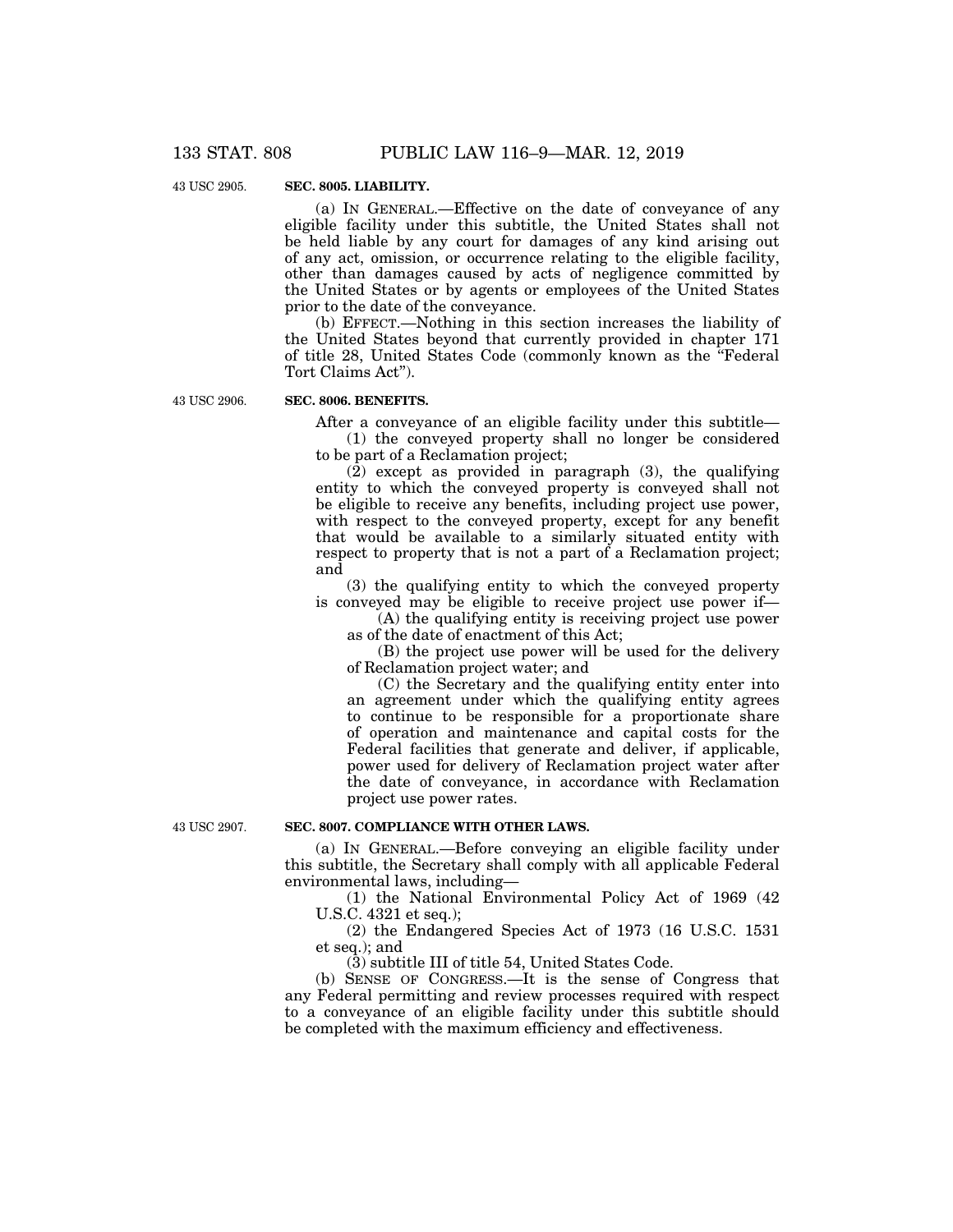## **Subtitle B—Endangered Fish Recovery Programs**

## **SEC. 8101. EXTENSION OF AUTHORIZATION FOR ANNUAL BASE FUNDING OF FISH RECOVERY PROGRAMS; REMOVAL OF CERTAIN REPORTING REQUIREMENT.**

Section 3(d) of Public Law 106–392 (114 Stat. 1604; 126 Stat. 2444) is amended—

> (1) by striking paragraph (1) and inserting the following: ''(1) AUTHORIZATION OF APPROPRIATIONS.—

> "(A) IN GENERAL.—There is authorized to be appropriated to the Secretary to be used by the Bureau of Reclamation to make the annual base funding contributions to the Recovery Implementation Programs \$10,000,000 for each of fiscal years 2020 through 2023.

> ''(B) NONREIMURSABLE FUNDS.—The funds contributed to the Recovery Implementation Programs under subparagraph (A) shall be considered a nonreimbursable Federal expenditure.''; and

 $(2)$  in paragraph  $(2)$ , by striking the fourth, fifth, sixth, and seventh sentences.

### **SEC. 8102. REPORT ON RECOVERY IMPLEMENTATION PROGRAMS.**

Section 3 of Public Law 106–392 (114 Stat. 1603; 126 Stat. 2444) is amended by adding at the end the following:

''(j) REPORT.—

" $(1)$  In GENERAL.—Not later than September 30, 2021, the Secretary shall submit to the appropriate committees of Congress a report that—

"(A) describes the accomplishments of the Recovery Implementation Programs;

''(B) identifies—

''(i) as of the date of the report, the listing status under the Endangered Species Act of 1973 (16 U.S.C. 1531 et seq.) of the Colorado pikeminnow, humpback chub, razorback sucker, and bonytail; and

 $f(i)$  as of September 30, 2023, the projected listing status under that Act of each of the species referred to in clause (i);

''(C)(i) identifies—

''(I) the total expenditures and the expenditures by categories of activities by the Recovery Implementation Programs during the period beginning on the date on which the applicable Recovery Implementation Program was established and ending on September 30, 2021; and

''(II) projected expenditures by the Recovery Implementation Programs during the period beginning on October 1, 2021, and ending on September 30, 2023; and

''(ii) for purposes of the expenditures identified under clause (i), includes a description of—

 $f(I)$  any expenditures of appropriated funds;

''(II) any power revenues;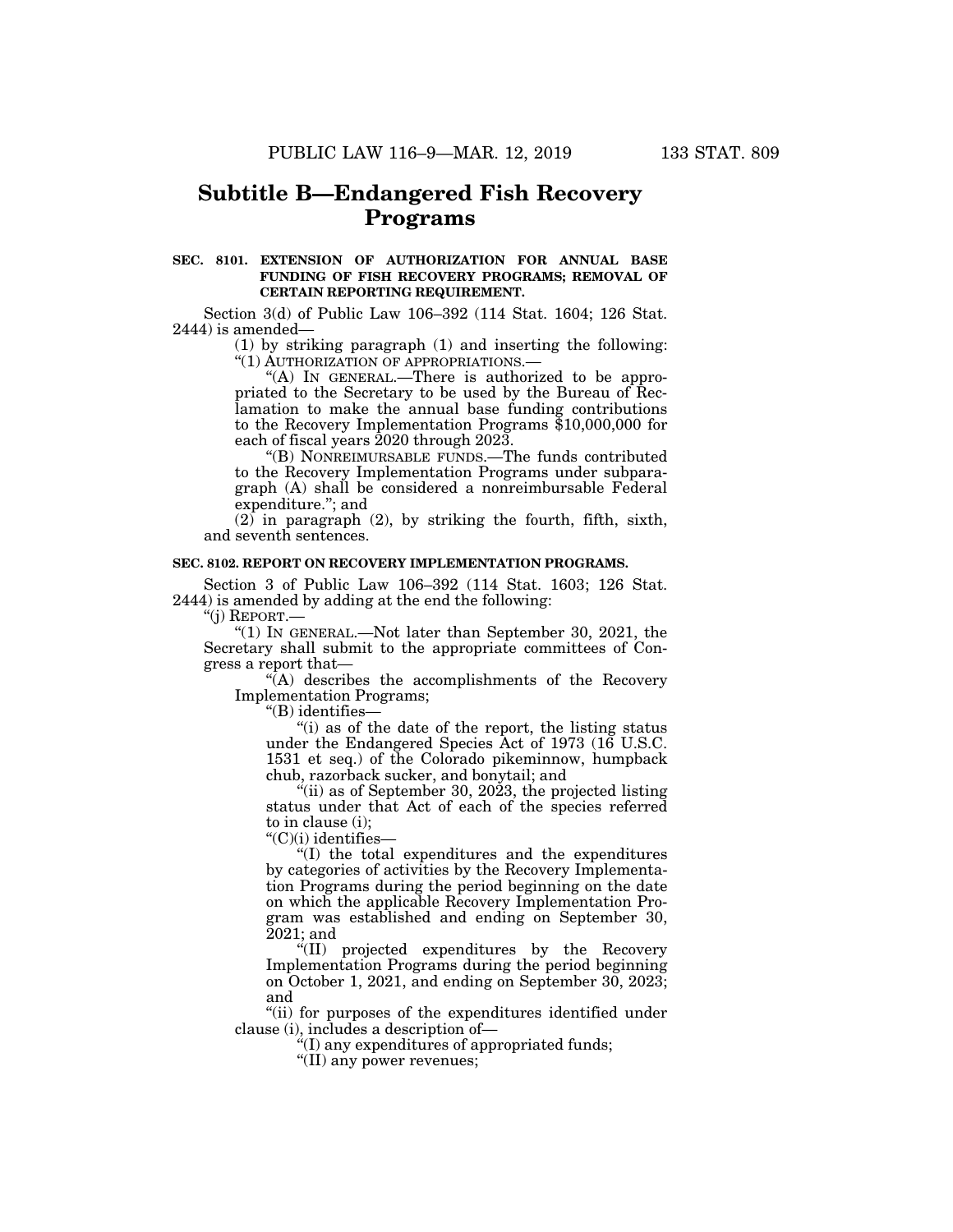''(III) any contributions by the States, power customers, Tribes, water users, and environmental organizations; and

''(IV) any other sources of funds for the Recovery Implementation Programs; and

" $(D)$  describes—

''(i) any activities to be carried out under the Recovery Implementation Program after September 30, 2023; and

''(ii) the projected cost of the activities described under clause (i).

''(2) CONSULTATION REQUIRED.—The Secretary shall consult with the participants in the Recovery Implementation Programs in preparing the report under paragraph  $(1)$ .".

# **Subtitle C—Yakima River Basin Water Enhancement Project**

#### **SEC. 8201. AUTHORIZATION OF PHASE III.**

(a) DEFINITIONS.—In this section:

(1) INTEGRATED PLAN.—The term ''Integrated Plan'' means the Yakima River Basin Integrated Water Resource Management Plan, the Federal elements of which are known as ''phase III of the Yakima River Basin Water Enhancement Project'', as described in the Bureau of Reclamation document entitled ''Record of Decision for the Yakima River Basin Integrated Water Resource Management Plan Final Programmatic Environmental Impact Statement'' and dated March 2, 2012.

(2) IRRIGATION ENTITY.—The term ''irrigation entity'' means a district, project, or State-recognized authority, board of control, agency, or entity located in the Yakima River basin that manages and delivers irrigation water to farms in the Yakima River basin.

(3) PRORATABLE IRRIGATION ENTITY.—The term ''proratable irrigation entity'' means an irrigation entity that possesses, or the members of which possess, proratable water (as defined in section 1202 of Public Law 103–434 (108 Stat. 4551)).

(4) STATE.—The term ''State'' means the State of Washington.

(5) TOTAL WATER SUPPLY AVAILABLE.—The term ''total water supply available'' has the meaning given the term in applicable civil actions, as determined by the Secretary.<br>(6) YAKIMA RIVER BASIN WATER ENHANCEMENT PROJECT.

The term "Yakima River Basin Water Enhancement Project" means the Yakima River basin water enhancement project authorized by Congress pursuant to title XII of Public Law 103–434 (108 Stat. 4550; 114 Stat. 1425) and other Acts (including Public Law 96–162 (93 Stat. 1241), section 109 of Public Law 98–381 (16 U.S.C. 839b note), and Public Law 105–62 (111 Stat. 1320)) to promote water conservation, water supply, habitat, and stream enhancement improvements in the Yakima River basin.

(b) INTEGRATED PLAN.—

(1) INITIAL DEVELOPMENT PHASE.—

(A) IN GENERAL.—As the initial development phase of the Integrated Plan, the Secretary, in coordination with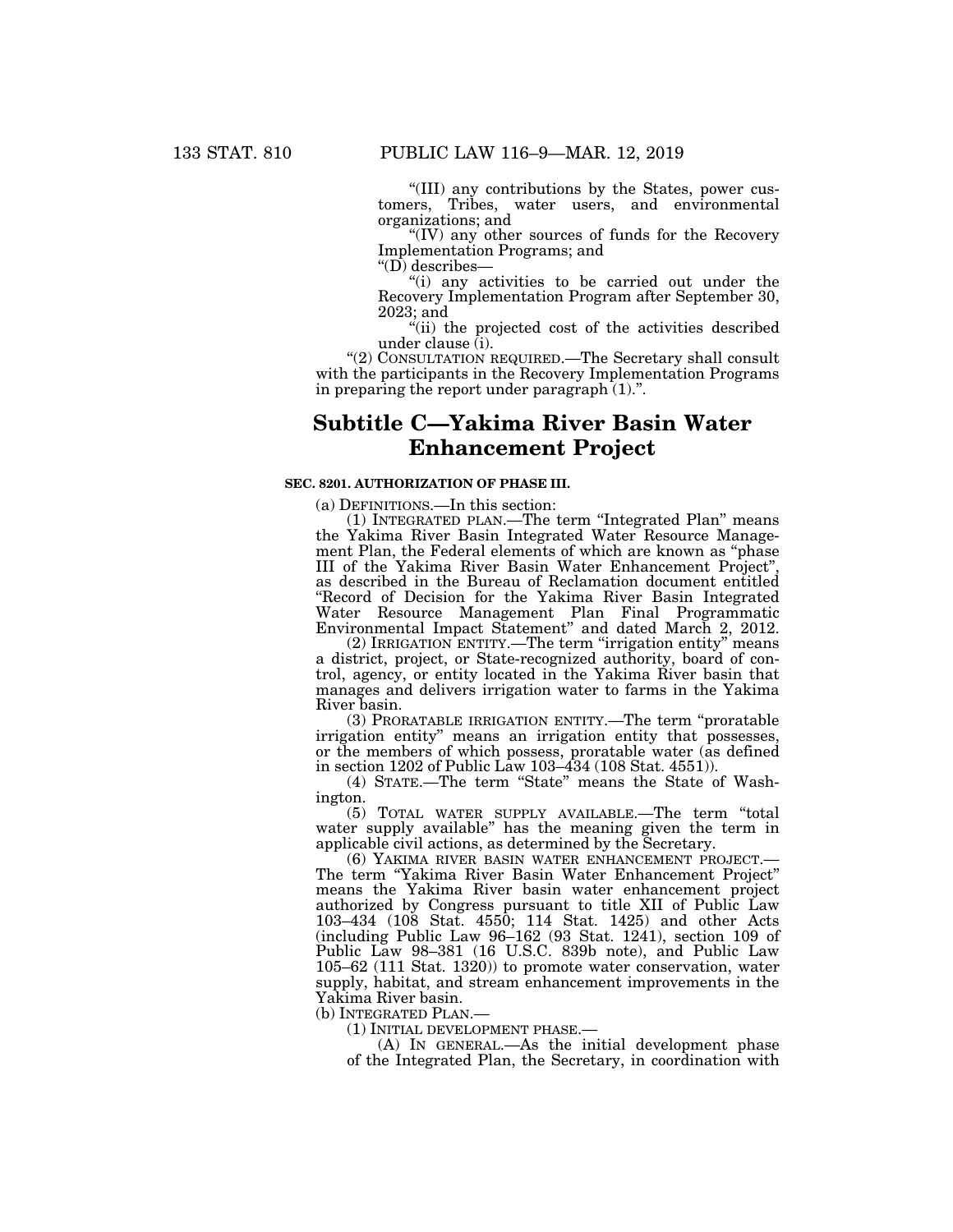the State and the Yakama Nation, shall identify and implement projects under the Integrated Plan that are prepared to be commenced during the 10-year period beginning on the date of enactment of this Act.

(B) REQUIREMENT.—The initial development phase of the Integrated Plan under subparagraph (A) shall be carried out in accordance with—

(i) this subsection, including any related plans, reports, and correspondence referred to in this subsection; and

(ii) title XII of Public Law 103–434 (108 Stat. 4550; 114 Stat. 1425).

(2) INTERMEDIATE AND FINAL DEVELOPMENT PHASES.— (A) PLANS.—The Secretary, in coordination with the State and the Yakama Nation, shall develop plans for the intermediate and final development phases of the Integrated Plan to achieve the purposes of title XII of Public Law 103–434 (108 Stat. 4550; 114 Stat. 1425), including conducting applicable feasibility studies, environmental reviews, and other relevant studies required to develop those plans.

(B) INTERMEDIATE DEVELOPMENT PHASE.—The Secretary, in coordination with the State and the Yakama Nation, shall develop an intermediate development phase of the Integrated Plan, to commence not earlier than the date that is 10 years after the date of enactment of this Act.

(C) FINAL DEVELOPMENT PHASE.—The Secretary, in coordination with the State and the Yakama Nation, shall develop a final development phase of the Integrated Plan, to commence not earlier than the date that is 20 years after the date of enactment of this Act.

(3) REQUIREMENTS.—The projects and activities identified by the Secretary for implementation under the Integrated Plan shall be carried out only—

(A) subject to authorization and appropriation;

(B) contingent on the completion of applicable feasibility studies, environmental reviews, and cost-benefit analyses that include favorable recommendations for further project development;

(C) on public review and a determination by the Secretary that design, construction, and operation of a proposed project or activity is in the best interest of the public; and

(D) in accordance with applicable laws, including— (i) the National Environmental Policy Act of 1969

(42 U.S.C. 4321 et seq.); and

(ii) the Endangered Species Act of 1973 (16 U.S.C. 1531 et seq.).

(4) EFFECT OF SUBSECTION.—Nothing in this subsection—  $(A)$  shall be considered to be a new or supplemental

benefit for purposes of the Reclamation Reform Act of 1982 (43 U.S.C. 390aa et seq.);

(B) affects—

(i) any contract in existence on the date of enactment of this Act that was executed pursuant to the reclamation laws; or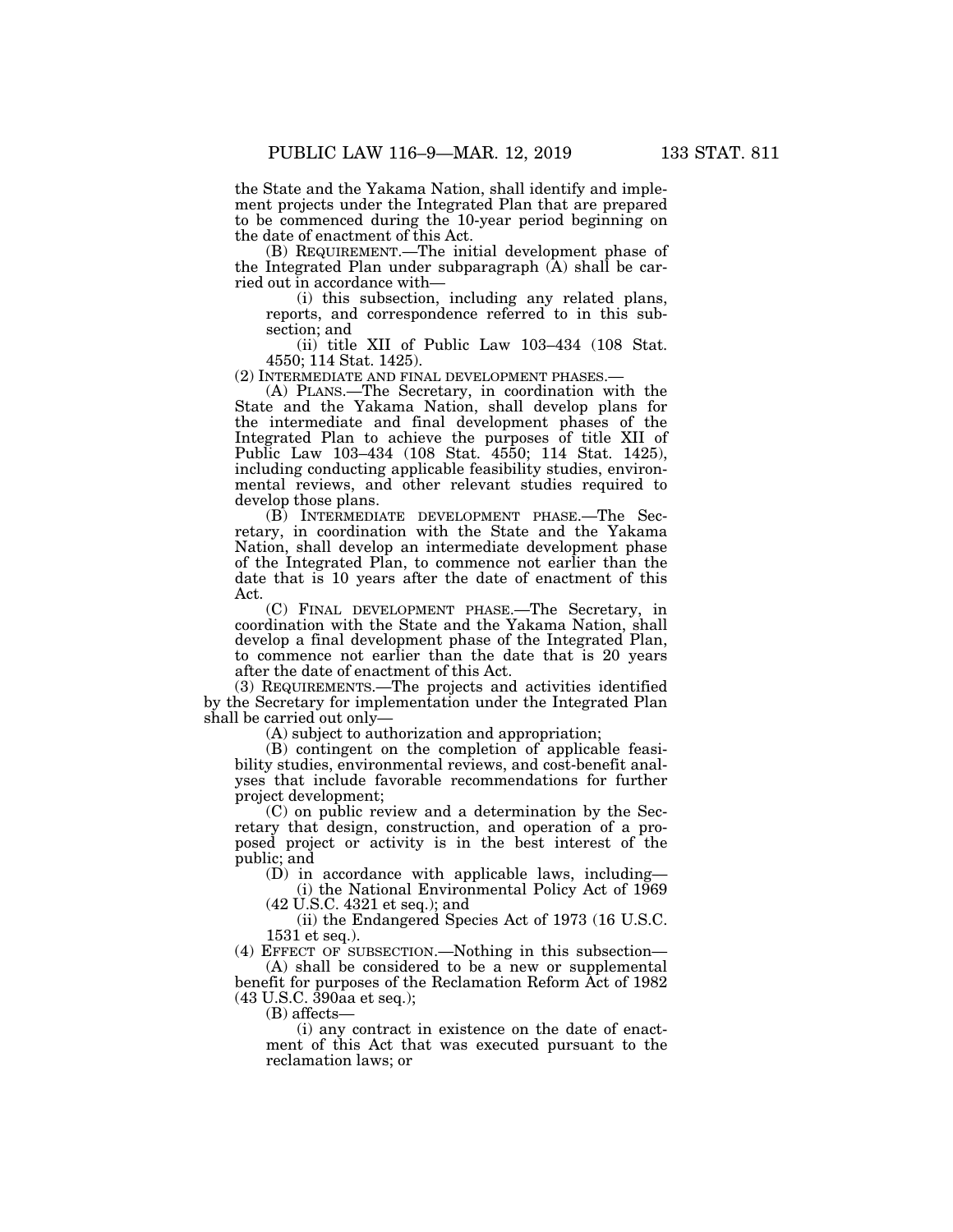(ii) any contract or agreement between the Bureau of Indian Affairs and the Bureau of Reclamation;

(C) affects, waives, abrogates, diminishes, defines, or interprets any treaty between the Yakama Nation and the United States; or

(D) constrains the authority of the Secretary to provide fish passage in the Yakima River basin, in accordance with the Hoover Power Plant Act of 1984 (43 U.S.C. 619 et seq.).

(5) PROGRESS REPORT.—Not later than 5 years after the date of enactment of this Act, the Secretary, in conjunction with the State and in consultation with the Yakama Nation, shall submit to the Committee on Energy and Natural Resources of the Senate and the Committee on Natural Resources of the House of Representatives a progress report on the development and implementation of the Integrated Plan. (c) FINANCING, CONSTRUCTION, OPERATION, AND MAINTENANCE

OF KACHESS DROUGHT RELIEF PUMPING PLANT AND KEECHELUS TO KACHESS PIPELINE.—

(1) LONG-TERM AGREEMENTS.—

(A) IN GENERAL.—A long-term agreement negotiated pursuant to this section or the reclamation laws between the Secretary and a participating proratable irrigation entity in the Yakima River basin for the non-Federal financing, construction, operation, or maintenance of the Drought Relief Pumping Plant or the Keechelus to Kachess Pipeline shall include provisions regarding—

(i) responsibilities of each participating proratable irrigation entity for—

(I) the planning, design, and construction of infrastructure, in consultation and coordination with the Secretary; and

(II) the pumping and operational costs necessary to provide the total water supply available that is made inaccessible due to drought pumping during any preceding calendar year, if the Kachess Reservoir fails to refill as a result of pumping drought storage water during such a calendar year;

(ii) property titles and responsibilities of each participating proratable irrigation entity for the maintenance of, and liability for, all infrastructure constructed under title XII of Public Law 103–434 (108 Stat. 4550; 114 Stat. 1425);

(iii) operation and integration of the projects by the Secretary in the operation of the Yakima Project; and

(iv) costs associated with the design, financing, construction, operation, maintenance, and mitigation of projects, with the costs of Federal oversight and review to be nonreimbursable to the participating proratable irrigation entities and the Yakima Project.

(B) TREATMENT.—A facility developed or operated by a participating proratable irrigation entity under this subsection shall not be considered to be a supplemental work for purposes of section 9(a) of the Reclamation Project Act of 1939 (43 U.S.C. 485h(a)).

(2) KACHESS RESERVOIR.—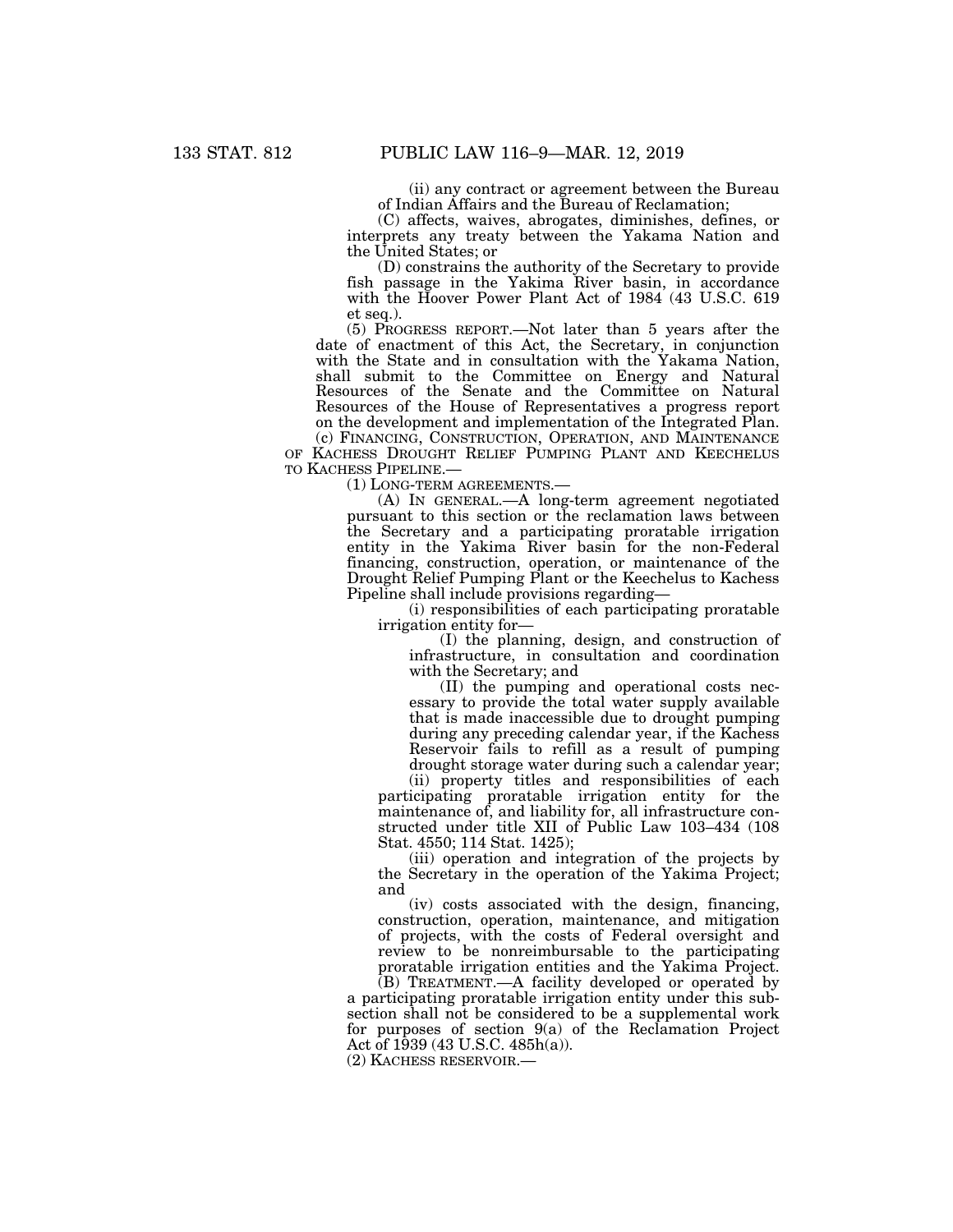(A) IN GENERAL.—Any additional stored water made available by the construction of a facility to access and deliver inactive and natural storage in Kachess Lake and Reservoir under this subsection—

(i) shall be considered to be Yakima Project water;

(ii) shall be used exclusively by the Secretary to enhance the water supply during years for which the total water supply available is not sufficient to provide a percentage of proratable entitlements in order to make that additional water available, in a quantity representing not more than 70 percent of proratable entitlements to the Kittitas Reclamation District, the Roza Irrigation District, or any other proratable irrigation entity participating in the construction, operation, or maintenance costs of a facility under this section, in accordance with such terms and conditions as the districts may agree, subject to the conditions that—

(I) the Bureau of Indian Affairs, the Wapato Irrigation Project, and the Yakama Nation, on an election to participate, may also obtain water from Kachess Reservoir inactive storage to enhance applicable existing irrigation water supply in accordance with such terms and conditions as the Bureau of Indian Affairs and the Yakama Nation may agree; and

(II) the additional supply made available under this clause shall be available to participating individuals and entities based on—

(aa) the proportion that—

(AA) the proratable entitlement of each participating individual or entity; bears to

(BB) the proratable entitlements of all participating individuals and entities; or (bb) such other proportion as the partici-

pating entities may agree; and

(iii) shall not be any portion of the total water supply available.

(B) EFFECT OF PARAGRAPH.—Nothing in this paragraph affects, as in existence on the date of enactment of this Act, any

(i) contract;

(ii) law (including regulations) relating to repayment costs;

(iii) water rights; or

(iv) treaty right of the Yakama Nation.

(3) PROJECT POWER FOR KACHESS PUMPING PLANT.—

(A) IN GENERAL.—Subject to subparagraphs (B) through (D), the Administrator of the Bonneville Power Administration, pursuant to the Pacific Northwest Electric Power Planning and Conservation Act (16 U.S.C. 839 et seq.), shall provide to the Secretary project power to operate the Kachess Pumping Plant constructed under this section if inactive storage in the Kachess Reservoir is needed to provide drought relief for irrigation.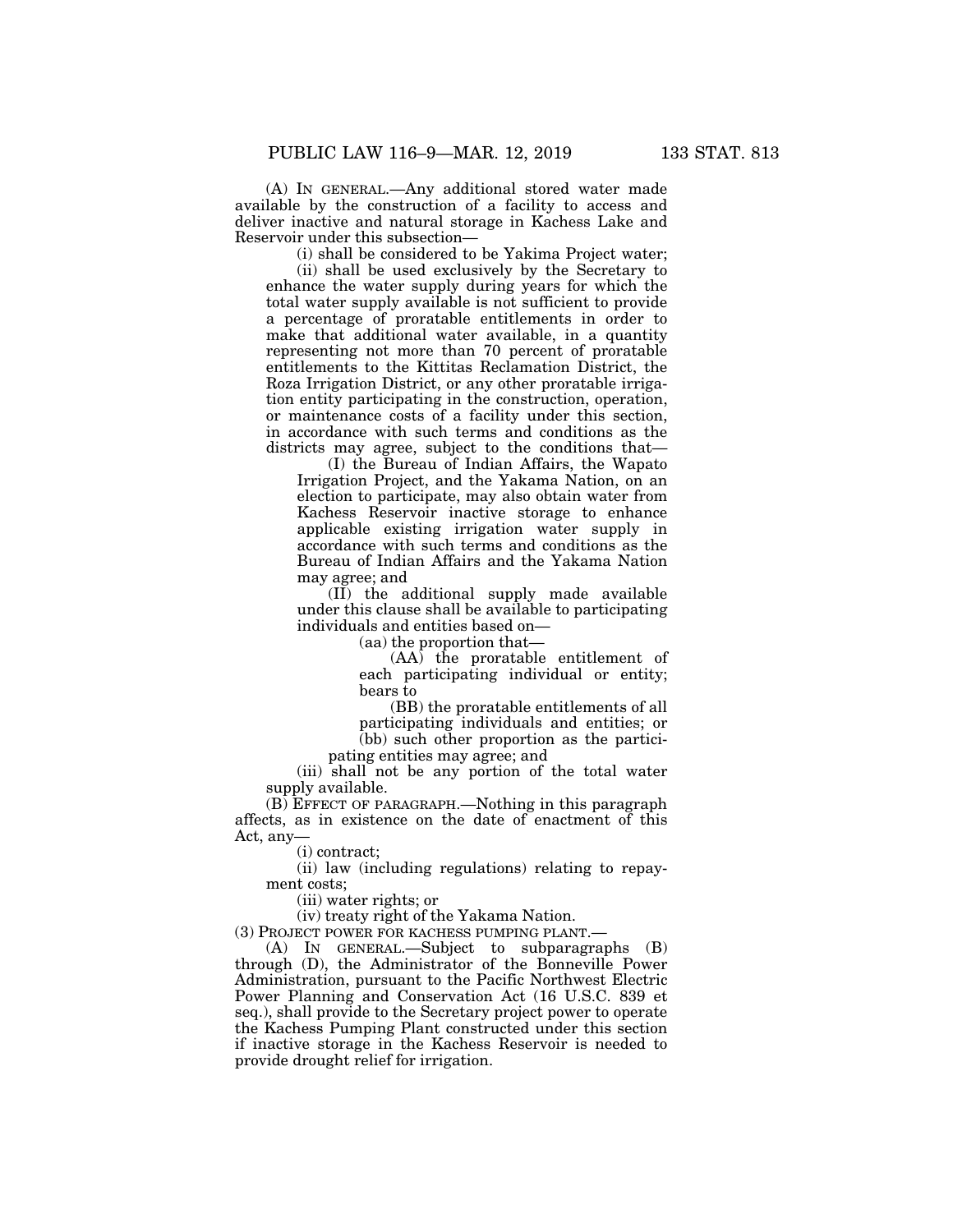(B) DETERMINATIONS BY SECRETARY.—The project power described in subparagraph (A) may be provided only if the Secretary determines that—

(i) there are in effect—

(I) a drought declaration issued by the State; and

(II) conditions that have led to 70 percent or lower water delivery to proratable irrigation districts; and

(ii) it is appropriate to provide the power under that subparagraph.

(C) PERIOD OF AVAILABILITY.—The power described in subparagraph (A) shall be provided during the period—

(i) beginning on the date on which the Secretary makes the determinations described in subparagraph (B); and

(ii) ending on the earlier of—

(I) the date that is 1 year after that date; and

(II) the date on which the Secretary determines that—

(aa) drought mitigation measures are still necessary in the Yakima River basin; or

(bb) the power should no longer be provided for any other reason.

(D) RATE.—

(i) IN GENERAL.—The Administrator of the Bonneville Power Administration shall provide project power under subparagraph (A) at the then-applicable lowest Bonneville Power Administration rate for public body, cooperative, and Federal agency customer firm obligations on the date on which the authority is provided.

(ii) NO DISCOUNTS.—The rate under clause (i) shall not include any irrigation discount.

(E) LOCAL PROVIDER.—During any period for which project power is not provided under subparagraph (A), the Secretary shall obtain power to operate the Kachess Pumping Plant from a local provider.

 $(F)$  OTHER COSTS.—The cost of power for pumping and station service, and the costs of transmitting power from the Federal Columbia River power system to the pumping facilities of the Yakima River Basin Water Enhancement Project, shall be borne by the irrigation districts receiving the benefits of the applicable water.

(G) DUTIES OF COMMISSIONER.—For purposes of this paragraph, the Commissioner of Reclamation shall arrange transmission for any delivery of—

(i) Federal power over the Bonneville system through applicable tariff and business practice processes of that system; or

(ii) power obtained from any local provider.

(d) DESIGN AND USE OF GROUNDWATER RECHARGE PROJECTS. The Secretary, in coordination with the State and the Yakama Nation, may provide technical assistance for, participate in, and enter into agreements, including with irrigation entities for the use of excess conveyance capacity in Yakima River Basin Water Enhancement Project facilities, for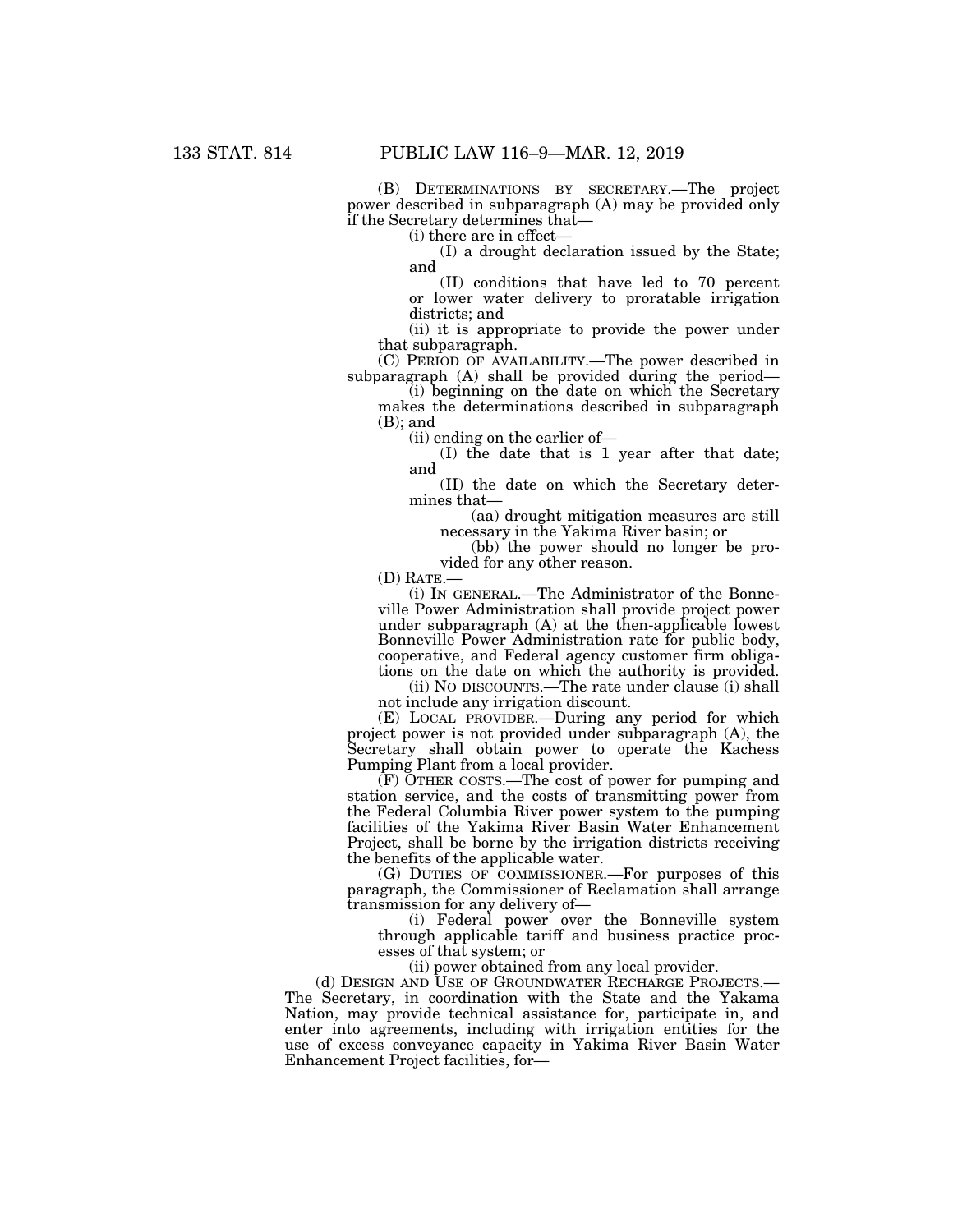(2) aquifer storage and recovery projects.

(e) OPERATIONAL CONTROL OF WATER SUPPLIES.—

(1) IN GENERAL.—The Secretary shall retain authority and discretion over the management of Yakima River Basin Water Enhancement Project supplies—

(A) to optimize operational use and flexibility; and

(B) to ensure compliance with all applicable Federal and State laws, treaty rights of the Yakama Nation, and legal obligations, including those under title XII of Public Law 103–434 (108 Stat. 4550; 114 Stat. 1425).

(2) INCLUSION.—The authority and discretion described in paragraph (1) shall include the ability of the United States to store, deliver, conserve, and reuse water supplies deriving from projects authorized under title XII of Public Law 103– 434 (108 Stat. 4550; 114 Stat. 1425).

(f) COOPERATIVE AGREEMENTS AND GRANTS.—The Secretary may enter into cooperative agreements and make grants to carry out this section, including for the purposes of land and water transfers, leases, and acquisitions from willing participants, subject to the condition that the acquiring entity shall hold title to, and be responsible for, all required operation, maintenance, and management of the acquired land or water during any period in which the acquiring entity holds title to the acquired land.

(g) WATER CONSERVATION PROJECTS.—The Secretary may participate in, provide funding for, and accept non-Federal financing for water conservation projects, regardless of whether the projects are in accordance with the Yakima River Basin Water Conservation Program established under section 1203 of Public Law 103–434 (108 Stat. 4551), that are intended to partially implement the Integrated Plan by providing conserved water to improve tributary and mainstem stream flow.

(h) INDIAN IRRIGATION PROJECTS.—

(1) IN GENERAL.—The Secretary, acting through the Commissioner of Reclamation, may contribute funds for the preparation of plans and investigation measures, and, after the date on which the Secretary certifies that the measures are consistent with the water conservation objectives of this section, to any Indian irrigation project—

(A) that is located in the Pacific Northwest Region; (B) that is identified in the report of the Government Accountability Office numbered GAO–15–453T;

(C) that has been identified as part of a Bureau of Reclamation basin study pursuant to subtitle F of title IX of Public Law 111–11 (42 U.S.C. 10361 et seq.) to increase water supply for the Pacific Northwest Region; and

(D) an improvement to which would contribute to the flow of interstate water.

(2) AUTHORIZATION OF APPROPRIATIONS.—There is authorized to be appropriated to carry out this subsection \$75,000,000.

#### **SEC. 8202. MODIFICATION OF PURPOSES AND DEFINITIONS.**

(a) PURPOSES.—Section 1201 of Public Law 103–434 (108 Stat. 4550) is amended—

(1) by striking paragraph (1) and inserting the following: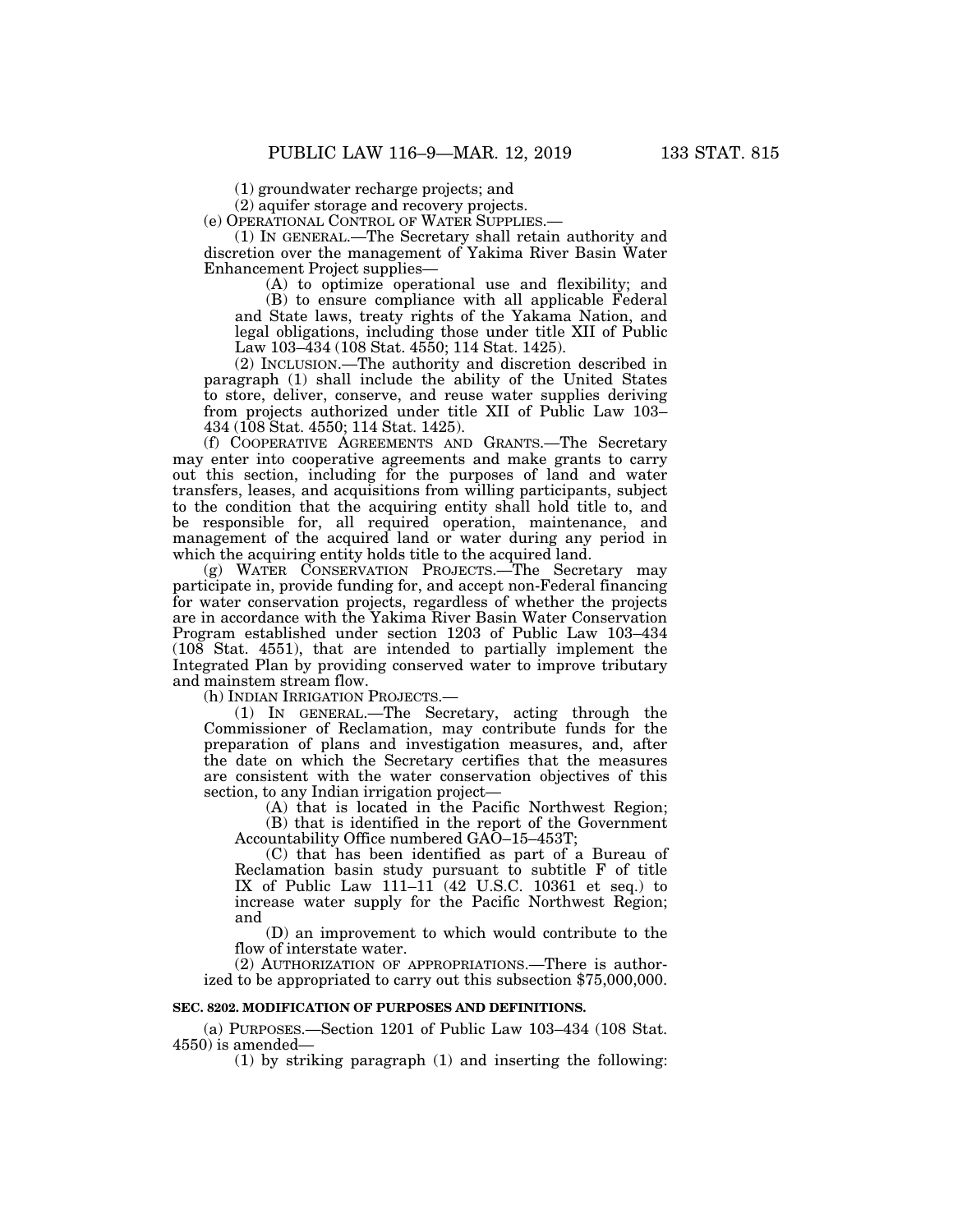" $(1)$  to protect, mitigate, and enhance fish and wildlife and the recovery and maintenance of self-sustaining harvestable populations of fish and other aquatic life, both anadromous and resident species, throughout their historic distribution range in the Yakima Basin through—

 $(A)$  improved water management and the constructions of fish passage at storage and diversion dams, as authorized under the Hoover Power Plant Act of 1984 (43 U.S.C. 619 et seq.);

''(B) improved instream flows and water supplies;

''(C) improved water quality, watershed, and ecosystem function;

''(D) protection, creation, and enhancement of wetlands; and

"(E) other appropriate means of habitat improvement;";  $(2)$  in paragraph  $(2)$ , by inserting ", municipal, industrial, and domestic water supply and use purposes, especially during drought years, including reducing the frequency and severity of water supply shortages for pro-ratable irrigation entities'' before the semicolon at the end;

(3) by striking paragraph (4);

(4) by redesignating paragraph (3) as paragraph (4);

(5) by inserting after paragraph (2) the following:

"(3) to authorize the Secretary to make water available for purchase or lease for meeting municipal, industrial, and domestic water supply purposes;'';

(6) by redesignating paragraphs (5) and (6) as paragraphs  $(6)$  and  $(8)$ , respectively;

(7) by inserting after paragraph (4) (as redesignated by paragraph  $(4)$ ) the following:

 $(5)$  to realize sufficient water savings from implementing the Yakima River Basin Integrated Water Resource Management Plan, so that not less than 85,000 acre feet of water savings are achieved by implementing the initial development phase of the Integrated Plan pursuant to section  $820(1)(1)$ of the John D. Dingell, Jr. Conservation, Management, and Recreation Act, in addition to the 165,000 acre-feet of water savings targeted through the Basin Conservation Program, as authorized on October 31, 1994;";

(8) in paragraph (6) (as redesignated by paragraph  $(6)$ )—

(A) by inserting "an increase in" before "voluntary"; and

(B) by striking "and" at the end;

(9) by inserting after paragraph (6) (as so redesignated) the following:

" $(7)$  to encourage an increase in the use of, and reduce the barriers to, water transfers, leasing, markets, and other voluntary transactions among public and private entities to enhance water management in the Yakima River basin;";

(10) in paragraph (8) (as so redesignated), by striking the period at the end and inserting ''; and''; and

(11) by adding at the end the following:

''(9) to improve the resilience of the ecosystems, economies, and communities in the Yakima River basin facing drought, hydrologic changes, and other related changes and variability in natural and human systems, for the benefit of the people, fish, and wildlife of the region.''.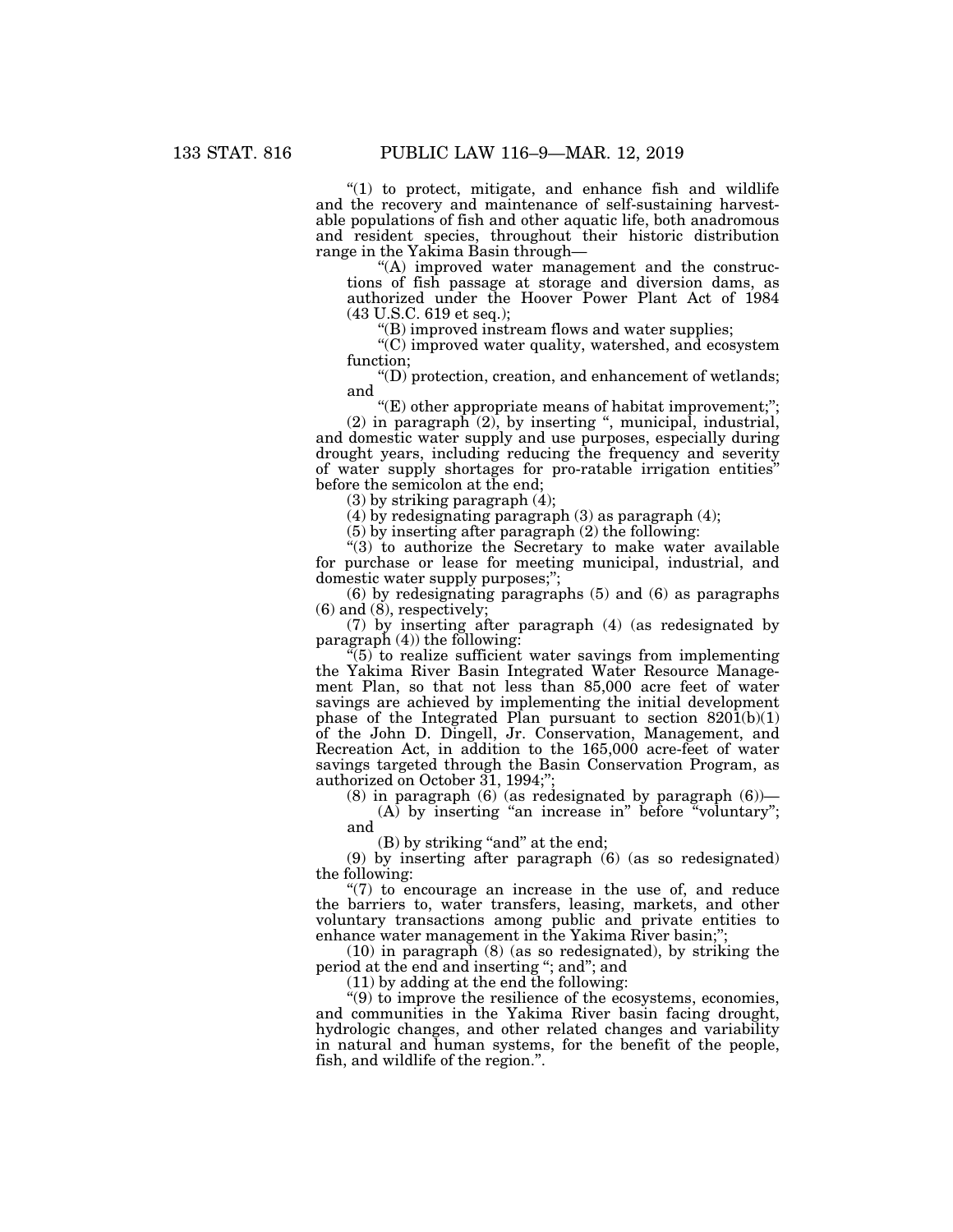(b) DEFINITIONS.—Section 1202 of Public Law 103–434 (108 Stat. 4550) is amended—

(1) by redesignating paragraphs (6), (7), (8), (9), (10), (11), (12), (13), and (14) as paragraphs (8), (10), (11), (12), (13),  $(14)$ ,  $(15)$ ,  $(17)$ , and  $(18)$ , respectively;

(2) by inserting after paragraph (5) the following:

''(6) DESIGNATED FEDERAL OFFICIAL.—The term 'designated Federal official' means the Commissioner of Reclamation (or a designee), acting pursuant to the charter of the Conservation Advisory Group.

''(7) INTEGRATED PLAN.—The term 'Integrated Plan' has the meaning given the term in section 8201(a) of the John D. Dingell, Jr. Conservation, Management, and Recreation Act, to be carried out in cooperation with, and in addition to, activities of the State of Washington and the Yakama Nation.'';

(3) by inserting after paragraph (8) (as redesignated by paragraph  $(1)$ ) the following:

''(9) MUNICIPAL, INDUSTRIAL, AND DOMESTIC WATER SUPPLY AND USE.—The term 'municipal, industrial, and domestic water supply and use' means the supply and use of water for—

"(A) domestic consumption (whether urban or rural); "(B) maintenance and protection of public health and

safety;

''(C) manufacture, fabrication, processing, assembly, or other production of a good or commodity;

''(D) production of energy;

''(E) fish hatcheries; or

 $(F)$  water conservation activities relating to a use described in subparagraphs (A) through (E).''; and

(4) by inserting after paragraph (15) (as so redesignated) the following:

"(16) YAKIMA ENHANCEMENT PROJECT; YAKIMA RIVER BASIN WATER ENHANCEMENT PROJECT.—The terms 'Yakima Enhancement Project' and 'Yakima River Basin Water Enhancement Project' mean the Yakima River basin water enhancement project authorized by Congress pursuant to this Act and other Acts (including Public Law 96–162 (93 Stat. 1241), section 109 of Public Law 98–381 (16 U.S.C. 839b note; 98 Stat. 1340), Public Law 105–62 (111 Stat. 1320), and Public Law 106– 372 (114 Stat. 1425)) to promote water conservation, water supply, habitat, and stream enhancement improvements in the Yakima River basin.''.

#### **SEC. 8203. YAKIMA RIVER BASIN WATER CONSERVATION PROGRAM.**

Section 1203 of Public Law 103–434 (108 Stat. 4551) is amended—

 $(1)$  in subsection  $(a)$ 

 $(A)$  in paragraph  $(1)$ 

(i) in the second sentence, by striking ''title'' and inserting ''section''; and

(ii) in the third sentence, by striking ''within 5 years of the date of enactment of this Act''; and

 $(B)$  in paragraph  $(2)$ , by striking "irrigation" and inserting ''the number of irrigated acres'';

 $(2)$  in subsection  $(c)$ —

 $(A)$  in paragraph  $(2)$ —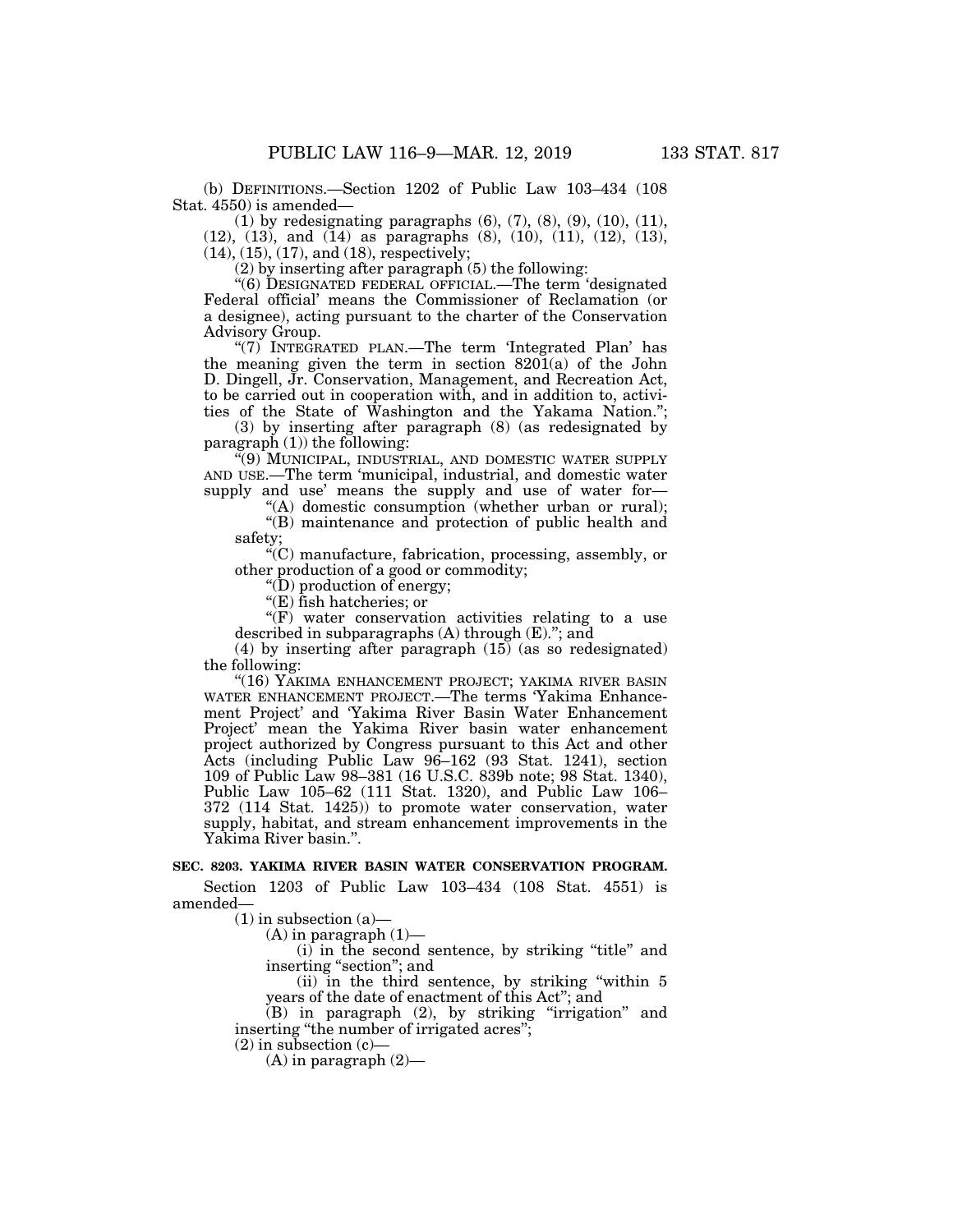(i) in each of subparagraphs (A) through (D), by striking the comma at the end of the subparagraph and inserting a semicolon;

(ii) in subparagraph (E), by striking the comma at the end and inserting ''; and'';

(iii) in subparagraph (F), by striking ''Department of Wildlife of the State of Washington, and'' and inserting ''Department of Fish and Wildlife of the State of Washington.''; and

(iv) by striking subparagraph (G);

 $(B)$  in paragraph  $(\bar{3})$ —

 $(i)$  in each of subparagraphs  $(A)$  through  $(C)$ , by striking the comma at the end of the subparagraph and inserting a semicolon;

(ii) in subparagraph  $(D)$ , by striking ", and" at the end and inserting a semicolon;

(iii) in subparagraph (E), by striking the period at the end and inserting ''; and''; and

(iv) by adding at the end the following:

''(F) provide recommendations to advance the purposes and programs of the Yakima Enhancement Project, including the Integrated Plan.''; and

(C) by striking paragraph (4) and inserting the following:

"(4) AUTHORITY OF DESIGNATED FEDERAL OFFICIAL.—The designated Federal official may—

''(A) arrange and provide logistical support for meetings of the Conservation Advisory Group;

''(B) use a facilitator to serve as a moderator for meetings of the Conservation Advisory Group or provide additional logistical support; and

''(C) grant any request for a facilitator by any member of the Conservation Advisory Group.'';

(3) in subsection (d), by adding at the end the following: ''(4) PAYMENT OF LOCAL SHARE BY STATE OR FEDERAL GOVERNMENT.—

''(A) IN GENERAL.—The State or the Federal Government may fund not more than the 17.5-percent local share of the costs of the Basin Conservation Program in exchange for the long-term use of conserved water, subject to the requirement that the funding by the Federal Government of the local share of the costs shall provide a quantifiable public benefit in meeting Federal responsibilities in the Yakima River basin and the purposes of this title.

''(B) USE OF CONSERVED WATER.—The Yakima Project Manager may use water resulting from conservation measures taken under this title, in addition to water that the Bureau of Reclamation may acquire from any willing seller through purchase, donation, or lease, for water management uses pursuant to this title.'';

(4) in subsection (e), by striking the first sentence and inserting the following: ''To participate in the Basin Conservation Program, as described in subsection (b), an entity shall submit to the Secretary a proposed water conservation plan.";

 $(5)$  in subsection  $(i)(3)$ —

(A) by striking ''purchase or lease'' each place it appears and inserting ''purchase, lease, or management''; and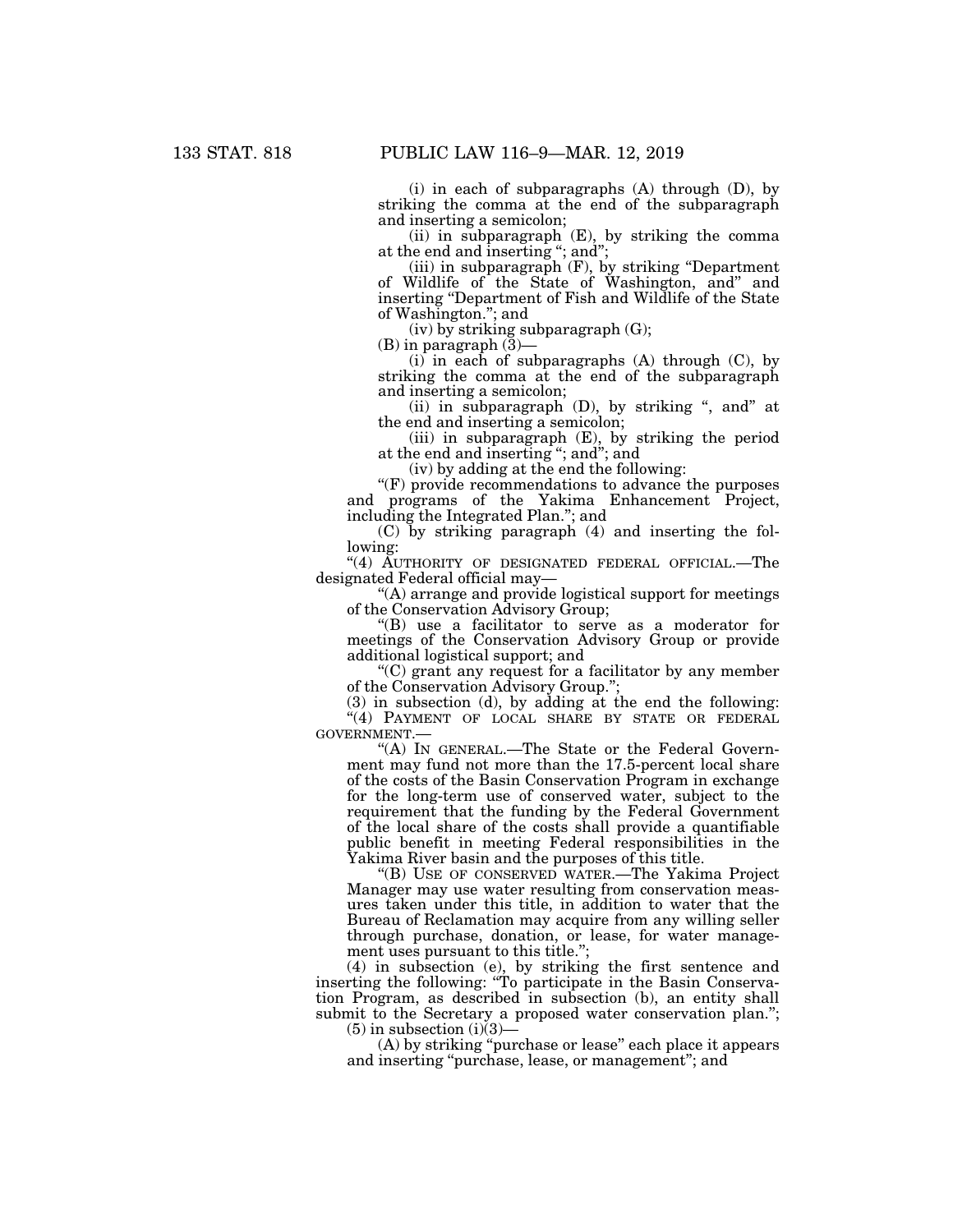(B) in the third sentence, by striking ''made immediately upon availability'' and all that follows through ''Committee'' and inserting ''continued as needed to provide water to be used by the Yakima Project Manager as recommended by the System Operations Advisory Committee and the Conservation Advisory Group''; and

 $(6)$  in subsection  $(j)(4)$ , in the first sentence, by striking "initial acquisition" and all that follows through "flushing flows' and inserting "acquisition of water from willing sellers or lessors specifically to provide improved instream flows for anadromous and resident fish and other aquatic life, including pulse flows to facilitate outward migration of anadromous fish''.

#### **SEC. 8204. YAKIMA BASIN WATER PROJECTS, OPERATIONS, AND AUTHORIZATIONS.**

(a) REDESIGNATION OF YAKAMA NATION.—Section 1204(g) of Public Law 103–434 (108 Stat. 4557) is amended—

16 USC 544 note.

(1) by striking the subsection designation and heading and all that follows through paragraph  $(I)$  and inserting the following:

"(g) REDESIGNATION OF YAKAMA INDIAN NATION TO YAKAMA NATION.

''(1) REDESIGNATION.—The Confederated Tribes and Bands of the Yakama Indian Nation shall be known and designated as the 'Confederated Tribes and Bands of the Yakama Nation'.''; and

(2) in paragraph (2), by striking ''deemed to be a reference to the 'Confederated Tribes and Bands of the Yakama Indian Nation'." and inserting "deemed to be a reference to the 'Confederated Tribes and Bands of the Yakama Nation'.''.

(b) OPERATION OF YAKIMA BASIN PROJECTS.—Section 1205 of Public Law 103–434 (108 Stat. 4557) is amended—

 $(1)$  in subsection  $(a)(4)$ 

 $(A)$  in subparagraph  $(A)$ —

(i) in clause (i)—

(I) by inserting ''additional'' after ''secure'';

(II) by striking ''flushing'' and inserting "pulse"; and

(III) by striking ''uses'' and inserting ''uses, in addition to the quantity of water provided under the treaty between the Yakama Nation and the United States'';

(ii) by striking clause (ii);

(iii) by redesignating clause (iii) as clause (ii); and (iv) in clause (ii) (as so redesignated) by inserting

"and water rights mandated" after "goals"; and

(B) in subparagraph (B)(i), in the first sentence, by inserting "in proportion to the funding received" after "Program'';

 $(2)$  in subsection (b), in the second sentence, by striking "instream flows for use by the Yakima Project Manager as flushing flows or as otherwise" and inserting "fishery purposes, as''; and

(3) in subsection (e), by striking paragraph (1) and inserting the following:

''(1) IN GENERAL.—Additional purposes of the Yakima Project shall be any of the following: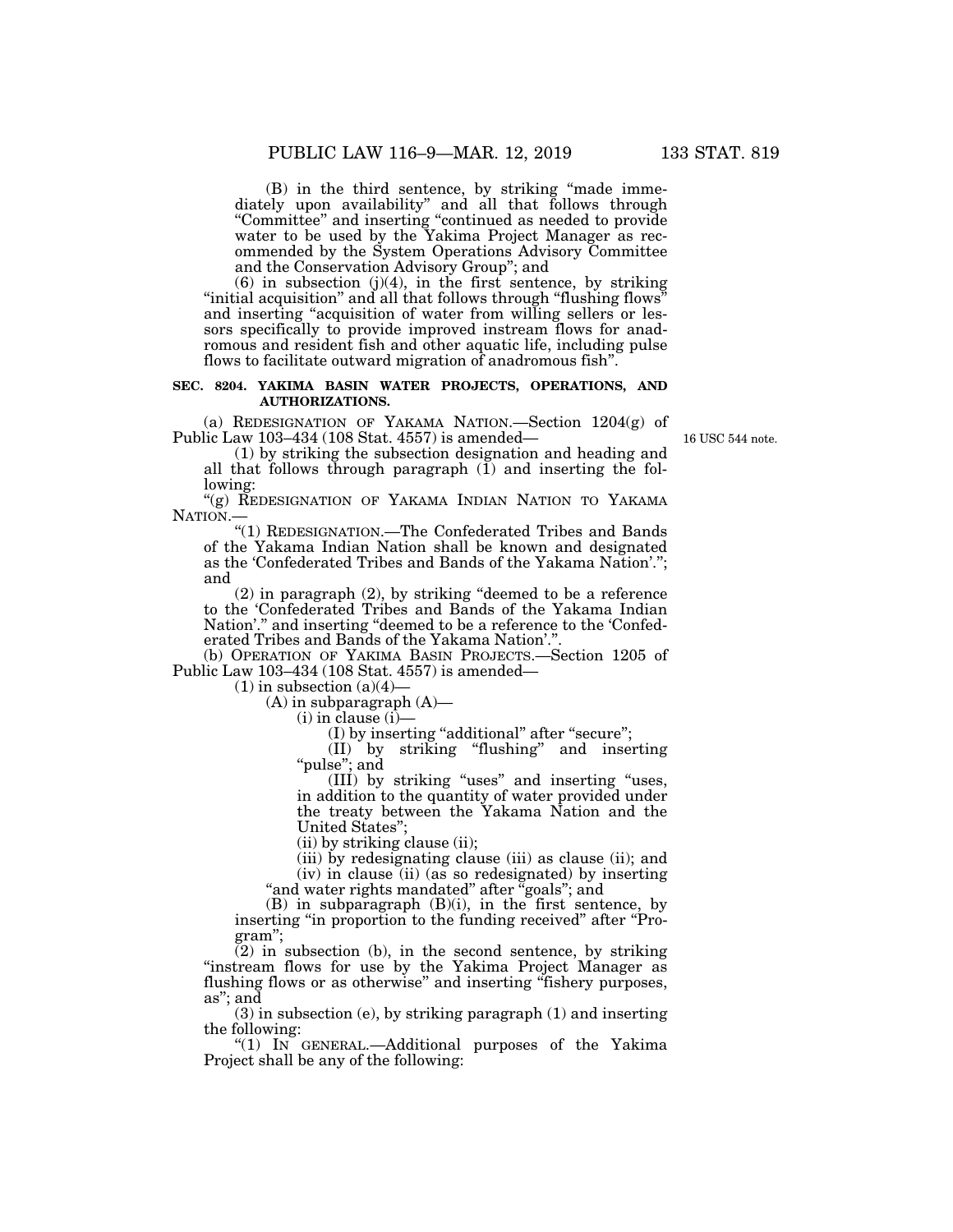"(A) To recover and maintain self-sustaining harvestable populations of native fish, both anadromous and resident species, throughout their historic distribution range in the Yakima River basin.

''(B) To protect, mitigate, and enhance aquatic life and wildlife.

"(C) Recreation.

''(D) Municipal, industrial, and domestic use.''.

(c) ENHANCEMENT OF WATER SUPPLIES FOR YAKIMA BASIN TRIBUTARIES.—Section 1207 of Public Law 103–434 (108 Stat. 4560) is amended—

(1) in the section heading, by striking ''**SUPPLIES**'' and inserting ''**MANAGEMENT**'';

 $(2)$  in subsection  $(a)$ 

(A) in the matter preceding paragraph (1), by striking "supplies" and inserting "management";

 $(B)$  in paragraph  $(1)$ , by inserting "and water supply entities" after "owners"; and

(C) in paragraph (2)—

(i) in subparagraph (A), by inserting ''that choose not to participate in, or opt out of, tributary enhancement projects pursuant to this section'' after ''water right owners''; and

(ii) in subparagraph (B), by inserting ''nonparticipating" before "tributary water users";

 $(3)$  in subsection  $(b)$ -

 $(A)$  in paragraph  $(1)$ —

(i) by striking the paragraph designation and all that follows through ''(but not limited to)—'' and inserting the following:

''(1) IN GENERAL.—The Secretary, following consultation with the State of Washington, tributary water right owners, and the Yakama Nation, and on agreement of appropriate water right owners, is authorized to conduct studies to evaluate measures to further Yakima Project purposes on tributaries to the Yakima River. Enhancement programs that use measures authorized by this subsection may be investigated and implemented by the Secretary in tributaries to the Yakima River, including Taneum Creek, other areas, or tributary basins that currently or could potentially be provided supplemental or transfer water by entities, such as the Kittitas Reclamation District or the Yakima-Tieton Irrigation District, subject to the condition that activities may commence on completion of applicable and required feasibility studies, environmental reviews, and cost-benefit analyses that include favorable recommendations for further project development, as appropriate. Measures to evaluate include—'';

(ii) by indenting subparagraphs  $(A)$  through  $(F)$ appropriately;

(iii) in subparagraph (A), by inserting before the semicolon at the end the following: ", including irrigation efficiency improvements (in coordination with programs of the Department of Agriculture), consolidation of diversions or administration, and diversion scheduling or coordination'';

(iv) by redesignating subparagraphs (C) through  $(F)$  as subparagraphs  $(E)$  through  $(H)$ , respectively;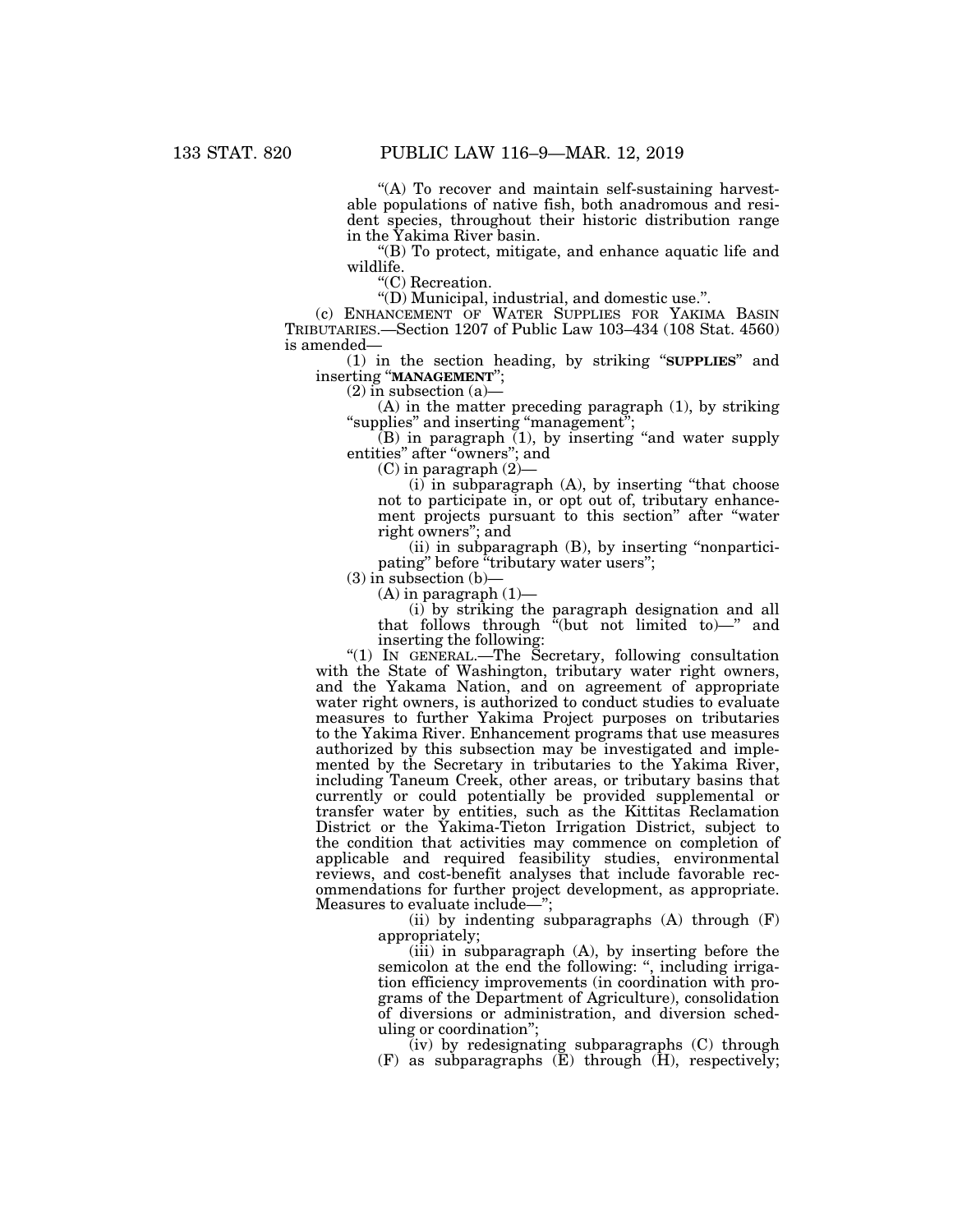(v) by inserting after subparagraph (B) the following:

''(C) improvements in irrigation system management or delivery facilities within the Yakima River basin when those improvements allow for increased irrigation system conveyance and corresponding reduction in diversion from tributaries or flow enhancements to tributaries through direct flow supplementation or groundwater recharge;

''(D) improvements of irrigation system management or delivery facilities to reduce or eliminate excessively high flows caused by the use of natural streams for conveyance or irrigation water or return water;'';

(vi) in subparagraph (E) (as redesignated by clause (iv)), by striking ''ground water'' and inserting ''groundwater recharge and'';

(vii) in subparagraph (G) (as so redesignated), by inserting "or transfer" after "purchase"; and

 $(viii)$  in subparagraph  $(H)$  (as so redesignated), by inserting ''stream processes and'' before ''stream habitats'';

 $(B)$  in paragraph  $(2)$ —

(i) in the matter preceding subparagraph (A), by striking "the Taneum Creek study" and inserting ''studies under this subsection'';

 $(ii)$  in subparagraph  $(B)$ —

(I) by striking ''and economic'' and inserting '', infrastructure, economic, and land use''; and

(II) by striking "and" at the end;

(iii) in subparagraph (C), by striking the period at the end and inserting ''; and''; and

(iv) by adding at the end the following:

''(D) any related studies already underway or undertaken.''; and

 $(C)$  in paragraph  $(3)$ , in the first sentence, by inserting "of each tributary or group of tributaries" after "study";  $(4)$  in subsection  $(c)$ —

(A) in the subsection heading, by inserting ''AND NON-SURFACE STORAGE'' after ''NONSTORAGE''; and

(B) in the matter preceding paragraph (1), by inserting "and nonsurface storage" after "nonstorage";

(5) by striking subsection (d);

(6) by redesignating subsection (e) as subsection (d); and

 $(7)$  in paragraph  $(2)$  of subsection  $(d)$  (as so redesignated)— (A) in the first sentence—

(i) by inserting "and implementation" after "investigation'';

(ii) by striking "other" before "Yakima River"; and (iii) by inserting ''and other water supply entities'' after ''owners''; and

(B) by striking the second sentence.

(d) CHANDLER PUMPING PLANT AND POWERPLANT-OPERATIONS AT PROSSER DIVERSION DAM.—Section 1208(d) of Public Law 103– 434 (108 Stat. 4562; 114 Stat. 1425) is amended by inserting "negatively" before "affected".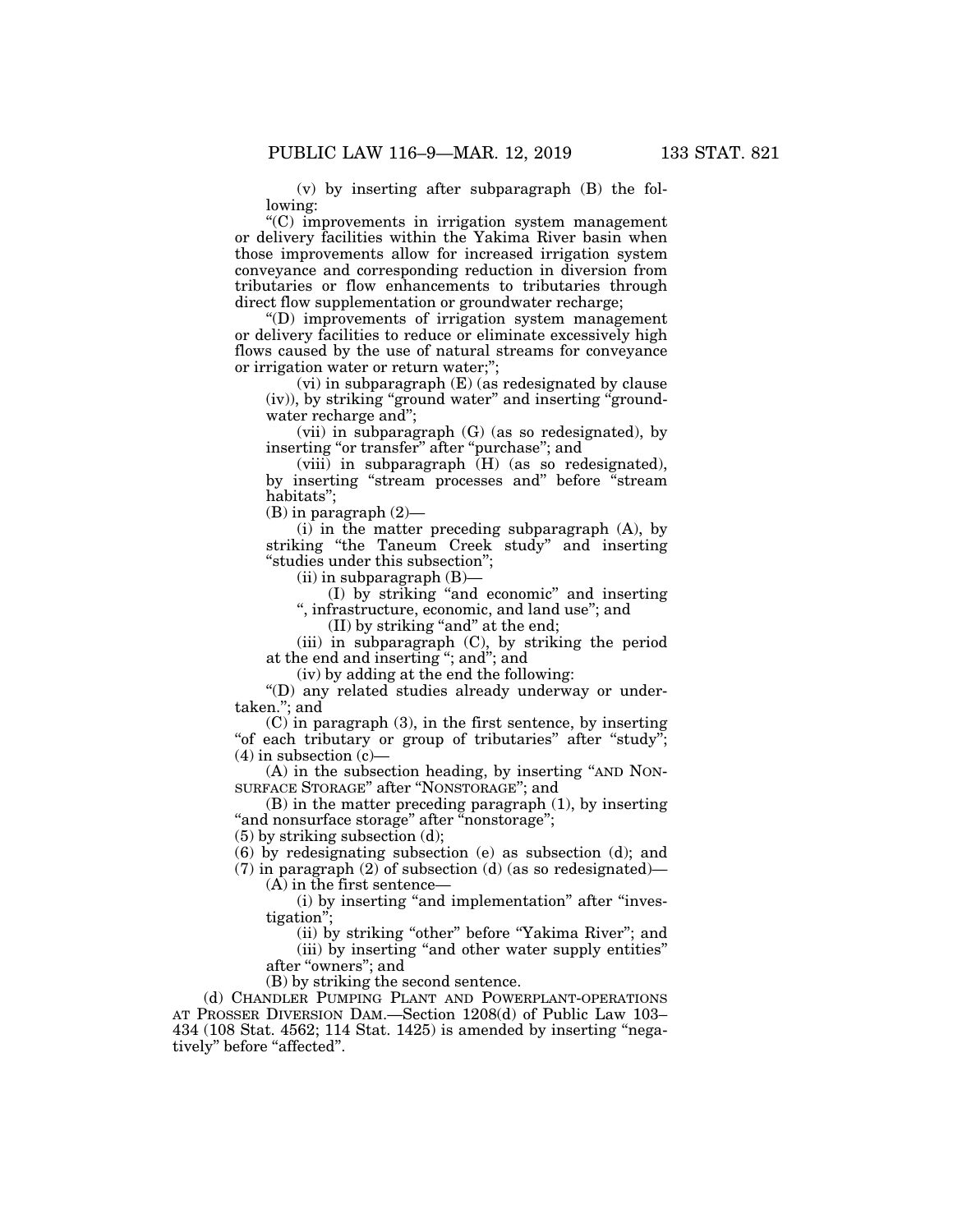## **Subtitle D—Bureau of Reclamation Facility Conveyances**

#### **SEC. 8301. CONVEYANCE OF MAINTENANCE COMPLEX AND DISTRICT OFFICE OF THE ARBUCKLE PROJECT, OKLAHOMA.**

(a) DEFINITIONS.—In this section:

(1) AGREEMENT.—The term "Agreement" means the agreement entitled ''Agreement between the United States and the Arbuckle Master Conservancy District for Transferring Title to the Federally Owned Maintenance Complex and District Office to the Arbuckle Master Conservancy District'' and numbered 14AG640141.

(2) DISTRICT.—The term ''District'' means the Arbuckle Master Conservancy District, located in Murray County, Oklahoma.

(3) DISTRICT OFFICE.—The term ''District Office'' means—

(A) the headquarters building located at 2440 East Main, Davis, Oklahoma; and

(B) the approximately 0.83 acres of land described in the Agreement.

(4) MAINTENANCE COMPLEX.—The term ''Maintenance Complex'' means the caretaker's residence, shop buildings, and any appurtenances located on the land described in the Agreement comprising approximately 2 acres.

(b) CONVEYANCE TO DISTRICT.—As soon as practicable after the date of enactment of this Act, the Secretary shall convey to the District, all right, title, and interest of the United States in and to the Maintenance Complex and District Office, Arbuckle Project, Oklahoma, consistent with the terms and conditions of the Agreement.

(c) LIABILITY.— (1) IN GENERAL.—Effective on the date of conveyance to the District of the Maintenance Complex and District Office under this section, the United States shall not be held liable by any court for damages of any kind arising out of any act, omission, or occurrence relating to the Maintenance Complex or District Office, except for damages caused by acts of negligence committed by the United States or by an employee or agent of the United States prior to the date of conveyance.

(2) APPLICABLE LAW.—Nothing in this section increases the liability of the United States beyond the liability provided in chapter 171 of title 28, United States Code (commonly known as the ''Federal Tort Claims Act''), on the date of enactment of this Act.

(d) BENEFITS.—After the conveyance of the Maintenance Complex and District Office to the District under this section—

(1) the Maintenance Complex and District Office shall not be considered to be a part of a Federal reclamation project; and

(2) the District shall not be eligible to receive any benefits with respect to any facility comprising that Maintenance Complex and District Office, other than benefits that would be available to a similarly situated person with respect to a facility that is not part of a Federal reclamation project.

(e) COMMUNICATION.—If the Secretary has not completed the conveyance required under subsection (b) by the date that is 1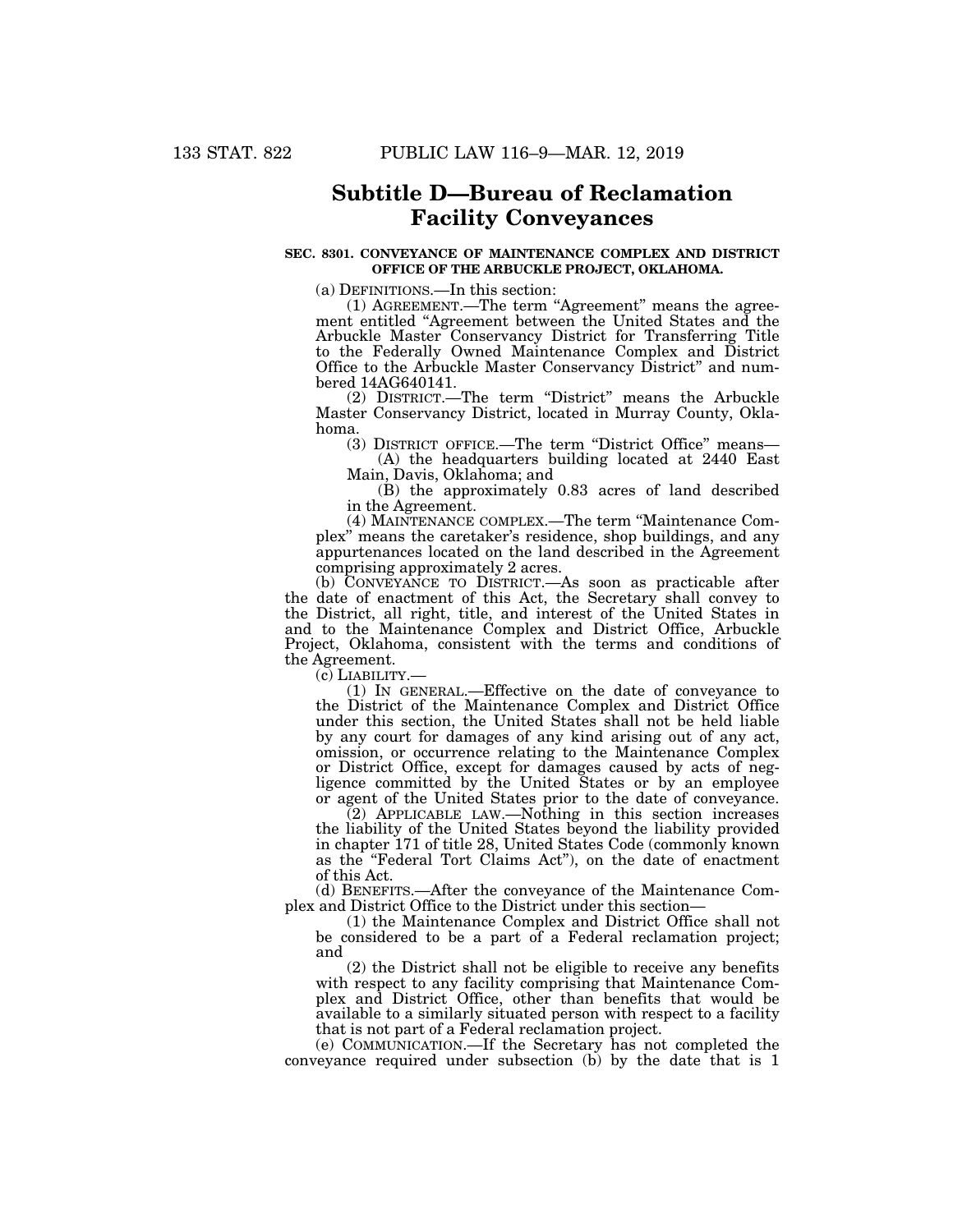year after the date of enactment of this Act, the Secretary shall submit to Congress a letter with sufficient detail that—

(1) explains the reasons the conveyance has not been completed; and

(2) specifies the date by which the conveyance will be completed.

#### **SEC. 8302. CONTRA COSTA CANAL TRANSFER.**

(a) DEFINITIONS.—In this section:

(1) ACQUIRED LAND.—The term ''acquired land'' means land in Federal ownership and land over which the Federal Government holds an interest for the purpose of the construction and operation of the Contra Costa Canal, including land under the jurisdiction of—

(A) the Bureau of Reclamation;

(B) the Western Area Power Administration; and

(C) the Department of Defense in the case of the Clayton Canal diversion traversing the Concord Naval Weapons Station.

(2) CONTRA COSTA CANAL.—

(A) IN GENERAL.—The term ''Contra Costa Canal'' means the Contra Costa Canal Unit of the Central Valley Project, which exclusively serves the Contra Costa Water District in an urban area of Contra Costa County, California.

(B) INCLUSIONS.—The term ''Contra Costa Canal'' includes pipelines, conduits, pumping plants, aqueducts, laterals, water storage and regulatory facilities, electric substations, related works and improvements, and all interests in land associated with the Contra Costa Canal Unit of the Central Valley Project in existence on the date of enactment of this Act.

(C) EXCLUSION.—The term ''Contra Costa Canal'' does not include the Rock Slough fish screen facility.

(3) CONTRA COSTA CANAL AGREEMENT.—The term ''Contra Costa Canal Agreement'' means an agreement between the District and the Bureau of Reclamation to determine the legal, institutional, and financial terms surrounding the transfer of the Contra Costa Canal, including compensation to the reclamation fund established by the first section of the Act of June 17, 1902 (32 Stat. 388, chapter 1093), equal to the net present value of miscellaneous revenues that the United States would otherwise derive over the 10 years following the date of enactment of this Act from the eligible land and facilities to be transferred, as governed by reclamation law and policy and the contracts.

(4) CONTRACTS.—The term ''contracts'' means the existing water service contract between the District and the United States, Contract No. 175r–3401A–LTR1 (2005), Contract No. 14–06–200–6072A (1972, as amended), and any other contract or land permit involving the United States, the District, and Contra Costa Canal.

(5) DISTRICT.—The term ''District'' means the Contra Costa Water District, a political subdivision of the State of California.

(6) ROCK SLOUGH FISH SCREEN FACILITY.—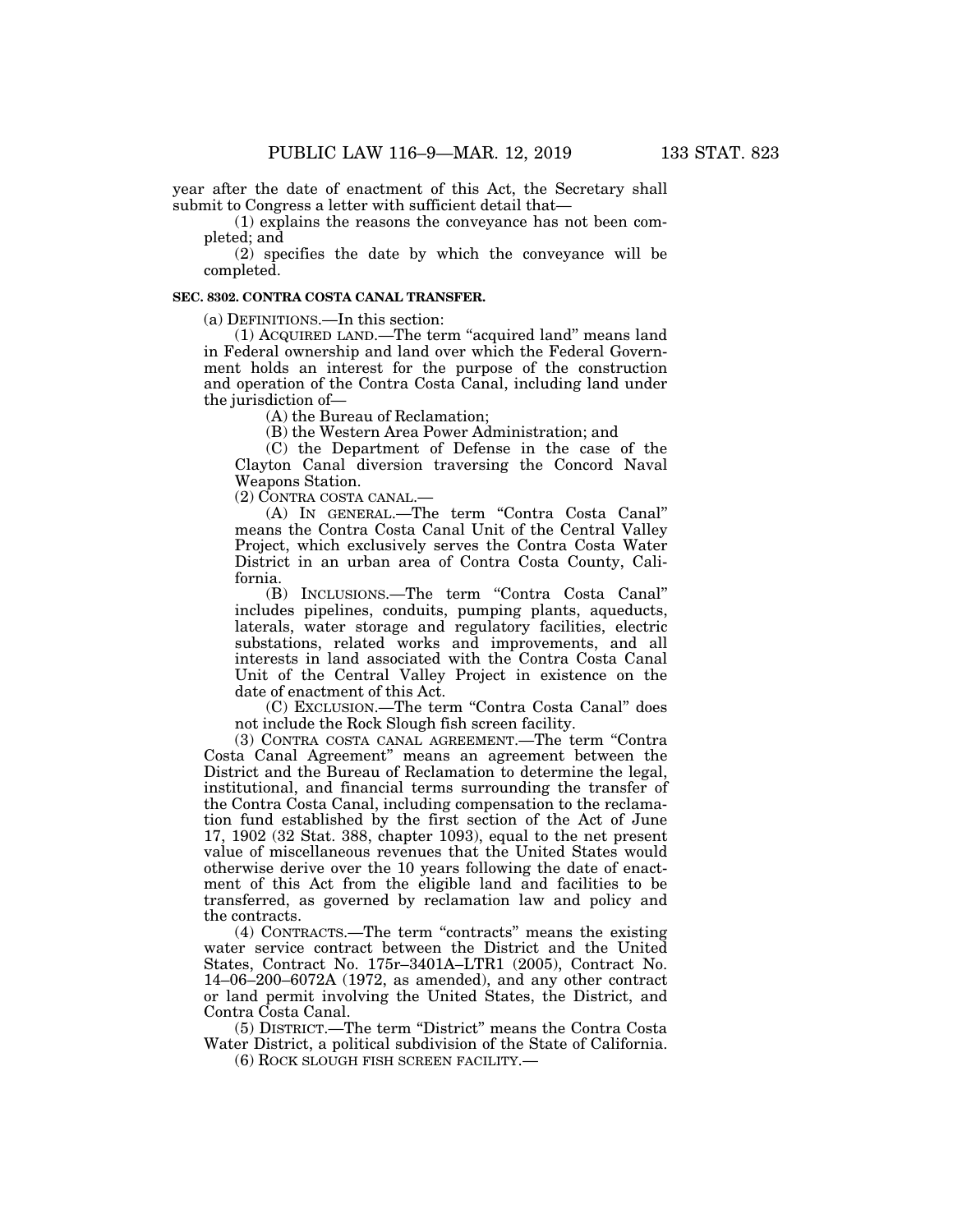(A) IN GENERAL.—The term ''Rock Slough fish screen facility'' means the fish screen facility at the Rock Slough intake to the Contra Costa Canal.

(B) INCLUSIONS.—The term ''Rock Slough fish screen facility" includes the screen structure, rake cleaning system, and accessory structures integral to the screen function of the Rock Slough fish screen facility, as required under the Central Valley Project Improvement Act (Public Law 102–575; 106 Stat. 4706).

(7) ROCK SLOUGH FISH SCREEN FACILITY TITLE TRANSFER AGREEMENT.—The term ''Rock Slough fish screen facility title transfer agreement'' means an agreement between the District and the Bureau of Reclamation to—

(A) determine the legal, institutional, and financial terms surrounding the transfer of the Rock Slough fish screen facility; and

(B) ensure the continued safe and reliable operations of the Rock Slough fish screen facility.

(b) CONVEYANCE OF LAND AND FACILITIES.

(1) IN GENERAL.—Not later than 180 days after the date of enactment of this Act, in consideration for the District assuming from the United States all liability for the administration, operation, maintenance, and replacement of the Contra Costa Canal, consistent with the terms and conditions set forth in the Contra Costa Canal Agreement and subject to valid existing rights and existing recreation agreements between the Bureau of Reclamation and the East Bay Regional Park District for Contra Loma Regional Park and other local agencies within the Contra Costa Canal, the Secretary shall offer to convey and assign to the District—

(A) all right, title, and interest of the United States in and to—

(i) the Contra Costa Canal; and

(ii) the acquired land; and

(B) all interests reserved and developed as of the date of enactment of this Act for the Contra Costa Canal in the acquired land, including existing recreation agreements between the Bureau of Reclamation and the East Bay Regional Park District for Contra Loma Regional Park and other local agencies within the Contra Costa Canal. (2) ROCK SLOUGH FISH SCREEN FACILITY.—

(A) IN GENERAL.—The Secretary shall convey and assign to the District all right, title, and interest of the United States in and to the Rock Slough fish screen facility pursuant to the Rock Slough fish screen facility title transfer agreement.

(B) COOPERATION.—Not later than 180 days after the conveyance of the Contra Costa Canal, the Secretary and the District shall enter into good faith negotiations to accomplish the conveyance and assignment under subparagraph (A).

(3) PAYMENT OF COSTS.—The District shall pay to the Secretary any administrative and real estate transfer costs incurred by the Secretary in carrying out the conveyances and assignments under paragraphs  $(1)$  and  $(2)$ , including the cost of any boundary survey, title search, cadastral survey,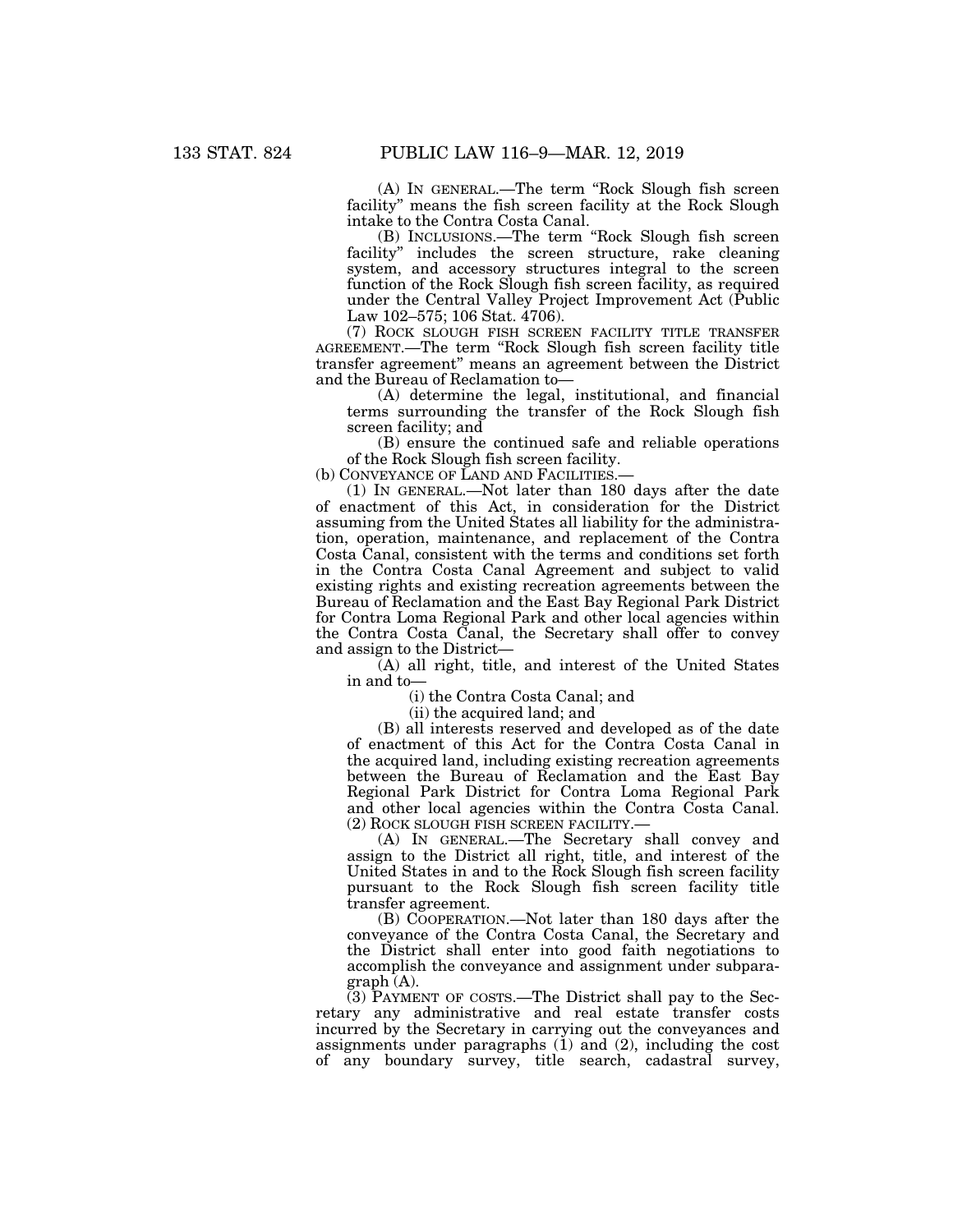appraisal, and other real estate transaction required for the conveyances and assignments.

(4) COMPLIANCE WITH ENVIRONMENTAL LAWS.—

(A) IN GENERAL.—Before carrying out the conveyances and assignments under paragraphs (1) and (2), the Secretary shall comply with all applicable requirements under—

(i) the National Environmental Policy Act of 1969 (42 U.S.C. 4321 et seq.);

(ii) the Endangered Species Act of 1973 (16 U.S.C. 1531 et seq.); and

(iii) any other law applicable to the Contra Costa Canal or the acquired land.

(B) EFFECT.—Nothing in this section modifies or alters any obligations under—

(i) the National Environmental Policy Act of 1969 (42 U.S.C. 4321 et seq.); or

(ii) the Endangered Species Act of 1973 (16 U.S.C. 1531 et seq.).

(c) RELATIONSHIP TO EXISTING CENTRAL VALLEY PROJECT CON-TRACTS.—

(1) IN GENERAL.—Nothing in this section affects—

(A) the application of the reclamation laws to water delivered to the District pursuant to any contract with the Secretary; or

(B) subject to paragraph (2), the contracts.

(2) AMENDMENTS TO CONTRACTS.—The Secretary and the District may modify the contracts as necessary to comply with this section.

(3) LIABILITY.—

(A) IN GENERAL.—Except as provided in subparagraph (B), the United States shall not be liable for damages arising out of any act, omission, or occurrence relating to the Contra Costa Canal or the acquired land.

(B) EXCEPTION.—The United States shall continue to be liable for damages caused by acts of negligence committed by the United States or by any employee or agent of the United States before the date of the conveyance and assignment under subsection (b)(1), consistent with chapter 171 of title 28, United States Code (commonly known as the "Federal Tort Claims Act").

(C) LIMITATION.—Nothing in this section increases the liability of the United States beyond the liability provided under chapter 171 of title 28, United States Code (commonly known as the "Federal Tort Claims Act").

(d) REPORT.—If the conveyance and assignment authorized by subsection  $(b)(1)$  is not completed by the date that is 1 year after the date of enactment of this Act, the Secretary shall submit to Congress a report that—

(1) describes the status of the conveyance and assignment;

(2) describes any obstacles to completing the conveyance and assignment; and

(3) specifies an anticipated date for completion of the conveyance and assignment.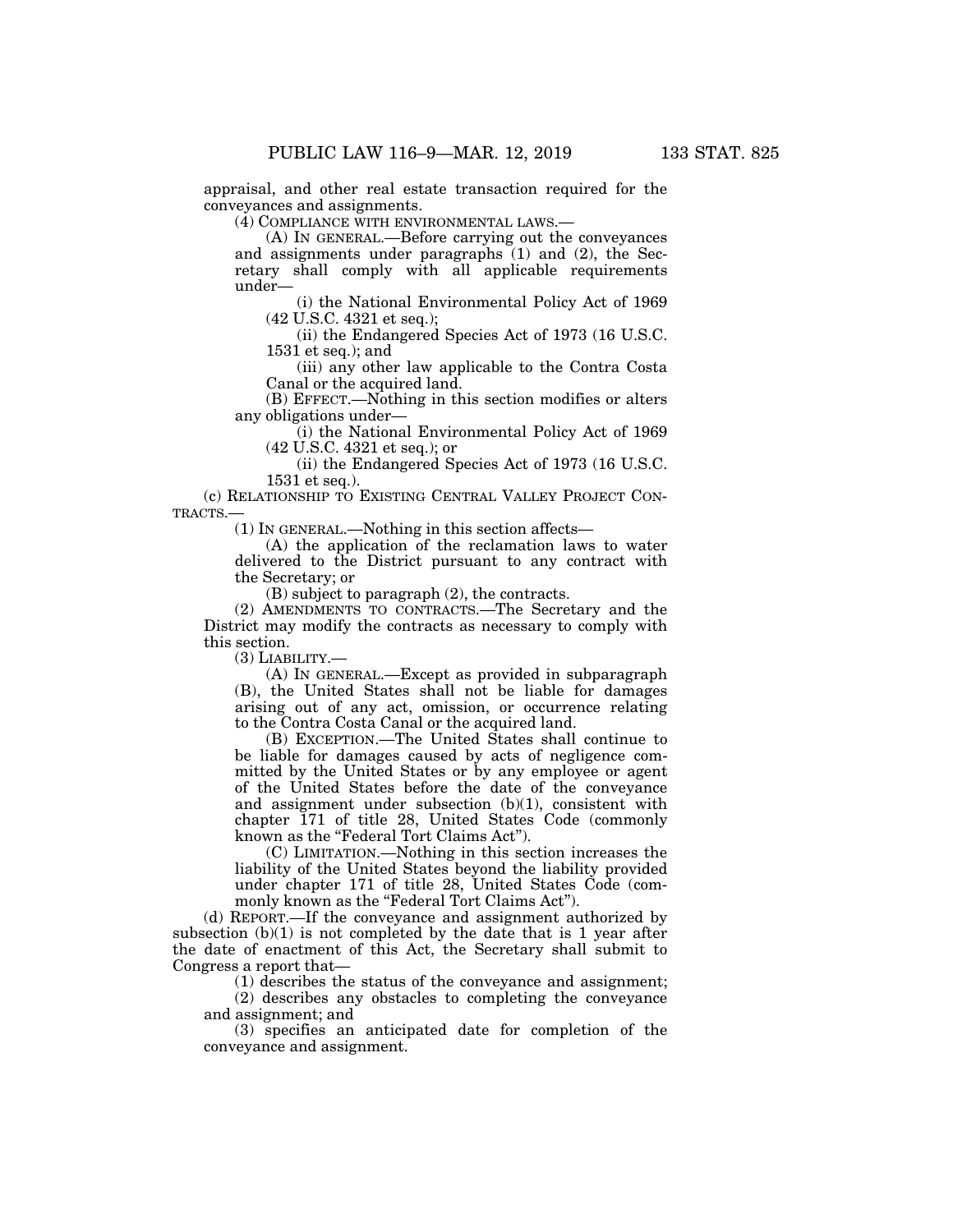## **Subtitle E—Project Authorizations**

## **SEC. 8401. EXTENSION OF EQUUS BEDS DIVISION OF THE WICHITA PROJECT.**

Section 10(h) of Public Law 86–787 (74 Stat. 1026; 120 Stat. 1474) is amended by striking "10 years" and inserting "20 years".

# **Subtitle F—Modifications of Existing Programs**

#### **SEC. 8501. WATERSMART.**

Section 9504 of the Omnibus Public Land Management Act of 2009 (42 U.S.C. 10364) is amended in subsection (a)—

 $(1)$  in paragraph  $(2)(A)$ —

 $(A)$  by striking "within the States" and inserting the following: "within-

''(i) the States'';

(B) in clause (i) (as so designated), by striking ''and'' at the end; and

(C) by adding at the end the following:

''(ii) the State of Alaska; or

"(iii) the State of Hawaii; and"; and

 $(2)$  in paragraph  $(3)(B)$ —

 $(A)$  by redesignating clauses (i) and (ii) as subclauses (I) and (II), respectively, and indenting appropriately;

 $(B)$  in the matter preceding subclause  $(I)$  (as so redesignated), by striking "In carrying" and inserting the following:

''(i) IN GENERAL.—Except as provided in clause (ii), in carrying''; and

(C) by adding at the end the following:

 $\tilde{N}$ (ii) INDIAN TRIBES.—In the case of an eligible applicant that is an Indian tribe, in carrying out paragraph (1), the Secretary shall not provide a grant, or enter into an agreement, for an improvement to conserve irrigation water unless the Indian tribe agrees not—

''(I) to use any associated water savings to increase the total irrigated acreage more than the water right of that Indian tribe, as determined by—

''(aa) a court decree;

''(bb) a settlement;

''(cc) a law; or

''(dd) any combination of the authorities described in items (aa) through (cc); or

''(II) to otherwise increase the consumptive use of water more than the water right of the Indian tribe described in subclause (I).''.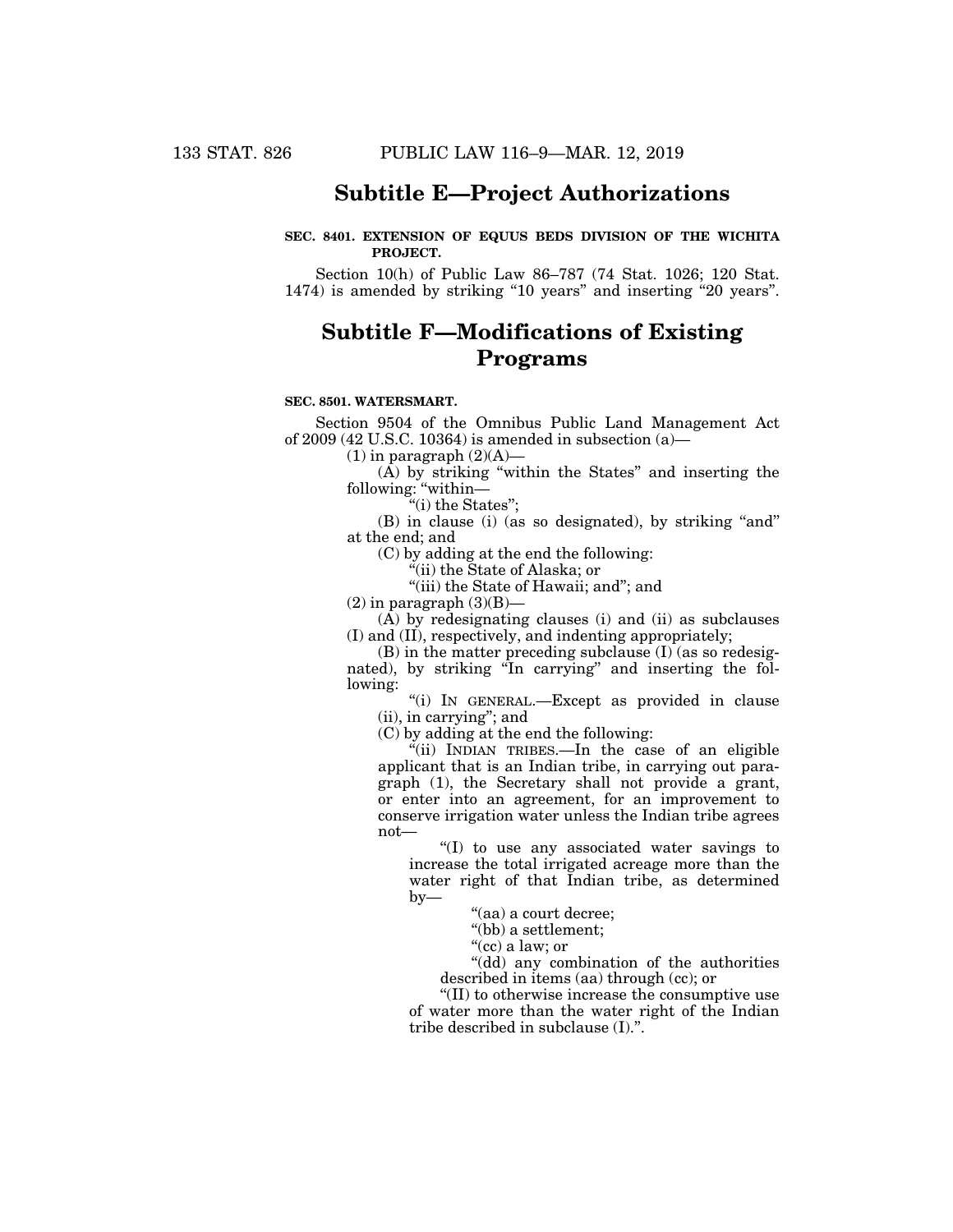#### **SEC. 8601. DEFINITIONS.**

In this part:

 $(1)$  ASSET. $-$ 

(A) IN GENERAL.—The term ''asset'' means any of the following assets that are used to achieve the mission of the Bureau to manage, develop, and protect water and related resources in an environmentally and economically sound manner in the interest of the people of the United States:

(i) Capitalized facilities, buildings, structures, project features, power production equipment, recreation facilities, or quarters.

(ii) Capitalized and noncapitalized heavy equipment and other installed equipment.

(B) INCLUSIONS.—The term ''asset'' includes assets described in subparagraph (A) that are considered to be mission critical.

(2) ASSET MANAGEMENT REPORT.—The term ''Asset Management Report'' means—

(A) the annual plan prepared by the Bureau known as the "Asset Management Plan"; and

(B) any publicly available information relating to the plan described in subparagraph (A) that summarizes the efforts of the Bureau to evaluate and manage infrastructure assets of the Bureau.

(3) MAJOR REPAIR AND REHABILITATION NEED.—The term "major repair and rehabilitation need" means major nonrecurring maintenance at a Reclamation facility, including maintenance related to the safety of dams, extraordinary maintenance of dams, deferred major maintenance activities, and all other significant repairs and extraordinary maintenance.

#### **SEC. 8602. ASSET MANAGEMENT REPORT ENHANCEMENTS FOR**  43 USC 505a–1. **RESERVED WORKS.**

(a) IN GENERAL.—Not later than 2 years after the date of enactment of this Act, the Secretary shall submit to Congress an Asset Management Report that—

(1) describes the efforts of the Bureau—

(A) to maintain in a reliable manner all reserved works at Reclamation facilities; and

(B) to standardize and streamline data reporting and processes across regions and areas for the purpose of maintaining reserved works at Reclamation facilities; and (2) expands on the information otherwise provided in an

Asset Management Report, in accordance with subsection (b). (b) INFRASTRUCTURE MAINTENANCE NEEDS ASSESSMENT.

(1) IN GENERAL.—The Asset Management Report submitted under subsection (a) shall include—

(A) a detailed assessment of major repair and rehabilitation needs for all reserved works at all Reclamation projects; and

43 USC 505a.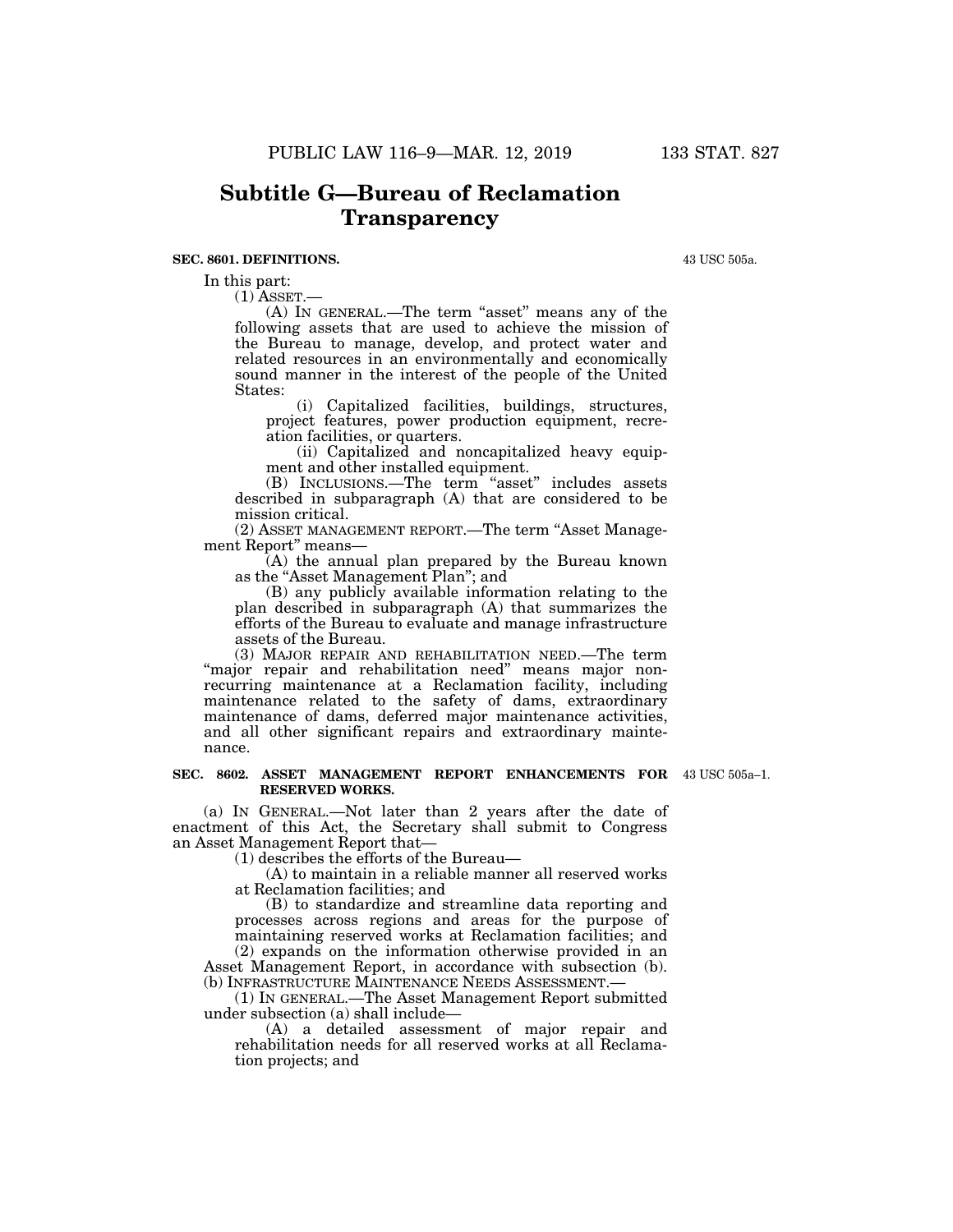(B) to the maximum extent practicable, an itemized list of major repair and rehabilitation needs of individual Reclamation facilities at each Reclamation project.

(2) INCLUSIONS.—To the maximum extent practicable, the itemized list of major repair and rehabilitation needs under paragraph  $(1)(B)$  shall include—

(A) a budget level cost estimate of the appropriations needed to complete each item; and

(B) an assignment of a categorical rating for each item, consistent with paragraph (3).

(3) RATING REQUIREMENTS.—

(A) IN GENERAL.—The system for assigning ratings under paragraph (2)(B) shall be—

(i) consistent with existing uniform categorization systems to inform the annual budget process and agency requirements; and

(ii) subject to the guidance and instructions issued under subparagraph (B).

(B) GUIDANCE.—As soon as practicable after the date of enactment of this Act, the Secretary shall issue guidance that describes the applicability of the rating system applicable under paragraph (2)(B) to Reclamation facilities.

 $(\tilde{4})$  PUBLIC AVAILABILITY.—Except as provided in paragraph (5), the Secretary shall make publicly available, including on the internet, the Asset Management Report required under subsection (a).

(5) CONFIDENTIALITY.—The Secretary may exclude from the public version of the Asset Management Report made available under paragraph (4) any information that the Secretary identifies as sensitive or classified, but shall make available to the Committee on Energy and Natural Resources of the Senate and the Committee on Natural Resources of the House of Representatives a version of the report containing the sensitive or classified information.

(c) UPDATES.—Not later than 2 years after the date on which the Asset Management Report is submitted under subsection (a) and biennially thereafter, the Secretary shall update the Asset Management Report, subject to the requirements of section 8603(b)(2).

(d) CONSULTATION.—To the extent that such consultation would assist the Secretary in preparing the Asset Management Report under subsection (a) and updates to the Asset Management Report under subsection (c), the Secretary shall consult with—

(1) the Secretary of the Army (acting through the Chief of Engineers); and

(2) water and power contractors.

43 USC 505a–2.

#### **SEC. 8603. ASSET MANAGEMENT REPORT ENHANCEMENTS FOR TRANS-FERRED WORKS.**

(a) IN GENERAL.—The Secretary shall coordinate with the non-Federal entities responsible for the operation and maintenance of transferred works in developing reporting requirements for Asset Management Reports with respect to major repair and rehabilitation needs for transferred works that are similar to the reporting requirements described in section 8602(b).

(b) GUIDANCE.—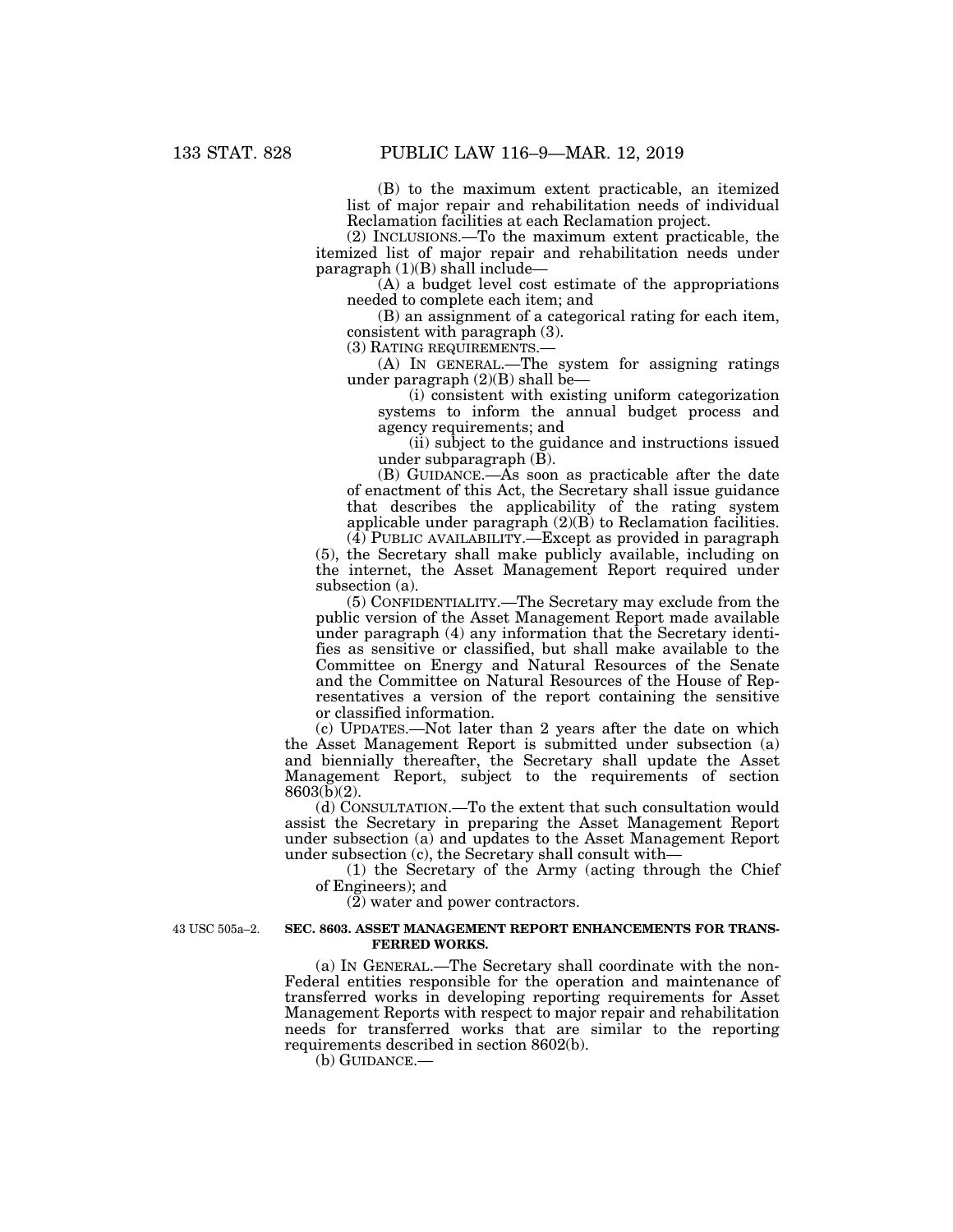(1) IN GENERAL.—After considering input from water and power contractors of the Bureau, the Secretary shall develop and implement a rating system for transferred works that incorporates, to the maximum extent practicable, the rating system for major repair and rehabilitation needs for reserved works developed under section 8602(b)(3).

(2) UPDATES.—The ratings system developed under paragraph (1) shall be included in the updated Asset Management Reports under section 8602(c).

## **TITLE IX—MISCELLANEOUS**

## **SEC. 9001. EVERY KID OUTDOORS ACT.**

(a) DEFINITIONS.—In this section:

(1) FEDERAL LAND AND WATERS.—The term ''Federal land and waters'' means any Federal land or body of water under the jurisdiction of any of the Secretaries to which the public has access.

(2) PROGRAM.—The term ''program'' means the Every Kid Outdoors program established under subsection (b)(1).

(3) SECRETARIES.—The term ''Secretaries'' means—

(A) the Secretary, acting through—

(i) the Director of the National Park Service;

(ii) the Director of the United States Fish and Wildlife Service;

(iii) the Director of the Bureau of Land Management; and

(iv) the Commissioner of Reclamation;

(B) the Secretary of Agriculture, acting through the Chief of the Forest Service;

(C) the Secretary of Commerce, acting through the Administrator of the National Oceanic and Atmospheric Administration; and

(D) the Secretary of the Army, acting through the Assistant Secretary of the Army for Civil Works.

(4) STATE.—The term ''State'' means each of the several States, the District of Columbia, American Samoa, Guam, the Northern Mariana Islands, Puerto Rico, the Virgin Islands of the United States, and any other territory or possession of the United States.

(5) STUDENT OR STUDENTS.—The term ''student'' or ''students'' means any fourth grader or home-schooled learner 10 years of age residing in the United States, including any territory or possession of the United States.

(b) EVERY KID OUTDOORS PROGRAM.—

(1) ESTABLISHMENT.—The Secretaries shall jointly establish a program, to be known as the ''Every Kid Outdoors program'', to provide free access to Federal land and waters for students and accompanying individuals in accordance with this subsection.

(2) ANNUAL PASSES.—

(A) IN GENERAL.—At the request of a student, the Secretaries shall issue a pass to the student, which allows access to Federal lands and waters for which access is subject to an entrance, standard amenity, or day use fee, free of charge for the student and—

note.

16 USC 6804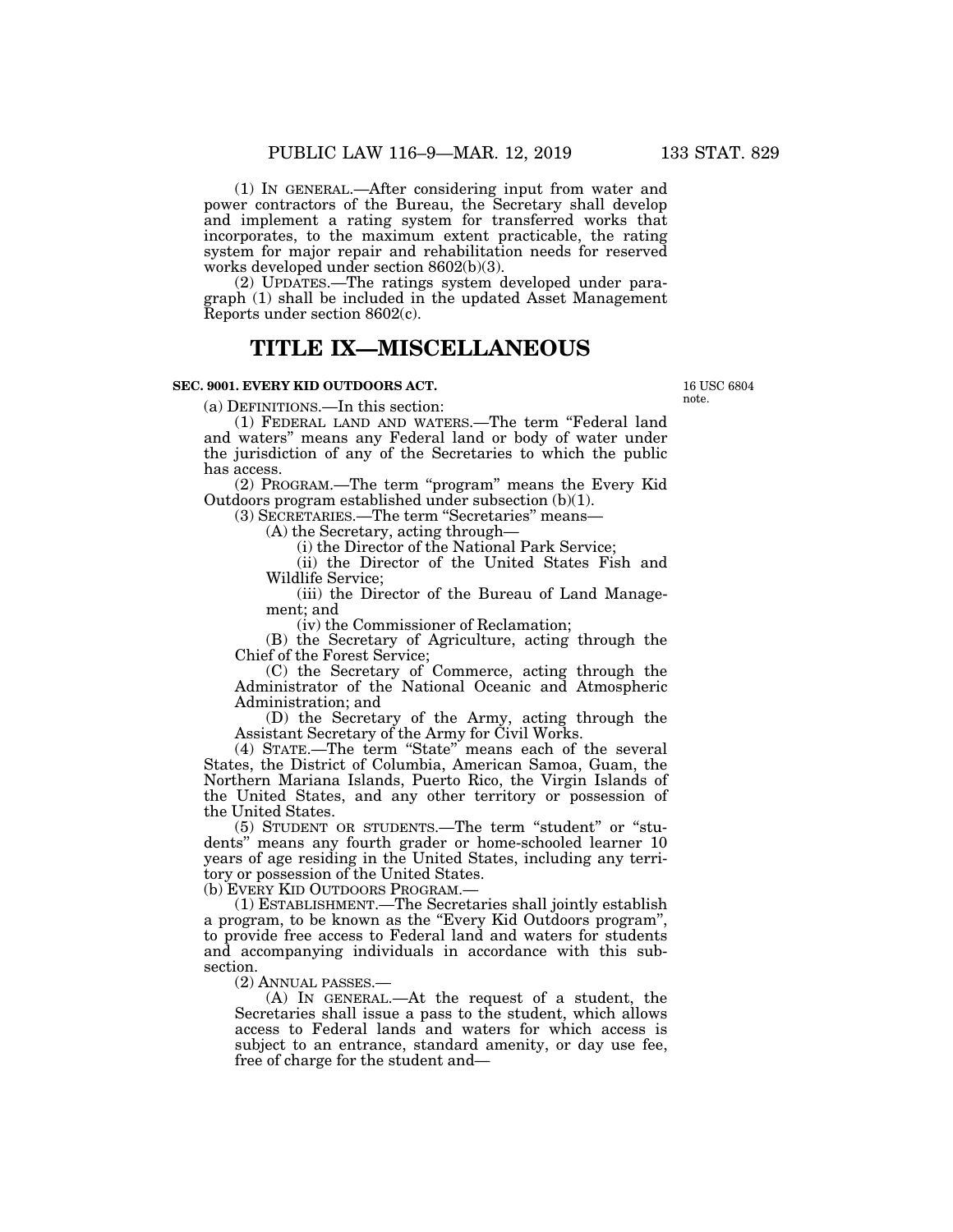(i) in the case of a per-vehicle fee area—

(I) any passengers accompanying the student in a private, noncommercial vehicle; or

(II) not more than three adults accompanying the student on bicycles; or

(ii) in the case of a per-person fee area, not more than three adults accompanying the student.

(B) TERM.—A pass described in subparagraph (A) shall be effective during the period beginning on September 1 and ending on August 31 of the following year.

(C) PRESENCE OF A STUDENT IN GRADE FOUR REQUIRED.—A pass described in subparagraph (A) shall be effective only if the student to which the pass was issued is present at the point of entry to the applicable Federal land or water.

(3) OTHER ACTIVITIES.—In carrying out the program, the Secretaries—

(A) may collaborate with State Park systems that opt to implement a complementary Every Kid Outdoors State park pass;

(B) may coordinate with the Secretary of Education to implement the program;

(C) shall maintain a publicly available website with information about the program;

(D) may provide visitor services for the program; and

(E) may support approved partners of the Federal land and waters by providing the partners with opportunities to participate in the program.

(4) REPORTS.—The Secretary, in coordination with each Secretary described in subparagraphs (B) through (D) of subsection (a)(3), shall prepare a comprehensive report to Congress each year describing—

(A) the implementation of the program;

(B) the number and geographical distribution of students who participated in the program; and

(C) the number of passes described in paragraph (2)(A) that were distributed.

(5) SUNSET.—The authorities provided in this section, including the reporting requirement, shall expire on the date that is 7 years after the date of enactment of this Act.

43 USC 1742a.

### **SEC. 9002. GOOD SAMARITAN SEARCH AND RECOVERY ACT.**

(a) DEFINITIONS.—In this section:

(1) ELIGIBLE.—The term ''eligible'', with respect to an organization or individual, means that the organization or individual, respectively, is—

(A) acting in a not-for-profit capacity; and

(B) composed entirely of members who, at the time of the good Samaritan search-and-recovery mission, have attained the age of majority under the law of the State where the mission takes place.

(2) GOOD SAMARITAN SEARCH-AND-RECOVERY MISSION.—The term ''good Samaritan search-and-recovery mission'' means a search conducted by an eligible organization or individual for 1 or more missing individuals believed to be deceased at the time that the search is initiated.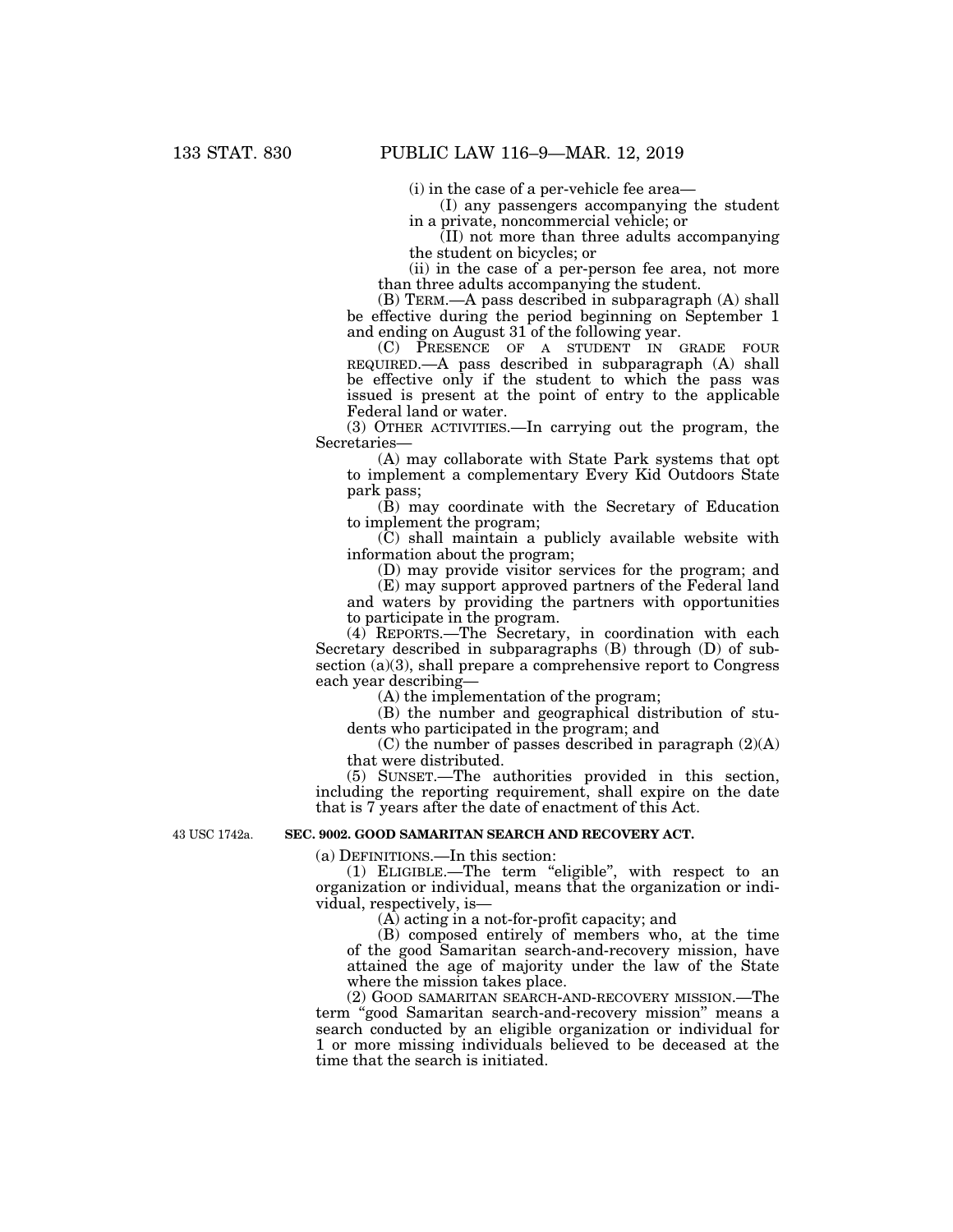(3) SECRETARY.—The term ''Secretary'' means the Secretary or the Secretary of Agriculture, as applicable. (b) PROCESS.—

(1) IN GENERAL.—Each Secretary shall develop and implement a process to expedite access to Federal land under the administrative jurisdiction of the Secretary for eligible organizations and individuals to request access to Federal land to conduct good Samaritan search-and-recovery missions.

(2) INCLUSIONS.—The process developed and implemented under this subsection shall include provisions to clarify that—

(A) an eligible organization or individual granted access under this section—

(i) shall be acting for private purposes; and

(ii) shall not be considered to be a Federal volunteer;

(B) an eligible organization or individual conducting a good Samaritan search-and-recovery mission under this section shall not be considered to be a volunteer under section 102301(c) of title 54, United States Code;

(C) chapter 171 of title 28, United States Code (commonly known as the ''Federal Tort Claims Act''), shall not apply to an eligible organization or individual carrying out a privately requested good Samaritan search-andrecovery mission under this section; and

(D) chapter 81 of title 5, United States Code (commonly known as the "Federal Employees Compensation Act"), shall not apply to an eligible organization or individual conducting a good Samaritan search-and-recovery mission under this section, and the conduct of the good Samaritan search-and-recovery mission shall not constitute civilian employment.

(c) RELEASE OF FEDERAL GOVERNMENT FROM LIABILITY.—The Secretary shall not require an eligible organization or individual to have liability insurance as a condition of accessing Federal land under this section, if the eligible organization or individual—

(1) acknowledges and consents, in writing, to the provisions described in subparagraphs  $(A)$  through  $(D)$  of subsection  $(b)(2)$ ; and

(2) signs a waiver releasing the Federal Government from all liability relating to the access granted under this section and agrees to indemnify and hold harmless the United States from any claims or lawsuits arising from any conduct by the eligible organization or individual on Federal land.

(d) APPROVAL AND DENIAL OF REQUESTS.—

(1) IN GENERAL.—The Secretary shall notify an eligible organization or individual of the approval or denial of a request by the eligible organization or individual to carry out a good Samaritan search-and-recovery mission under this section by not later than 48 hours after the request is made.

(2) DENIALS.—If the Secretary denies a request from an eligible organization or individual to carry out a good Samaritan search-and-recovery mission under this section, the Secretary shall notify the eligible organization or individual of—

(A) the reason for the denial of the request; and

(B) any actions that the eligible organization or individual can take to meet the requirements for the request to be approved.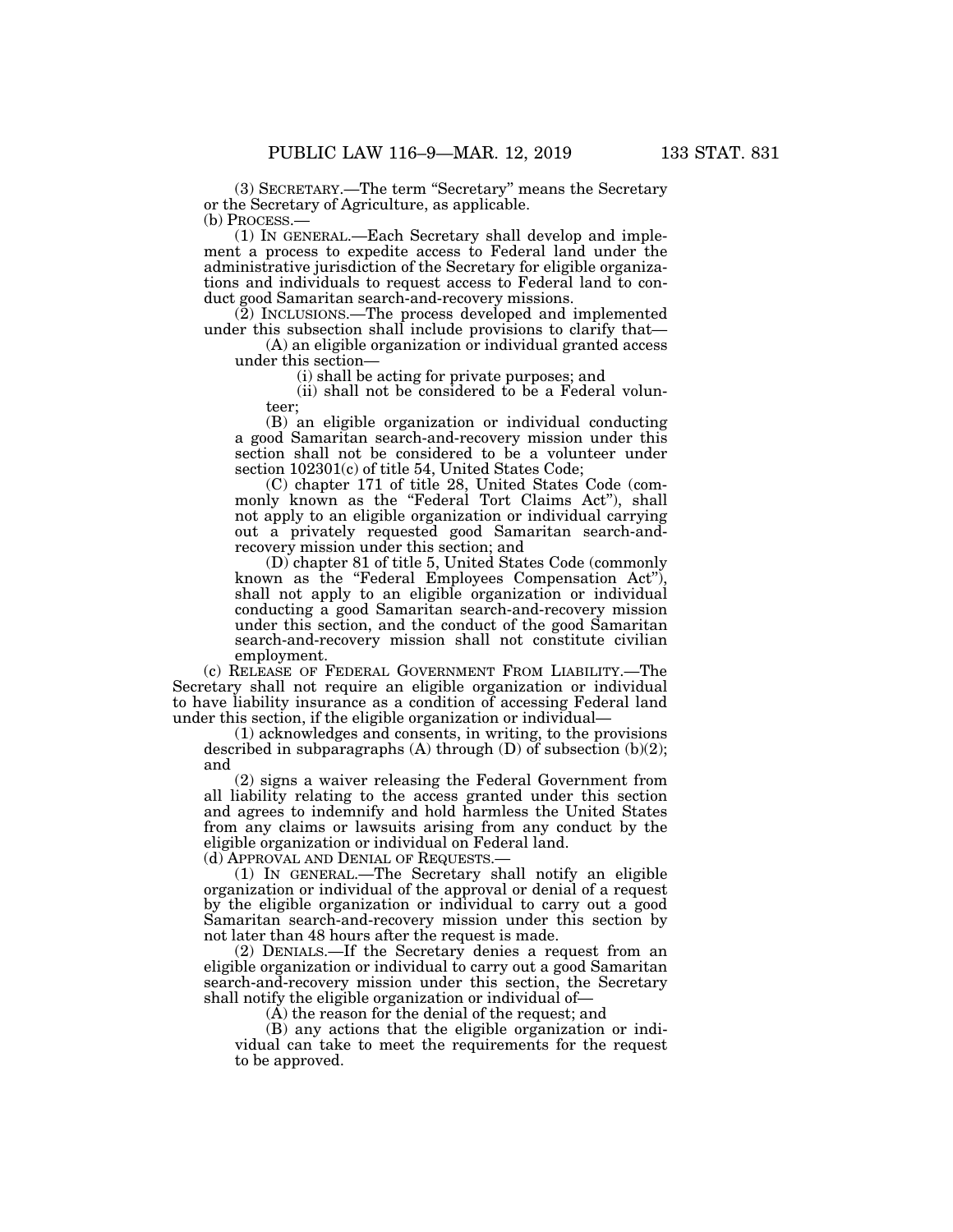(e) PARTNERSHIPS.—Each Secretary shall develop search-andrecovery-focused partnerships with search-and-recovery organizations—

(1) to coordinate good Samaritan search-and-recovery missions on Federal land under the administrative jurisdiction of the Secretary; and

(2) to expedite and accelerate good Samaritan search-andrecovery mission efforts for missing individuals on Federal land under the administrative jurisdiction of the Secretary.

(f) REPORT.—Not later than 180 days after the date of enactment of this Act, the Secretaries shall submit to Congress a joint report describing—

(1) plans to develop partnerships described in subsection  $(e)(1)$ ; and

(2) efforts carried out to expedite and accelerate good Samaritan search-and-recovery mission efforts for missing individuals on Federal land under the administrative jurisdiction of each Secretary pursuant to subsection (e)(2).

#### **SEC. 9003. JOHN S. MCCAIN III 21ST CENTURY CONSERVATION SERVICE CORPS ACT.**

(a) DEFINITIONS.—Section 203 of the Public Lands Corps Act of 1993 (16 U.S.C. 1722) is amended—

(1) in paragraph (2), by striking ''under section 204'' and inserting "by section  $204(a)(1)$ ";

(2) by redesignating paragraphs (8) through (13) as paragraphs (9) through (14), respectively;

(3) by inserting after paragraph (7) the following:

''(8) INSTITUTION OF HIGHER EDUCATION.—

"(A) IN GENERAL.—The term 'institution of higher education' has the meaning given the term in section 102

of the Higher Education Act of 1965 (20 U.S.C. 1002). ''(B) EXCLUSION.—The term 'institution of higher education' does not include—

''(i) an institution described in section 101(b) of the Higher Education Act of 1965 (20 U.S.C. 1001(b)); or

''(ii) an institution outside the United States, as described in section  $102(a)(1)(C)$  of the Higher Education Act of 1965 (20 U.S.C. 1002(a)(1)(C)).";

(4) in paragraph (9) (as so redesignated)—

(A) in the matter preceding subparagraph (A), by striking ", as follows" and inserting "and other conservation and restoration initiatives, as follows''; and

(B) by adding at the end the following:

''(E) To protect, restore, or enhance marine, estuarine, riverine, and coastal habitat ecosystem components—

''(i) to promote the recovery of threatened species, endangered species, and managed fisheries;

''(ii) to restore fisheries, protected resources, and habitats impacted by oil and chemical spills and natural disasters; or

''(iii) to enhance the resilience of coastal ecosystems, communities, and economies through habitat conservation.'';

(5) in subparagraph (A) of paragraph (11) (as so redesignated), by striking ''individuals between the ages of 16 and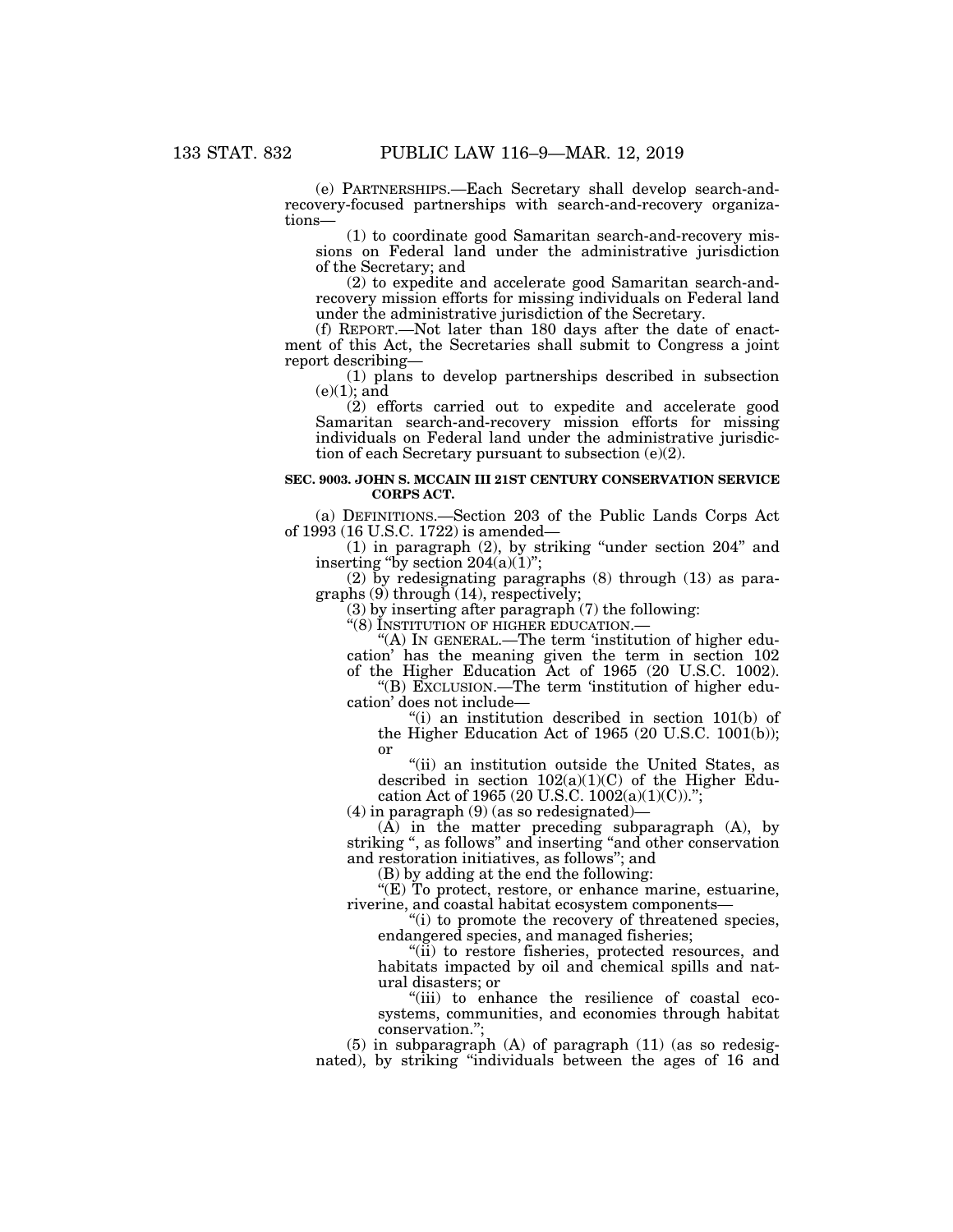30, inclusive,'' and inserting ''individuals between the ages of 16 and 30, inclusive, or veterans age 35 or younger'';

 $(6)$  in paragraph  $(13)$  (as so redesignated)

 $(A)$  in subparagraph  $(A)$ , by striking "and" at the end; (B) in subparagraph (B), by striking the period at the end and inserting ''; and''; and

(C) by adding at the end the following:

''(C) with respect to the National Marine Sanctuary System, coral reefs, and other coastal, estuarine, and marine habitats, and other land and facilities administered by the National Oceanic and Atmospheric Administration, the Secretary of Commerce.''; and

(7) by adding at the end the following:

" $(15)$  VETERAN.—The term 'veteran' has the meaning given the term in section 101 of title 38, United States Code.''.

(b) PUBLIC LANDS CORPS PROGRAM.—Section 204 of the Public Lands Corps Act of 1993 (16 U.S.C. 1723) is amended—

(1) by striking subsection (a) and inserting the following: ''(a) ESTABLISHMENT OF PUBLIC LANDS CORPS.—

" $(1)$  In GENERAL.—There is established in the Department of the Interior, the Department of Agriculture, and the Department of Commerce a corps, to be known as the 'Public Lands Corps'.

''(2) NO EFFECT ON OTHER AGENCIES.—Nothing in this subsection precludes the establishment of a public lands corps by the head of a Federal department or agency other than a department described in paragraph (1), in accordance with this Act.'';

 $(2)$  in subsection  $(b)$ —

(A) in the first sentence, by striking ''individuals between the ages of 16 and 30, inclusive," and inserting ''individuals between the ages of 16 and 30, inclusive, and veterans age 35 or younger''; and

(B) in the second sentence, by striking ''section 137(b) of the National and Community Service Act of 1990'' and inserting "paragraphs  $(1)$ ,  $(2)$ ,  $(4)$ , and  $(5)$  of section  $137(a)$ of the National and Community Service Act of 1990 (42 U.S.C.  $12591(a)$ "; and

(3) by adding at the end the following:

''(g) EFFECT.—Nothing in this section authorizes the use of the Public Lands Corps for projects on or impacting real property owned by, operated by, or within the custody, control, or administrative jurisdiction of the Administrator of General Services without the express permission of the Administrator of General Services.''.

(c) TRANSPORTATION.—Section 205 of the Public Lands Corps Act of 1993 (16 U.S.C. 1724) is amended by adding at the end the following:

''(e) TRANSPORTATION.—The Secretary may provide to Corps participants who reside in their own homes transportation to and from appropriate conservation project sites.''.

(1) IN GENERAL.—Section  $206(a)$  of the Public Lands Corps Act of 1993 (16 U.S.C. 1725(a)) is amended by striking the first sentence and inserting the following: ''The Secretary may provide individual placements of resource assistants to carry out research or resource protection activities on behalf of the Secretary.''.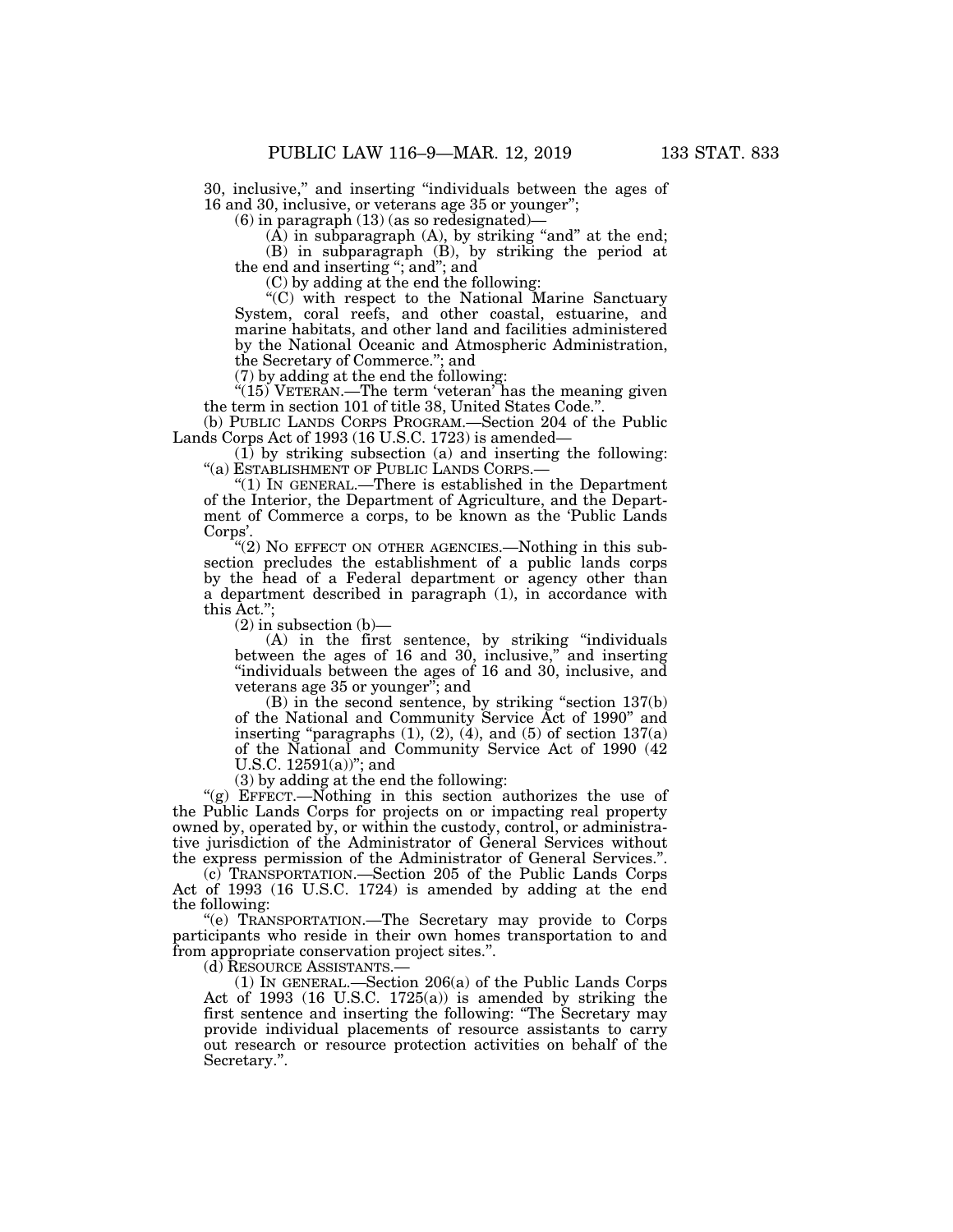(2) DIRECT HIRE AUTHORITY.—Section 121(a) of the Department of the Interior, Environment, and Related Agencies Appropriations Act,  $2012(16$  U.S.C. 1725a), is amended—

 $(A)$  in paragraph  $(1)$ 

(i) by striking ''Secretary of the Interior'' and inserting ''Secretary (as defined in section 203 of the Public Lands Corps Act of 1993 (16 U.S.C. 1722))'';

(ii) by striking "paragraph (1)" and inserting "paragraph  $(2)^{y}$ ; and

(iii) by striking ''with a land managing agency of the Department of the Interior''; and

(B) in paragraph  $(2)(A)$ , by striking "with a land managing agency'' and inserting ''with the Secretary (as so defined<sup>)</sup>.

(e) COMPENSATION AND EMPLOYMENT STANDARDS.—Section 207 of the Public Lands Corps Act of 1993 (16 U.S.C. 1726) is amended—

(1) by striking the section heading and inserting ''**COM-PENSATION AND TERMS OF SERVICE**'';

(2) by redesignating subsections (b) and (c) as subsections (c) and (d), respectively;

(3) by inserting after subsection (a) the following:

''(b) EDUCATIONAL CREDIT.—The Secretary may provide a Corps participant with an educational credit that may be applied toward a program of postsecondary education at an institution of higher education that agrees to award the credit for participation in the Corps.'';

(4) in subsection (c) (as so redesignated)—

(A) by striking ''Each participant'' and inserting the following:

''(1) IN GENERAL.—Each participant''; and

(B) by adding at the end the following:

"(2) INDIAN YOUTH SERVICE CORPS.—With respect to the Indian Youth Service Corps established under section 210, the Secretary shall establish the term of service of participants in consultation with the affected Indian tribe.'';

(5) in subsection (d) (as so redesignated)—

(A) by redesignating paragraphs (1) and (2) as subparagraphs (A) and (B), respectively, and indenting the subparagraphs appropriately;

(B) in the matter preceding subparagraph (A) (as so redesignated), by striking ''The Secretary'' and inserting the following:

''(1) IN GENERAL.—The Secretary''; and

(C) by adding at the end the following:

"(2) TIME-LIMITED APPOINTMENT.—For purposes of section 9602 of title 5, United States Code, a former member of the Corps hired by the Secretary under paragraph (1)(B) for a time-limited appointment shall be considered to be appointed initially under open, competitive examination.''; and

(6) by adding at the end the following:

"(e) APPLICABILITY TO QUALIFIED YOUTH OR CONSERVATION CORPS.—The hiring and compensation standards described in this section shall apply to any individual participating in an appropriate conservation project through a qualified youth or conservation corps, including an individual placed through a contract or cooperative agreement, as approved by the Secretary.''.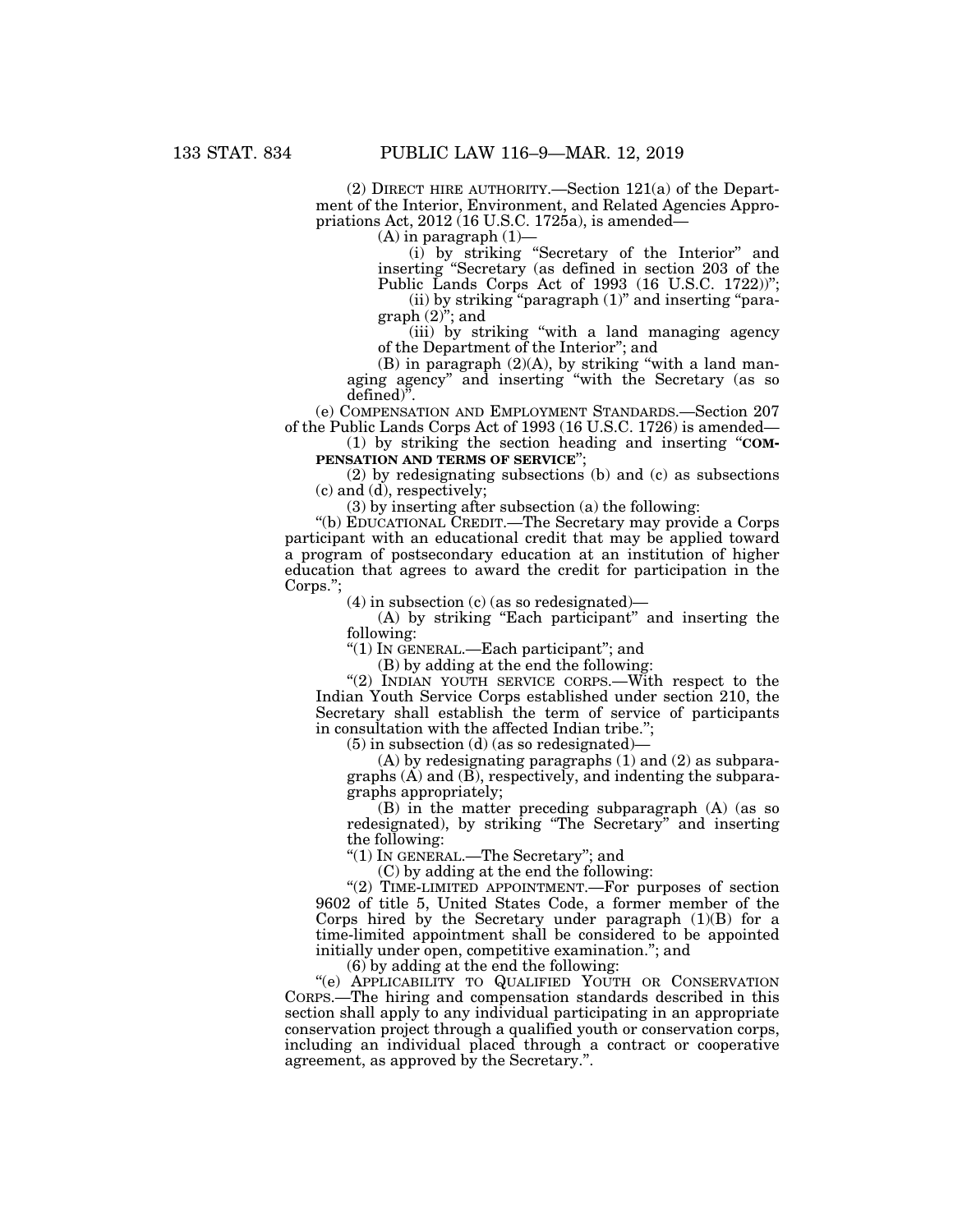(f) REPORTING AND DATA COLLECTION.—Title II of the Public Lands Corps Act of 1993 (16 U.S.C. 1721 et seq.) is amended—

(1) by redesignating sections 209 through 211 as sections

211 through 213, respectively;

(2) by inserting after section 208 the following:

## **''SEC. 209. REPORTING AND DATA COLLECTION.**

"(a) REPORT.—Not later than 2 years after the date of enactment of the John D. Dingell, Jr. Conservation, Management, and Recreation Act, and annually thereafter, the Chief Executive Officer of the Corporation for National and Community Service, in coordination with the Secretaries, shall submit to Congress a report that includes data on the Corps, including—

''(1) the number of participants enrolled in the Corps and the length of the term of service for each participant;

" $(2)$  the projects carried out by Corps participants, categorized by type of project and Federal agency;

''(3) the total amount and sources of funding provided for the service of participants;

"(4) the type of service performed by participants and the impact and accomplishments of the service; and

''(5) any other similar data determined to be appropriate by the Chief Executive Officer of the Corporation for National and Community Service or the Secretaries.

''(b) DATA.—Not later than 1 year after the date of enactment of the John D. Dingell, Jr. Conservation, Management, and Recreation Act, and annually thereafter, the Secretaries shall submit to the Chief Executive Officer of the Corporation for National and Community Service the data described in subsection (a).

''(c) DATA COLLECTION.—The Chief Executive Officer of the Corporation for National and Community Service may coordinate with qualified youth or conservation corps to improve the collection of the required data described in subsection (a).<br>
"(d)  $\text{CoORDINATION}$ .

" $(1)$  In GENERAL.—The Secretaries shall, to the maximum extent practicable, coordinate with each other to carry out activities authorized under this Act, including—

"(A) the data collection and reporting requirements of this section; and

''(B) implementing and issuing guidance on eligibility for noncompetitive hiring status under section 207(d).

"(2) DESIGNATION OF COORDINATORS.—The Secretary shall designate a coordinator to coordinate and serve as the primary point of contact for any activity of the Corps carried out by the Secretary.''; and

(3) in subsection (c) of section 212 (as so redesignated), 16 USC 1729. by striking "211" and inserting "213".

(g) INDIAN YOUTH SERVICE CORPS.—Title II of the Public Lands Corps Act of 1993 (16 U.S.C. 1721 et seq.) (as amended by subsection (f)) is amended by inserting after section 209 the following:

## **''SEC. 210. INDIAN YOUTH SERVICE CORPS.**

"(a) IN GENERAL.—There is established within the Public Lands Corps a program to be known as the 'Indian Youth Service Corps' that—

" $(1)$  enrolls participants between the ages of 16 and 30, inclusive, and veterans age 35 or younger, a majority of whom are Indians;

16 USC 1727b.

16 USC 1727a.

16 USC 1728–1730.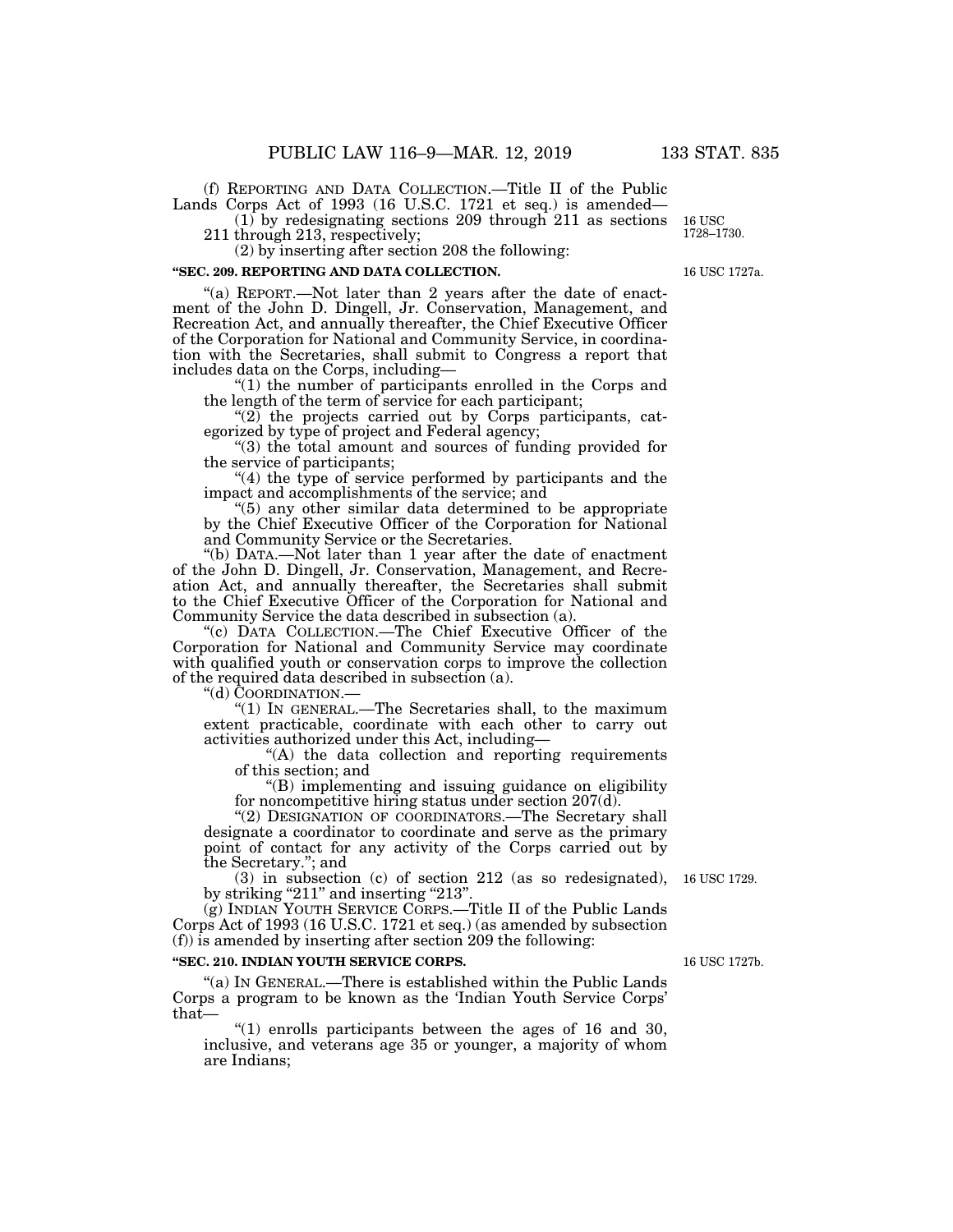" $(2)$  is established pursuant to an agreement between an Indian tribe and a qualified youth or conservation corps for the benefit of the members of the Indian tribe; and

''(3) carries out appropriate conservation projects on eligible service land.

''(b) AUTHORIZATION OF COOPERATIVE AGREEMENTS.—The Secretary may enter into cooperative agreements with Indian tribes and qualified youth or conservation corps for the establishment and administration of the Indian Youth Service Corps.

''(c) GUIDELINES.—Not later than 18 months after the date of enactment of the John D. Dingell, Jr. Conservation, Management, and Recreation Act, the Secretary of the Interior, in consultation with Indian tribes, shall issue guidelines for the management of the Indian Youth Service Corps, in accordance with this Act and any other applicable Federal laws.''.

#### **SEC. 9004. NATIONAL NORDIC MUSEUM ACT.**

(a) DESIGNATION.—The Nordic Museum located at 2655 N.W. Market Street, Seattle, Washington, is designated as the ''National Nordic Museum''.

(b) EFFECT OF DESIGNATION.—

(1) IN GENERAL.—The museum designated by subsection (a) is not a unit of the National Park System.

(2) USE OF FEDERAL FUNDS.—The designation of the museum by subsection (a) shall not require Federal funds to be expended for any purpose related to the museum.

## **SEC. 9005. DESIGNATION OF NATIONAL GEORGE C. MARSHALL MUSEUM AND LIBRARY.**

(a) DESIGNATION.—The George C. Marshall Museum and the George C. Marshall Research Library in Lexington, Virginia, are designated as the ''National George C. Marshall Museum and Library" (referred to in this section as the "museum)".

(b) EFFECT OF DESIGNATION.—

(1) IN GENERAL.—The museum designated by subsection (a) is not a unit of the National Park System.

(2) USE OF FEDERAL FUNDS.—The designation of the museum by subsection (a) shall not require Federal funds to be expended for any purpose related to the museum.

#### **SEC. 9006. 21ST CENTURY RESPECT ACT.**

(a) AMENDMENTS TO REGULATIONS REQUIRED.—

(1) SECRETARY OF AGRICULTURE.—The Secretary of Agriculture shall amend section 1901.202 of title 7, Code of Federal Regulations, for purposes of—

(A) replacing the reference to the term ''Negro or Black'' with "Black or African American";

(B) replacing the reference to the term ''Spanish Surname" with "Hispanic"; and

(C) replacing the reference to the term ''Oriental'' with ''Asian American or Pacific Islander''.

(2) ADMINISTRATOR OF GENERAL SERVICES.—The Administrator of General Services shall amend section 906.2 of title 36, Code of Federal Regulations, for purposes of—

(A) replacing the references to the term ''Negro'' with ''Black or African American'';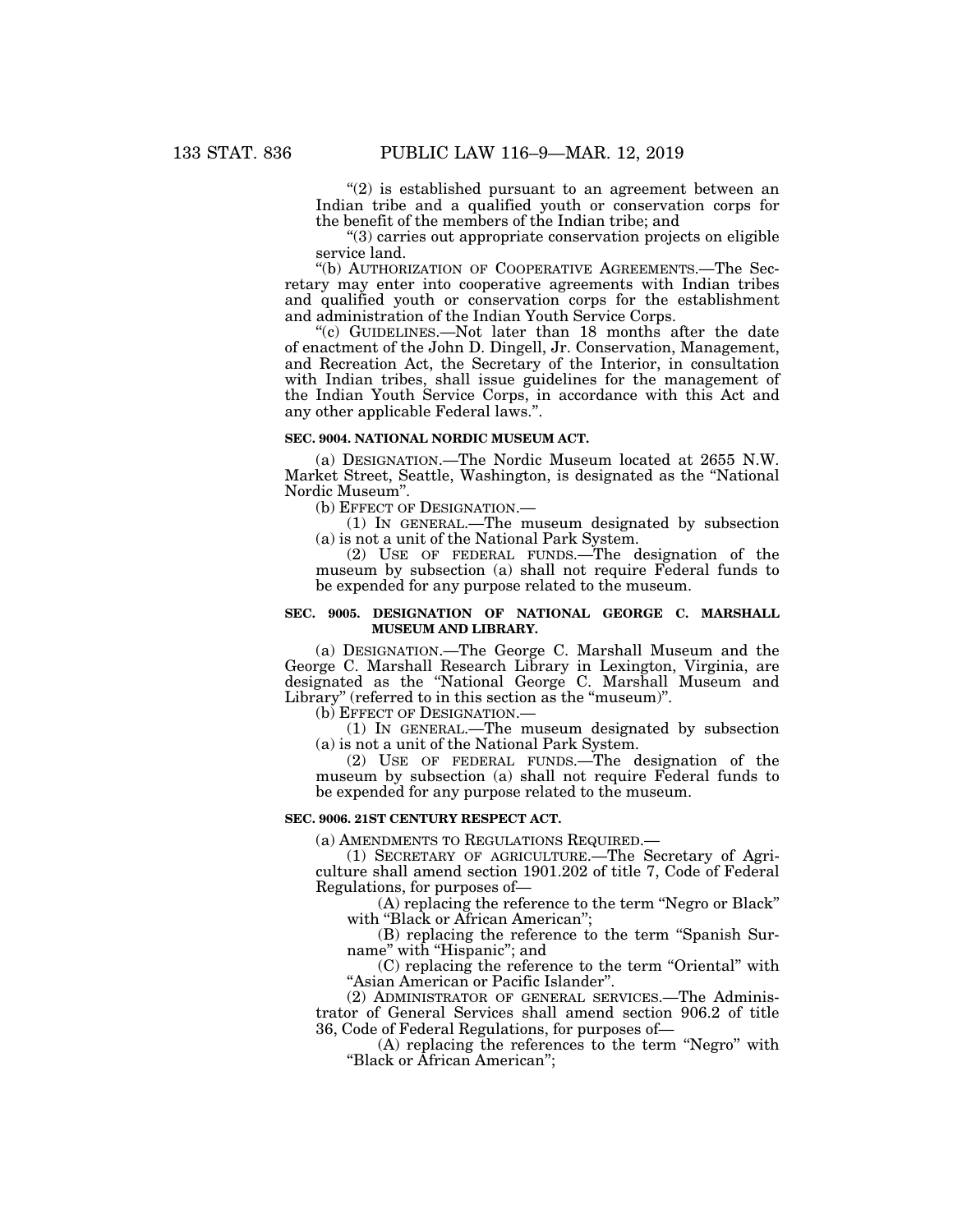(B) replacing the definition of ''Negro'' with the definition of ''Black or African American'' as '' an individual having origins in any of the Black racial groups of Africa";

(C) replacing the references to the term ''Oriental'' with "Asian American or Pacific Islander"; and

(D) replacing the references to the terms ''Eskimo'' and "Aleut" with "Alaska Native".

(b) RULE OF CONSTRUCTION.—Nothing in this section, or the amendments required by this section, shall be construed to affect Federal law, except with respect to the use of terms by the Secretary of Agriculture and the Administrator of General Services, respectively, to the regulations affected by this section.

## **SEC. 9007. AMERICAN WORLD WAR II HERITAGE CITIES.**

(a) DESIGNATION.—In order to recognize and ensure the continued preservation and importance of the history of the United States involvement in World War II, each calendar year the Secretary may designate 1 or more cities located in 1 of the several States or a territory of the United States as an ''American World War II Heritage City''. Not more than 1 city in each State or territory may be designated under this section.

(b) APPLICATION FOR DESIGNATION.—The Secretary may—

(1) establish and publicize the process by which a city may apply for designation as an American World War II Heritage City based on the criteria in subsection (c); and

(2) encourage cities to apply for designation as an American World War II Heritage City.

(c) CRITERIA FOR DESIGNATION.—The Secretary, in consultation with the Secretary of the Smithsonian Institution or the President of the National Trust for Historic Preservation, shall make each designation under subsection (a) based on the following criteria:

(1) Contributions by a city and its environs to the World War II home-front war effort, including contributions related to—

(A) defense manufacturing, such as ships, aircraft, uniforms, and equipment;

(B) production of foodstuffs and consumer items for Armed Forces and home consumption;

(C) war bond drives;

(D) adaptations to wartime survival;

(E) volunteer participation;

(F) civil defense preparedness;

(G) personnel serving in the Armed Forces, their achievements, and facilities for their rest and recreation; or

(H) the presence of Armed Forces camps, bases, airfields, harbors, repair facilities, and other installations within or in its environs.

(2) Achievements by a city and its environs to preserve the heritage and legacy of the city's contributions to the war effort and to preserve World War II history, including—

(A) the identification, preservation, restoration, and interpretation of World War II-related structures, facilities and sites;

(B) establishment of museums, parks, and markers;

(C) establishment of memorials to area men who lost their lives in service;

36 USC 101 note prec.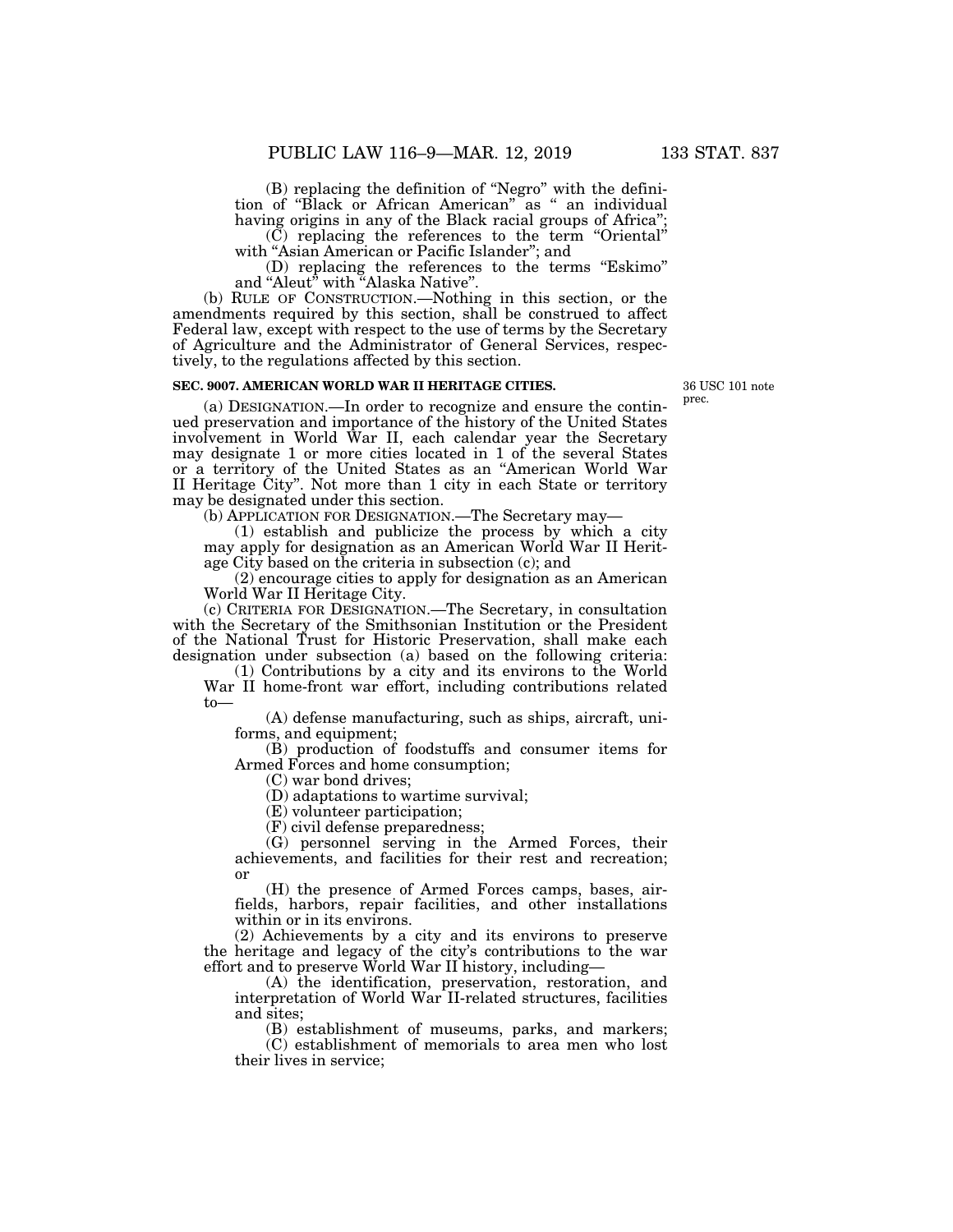(D) organizing groups of veterans and home-front workers and their recognition;

(E) presentation of cultural events such as dances, plays, and lectures;

(F) public relations outreach through the print and electronic media, and books; and

(G) recognition and ceremonies remembering wartime event anniversaries.

54 USC 320101 note.

# **SEC. 9008. QUINDARO TOWNSITE NATIONAL COMMEMORATIVE SITE.**

(a) DEFINITIONS.—In this section:

(1) COMMEMORATIVE SITE.—The term ''Commemorative Site'' means the Quindaro Townsite National Commemorative Site designated by subsection (b)(1).

(2) STATE.—The term ''State'' means the State of Kansas. (b) DESIGNATION.— (1) IN GENERAL.—The Quindaro Townsite in Kansas City,

Kansas, as listed on the National Register of Historic Places, is designated as the ''Quindaro Townsite National Commemorative Site''.

(2) EFFECT OF DESIGNATION.—The Commemorative Site shall not be considered to be a unit of the National Park System.<br>(c) COOPERATIVE AGREEMENTS.—

(1) IN GENERAL.—The Secretary, in consultation with the State, Kansas City, Kansas, and affected subdivisions of the State, may enter into cooperative agreements with appropriate public or private entities, for the purposes of—

(A) protecting historic resources at the Commemorative Site; and

(B) providing educational and interpretive facilities and programs at the Commemorative Site for the public.

(2) TECHNICAL AND FINANCIAL ASSISTANCE.—The Secretary may provide technical and financial assistance to any entity with which the Secretary has entered into a cooperative agreement under paragraph  $(i)$ .

(d) NO EFFECT ON ACTIONS OF PROPERTY OWNERS.—Designation of the Quindaro Townsite as a National Commemorative Site shall not prohibit any actions that may otherwise be taken by a property owner (including any owner of the Commemorative Site) with respect to the property of the owner.

(e) NO EFFECT ON ADMINISTRATION.—Nothing in this section affects the administration of the Commemorative Site by Kansas City, Kansas, or the State.

# **SEC. 9009. DESIGNATION OF NATIONAL COMEDY CENTER IN JAMES-TOWN, NEW YORK.**

(a) CONGRESSIONAL RECOGNITION.—Congress—

(1) recognizes that the National Comedy Center, located in Jamestown, New York, is the only museum of its kind that exists for the exclusive purpose of celebrating comedy in all its forms; and

(2) officially designates the National Comedy Center as the ''National Comedy Center'' (referred to in this section as the "Center").

(b) EFFECT OF RECOGNITION.—The National Comedy Center recognized in this section is not a unit of the National Park System and the designation of the Center shall not be construed to require